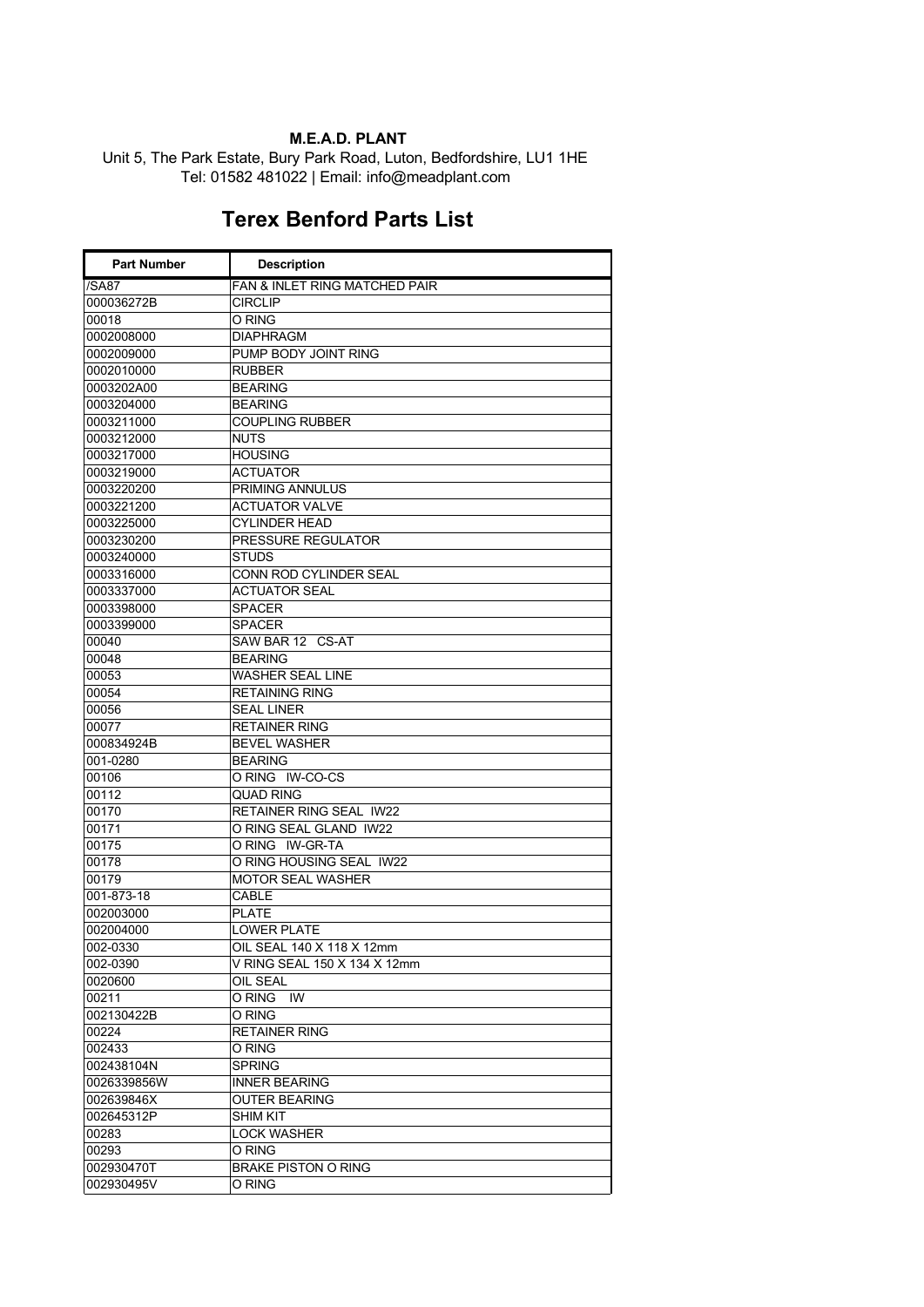| 003037427B | <b>PLUG</b>                |
|------------|----------------------------|
| 003540406S | <b>PLATE</b>               |
| 00368      | O RING                     |
| 004-0604P  | <b>SCREW</b>               |
| 0040606    | <b>SCREW</b>               |
|            |                            |
| 0040808    | <b>SETSCREW</b>            |
| 0040822    | <b>BOLT</b>                |
| 0041008    | <b>SCREW</b>               |
| 0041009    | <b>SCREW</b>               |
| 0041009HTP | <b>BOLT</b>                |
| 0041018    | <b>BOLT</b>                |
| 0041024HT  | BOLT M10                   |
| 0041209    | <b>SCREW</b>               |
| 0041212P   | <b>BOLT</b>                |
| 0041225HT  | <b>BOLT</b>                |
| 0041411F   | <b>BOLT</b>                |
| 0041614F   | AXLE BOLT                  |
|            |                            |
| 005-0140   | <b>STUD</b>                |
| 0050801    | <b>NUT</b>                 |
| 0050810    | <b>NUT</b>                 |
| 0051006HT  | <b>NUT</b>                 |
| 0051406    | NUT                        |
| 0051610    | NUT                        |
| 005543161A | <b>BRAKE PISTON</b>        |
| 005543191H | <b>BRAKE HOUSING</b>       |
| 005949602J | <b>SEAL KIT</b>            |
| 0060802    | <b>NUT</b>                 |
| 00633      | <b>RETAINER RING</b>       |
| 00669      | QUAD RING IW-BR-TA         |
| 00678      | O RING BR67                |
|            |                            |
| 00695      | SHCS 5/8 UNC X 1 3/4 LONG  |
| 007-0130   | NUT                        |
| 007-0360   | NUT                        |
| 00717      | 0 RING                     |
| 00720      | SCREW IW-GR-CO             |
| 008-0080   | <b>BREATHER</b>            |
| 008-0240   | <b>BLEED VALVE</b>         |
| 00804025   | <b>PISTON</b>              |
| 0081210L   | <b>CAP SCREW</b>           |
| 0081312L   | M6 SCREW                   |
| 0081316    | <b>SCREW</b>               |
| 00844      | ROLL PIN BR                |
| 00947801   | <b>BREATHER VALVE</b>      |
| 00952900   | <b>AIR FILTER ELEMENT</b>  |
| 010-0160   | <b>DOWEL</b>               |
| 010-0190   | <b>DOWEL PIN</b>           |
|            |                            |
| 01003      | <b>BUTTON</b>              |
| 010N651    | <b>LOCKNUT</b>             |
| 010N801    | <b>LOCKNUT</b>             |
| 010N851    | <b>LOCK NUT</b>            |
| 010W651    | <b>LOCK WASHER</b>         |
| 010W801    | <b>LOCKWASHER</b>          |
| 010-W801   | <b>LOCK TAB</b>            |
| 010W851    | <b>TAB WASHER</b>          |
| 011-0080-L | <b>LEFT HAND SPRING</b>    |
| 011-0080-R | <b>RIGHT HAND SPRING</b>   |
| 012-03129  | <b>OUTER SPRING</b>        |
| 012-03219  |                            |
|            | <b>INNER SPRING</b>        |
| 01211      | O RING<br>SC <sub>10</sub> |
| 01212      | PIPE PLUG                  |
| 01212040   | <b>BOLT</b>                |
| 01241500   | <b>DIPSTICK</b>            |
| 01259      | O RING                     |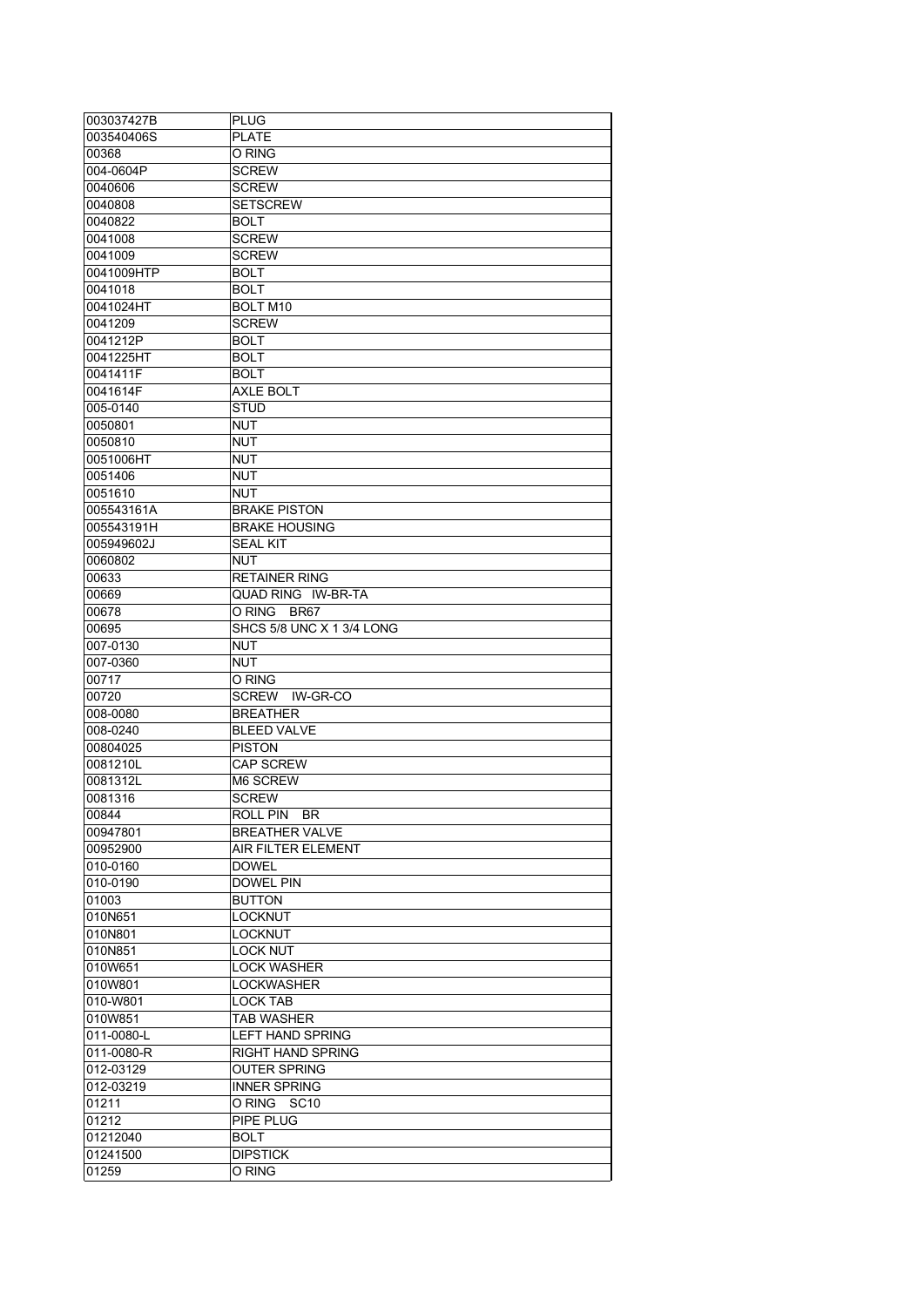| 01262                  | ORING PR                   |
|------------------------|----------------------------|
| 01269                  | <b>RUBBER SLEEVE</b>       |
| 01300                  | <b>UNION</b>               |
| 01308301               | CLOSG.PLUG "S" 46MM        |
| 01322220               | <b>INJECTION PUMP</b>      |
| 01362                  | ORING IP                   |
| 01439000               | COIL WITH WIRE 12V         |
| 014D516                | <b>SCREW STUD</b>          |
| 014D530L               | <b>GRUBSCREW</b>           |
| 014K716                | <b>SCREW</b>               |
|                        |                            |
| 0150250                | DRAIN PLUG                 |
| 01551802               | 12v IGN MODULE             |
| 01556403               | OIL SEPARATOR              |
| 01563603               | <b>SPEED CONTROL</b>       |
| 015677                 | <b>CIRCLIP</b>             |
| 01587100               | STOP RNG SPD CONT S        |
| 015891                 | WASHER                     |
| 015958                 | O-RING                     |
| 01605                  | O RING                     |
| 01652                  | HOSE WHIP 12 *S*           |
| 01744                  | SPRING BR                  |
| 01745                  | PIN                        |
| 01772                  | O RING                     |
| 01837                  | LATCH<br>BR.               |
| 0191104                | WASHER                     |
|                        | <b>SPRING WASHER</b>       |
| 0191106                |                            |
| 0191107                | <b>WASHER</b>              |
| 0191508                | <b>NYLTITE WASHER</b>      |
| 0191510                | <b>NYLTITE WASHER</b>      |
| 0191710                | WASHER                     |
| 02/100284A             | FILTER PK 10               |
| 02/201543              | GASKET                     |
| 02/201910              | BELT                       |
| 02/800789              | THERMOSTAT                 |
| 02/802705              | PUMP INJECTION             |
| 020-1026               | FILTER OIL REF UC SE 1457  |
| $\overline{0}$ 20-1120 | SEAL BONDED 1.0 BSP.       |
| 02022                  | O RING BR37                |
| 02032                  | SEAL KIT<br>TA             |
| 02-10-03-037           | BOLT                       |
| 0210815                | <b>DOWEL</b>               |
| 02-11-07-002           | <b>NUT</b>                 |
| 02-11-08-005           | NUT                        |
| 02112                  | SWIVEL ADAPTOR HS3000      |
|                        | PIN                        |
| 02112100               |                            |
| 02112130               | <b>DOWEL</b>               |
| 0211225                | <b>DOWEL</b>               |
| 02-12-08-027           | <b>WASHER</b>              |
| 02-12-09-002           | WASHER                     |
| 02-17-03-004           | <b>STEEL BALL</b>          |
| 02177                  | 0 RING                     |
| 02-19-09-005           | BUSH                       |
| 02-24-05-001           | ROLLER                     |
| 02-25-07-002           | <b>SCREW</b>               |
| 02250733               | ARROWHEAD ADAPTOR          |
| 02278                  | FLAT CHISEL 1 X18 FOR CH18 |
| 02279                  | BULL POINT 1 X 18          |
| 022D405                | <b>DOWEL</b>               |
| 02302                  | <b>SEAL</b>                |
| 023S008H               | <b>PIN</b>                 |
| 02445                  | QUAD RING                  |
| 024789                 | SNAP RING D34              |
| 02494                  | <b>HANDLE GRIP</b>         |
|                        | BR.                        |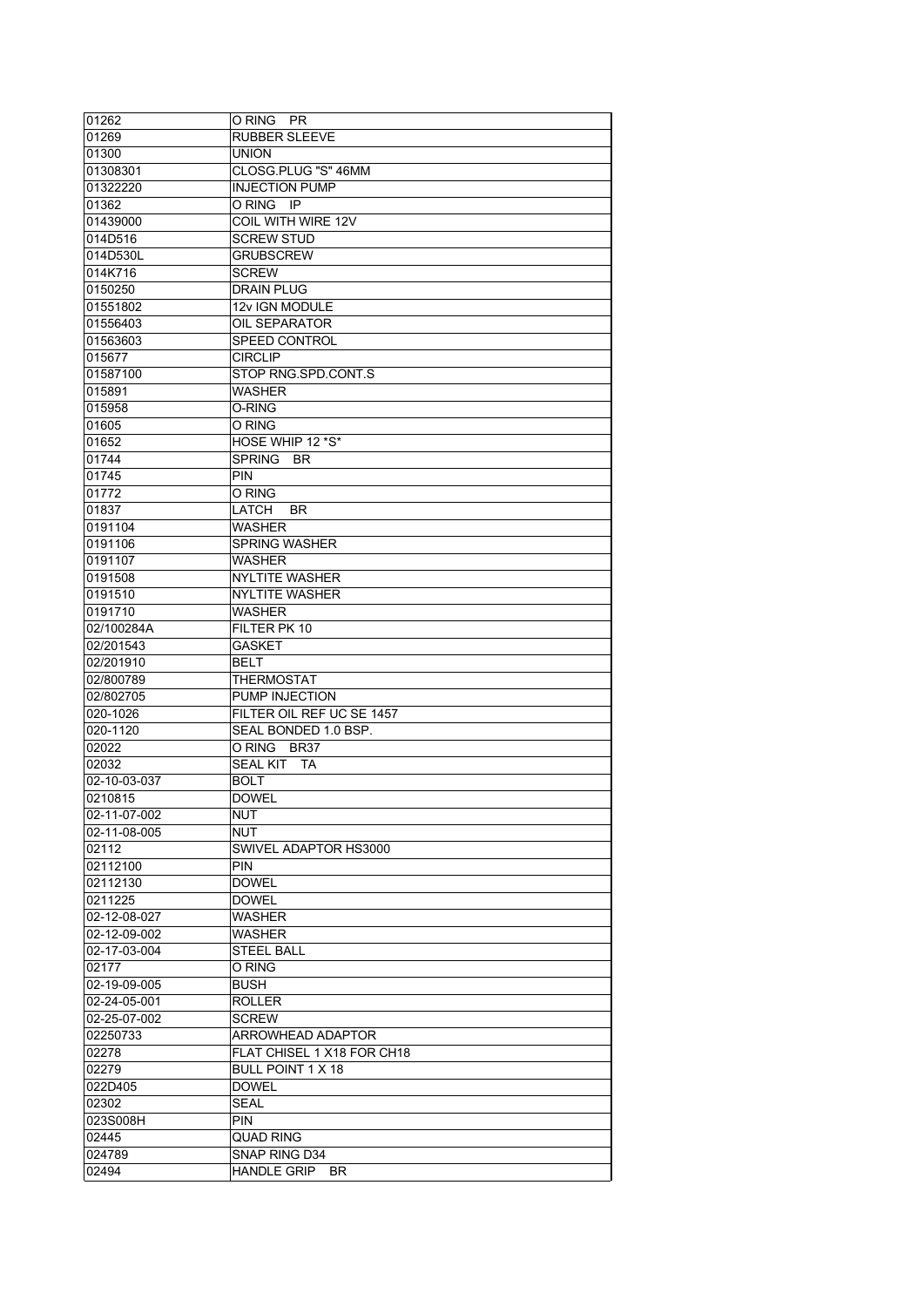| 0260280    | <b>CIRCLIP</b>                         |
|------------|----------------------------------------|
| 0260318    | <b>CIRCLIP</b>                         |
| 027-08126  | OIL CAP                                |
| 027351     | <b>BEARING</b>                         |
| 027367     | <b>BEARING</b>                         |
| 02835      | <b>ACC TESTER</b>                      |
| 02838      | <b>BACKING RING</b>                    |
| 02841      | ACC CHARGER HOUSING                    |
| 02842      | <b>STABILIZATION NUT</b>               |
| 028532     | O RING                                 |
| 028562     | O RING                                 |
| 028603     | O RING                                 |
| 02865      | <b>BACK UP RING HD</b>                 |
| 028S308    | <b>PIN</b>                             |
| 02900      | ROLL PIN                               |
| 03007      | <b>RETAINING RING CS</b>               |
| 03008      | ROLL PIN CO23                          |
| 0300850    | <b>RING</b>                            |
| 03011      | <b>CAPSCREW</b>                        |
| 03110      | <b>BAL-SEAL</b>                        |
|            |                                        |
| 0311156    | <b>SPRING</b>                          |
| 03127      | WIPER RING CH                          |
| 0313024    | <b>SPRING</b>                          |
| 03280      | SPACER SEAL RACE                       |
| 0330200    | <b>CIRCLIP</b>                         |
| 0330300    | <b>CIRCLIP</b>                         |
| 0330350    | <b>CIRCLIP</b>                         |
| 0330400    | <b>CIRCLIP</b>                         |
| 03330      | REPAIR KIT CO                          |
| 03331      | SEAL KIT<br>CH.                        |
| 0340620    | <b>CIRCLIP</b>                         |
| 0340800    | <b>CIRCLIP</b>                         |
| 03709      | PLUG HOLLOW HEX                        |
| 03786      | <b>STICKER</b>                         |
| 03843      | SEAL KIT CH                            |
| 0389175000 | <b>HALF COUPLING</b>                   |
| 03917100   | <b>PLATE SPRING</b>                    |
| 0393009000 | <b>COUPLING</b>                        |
| 03943      | <b>REPAIR KIT DR19</b>                 |
| 03963      | CHISEL BIT 2 X 9 .058 HEX              |
| 03971      | <b>COUPLING SET</b>                    |
| 03981500   | <b>BUSH 9X18X49</b>                    |
| 03990      | <b>CHISEL BIT</b>                      |
| 04/500100  | <b>CONVERTOR</b>                       |
| 04/800495  | <b>GASKET</b>                          |
| 04/800550  | O RING                                 |
| 04/801407  | <b>VALVE SOLENOID</b>                  |
| 0400163    | <b>DOUBLE SEAL</b>                     |
| 0400381    | SEAL (52 x 38 x 10)                    |
| 0400451    | <b>SEAL</b>                            |
| 0400553    | OIL SEAL 72 X 55 X 8MM                 |
| 0400582    | OIL SEAL 80 x 58 x 10                  |
| 0400651    | <b>OIL SEAL</b>                        |
| 0400652    | <b>OIL SEAL</b>                        |
| 0400653    | OIL SEAL- FROM 1994 (100 X 65 X 9.5MM) |
| 04050      | VALVE CAP ASSY                         |
| 04051      | <b>CHARGING VALVE</b>                  |
| 04052      | O RING                                 |
| 04053      | TRIGGER                                |
| 04054      | O RING                                 |
| 04055      | WASHER                                 |
| 04056      | <b>ROD WIPER</b>                       |
| 04057      | <b>BUSHING</b>                         |
|            |                                        |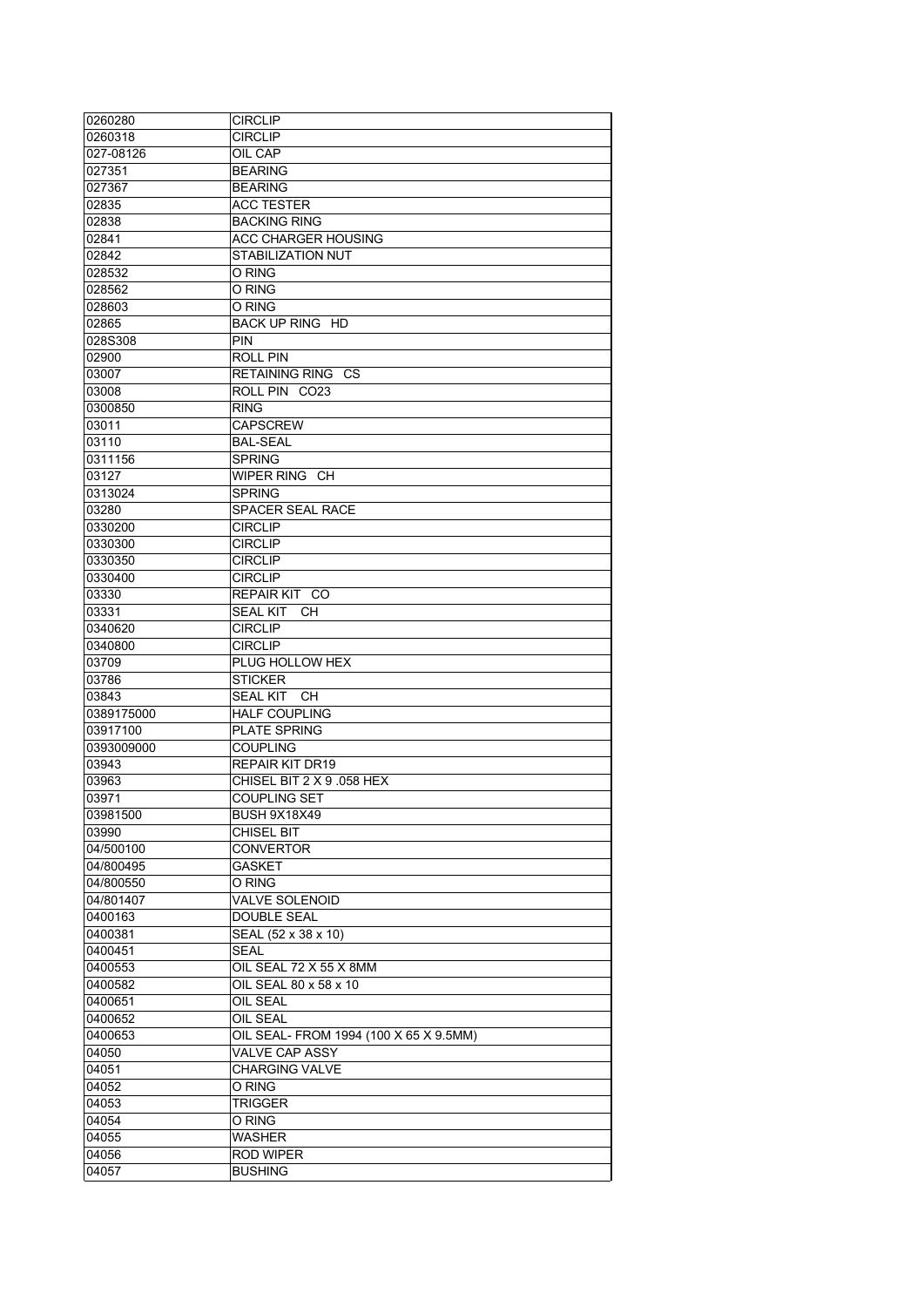| 04058       | <b>SPRING</b>                  |
|-------------|--------------------------------|
| 04059       | ACCUMULATOR DIAPHRAGM          |
| 04062       | <b>BACK UP WASHER</b>          |
| 04063       | CUP SEAL BR67                  |
| 04064       | WASHER                         |
| 04065       | <b>AUTOMATIC VALVE</b>         |
| 04065600    | <b>BUSH FOR CONROD</b>         |
| 04066       | <b>AUTOMATIC VALVE BODY</b>    |
| 04067       | <b>PUSH PIN</b>                |
| 04068       | <b>FLOW SLEEVE TUBE</b>        |
| 04069       | <b>FLOW SLEEVE</b>             |
| 04070       | <b>PISTON</b>                  |
| 04071       | SIDE ROD                       |
| 04073       | O RING                         |
| 04074       | <b>ROD WIPER</b>               |
|             |                                |
| 04075       | SIDE ROD NUT                   |
| 04077       | <b>SPOOL</b>                   |
| 041V25A     | O RING                         |
| 0427889     | O RING                         |
| 0428759     | O RING                         |
| 0430203     | O RING                         |
| 0430243     | O RING                         |
| 0430273     | O RING                         |
| 04303853    | O RING                         |
| 0430582     | O RING                         |
| 043-0582    | O RING                         |
| 04315960    | O RING                         |
| 04317460    | O RING                         |
| 0432208     | O RING                         |
| 0432408     | O RING                         |
| 04350       | ORIFICE PLUG BR67              |
| 04371       | TRIGGER BR37                   |
| 04373       | SIDE ROD BR37                  |
| 04374       | LOCK NUT BR37                  |
| 04378       | PORTING BLOCK BR37             |
| 04379       | O RING BR37                    |
| 04381       | <b>BACK UP RING</b>            |
| 04382       | AUTO VALVE BR37                |
| 04386       | CUP SEAL BR37                  |
| 04387       | ROD WIPER<br><b>BR37</b>       |
| 04392       | SPRING BR37                    |
| 04393       | DETENT BR37                    |
| 04394       | LATCH                          |
| 04-540403   | U/J KIT 27MM DIA x 81.7MM LONG |
| 04571       | PUSH PIN                       |
|             |                                |
| 04595       | SEAL KIT BR37                  |
| 04596       | SEAL KIT BR67                  |
| 04597       | <b>HEX BUSHING 1-1/4</b>       |
| 04605       | PUSH PIN BR37                  |
| 04661       | <b>CAP SCREW</b>               |
| 04673       | <b>THRUST COLLAR</b>           |
| 04715       | CONE WASHER BR37-45            |
| 04716       | SPRING WASHER BR37-45          |
| 04717       | LATCH BOLT BR37/45             |
| 047702      | OIL SEAL                       |
| 04780       | <b>BACK UP WASHER</b>          |
| 04795       | O RING                         |
| 04801       | <b>HOSE ASSEMBLY</b>           |
| 04811-50300 | O-RING                         |
| 04816-00150 | O RING                         |
| 04908       | AUTO VALVE REMOVAL TOOL        |
| 049085      | <b>SEAL KIT</b>                |
| 04909       | <b>FLOW SLEEVE INS TOOL</b>    |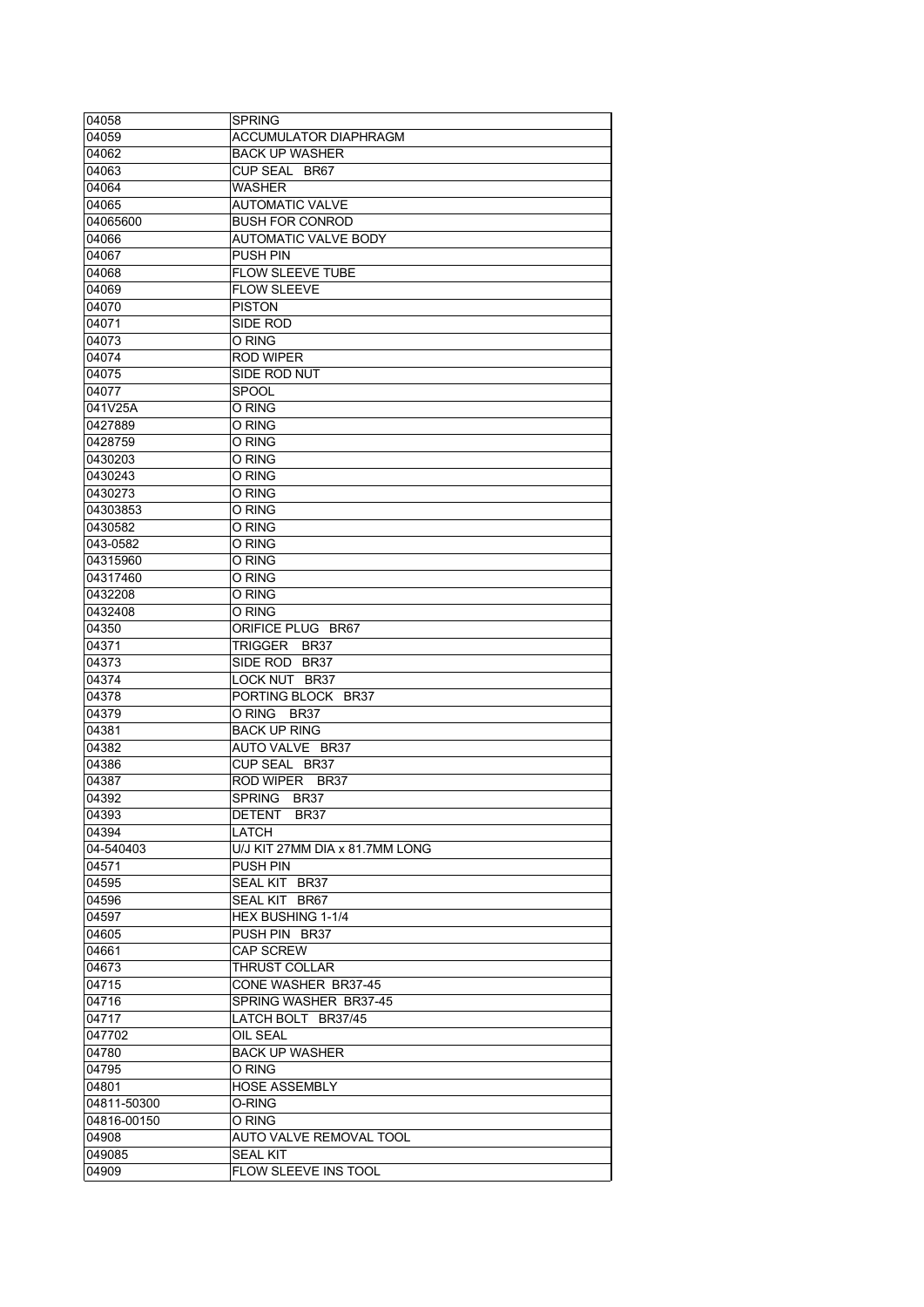| 04983        | BOLT - IF SPRING USE 01744      |
|--------------|---------------------------------|
| 04984        | STOP NUT                        |
| 04985        | SPRING WASHER BR67              |
| 05062500     | <b>STUD</b>                     |
| 0512030      | <b>BEARING</b>                  |
| 0514015      | <b>BEARING</b>                  |
| 05152        | LABEL                           |
| 0515510      | <b>BEARING</b>                  |
| 0516010      | <b>BEARING</b>                  |
| 0517020      |                                 |
|              | <b>BEARING</b>                  |
| 0522461      | <b>BEARING</b>                  |
| 0540552H     | <b>BEARING</b>                  |
| 0540604H     | <b>BEARING</b>                  |
| 0540751H     | <b>BEARING</b>                  |
| 0540802H     | <b>BEARING</b>                  |
| 05464        | <b>SEAL INSERT</b>              |
| 05485        | SEAL KIT BR87                   |
| 05508        | ACCUMULATOR DISASSEMBLY TOOL    |
| 055C020U043H | <b>BRG CUP &amp; CONE</b>       |
| 055C024U041H | CUP AND CONE                    |
| 055C026U057  | <b>CUP AND CONE</b>             |
| 055C028U049H | CUP AND CONE                    |
| 055C049      | <b>BEARING</b>                  |
| 055C054      | <b>BEARING</b>                  |
| 055C054U084  | <b>BEARING AND CUP</b>          |
| 055C061U093H | <b>CUP AND CONE</b>             |
| 055C064U099  | <b>BEARING AND CONE</b>         |
| 055CU024H    | <b>BEARING</b>                  |
| 055U049H     | <b>BEARING CUP</b>              |
| 0561404B     |                                 |
|              | <b>BUSH</b>                     |
| 0561601A     | NEEDLE ROLLER BEARING(TO 05625  |
| 0562002      | <b>NEEDLE BEARING</b>           |
| 0562005      | <b>NEEDLE BEARING</b>           |
| 0562203      | <b>NEEDLE BEARING</b>           |
| 0562503      | <b>NEEDLE BEARING</b>           |
| 0562505      | <b>NEEDLE BEARING</b>           |
| 0562512      | <b>NEEDLE BEARING CUP</b>       |
| 0562530      | <b>NEEDLE BEARING</b>           |
| 0563002      | <b>BEARING</b>                  |
| 057313A      | SHIM                            |
| 057313B      | <b>SHIM</b>                     |
| 057313C      | SHIM                            |
| 057313E      | SHIM                            |
| 057340A      | SHIM                            |
| 057340C      | SHIM                            |
| 0582501      | <b>INNER RING</b>               |
| 05868        | <b>SAFETY LABEL</b>             |
| 0592501      | THRUST WASHER                   |
| 0593001      | THRUST WASHER                   |
| 05HA-032-019 | SEAL                            |
| 05HA-032-020 | SEAL                            |
| 060-105      | <b>BUFFER RUBBER</b>            |
| 060-118      | <b>HANDBRAKE</b>                |
|              |                                 |
| 060-134      | SPRING (EXTENSION)              |
| 060-360      | GASKET                          |
| 060-378      | RUBBER SHROUD                   |
| 060-445      | STEERING WHEEL 400 Series       |
| 060-445A     | <b>CENTRE CAP &amp; REDUCER</b> |
| 060-465      | PLAIN WHEEL CAP                 |
| 060-6        | <b>KING PIN</b>                 |
| 06330        | o ring                          |
| 066-00003-61 | STOP BUTTON                     |
| 066181       | <b>GEAR KIT</b>                 |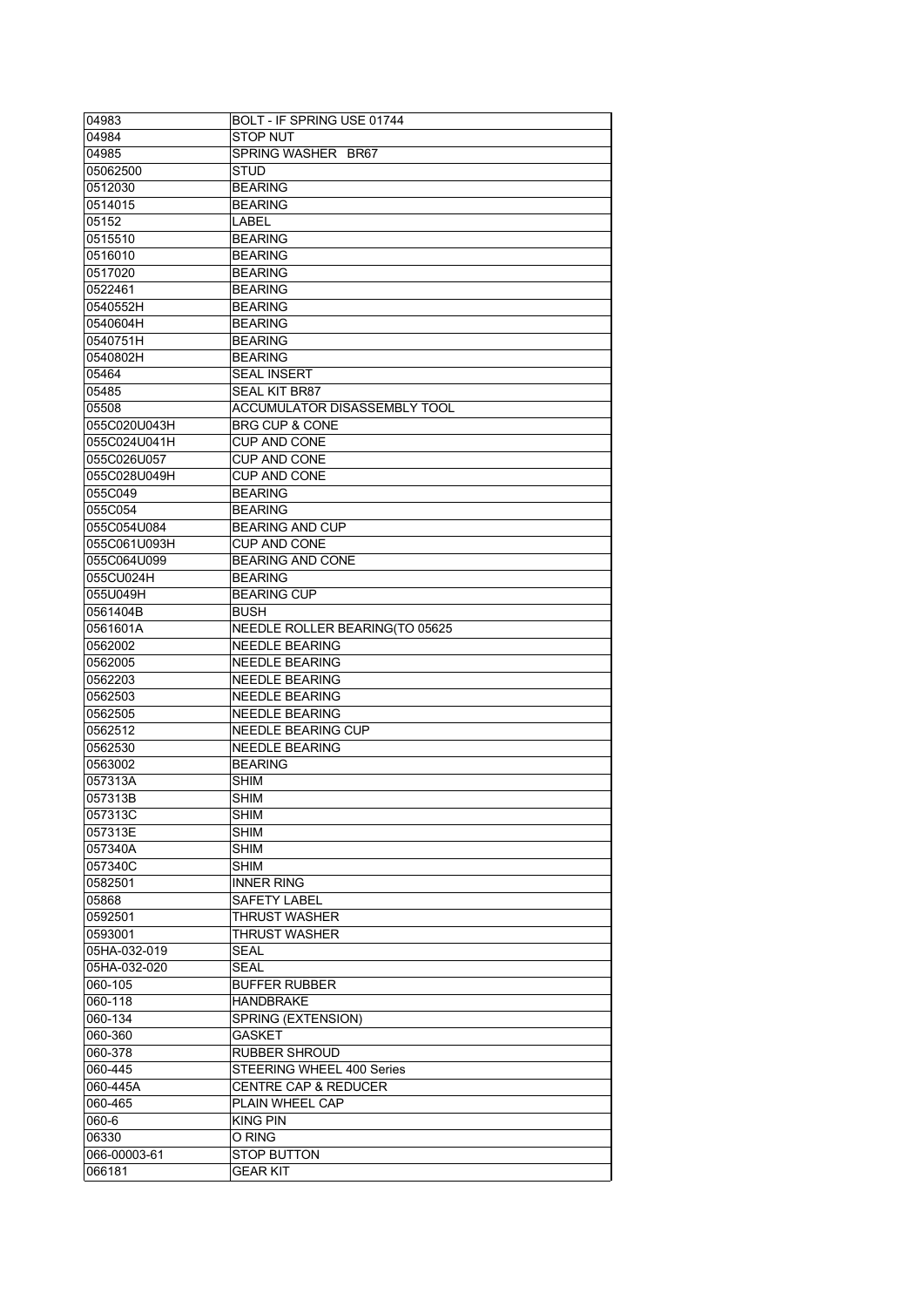| 066M070          | STEEL BALL                           |
|------------------|--------------------------------------|
| 068-251-11       | <b>HANDLE</b>                        |
| 06891            | 'O'RING MB550                        |
| 070-740          | CLIP `R' 2.3/8 LONG                  |
| 07477            | <b>HEX BUSHING</b>                   |
| 07479            | <b>ACCUMULATOR DIAPHRAGM</b>         |
| 07480            | AUTO VALVE BODY                      |
| 07492            | <b>SPIROL PIN</b>                    |
| 07493            | O RING PLUG MALE                     |
| 07514            | <b>SPRING</b>                        |
| 07517            | <b>HEX BUSHING 1-1/8</b>             |
| 07518            | <b>HEX BUSHING</b>                   |
| 07522            | <b>RETAINING RING</b>                |
| 07593            | <b>SPRING BR45</b>                   |
| 07594            | <b>TRIGGER LOCK</b>                  |
| 07624            | <b>ROLL PIN</b>                      |
| 07626            | O-RING                               |
| 07628            | <b>BOLT</b>                          |
| 07702            | MOIL POINT 14in /35.8 cm U/C         |
| 07703            | NARROW CHISEL POINT 14in / 35.6m U/C |
| 07704            | CHISEL BIT 3in                       |
| 07706            | ASPHALT WEDGE 3in / 7.6cm wide       |
| 07737            | <b>HANDLE ASSY 3FT</b>               |
| 07738            | OIL TUBE                             |
| 07799            | 0-RING                               |
| 07890            | <b>ROLL PIN</b>                      |
| 07916-29126      | <b>GASKET SET</b>                    |
| 080002           | SEAL 17.46 X 30.35 X 4.75MM          |
| 0800387          | <b>DIPSTICK</b>                      |
| 0800551          | <b>DIPSTICK</b>                      |
| 08035            | <b>BLOWER WHEEL</b>                  |
| 08115            | COLLAR SUPPORT ASSY -1-1/8           |
| 08116            | COLLAR                               |
| 08158            | COIL SPRING                          |
| 08411            | <b>DETENT</b>                        |
| 08912            | <b>SUCTION SCREEN</b>                |
| 09074-09196      | <b>BEARING</b>                       |
| 09092            | <b>HAMMER</b>                        |
| 090-92           | SEAL BONDED 1/4INBSP                 |
| 09349            | <b>CHARGE VALVE CAP</b>              |
| 09546            | HOSE WHIP 1/2SAEX3/8NPT 18R1         |
| 09611            | <b>FLOW SLEEVE BR48</b>              |
| 09636            | <b>CUSHION</b>                       |
| 09640            | PORTING BLOCK                        |
| 09642            | <b>BACK UP WASHER BR55 UK</b>        |
| 09647            | <b>ROD SEAL</b>                      |
| 09728            | PIN RETAINER SPRING CAP MB550        |
| 09733            | BOOM PIN 1.75 DIA MB550              |
| 09735            | <b>PUSH PIN</b>                      |
| 09736            | TOOL BEARING MB550                   |
| 09738            | <b>TOOL RETAINER PIN</b>             |
| 09739            | <b>DISC SPRING</b>                   |
| 09764            | PIN RETAINER                         |
| 09766            | CAPSCREW MB550                       |
| 09768            | SEAL MB550                           |
| 09769            | SEAL (POLYPAC) (MB550)               |
| 09790            | O RING                               |
| 09791            | O RING MB550                         |
| 09843            | <b>UNLOADING VALVE</b>               |
| 10/906499        | <b>BRACKET</b>                       |
| 10/906502        | GEAR                                 |
|                  | FILTER KIT *S*                       |
| 100/150/200-250K |                                      |
| 100/150/200-500K | FILTER KIT *S*                       |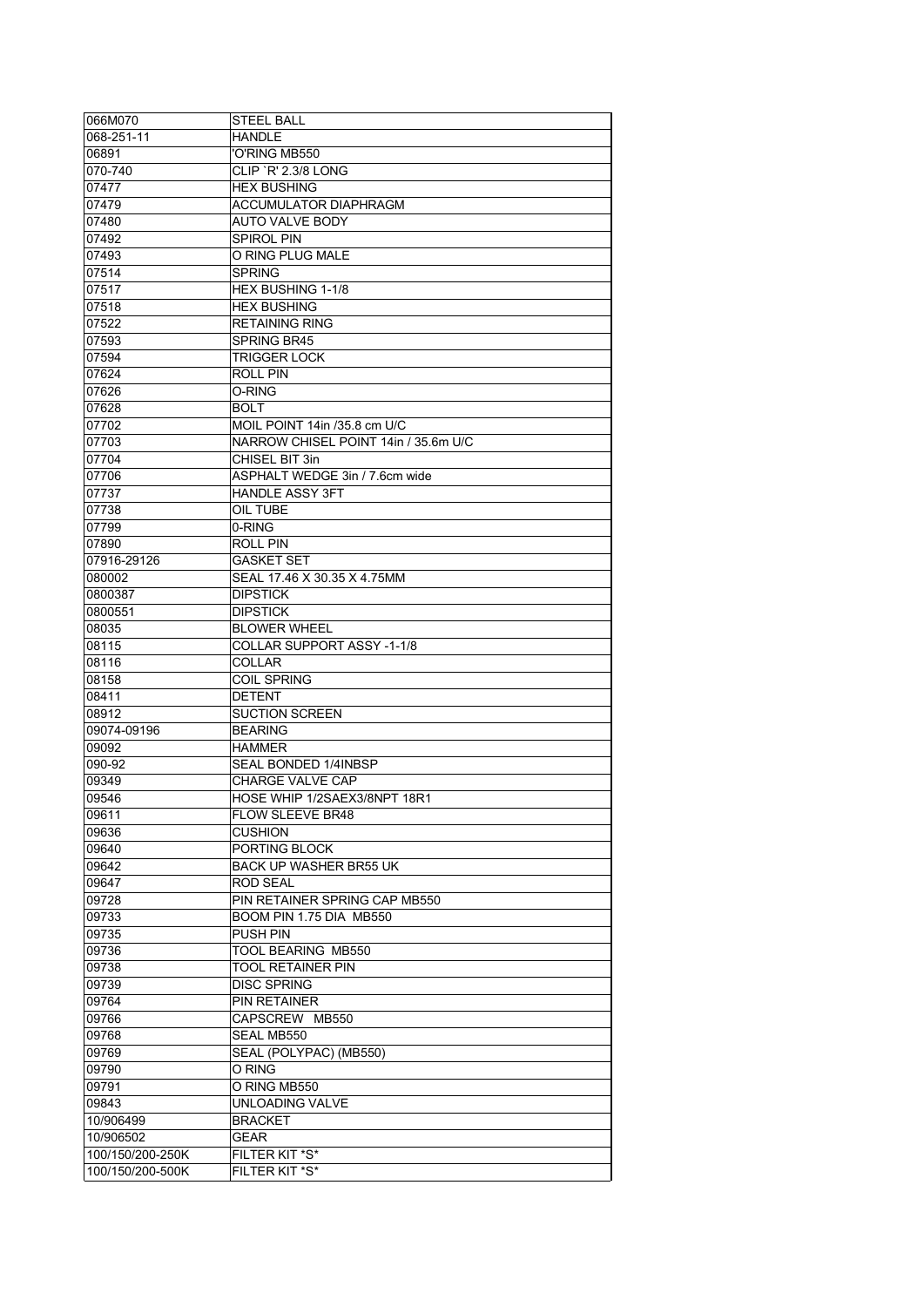| 100/150-250L      | FILTER KIT *S*                 |
|-------------------|--------------------------------|
| 10000-250C        | 10T FILTER KIT *S*             |
| 10000-500C        | 10T FILTER KIT *S*             |
| 10000C-LIGHTS     | LIGHT KIT FOR 10TON *S*        |
| 10000C-LIGHTS-RHD | RTA LIGHT KIT 10TON EXPORT     |
| 1000-145          | <b>NYLTITE WASHER</b>          |
| 10003903          | <b>HANDLE</b>                  |
| 10007293          | <b>SPACER</b>                  |
| 10007354          | <b>BOLT</b>                    |
| 10007542          | <b>LARGE WASHER</b>            |
| 10008244          | <b>FLANGE</b>                  |
| 10009676          | <b>WATER PIPE</b>              |
| 10016719          | <b>PULLEY</b>                  |
| 10022567          | <b>BASE</b>                    |
| 10022568          | <b>GUARD</b>                   |
| 100G-250L         | FILTER KIT *S*                 |
|                   |                                |
| 101-100027        | THROTTLE CABLE                 |
| 101-100043        | FINISH BLADE(1 SET OF 4)       |
| 101-100288        | PLUG CAP.Moss ref:7353         |
| 101-100624        | <b>VEE BELT</b>                |
| 10200-291         | CIRCLIP 130MM INTERNAL         |
| 10569             | <b>SEAL KIT</b>                |
| 10570             | <b>REPAIR KIT</b>              |
| 106990-44660      | <b>CLAMP</b>                   |
| 10768             | SEAL KIT MB550                 |
| 1077476           | SWITCH (SEAT)                  |
| 109335            | KIT: CAPACITOR FOR 50HZ        |
| 109350            | <b>CAPACITOR</b>               |
| 110-7723          | <b>CIRCLIP</b>                 |
| 111680            | <b>WINCH SOCKET</b>            |
| 11207             | <b>CIRCUIT TYPE STICKER</b>    |
|                   |                                |
|                   |                                |
| 11208             | HEX SHANK LENGTH STICKER       |
| 11211             | SOUND POWER LEVEL STICKER BR67 |
| 112-1225          | <b>RETAINER</b>                |
| 112-1226          | <b>SPRING</b>                  |
| 11230             | HEX BUSHING 1-1/4              |
| 11234             | COLLAR SUPPORT 1-1/4           |
| 112-AVM2312S      | MOUNTING ANTI VIBRATION(P/UNIT |
| 1130-55           | HYD HOSE 1/4X1/4 90/0 1524.2A  |
| 1130-68           | <b>EXTENSION GEAR LEVER</b>    |
| 113080            | <b>SLEEVE</b>                  |
| 113362            | MA-PIN LOCK SIDE               |
| 11358             | HANDLE                         |
| 113879            | PLATE                          |
| 113880            | <b>DRIVE PLATE</b>             |
| 114250-55121      | <b>FUEL FILTER</b>             |
| 114288-55041      | FUEL TANK CAP                  |
| 11430             | <b>COIL SPRING</b>             |
| 11431             | <b>LOCK PIN</b>                |
| 11432             | KEY                            |
| 11434             | TRIGGER                        |
| 114355            | <b>BALLAST BOX 60HZ</b>        |
| 114970-66010      | <b>SPRING</b>                  |
| 115-2000          | <b>VIBRATION ABSORBER</b>      |
| 115-2004          | VEE BELT                       |
| 115-2008          | SHIFTING CABLE                 |
| 115-2009          | THROTTLE CABLE                 |
| 115-2010          | THROTTLE CABLE                 |
| 115-2011          | THROTTLE CABLE                 |
| 115-2012          | <b>CLUTCH LINING</b>           |
| 115-2013          | <b>SPRING</b>                  |
| 115-2014          | <b>GASKET</b>                  |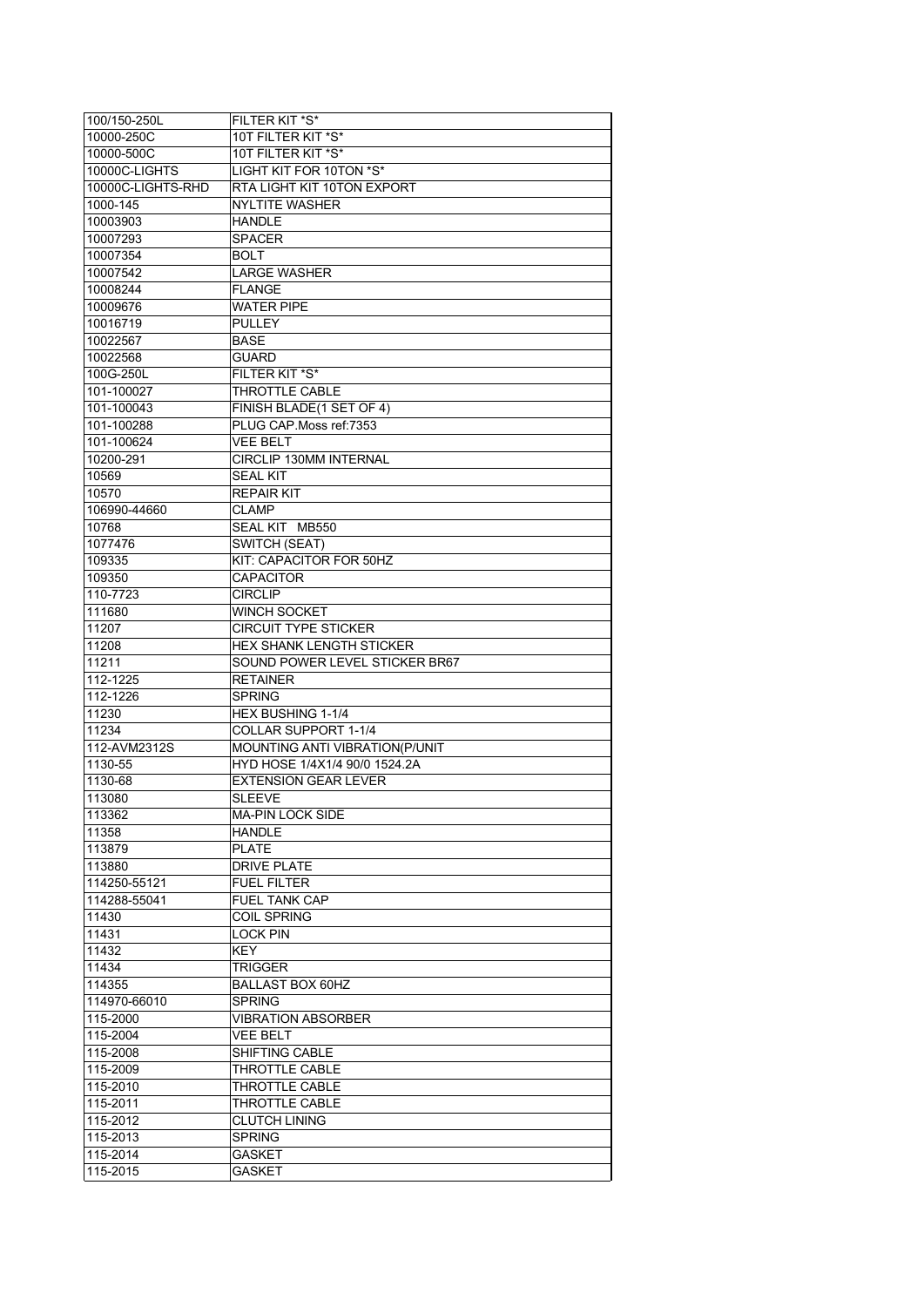| 115-2016      | <b>GASKET</b>               |
|---------------|-----------------------------|
| 115-2017      | <b>SEAL RING</b>            |
| 115-2024      | <b>MOUNTING</b>             |
| 115-2040      | <b>BUSH</b>                 |
| 115-2041      | <b>PIN</b>                  |
| 115-2066      | <b>PLATE</b>                |
| 115-2089      | <b>KEY</b>                  |
| 115-2090      | <b>WASHER</b>               |
| 115-2098      | <b>LOCKPLATE</b>            |
|               | <b>PIN</b>                  |
| 115-2099      |                             |
| 115-2116      | <b>WASHER</b>               |
| 115-2117      | SEAL                        |
| 115-2118      | <b>SPACER</b>               |
| 115-2133      | <b>SHAFT</b>                |
| 115-2136      | <b>PULLEY</b>               |
| 115-2149      | <b>ACC LEVER</b>            |
| 115-2157      | <b>TAP</b>                  |
| 115-2165      | <b>PIVOT BRACKET</b>        |
| $115 - 2168$  | <b>SPINDLE</b>              |
| 115-2177      | <b>SCREW</b>                |
| 115-2192      | V BELT                      |
| 115-2197      | A.V.MOUNT                   |
| 115-2612      | THROTTLE CABLE- FARYMANN    |
| 115366        | <b>BALLAST ASSEMBLY *S*</b> |
| 115-4001      | <b>VEE-BELT</b>             |
| 11588         | ACC VALVE BLOCK             |
| 116016        | <b>GENERATOR</b>            |
| 116-1005      | <b>MECHANICAL SEAL</b>      |
|               |                             |
| 116-1010      | <b>COUPLING</b>             |
| 116-1011      | PACKING COUPLING            |
| 116-1012      | <b>NIPPLE</b>               |
| 116-1017      | <b>STRAINER</b>             |
| 116-1027      | <b>PACKING</b>              |
| 116183        | <b>CAPACITOR</b>            |
| 116281        | <b>GENERATOR KIT</b>        |
| 11636         | <b>BREAKER FOOT</b>         |
| 116-6110      | <b>SEAL</b>                 |
| 116909        | <b>TOP PANEL</b>            |
| 116911        | <b>CABINET SIDE PANEL</b>   |
| 116912        | <b>CABINET SIDE PANEL</b>   |
| 116926        | <b>CABINET FRONT PANEL</b>  |
| 117           | MICROSWITCH SP100           |
| 117-100454    | <b>QUICKFIT ADAPTOR</b>     |
| 117569        | <b>PIN</b>                  |
| 117-8521      | ALTERNATOR                  |
| 117-9305      | OIL TEMP SWITCH             |
| 118-0102      | <b>DIPSTICK</b>             |
| 118547        | <b>BUSH</b>                 |
| 118674        | <b>SEAL</b>                 |
| 119305-35150  | OIL FILTER                  |
|               |                             |
| 119810-55650  | DIESEL FILTER               |
| 12-00-07-190  | ROCKER SHAFT                |
| 12-00-10-014  | WASHER                      |
| 12-00-10-111  | <b>SHIM</b>                 |
| 12-00-10-113  | GASKET                      |
| 12-00-23-015  | <b>BALL RACE</b>            |
| 120102        | <b>FIXTURE BULB BRACE</b>   |
| 12079         | SHEAR MOUNT HS25000         |
| 1212-117      | <b>MIXING BLADE</b>         |
| 1213-45       | OIL SEAL                    |
|               |                             |
| 12375-896-000 | GASKET                      |
| 124520-77011  | STARTER MOTOR               |
| 124540        | MAST                        |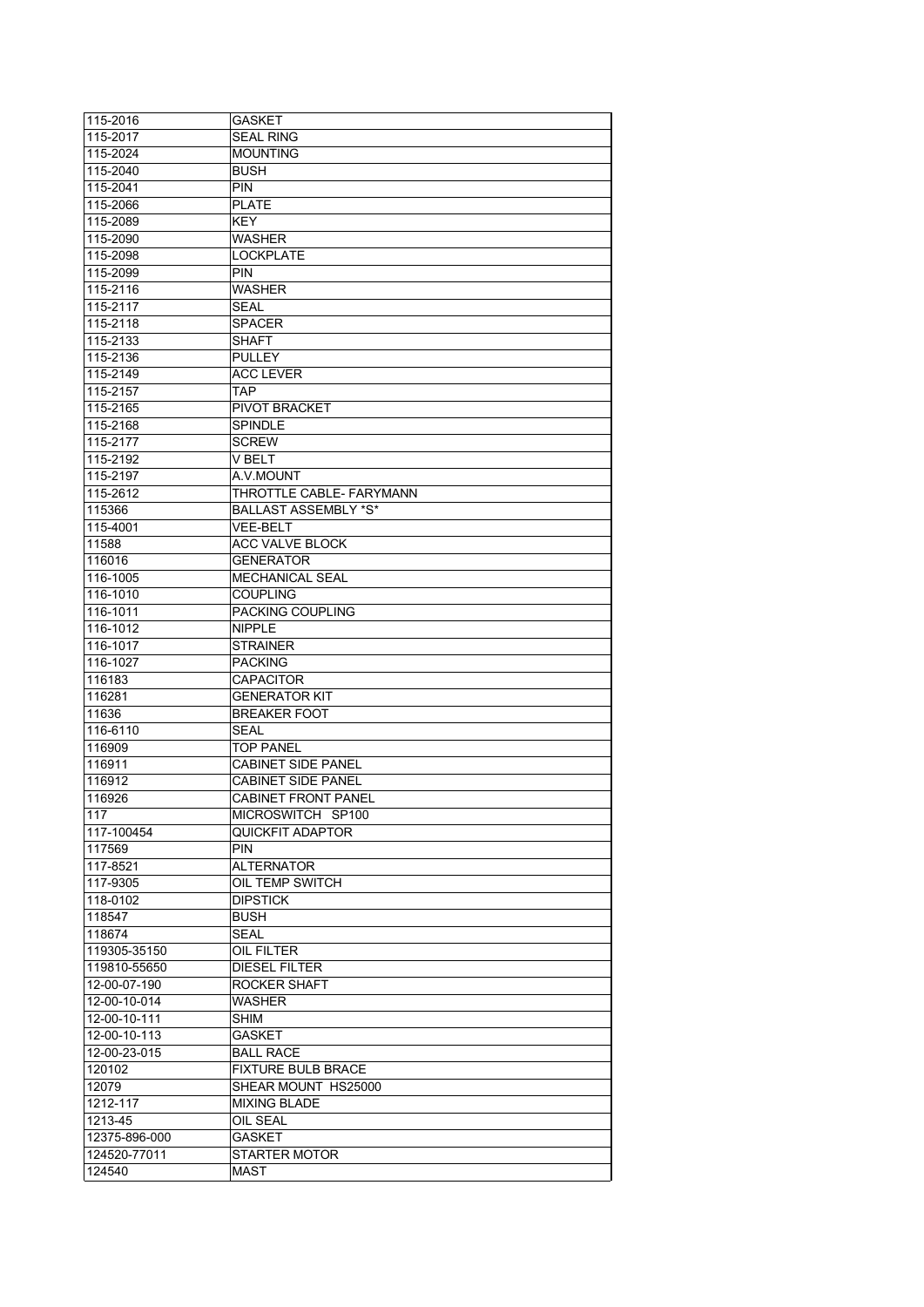| 12542         | <b>NAME TAG</b>                    |
|---------------|------------------------------------|
| 126710        | STUD (1596-1059B)                  |
| 127030        | SPACER                             |
| 128178        | DIFF HOUSING                       |
| 128179        | <b>WASHER</b>                      |
| 12832OP       | <b>ORIFICE PLUG</b>                |
| 12833         | <b>PISTON</b>                      |
| 12835         | NAME TAG BR40                      |
| 129150-14400  | <b>PUSHROD</b>                     |
| 129155-49801  | THERMOSTAT                         |
| 12HA-079-005  | <b>SEAL</b>                        |
| 130-1015      | <b>SPRING</b>                      |
| 130-1021      | <b>GUARD</b>                       |
| 130-1027      | VEE BELT                           |
| 130-1033      | DOWEL PIN                          |
| 130-1044A     | <b>TANK CAP</b>                    |
| 13010-ZF1-024 | <b>PISTON RING SET</b>             |
| 130-1128      | <b>FLANGE</b>                      |
| 130-1129      | <b>PULLEY</b>                      |
| 1315-0207Z    | <b>SCREW</b>                       |
| 132112        | HANDLE FOR SEAT 1585-1400          |
| 132596        | <b>TENSION SPRING</b>              |
|               |                                    |
| 132943        | <b>FLANGE</b>                      |
| 132948L       | ARM REST FOR 1733-1463             |
| 132949        | ARMREST                            |
| 132949R       | ARM REST RH FOR 1733-1463          |
| 132984        | AIR TO PLAT, METRIC                |
| 132985GT      | <b>INVERT OPTION, GS30, METRIC</b> |
| 133018        | SEAT BELT KIT                      |
| 133114        | SET OF WEAR PARTS                  |
| 133119        | DAMPER SHOCK ABSORBER              |
| 133124        | <b>FIXING PARTS</b>                |
| 133125        | HANDLE KIT                         |
| 133176        | REPAIR KIT SUSPENSION SPRING       |
| 133177        | <b>REPAIR KIT PLASTIC COVER</b>    |
| 133603        | <b>ADJUSTING LEVER</b>             |
| 133618        | ARM                                |
| 133619        | REPAIR KIT SWITCH(SEAT)            |
| 134-0380      | FUEL INJECTION PUMP                |
| 134140        | SEAT MOULDING MSG FROM 9506        |
| 134459        | <b>CUSHION</b>                     |
| 134479        | BACKREST PVC FROM 9506             |
| 134481        | <b>BACKREST</b>                    |
| 13552         | <b>SEAL KIT</b>                    |
| 135903        | SWITCH *S*                         |
| 136112        | <b>BRAKE DISC</b>                  |
| 136155        | <b>BRAKE PLATE</b>                 |
| 139           | <b>FILTER</b>                      |
| 139-1         | 1/8 BSPT STRAIGHT GREASE NIPPLE    |
| 139101        | <b>SEAL</b>                        |
| 1391-3108Z    | <b>CAP SCREW</b>                   |
| 139-2         | 1/4 BSPT GREASE NIPPLE             |
| 139257        | <b>HYDRAULIC RAM</b>               |
| 139267        | <b>SEAT SWITCH</b>                 |
| 139530        | <b>SEAT SWITCH</b>                 |
| 140/00329     | <b>FILTER HEATER</b>               |
| 1400232       | <b>DIPSTICK</b>                    |
| 1402-104      | WORM SHAFT                         |
| 1402-105      | WORM WHEEL                         |
| 1402-106      | SHAFT                              |
| 1402-111      | <b>FELT WASHER</b>                 |
| 1402-113      | BRG BALL 17x47x14                  |
| 1402-116      | SEAL                               |
|               |                                    |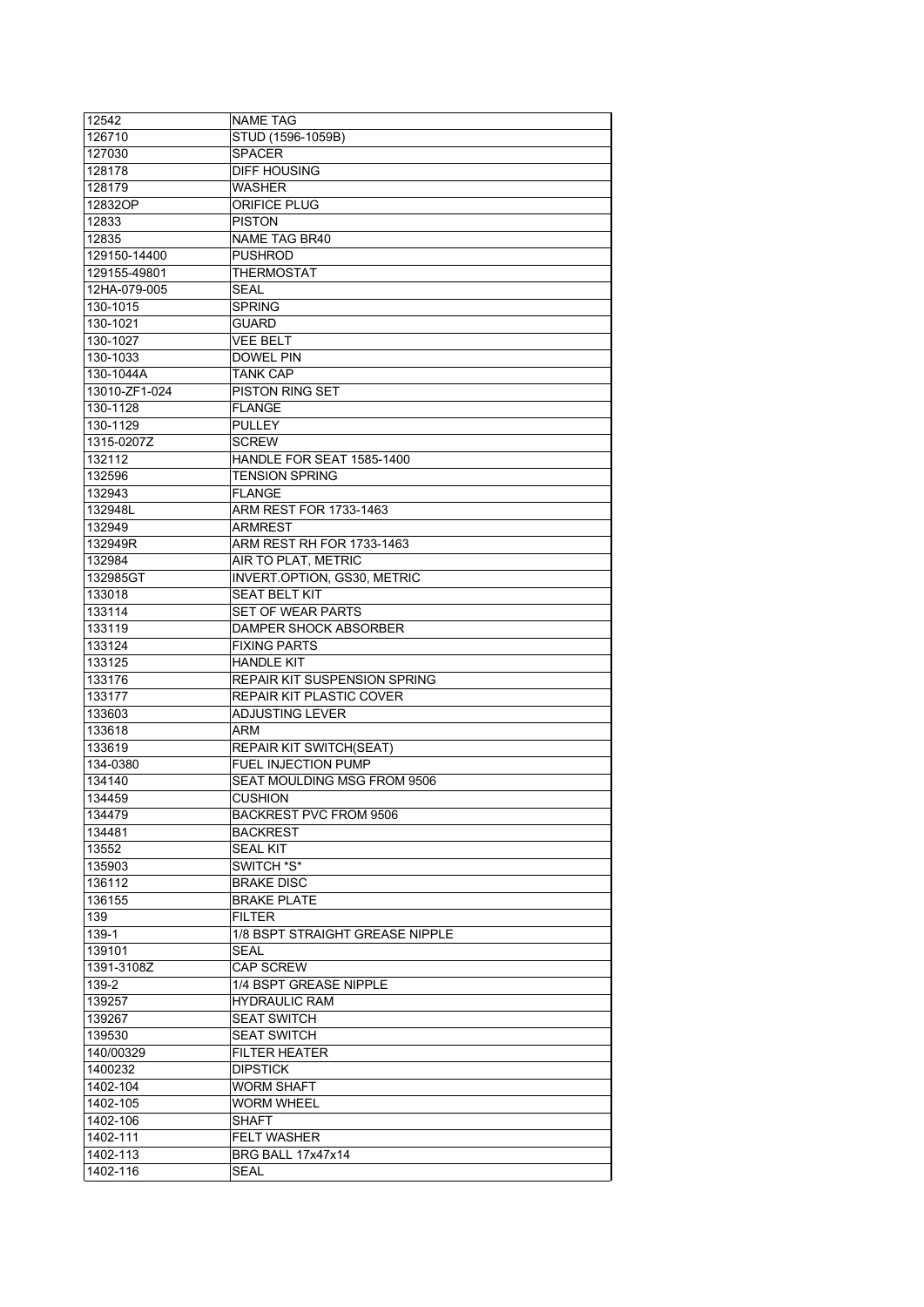| 1402-130       | GASKET                              |
|----------------|-------------------------------------|
| 1402-140       | VEE BELT                            |
| 1402-144       | CHAIN CHECK                         |
| 1402-148       | HAND GRIP REF 90 7/8 DIA(ROLL)      |
| 1402-151       | <b>GEARBOX COVER GASKET</b>         |
| 140224         | SEAL                                |
| 14049          | CONE WASHER (MB125)                 |
| 14052          | LOWER TOOL BUSHING (MB125)          |
| 14059          | UPPER TOOL BUSHING (MB125)          |
| 14070          | <b>CONICAL POINT MB125</b>          |
| $1407 - 23$    | <b>BELT</b>                         |
| 14090          | STANLEY LOGO                        |
| 1409-0108      | DECAL KIT FOR CTHE MIXER            |
| 1409-1085      | <b>EMERGENCY STOP BRACKET</b>       |
| 1409-1086      | <b>EMERGENCY STOP ROD (MIXER)</b>   |
| 1409-1087      | <b>GROMMET REF PV233</b>            |
| 1409-1088      | CT MIXER UPPER DRUM GUARD           |
| 1409-1089      | CT MIXER LOWER DRUM GUARD           |
| 1409-1090      | DRUM GUARD CT MIXER                 |
| 1409-1094      | ENG LISTER LT1 BLD10 MOD100         |
| 1409-1099      | PIPE EXHAUST (MIXER)                |
| 1409-1103      | ENGINE HATZ 1B20-7-153(CTHS         |
| 1409-1105      | BATTERY BOX                         |
| 1409-1106      | <b>BATTERY PLATE</b>                |
| 1409-1109      | <b>DRIVE PULLEY (MIXER)</b>         |
| 1409-1110      | <b>BACK PLATE</b>                   |
| 1409-1111      | CT UPPER DRUM GUARD                 |
| 1409-1112      | <b>GUARD DRUM REAR</b>              |
| 1409-1113      | NEOPRENE BATTERY BLOCKS             |
| 1409-1114      | <b>CHAINGUARD RH</b>                |
| 1409-1115      | CHAINGUARD LH                       |
| 1409-1116      | <b>INSPECTION COVER</b>             |
| 1409-1117      | STOP ROD (MIXER)                    |
| 1409-1118      | <b>HOUSING CT HATZ &amp; LISTER</b> |
| 1409-1119      | <b>EMERGENCY STOP KNOB</b>          |
| 1409-1120      | TAB WASHER M8                       |
| 1409-1121      | M8 X 20 WEDGELOCK SETSCREW          |
| 1409-1126      | <b>ENGINE MOUNTING BRACKET</b>      |
| 1409-1127      | <b>NIPPLE BARREL</b>                |
| 1409-1128      | KEY GIB HD 8X7X45MM                 |
| 1409-1142      | <b>LS HATZ MIXING BLADES</b>        |
| 1409-1143      | LS HATZ DRUM TOP                    |
| 1409-1156      | <b>ENGINE SPACER</b>                |
| 1409-1157      | <b>ENGINE SPROCKET</b>              |
| 1409-1158      | <b>ENGINE SPACER</b>                |
| 1409-25        | <b>TRUNNION</b>                     |
| 1409-26        | HOUSING BEVEL PINION (MIXER)        |
| 1409-27        | SHAFT BEVEL PINION (MIXER)          |
| 1409-30        | DRUM BASE LS MIXER                  |
| 14094          | DISC SPRING (MB125)                 |
| 1409-42        | DRUM TOP (MIXER)                    |
| 1409-47        | DRIVE CHAIN                         |
| 1409-49        | CHAIN DRIVE 5/8IN PIT               |
| 1409-65        | <b>HANDWHEEL</b>                    |
| 1409-71ASSY    | <b>DRIVE UNIT</b>                   |
| 1409-73        | CHAIN DRIVE 5/8 PITCH (MIX)         |
| 1409-73 OFFSET | LINK                                |
| 1409-73LINK    | <b>CHAIN LINK</b>                   |
| 141/00296      | RADIATOR UNIT                       |
| 1410-453       | <b>SCRAPER BLADE</b>                |
| 1411-1007      | BEARING BALL REF6007                |
| 1411-1022      | V BELT FO-Z XPA 872LW               |
| 1413-1010      | DRUM BELLE XX01                     |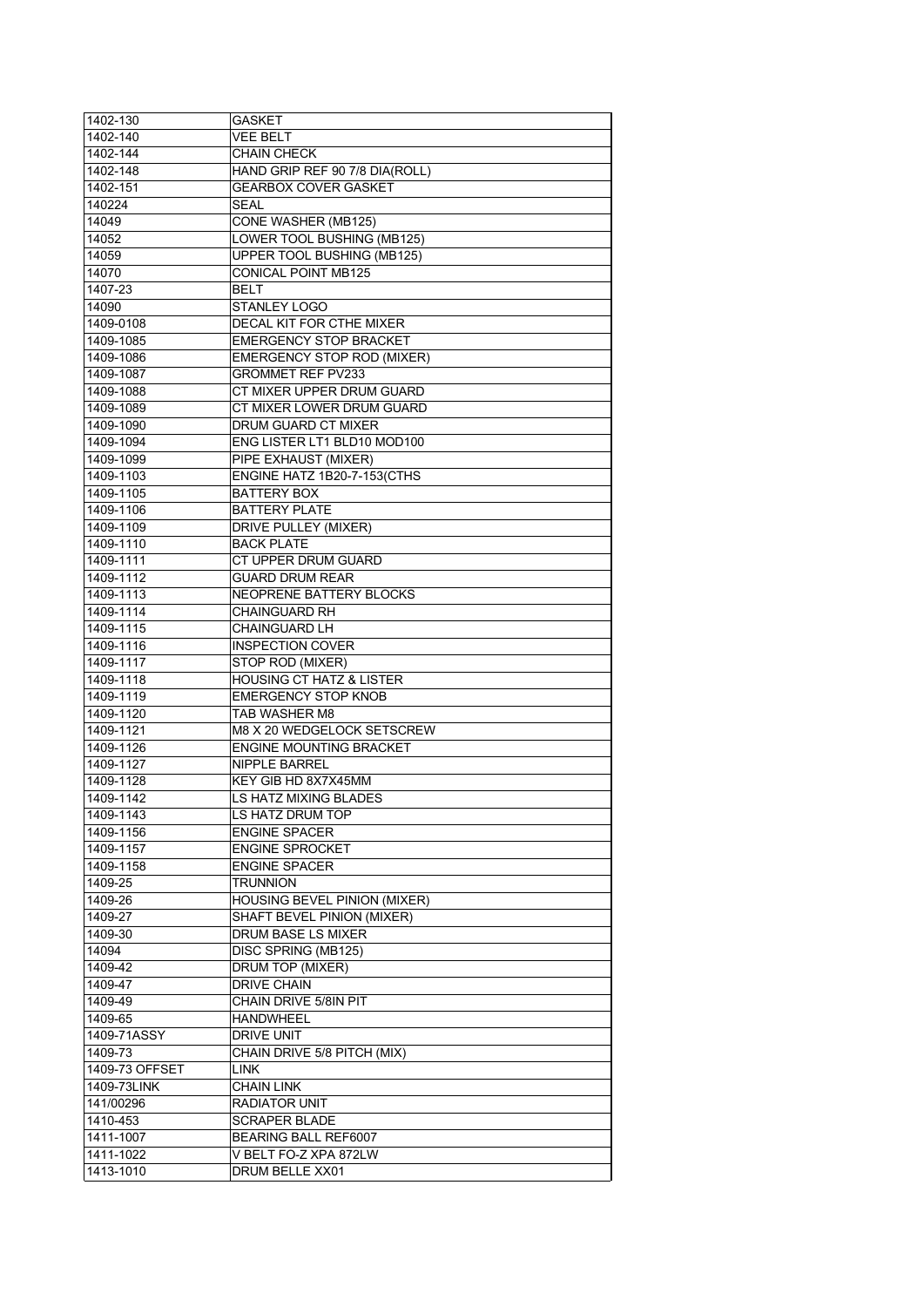| 1413-1018   | <b>END PLATE</b>                       |
|-------------|----------------------------------------|
| 1413-1019   | GASKET                                 |
| 14138-14276 | <b>TAPER ROLLER BEARING</b>            |
| 14139       | <b>CROSS-CUT CHISEL MB125</b>          |
| 1414-118    | PIN DROP NOSE 12 DIA                   |
| 1414-130    | PADDLE No.1 OUTER MIXING               |
| 1414-131    | PADDLE No.2 INNER MIXING               |
| 1414-132    | PADDLE No.3 INNER MIXING               |
| 1414-133    | PADDLE No.4 OUTER MIXING               |
| 1414-134    | PADDLE SHAFT                           |
| 1414-141    | BUSH TAPERLOCK 1610X1.0                |
| 1414-30     | SUPPORT PLATE                          |
| 1414-31     | RUBBER BLADE                           |
| 1414-32     | SUPPORT PLATE                          |
| 1414-36     | SUPPORT PLATE                          |
|             |                                        |
| 1414-43     | <b>SEAL RUBBER SMALL</b>               |
| 1414-44     | SEAL RUBBER LARGE                      |
| 1414-52     | BRG MET SELF LUBE 40x80x43.64          |
| 1414-73     | <b>WEAR PLATE - PRICE IS FOR EACH</b>  |
| 1414-74     | <b>PLATE SIDE WEAR</b>                 |
| 1414-92     | <b>TOGGLE FASTENER</b>                 |
| 1414-93     | PLATE CATCH                            |
| 1414-937A   | <b>TORQUE ARM ASSY</b>                 |
| 1414-94     | <b>RUBBER BLADE</b>                    |
| 1414-95     | <b>RUBBER BLADE</b>                    |
| 1414-958    | <b>HUB COLLAR</b>                      |
| 1414-959    | <b>SCREW</b>                           |
| 1414-960    | <b>SCREW</b>                           |
| 1415-1009   | COUNTERSHAFT (MIXER) Replaces R21W     |
| 1415-1010   | SPACER 35MM O/DX117.47MM LONG          |
| 141937      | O RING                                 |
| 141939      | O RING                                 |
| 145050      | OIL SEAL                               |
| 14590       | SEAL KIT MB125                         |
| 14693       | <b>PISTON SEAL</b>                     |
| 148095      | NUT (1596-1059A)                       |
| 14842       | <b>DANGER STICKER</b>                  |
| 15/914100   | <b>LEVER PARKING BRAKE</b>             |
| 15000-36930 | <b>BAND, AIR CLEANER</b>               |
| 150-1028    | TEE BOLT                               |
| 1501-187    | NUT                                    |
| 1501-216    | PIN CLEVIS (DUMPER)                    |
| 1502-111    | SEAT REF:KAB P-2 92310/75055 *S*       |
|             |                                        |
| 1502-114    | <b>LEVER GUARD</b><br><b>WHEEL RIM</b> |
| 1502-120    |                                        |
| 1502-171    | <b>EX PIPE STAY</b>                    |
| 1502-175    | SPRING ANCHOR (DUMPER)                 |
| 1502-238    | <b>WHEEL ASSY</b>                      |
| 1502-310    | HYD HOSE 3/8X3/8 90/90 1270            |
| 1502-321    | <b>DRAG LINK</b>                       |
| 1502-322    | <b>BALL JOINT RH</b>                   |
| 1502-323    | <b>BALL JOINT LH</b>                   |
| 1502-59     | VALVE CONTROL 140 BAR                  |
| 1502-59A    | <b>HANDLE</b>                          |
| 1502-59B    | <b>DUST COVER</b>                      |
| 1502-59C    | LEVER PIVOT BOX                        |
| 1502-79     | CABLE HANDBRAKE                        |
| 1502-82     | PIVOT PIN                              |
| 150-368     | <b>CIRCLIP</b>                         |
| 1505-115    | <b>STEERING WHEEL</b>                  |
| 1505-115C   | STEERING WHEEL CAP                     |
| 150-93      | CIRCLIP 80MM INTERNAL                  |
| 15108-72380 | <b>BOLT</b>                            |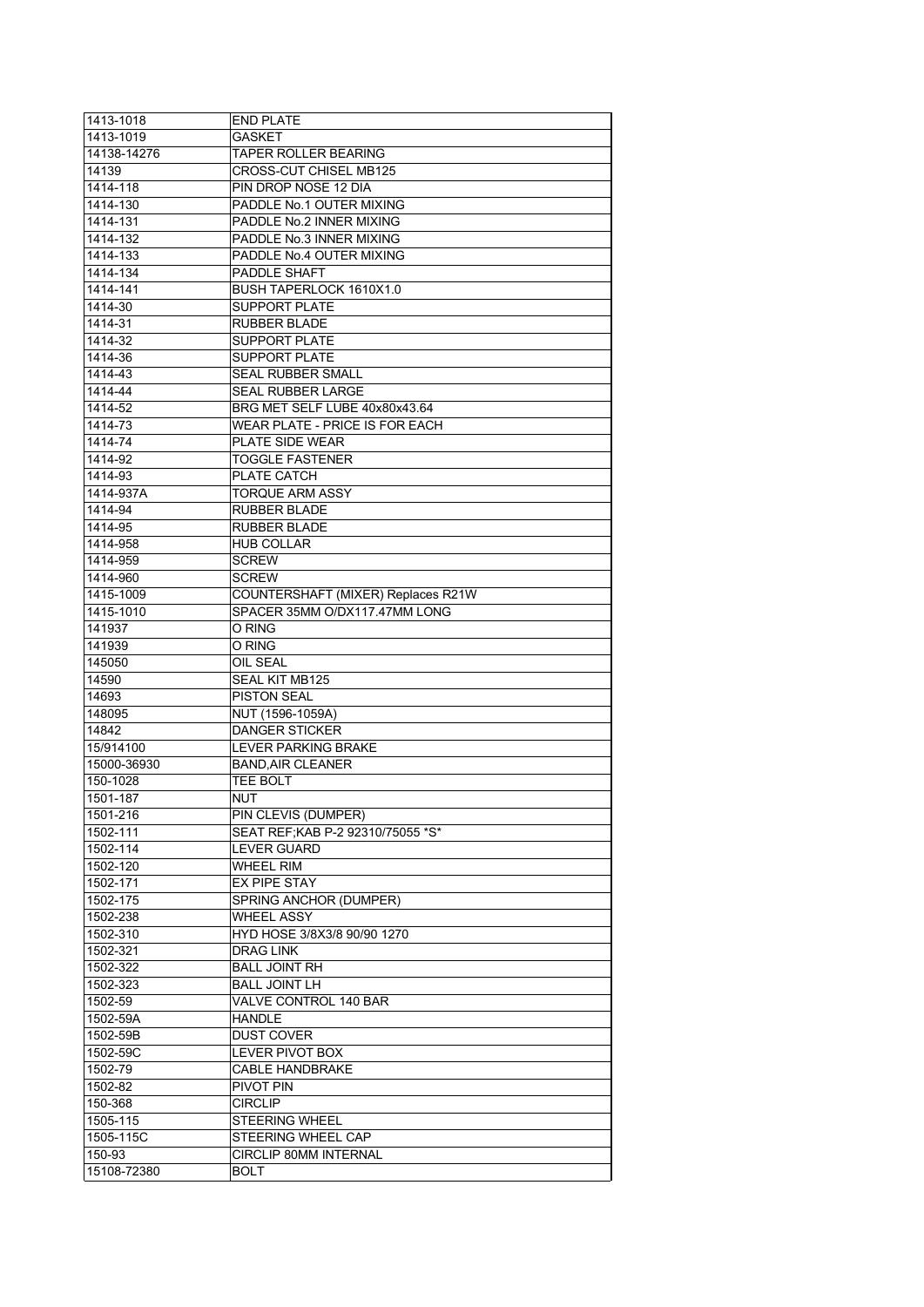| 15111-72180   | <b>CUSHION</b>                                        |
|---------------|-------------------------------------------------------|
| 15111-72190   | <b>CUSHION</b>                                        |
| 1514-308      | CLIP HOSE WORM DRIVE 70MM DIA                         |
| 1515-581      | BRG MET PL OILITE 16x22x12                            |
| 1515-582      | <b>BUSH</b>                                           |
| 1515-712      | <b>FORK END</b>                                       |
| 1516-1104     | LH WHEEL ASSY - 4T HYDRO *S*                          |
| 1516-1106     | WHEEL-FAD K18S079 OR 18097                            |
| 1516-235      | BATTERY LEAD 460 10RING/-LUG                          |
| 1516-239      | RUBBER CAP                                            |
| 1516-253      | RETAINER [TWO HALVES]                                 |
| 1517-110      | <b>BRAKE FEED PIPE</b>                                |
| 1517-111      | <b>BRAKE PIPE</b>                                     |
| 1517-112      | PIPE BRAKE M12M/M12M 1855X6MM                         |
| 1517-237      | BRG MET PL OILITE 40x50x60 XX                         |
| 1517-304      | <b>MIRROR ARM</b>                                     |
| 1517-310      | CABLE HANDBRAKE 1500/1710MM                           |
| 1517-337      | WHEEL ASSY 3 STUD*S*                                  |
| 1517-66       | <b>PIVOT BRKT</b>                                     |
| 1517-68       | <b>EXHAUST TAIL PIPE</b>                              |
| 1518-110      | <b>BEARING</b>                                        |
| 1518-168      | <b>MASTER CYLINDER</b>                                |
| 1518-174      | HYD HOSE 1/4X1/4 90/0 1220.2A                         |
| 1518-214      | WHEEL. NAGBOL 16429                                   |
| 1518-215      | WHEEL ASSY 5 STUD *S*                                 |
| 1518-251      | <b>BALL JOINT R.H.</b>                                |
|               |                                                       |
| 1518-265      | STEERING COLUMN ASSY<br>FILTER REF UC SE 1319 1/2 BSP |
| 1518-35       |                                                       |
| 1518-36       | <b>DIPSTICK</b>                                       |
| 1519-166      | <b>GASKET FILTER</b>                                  |
| 1519-195      | <b>RUBBER SECTION - SELL IN 2.5M LENGTHS</b>          |
| 1519-208      | <b>HOSE SUCTION 1.0 BORE</b>                          |
| 1519-247      | <b>STRAP SILENCER</b>                                 |
| 1519-38       | PROPSHAFT CL=444 EX=501                               |
| 1519-392      | BREATHER FILLER.REF:S340148                           |
| 1519-392B     | <b>PLATED FILLER CAP</b>                              |
| 1519-392C     | GASKET                                                |
| 1519-392SGKIT | GASKET KIT                                            |
| 1519-544      | <b>REFER TO CARD</b>                                  |
| 1519-545      | <b>CLUTCH RELEASE BEARING</b>                         |
| 1519-565      | <b>HOSE SUCTION 1.1/2 BORE</b>                        |
| 1519-620      | HYD HOSE 1/2X1/2 90/0 1486                            |
| 1519-77       | COLUMN EXTENSION                                      |
| 1519-782      | CLIP HOSE WORM DRIVE 80MM DIA                         |
| 1519-787      | PIPE BRAKE M12F/M12M 1450X6MM                         |
| 151B0125      | <b>SEAL KIT</b>                                       |
| 151B1041      | O RING                                                |
| 151B5305      | <b>END COVER</b>                                      |
| 1521-117      | <b>RESTRICTOR</b>                                     |
| 1521-1267     | <b>EXHAUST SILENCER</b>                               |
| 1521-134      | <b>CLUTCH CABLE TT50S</b>                             |
| 1521-157      | <b>PIN</b>                                            |
| 1521-188      | TEE PIECE 1/4 BSP M/M/MALE                            |
| 1521-23       | PIVOT PIN                                             |
| 1521-240      | BRG MET PL OILITE 15x20.6x15                          |
| 1521-25       | SHIM                                                  |
| 1521-256      | PLATE AXLE TIE                                        |
| 1521-26       | SHIM                                                  |
| 1521-29       | BRG MET ROLL/TPR 40x90x35                             |
| 1521-41       | CLAMP SLEEVE                                          |
| 1521-42       | THRUST WASHER                                         |
| 1521-43       | TAPER ROLLER BEARING                                  |
| 15221-13153   | <b>VALVE STEM SEAL</b>                                |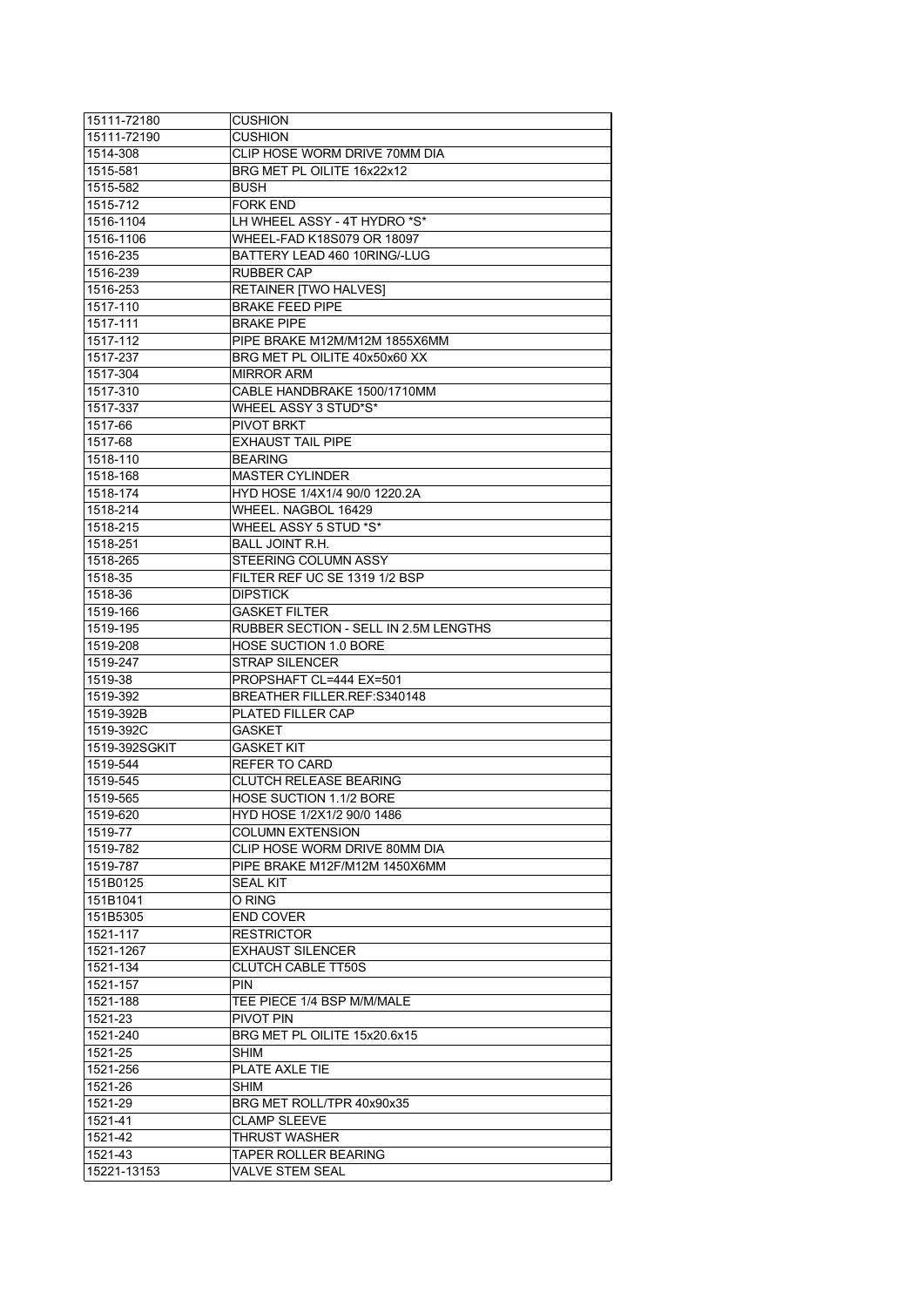| 1524-1149            | WHEEL RIM 5 STUD                                               |
|----------------------|----------------------------------------------------------------|
| 1524-1151            | 2T DUMPER TYRE SET ASSY (EACH) *S*                             |
| 1524-1169            | TUBE 10.0/75-15.3 T                                            |
| 1524-117             | <b>STRAINER</b>                                                |
| 1524-124-125         | <b>SLIDE RAIL KIT</b>                                          |
| 1524-142             | LOCKNUT (THIN)M12X1.0MM GRDE 8                                 |
| $1524 - 144$         | CONNECTOR 1 BSP(ULTRA 1PS8)                                    |
| 1524-195             | HYD HOSE 3/8X3/8 90/0 1200                                     |
| 1524-196             | CLAMP STAUFF 3/4 DIA                                           |
| 1524-230             | NYLON SPRING ARMOUR                                            |
| 1524-232             | <b>CLAMP EXHAUST 38MM</b>                                      |
| 1524-27              | <b>CENTRE PIVOT PIN</b>                                        |
| 1524-28              | PIVOT PIN                                                      |
| 1524-70              | <b>SPACER</b>                                                  |
| 1524-82              | <b>BRAKE FEED PIPE</b>                                         |
| 1524-84              | <b>FLEX BRAKE HOSE</b>                                         |
| 1526-407             | BALL JOINT LARGE RH LONG THRD                                  |
| 1527-134             | PIN REAR PIVOT (PED ROLLER)                                    |
| 1527-135             | <b>SUSPENSION UNIT KAB</b>                                     |
| 1527-135C            | <b>DAMPER KIT ASSY</b>                                         |
| 1527-137             | STEERING UNIT REF 150-003000                                   |
| 1527-161             | BATTERY LEAD 1000 8RING/+LUG                                   |
| 1527-197             | <b>HOSE</b>                                                    |
| 1527-292             | <b>HANDBRAKE CABLE</b>                                         |
| 1527-295             | HYD CONN 1/2 BSP                                               |
|                      | <b>INDICATOR</b>                                               |
| 1527-308             |                                                                |
| 1527-310             | <b>RUBBER ELBOW</b>                                            |
| 1527-333<br>1527-389 | SEDIMENTER (DUMPER)                                            |
| 1527-390A            | <b>SILENCER</b>                                                |
|                      | <b>MOUNTING</b>                                                |
| 1527-399             | TAIL PIPE                                                      |
|                      |                                                                |
| 1527-412             | CAP STACK REF;94FSC076                                         |
| 1527-422             | <b>CLAMP EXHAUST 60MM</b>                                      |
| 1527-43              | <b>CENTRE PIVOT BAR</b>                                        |
| 1527-476             | HYD PLUG 1/4 BSP                                               |
| 1527-481             | HYD PUMP (0825A)                                               |
| 1527-499             | HYD CONNECTOR 1.0 BSPX1350                                     |
| 1527-554             | <b>CLAMP BATTERY</b>                                           |
| 1527-573             | <b>FRONT PROPSHAFT</b>                                         |
| 1527-644             | PIN CLEVIS (DUMPER)                                            |
| 1527-719             | GAS STRUT C1038                                                |
| 1527-725             | <b>STRAP SILENCER</b>                                          |
| 1529-121             | <b>RELIEF VALVE</b>                                            |
| 1529-125             | LEAK OFF PIPE (1M)                                             |
| 1529-137             | HYD HOSE 1/4X1/4 90/0 870                                      |
| 1529-141             | <b>GEAR LEVER EXTN</b>                                         |
| 1529-185             | <b>BUSH RETAINER</b>                                           |
| 1529-207             | <b>EXTENSION SILENCER</b>                                      |
| 1529-209             | PIPE BRAKE M12F/M12M 850X6MM                                   |
| 1529-257             | <b>EXHAUST PIPE</b>                                            |
| 1529-303             | <b>RAM STEERING PIN</b>                                        |
| 1529-333             | PIPE BRAKE M12F/M12M 1045X6MM                                  |
| 1529-81              | PIPE BRAKE M12M/M12M 350X6MM                                   |
| 1529-92              | <b>EXHAUST PIPE</b>                                            |
| 1529-96              | <b>BRACKET</b>                                                 |
| 153001               | FLUSH FACE COUPLER 1/2 BSP                                     |
| 1531-101             | ACCELERATOR LEVER                                              |
| 1531-1091            | WHEEL RIM 9.00X 15.3                                           |
| 1531-1092            | TYRE                                                           |
| 1531-1093            | WHEEL ASSY - 3T LH *S*                                         |
| 1531-1130            | MANIFOLD INLET ADAPTOR                                         |
| 1531-137<br>1531-144 | <b>BATTERY STRAP</b><br>WHEEL AND TYRE ASSEMBLY SAND/GRASSLAND |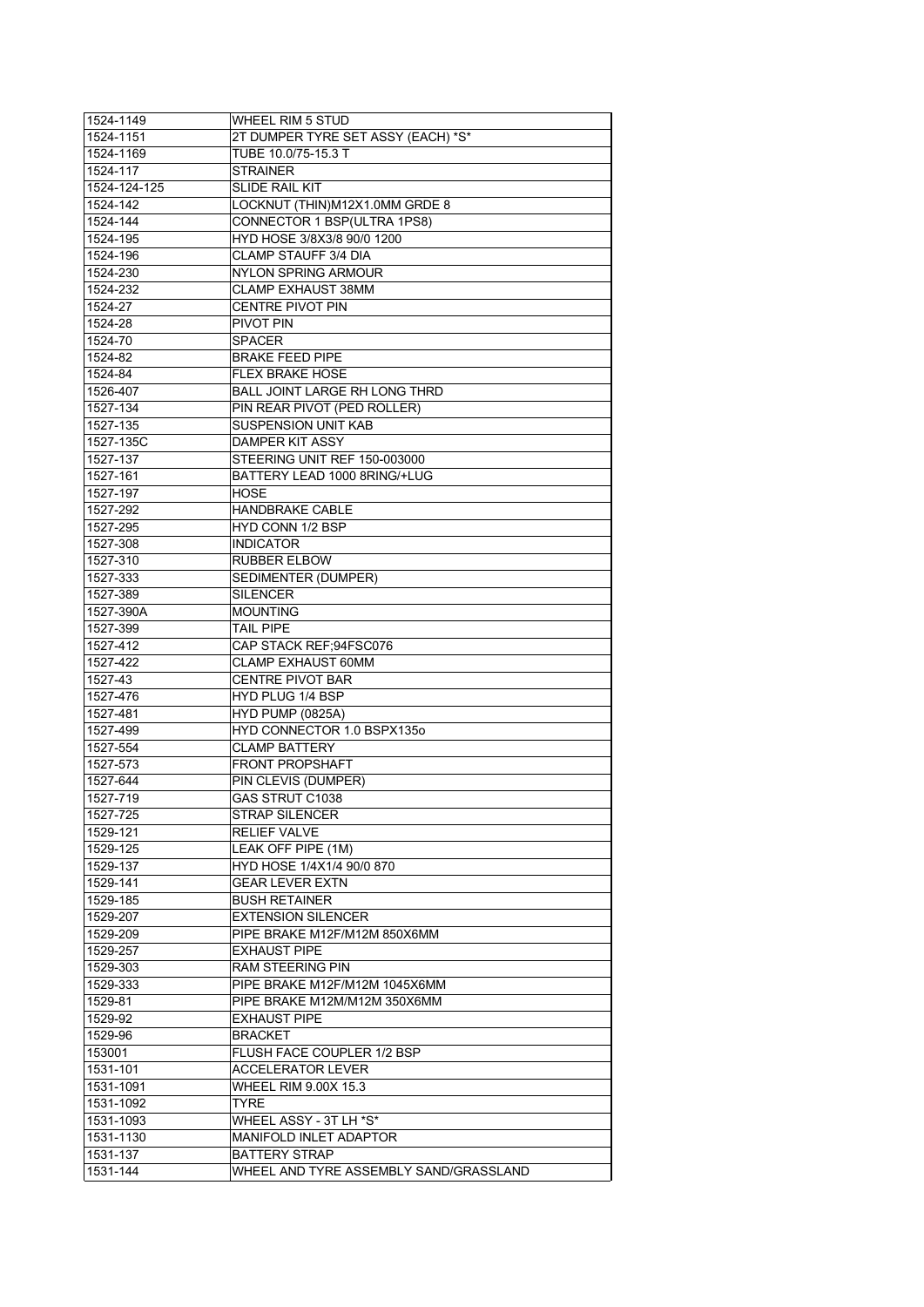| 1531-27                                | <b>FRICTION PLATE</b>             |
|----------------------------------------|-----------------------------------|
| 1531-51                                | STEERING UNIT OSPB200             |
| 1531-62                                | PADDLE DRIVEN PLATES              |
| 1531-620RSER                           | <b>CLUTCH PLATE</b>               |
| 1531-63                                | <b>CLUTCH COVER ASSY</b>          |
| 1531-99                                | <b>EXHAUST PIPE ASSY</b>          |
| 1532-107                               | <b>SPACER</b>                     |
| 1532-119A                              | <b>HANDLE ASSY</b>                |
| 1532-119F                              | END CAP AND SCREW                 |
| 1532-125                               | BRACKET                           |
| 1532-153                               | SEAT. REF:KAB P-3 91856           |
| 1532-186A                              | <b>HANDLE ASSY</b>                |
| 1532-186B                              | MUST SEND 1532-186C X 1 OFF       |
| 1532-186C                              | <b>CLEVIS</b>                     |
| 1532-186H                              | <b>HANDLE ONLY</b>                |
| 1532-186J                              | <b>BRACKET</b>                    |
| 1532-217                               | <b>GEAR LEVER</b>                 |
| 1533-1283                              | <b>MASTER CYLINDER BRACKET</b>    |
| 1533-144                               | CALIPER- HANDBRAKE                |
| 1533-144B                              | <b>BRAKE PAD KIT</b>              |
| 1533-144C                              | <b>RIVET</b>                      |
| 1533-144E                              | <b>BOLT</b>                       |
| 1533-144F                              | <b>BOLT</b>                       |
| 1533-144J                              | <b>CASTLE NUT</b>                 |
| 1533-144N                              | OPERATING LEVER                   |
| 1533-144P                              | OPERATING SPRING                  |
| 1533-146                               | <b>GEAR BOX</b>                   |
| 1533-147                               | <b>GEAR LEVER</b>                 |
| 1533-155                               | <b>STEERING COLUMN</b>            |
| 1533-157SER                            | <b>GEARBOX</b>                    |
| 1533-171                               | <b>STARTING HANDLE</b>            |
| 1533-189                               | EX PIPE ASSY                      |
| 1533-225                               | CLEVIS (DUMPER)                   |
| 1537-1067                              | FILLER CAP REF P3675              |
| 15601-43200                            | <b>COVER ASSY</b>                 |
| 156B5200                               | <b>RESERVOIR KIT</b>              |
| 156B5200A                              | CAP                               |
| 156B5304                               | <b>SHAFT KIT</b>                  |
|                                        |                                   |
|                                        |                                   |
| 157/86001                              | <b>GLASS MIRROR PK 5</b>          |
| 158-1                                  | <b>FEATHER KEY *5*</b>            |
| 1581-0157                              | DECAL KIT 2001KR NO LIGHTS        |
| 158-11                                 | <b>KEY FEATHER 1/4X1/4X2.1/2</b>  |
| 1581-1024                              | AXLE REAR REF 175RF14B1210        |
| 1581-1024SER                           | AXLE REAR 175RF*S*                |
| 1581-1033SER                           | TRANSFER BOX                      |
|                                        | PROPSHAFT CL=815 EX=885           |
|                                        | PROPSHAFT CL=335 EX=385           |
| 1581-1036                              | PROPSHAFT CL=390 EX=440           |
| 1581-1034<br>1581-1035<br>1581-1040    | HYD PUMP (2677J)                  |
| 1581-1043                              | PIPE EXHAUST                      |
| 1581-1059                              | <b>BRACKET SUPPORT</b>            |
| 1581-1070                              | <b>EXHAUST STAY</b>               |
| 1581-1071                              | BALL JOINT ROD ASSY (DUMPER)      |
| 1581-1074                              | <b>FLEXIBLE MOUNTING</b>          |
| 1581-1079                              | HYD HOSE 1/2X1/2 0/90 330         |
| 1581-1080                              | AXLE FRONT REF: 200RF14B1210B     |
|                                        | AXLE*S*                           |
|                                        | <b>BRAKE CABLE</b>                |
| 1581-1080SER<br>1581-1081<br>1581-1095 | RING SLEW (DRILLED) 16L/1050      |
| 1581-1111-102                          | HANDLE ASSEMBLY LH (DUMPER)       |
| 1581-1111-103                          | HANDLE ASSEMBLY RH (DUMPER)       |
| 1581-1116<br>1581-1117                 | STRIKER PLATE<br><b>HOOK BOLT</b> |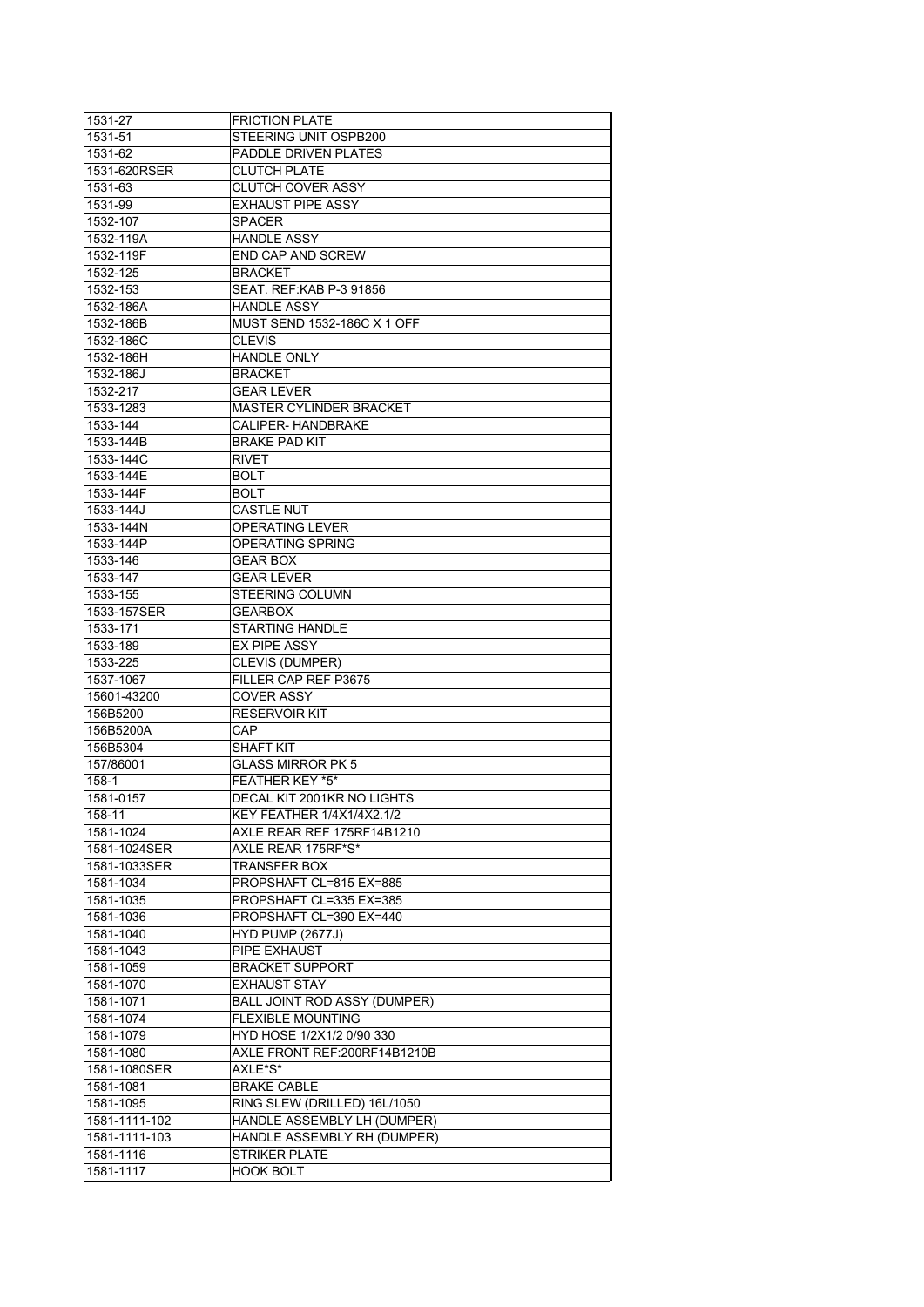| 1581-1124     | <b>SPRING ENGINE STOP</b>                          |
|---------------|----------------------------------------------------|
| 1581-1125A    | <b>RESERVOIR CAP</b>                               |
| 1581-1125R    | <b>RESERVOIR &amp; CAP</b>                         |
| 1581-1127     | <b>SPACER</b>                                      |
| 1581-1128     | <b>SPACER</b>                                      |
| 1581-1148     | <b>SKIP PROP</b>                                   |
| 1581-1149     | RUBBER MUDFLAP REF;2678/001                        |
| 1581-1158     | <b>DRIVING MIRROR</b>                              |
| 1581-1159     | <b>RUBBER MUDFLAP</b>                              |
| 1581-1164     | <b>STRIKER PLATE</b>                               |
| 1581-1168     | MASTER CYL.FRENOS 6300116(7)                       |
| 1581-1188     | <b>BRACKET + CLIP</b>                              |
| 1581-1189     | ENGINE DEUTZ F2L1011F                              |
| 1581-1190     | DRIVE AXLE NEWAGE REF 215PB14B122                  |
| 1581-1203     | REAR AXLE NEWAGE REF 21214B122                     |
| 1581-1204     | 2T SKIP STRAIGHT                                   |
| 1581-1226     | EXHAUST TAIL PIPE 2000 KUBOTA                      |
| 1582-1025     | GEARBOX REF 40M2B124                               |
| 1582-1025SER  | GEARBOX*S*                                         |
| 1582-1032     | AIR CLEANER REF DS132231                           |
| 1582-1032A    | DUMP VALVE (CAP)                                   |
| 1582-1038     | FORK END (DUMPER)                                  |
| 1582-1052     | <b>NOISE INSULATION</b>                            |
| 1582-1070     | <b>REAR ENG MTG O/S</b>                            |
| 1582-1092     | <b>EXHAUST PIPE</b>                                |
| 1582-1111     | O CLIP SPEC REF 3/8 I/D 9/11                       |
|               |                                                    |
| 1582-1143     | 2T SWING SKIP                                      |
| 158-25        | <b>FEATHER KEY</b>                                 |
| 158-26        | <b>KEY FEATHER 3/8X1/4X1.3/4</b>                   |
| 1583-0158     | TRANSFER KIT 3000D/3000DR                          |
| 1583-0159     | TRANSFER KIT 3000DS/3000DSR                        |
| 1583-0178     | DECAL KIT 3000PTF/PTR NO LIGHTS                    |
| 1583-0181     | DECAL KIT 3000PSR/PSF NO LIGHTS                    |
| 1583-0190     | LIGHT KIT 2-3T DEUTZ F/TIP RTA LTS                 |
| 1583-0191     | LIGHT KIT 2-3T DEUTZ SWING RTA LTS                 |
| 1583-0211     | DECAL KIT 3000KR-KF NO LIGHTS                      |
| 1583-0214     | DECAL KIT 3000KSR-KSF NO LIGHTS                    |
| 1583-0217     | LIGHT GUARD KIT FRONT 2-3000K SWING RTA *S*        |
| 1583-0233     | STEERING COLUMN KIT (COLOUR RAL7024)               |
| 1583-0239     | DECAL KIT 3001KR NO LIGHTS                         |
| 1583-0240     | DECAL KIT 3001KR RTA LIGHTS                        |
| 1583-0242     | DECAL KIT 3001KSR NO LIGHTS                        |
| 1583-0243     | DECAL KIT 3001KSR RTA LIGHTS                       |
| 1583-0244     | DECAL KIT 3001KSR SITE LIGHTS                      |
| 1583-0253     | ELECTRICAL KIT 2-3K RTA FWD TIP NOISE              |
| 1583-0254     | ELECTRICAL KIT 2-3K RTA SWING NOISE                |
| 1583-0260     | ELECTRICAL KIT 2-3K STALL MODULE                   |
| 1583-1005     | LINK PLATE ASSEMBLY                                |
| 1583-1027     | TRANSFER BOX ref: G2000/14B122                     |
| 1583-1035     | PIN PIVOT (DUMPER)                                 |
| 1583-1043     | WASHER 65X32.5X5MM                                 |
| 1583-1046     | STEERING COLUMN                                    |
| 1583-1051     | <b>CROSSMEMBER REAR</b>                            |
| 1583-1052-103 | <b>FLAT PLATE</b>                                  |
| 1583-1055     | PIN STEERING RAM (DUMPER)                          |
| 1583-1057     | TOP PIVOT BEARING(LINK PLATE)                      |
| 1583-1058     | <b>BOTTOM PIVOT BEARING</b>                        |
| 1583-1060     | HOSE ASSY (3/16) M12 MALE LONG / M12 MALE LONG 464 |
| 1583-1062     | PROPSHAFT CL=860 EX=950                            |
| 1583-1067A    | <b>COVER</b>                                       |
| 1583-1071     | LEVER PIVOT (DUMPER)                               |
| 1583-1072     | ROD CONTROL                                        |
| 1583-1073     | ROD LINK (DUMPER)                                  |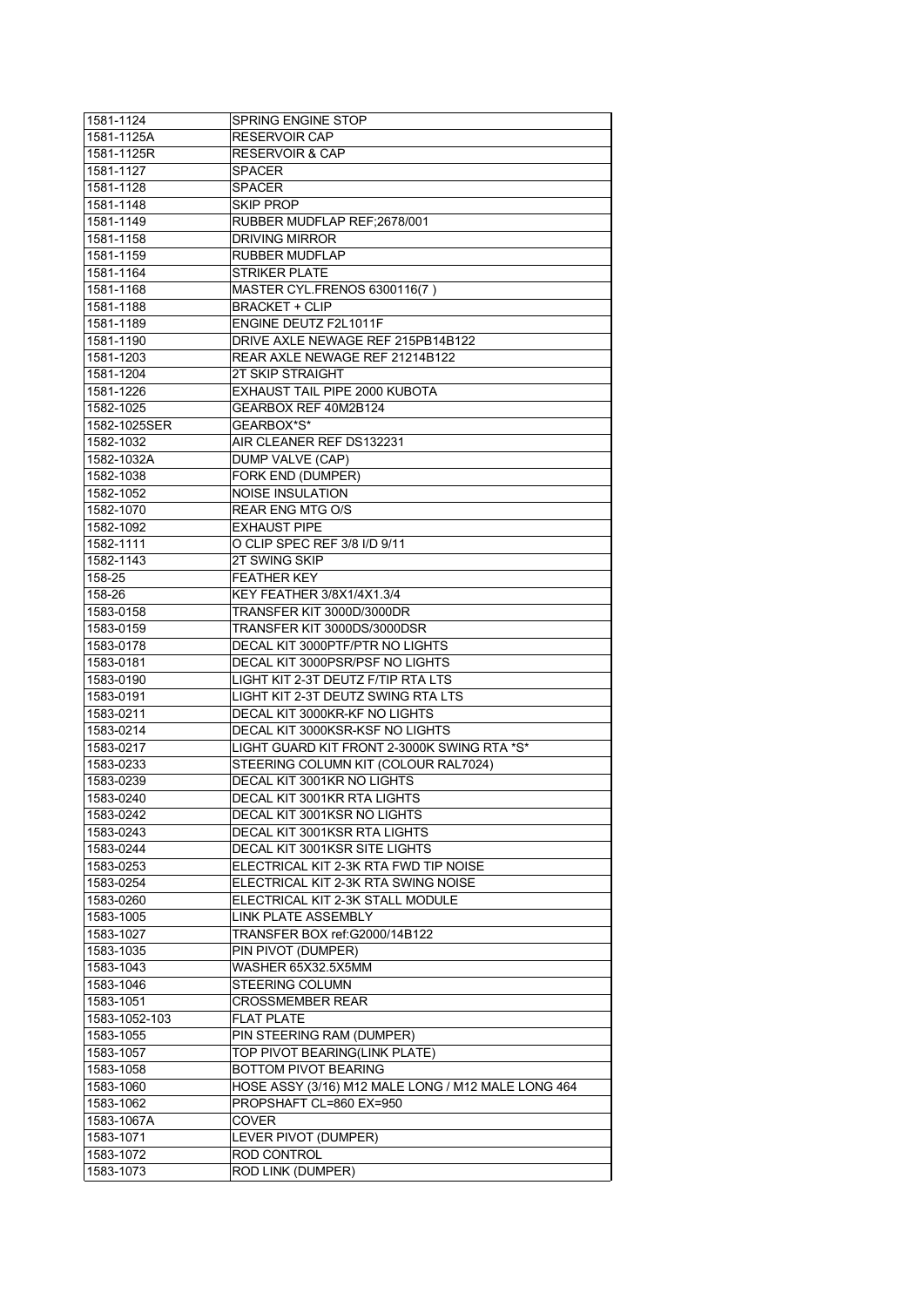| 1583-1079              | UNION HYD TEST POINT 1/2BSP M/F               |
|------------------------|-----------------------------------------------|
| 1583-1081              | CAN USE 1583-1616                             |
| 1583-1082              | PEDAL BRAKE                                   |
| 1583-1083              | PEDAL CLUTCH                                  |
| 1583-1084              | <b>SPACER (DUMPER)</b>                        |
| 1583-1085              | RETAINER BEARING MAIN (DUMPER)                |
| 1583-1087              | PIN PIVOT CENTRE (DUMPER)                     |
| 1583-1088              | <b>BUSH 50X40X55</b>                          |
| 1583-1089              | SPACER 40.3 X 60 X 5.25MM                     |
| 1583-1092              | PAD SKIP SEATING (DUMPER)                     |
| 1583-1093              | SHIM PACKING WASHER 1.0MM THK                 |
| 1583-1094              | WASHER PACKING 3MM THICK                      |
| 1583-1095              | SHIM WASHER PACKING 6.0MM TK                  |
| 1583-1097              | HYD UNION 3/4-16UNF X 1/4BSP MALE             |
| 1583-1102              | ADAPTOR                                       |
| 1583-1103              | BUSH HEADLAND 45X35X45MM                      |
| 1583-1104              | PIN RAM TOP (DUMPER)                          |
| 1583-1105              | PIN RAM BOTTOM (DUMPER)                       |
| 1583-1106              | <b>ADAPTOR OUTLET</b>                         |
| 1583-1108              | NUT ANCHOR (WUNLOCK) M6                       |
| 1583-1109              | GROMMET REF PV84 (DUMPER)                     |
| 1583-1110              | PIN ACCELERATOR PIVOT (DUMPER)                |
| 1583-1113              | PALLET SWAGED INSERT 1 BSP STR                |
| 1583-1115              | PIPE BRAKE                                    |
| 1583-1116              | <b>COVER BEARING UPPER</b>                    |
| 1583-1117              | <b>SEAL BEARING</b>                           |
| 1583-1118              | <b>RUBBER COVER</b>                           |
| 1583-1119              | <b>RETAINER LOWER (DUMPER)</b>                |
| 1583-1120              | <b>RUBBER ELBOW</b>                           |
| 1583-1121              | <b>MOUNTING AIR CLEANER</b>                   |
|                        |                                               |
| 1583-1124REC           | AXLE RECON 210RF14B1210*S*<br>PIPE EXHAUST 2  |
| 1583-1142<br>1583-1145 | PIPE BRAKE 480MM X 6MM M/M                    |
| 1583-1146              |                                               |
| 1583-1147B             | PIN PIVOT SKIP (DUMPER)<br><b>HANDLE ASSY</b> |
|                        |                                               |
| 1583-1147K             | <b>KNOB</b>                                   |
| 1583-1147KIT           | <b>LINK ASSY</b>                              |
| 1583-1149              | BUSH 40X50X60MM WITH 10MM HOLE                |
| 1583-1160              | <b>COVER COLUMN STEERING</b>                  |
| 1583-1168              | <b>BOX HEAD LAMP</b>                          |
| 1583-1169              | <b>GRILL HEADLAMP</b>                         |
| 1583-1170              | <b>LIGHTING BOARD FRONT</b>                   |
| 1583-1172              | <b>LOOM SUPPORT BRACKET</b>                   |
| 1583-1174              | <b>TOWING BRACKET</b>                         |
| 1583-1180              | <b>BALL JOINT ROD ASSY (DUMPER)</b>           |
| 1583-1181KIT           | SAFETY BELT KIT *S*                           |
| 1583-1185              | LINKAGE ASSY CONTROL VALVE                    |
| 1583-1186              | ROD ASSY CLUTCH (DUMPER)                      |
| 1583-1191              | CROSS SHAFT ACCEL (DUMPER)                    |
| 1583-1192              | CROSS TUBE ACCEL (DUMPER)                     |
| 1583-1197              | GASKET OBS-AN98176                            |
| 1583-1200              | <b>FLEXIBLE MOUNTING</b>                      |
| 1583-1203              | HOSE (1 METRE)                                |
| 1583-1204              | <b>BALL JOINT L.H.</b>                        |
| 1583-1205              | M6 LOCKNUT LH                                 |
| 1583-1206              | <b>EXTENSION PEDAL (DUMPER)</b>               |
| 1583-1207              | <b>LIMIT SWITCH BRACKET</b>                   |
| 1583-1208              | <b>CLUTCH CABLE</b>                           |
| 1583-1209              | <b>BRACKET G/BOX MOUNTING</b>                 |
| 1583-1210              | STUD (DUMPER)                                 |
| 1583-1214              |                                               |
|                        | HYD HOSE 1/2X1/2 90/0 380                     |
| 1583-1223              | <b>FOOTPLATE</b>                              |
| 1583-1225              | <b>BAR TIE</b>                                |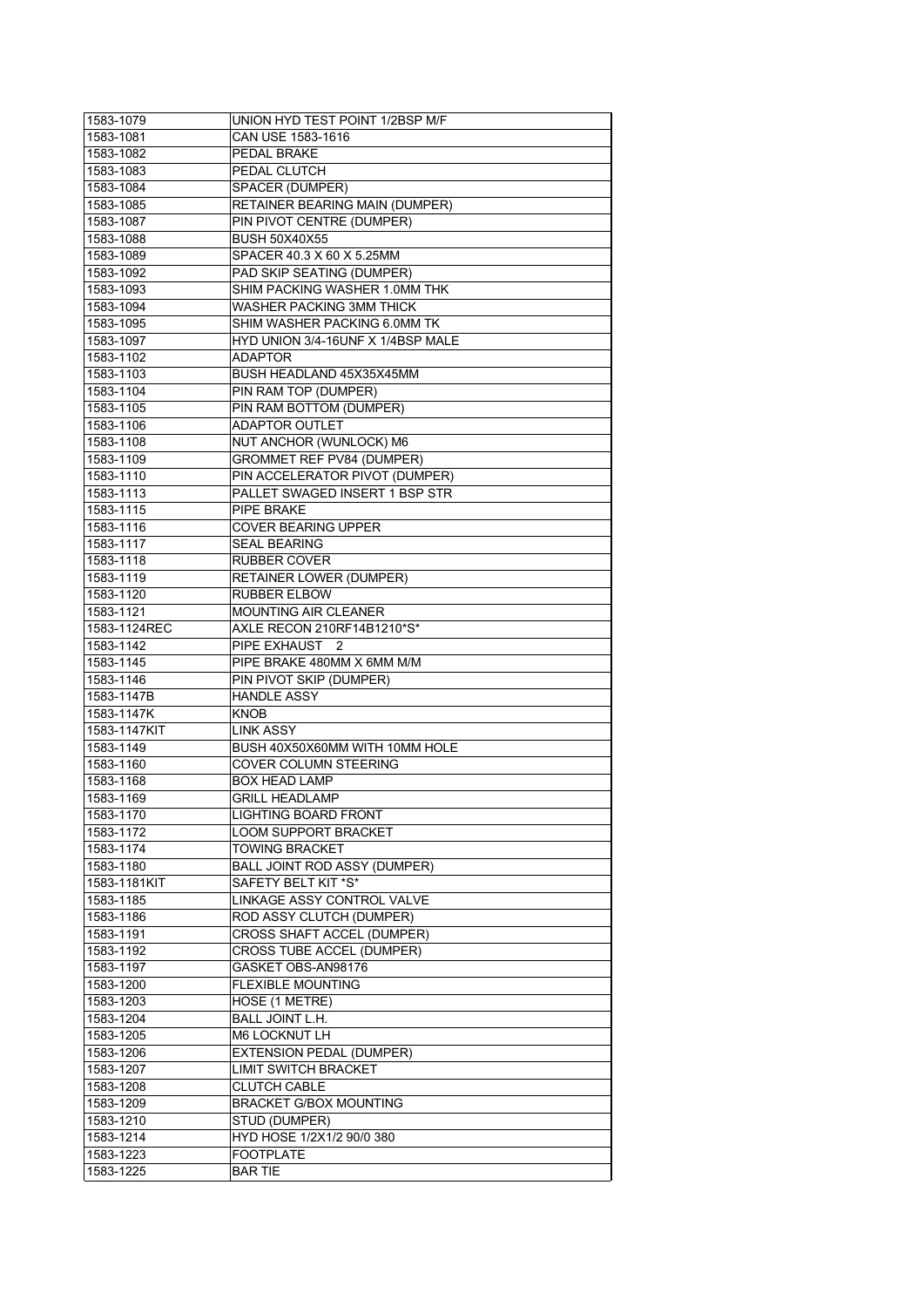| 1583-1226              | PIN LOCKING (DUMPER)                              |
|------------------------|---------------------------------------------------|
| 1583-1227              | CLIP GRIP REF S13                                 |
| 1583-1228              | GEARBOX REF 85M2B124                              |
| 1583-1228SER           | GEARBOX 85M*S*                                    |
| 1583-1231              | <b>ENGINE LISTER TS3 BUILD 66</b>                 |
| 1583-1234              | <b>RUBBER ELBOW</b>                               |
| 1583-1238              | <b>CONTENTS GAUGE FUEL</b>                        |
| 1583-1240              | <b>ADAPTOR TANK LEVEL REF;GMP5</b>                |
| 1583-1241              | <b>BRACKET CLUTCH CABLE</b>                       |
| 1583-1242              | MASTER CYLINDER.REF:6303015                       |
| 1583-1242A             | MINERAL RESERVOIR CAP                             |
| 1583-1242B             | RESERVOIR ONLY (WITH CAP)                         |
| 1583-1244-102          | MASTER CYLINDER MTG PLATE                         |
| 1583-1247              | <b>BARBED ADAPTOR</b>                             |
| 1583-1268              | STEERING WHEEL 360 SERIES *S*                     |
| 1583-1269              | <b>STRG WHEEL CAP</b>                             |
| 1583-1270              | <b>SPINNER KNOB</b>                               |
| 1583-1270M             | <b>METAL SPINNER KNOB &amp; BRACKET</b>           |
| 1583-1272              | <b>EXHAUST PIPE</b>                               |
| 1583-1279              | <b>EXHAUST STAY BOTTOM</b>                        |
| 1583-1280              | EXHAUST STAY BOTTOM                               |
| 1583-1281              | SILENCER STAY BOTTOM                              |
| 1583-1282              | <b>EXHAUST STAY TOP</b>                           |
| 1583-1289              | <b>FLOOR PLATE</b>                                |
| 1583-1290              | CONTROL VALVE REF3529201118                       |
| 1583-1290A             | STUD KIT                                          |
| 1583-1290B             | <b>BOLT - BE CAREFUL PARTS BOOK ERROR</b>         |
| 1583-1290R             | RELEASE VALVE                                     |
| 1583-1290S             | O RING KIT                                        |
| 1583-1291              | LOCKING PIN SKIP PROP (DUMPER)                    |
| 1583-1304              | <b>CONTROL BOX DASH</b>                           |
| 1583-1308              | TAIL PIPE                                         |
|                        |                                                   |
|                        |                                                   |
| 1583-1309              | SILENCER MOUNTING BRACKET                         |
| 1583-1312              | AIR INLET DUCT                                    |
| 1583-1313              | AIR CLEANER INCL INDICATOR                        |
| 1583-1314              | DOOR ASSEMBLY OFFSIDE                             |
| 1583-1315              | <b>SPACER AIR CLEANER</b>                         |
| 1583-1316              | <b>EXTENSION ACCELERATOR</b>                      |
| 1583-1318              | 1 BSP X 135 DEG COMPACT HOSE                      |
| 1583-1327              | <b>CONTROL BOX DASH</b>                           |
| 1583-1329              | ACCELERATOR LEVER                                 |
| 1583-1333              | <b>GEARBOX MOUNTING BRACKET</b>                   |
| 1583-1334              | <b>FILTER BRACKET</b>                             |
| 1583-1335              | <b>GEARBOX MOUNTING BRACKET</b>                   |
| 1583-1336              | HOSE C/W BANJO ASSY                               |
| 1583-1362              | FILTER/STRAINER (DUMPER)                          |
| 1583-1363              | <b>REAR VIEW MIRROR</b>                           |
| 1583-1365              | RETRACTABLE SEAT BELT KIT                         |
| 1583-1366              | TOOL BOX                                          |
| 1583-1369              | <b>DRAIN TAP</b>                                  |
| 1583-1372              | TOOL BOX & TOOL KIT                               |
| 1583-1375              | FOOTPLATE (M.O.D)                                 |
| 1583-1376              | BATTERY COVER (M.O.D)                             |
| 1583-1378              | TOW BKT SPT PLATE-REAR                            |
| 1583-1379              | PIPE-OIL DRAIN.                                   |
| 1583-1383              | <b>GUARD - REAR LAMP</b>                          |
| 1583-1394              | SLEW RAM PIVOT PIN (DUMPER)                       |
| 1583-1399              | HOSE HYD 3/8 0/135 2190 HF3B                      |
| 1583-1401              | HOSE HYD 1/2X1/2 90C/O 1200                       |
| 1583-1407              | <b>MOUNTING PLATE</b>                             |
| 1583-1426              | WHEEL BRACE                                       |
| 1583-1431<br>1583-1434 | ENGINE DEUTZ F3L1011F EPA SPEC<br>AIR INTAKE PIPE |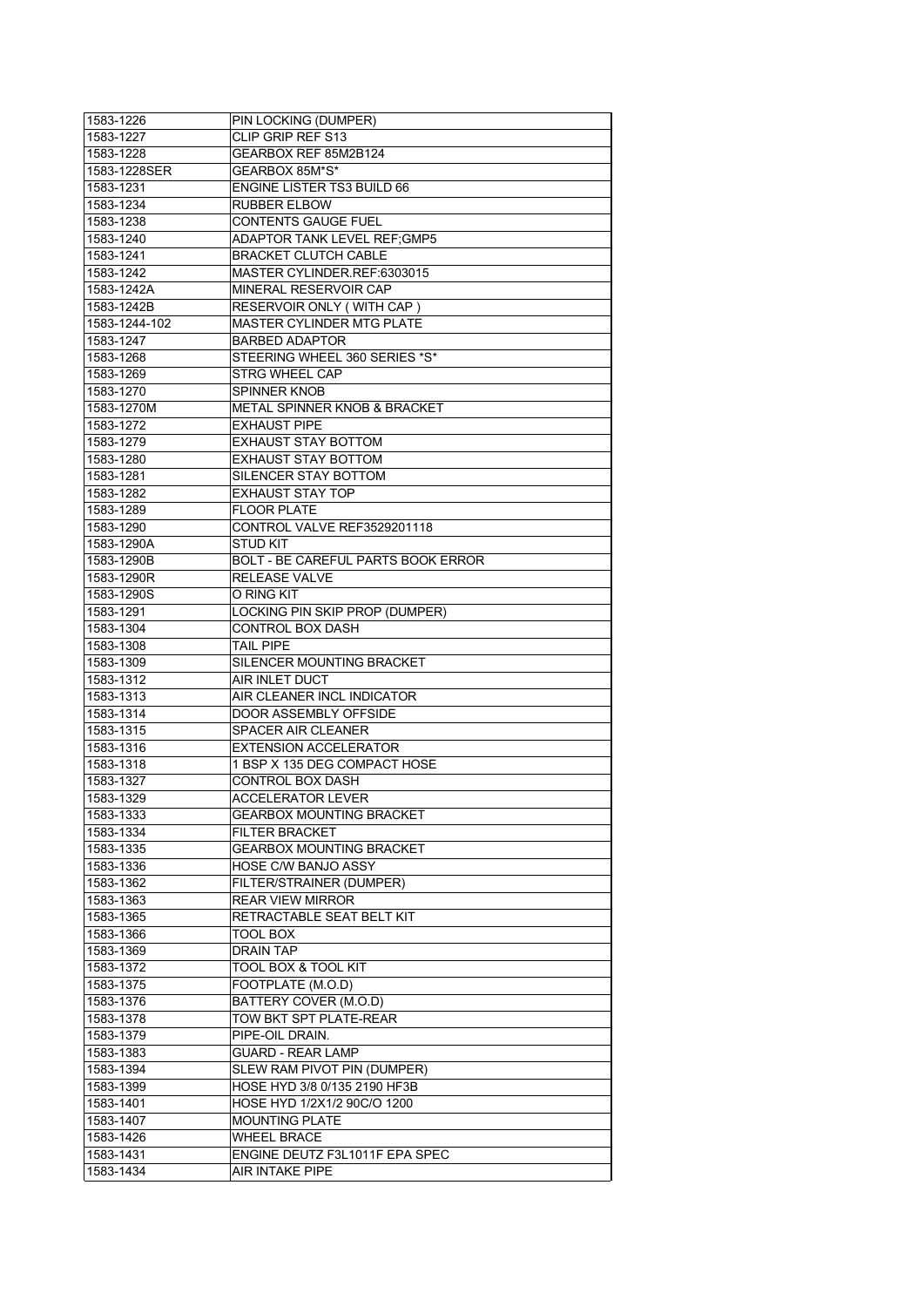| 1583-1441               | EXHAUST PIPE DEUTZ                                                           |
|-------------------------|------------------------------------------------------------------------------|
| 1583-1442               | DEUTZ EXHAUST BOX                                                            |
| 1583-1445               | <b>CLUTCH ROD ASSEMBLY</b>                                                   |
| 1583-1446               | HYD HOSE 1/2 90S/90C 270 1350                                                |
| 1583-1447               | <b>GRILL RH DEUTZ</b>                                                        |
| 1583-1448               | <b>GRILL LH DEUTZ</b>                                                        |
| 1583-1450               | 8" X 3/4 DRIVE EXTENSION                                                     |
| 1583-1453               | <b>BALL JOINT ROD ASSEMBLY</b>                                               |
| 1583-1463               | AIR INLET DUCT                                                               |
| 1583-1465               | BUSH 3/4 BSP M/F FIXED                                                       |
| 1583-1466               | HYD UNION 1.1/4 BSPM X 3/4BSPM                                               |
| 1583-1467               | SUCTION HOSE 1.1/4 X 650                                                     |
| 1583-1468               | HOSE 1/2 BSP STXST 1310                                                      |
| 1583-1469               | 1.1/4 BSP 90DEG HOSE TAIL                                                    |
| 1583-1470               | <b>EXHAUST PIPE</b>                                                          |
| 1583-1473               | FRONT FRAME ASSEMBLY STRAIGHT                                                |
| 1583-1477               | REAR CROSS MEMBER BOTTOM                                                     |
| 1583-1478               | FRONT AXLE NEWAGE REF 415PB14B122 *S*                                        |
| 1583-1479               | REAR AXLE - NEWAGE REF 215B14B121 *S*                                        |
| 1583-1480               | <b>BRAKE CABLE</b>                                                           |
| 1583-1490               | <b>TRANSFER BOX</b>                                                          |
| 1583-1493               | <b>LEG GUARD</b>                                                             |
| 1583-1497               | REAR BOTTOM PANEL 2/3000D/DS RTA LTS                                         |
| 1583-1506               | SKIP 3000 SWING                                                              |
| 1583-1507               | SKIP 3000 FORWARD TIP                                                        |
| 1583-1511               | <b>ADAPTOR LINK - CONTROL VALVE</b>                                          |
| 1583-1512               | PIVOT LEVER                                                                  |
| 1583-1514               | CONTROL VALVE SINGLE SPOOL WALVOIL                                           |
| 1583-1514A              | STRAIGHT LEVER AND KNOB                                                      |
| 1583-1514L              | <b>LEVER PIVOT BOX</b>                                                       |
| 1583-1515               | HYD HOSE 1/2X1/2 90/S 1330                                                   |
|                         | 2T & 3T DEUTZ DOWN PIPE PLASTIC TANKS                                        |
|                         |                                                                              |
| 1583-1517               |                                                                              |
| 1583-1518               | CLUTCH ASSEMBLY 9" UPRATED CLAMP SPRINGS *S*                                 |
| 1583-1526               | GEARBOX NEWAGE 85M2B125 SAE4 BELL HSG                                        |
| 1583-1526SER            | S/EX GEARBOX 85M2SERBB3H *S*                                                 |
| 1583-1529               | HYD PUMP 12CC/REV C/WS SAE 2 BOLT A FL                                       |
| 1583-1531               | LHS ENGINE MOUNT                                                             |
| 1583-1532               | RHS ENGINE MOUNT                                                             |
| 1583-1533               | <b>SILENCER</b>                                                              |
| 1583-1534               | <b>DOWN PIPE</b>                                                             |
| 1583-1535               | TAIL PIPE                                                                    |
| 1583-1539               | TOP REAR CROSSMEMBER                                                         |
| 1583-1540               | 2T TO 4T BONNET                                                              |
| 1583-1544               | RHS ENGINE BAY DOOR                                                          |
| 1583-1547               | <b>SUPPORT</b>                                                               |
| 1583-1548               | RADIATOR KUBOTA *S*                                                          |
| 1583-1548C              | CAP                                                                          |
| 1583-1549               | ADAPTOR PLATE KUBOTA 240MM CLUTCH                                            |
| 1583-1551               | CLUTCH RELEASE BEARING 240MM CLUTCH<br>CLUTCH RELEASE BRG PRE TENSION SPRING |
| 1583-1552               | RADIATOR TOP STAY                                                            |
| 1583-1554               | <b>REAR LHS LIGHT BRACKET</b>                                                |
| 1583-1557               |                                                                              |
| 1583-1558               | REAR RHS LIGHT BRACKET                                                       |
| 1583-1559               | AIR FILTER ASSY - 5" DIA, 50MBAR                                             |
| 1583-15591<br>1583-1560 | <b>INDICATOR</b><br><b>FLOOR PLATE</b>                                       |
| 1583-1560A              | <b>COVER</b>                                                                 |
|                         | DIRTY AIR HOSE                                                               |
| 1583-1562               |                                                                              |
| 1583-1563               | CLEAN AIR HOSE                                                               |
| 1583-1564               | RADIATOR MOUNTING PLATE                                                      |
| 1583-1565               | TOP RADIATOR HOSE                                                            |
| 1583-1566<br>1583-1571  | BOTTOM RADIATOR HOSE<br>ACCELERATOR CABLE KUBOTA 2-4 TONNE                   |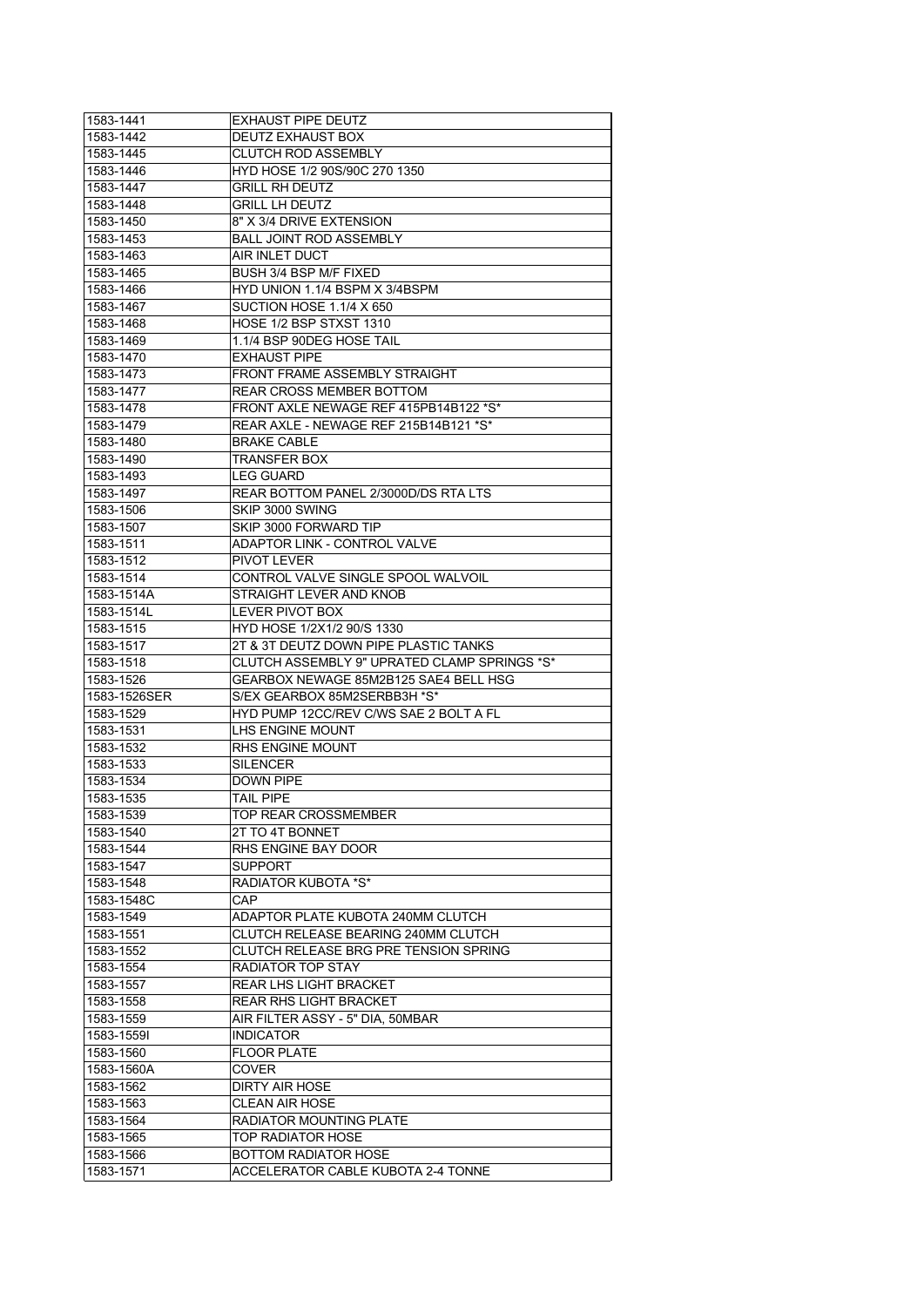| 1583-1574              | PLASTIC FUEL TANK ASSMBLY (NEW CAP)      |
|------------------------|------------------------------------------|
| 1583-1574C             | <b>FUEL CAP</b>                          |
| 1583-1587              | HYD HOSE 3/8 BSP 90/90 2660 270          |
| 1583-1588              | HYD HOSE 1/2 BSP 90/90 540 90            |
| 1583-1589              | HYD HOSE 1/2 BSP 90/45 1200 90DEG        |
| 1583-1590              | HYS HOSE 1/2 BSP 90/ST 1370              |
| 1583-1591              | FUEL HOSE/BANJO 8MM X 900 T/INLINE FILT  |
| 1583-1592              | FUEL HOSE 8MM X 150 (INLINE FILTER/PUMP) |
| 1583-1593              | FUEL HOSE 8MMX 225 PUMP/PRE FILTER       |
| 1583-1595              | FUEL HOSE 8MM X 700 ENG /TANK LEAK OFF   |
| 1583-1598              | FRONT ENGINE MOUNTING BRACKET RH         |
| 1583-1599              | FRONT ENGINE MOUNTING BRACKET LH         |
| 1583-1600              | RADIATOR (KUBOTA) BECOOL                 |
| 1583-1600C             | 13 PSI PIGMY CAP                         |
| 1583-1600COWL          | <b>COWLING</b>                           |
| 1583-1602              | TOP RADIATOR HOSE 3500/4000 KUBOTA       |
| 1583-1603              | <b>PROXIMITY SWITCH BRACKET</b>          |
| 1583-1613              | FRONT LIGHT BRACKET RH FWD TIP           |
| 1583-1614              | FRONT LIGHT BRACKET LH FWD TIP           |
| 1583-1615              | <b>WHEEL 9.00x15.3 3T DANA</b>           |
| 1583-1616              | ACCLERATOR PEDAL                         |
| 1583-1624              | SLAM PADDLE DOOR CATCH                   |
| 1583-1624K             | KEY FOR 1583-1624                        |
| 1583-1625              | FLEXIBLE MOUNT (HYDV 1500-75)            |
| 1583-1626              | CONTROL BOX DASH 2/3000 KUBOTA NO LTS    |
| 1583-1628              | FRONT LIGHT GUARD RH SWING RTA 3 TONNE   |
|                        | FRONT LIGHT GUARD LH SWING RTA 3 TONNE   |
| 1583-1629<br>1583-1632 | <b>FAN GUARD LH</b>                      |
|                        |                                          |
| 1583-1633              | <b>FAN GUARD RH</b>                      |
| 1583-1642              | SEAT MILSCO CE200 LESS SEAT SWITCH       |
| 1583-1643              | FRONT PROPSHAFT 3500/4000K               |
| 1583-1645              | CONTROL VALVE MOUNTING PLATE             |
| 1583-1646              | REAR BOTTOM PANEL KUBOTA CROWN/TEREX     |
| 1583-1652              | CLUTCH ROD ASSEMBLY KUBOTA               |
| 1583-1657              | CLUTCH ASSEMBLY KIT (LUK) *S*            |
| 1583-1661GY03          | 3T-REAR BOTTOM PANEL                     |
| 1583-1662              | TOP CROSS MEMBER (WHITE RAL 1013)        |
| 1583-1663              | CLEVIS PIN (CLUTCH ROD) COMES WITH CLIP  |
| 1583-1665W01           | <b>BONNET WHITE</b>                      |
| 1583-1665Y02           | <b>BONNET YELLOW</b>                     |
| 1583-1667              | ACOUSTIC PANEL REAR CHASSIS BOTTOM LHS   |
| 1583-1668              | ACOUSTIC PANEL REAR CHASSIS BOTTOM RHS   |
| 1583-1669              | ACOUSTIC PANEL REAR CHASSIS BOTTOM MID   |
| 1583-1670              | ACOUSTIC PANEL BOTTOM REAR PANEL LOWER   |
| 1583-1671              | ACOUSTIC PANEL BOTTOM REAR PANEL LHS     |
| 1583-1672              | ACOUSTIC PANEL BOTTOM REAR PANEL RHS     |
| 1583-1673              | ACOUSTIC PANEL TOP REAR PANEL LHS        |
| 1583-1674              | ACOUSTIC PANEL TOP REAR PANEL RHS        |
| 1583-1677              | <b>ACOUSTIC PANEL BONNET</b>             |
| 1583-1678              | <b>ACOUSTIC PAD DOOR</b>                 |
| 1583-1679              | ACOUSTIC PANEL BOTTOM REAR PANEL MIDDLE  |
| 1583-1680              | ACOUSTIC PANEL TOP REAR PANEL MIDDLE     |
| 1583-1681              | ACOUSTIC PANEL BONNET PANEL              |
| 1583-1682              | ACOUSTIC PANEL ENGINE BAY DOOR LHS       |
| 1583-1683              | ACOUSTIC PANEL ENGINE BAY DOOR RHS       |
| 1583-1684              | ACOUSTIC PANEL SEAT SUPPORT              |
| 1583-1687              | BATTERY ISOLATOR BRACKET                 |
| 1583-1688              | 3T FRONT FRAME STRAIT (GREY RAL 7024)    |
| 1583-1691              |                                          |
| 1583-1694              | SUPPORT STEERING COLUMN (GREY RAL 7024)  |
|                        | RADIATOR AND OIL COOLER ASSLY *S*        |
| 1583-1697              | LINK PLATE ASSEMBLY (GREY RAL 7024)      |
| 1583-1704              | SPACING BLOCK 2-3K SWING (RAL 7024)      |
| 1583-1707              | 2-4 TONNE FUEL TANK                      |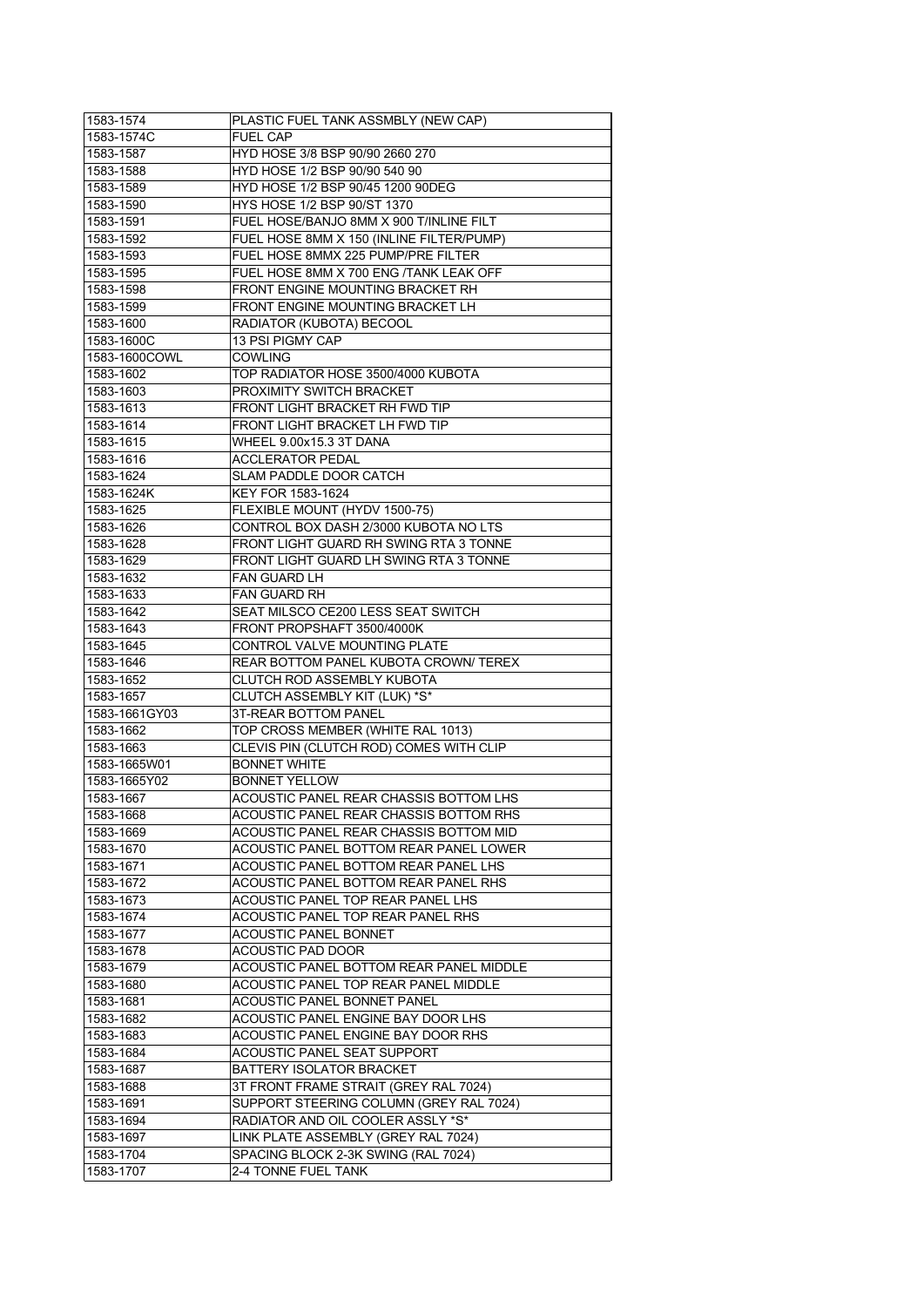| 1583-1708     | <b>ENGINE DRAIN HOSE</b>                    |
|---------------|---------------------------------------------|
| 1583-1709     | HOSE-STEERING ORBITAL - COOLER              |
| 1583-1710     | HOSE - COOLER TO TANK                       |
| 1583-1711     | SLEW RING (GREY RAL7024)                    |
| 1583-1712     | 'P' CLIP (BSR083 1/2 INCH HOSE)             |
| 1583-1716     | SPRING PIN MBO REF 10 01 0010 8001/024      |
| 1583-1717     | CLUTCH COVER ASSEMBLY LUK 240MM DST         |
| 1583-1718     | <b>DRIVE PLATE LUK 240MM</b>                |
| 1583-1719     | CLUTCH RELEASE BEARING LUK                  |
| 1583-1726     | <b>SUCTION PIPE</b>                         |
| 1583-1730     | AIR CLEANER 5 INCH 50MBAR (3 CAP CLIPS)     |
| 1583-1732     | P CLIP LINED BSR 095                        |
| 1583-1733     | CABLE ACCELERATOR 2-4 TON KUBOTA            |
| 1583-1735     | AIR FILTER KIT (SERVICE USE)                |
| 1583-1737     | FRONT AXLE DANA REF 110-97-000-060          |
| 1583-1743     | LH WHEEL ASSEMBLY - 3T DUMPER *S*           |
| 1583-1751     | SEAT GRAMMER MSG2 WITH BELT LESS SWITCH *S* |
| 1583-1754     | <b>PROPSHAFT</b>                            |
| 1583-1755     | <b>PROPSHAFT</b>                            |
| 1583-1756     | <b>PROP SHAFT TOP</b>                       |
| 1583-1756K    | UJ KIT                                      |
| 1583-1764     | GROMMET REF PV 503B                         |
| 1583-1770     | LH WHEEL ASSY - 3T (TURF)                   |
| 158-3A        | KEY FEATHER 3/16X3/16X1.1/4                 |
| 158-4         | <b>FEATHER KEY</b>                          |
| 1584-0110     | DECAL KIT 4000PTR (DUMPER)                  |
| 1584-0111     | DECAL KIT 4000PSR (DUMPER)                  |
| 1584-0172     | DECAL KIT 4000YSHR NO LIGHTS                |
| 1584-0174     | DECAL KIT 4000DSHR NO LIGHTS                |
| 1584-0188     | STEERING COLUMN ASSEMBLY KIT 3500/4000KH    |
| 1584-1028SER  | GEARBOX 95M                                 |
|               |                                             |
|               |                                             |
| 1584-1029     | CLUTCH ASSY                                 |
| 1584-1030     | HYD PUMP (2325L)OR 019985HH                 |
| 1584-1032     | <b>RELEASE BEARING</b>                      |
| 1584-1035     | COVER ASSY 240mm                            |
| 1584-1039     | <b>LINK ACCELERATOR</b>                     |
| 1584-1040     | <b>MOUNTING ENGINE</b>                      |
| 1584-1050     | AIR CLEANER REF DS162227                    |
| 1584-1055     | <b>EXHAUST PIPE</b>                         |
| 1584-1056     | TOP SILENCER MTG BRACKET                    |
| 1584-1057     | BRACKET SILENCER BOTTOM MTG                 |
| 1584-1058     | SUPPORT ENG STOP ROD                        |
| 1584-1060     | 240MM DRIVEN PLATE                          |
| 1584-1071     | CLUTCH ROD                                  |
| 1584-1072     | FORK END M10                                |
| 1584-1073     | <b>CLEVIS PIN</b>                           |
| 1584-1085     | CLEVIS ASSEMBLY 10MM                        |
| 1584-1086     | LOCKNUT M10 LH                              |
| 1584-1105     | HYD. PUMP (CASAPPA 019985HZ)                |
| 1584-1106     | RADIATOR & OIL COOLER*S*                    |
| 1584-1109     | DASHBOARD CONTROL BOX                       |
| 1584-1110     | <b>RELAY MOUNTING PLATE</b>                 |
| 1584-1112-102 | COLLAR                                      |
| 1584-1113     | <b>INLET DUCT</b>                           |
| 1584-1114     | <b>CONNECTING PIPE</b>                      |
| 1584-1115     | SKIP PIVOT PIN (DUMPER)                     |
| 1584-1116     | <b>SEAT ASSY NEW NO 1583-1751</b>           |
| 1584-1128     | HOSE                                        |
| 1584-1135     | <b>EXHAUST BRACKET</b>                      |
| 1584-1137     | STEERING COLUMN COVER                       |
| 1584-1139     | <b>EXHAUST PIPE</b>                         |
| 1584-1140     | <b>TAIL PIPE</b>                            |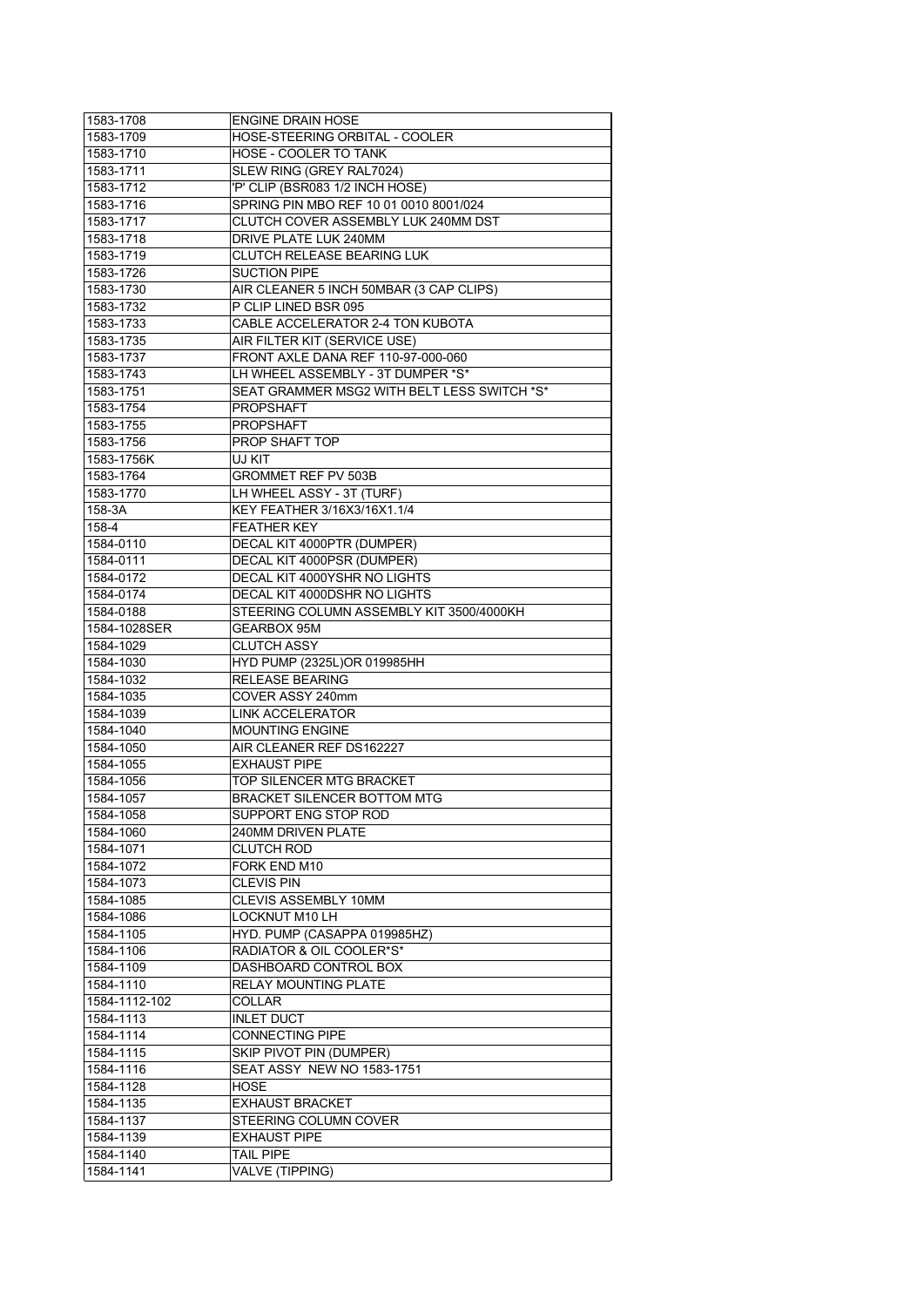| 1584-1141A   | ROD & KNOB ASSY                         |
|--------------|-----------------------------------------|
| 1584-1141B   | <b>BLACK KNOB</b>                       |
| 1584-1141E   | <b>END CAP C/W SCREWS</b>               |
| 1584-1141K   | SEAL KIT (AFTER JUNE 98 USE 1584-1210K) |
| 1584-11410   | OUTLET                                  |
| 1584-1143    | <b>GASKET DASH</b>                      |
| 1584-1144    | <b>GEAR KNOB</b>                        |
| 1584-1145    | RADIATOR SHROUD                         |
| 1584-1150    | <b>GEARSTICK GAITER (DUMPER)</b>        |
| 1584-1151    | <b>GAITER CLAMP</b>                     |
| 1584-1153    | PACKING PLATE                           |
| 1584-1159    | <b>COVER ENGINE 4000SP</b>              |
| 1584-1163    | TOP SUPPORT RADIATOR                    |
| 1584-1165    | <b>FRONT MUDGUARD R.H.S.</b>            |
| 1584-1166    | FRONT MUDGUARD L.H.S.                   |
| 1584-1167    | MUDFLAP CLAMP PLATE                     |
| 1584-1168    | <b>EXHAUST SILENCER</b>                 |
| 1584-1169    | LINK PLATE ASSY 4000PS/PT               |
| 1584-1170    | FRONT R.H.S HEADLIGHT BRACKET           |
| 1584-1171    | FRONT LHS HEADLIGHT BRACKET             |
| 1584-1177    | TIE PLATE ENGINE SUPPORTS               |
| 1584-1178    | <b>BEACON POLE</b>                      |
| 1584-1180    | <b>HOSE</b>                             |
| 1584-1184    | FAN BELT SPA 1232 PB                    |
| 1584-1185    | <b>REAR LIGHT BRACKET ASSEMBLY</b>      |
| 1584-1187    | <b>REAR LIGHT MOUNTING PLATE</b>        |
| 1584-1190    | <b>STRIKER PLATE</b>                    |
| 1584-1195    | CONTROL BOX DASH 4000 PS/PT             |
| 1584-1196    | GASKET DASH 4000 PS/PT                  |
| 1584-1197    | <b>RETAINING PLATE (DUMPER)</b>         |
| 1584-1199    | <b>CURTAIN BACKING PLATE</b>            |
| 1584-1201    | <b>CLAMP WASHER</b>                     |
| 1584-1202    | SEALING STRIP BRAKE PEDAL               |
| 1584-1210    | CONTROL VALVE TWIN SPOOL                |
| 1584-1210B   | <b>BOLT</b>                             |
| 1584-1210C   | CAP                                     |
| 1584-1210CA  | <b>SCREW CAPHEAD</b>                    |
| 1584-1210CO  | <b>SCREW COUNTERSUNK</b>                |
| 1584-1210E   | <b>ENDCAP KIT</b>                       |
| 1584-1210F   | <b>FULCRUM</b>                          |
| 1584-1210FL  | <b>FLANGE</b>                           |
| 1584-1210G   | GAITER                                  |
| 1584-1210GS  | GASKET                                  |
| 1584-1210H   | <b>HANDLE ONLY</b>                      |
| 1584-1210K   | <b>SEAL KIT</b>                         |
| 1584-1210NRV | <b>NON RETURN VALVE</b>                 |
| 1584-1210P   | <b>PIN</b>                              |
| 1584-1210R   | <b>ROD END</b>                          |
| 1584-1210RA  | ARTICULATED ROD END                     |
| 1584-1210RV  | <b>RELIEF VALVE</b>                     |
| 1584-1210S   | <b>SPRING KIT</b>                       |
| 1584-1210SP  | <b>SPOOL</b>                            |
| 1584-1210SPA | SPACER FOR VARIOUS SPOOL END            |
| 1584-1231    | 107CC MOTOR                             |
| 1584-1231K   | SEAL KIT                                |
| 1584-1232    | 4T SLEWBASE SH/DSH                      |
| 1584-1236    | WHEEL & TYRE ASSY - GRASSLAND           |
| 1584-1244    | CONTROL BOX 4 TONNE                     |
| 1584-1256    | <b>FLOOR PLATE 4T</b>                   |
| 1584-1260    | SEAT FULL SUSPENSION (MILSCO CE200) *S* |
| 1584-1260DAM | DAMPER KIT                              |
| 1584-1260SB  | SEAT BELT, SERVICE *S*                  |
| 1584-1260SC  | <b>SEAT CUSHION</b>                     |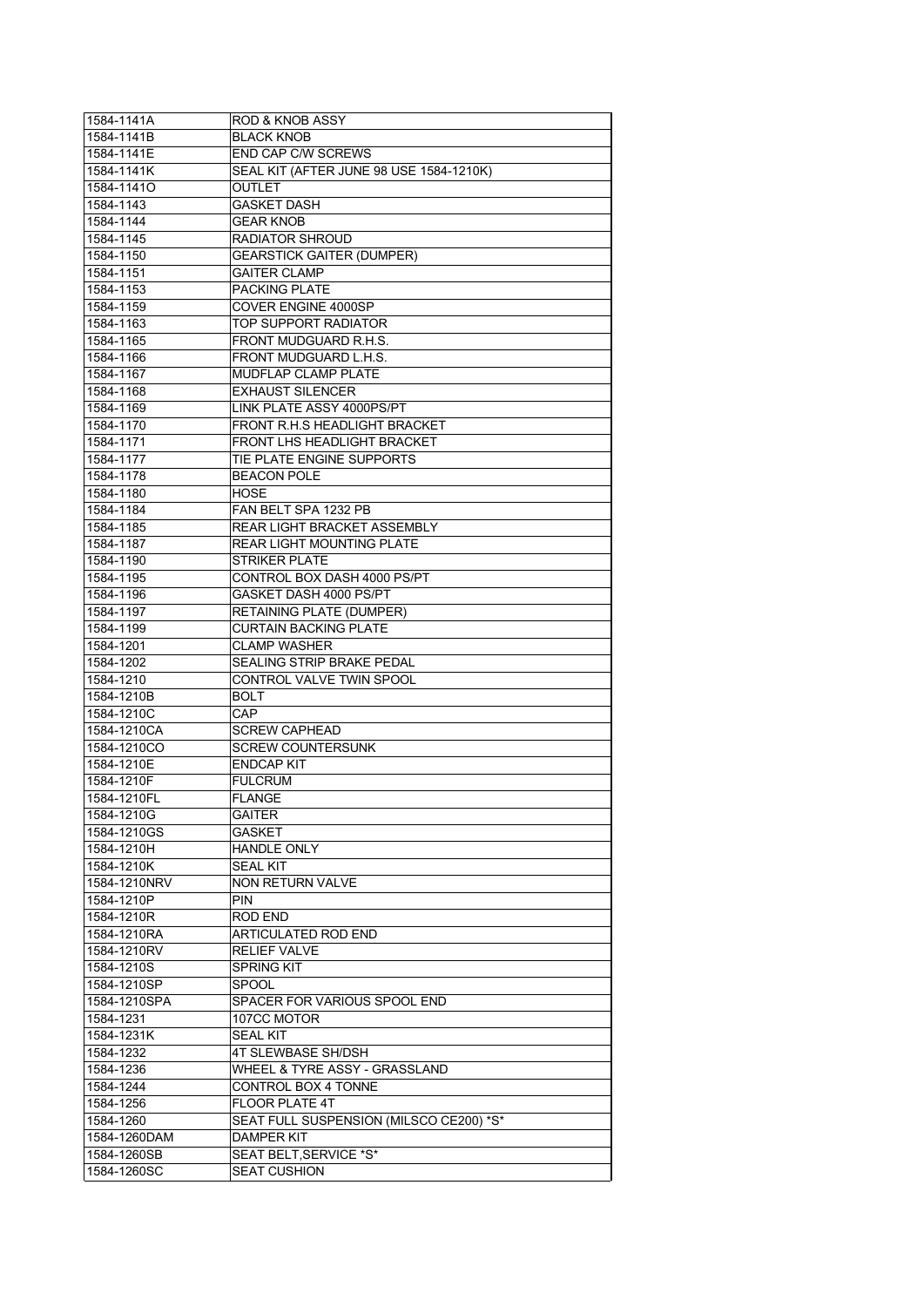| 1584-1260SS   | OPS KIT                                     |
|---------------|---------------------------------------------|
| 1584-1265     | CONTROL BOX DASH 3.5-4T KUBOTA HYDRO        |
| 15841-73020   | PLUG                                        |
| 158-5         | KEY FEATHER 1/4X1/4X1.0                     |
| 1585-0126     | EXHT PIPE/TAIL KIT (5/6DUMPER)              |
| 1585-0152     | DECAL KIT 5000PSR (DUMPER)                  |
| 1585-0179     | DECAL KIT 5000APNR NOLTS                    |
| 1585-0182     | DECAL KIT 5001PS/PSR NOLTS                  |
| 1585-0212     | ELEC KIT 5-7T FWD TIP ADDON RTA LH DIP      |
| 1585-0213     | ELRC KIT 5-7T ADDON RTA RH DIP              |
| 1585-0214     | E/KIT 5-7T SWG ADDON RTA LH DIP             |
| 1585-0215     | E/KIT 5-7T SWG ADDON RTA RH DIP             |
| 1585-0217     | CON KIT 5-7T FWD TIP LH DIP RTA LTS *S*     |
| 1585-0218     | CON KIT 5-7T RH DIP RTA                     |
| 1585-0219     | CONVERSION KIT 5/6 SWING RTA LTS LH DIP *S* |
| 1585-0220     | CON KIT 5-7T SWG RTA RH DIP                 |
| 1585-0221     | 5/6/7000 SWING SITE LIGHT                   |
| 1585-0223     | BRAKE PIPE CONVERSION KIT RTA LIGHTS        |
| 1585-0245     | DECAL KIT 5005CTR NO LIGHTS                 |
| 1585-1001-122 | <b>BRACKET PIVOT (DUMPER WELD)</b>          |
| 1585-1005     | <b>CLAMP PLATE</b>                          |
| 1585-1006     | <b>BEARING RETAINER (DUMPER)</b>            |
| 1585-1007     | BUSH 60X40X65.5MM                           |
| 1585-1008     | <b>CENTRE PIVOT PIN</b>                     |
| 1585-1009     | WASHER CLAMP                                |
| 1585-1010     | <b>WASHER CLAMP</b>                         |
| 1585-1011     | <b>BEARING LOWER MAIN</b>                   |
| 1585-1013     | <b>GEARBOX ASSLY REF 14255</b>              |
| 1585-1014     | TORQUE CONVERTER *S*                        |
| 1585-1016     | PIN RAM BOTTOM (DUMPER)                     |
| 1585-1017     | PIN STEERING RAM (REAR)(DUMPER              |
| 1585-1018     | PIN STEERING RAM FOR 5/6/7000 ONLY          |
| 1585-1023REC  | AXLE. OLD 5/6000 REAR*S*                    |
| 1585-1027     | PROPSHAFT CL=1030 EX=1112.5                 |
| 1585-1027C    | DUST CAP FOR PROPSHAFT                      |
| 1585-1029     | PROPSHAFT CL=325 EX=380                     |
| 1585-1029F    | <b>FLANGE</b>                               |
| 1585-1030     | WHEEL & TYRE ASSY 8 STUD*S*                 |
| 1585-1033-110 | FLOOR PLATE HATCH PLATE                     |
| 1585-1036     | PAD SKIP SEATING (DUMPER)                   |
| 1585-1037     | <b>WASHER PACKING</b>                       |
| 1585-1038     | SHIM PACKING                                |
| 1585-1039     | <b>BRACKET GEAR BOX SUPPORT</b>             |
| 1585-1040     | <b>MOUNTING KIT 208-10009</b>               |
| 1585-1042     | <b>EXHAUST PIPE</b>                         |
| 1585-1043     | <b>BRACKET SILENCER SUPPORT</b>             |
| 1585-1044     | HYD HOSE 1/2x1/2 270 1850                   |
| 1585-1046     | UNION REDUCING 7/8UNFX1/2 BSP               |
| 1585-1048     | ACCELERATOR ROD/PEDAL                       |
| 1585-1055     | HYD HOSE 1/4X1/4 90/90 1000                 |
| 1585-1057     | HYD HOSE 1/4X1/4 90/90 400                  |
| 1585-1058     | HYD HOSE 1/4X1/4 90/90 400                  |
| 1585-1061     | HYD HOSE 3/8X3/8 90/0 800                   |
| 1585-1062     | HYD HOSE 3/8X3/8 ST/BANJO 1200              |
| 1585-1071     | STOP HANDBRAKE CABLE                        |
| 1585-1072     | CABLE HANDBRAKE 1200/1460MM                 |
| 1585-1074     | PIPE BRAKE 1830 MM                          |
| 1585-1076     | PIPE BRAKE 1350 MM                          |
| 1585-1079     | PIN SKIP PIVOT (DUMPER)                     |
| 1585-1085-001 | <b>FRONT STEER BRACKET</b>                  |
| 1585-1085-002 | STEERING LUG TOP                            |
| 1585-1085-003 | STEERING LUG ASSY BOTTOM                    |
| 1585-1088     | <b>BRAKE PEDAL</b>                          |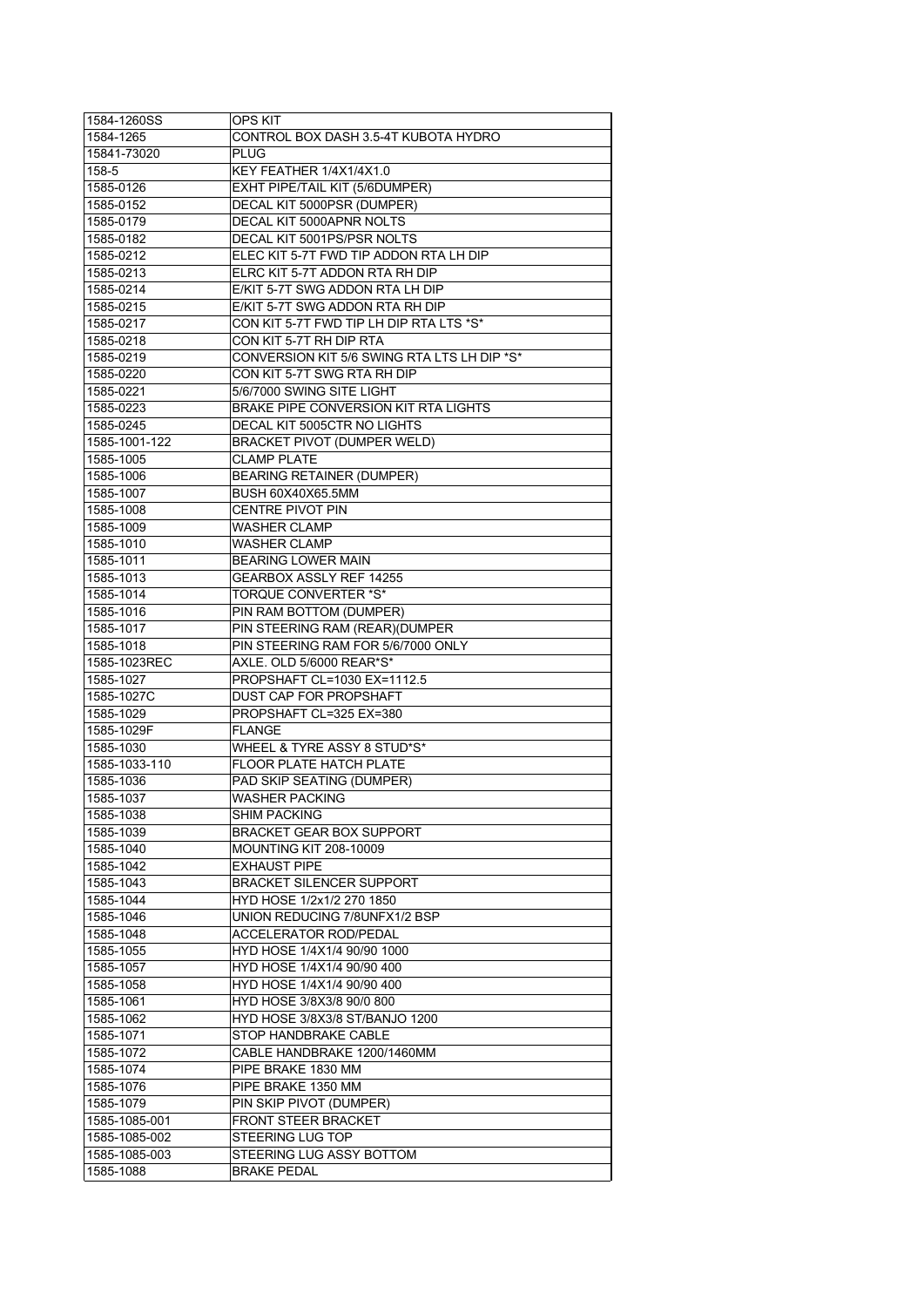| 1585-1107     | PIN PIVOT (DUMPER)                                       |
|---------------|----------------------------------------------------------|
| 1585-1108     | <b>TOW BRACKET</b>                                       |
| 1585-1111     | <b>LEVER GEAR</b>                                        |
| 1585-1112     | <b>SWITCH &amp; KNOB ASSY</b>                            |
| 1585-1112A    | <b>BOOT</b>                                              |
| 1585-1114     | SUPPORT STEERING COLUMN                                  |
| 1585-1114-101 | <b>HANDLE</b>                                            |
| 1585-1115     | STEERING COLUMN COVER                                    |
| 1585-1117     | <b>BONNET LEFT HAND</b>                                  |
| 1585-1118     | <b>BONNET RIGHT HAND</b>                                 |
| 1585-1124     | LEVER PEDAL/CROSS SHAFT(DUMPER                           |
| 1585-1129     | <b>EXHAUST PIPE</b>                                      |
| 1585-1135     | STOP ROD (DUMPER)                                        |
| 1585-1149     | <b>DIPSTICK</b>                                          |
| 1585-1150     | OIL FILLER OBS-AN97233                                   |
| 1585-1151     | <b>GASKET</b>                                            |
| 1585-1152     | LOCK TEE AN94251-OBS                                     |
| 1585-1153     | LOCK TEE                                                 |
| 1585-1154     | EDGE TRIM SOLD IN A 4.5 METRE LENGTH                     |
| 1585-1157     | AIR CLEANER DS204030                                     |
| 1585-1158     | <b>RUBBER ELBOW</b>                                      |
| 1585-1165     | <b>STACK CAP</b>                                         |
| 1585-1166     | <b>MOUNTING RUBBER</b>                                   |
| 1585-1182     | <b>GUARD CONTROL LEVER (DUMPER)</b>                      |
| 1585-1183     | CLIP HOSE 1.1/4IN DIA. XX                                |
| 1585-1190     | BRUSH STRIP - EACH LENGTH IS 1.25M (51MM WIDE)- REF:H600 |
| 1585-1196     | WASHER 50X20.8X8.25MM (DUMPER)                           |
| 1585-1204     | <b>BATTERY COVER</b>                                     |
| 1585-1205     | <b>BAR FRONT LIGHTS</b>                                  |
| 1585-1206     | <b>MOUNTING BRKT</b>                                     |
| 1585-1223     | <b>LEVER HANDBRAKE</b>                                   |
| 1585-1225     | LINK ROD (DUMPER)                                        |
| 1585-1226     | LEVER CABLE (DUMPER)                                     |
| 1585-1227     | <b>BRACKET CALIPER</b>                                   |
| 1585-1229     | DISC (DUMPER)                                            |
| 1585-1230     | CALIPER MICO 02-515-148                                  |
|               | <b>BRAKE PAD</b>                                         |
| 1585-1230A    |                                                          |
| 1585-1230BS   | <b>BOLT &amp; SPRING</b>                                 |
| 1585-1230C    | <b>ADJUSTER</b>                                          |
| 1585-1230D    | OPERATING LEVER ONLY                                     |
| 1585-1235     | ADAPTOR 1/8 BSP MALE/M6 FEMALE                           |
| 1585-1237     | SILENCER EXHAUST                                         |
| 1585-1238     | <b>SUPPORT</b>                                           |
| 1585-1243     | PIN PIVOT (DUMPER)                                       |
| 1585-1246     | <b>EXHAUST TAIL PIPE</b>                                 |
| 1585-1247     | TANK HYDRAULIC                                           |
| 1585-1252     | <b>RUBBER ENGINE MOUNTING</b>                            |
| 1585-1259     | MASTER CYLINDER REF:6303016                              |
| 1585-1260     | <b>LOOM SUPPORT BRACKET</b>                              |
| 1585-1272     | PUMP HYDRAULIC 0199856H 28 TOOTH                         |
| 1585-1272A    | <b>SEAL KIT</b>                                          |
| 1585-1278     | MOUNTING BRACKET REAR O/S                                |
| 1585-1279     | <b>REAR ENGINE MOUNTING N/S</b>                          |
| 1585-1283     | PIPE CONN TYPE 400-1/C                                   |
| 1585-1285     | RADIATOR HOSE TOP                                        |
| 1585-1292     | STUD ACCELERATOR LEVER (DUMPER                           |
| 1585-1293     | ACCELERATOR LEVER(DUMPER)                                |
| 1585-1296     | ACCELERATOR ROD ASSY (DUMPER)                            |
| 1585-1299     | AIR CLEANER REF; DS2024A1                                |
| 1585-1300     | RADIATOR AND OIL COOLER *S*                              |
| 1585-1300B    | OIL COOLER ONLY*S*                                       |
| 1585-1300C    | <b>RADIATOR CAP</b>                                      |
| 1585-1300D    | <b>FAN COWLING</b>                                       |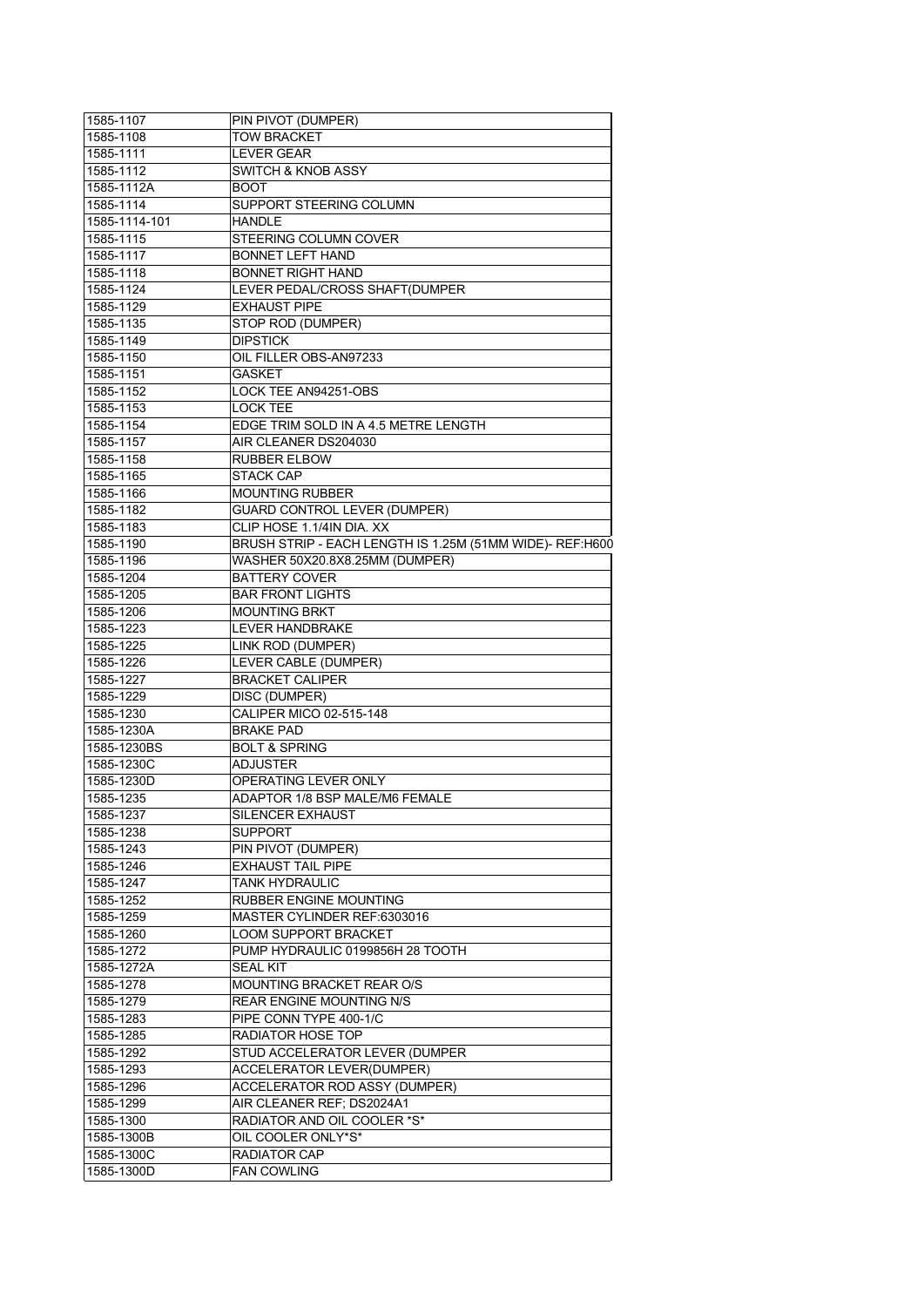| 1585-1304               | <b>CLAMP STRIP</b>                               |
|-------------------------|--------------------------------------------------|
| 1585-1306               | TAIL PIPE                                        |
| 1585-1308               | RUBBER MOUNTING BOTTOM                           |
| 1585-1312               | <b>ACCESS COVER RAD FILLER</b>                   |
| 1585-1314               | HYD UNION 7/8IN UNFx5/8 BSP                      |
| 1585-1315               | PIPE INLET AIR CLEANER                           |
| 1585-1317               | <b>EXHAUST PIPE</b>                              |
| 1585-1322               | FUEL PIPE SAE100R6 1/4IN X2260                   |
| 1585-1327               | <b>GUARD INLET HOSE</b>                          |
| 1585-1328               | <b>HOOK BOLT (DUMPER)</b>                        |
| 1585-1330               | <b>HYD HOSE C/W BANJO ASSY</b>                   |
| 1585-1331               | TOP RAD SUPPORT PLATE                            |
| 1585-1332               | TOP SUPPORT MOUNTING                             |
|                         |                                                  |
| 1585-1333               | <b>SPACER TOP SUPPORT</b>                        |
| 1585-1334               | HYD HOSE 1/4x1/4 90/90 480                       |
| 1585-1345               | <b>BRACKET RADIATOR BOTTOM</b>                   |
| 1585-1353               | <b>HYD HOSE PART OF KIT</b>                      |
| 1585-1358               | ADAPTOR GEAR LEVER KNOB(DUMPER                   |
| 1585-1365               | WHEEL AND TYRE ASSY I.T.L *S*                    |
| 1585-1366               | STAUFF CLAMP TWIN (DIA 15MM)                     |
| 1585-1367               | <b>FUEL PIPE ASSY</b>                            |
| 1585-1378               | <b>EXHAUST PIPE</b>                              |
| 1585-1379               | TAIL PIPE5/6 TN DEUTZ FRM 6/95                   |
| 1585-1381               | <b>AIR CLEANER ELBOW</b>                         |
| 1585-1384               | <b>EDGE STRIP 4844/001</b>                       |
| 1585-1392               | HANDLE LOCK AND KEY COMPLETE                     |
| 1585-1392K              | <b>KEY FOR 1585-1392</b>                         |
| 1585-1393               | FIXING GASKET LOCKING TEE                        |
| 1585-1394               | LOCKING CAM - LOCKING TEE                        |
| 1585-1402               | MUD FLAP REF;2678/008                            |
| 1585-1405               | NOISE INSULATION MATERIAL                        |
| 1585-1406               | CLAMP (NOISE ISUL.)                              |
|                         |                                                  |
|                         |                                                  |
| 1585-1409               | INSTRUCT MANUAL HOLDER (DUMPER                   |
| 1585-1412               | M5 X 20 POZI C/SUNK SCREW                        |
| 1585-1418               | <b>EXHAUST PIPE PERKINS</b>                      |
| 1585-1419               | MOUNTING BRACKET AIR CLEANER                     |
| 1585-1420               | <b>TAIL PIPE</b>                                 |
| 1585-1422               | <b>MOUNTING BRACKET REAR N/S</b>                 |
| 1585-1429               | <b>ACCELERATOR ROD ASSEMBLY</b>                  |
| 1585-1432               | <b>REAR LIGHT BRACKET ASSY</b>                   |
| 1585-1433               | <b>REAR LIGHT BRACKET COVER</b>                  |
| 1585-1434               | <b>ACCESS COVER RAD FILLER</b>                   |
| 1585-1439               | RAM PIN TOP (DUMPER)                             |
| 1585-1440               | RAM PIN BOTTOM (DUMPER)                          |
| 1585-1441               | HOSE-PART OF KIT                                 |
| 1585-1442               | <b>HOSE-PART OF KIT</b>                          |
| 1585-1445               | WHEEL RIM 9X18 REF; 18407                        |
| 1585-1451               | RAD SUPPORT TOP RH                               |
| 1585-1452               | RAD SUPPORT TOP LH                               |
| 1585-1462               | <b>ENGINE COVER</b>                              |
| 1585-1463               | <b>CROSSMEMBER REAR TOP PERKIN</b>               |
| 1585-1465               | <b>GEARBOX COMPACT PLUS 15980</b>                |
| 1585-1467               | OIL FILLER PIPE                                  |
| 1585-1471               | FLOOR PLATE COMPACT G/BOX                        |
| 1585-1474               | BATTERY COVER COMPACT G/BOX                      |
| 1585-1476               | HOSE HYD 5/8 45/90 1255 0                        |
| 1585-1477               | HOSE HYD 5/8 90/90 1810 15                       |
|                         | <b>ACCESS COVER</b>                              |
| 1585-1483<br>1585-1484  | P CLIP LINED REF BSR062PF                        |
| 1585-1497               | STARTER MOTOR SPLSH GRD (DUMPR                   |
| 1585-1498               | <b>FUEL TANK</b>                                 |
|                         |                                                  |
| 1585-1525<br>1585-1525A | <b>HYDRAULIC FILTER</b><br><b>FILTER ELEMENT</b> |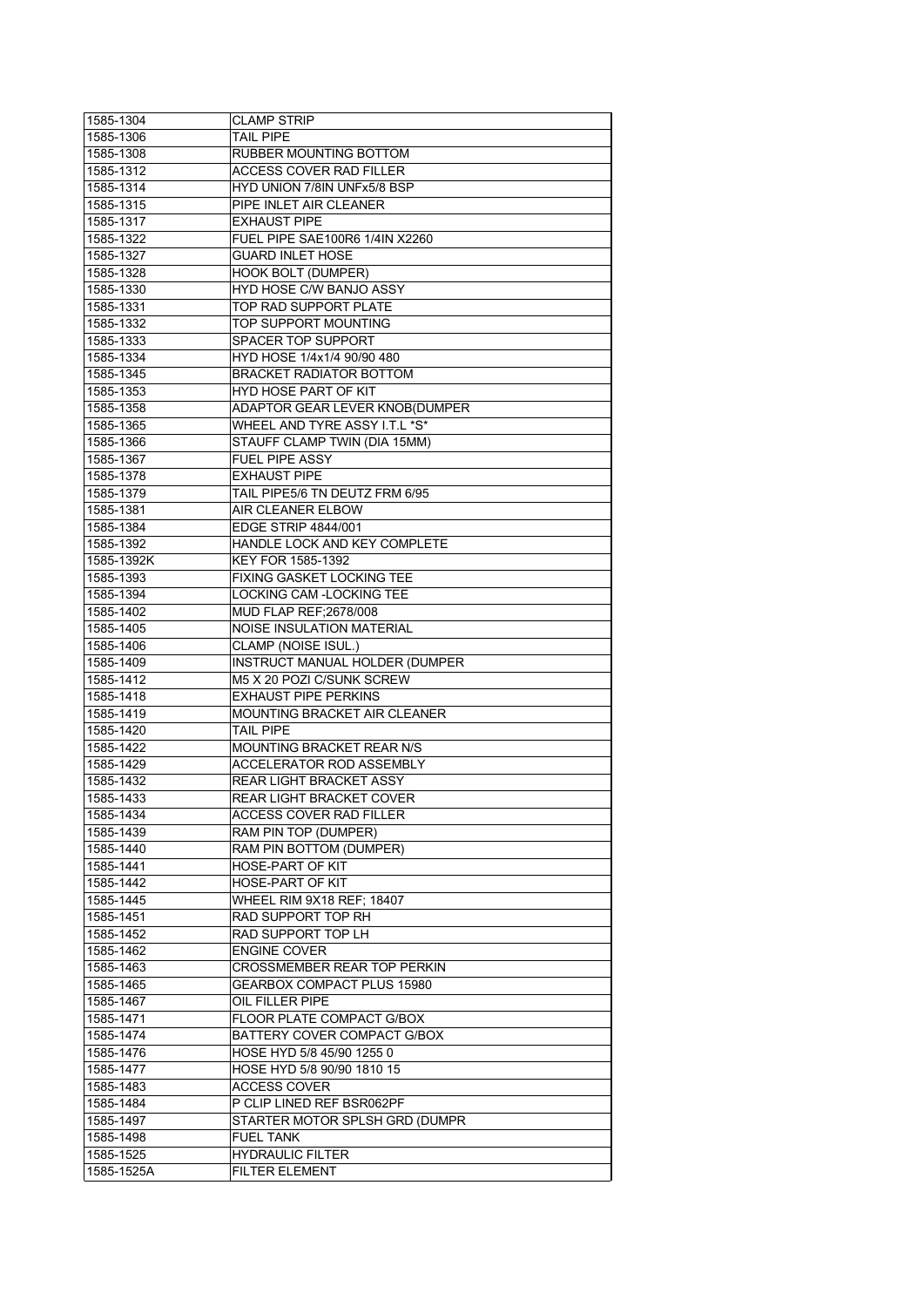| 1585-1525B  | <b>GASKET</b>                                                  |
|-------------|----------------------------------------------------------------|
| 1585-1525K  | <b>GASKET KIT</b>                                              |
| 1585-1525S  | <b>CAP SEAL</b>                                                |
| 1585-1526   | <b>BREATHER/DIPSTICK</b>                                       |
| 1585-1527   | <b>SUCTION ELEMENT</b>                                         |
| 1585-1527A  | GASKET                                                         |
| 1585-1528   | <b>FILLER STRAINER</b>                                         |
| 1585-1529   | DUMPERS RED OVERSIZED FOR DUMPERS USE 1586-1428                |
| 1585-1529S  | RUBBERSEAL ONLY                                                |
| 1585-1530   | <b>ELBOW EXTENSION</b>                                         |
| 1585-1531S  | <b>FUEL STRAINER</b>                                           |
| 1585-1532   | <b>HYDRAULIC TANK ASSY 5-9 TONNE</b>                           |
| 1585-1537   | FUEL LEAK OFF ADAPTOR 8MM                                      |
| 1585-1538   | <b>FITTING</b>                                                 |
| 1585-1543   | <b>SPACER</b>                                                  |
| 1585-1548   | HYD UNION 1/2" BSPM x 5/8" BSPM                                |
| 1585-1549   | HYD UNION 34/2-16UNF X 5/8 BSP                                 |
| 1585-1550   | HOSE 5/8 BSP 90XST-2420                                        |
| 1585-1551   | HOSE 5/8 BSP 90X45-1140 0                                      |
| 1585-1552   | RADIATOR / OIL COOLER ASSY *S*                                 |
| 1585-1552C  | OIL COOLER ONLY*S*                                             |
| 1585-1552R  | RADIATOR AND COWL *S*                                          |
| 1585-1558   | HANDBRAKE CABLE M90 5/6 TONNE                                  |
| 1585-1558B  | <b>BELLOW</b>                                                  |
| 1585-1560   | <b>BRAKE DISC</b>                                              |
| 1585-1564   | BUSH 40.50.60 DEVOL S GRDE BLU                                 |
| 1585-1565   | BUSH 40.50.50 DEVOL S GRDE BLU                                 |
| 1585-1568   | HANDBRAKE CABLE                                                |
| 1585-1572   | LH WHEEL ASSY - 5T *S*                                         |
| 1585-1573   | WHEEL RIM 9X18 CENTRE NAVE PLATE                               |
| 1585-1577   | REAR BOTTOM PANEL 9 TON NO LIGHTS                              |
| 1585-1578   | REAR BOTTOM PANEL 5/6/7/9000 10MM                              |
| 1585-1583   | <b>GEARBOX COMPACT PLUS *S*</b>                                |
| 1585-1585   | <b>HYDRAULIC HOSE 1/2 1430 90/90 30DEG</b>                     |
| 1585-1586   | HYDRAULIC HOSE 1/2 1600 90/S                                   |
| 1585-1587   | <b>HYDRAULIC HOSE 1/2 1675 90/90CP 280</b>                     |
| 1585-1589   | <b>HYDRAULIC HOSE 3/8 2300 90/45 350DEG</b>                    |
| 1585-1590   | HOSE C/W BANJO ASSLY 5/16 TO 1/4BSP                            |
| 1585-1591   | BARBED ADAPTOR 1/2 UNF TO 5/16                                 |
| 1585-1592   | FUEL PIPE - SAE 100R 5/16 X 2260                               |
| 1585-1593   | <b>HYDRAULIC HOSE 3/8 BSP</b>                                  |
| 1585-1594   |                                                                |
|             | <b>HYDRAULIC HOSE 3/8 BSP</b>                                  |
| 1585-1595   | <b>HYDRAULIC HOSE 1/2 BSP</b><br><b>HYDRAULIC HOSE 1/2 BSP</b> |
| 1585-1596   | HYDRAULIC HOSE 1/2 1730 90/90CP 300                            |
| 1585-1597   | <b>ACCOUSTIC SOUND MATERIAL</b>                                |
| 1585-1598   | <b>SKIP PIVOT PIN</b>                                          |
| 1585-1599   |                                                                |
| 1585-1603   | CALIPER BRACKET SPARES MICO/T2500                              |
| 1585-1604   | FILTER PARKER MULTIFLOW (LIEF SPEC)                            |
| 1585-1604A  | <b>FILTER</b>                                                  |
| 1585-1604BY | <b>BYPASS VALVE KIT</b>                                        |
| 1585-1610   | FORK END AND PIN                                               |
| 15853-32430 | <b>OIL FILTER</b>                                              |
| 1586-0051   | DECAL KIT 7000PR/PTR (DUMPER)                                  |
| 1586-0073   | DECAL KIT 6001PS/PSR NO LTS                                    |
| 1586-0075   | DECAL KIT 6000PSR RTA LIGHTS                                   |
| 1586-0098   | LIGHT GUARD KIT FRONT 5/6001PS *S*                             |
| 1586-0099   | LIGHT GUARD KIT 5/6/7/9 PT FRONT KIT *S*                       |
| 1586-0132   | DECAL KIT 6003PTR NO LIGHTS                                    |
| 1586-0135   | DECAL KIT 6003PSR NO LIGHTS                                    |
| 1586-0152   | HOSE KIT ENGINE BUILD CUMMINS                                  |
| 1586-0165   | HOSE KIT MAIN 5/6004 SWING SKIP                                |
| 1586-0167   | ELECTRICAL KIT ENGINE 5-7T CUMMINS                             |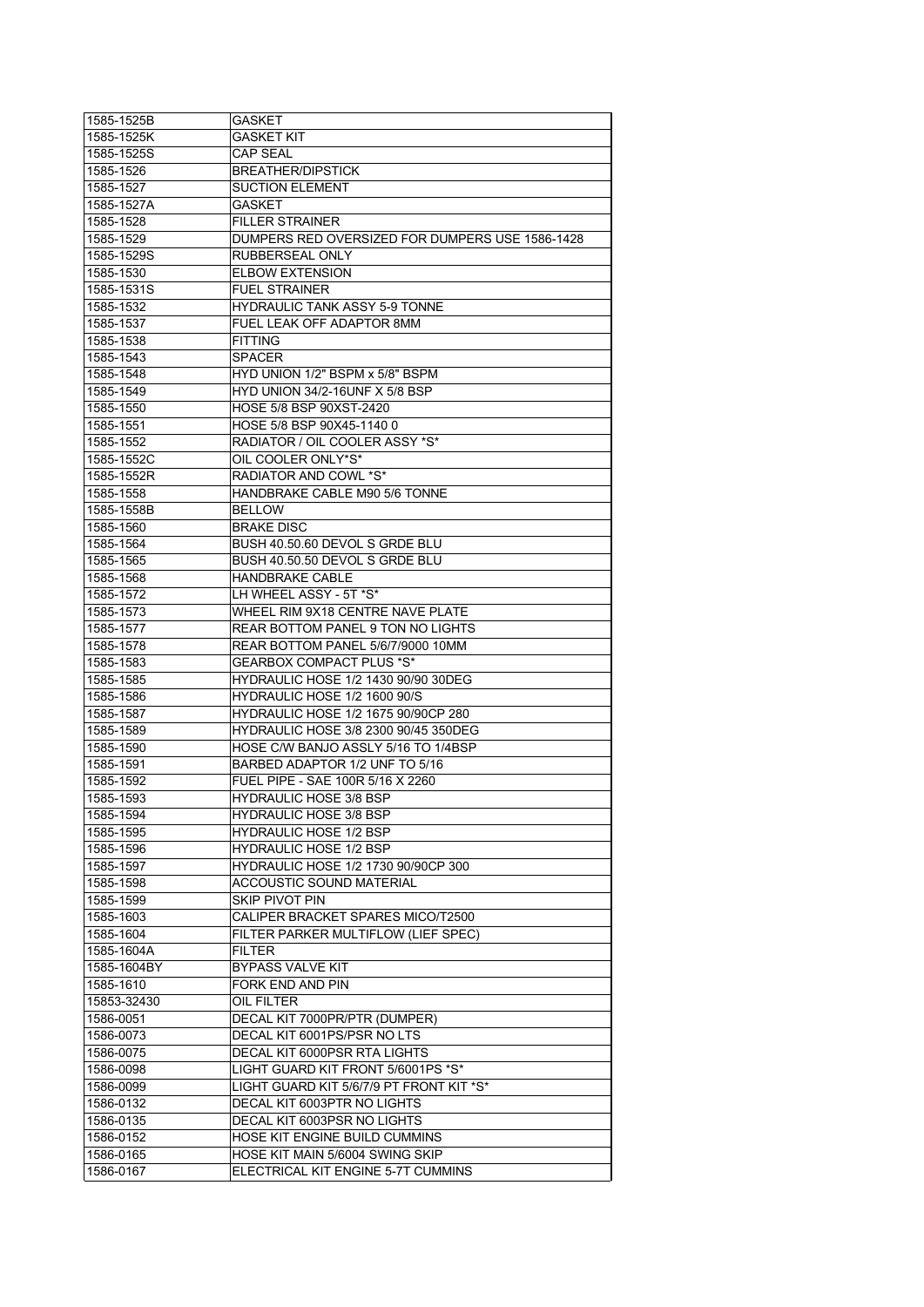| 1586-0168              | DECAL KIT 6004CTR NO LIGHTS                        |
|------------------------|----------------------------------------------------|
| 1586-0171              | DECAL KIT 6004CSR NO LIGHTS                        |
| 1586-0172              | DECAL KIT 6004CSR RTA LIGHTS                       |
| 1586-0178              | SUPERSTRUCTURE KIT CUMMINS                         |
| 1586-0191              | DECAL KIT 6005CSR NO LIGHTS                        |
| 1586-0197              | DECAL KIT 6005CTR                                  |
| 1586-0201              | DECAL KIT 6005CSF/CSR RTA LIGHTS                   |
| 1586-0213              | DECAL KIT 6005CSRAT USA (ANSI SPEC)                |
| 1586-0218              | HOSE KIT ENG TIER 3 PERKINS                        |
| 1586-0237              | 6TON SWING DECAL KIT FULL LIGHTS                   |
| 1586-0264              | 3 INCH SEAT BELT KIT (AUSTRALIA)                   |
| 158-61                 | <b>FEATHER KEY</b>                                 |
| 1586-1007              | <b>WHEEL RIM FOR 1586-1010</b>                     |
|                        | TYRE 405/70-20 14PR MITAS MPT-01                   |
| 1586-1008              |                                                    |
| 1586-1010              | WHEEL ASSY(WHEEL PAINT BLACK *S*                   |
| 1586-1015SER           | S/EX AXLE                                          |
| 1586-1017              | <b>WHEEL RIM</b>                                   |
| 1586-1018              | PROPSHAFT ITL AXLES                                |
| 1586-1023              | <b>REAR AXLE PACKER</b>                            |
| 1586-1025              | MUDFLAP CLAMP PLATE                                |
| 1586-1030              | <b>MASTER CYLINDER TMC 1.1/2</b>                   |
| 1586-1030E             | ELBOW &RUBBER SEAL                                 |
| 1586-1030K             | <b>SEAL KIT</b>                                    |
| 1586-1032              | MOUNTING PLATE FOR RESEVOIR                        |
| 1586-1033              | RESEVOIR BRAKE CYLINDER                            |
| 1586-1036              | CONNECTING PIPE PART OF KIT                        |
| 1586-1038              | PIN PIVOT CENTRE (DUMPER)                          |
| 1586-1039              | <b>BUSH BOTTOM BEARING (DUMPER)</b>                |
| 1586-1040              | <b>CLAMP WASHER (DUMPER)</b>                       |
| 1586-1041              | <b>CLAMP PLATE TOP</b>                             |
| 1586-1042              | CLAMP PLATE BOTTOM (DUMPER)                        |
| 1586-1043              | LINK PLATE (DUMPER)                                |
| 1586-1044              | <b>CLAMP WASHER (DUMPER)</b>                       |
| 1586-1047              | TOP LINK ASSY 6000PS                               |
|                        |                                                    |
| 1586-1055              | TOP PROPSHAFT 7 TONNE                              |
| 1586-1057              | RADIATOR*S*                                        |
| 1586-1058              | WHEEL & TYRE ASSY (TURF)                           |
| 1586-1064              | CONTROL VALVE REF;3529201128                       |
| 1586-1064R             | <b>RELIEF VALVE</b>                                |
| 1586-1069              |                                                    |
|                        | <b>INLET PIPE AIR CLEANER</b>                      |
| 1586-1070              | AIR CLEANER COMPLETE                               |
| 1586-1075              | STUD (DUMPER)                                      |
| 1586-1077              | BRAKE DISC (300MM) (DUMPER)                        |
| 1586-1078              | <b>SILENCER</b>                                    |
| 1586-1079              | <b>EXHAUST PIPE</b>                                |
| 1586-1081-1035         | <b>WING STIFFNER</b>                               |
| 1586-1081-1045         | <b>WING STIFFNER</b>                               |
| 1586-1082              | <b>EXHAUST PIPE</b>                                |
| 1586-1084              | <b>EXHAUST BRACKET</b>                             |
| 1586-1085              | TORQUE CONVERT0R BW LP 11                          |
|                        |                                                    |
| 1586-1090<br>1586-1091 | GEAR LEVER ALSO SEND 1 X 8000-4521                 |
|                        | <b>DIPSTICK (DUMPER)</b>                           |
| 1586-1092              | <b>GEARBOX ASSY</b>                                |
| 1586-1116              | <b>LOCK NUT</b>                                    |
| 1586-1117              | <b>LOCK WASHER</b>                                 |
| 1586-1147SER           | <b>AXLE 616*S*</b>                                 |
| 1586-1151              | <b>BRACKET ISOLATOR</b>                            |
| 1586-1176              | DRIVE AXLE 615B12B121                              |
| 1586-1176SER           | 615 AXLE *S*                                       |
| 1586-1177              | LH WHEEL ASSY - 6/7T *S*                           |
| 1586-1178              | WHEEL RIM 8 STUD                                   |
| 1586-1180<br>1586-1191 | TRANSFER BOX T2500SB121<br><b>6T STRAIGHT SKIP</b> |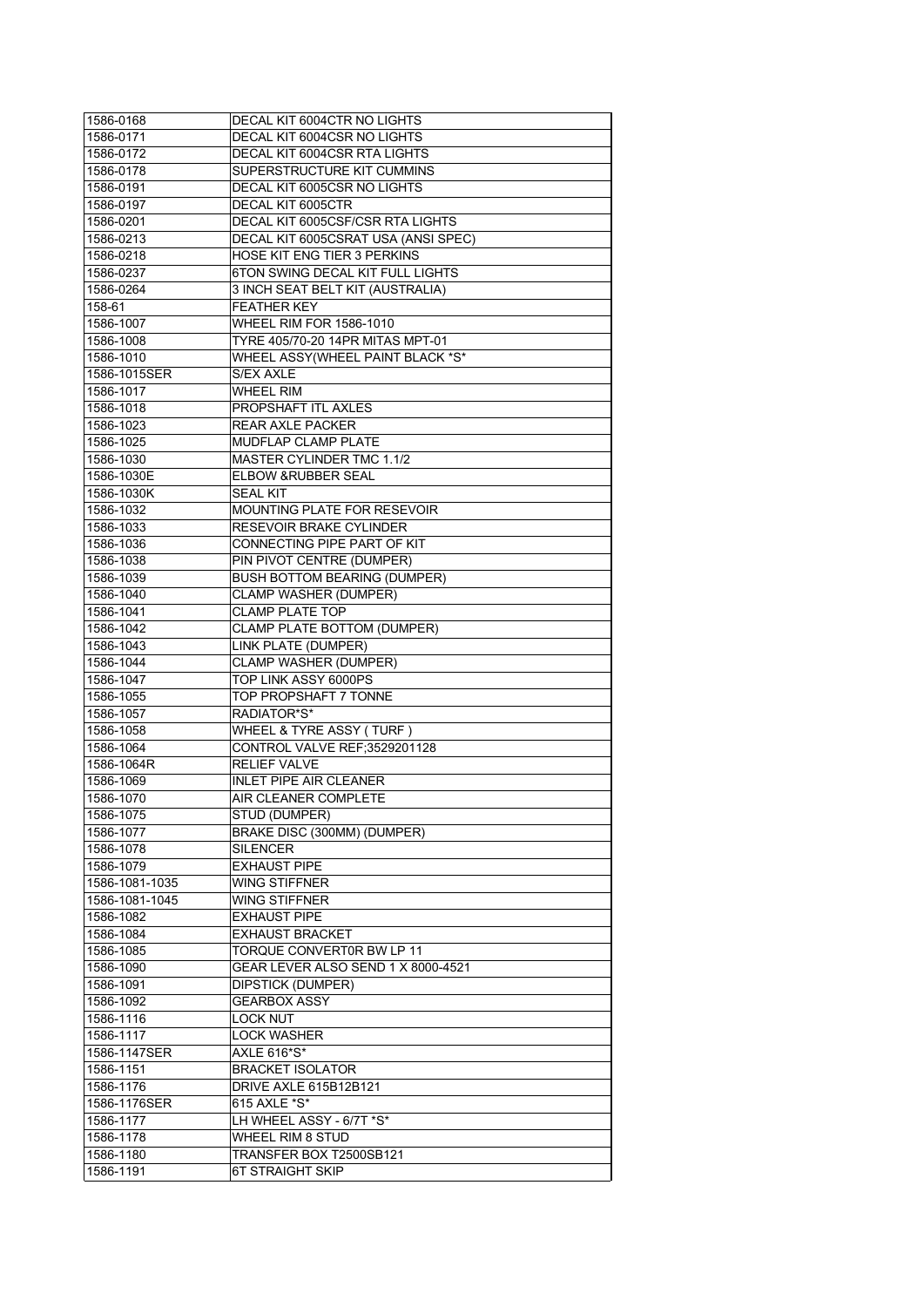| 1586-1195     | <b>EXHAUST PIPE</b>                         |
|---------------|---------------------------------------------|
| 1586-1202     | <b>SKIP PROP</b>                            |
| 1586-1203-130 | <b>SKIP STRUT LUG</b>                       |
| 1586-1210     | <b>REAR CROSS MEMBER BOTTOM</b>             |
| 1586-1211     | <b>REAR CROSS MEMBER TOP</b>                |
| 1586-1212     | <b>ENGINE COVER</b>                         |
| 1586-1213     | RADIATOR DOOR                               |
| 1586-1214     | SEAT SUPPORT 5/6/7 TONNE                    |
| 1586-1215     | DOOR SEAT SUPPORT - WHITE                   |
| 1586-1216     | <b>DOOR ASSEMBLY LHS</b>                    |
| 1586-1219     | <b>DOOR ASSEMBLY RHS</b>                    |
| 1586-1220     | AIR BOX COVER                               |
| 1586-1221     | SKIP PROP PIN                               |
| 1586-1223     | <b>CANOPY STAY</b>                          |
| 1586-1234     | <b>FRONT LIGHT BRACKET LHS</b>              |
| 1586-1235     | FRONT LIGHT BRACKET RHS                     |
| 1586-1237     | LHS REAR RTS LIGHTING FRAME                 |
| 1586-1242     | <b>NOISE INSULATION MATERIAL</b>            |
| 1586-1243     | <b>HINGE</b>                                |
| 1586-1245     | GAS STRUT*S* 0.011L                         |
| 1586-1246     | <b>CLEAN AIR HOSE</b>                       |
| 1586-1248     | <b>AIR CLEANER</b>                          |
| 1586-1248A    | <b>MAIN FILTER ELEMENT*S*</b>               |
| 1586-1248B    | SAFETY FILTER ELEMENT *S*                   |
| 1586-1248D    | <b>DUST BOWL</b>                            |
| 1586-1249     | SD5/SINGLE C/W 10MM PIVOT & 1586-1251       |
| 1586-1249H    | <b>HANDLE ONLY</b>                          |
| 1586-1249S    | SEAL KIT FOR VALVE                          |
| 1586-1250     | NUMBER PLATE SUPPORT                        |
| 1586-1252     | <b>GEAR LEVER</b>                           |
| 1586-1253     | FRONT CHASSIS SWING 5-6000                  |
| 1586-1254     | <b>INTAKE HOSE AIR CLEANER</b>              |
| 1586-1255     | <b>FOOTPLATE LARGE</b>                      |
| 1586-1257     | TIP LEVER BOOT                              |
| 1586-1258     | SUPPORT PLATE VALVE BOOT                    |
| 1586-1259     | RHA REAR RTA LIGHTING FRAME                 |
| 1586-1260     | <b>GEARBOX COMPACT PLUS *S*</b>             |
| 1586-1270     | SPONGE DOOR SEAL 15MM X 5MM                 |
| 1586-1271     | WHEEL AND TYRE ASSEMBLY FLOATION            |
| 1586-1279     | SWING SKIP PROP                             |
| 1586-1280     | RHS FRONT LIGHT GUARD 6T SWING              |
| 1586-1281     | LHS FRONT LIGHT GUARD 6T SWING              |
| 1586-1282     | RETAINING PIN - SKIP PROP                   |
| 1586-1285     | FRONT LEFT RTA LIGHT GUARD STRAIGHT.        |
| 1586-1286     | FRONT RIGHT RTA LIGHT GUARD STRAIGHT.       |
| 1586-1291     | DRIVE AXLE NEWAGE REF 615B15B121 *S*        |
| 1586-1298     | ENGINE MOUNTING RIGHT HAND SIDE             |
| 1586-1299     | ENGINE MOUNTING LEFT HAND SIDE              |
| 1586-1300     | <b>GEAR PUMP GROUP 2 WITH 34 TOOTH GEAR</b> |
| 1586-1300K    | <b>SEAL KIT</b>                             |
| 1586-1302     | ENGINE FOOT RIGHT HAND SIDE                 |
| 1586-1303     | ENGINE FOOT LEFT HAND SIDE                  |
| 1586-1306     | <b>SUCTION HOSE</b>                         |
| 1586-1307     | <b>SILENCER</b>                             |
| 1586-1308     | EXHAUST PIPE PERKINS 1104C                  |
| 1586-1309     | <b>EXHAUST TAIL PIPE</b>                    |
| 1586-1316     | <b>CLEAN AIR HOSE</b>                       |
| 1586-1323     | <b>ACCELERATOR CABLE</b>                    |
| 1586-1324     | <b>BOTTOM RADIATOR HOSE</b>                 |
| 1586-1325     | TOP RADIATOR HOSE                           |
| 1586-1330     | <b>RELAY SPLASH GUARD</b>                   |
| 1586-1332     | FUEL LINE MAIN HOSE 8MM X1650MM             |
|               |                                             |
| 1586-1333     | FUEL LINE RETURN HOSE 8MM X 1300            |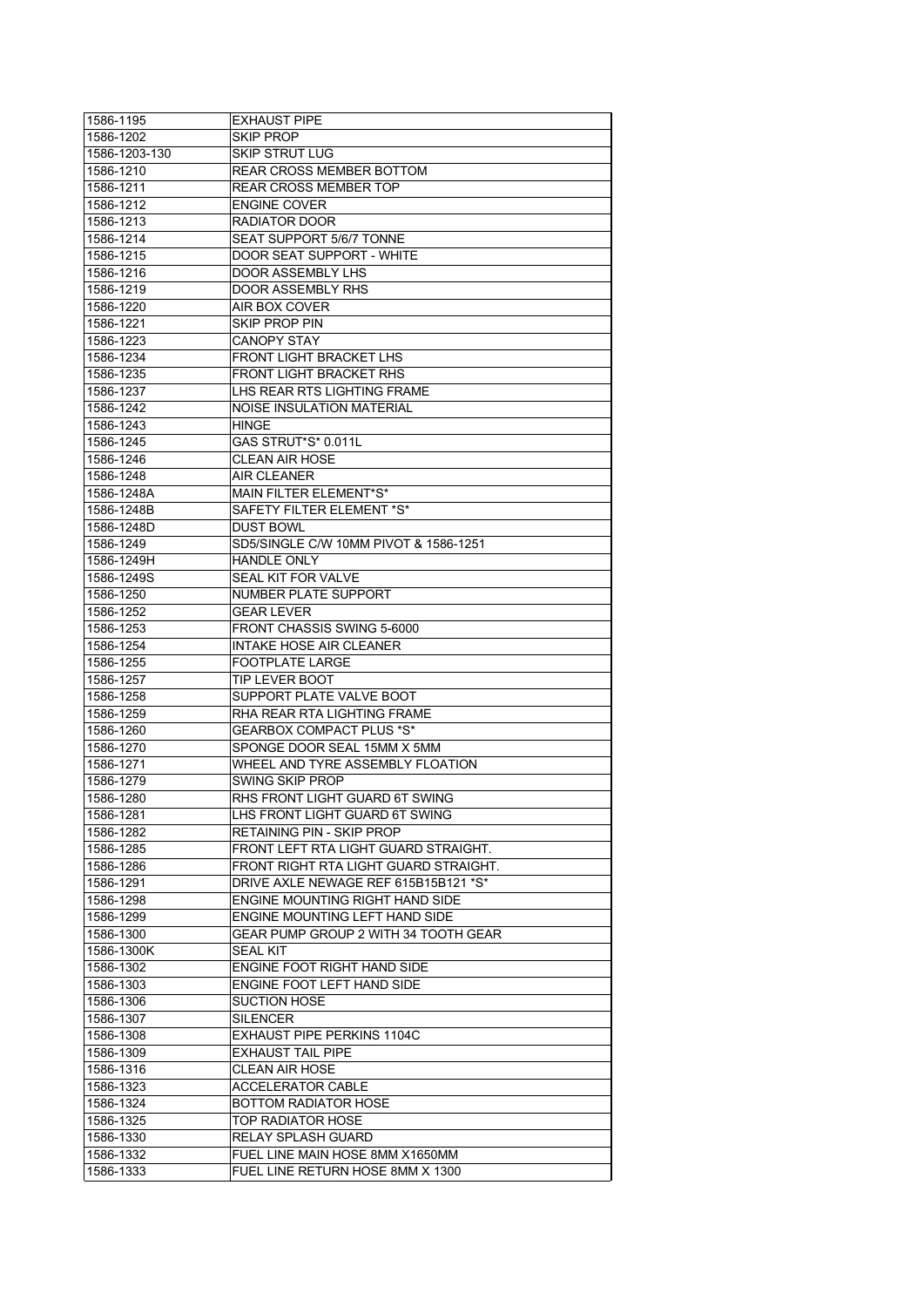| 1586-1334                | DRAIN HOSE ENGINE OIL                                               |
|--------------------------|---------------------------------------------------------------------|
| 1586-1337                | ENG MOUNTING FOOT LHS CUMMINS                                       |
| 1586-1338                | ENG MOUNTING FOOT RHS CUMMINS                                       |
| 1586-1346                | <b>ELBOW EXTENSION 945MM</b>                                        |
| 1586-1359                | <b>ISOLATOR BRACKET CUMMINS</b>                                     |
| 1586-1366                | <b>HYD PUMP</b>                                                     |
| 1586-1366A               | <b>SEAL KIT</b>                                                     |
| 1586-1376                | FRONT ENGINE MOUNTING RH ITL                                        |
| 1586-1377                | FRONT ENGINE MOUNTING LH ITL                                        |
| 1586-1379                | GEARBOX ITL SS600 *S*                                               |
| 1586-1379C               | SOLENOID COIL                                                       |
| 1586-1379V               | SOLENOID VALVE ASSY                                                 |
| 1586-1384                | CONTROL BOX DASH 4 LED                                              |
| 1586-1385                | RADIATOR/ OIL COOLERS ASSEMBLY ITL G/BOX *S*                        |
|                          | OIL COOLER                                                          |
| 1586-1385A<br>1586-1385B |                                                                     |
|                          | OIL COOLER (HYD)                                                    |
| 1586-1389                | HYD HOSE 5/8 90/45 1020 0                                           |
| 1586-1391                | REAR BOTTOM PANEL TEREX (TIER 2)                                    |
| 1586-1392                | PROPSHAFT SPACER 1510/1410                                          |
| 1586-1393                | PROP SHAFT TOP ITL G/BOX CONVERSION                                 |
| 1586-1394                | <b>DIPSTICK LONG</b>                                                |
| 1586-1397                | <b>LOCKNUT AND SEAL</b>                                             |
| 1586-1398                | <b>TRANS OIL TEMP SWITCH</b>                                        |
| 1586-1399                | <b>SEALING WASHER</b>                                               |
| 1586-1400                | TRANS OIL PRESS SWITCH                                              |
| 1586-1401                | SEALING WASHER                                                      |
| 1586-1402                | OIL FILTER ITL REF                                                  |
| 1586-1403                | <b>H/BRAKE CABLE BRACKET</b>                                        |
| 1586-1404                | <b>HANDBRAKE CALIPER</b>                                            |
| 1586-1404B               | <b>BOLT AND WASHER PACK</b>                                         |
| 1586-1404L               | LEVER KIT 4"                                                        |
|                          | <b>MOUNT BUSHING KIT</b>                                            |
| 1586-1404M               |                                                                     |
| 1586-1404R               | ROTOR ASSY KIT CCW                                                  |
| 1586-1404S               | <b>SEAL KIT</b>                                                     |
| 1586-1404TS              | <b>TORSION SPRING KIT CCW</b>                                       |
| 1586-1405                | H/BRAKE CALIPER BRACKET ITL REF                                     |
| 1586-1406                | <b>HANDBRAKE DISC</b>                                               |
| 1586-1407                | TORQUE CONVERTER ITL REF *S*                                        |
| 1586-1408                | MOUNTING KIT TORQUE CONVERTER ITL REF                               |
|                          |                                                                     |
| 1586-1409                | <b>BREATHER TUBE/DIPSTICK TUBE</b>                                  |
| 1586-1410                | ACOUSTIC PAD- BONNET                                                |
| 1586-1411                | ACOUSTIC PANEL- BONNET LARGE                                        |
| 1586-1413                | ACOUSTIC PAD-DOOR<br><b>ACOUSTIC PANEL- RHS DOOR</b>                |
| 1586-1414                |                                                                     |
| 1586-1415                | <b>ACOUSTIC PANEL- LHS DOOR</b>                                     |
| 1586-1417                | PLASTIC FUEL TANK ASSLY (NEW CAP)                                   |
| 1586-1420                | PLASTIC VENTED NON LOCKING FUEL CAP                                 |
| 1586-1428                | FILLER CAP 108mm RED REF P888R                                      |
| 1586-1435                | BOTTOM BRACKET CUMMINS                                              |
| 1586-1436                | LOWER CROSSMEMBER CUMMINS                                           |
| 1586-1437                | TOP CROSS MEMBER CUMMINS                                            |
| 1586-1438                | <b>CLEAN AIR HOSE CUMMINS</b>                                       |
| 1586-1439                | TOP RADIATOR HOSE CUMMINS                                           |
| 1586-1440                | BOTTOM RADIATOR HOSE CUMMINS                                        |
| 1586-1442                | ENGINE CUMMINS 4B 4.5 LTR TIER 2 ID39367                            |
| 1586-1450                | RADIATOR PACK CUMMINS*S*                                            |
| 1586-1450A               | RAD ONLY *S*                                                        |
| 1586-1450B               | COMBI-COOLER ONLY*S* NB NOT CAP                                     |
| 1586-1450D               | COWL                                                                |
| 1586-1450G               | <b>FAN GUARD KIT CUMMINS</b>                                        |
| 1586-1454                | <b>EXHAUST DOWN PIPE CUMMINS</b>                                    |
| 1586-1455<br>1586-1458   | <b>EXHAUST TAIL PIPE CUMMINS</b><br><b>EXHAUST SILENCER CUMMINS</b> |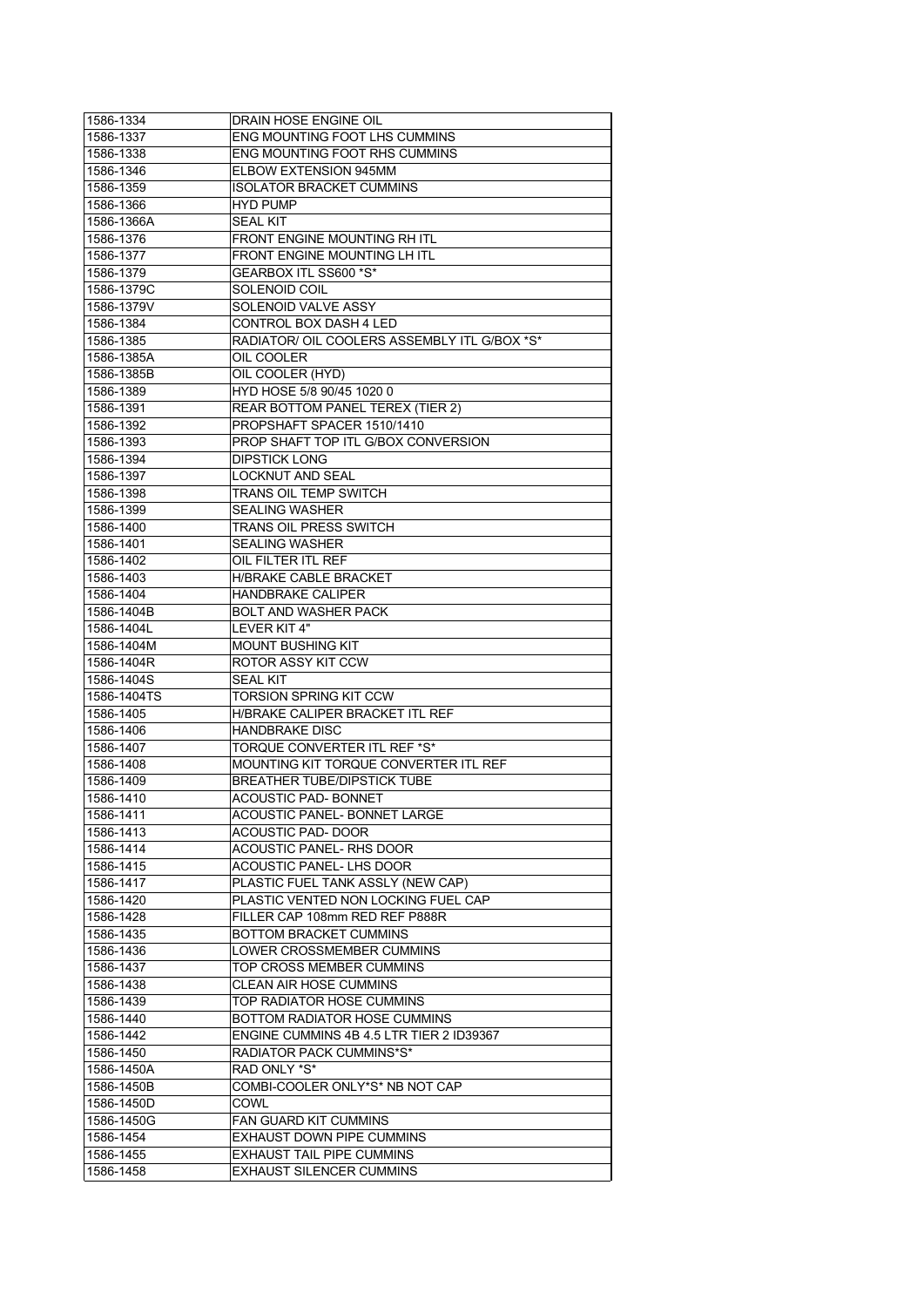| 1586-1462              | HYD HOSE 5/8 BSP 90SW/90SW 1740 0                                                            |
|------------------------|----------------------------------------------------------------------------------------------|
| 1586-1463              | HYD HOSE 5/8 BSP 90SW/90SW 1920 0                                                            |
| 1586-1466              | FUEL HOSE 8MM 1050 LONG                                                                      |
| 1586-1472              | <b>SUCTION PIPE</b>                                                                          |
| 1586-1473              | ACOUSTIC MATERIAL BELLY LHS                                                                  |
| 1586-1474              | ACOUSTIC MATERIAL BELLY RH                                                                   |
| 1586-1476              | ACOUSTIC PANEL FRONT SEAT SUPPORT                                                            |
| 1586-1486              | 1/4" BSP TO 3/8"HOSETAIL SR FEMALE ADAPT                                                     |
| 1586-1489              | ENGINE CANOPY CUMMINS                                                                        |
| 1586-1490              | <b>DOOR LHS</b>                                                                              |
| 1586-1491              | <b>SIDE BONNET</b>                                                                           |
| 1586-1493              | HYD HOSE 3/8"BSP STR/M18 BANJO 410MM                                                         |
| 1586-1494              | VENT HOSE 3/8" PF33-06 X 480MM                                                               |
| 1586-1498              | HYD HOSE 5/8BSP 90SW/90SW X 410                                                              |
| 1586-1499              | HYD HOSE 5/8BSP ST/45 X 2170                                                                 |
| 1586-1500              | HYD HOSE 5/8BSP 90SW/45 SET 90DEG X 345                                                      |
| 1586-1505              | P CLIP BSR150 (DIA 40MM)                                                                     |
| 1586-1506              | HYD UNION 5/8" BSPM X 5/8" BSPM                                                              |
| 1586-1508              | <b>ACCELERATOR CABLE</b>                                                                     |
| 1586-1509              | ADAPTOR-B/HD 5/8"X5/8" BSP                                                                   |
| 1586-1511              | TOP BACK PANEL - CUMMINS (2006)                                                              |
| 1586-1514              | TOP RADIATOR HOSE CUMMINS (2006)                                                             |
| 1586-1515              | BOTTOM RADIATOR HOSE CUMMINS (2006)                                                          |
| 1586-1516              | HYD PUMP ROQUET 2733040 26.6CC/REV                                                           |
| 1586-1517              | <b>6T LOWER BACK PANEL</b>                                                                   |
| 1586-1523              | <b>FUEL TANK GA</b>                                                                          |
| 1586-1524              | FRONT MUDGUARD LH (GREY RAL 7024)                                                            |
| 1586-1525              | FRONT MUDGUARD RH (GREY RAL 7024)                                                            |
| 1586-1526              | 6T SLEW BASE                                                                                 |
| 1586-1528              | SLEW RING (GREY RAL 7024)                                                                    |
| 1586-1532              | <b>ENGINE CANOPY CUMMINS (2006)</b>                                                          |
| 1586-1535              | LH SIDE DOOR                                                                                 |
|                        |                                                                                              |
|                        | DOWN PIPE WRAPPED                                                                            |
| 1586-1538<br>1586-1540 | S-PROOF REAR CROSS TOP RIGHT                                                                 |
|                        |                                                                                              |
| 1586-1541              | S-PROOF REAR LOWER CROSS TOP LEFT                                                            |
| 1586-1543              | S-PROOF REAR BOTTOM PANEL MIDDLE                                                             |
| 1586-1544              | S-PROOF REAR TOP PANEL MIDDLE<br>S-PROOF REAR LOWER CROSS BOTTOM RIGHT                       |
| 1586-1546              |                                                                                              |
| 1586-1548              | BATTERY COVER COMPACT G/BOX                                                                  |
| 1586-1549              | <b>FOOTPLATE LARGE</b>                                                                       |
| 1586-1553              | <b>ACCLERATOR PEDAL (6TON)</b>                                                               |
| 1586-1558              | SILENCER 6 TONNE AFTER MARCH 07                                                              |
| 1586-1560              | ACOUSTIC PANEL RH REAR CHASSIS                                                               |
| 1586-1574C             | RAD FAN GUARD COWL                                                                           |
| 1586-1578              | FUEL STRAINER (TO SUIT 1586-1420 CAP)                                                        |
| 1586-1584              | CONTROL BOX DASH 4 LED NEW KEY SWITCH                                                        |
| 1586-1606              | SILENCER PERKINS TIER 3                                                                      |
| 1586-1608              | <b>DOWN PIPE PERKINS TIER3</b>                                                               |
| 1586-1609              | RAD PACK PERKINS 6T TIER 3 *S*                                                               |
| 1586-1609A             | RADIATOR *S*                                                                                 |
| 1586-1611              | BOTTOM RADIATOR HOSE PERKINS                                                                 |
| 1586-1612              | <b>EXHAUST TAIL PIECE PERKINS TIER 3</b>                                                     |
| 1586-1613              | VENTURI TUBE                                                                                 |
| 1586-1623              | <b>FOOTPLATE</b>                                                                             |
| 1586-1624              | <b>BATTERY COVER</b>                                                                         |
| 1586-1631              | SEAT GRAMMER MSG20 S/SWCH AND BELT *S*                                                       |
| 1586-1631SB            | <b>SEATBELT KIT *S*</b>                                                                      |
| 1586-1633              | <b>HANDBRAKE CABLE TIER 3</b>                                                                |
| 1586-1634              | ACCELERATOR CABLE TIER 3 PERKINS                                                             |
| 1586-1635              | SUCTION PIPE TIER 3                                                                          |
| 1586-1638              | FUEL HOSE BANJO 1/4BSP TO 3/8x750                                                            |
| 1586-1639<br>1586-1640 | FUEL LINE 5/16 SAE 100R6 5/16 QTC x 1120<br>FUEL LINE 5/16 MAIN RETURN 5/16 QTC FEMALE x1200 |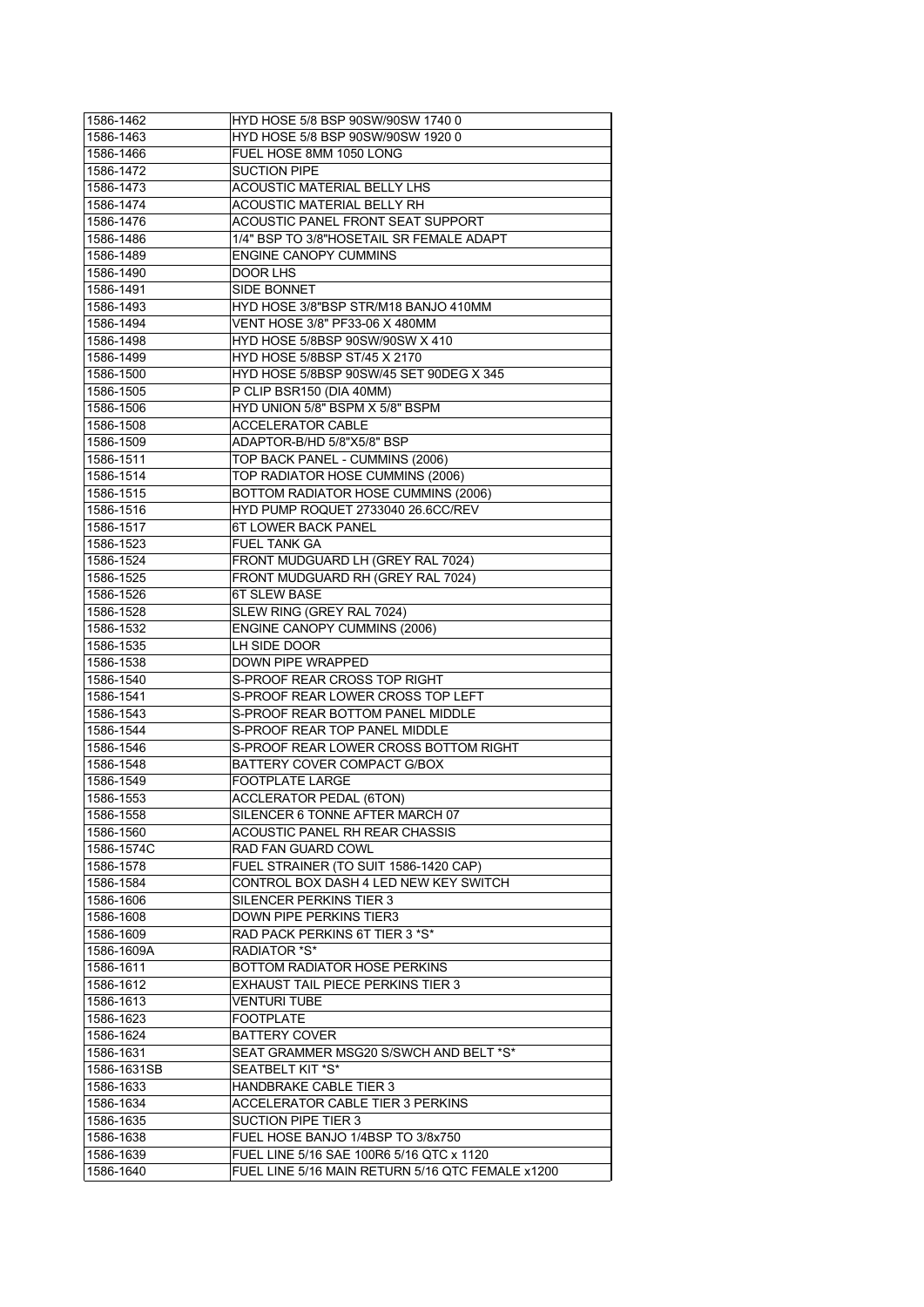| 1586-1641     | FUEL LINE 5/16 SECONDARY RETURN 1/4 QTC MALE x 950 |
|---------------|----------------------------------------------------|
| 1586-1650     | <b>PROPSHAFT</b>                                   |
| 1586-1651     | <b>PROPSHAFT</b>                                   |
| 1586-1651K    | UJ KIT                                             |
| 1586-1655     | HYD HOSE 3/8 BSP ST(B)/ST(B) 1170 MTF              |
| 1586-1682R    | <b>RADIATOR &amp; COWL ASSY</b>                    |
| 1586-1683     | <b>FAN GUARD LEFT</b>                              |
| 1586-1684     | <b>FAN GUARD RIGHT</b>                             |
| 1587-1001-144 | <b>BRACKET ROPS MOUNTING</b>                       |
| 1587-1004     | PIN - SKIP PIVOT (DUMPER)                          |
| 1587-1009     | <b>BRAKE PEDAL</b>                                 |
| 1587-1013     | <b>ACCEL CABLE</b>                                 |
| 1587-1014     | ACCELERATOR PEDAL                                  |
| 1587-1015     | <b>MOUNTING REAR ENGINE</b>                        |
| 1587-1016     | AXLE PIVOT PIN                                     |
| 1587-1017     | SPRING EXTENSION 6.0 -9.6                          |
| 1587-1018     | SPRING EXTENSION 4-7.85                            |
| 1587-1025     | PROPSHAFT CL=535 EX=590                            |
| 1587-1028     | <b>SEAT SUPPORT</b>                                |
| 1587-1033SER  | AXLE                                               |
| 1587-1035     | <b>BEAM REAR AXLE</b>                              |
| 1587-1036     | STUB AXLE N/S                                      |
| 1587-1037     | STUB AXLE O/S                                      |
| 1587-1040     | GEARBOX 40M814B122                                 |
| 1587-1041     | <b>CANOPY HINGE</b>                                |
| 1587-1046     | HYD PUMP REF SP1/175/2.7AT XTB                     |
| 1587-1049     | SPRING COMPRESSION SEAT                            |
| 1587-1052     | HYD HOSE 1/2X1/2 90/90 960MM                       |
| 1587-1056     | EXHAUST SILENCER ref:F1242                         |
| 1587-1057     | <b>EXHAUST TAIL PIPE</b>                           |
|               |                                                    |
| 1587-1060     | CLUTCH PEDAL \10                                   |
| 1587-1065     | SPACER - BRAKE PEDAL (DUMPER)                      |
| 1587-1069     | ENGINE STOP BRACKET                                |
| 1587-1072     | UNION RESTRICTOR (01 HOLE)                         |
| 1587-1073     | UNION RESTRICTOR (01.5 HOLE)                       |
| 1587-1076     | HYD HOSE.5C                                        |
| 1587-1080     | DRAG LINK                                          |
| 1587-1081     | TRACK ROD ESSEX                                    |
| 1587-1087     | <b>BAR SKIP PIVOT (DUMPER)</b>                     |
| 1587-1091     | <b>ACCELERATOR CABLE</b>                           |
| 1587-1092     | HYD HOSE. HOSE FILE 81A(DUMPER                     |
| 1587-1100     | HOSE C/W BANJO ASSY (DUMPER)                       |
| 1587-1102     | <b>BRAKE PIPE</b>                                  |
| 1587-1103     | <b>BRAKE PIPE</b>                                  |
| 1587-1104     | HOSE CLIP WORM DRIVE (9.5 - 12MM)                  |
| 1587-1105     | STOP ROD                                           |
| 1587-1110     | CLUTCH CABLE 865/1060MM                            |
| 1587-1112     | STUD CLUTCH CABLE (DUMPER)                         |
| 1587-1127     | CABLE HANDBRAKE 1300X1560MM                        |
| 1587-1130     | <b>CLUTCH CABLE</b>                                |
| 1587-1136     | <b>COLLAR LOCATING (DUMPER)</b>                    |
| 1587-1137     | <b>CANOPY STAY</b>                                 |
| 1587-1180     | BALL JOINT & ROD ASSY (DUMPER)                     |
| 1587-1183     | CLUTCH WITHDRAWAL LEVER                            |
| 1587-1188     | FORK END (DUMPER) 1                                |
| 1587-1189     | MASTER CYLINDER FRENOS 6300037                     |
| 1587-1189R    | <b>RESERVOIR</b>                                   |
| 1587-1190     | BALL JOINT RH AUTO WP1157RH                        |
| 1587-1190N    | NUT                                                |
| 1587-1191     | BALL JOINT AUTO WP1157LH                           |
| 1587-1191N    | <b>NUT</b>                                         |
| 1587-1192     | SPACER MASTER CYLINDER                             |
| 1587-1242     | WHEEL ASSY*S*                                      |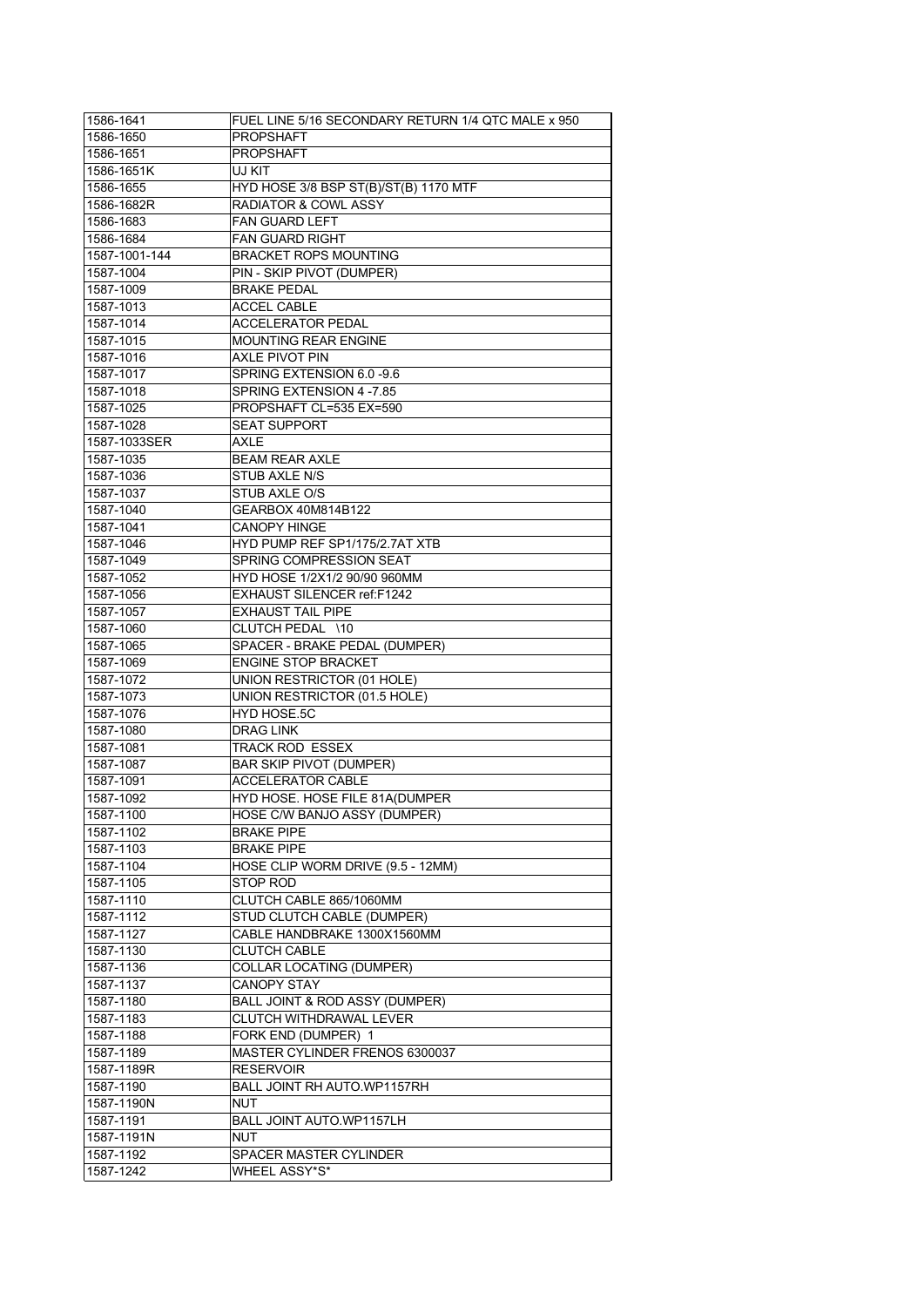| 1587-1254     | GEARBOX NEWAGE 40M43B126          |
|---------------|-----------------------------------|
| 1587-1265     | <b>RIM</b>                        |
| 1587-1266     | WHEEL AND TYRE ASSEMBLY FRONT *S* |
| 1587-1267     | REVERSE SWITCH BRACKET 100K       |
| 158-9         | KEY FEATHER 1/4X1/4X2.0           |
| 1589-0021     | HOSE KIT - KUBOTA.                |
| 1589-1004     | VALVE CONTROL 200 BAR             |
| 1589-1006     | CABLE HANDBRAKE 1620/1830MM       |
| 1589-1008     | SILENCER EXHAUST LPA3             |
| 1589-1027     | ROD ACCELERATOR (DUMPER)          |
| 1589-1032-131 | <b>MOUNTING PLATE*S*</b>          |
| 1589-1035     | TANK ASSEMBLY.                    |
| 1589-1048     | FLYWHEEL CLUTCH PLATE             |
| 1589-1053     | SILENCER KUBOTA                   |
| 1589-1055     | REAR RH ENG MTG BRKT KUBOTA       |
| 1589-1056     | REAR LH ENG MTG BRKT KUBOTA       |
| 1589-1057     | FRONT LH ENG MTG BRKT KUBOTA      |
| 1589-1061     | <b>EXHAUST PIPE KUBOTA</b>        |
| 1589-1062     | DASH POD BACK                     |
| 1589-1063     | <b>DASH POD</b>                   |
| 1589-1073     | RADIATOR VERTICAL BRACKET         |
| 1589-1075     | <b>ACCELERATOR PEDAL</b>          |
| 1589-1077     | L BEND HOSE 90DEG                 |
| 1589-1078     | <b>RAIN CAP</b>                   |
| 1589-1082     | <b>ENGINE AIR INTAKE PIPE</b>     |
| 1589-1085     | <b>BONNET STAY</b>                |
| 1589-1086     | ADAPTOR 1/4 BSP FM90/5/16 HOSE    |
| 1589-1097     | RELAY MOUNT PLATE ESSEX DASH      |
| 1589-1099     | ACCELERATOR ROD                   |
| 1589-1100     | M <sub>10</sub> X 1.25 X 60 BOLTS |
| 1589-1101     | 5/16 UNC X 1 CSK CAPHD SCREW      |
| 1589-1117     | AXLE - 215PB14B121                |
| 1589-1118     | <b>HANDBRAKE CABLE</b>            |
| 15896         | KEY.                              |
| 159/70279     | KIT.                              |
| $159-10$      | <b>GIB HEAD KEY</b>               |
| 1591-1006     | <b>CHAIN SLEW</b>                 |
| 1591-1010     | PIN RAM BOTTOM (DUMPER)           |
| 1591-1011     | PIVOT PIN BEFORE2002              |
| 1591-1022     | PIN RAM SLEW                      |
| 1591-1023     | <b>VALVE (TIPPING)</b>            |
| 1591-1023A    | <b>HANDLE &amp; KNOB ASSY</b>     |
| 1591-1023C    | <b>LEVER STUB</b>                 |
| 1591-1023D    | PIVOT HOUSING C/W SCREW           |
| 1591-1023E    | SPOOL GUIDE C/W SCREW             |
| 1591-1023F    | <b>PIVOT</b>                      |
| 1591-1023M    | KNUCKLE C/W SCREW MGX12           |
| 1591-1023S    | <b>OPERATING SWIVEL</b>           |
| 1591-1029     | PLATE REAR ENG MTG                |
| 1591-1035     | SEALING STRIP REF:4833/001        |
| 1591-1037     | <b>INLET DUCT AIR CLEANER</b>     |
| 1591-1061     | <b>CROSSMEMBER REAR TOP</b>       |
| 1591-1062     | <b>ENGINE CANOPY</b>              |
| 1591-1063     | DOOR ASSY O/S                     |
| 1591-1064     | DOOR ASSY N/S                     |
| 1591-1071     | <b>SLEW CHAIN</b>                 |
| 1592-0166     | HOSE KIT ENGINE BUILD 3500/4000KH |
| 1592-0168     | HOSE KIT MAIN FWD TIP 4000KH      |
| 1592-0183     | HOSE KIT MAIN 4000KSH             |
| 1592-1011     | <b>BRACKET GEARBOX MOUNTING</b>   |
| 1592-1025     | <b>PROP SKIP</b>                  |
| 1592-1033     | <b>MOUNTING LIGHT FRONT L/H</b>   |
| 1592-1037     | CONTROL VALVE (EXPORT)            |
|               |                                   |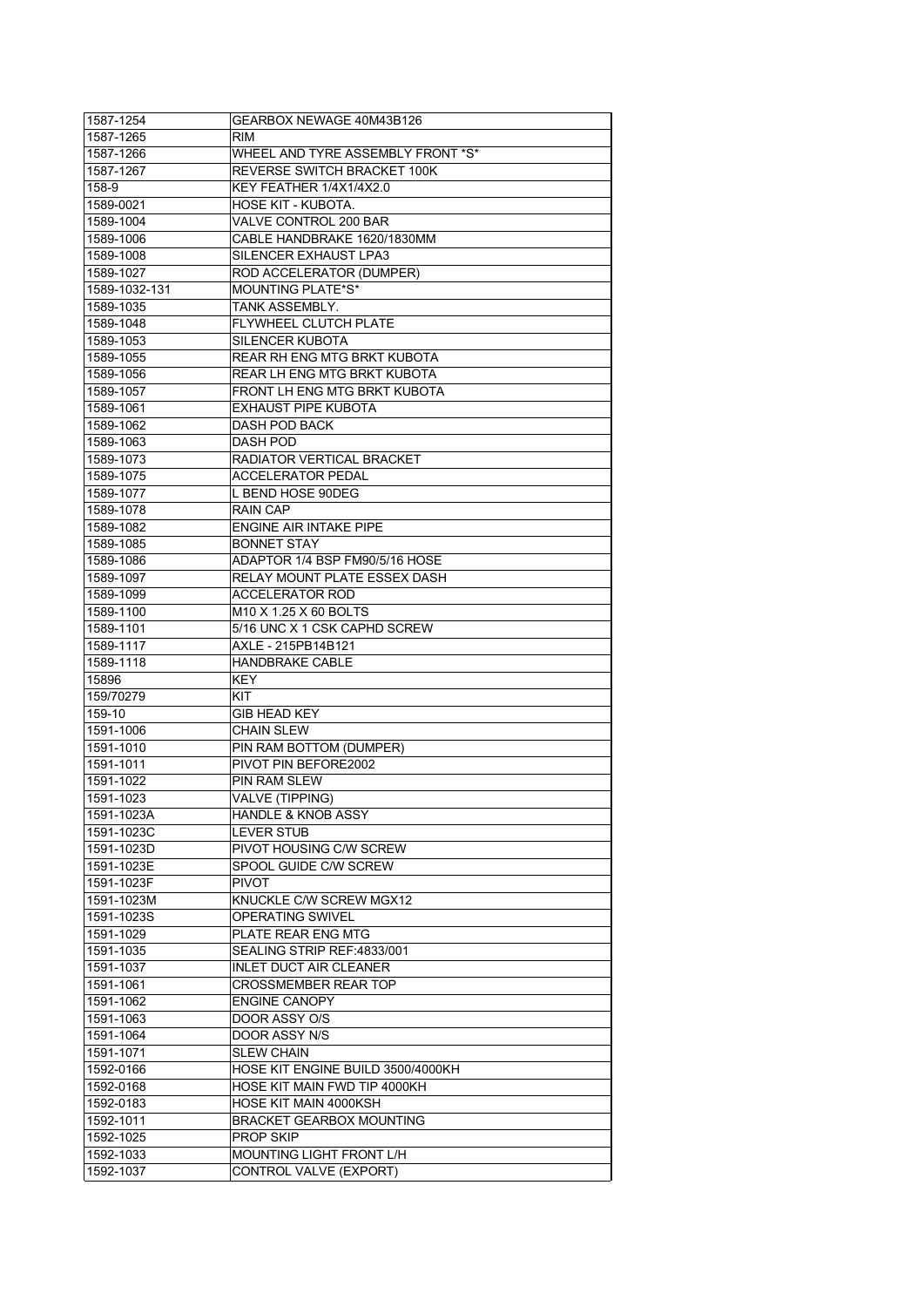| 1592-1059    | <b>HYD PUMP 1PX170C8815</b>           |
|--------------|---------------------------------------|
| 1592-1061A   | <b>RADIATOR CAP</b>                   |
| 1592-1063    | <b>HOSE RADIATOR BOTTOM S6381</b>     |
| 1592-1065    | <b>HOSE RADIATOR BOTTOM S6383</b>     |
| 1592-1067    | RELEASE BEARING                       |
| 1592-1068    | <b>FORK RELEASE</b>                   |
| 1592-1069    | <b>RELEASE SPRING</b>                 |
| 1592-1070    | MOUNT FRONT AV.17/0285-04 OR CMO28560 |
| 1592-1071    | WASHER OVERLOAD.18/311A OR CMO311-AO  |
| 1592-1084    | <b>SLEEVE INLET AIR CLEANER</b>       |
| 1592-1086    | <b>CLUTCH COVER ASSY</b>              |
| 1592-1087    | <b>DRIVEN PLATE</b>                   |
| 1592-1097    | PUSHBUTTON HANDLE                     |
| 1592-1098    | <b>LATCH ANTI BURST</b>               |
| 1592-1101    | <b>BUSH TRUNNION (DUMPER)</b>         |
| 1592-1102    | <b>BUSH FOR RAM 6023-0001</b>         |
| 1592-1117    | MOUNT A V REF17-1384-01(1MN60)        |
| 1592-1118    | CHECK VALVE FPR1/4 -5BAR 1.0MM        |
| 1592-1119    | SEDIMENTOR REF; 5864100               |
| 1592-1120    | PAD PEDAL                             |
| 1592-1123    | <b>MOUNTING LIGHT FRONT R/H</b>       |
| 1592-1125    | TEE PIECE BRAKE (DUMPER)              |
| 1592-1134    | PIN SKIP PROP (DUMPER)                |
| 1592-1141    | <b>HYD HOSE</b>                       |
| 1592-1142    | <b>HYD HOSE</b>                       |
| 1592-1143    | <b>HYD HOSE</b>                       |
| 1592-1145    | <b>HYD HOSE</b>                       |
| 1592-1148    | <b>HYD HOSE</b>                       |
| 1592-1149    | <b>HYD HOSE</b>                       |
| 1592-1153    | <b>HYD HOSE</b>                       |
| 1592-1159    | BEARING 6202 2RS1                     |
| 1592-1182    | STRIP SEALING REF:6272/001            |
| 1592-1189    | PIPE BRAKE M12M/M12M 230X6MM          |
| 1592-1190    | PIPE BRAKE M12F/M12M 800X6MM          |
| 1592-1197    | PIPE BRAKE M12M/M12M 6MM X 400 LONG   |
| 1592-1202    | HYD HOSE 3/8 X 3/8 ST/ST 690          |
| 1592-1204    | <b>COUPLING BULKHEAD</b>              |
| 1592-1208    | <b>HOSE COVER</b>                     |
| 1592-1209    | RADIATOR HOSE TOP S6373-01            |
| 1592-1212    | <b>HYDRAULIC TANK</b>                 |
| 1592-1213    | <b>FUEL TANK</b>                      |
| 1592-1214    | <b>HEADLAMP GUARD</b>                 |
| 1592-1219    | SUPPORT PLATE TOP                     |
| 1592-1220    | SUPPORT PLATE BOTTOM                  |
| 1592-1224    | TRUNNION BUSH (DUMPER)                |
| 1592-1228    | MOUNTING BRACKET LOCKING PLATE        |
| 1592-1230    | SPACER PRESSURE SWITCH(DUMPER)        |
| 1592-1240    | HOSE-PART OF HOSE KITS                |
| 1592-1246    | <b>REAR ENG MTG N/S</b>               |
| 1592-1247    | <b>REAR ENG MTG O/S</b>               |
| 1592-1252    | EXHAUST PIPE METAL TANKS ONLY         |
| 1592-1253    | <b>MOUNTING BRACKET SILENCER</b>      |
| 1592-1257    | COUPLING & SAE4 PUMP HSG PLATE        |
| 1592-1258    | <b>TRANSFER BOX G2000/20HB122</b>     |
| 1592-1262    | PUMP ASSY REXROTH                     |
| 1592-1262A   | <b>FILTER</b>                         |
| 1592-1262K   | <b>SEAL KIT</b>                       |
| 1592-1262S   | SOLENOID SAME AS 831699               |
| 1592-1262SQ  | SOLENOID                              |
| 1592-1262ST  | STRAINER                              |
| 1592-1262VSQ | SOLENOID VALVE ASSY                   |
| 1592-1265    | <b>MOTOR ASSY REXROTH</b>             |
|              |                                       |
| 1592-1265S   | SOLENOID                              |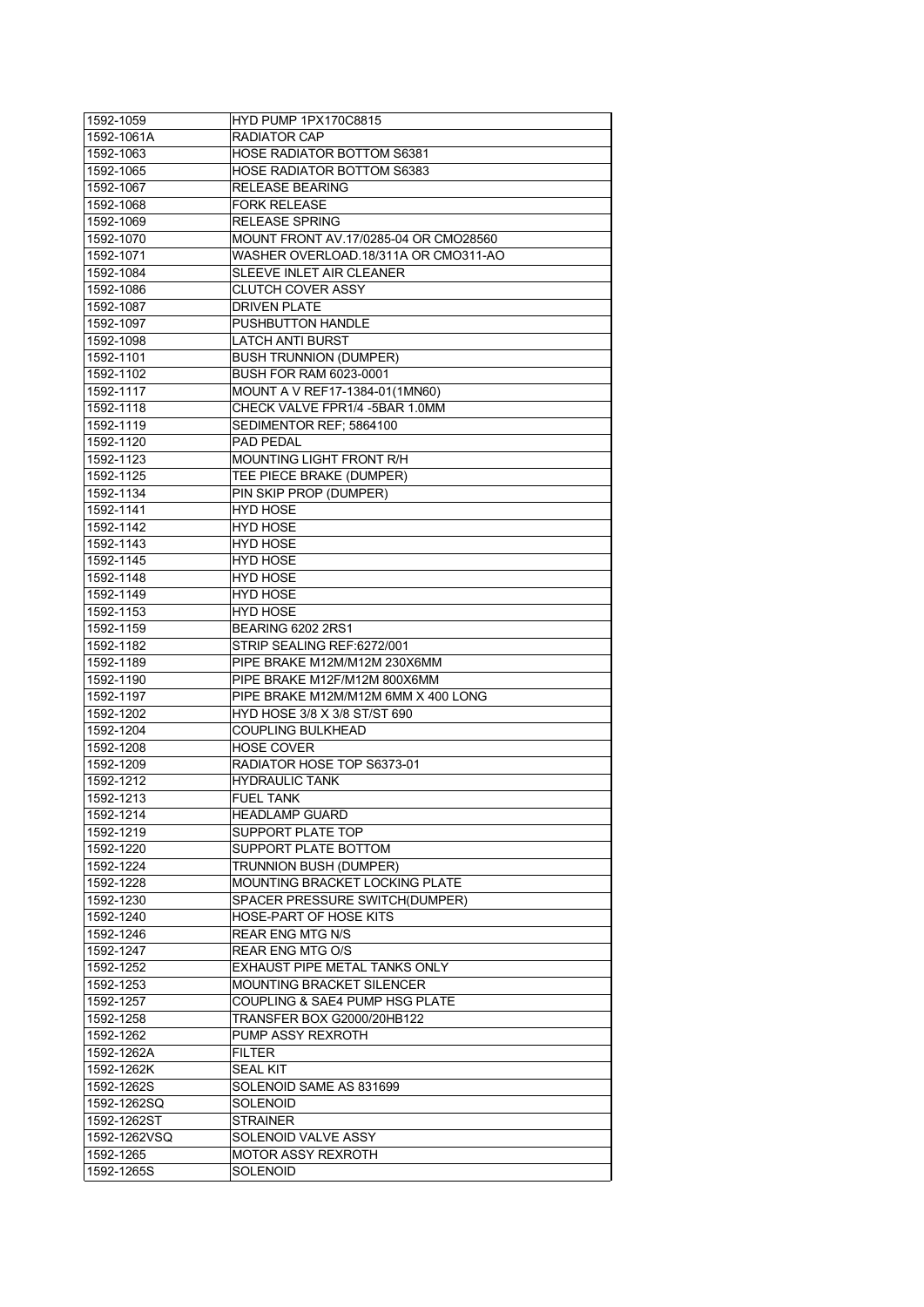| 1592-1266     | INCHING VALVE-REXROTH                  |
|---------------|----------------------------------------|
| 1592-1280     | OIL COOLER                             |
| 1592-1282     | TANK HYDRAULIC                         |
| 1592-1287     | <b>HYD HOSE-PART OF KIT</b>            |
| 1592-1288     | <b>HYD HOSE-PART OF KIT</b>            |
| 1592-1289     | <b>HYD HOSE-PART OF KIT</b>            |
| 1592-1290     | <b>HYD HOSE-PART OF KIT</b>            |
| 1592-1291     | <b>HYD HOSE-PART OF KIT</b>            |
| 1592-1292     | <b>HYD HOSE-PART OF KIT</b>            |
| 1592-1296     | HYD UNION-PART OF KIT                  |
| 1592-1298     | HOSE TAIL-PART OF KIT                  |
| 1592-1304     | <b>EXHAUST SILENCER</b>                |
| 1592-1305     | <b>EXHAUST TAIL PIPE</b>               |
| 1592-1318     | <b>MASTER CYLINDER</b>                 |
| 1592-1318C    | MASTER CYLINDER CAP                    |
| 1592-1318K    | SEAL KIT                               |
| 1592-1318R    | <b>RESERVOIR ASSY</b>                  |
| 1592-1328     | <b>EXHAUST PIPE</b>                    |
| 1592-1329     | <b>MTG BRACKET SILENCER</b>            |
| 1592-1334     | REAR ENG MTG N/S                       |
| 1592-1335     | <b>REAR ENG MTG O/S</b>                |
| 1592-1336     | <b>FRONT MOUNTING LH</b>               |
| 1592-1337     | <b>FRONT MOUNTING RH</b>               |
| 1592-1338     | COUPLING/PUMP HSG PLATE SAE5           |
| 1592-1348     | HYDRAULIC PUMP ULTRA 84726             |
| 1592-1350     | <b>INLET PIPE</b>                      |
| 1592-1355     | <b>EXHAUST SILENCER</b>                |
| 1592-1356     | EXHAUST SUPP BRACKET BOTTOM            |
| 1592-1358     | <b>MOUNTING BRACKET WATER BOTTLE</b>   |
| 1592-1359     | <b>FUEL FILTER BRACKET</b>             |
| 1592-1366     | <b>SUCTION PIPE</b>                    |
| 1592-1372     | HOSE PART OF KIT                       |
| 1592-1373     | HOSE PART OF KIT                       |
| 1592-1375     | CONTROL BOX YANMAR                     |
| 1592-1382     | HOSE HYD 1/2 135/90C 1350 270          |
| 1592-1386     | <b>HYDRAULIC TANK ASSY 2/3T</b>        |
| 1592-1388     | <b>BLANKING PLUG</b>                   |
| 1592-1389     | HOSE 1/2 BSP STX45-1150                |
| 1592-1390     | HOSE 1/4 BSP STX90 - 540               |
| 1592-1403     | REAR AXLE NEWAGE REF 41514B122         |
| 1592-1406     | <b>HOSE ASSEMBLY</b>                   |
| 1592-1415     | BUSH ROD END BEARING                   |
| 1592-1418     | REAR BOTTOM PANEL 3500/4000KH          |
| 1592-1420     | OIL FILTER BRACKET                     |
| 1592-1428-102 | <b>LOCATION PLATE</b>                  |
| 1592-1429     | <b>COUPLING</b>                        |
| 1592-1431     | MOUNTING BRACKET THROTTLE              |
| 1592-1433     | <b>HYDRAULIC TANK ASSEMBLY - 35LT</b>  |
| 1592-1437     | FAN KIT 3500/4000KH                    |
| 1592-1442     | SUCTION HOSE R4 x 1.1/4 x 800mm        |
| 1592-1445     | PUMP REXROTH                           |
| 1592-1445FA   | <b>FILTER ASSY</b>                     |
| 1592-1445K    | <b>SEAL KIT</b>                        |
| 1592-1445SB   | <b>SOLENOID BLOCK</b>                  |
| 1592-1446     | <b>HYDRAULIC MOTOR 80CC</b>            |
| 1592-1447     | DRIVE MOTOR 107CC                      |
| 1592-1447K    | <b>SEAL KIT</b>                        |
| 1592-1448     | REAR AXLE AND TRANSBOX ASSLY (80CC M)  |
| 1592-1449     | REAR AXLE TRANSFER BOX ASSLY (107CC M) |
| 1594-0029     | <b>BRAKE PIPE ASSY RTA LTS</b>         |
| 1594-0030     | DECAL KIT 9000PTR (DUMPER)             |
| 1594-0055     | DECAL KIT 9000PTR NO LIGHTS            |
| 1594-0056     | DECAL KIT 9000PTR RTA LIGHTS           |
|               |                                        |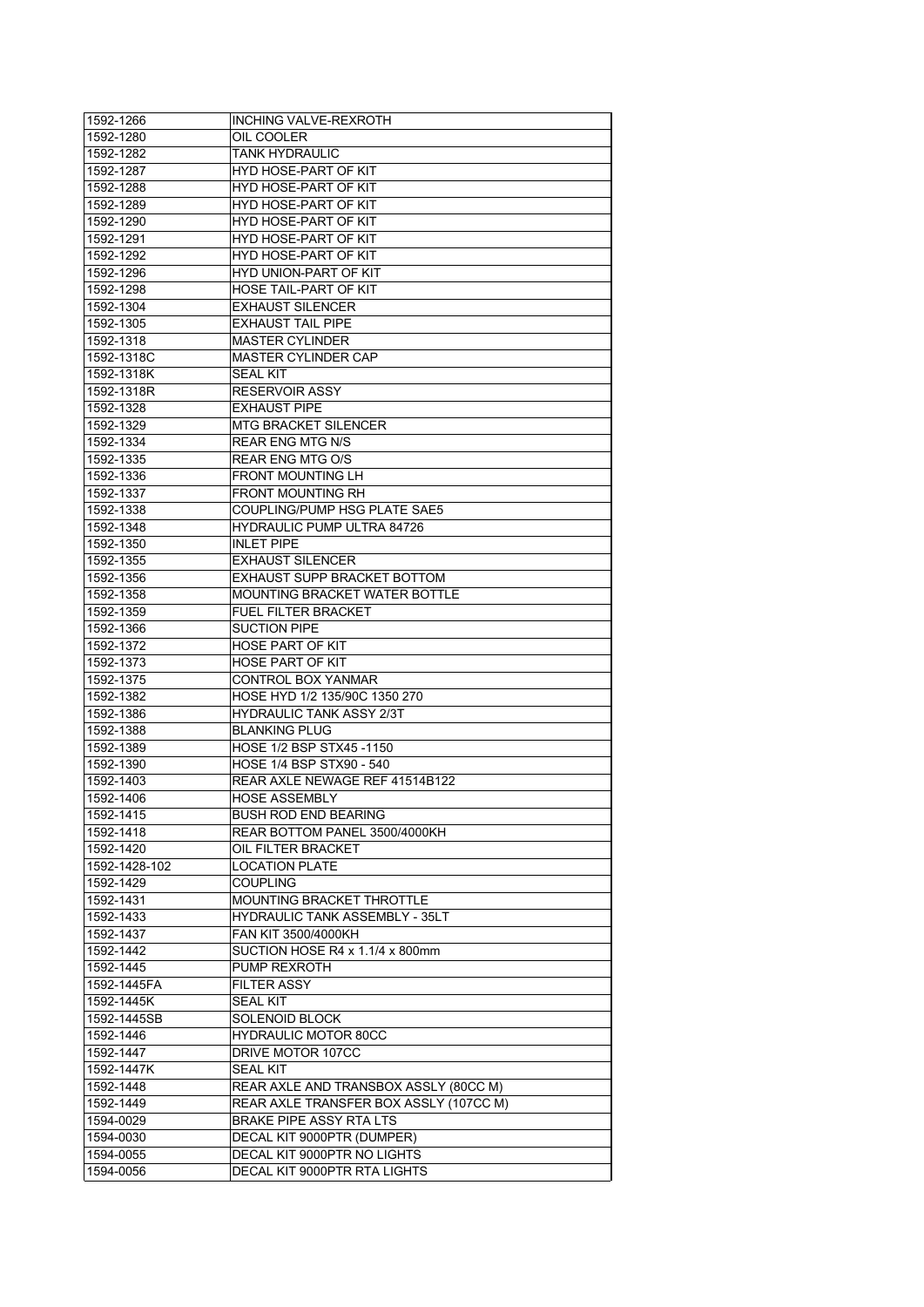| 1594-0072     | ELECTRIC KIT 9T ADDON RTA LH DIP         |
|---------------|------------------------------------------|
| 1594-0074     | CONVERSION KIT 9T NO LIGHTS-SITE LIGHTS  |
| 1594-0075     | CONVERISON KIT 9T NO LTS-RTA LH DIP *S*  |
| 1594-0089     | ELECTRIC KIT 9T PERK SITE LIGHTS TIER 2  |
| 1594-0095     | 9-TON SUPER STRUCTURE KIT CUMMINS TIER 2 |
| 1594-0105     | DECAL KIT 9003PTR RTA LIGHTS             |
| 1594-0106     | DECAL KIT 9003PTR SITE LIGHTS            |
| 1594-0125     | DECALS 9005CTR                           |
| 1594-0132     | DECAL KIT 9005CTR RTA LTS                |
| 1594-0163     | 10T DECAL KIT - NO LIGHTS                |
| 1594-0170     | HARNESS KIT10T RTA LIGHTS                |
| 1594-0203     | 9-10T MAIN BUILD HOSE KIT TIER 3 PERKINS |
| 1594-1002-111 | <b>AXLE MOUNTING PLATE</b>               |
| 1594-1006     | <b>CENTRE PIVOT PIN (DUMPER)</b>         |
| 1594-1008     | <b>FLOOR PLATE</b>                       |
| 1594-1010     | HANDBRAKE CABLE                          |
| 1594-1011     | SKIP RAM PIN (9000 DUMPER)               |
| 1594-1012     | TOP RAM PIN (9000 DUMPER)                |
| 1594-1015     | <b>SEAT SUPPORT</b>                      |
| 1594-1016     | DOOR 502MM X 293MM YELLOW                |
| 1594-1017     | <b>ACCELERATOR PIVOT PIN (DUMPER)</b>    |
| 1594-1019     | <b>BUSH</b>                              |
| 1594-1022     | 3/16 HOSE 1/8BSP M, 1/8BSP M X 850       |
| 1594-1027     | PEDAL ACC                                |
| 1594-1034     | <b>GEAR LEVER</b>                        |
| 1594-1034-103 | UNIVERSAL JOINT 9 TON G/LEVER            |
| 1594-1035     | HOSE HYD 1/2X1/2 45/0 1130               |
| 1594-1036     | HOSE HYD 3/8X3/8 ST/BANJO 1600           |
| 1594-1037     | HOSE HYD 3/8X3/8 90/0 1200               |
| 1594-1042     | HOSE HYD 1/4X1/4 90/90 840               |
| 1594-1045     | SPHERICAL BEARING SKF GEH25C             |
| 1594-1051     | <b>ACCOUSTIC CURTAIN</b>                 |
| 1594-1055     | ROPS HINGE PIN (DUMPER)                  |
| 1594-1061     | SHORT CROSS ARTIC SHAFT                  |
| 1594-1063     | <b>R CLIP ROPS FRAME</b>                 |
| 1594-1066     | RIM DCW 13-19.5 5 STUD335/10MM           |
| 1594-1069     | CONTROL ROD ASSY (DUMPER)                |
| 1594-1089     | <b>TOP STEP ASSY</b>                     |
| 1594-1091     | MIDDLE STEP ASSY                         |
| 1594-1093     | <b>BOTTOM STEP ASSY</b>                  |
| 1594-1094     | <b>HINGE ASSY-DOOR</b>                   |
| 1594-1095     | <b>SEAT EXT RAIL</b>                     |
| 1594-1097     | <b>DOOR SLAM BRACKETS</b>                |
| 1594-1099     | <b>ENGINE SIDE DOOR</b>                  |
| 1594-1102     | <b>FRONT PROPSHAFT</b>                   |
| 1594-1103     | SUPPORT ARM LH                           |
| 1594-1104     | <b>SUPPORT ARM RH</b>                    |
| 1594-1105     | <b>GAS STRUT*S*</b>                      |
| 1594-1111     | <b>WHEEL RIM 5 STUD</b>                  |
| 1594-1114     | AIR INLET PIPE                           |
| 1594-1115     | AIR INLET PIPE                           |
| 1594-1120     | WHEEL AND TYRE ASSY.                     |
| 1594-1123     | WHEEL&TYRE ASSEMBLY (FOR ITL AXLE) *S*   |
| 1594-1143     | RADIATOR/COOLER ASSY TURBO *S*           |
| 1594-1143B    | RADIATOR ONLY *S*                        |
| 1594-1145     | <b>CALIPER BRACKET</b>                   |
| 1594-1146     | <b>HAND BRAKE CABLE</b>                  |
| 1594-1149     | <b>SPACER BLOCK</b>                      |
| 1594-1150     | <b>CABLE SUPPORT</b>                     |
| 1594-1151     | M90 CALIPER                              |
| 1594-1151L    | <b>LEVER KIT</b>                         |
| 1594-1151M    | <b>MOUNT KIT</b>                         |
| 1594-1151P    | <b>BRAKE PAD SET</b>                     |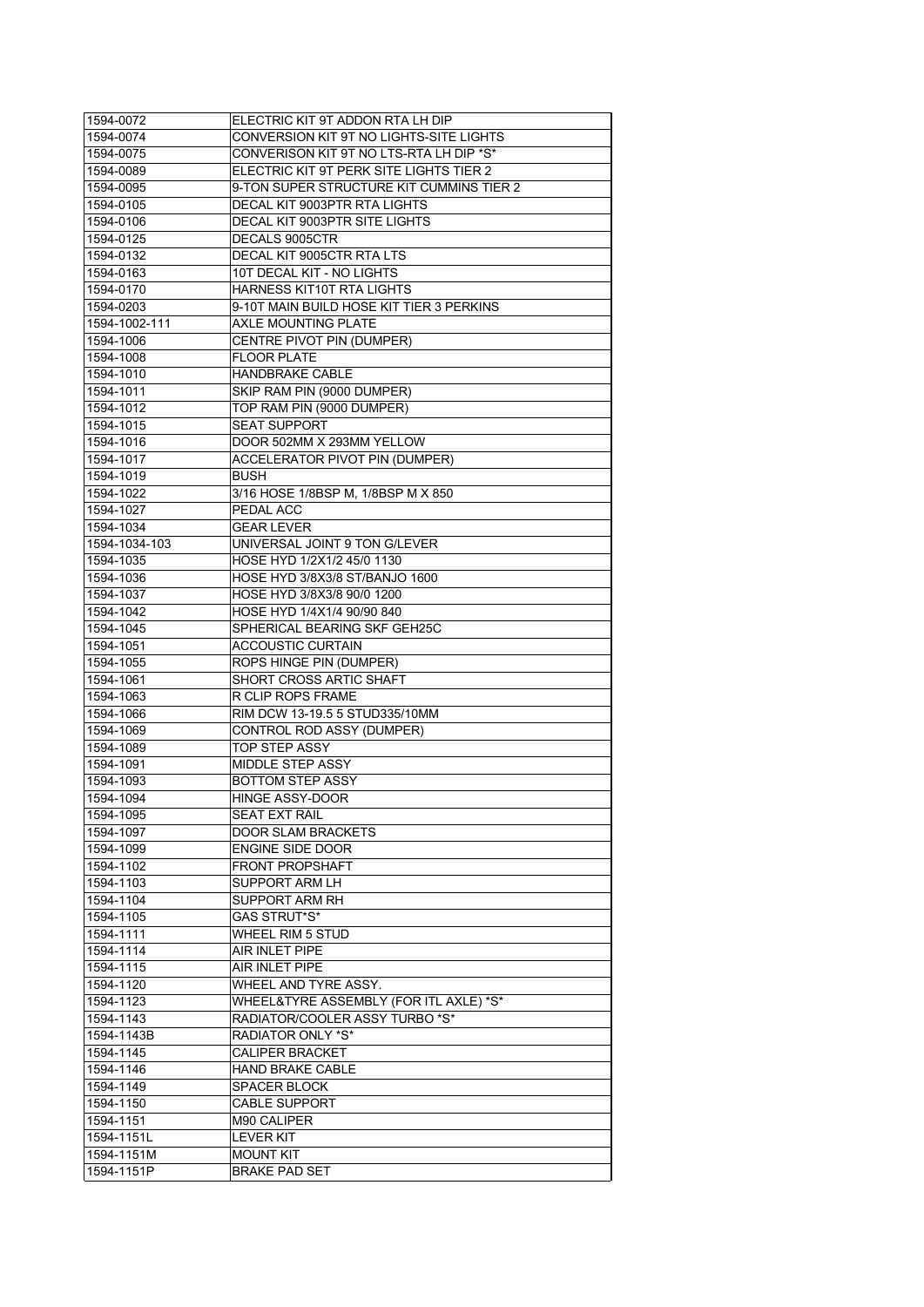| 1594-1151R    | ROTOR SERVICE KIT                           |
|---------------|---------------------------------------------|
| 1594-1151S    | <b>ADJUSTER SPRING</b>                      |
| 1594-1152     | BRAKE BAR, CAN USE 1594-1476                |
| 1594-1153     | <b>SKIP PIVOT PIN</b>                       |
| 1594-1156A    | AXLE                                        |
| 1594-1156AB   | AXLE                                        |
| 1594-1156B    | <b>AXLE</b>                                 |
| 1594-1157     | <b>PROP SHAFT FRONT</b>                     |
| 1594-1157B    | <b>BEARING</b>                              |
| 1594-1159     | 9T DUMPER TYRE ASSEMBLY 500-60-22.5 *S*     |
| 1594-1160     | WHEEL RIM W22.5 8 STUD                      |
| 1594-1161     | TRANSFER BOX 7/9000                         |
| 1594-1163     | <b>BRACKET FOR M90 CALIPER</b>              |
| 1594-1166-105 | <b>SKIP PROP LUG</b>                        |
| 1594-1168     | AXLE PACKING PLATE                          |
| 1594-1172     | TOP RADIATOR HOSE                           |
| 1594-1174     | EXT BOX SIDE DOOR ASSEMBLY                  |
| 1594-1176     | RHS SIDE DOOR                               |
| 1594-1178     | <b>BOTTOM RADIATOR HOSE</b>                 |
| 1594-1180     | AXLE PAD GUSSET PLATE FRONT                 |
| 1594-1182     | AXLE GUSSET PLATE REAR                      |
| 1594-1184     | PACKING PLATE AXLE SERVICE MOD              |
| 1594-1185     | RIGHT HAND REAR LIGHT BRACKET.              |
| 1594-1186     | LEFT HAND REAR LIGHT BRACKET                |
| 1594-1189     | <b>REAR CROSS MEMBER (9 TONNE)</b>          |
| 1594-1191     | REAR RIGHT RTA LAMP ASSEMBLY                |
| 1594-1195     | <b>GEAR LEVER</b>                           |
| 1594-1196     | BOTTOM STEP ASSY RH OFFSIDE                 |
| 1594-1197     | BOTTOM STEP ASSY LH NEARSIDE                |
| 1594-1198     | AIR CLEANER (VIRGIS 8" PLASTIC)             |
| 1594-1198D    | <b>DUST BOWL AND CLIPS</b>                  |
| 1594-1201     | TOP CROSSMEMBER (TIER 2)                    |
| 1594-1202     | AIR INLET PIPE                              |
| 1594-1204     | <b>EXHAUST SILENCER TIER 2</b>              |
| 1594-1205     | <b>EXHAUST DOWN PIPE TIER 2</b>             |
| 1594-1206     | <b>EXHAUST TAIL PIPE TIER 2</b>             |
| 1594-1208     | <b>BOTTOM RADIATOR HOSE</b>                 |
| 1594-1209     | <b>TOP RADIATOR HOSE</b>                    |
| 1594-1212     | <b>ACCELERATOR CABLE</b>                    |
| 1594-1213     | ACCELERATOR PEDAL                           |
| 1594-1214     | <b>ACCELERATOR PIVOT PIN TIER 2</b>         |
| 1594-1249     | FUEL HOSE/BANJO 1/4BSP TO 3/8 X 550         |
| 1594-1251     | PROP SHAFT TOP ITL G/BOX                    |
| 1594-1254     | TRANSFER BOX NEWAGE T2500SB125              |
| 1594-1255     | RADIATOR/OIL COOLERS ASSEMBLY ITL G/BOX *S* |
| 1594-1255A    | TRANS OIL COOLER                            |
| 1594-1266     | RADIATOR OIL COOLER CUMMINS T2 TURBO *S*    |
| 1594-1266A    | RAD ONLY *S*                                |
| 1594-1275     | <b>SILENCER</b>                             |
| 1594-1276     | CLEAN AIR HOSE (CUMMINS)                    |
| 1594-1277     | <b>MANIFOLD PIPE</b>                        |
| 1594-1279     | <b>BOTTOM HOSE (CUMMINS)</b>                |
| 1594-1280     | <b>TAIL PIPE</b>                            |
| 1594-1282     | PIPE BRAKE 6MM M14M/M12M X 540 LONG         |
| 1594-1286     | ACOUSTIC PANEL CANOPY TOP                   |
| 1594-1287     | ACOUSTIC PANEL CANOPY LH                    |
| 1594-1288     | ACOUSTIC PANEL CANOPY RH                    |
| 1594-1291     | ACOUSTIC PANEL DOOR RH                      |
| 1594-1292     | ACOUSTIC PANEL DOOR LH                      |
|               | WHEEL RIM                                   |
| 1594-1294     |                                             |
| 1594-1295     | WHEEL & TYRE ASSEMBLY                       |
| 1594-1296     | VERTICAL RAD. MOUNT- CUMMINS 9TON - LHS     |
| 1594-1297     | VERTICAL RAD. MOUNT- CUMMINS 9TON - RHS     |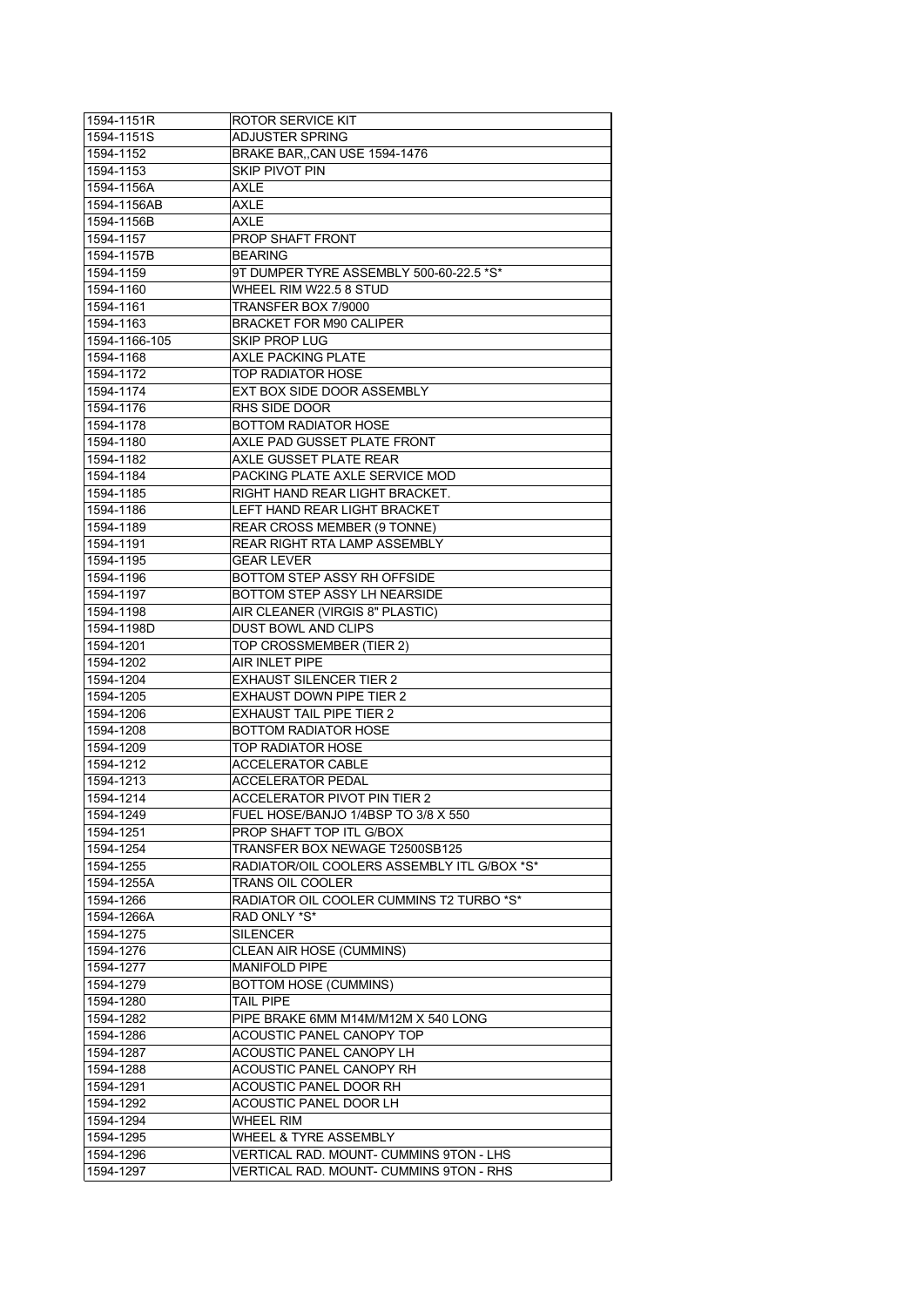| 1594-1298              | REAR TOP CROSS MEMBER (9 TON)                          |
|------------------------|--------------------------------------------------------|
| 1594-1299              | LOWER CROSS MEMBER CUMMINS                             |
| 1594-1300              | 9 TON CUMMINS CANOPY                                   |
| 1594-1306              | <b>DIRTY AIR HOSE</b>                                  |
| 1594-1309              | ENGINE SUPPORT FOOT RH                                 |
| 1594-1310              | <b>TOP RADIATOR HOSE</b>                               |
| 1594-1311              | LHS DOOR CUMMINS                                       |
| 1594-1313-126          | <b>ENGINE MOUNT</b>                                    |
| 1594-1313-127          | <b>ENGINE MOUNT</b>                                    |
| 1594-1313-128          | <b>ENGINE MOUNT</b>                                    |
| 1594-1318              | 10T STRAIGHT SKIP                                      |
| 1594-1319              | ACOUSTIC PANEL TOP ANTI RECIRC                         |
| 1594-1320              | ACOUSTIC PANEL REAR CANOPY LH                          |
| 1594-1321              | ACOUSTIC PANEL BOTTOM RH ANTI RECIRC                   |
| 1594-1322              | ACOUSTIC PANEL BOTTOM LH ANTI RECIRC                   |
| 1594-1326              | ACOUSTIC PANEL BAFFLE PLATE                            |
| 1594-1327              | ACOUSTIC PANEL REAR CANOPY RH                          |
| 1594-1329              | BOTOM STEP ASSY LH NEARSIDE                            |
| 1594-1331              | TOP STEP ASSEMBLY                                      |
| 1594-1332              | MIDDLE STEP ASSEMBLY                                   |
| 1594-1333              | BOTTOM STEP ASSY RH OFFSIDE                            |
| 1594-1335              | <b>ACCESS COVER RAD FILLER</b>                         |
| 1594-1336              | INSPECTION DOOR 502MM X 293MM WHITE                    |
| 1594-1340              | INSPECTION DOOR 422MM X 293MM WHITE                    |
| 1594-1341              | <b>BEARING PLATE</b>                                   |
| 1594-1343              | <b>EXHAUST CONNECTOR JACKET</b>                        |
| 1594-1344              | HINGE ASSY-DOOR                                        |
| 1594-1350              | 10T FRONT FRAME ASSLY 915 AXLE                         |
| 1594-1350GY03          | FRONT FRAME ASSLY 915 AXLE                             |
| 1594-1351              | <b>TRANSFER BOX NEWAGE</b>                             |
| 1594-1354              | TOP RADIATOR HOSE                                      |
|                        |                                                        |
|                        |                                                        |
| 1594-1355              | RADIATOR & COOLER ASSY *S*                             |
| 1594-1355A             | RAD ONLY *S*                                           |
| 1594-1361              | <b>SUCTION PIPE</b>                                    |
| 1594-1365              | FOOTPLATE 10 TONNE                                     |
| 1594-1372              | CLEAN AIR HOSE (CUMMINS 9-10T)                         |
| 1594-1374              | PIN STEERING RAM REAR (DUMPER) 9-10T                   |
| 1594-1375              | PIN STEERING RAM FRONT PIN (DUMPER) 9-10               |
| 1594-1375KIT           | PIN STEERING RAM FRONT PIN (DUMPER) 9-10               |
| 1594-1376              | WASHER 50x24.5x8MM (DUMPER)                            |
| 1594-1387              | AV MOUNTS M/M (RAD SIDES)                              |
| 1594-1388              | O/LOAD WASHER FOR ENGINE MOUNT                         |
| 1594-1389              | <b>ENGINE MOUNT</b>                                    |
| 1594-1390              | REBOUND WASHER FOR RAD MOUNT<br>AV MOUNT RAD BOTTOM    |
| 1594-1391              |                                                        |
| 1594-1394              | <b>GASKET</b>                                          |
| 1594-1394NEO           | <b>NEOPRENE GASKET</b>                                 |
| 1594-1395              | CONTROL VALVE SINGLE SPOOL (195BAR)                    |
| 1594-1396              | <b>RETURN LINE FILTER</b>                              |
| 1594-1396K             | <b>HYD FILTER ELEMENT</b>                              |
| 1594-1397              | <b>SUCTION STRAINER</b>                                |
| 1594-1398              | <b>HYDRAULIC FILLER BREATHER</b>                       |
| 1594-1399              | <b>HYDRAULIC TANK GA - STEEL</b>                       |
| 1594-1400              | <b>HANDBRAKE CABLE</b>                                 |
| 1594-1404              | TOP PROPSHAFT ITL (MSL REF 3310191)                    |
| 1594-1405              | MIDDLE PROPSHAFT 1480 (MSL REF 3310193)                |
| 1594-1406              | FRONT PROPSHAFT 1480 (MSL REF 3310192)                 |
| 1594-1407              | REAR PROPSHAFT 1480 (MSL REF 3310194)                  |
| 1594-1413              | FILLER BREATHER DIESEL TANK                            |
| 1594-1414              | PIPE BRAKE M12M/M 1450 X 6MM                           |
| 1594-1424              | SUCTION HOSE 1 1/4" LENGTH 960                         |
| 1594-1427<br>1594-1445 | MOUNTING BRACKET SENSOR<br>FRONT PROP SHAFT (ITL AXLE) |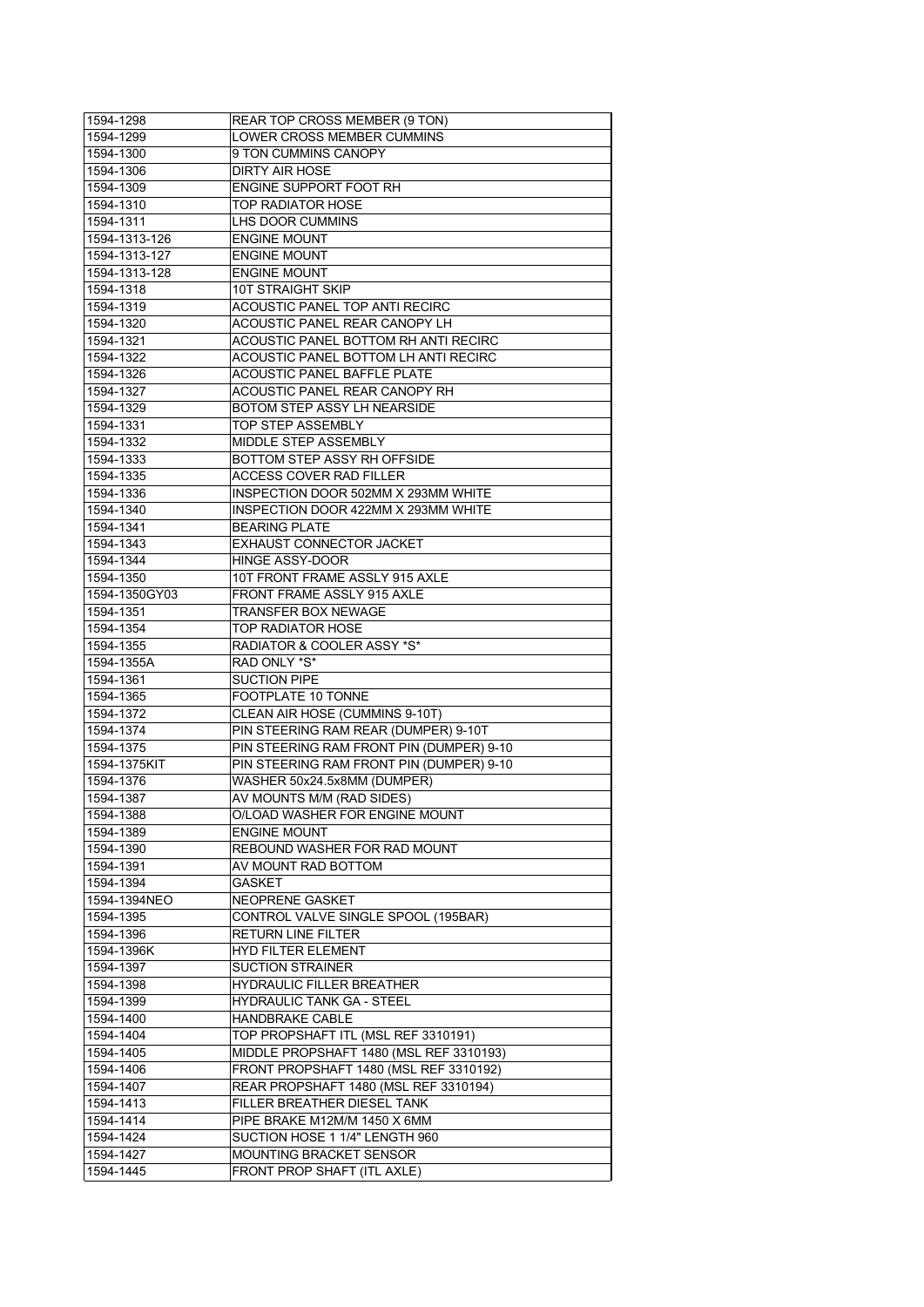| 1594-1445K    | UJ KIT                                       |
|---------------|----------------------------------------------|
| 1594-1462     | RADIATOR 10T TIER 3 *S*                      |
| 1594-1462A    | <b>RADIATOR *S*</b>                          |
| 1594-1465     | <b>CLEAN AIR HOSE</b>                        |
| 1594-1474     | 9 TON SKIP                                   |
| 1594-1476     | <b>HANDBRAKE BAR</b>                         |
| 1594-1479     | FUEL TANK ASSEMBLY TIER 3 PERKINS            |
| 1594-1480     | <b>ACCELERATOR CABLE</b>                     |
| 1594-1484     | <b>PROPSHAFT</b>                             |
| 1594-1485     | <b>PROPSHAFT</b>                             |
| 1594-1486     | <b>PROPSHAFT</b>                             |
| 1594-1486K    | UJ KIT                                       |
| 1594-1487     | STRAP & BOLT KIT - 1480                      |
| 1594-1488     | PROPSHAFT STRAP BOLT                         |
| 1594-1491     | 10 T GEAR LEVER                              |
| 1594-3696S    | SEAL KIT (2 O-RINGS + 1 GASKET)              |
| 1595-0059     | DECAL KIT HD850 NO LIGHTS                    |
| 1595-0060     | DECAL KIT HD1000 NO LIGHTS                   |
| 1595-0061     | DECAL KIT HD1200 NO LIGHTS                   |
| 1595-0077     | LIGHT KIT HD850-1200 RTA LTS AMP             |
| 1595-0083W01  | CHASSIS AND SKIP KIT 850 (TEREX)             |
| 1595-0084W01  | CHASSIS AND SKIP KIT 1000 (TEREX)            |
| 1595-0090     | DECAL KIT HD850 FULL RTA LIGHTS              |
| 1595-0098     | DECAL KIT HD1001KR NO LIGHTS                 |
| 1595-0100     | DECAL KIT HD1001KR SITE LIGHTS               |
| 1595-0102     | DECAL KIT HD1201KR RTA LIGHTS                |
| 1595-0107     | FRONT LIGHT GUARD ASSLY HD851/1001/1201K *S* |
| 1595-1008-109 | <b>HANDLE ASSY LHS</b>                       |
| 1595-1010     | SAME AS 1595-1407 LIFT ARM                   |
| 1595-1013     | TANK COVER FUEL                              |
| 1595-1014     | <b>REAR PANEL</b>                            |
| 1595-1016     | SPACER BLOCK KUBOTA FAN(DUMPER               |
| 1595-1018     | TANK INSPECTION PLATE GASKET                 |
| 1595-1023     | <b>RETAINER</b>                              |
| 1595-1024     | CENTRE PIVOT (DUMPER)                        |
| 1595-1025     | RADIATOR SUPPORT VERTICAL                    |
| 1595-1026A    | <b>FUEL FILTER ASSY, 15224-43010</b>         |
| 1595-1032     | SKIP BUSH                                    |
| 1595-1033     | TOP LIFTING RAM PIN                          |
| 1595-1034     | SKIP RAM PIVOT PIN                           |
| 1595-1035     | PIN END BOSS                                 |
| 1595-1036     | <b>PIVOT PIN</b>                             |
|               | <b>LOWER LEVELLING BAR PIN</b>               |
| 1595-1037     |                                              |
| 1595-1038     | UPPER LEVELLING BAR PIN                      |
| 1595-1039     | LIFTING ARM TO CHASSIS PIN                   |
| 1595-1040     | <b>LOWER LIFTING RAM PIN</b>                 |
| 1595-1041     | <b>BUSH</b>                                  |
| 1595-1042     | <b>STEERING ARM PIN</b>                      |
| 1595-1044     | DRIVE COUPLING BP.RF; BEN/HD850              |
| 1595-1045A    | o rings                                      |
| 1595-1045C    | CONTROL CABLE                                |
| 1595-1045E    | GATE                                         |
| 1595-1045H    | <b>HANDLE</b>                                |
| 1595-1045L    | <b>LEVER</b>                                 |
| 1595-1046A    | SOLENOID                                     |
| 1595-1046C    | <b>CARTRIDGE</b>                             |
| 1595-1046K    | RELIEF VALVE SEAL KIT                        |
| 1595-1048BK   | <b>BRAKE KIT</b>                             |
| 1595-1048K    | DRIVE MOTOR SEAL KIT                         |
| 1595-1048P    | <b>BRAKE PISTON SEAL</b>                     |
| 1595-1048S    | STUD                                         |
| 1595-1048T    | TIN COVER 140mm diameter                     |
| 1595-1049     | <b>RETAINER</b>                              |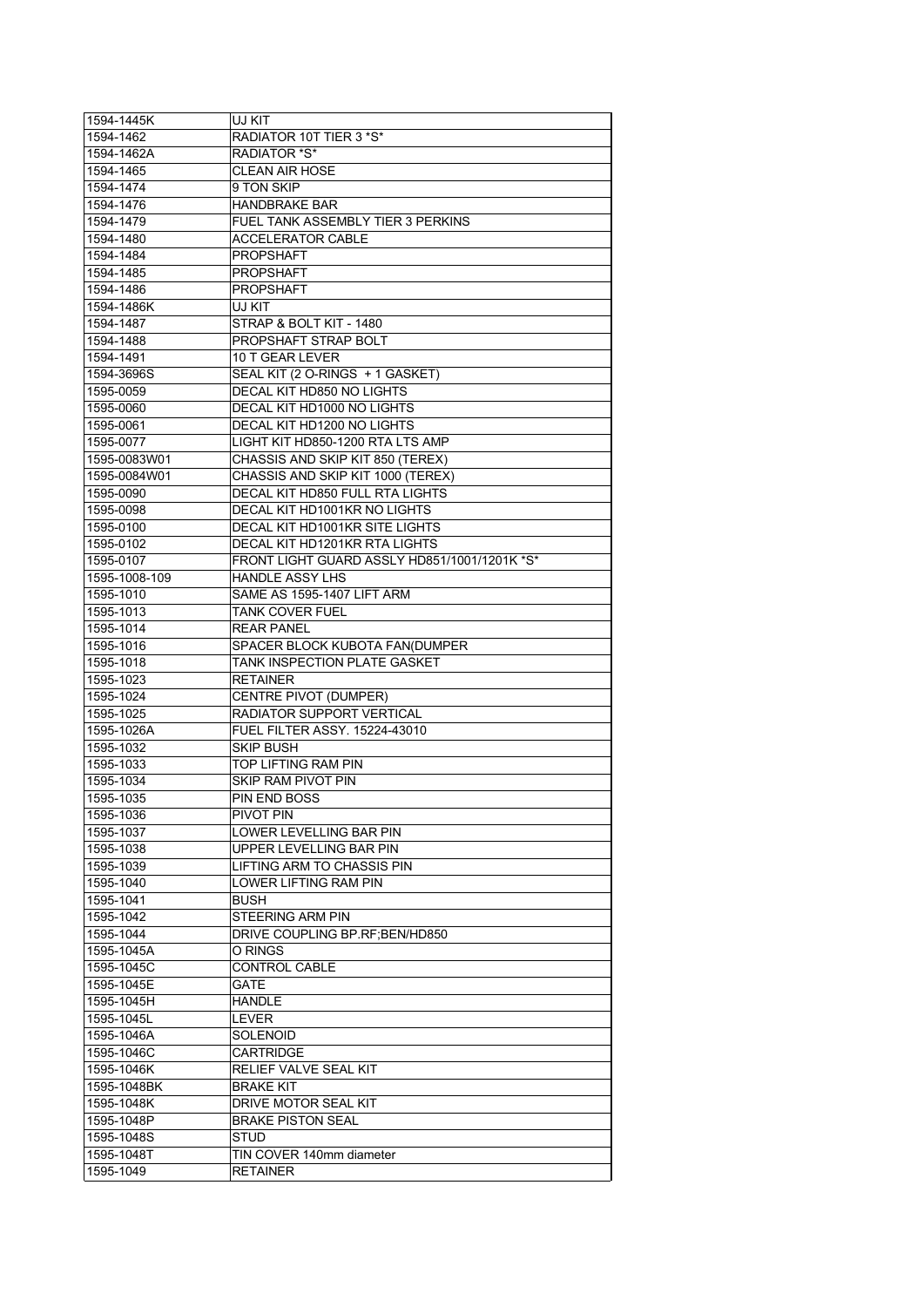| 1595-1050              | PICK UP OIL PIPE                   |
|------------------------|------------------------------------|
| 1595-1052              | <b>EXHAUST SILENCER</b>            |
| 1595-1053              | <b>DOWN PIPE</b>                   |
| 1595-1054              | <b>RELAY MOUNTING PLATE</b>        |
| 1595-1055              | CONTROL BOX                        |
| 1595-1056              | CAP.                               |
| 1595-1057              | <b>SHIM 1.00</b>                   |
| 1595-1059              | WHEEL NUT M14 X 1.5 ZINC           |
| 1595-1063              | PIVOT PIN                          |
| 1595-1064              | OUTER RAD/ROPS PANEL REAR          |
| 1595-1068              | TAIL PIPE                          |
| 1595-1069              | <b>SEAT SUPPORT WASHER</b>         |
| 1595-1070              | <b>BUSH</b>                        |
| 1595-1071              | <b>BUSH</b>                        |
| 1595-1072              | THRUST WASHER                      |
| 1595-1073              | THRUST WASHER                      |
| 1595-1074B             | RADIATOR *S*                       |
| 1595-1074C             | OIL COOLER*S*                      |
| 1595-1074J             | <b>FAN COWL ONLY</b>               |
| 1595-1074S             | SAME AS 1595-1074J                 |
| 1595-1075              | <b>BONNET RETENSION CABLE</b>      |
| 1595-1082              | AIR INTAKE PIPE                    |
| 1595-1083              | <b>AIR PIPE</b>                    |
| 1595-1084              | <b>WHEEL RIM</b>                   |
| 1595-1086              | LIP SEAL                           |
| 1595-1087              | <b>AIR CLEANER</b>                 |
| 1595-1087A             | <b>FILTER CONDITION GAUGE</b>      |
| 1595-1087B             | FILTER ELEMENT *S*                 |
| 1595-1087C             | SAFETY ELEMENT *S*                 |
| 1595-1087D             | VALVE                              |
| 1595-1087DC            | DUST CAP AND CLIPS                 |
| 1595-1087H             | <b>MOUNTING BAND</b>               |
| 1595-1087WC            | CAP.                               |
|                        |                                    |
|                        |                                    |
| 1595-1088              | RADIATOR HOSE TOP                  |
| 1595-1089              | RADIATOR HOSE BOTTOM               |
| 1595-1090              | <b>SKIP PROP</b>                   |
| 1595-1091              | <b>THROTTLE CABLE &amp; HANDLE</b> |
| 1595-1091C             | CABLE ONLY                         |
| 1595-1091H             | <b>LEVER ONLY</b>                  |
| 1595-1092              | <b>REAR RTA LIGHT BRACKET</b>      |
| 1595-1093              | <b>REAR LIGHT COVER PANEL</b>      |
| 1595-1095              | GAS STRUT *S* 0.036L               |
| 1595-1100              | HOSE 3/8 BSP ST 45 250             |
| 1595-1102              | HYD HOSE                           |
| 1595-1103              | HOSE 1/2 90 90 1640 (100)          |
| 1595-1104              | HOSE 1/2 BSP 90 90 1360 (100)      |
| 1595-1105              | HOSE 1/2 BSP 90 90 1640 (280)      |
| 1595-1106              | HOSE 1/2 BSP 90 90 1360 (280)      |
| 1595-1109              | HOSE 1/2 BSP ST ST 173 OVER NUTS   |
| 1595-1112              | HOSE 3/8 BSP ST 90 800             |
| 1595-1117              | HOSE 3/4 BSP 90 90 410 (80)        |
| 1595-1118              | HOSE 1/2 BSP 45 45 680 (260)       |
| 1595-1129              | 1/2 INLINE CHECK VALVE 2.5 BAR     |
| 1595-1134              | HOSE 1/2 BSP ST 45 300             |
| 1595-1135              | HOSE 3/4 BSP ST 90 800             |
| 1595-1138              | HOSE 1/4 BSP 90 BJ 960 (0)         |
| 1595-1139              | <b>HYD HOSE</b>                    |
| 1595-1140              | HOSE 1/4 BSP 90 90 205 (0)         |
| 1595-1141              | HOSE 1/4 BSP ST 90 1280            |
| 1595-1142              | HOSE 1/4 BSP ST 90 1260            |
| 1595-1143              | <b>HYD HOSE</b>                    |
| 1595-1144<br>1595-1145 | HYD HOSE<br>1/2 BSP EXT BULKHEAD   |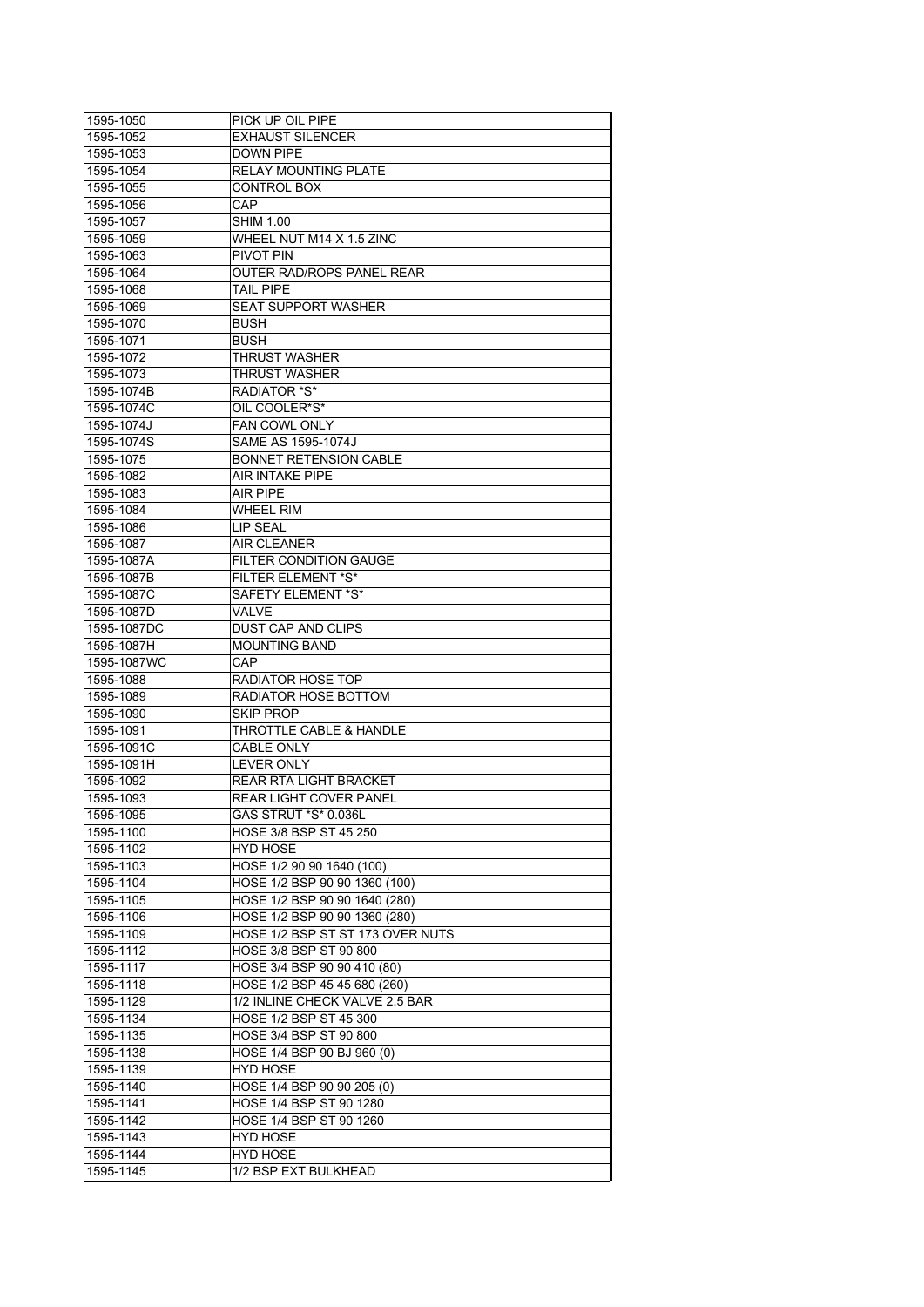| 1595-1151     | <b>BANJO BOLT 1/4 BSP</b>              |
|---------------|----------------------------------------|
| 1595-1152     | LOCKNUT 3/8 BSP                        |
| 1595-1155     | 3/9 BSP FM/M/M - TEE                   |
| 1595-1159     | TEE 3/4BSP FM 3/4BSP M 1/2BSPM         |
| 1595-1160     | ADAPTOR M/M 1/4IN                      |
| 1595-1161     | TEE 1/4 BSP FM/M/M                     |
| 1595-1165     | <b>FRONT PANEL</b>                     |
| 1595-1167     | RIGHT-HAND LIGHT POD RTALTS            |
| 1595-1169     | HYD HOSE 1/4 BSP BANJO/90 230          |
| 1595-1170     | TEE 3/8 BSP F 3/8 M 1/2 BSPM           |
| 1595-1173     | ADAPTOR BULKHEAD 3/8 BSP 60mm          |
| 1595-1176     | ROPS PIN                               |
| 1595-1193     | <b>SNUBBING PLATE</b>                  |
| 1595-1196     | <b>SEAT SUPPORT BRACKET</b>            |
| 1595-1197     | <b>ENGINE MOUNTINGS</b>                |
| 1595-1199     | LEFTHAND LIGHT POD RTALTS              |
| 1595-1205     | <b>MANIFOLD QUILT</b>                  |
| 1595-1206     | PROTECTIVE SLEEVING                    |
| 1595-1208     | WHEEL MOTOR LH FRONT (MSE02-GE3)       |
| 1595-1208P    | <b>BLANK PLATE + SCREWS</b>            |
| 1595-1209     | HYDRAULIC MOTOR RH FRONT (MSE02-DE3)   |
| 1595-1210     | HOSE 1/2 BSP 45X90 - 310 (180          |
| 1595-1211     | HOSE 1/2 STX90-375                     |
| 1595-1213     | <b>STEEL PIPE REAR LEFT</b>            |
| 1595-1214     | STEEL PIPE REAR FRONT                  |
| 1595-1216     | <b>REAR SITE LIGHT POD</b>             |
| 1595-1218     | SITE LIGHT BRACKET FRONT RHS           |
| 1595-1219     | SITE LIGHT BRACKET FRONT LHS           |
| 1595-1226     | LH WHEEL ASSY - HD NARROW *S*          |
| 1595-1227     | PROTECTIVE SLEEVE                      |
| 1595-1230     | COUPLING - KUBOTA / REXROTH            |
| 1595-1230A    | <b>NYLON FLANGE</b>                    |
| 1595-1252     | 320MM 3/4BSP ST 3/4BSP ST              |
| 1595-1261     | HOSE 3/8 90 90 860 (225)               |
| 1595-1263     | HOSE 3/4 90 FL 6000 520                |
| 1595-1268     | M14 X 1.5 X 3/8BSP M/M                 |
| 1595-1269     | M33 X 3/4BSP M/M                       |
| 1595-1270     | M22 X 1BSP M/M                         |
| 1595-1272     | SAME AS 1595-1373 COVER                |
| 1595-1274     | PUMP DISP. LEVER                       |
| 1595-1276     | RADIATOR OIL COOLER *S*                |
| 1595-1276F    | <b>FOAM SET</b>                        |
| 1595-1285     | SKIP SEATING PAD                       |
| 1595-1316     | ROPS PIN MINI DUMPER X 60mm LONG       |
| 1595-1324     | REAR LHS 1200 MOTOR STEEL              |
| 1595-1332     | <b>REAR RHS MOTOR STEEL</b>            |
| 1595-1339     | <b>HOSE</b>                            |
| 1595-1342     | TANK TOP FILTER MTG PLATE              |
| 1595-1372     | <b>REAR CHASSIS</b>                    |
| 1595-1373     | SAME AS 1595-1272 CANOPY               |
| 1595-1374     | <b>HYDRAULIC TANK</b>                  |
| 1595-1375W    | <b>FUEL TANK WHITE</b>                 |
| 1595-1375Y    | FUEL TANK YELLOW                       |
| 1595-1376     | AXLE FABN REAR 850/1000                |
| 1595-1377     | <b>SEAL RADIATOR</b>                   |
| 1595-1387     | 2mm ONE WAY RESTRICTOR                 |
| 1595-1407     | SAME AS 1595-1010 LIFT ARM             |
| 1595-1408     | FRONT BRACKET BLOCK (GREY RAL 7024)    |
| 1595-1409     | FRONT CHASSIS (GREY RAL 7024)          |
| 1595-1410     | AXLE FABRICATION FRONT (GREY RAL 7024) |
| 1595-1413     | FOOTPLATE (GREY RAL 7024)              |
| 1595-1414     | CENTRE PIVOT (GREY RAL 7024)           |
|               |                                        |
| $1595 - 1415$ | MUDWING (GREY RAL 7024)                |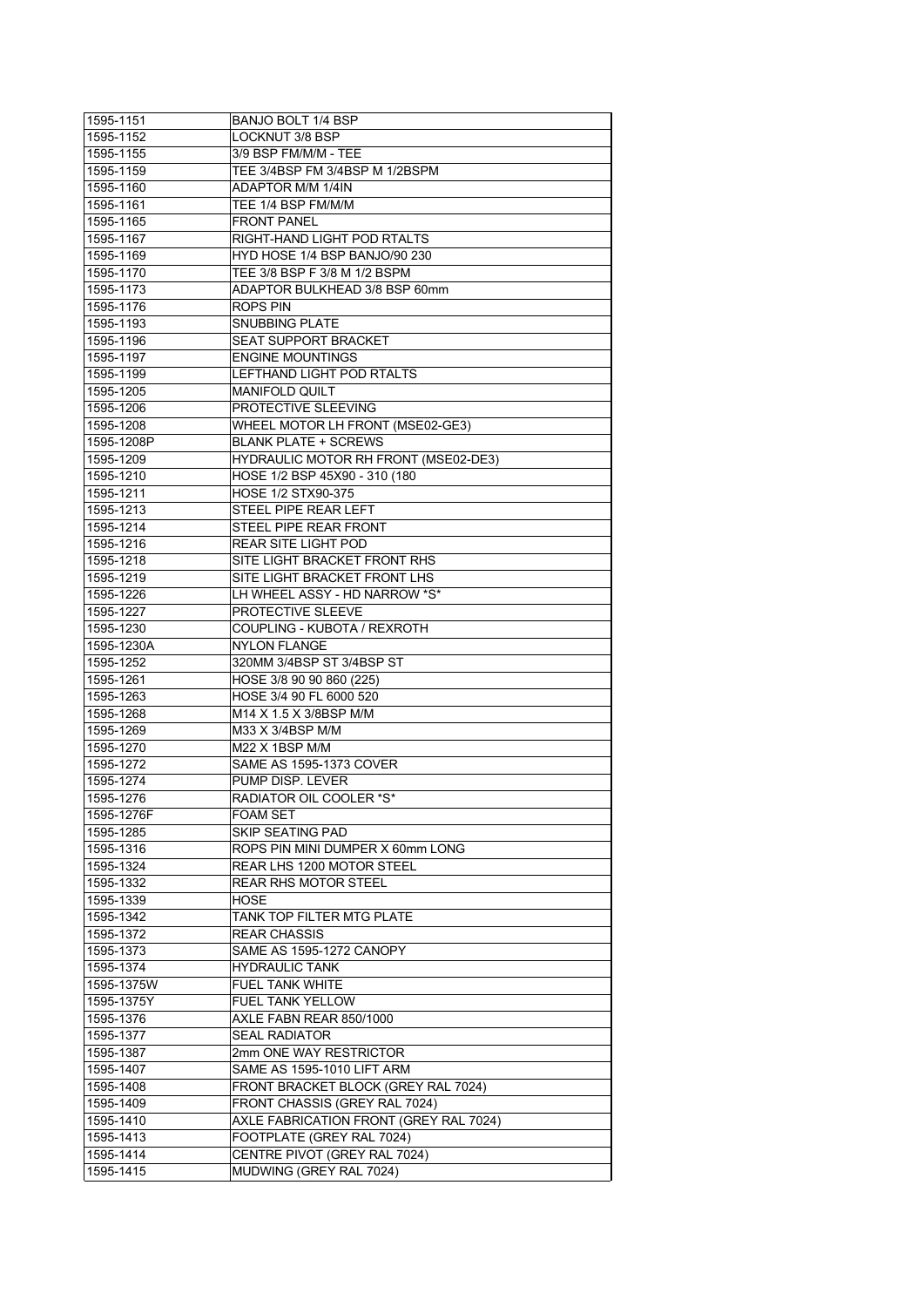| 1595-1419               | FUEL TANK LID (WHITE RAL 1013)          |
|-------------------------|-----------------------------------------|
| 1595-1420               | STEERING COLUMN COVER PLATE (RAL7024)   |
| 1595-1421               | STEERING COLUMN SUPPORT (GREY RAL 7024) |
| 1595-1434               | <b>EXHAUST DOWN PIPE</b>                |
| 1595-1435               | <b>EXHAUST SILENCER &amp; TAILPIPE</b>  |
| 1595-1436               | <b>EXHAUST TAIL PIPE</b>                |
| 1595-1437               | <b>BRACKET SILENCER</b>                 |
| 1595-1442               | SKIP HD1001 (WHITE RAL1013)             |
| 1595-1444               | HYDRAULIC PUMP KUBOTA                   |
| 1595-1446               | <b>OUTER BACK PANEL</b>                 |
| 1595-1449               | <b>TANK BRACE</b>                       |
| 1595-1450               | FRONT RTA LIGHT GUARD RH                |
| 1595-1451               | FRONT RTA LIGHT GUARD LH                |
| 1595-1467               | LH WHEEL ASSY - HD *S*                  |
| 1596-0045               | PHASE 2 BONNET ASSEMBLY TIER 2          |
| 1596-1004               | 4WD COMPACT PLUS GEARBOX *S*            |
| 1596-1007               | <b>REAR PROPSHAFT</b>                   |
| 1596-1008               | <b>FRONT PROPSHAFT</b>                  |
| 1596-1009               | <b>SKIP PIVOT PIN</b>                   |
| 1596-1010               | TOP RAM PIN                             |
| 1596-1011               | <b>BOTTOM RAM PIN</b>                   |
| 1596-1022               | <b>FUEL SENDER</b>                      |
| 1596-1023               | <b>FOOT PLATE</b>                       |
| 1596-1024               | <b>TOW BAR</b>                          |
| 1596-1041               | TAIL PIPE                               |
| 1596-1051               | WHEEL AND TYRE ASSEMBLY *S*             |
| 1596-1061               | <b>WHEEL RIM</b>                        |
| 1596-1069               | <b>RADIATOR STAY</b>                    |
| 1596-1070               | ACCELERATOR CABLE                       |
| 1596-1072               | HANDBRAKE CALIPER                       |
| 1596-1076               | BOTTOM RADIATOR HOSE                    |
| 1596-1077B              | COOLER ONLY                             |
|                         |                                         |
| 1596-1080               | <b>REAR BUMPER</b>                      |
| 1596-1095               | MANUAL HYDRAULIC VALVE STEERING ADJ     |
| 1596-1099               | SILENCER ASSEMBLY NAT ASP PERK 1004     |
| 1596-1103               | STEERING COLUMN COVER OUTER             |
| 1596-1106               | <b>GEAR LEVER</b>                       |
| 1596-1108               | <b>FUEL TANK DUMPER</b>                 |
| 1596-1110               | <b>HYDRAULIC TANK</b>                   |
| 1596-1112               | <b>BRAKE PEDAL</b>                      |
| 1596-1116               | <b>FUEL TANK GASKET</b>                 |
| 1596-1118               | HYDRAULIC TANK GASKET                   |
| 1596-1119               | STEERING COLUMN                         |
| 1596-1121               | <b>EXHAUST DOWN PIPE</b>                |
| 1596-1128               | LINKAGE                                 |
| 1596-1129               | <b>SUCTION PIPE</b>                     |
| 1596-1132               | DIRTY AIR PIPE TURBO                    |
| 1596-1139               | COBRA HEAD                              |
| 1596-1141               | ACCELERATOR BUSH                        |
| 1596-1142               | HANDLE CONTROL VALVE                    |
| 1596-1148               | <b>MUDWING RH 4WS SWING</b>             |
| 1596-1151               | SWITCH PANEL GASKET                     |
| 1596-1153               | LATCH SUPPORT                           |
| 1596-1154               | PIN PLATE                               |
| 1596-1155               | AIR FILTER MOUNTING BRACKET             |
| 1596-1156               | SWITCH PANEL NO LIGHTS                  |
| 1596-1157               | TIP LEVER RUBBER BOOT                   |
| 1596-1161               | <b>BRAKE FITTING</b>                    |
| 1596-1162               | FLEXIBLE PIPE INLET CLEAN AIR           |
| 1596-1163               | MOUNTING BRACKET REVERSE ALARM          |
| 1596-1165               | DOUBLE ROTOR LATCH                      |
| 1596-1166<br>1596-1166K | PUSH BUTTON HANDLE<br>KEY FOR 1596-1166 |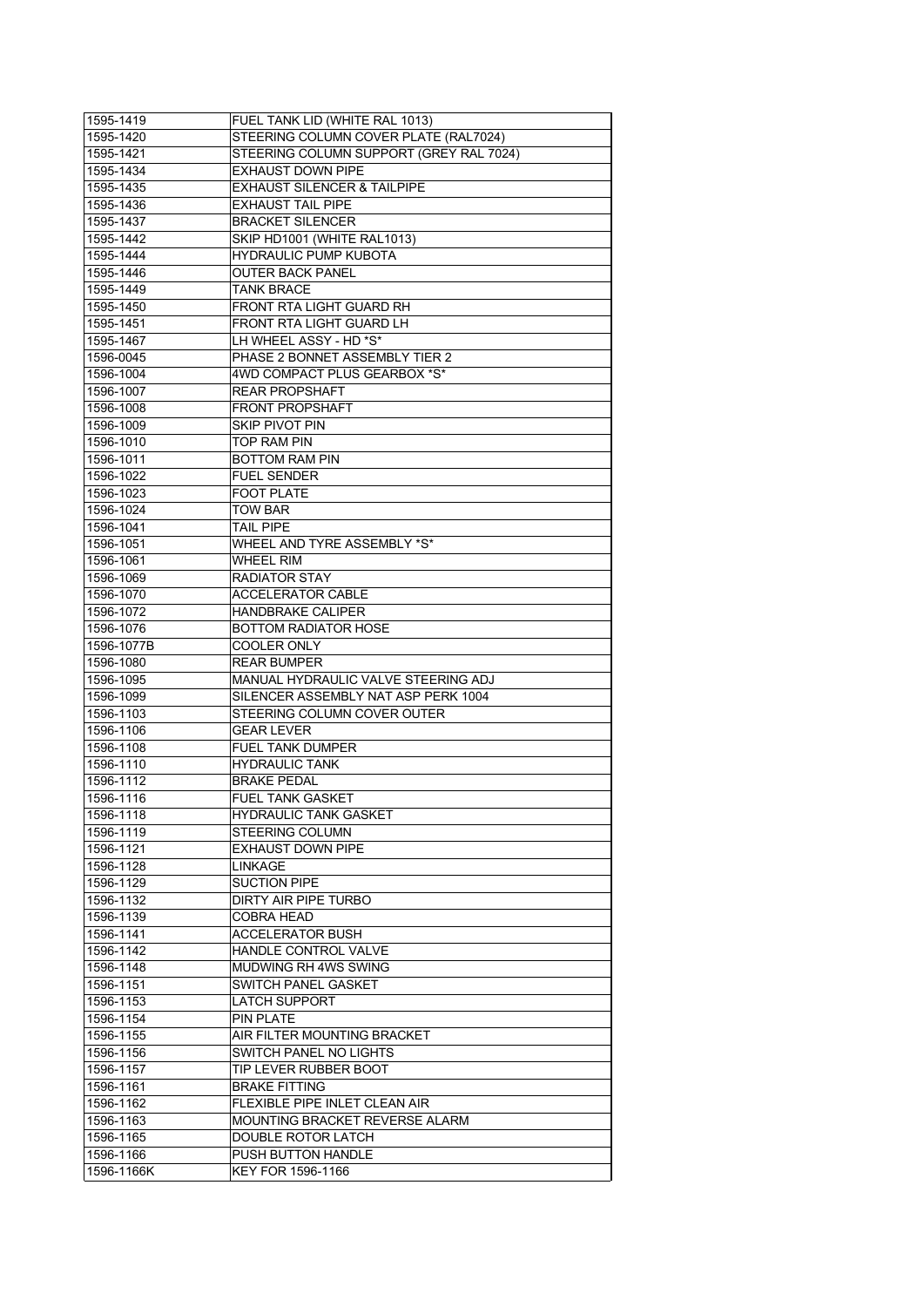| 1596-1170              | <b>BONNET FOAM LHS</b>                                            |
|------------------------|-------------------------------------------------------------------|
| 1596-1171              | <b>BONNET FOAM RHS</b>                                            |
| 1596-1172              | <b>BONNET FOAM TOP</b>                                            |
| 1596-1175              | <b>SPRING</b>                                                     |
| 1596-1176              | AIR FILTER                                                        |
| 1596-1176D             | <b>DUST BOWL</b>                                                  |
| 1596-1177              | RETURN LINE HYDRAULIC FILTER                                      |
| 1596-1177A             | <b>AIR BREATHER</b>                                               |
| 1596-1177B             | FILTER BOWL & O RING                                              |
| 1596-1177C             | FILTER CAP, SPRING AND O RING                                     |
| 1596-1177E             | <b>ELEMENT ONLY</b>                                               |
| 1596-1178              | 6T RHINO SKIP SWING 4WS                                           |
| 1596-1206              | RETAINING PIN CANOPY                                              |
| 1596-1210              | RTA LIGHT MOUNTING BRACKET LHS                                    |
| 1596-1211              | RTA LIGHT MOUNTING BRACKET RHS                                    |
| 1596-1212              | SWING LIGHT GUARD LHS                                             |
| 1596-1213              | SWING LIGHT GUARD RHS                                             |
| 1596-1214              | <b>REAR MOUNTING BRACKET</b>                                      |
| 1596-1215              | REAR LAMP BRACKET RH                                              |
| 1596-1216              | FRONT RTA LIGHT BRACKET LHS                                       |
| 1596-1217              | FRONT RTA LIGHT BRACKET RHS                                       |
| 1596-1218              | FRONT LHS LIGHT GUARD                                             |
| 1596-1219              | <b>FRONT RHS LIGHT GUARD</b>                                      |
| 1596-1223              | O RING 32MM O/D X 2.5 SECTION                                     |
| 1596-1226              | <b>BRAKE PIPE 1150 LONG</b>                                       |
| 1596-1227              | <b>BRAKE PIPE 950 LONG</b>                                        |
| 1596-1236              | RADIATOR/ COOLER ASSEMBLY PERKINS TIER 2                          |
| 1596-1248              | REAR LAMP AND NO PLATE BRACKET LH                                 |
| 1596-1252              | STEERING ORBITROL OSPC160 ON                                      |
| 1596-1263              | SILENCER ASSLY NAT ASP PERK 1104-44 T2                            |
| 1596-1264              | <b>EXHAUST DOWN PIPE PERKINS TIER 2</b>                           |
| 1596-1265              | <b>EXHAUST TAIL PIPE PERKINS TIER 2</b>                           |
| 1596-1268              | FUEL TANK INSPECTION COVER PERK TIER 2                            |
| 1596-1270              | LATCH SUPPORT PERKINS TIER 2                                      |
| 1596-1271              | <b>BONNET RETAINING HOOK PERKINS TIER 2</b>                       |
| 1596-1285              | RUBBER WASHER REAR LIGHTING BRACKET                               |
| 1596-1288              | BRAKE PIPE M12 M/M CONVEX 600 X 6MM                               |
| 1596-1297              | RAD COWLING PERKINS T2                                            |
| 1596-1298              | AIR HOSE 4WS PERKINS TIER 2                                       |
| 1596-1349              | SILENCER BOX FOR PERKINS 1104 N/A ENGINE                          |
| 1596-1350              | <b>TAILPIPE PERKINS</b>                                           |
| 1596-1359              | BONNET GAS STRUT 0.056L                                           |
|                        | <b>HANDBRAKE LEVER</b>                                            |
| 1596-1368              |                                                                   |
| 1597-0030              | DECAL KIT PS2002HDM NO LIGHTS<br>HOSE KIT MAIN PS2002HD-M         |
| 1597-0043              |                                                                   |
| 1597-0046              | HARNESS KIT 2-3K NARROW RTA LTS                                   |
| 1597-1003<br>1597-1004 | 2T STRAIGHT SKIP NEW HIGH DISCHARGE<br>AXLE REAR NEWAGE 21214B123 |
|                        |                                                                   |
| 1597-1005              | AXLE FRONT NEWAGE 215PB14B123                                     |
| 1597-1006              | RADIATOR 3.5K                                                     |
| 1597-1012<br>1597-1014 | TANK HYDRAULIC ASSEMBLY<br><b>SLEW RING</b>                       |
|                        |                                                                   |
| 1597-1031              | <b>MUDGUARD REAR</b>                                              |
| 1597-1037              | <b>CABLE HANDBRAKE</b>                                            |
| 1597-1041              | <b>FOOTPLATE</b>                                                  |
| 1597-1058              | <b>HYDRAULIC PUMP ROQUET</b>                                      |
| 1597-1058K             | SEAL KIT FOR 1597-1058 MOTOR                                      |
| 1597-1067              | SD5/3 CONTROL VALVE (2 LEVER VERSION)                             |
| 1597-1069              | PEDAL ACCELERATOR                                                 |
| 1597-1078              | WHEEL & TYRE ASSLY *S*                                            |
| 1597-1080              | <b>FUEL GAUGE</b>                                                 |
| 1597-1089              | GAS STRUT 0.031L                                                  |
| 1597-1094              | <b>BRACKET LIGHT LH REAR</b>                                      |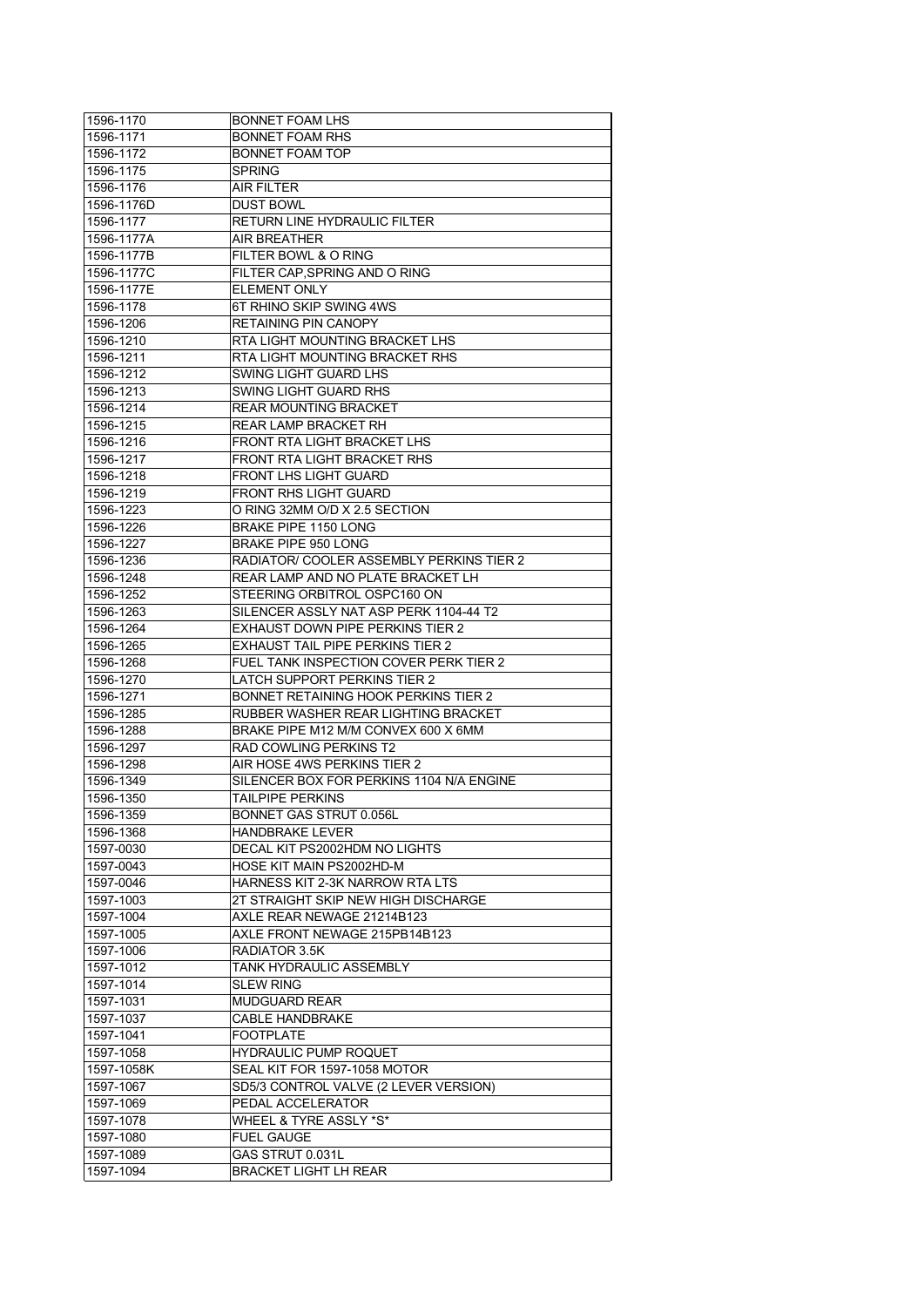| 1597-1095     | <b>BRACKET LIGHT RH REAR</b>                |
|---------------|---------------------------------------------|
| 1597-1100     | GEARBOX NEWAGE 85M2B126                     |
| 1597-1109     | BACK PANEL (CHMFERED AND RAD BACK)          |
| 1597-1110     | CABLE ACCELERATOR                           |
| 1597-1120     | AXLE REAR NEWAGE 215H26B122                 |
| 1597-1132     | <b>FILLER BREATHER</b>                      |
| 1597-1135     | DANA TRANSFER CASE TYPE 300/303             |
| 1597-1136     | DANA CRASHBOX TYPE 401/303                  |
| 1597-1154     | HYD HOSE 2650MM 90/STR FR BLK TIE           |
| 1597-1155     | HYD HOSE 2650MM BANJO/STR FR WHT TIE        |
| 1597-1165K    | <b>SEAL KIT</b>                             |
| 1597-1174K    | <b>SEAL KIT</b>                             |
| 1597-1177     | GRAMMER SEAT WITH DOC HOLDER AND SWITCH *S* |
| 1597-1183     | NO. PLATE LIGHT GUARD                       |
| 1597-1212     | AV MOUNT FAN END BRB80 REAR LEFT            |
| 1597-1220     | LH FRONT RTA LIGHT GUARD                    |
| 1597-1221     | RH FRONT RTA LIGHT GUARD                    |
| 1597-1249     | DOCUMENT HOLDER BRACKET                     |
| 1597-1250     | PIPE BRAKE 840MM X 6MM M12M/M12M            |
| 1597-1253     | DOCUMENT HOLDER: REF 9000:08                |
| 1597-1267     | HYD UNION 1/2BSPF SWIVEL X 1/2BSPM          |
| 1597-1280     | HYDAC RKM RETURN LINE FILTER                |
| 1597-1309     | LH WHEEL ASSY - 2T (TURF)                   |
| 1598-1037     | <b>ENGINE MOUNT</b>                         |
| 1599-1100     | MILSCO CE200 WITH GRAMMAR HOLES ADAPTER     |
| 1599-1101     | REAR AXLE ASSY DANA                         |
| 1599-1102     | PROP SHAFT PH3000                           |
| 15W40-ENG-25  | 25LTR ENGINE OIL                            |
| 160030        | <b>BALLAST &amp; CAPACITOR KIT</b>          |
| 160032        | <b>CAPACITOR</b>                            |
| 160033        | <b>CAPACITOR</b>                            |
| 160071        | 1000 WATT LAMP *S*                          |
| 1601-1018     | <b>FILLER BREATHER</b>                      |
| 160210-02220  | <b>OIL SEAL</b>                             |
| 160260-76520  | <b>REEL</b>                                 |
| 1604-1003     | CRANK STUB (L&F PUMP)                       |
| 1604-1007     | SHAFT ROCKER (L&F PUMP)                     |
| 1604-1013     | COUPLING PIN & NUT                          |
| 1604-1014     | COUPLING ADAPTOR (L&F PUMP)                 |
| 1604-1015     | COUPLING FLANGE (L&F PUMP)                  |
| 1604-1016     | GEARBOX D. B. RADICON 610 25:1              |
| 160490        | <b>BALLAST</b>                              |
| 1606-1011     | CHEVRON PACKING ES35 (PUMP)                 |
| 1606-1012     | TUBE PUMP BODY (GENIE PUMP)                 |
| 1606-1013     | WASHER GLAND (GENIE PUMP)                   |
| 1608-1012     | <b>FUEL GAUGE</b>                           |
| 1608-1014     | <b>WHEELS</b>                               |
| 1608-1034     | 15M HOSE ASSY MOD                           |
| 1608-1043     | TOOL ROLL 13 POCKET                         |
| 1608-1046     | <b>HOSE</b>                                 |
| 1608-1047     | <b>HOSE</b>                                 |
| 1608-1052     | HOSE                                        |
| 1608-1059     | PLUG MALE 1/2 BSP                           |
|               |                                             |
| 1608-1068     | BOX ALUM 600X600X400 2 H/REELS              |
| 1609-1005     | <b>MAIN FRAME FOOT</b>                      |
| 1609-1008     | AV MOUNTS A23-141                           |
| 1609-1013     | UNLOADING VALVE ASSY                        |
| 1609-1015     | 15M AIR HOSE MIN WP 20BAR                   |
| 16100-ZF6-W31 | <b>CARBURETOR ASSY</b>                      |
| 16100-ZL0-W51 | CARB                                        |
| 1612-1002     | HP60 GUARDED INLET RING                     |
| 1612-1008     | OIL COOLER *S*                              |
| 1613-0002     | COOLER WHEEL & INLET CONE KIT SEE TECH      |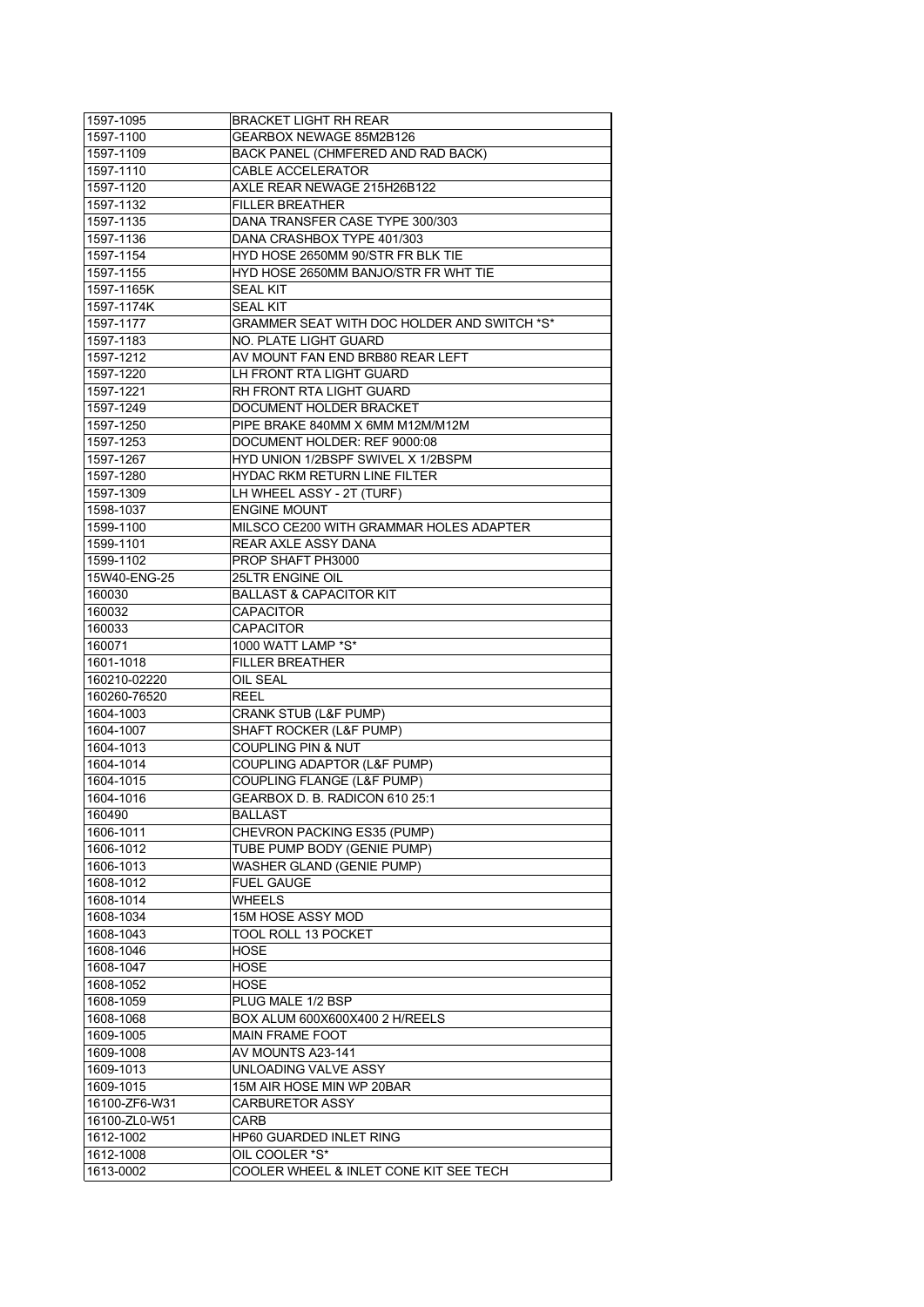| 1613-1002            | PUMP CASAPPA PLOARIS 00372897           |
|----------------------|-----------------------------------------|
| 1613-1008            | OIL COOLER *S*                          |
| 1614-1004            | OIL COOLER *S*                          |
| 161-5                | KEY WOODRUFF 1/2X1/8 NO.3               |
| 162/02575            | <b>LATCH TENSION LOCK</b>               |
| 1620-1001            | <b>WARSOP METRIX P/UNIT KIT</b>         |
| 16241-15110          | PUSH RODS                               |
| 16241-21980          | <b>BUSH</b>                             |
| 16271-57150          | SPEED CONTROL LEVER                     |
| 16271-57740          | <b>STOP LEVER SHAFT</b>                 |
| 16271-73260          | THEMO HOUSING COVER                     |
| 16497                | TIE BOLT (MB550)                        |
| 16561-ZE1-020        | <b>GOVERNOR SPRING</b>                  |
| 16561-ZOD-000        | <b>GOVERNOR SPRING</b>                  |
| 16562-ZE3-000        | <b>SPRING</b>                           |
| 16571-ZH8-020        | LEVER                                   |
| 16599                | <b>GPM STICKER</b>                      |
| 16607                | SAE O-RING PLUG MB1550-1950             |
| 16610-ZE1-000        | <b>LEVER</b>                            |
| 16691-12310          | <b>EXHAUST MANIFOLD</b>                 |
| 16691-73260          | THERMOSTAT COVER                        |
| 16732                | O-RING                                  |
| 16812                | <b>PISTON</b>                           |
| 16955-ZE1-000        | <b>FUEL FILTER</b>                      |
| 1701-0102            | DECAL KIT FOR 1-71HE ROLLER             |
| 1701-116             | BRACKET CABLE ANCHOR(PED ROLL)          |
| 1701-118             | <b>LOCKNUT FAG REF KM5</b>              |
| 1701-119             | <b>WASHER LOCK</b>                      |
| 1701-121             | <b>METEOR BELT</b>                      |
| 1701-125             | PLUG HYD 1/2 BSP MAGNETIC               |
| 1701-131             | WASHER 30X11X2MM(PED ROLLER)            |
| 1701-137             | KNOB 1.5 BLACK PLASTIC                  |
|                      |                                         |
|                      |                                         |
| 1701-138             | 'V' RING SEAL                           |
| 1701-1393            | HYD HOSE 1/2X3/8BSP 7000                |
| 1701-1395            | ROLL 1/71-MBR71 MACHINED                |
| 1701-1396            | <b>WASHER (STV ROLLER)</b>              |
| 1701-149             | SEAL'O'RING RING SIZE -0'               |
| 1701-153             | <b>WASHER SELOC</b>                     |
| 1701-166             | <b>HYDRAULIC HOSE</b>                   |
| 1701-167             | <b>COUPLING</b>                         |
| 1701-168             | SPINDLE CLUTCH (PED ROLLER)             |
| 1701-181             | <b>BLOCK PIVOT (PED ROLLER)</b>         |
| 1701-183             | PIVOT CLUTCH LEVER(PED ROLLER)          |
| 1701-184             | LINK CLUTCH CABLE(PED ROLLER)4          |
| 1701-185             | BOLT LINK M10X21MM(PED ROLLER)          |
| 1701-186             | LEVER CABLE OVERCENTRE(ROLLER)          |
| 1701-196             | BRG MET FL OILITE 30x38x30              |
| 1701-199             | PLASTIC TEE                             |
| 1701-201             | SUPPORT WHEEL FRAME                     |
| 1701-203             | SPACER 40MM O/DX18MM LONG               |
| 1701-208             | CAP FILLER S340161                      |
| 1701-210             | HEAD FILTER (PED ROLLER)                |
| 1701-213             | PIVOT CLUTCH LEVER (PED ROLLER          |
| 1701-214             | <b>CONTROL LEVER</b>                    |
| 1701-216             | ROD CLUTCH (PED ROLLER)                 |
| 1701-219             | LEVER CONTROL (PED ROLLER)              |
| 1701-222             | <b>BONNET CATCH ASSY</b>                |
| 1701-223             | RIVET POP 5/32X0.35                     |
| 1701-23              | <b>BAR SCRAPER REAR</b>                 |
| 1701-233             | 30MM EXTERNAL CIRCLIP                   |
| 1701-235             | BRG MET PL OILITE 10X14X16MM            |
| 1701-240<br>1701-243 | <b>BUSH</b><br>DRIVEBELT TIMING 330H100 |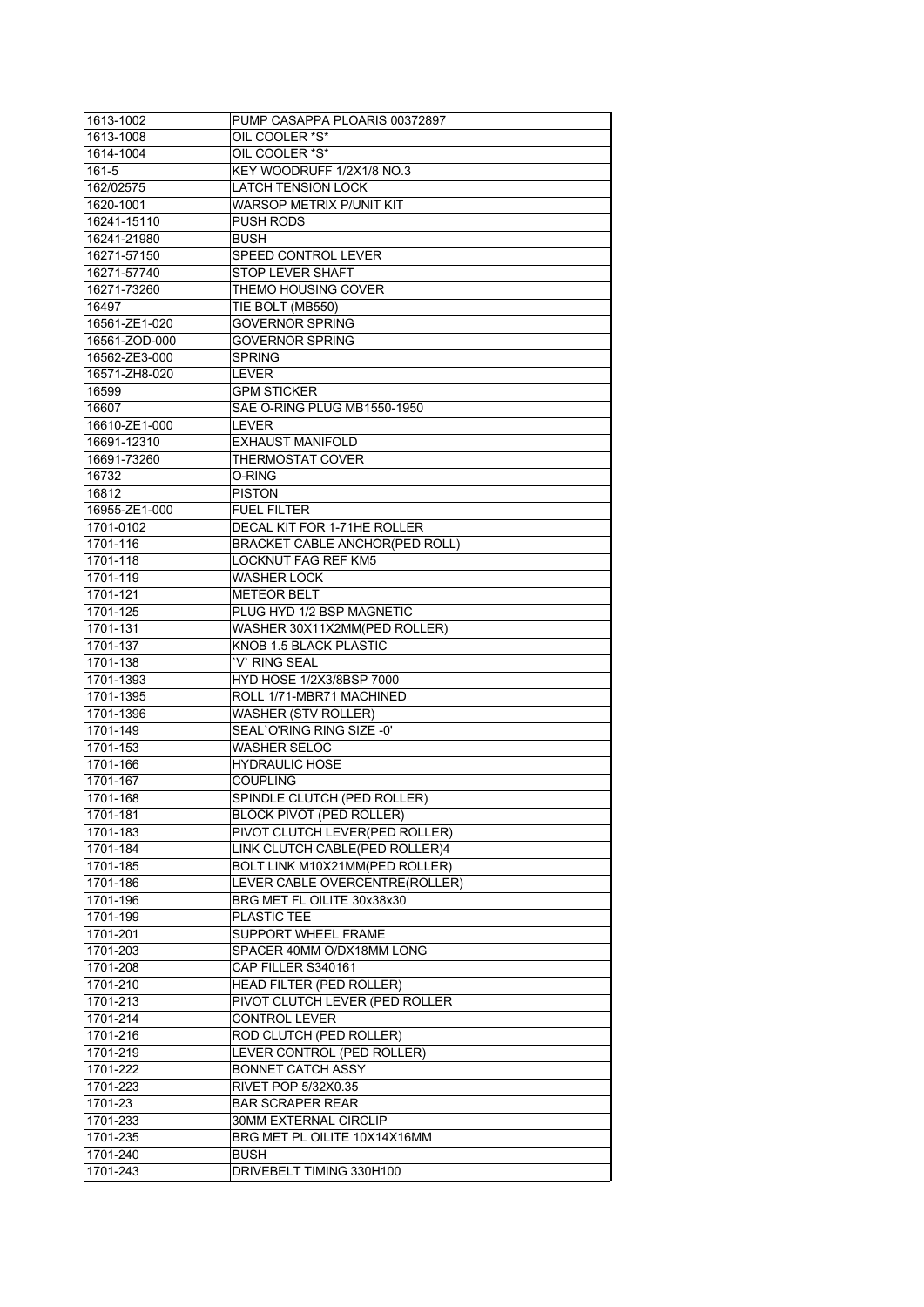| 1701-245             | SEAL SPECIAL RING 360X330X19       |
|----------------------|------------------------------------|
| 1701-246             | <b>CLUTCH PLATE ASSY</b>           |
| 1701-253             | <b>BRG BALL 45x100x25</b>          |
| 1701-267             | COLLAR FILTER CAP LOCKING          |
| 1701-279             | V RING SEAL                        |
| 1701-280             | <b>CIRCLIP 45MM EXTERNAL</b>       |
| 1701-29              | HYD PUMP SUNSTRAND                 |
| 1701-293             | SPACER 54.57MM O/DX5MM LONG        |
| 1701-295             | WASHER 30X10.5X5MM                 |
| 1701-297             | PINION GEAR (PED ROLLER)           |
| 1701-30              | HYD MOTOR DANFOSS OMR 80           |
| 1701-302             | <b>LOCKNUT LH THREAD</b>           |
| 1701-308             | <b>PROP PARKING REAR</b>           |
| 1701-32              | <b>FILTER ELEMENT</b>              |
|                      |                                    |
| 1701-324             | <b>END CAP</b>                     |
| 1701-325             | <b>BEARING HOUSING</b>             |
| 1701-326             | <b>END CAP</b>                     |
| 1701-328             | SHAFT VIBRATOR (PED ROLLER)        |
| 1701-334             | HYD TEE UNION 1/2X1/2X1/2 BSP      |
| 1701-351             | BREAKER STEEL (MOIL POINT) *S*     |
| 1701-352             | BREAKER STEEL (ASPHALT CUTTER) *S* |
| 1701-354             | <b>BREAKER TOOL BOX</b>            |
| 1701-355             | <b>BOX LID</b>                     |
| 1701-359             | TAP WATER *S*                      |
| 1701-36              | AV MOUNTING ONLY 17-1392-02        |
| 1701-363             | <b>HYDRAULIC FILTER</b>            |
| 1701-375             | PLATE CLUTCH OP (PED ROLLER)       |
| 1701-382             | <b>SHIM</b>                        |
| 1701-384             | HYD UNION 1/2BSPX3/8 NPTF          |
| 1701-39              | SEAL`V'RING 53MMX58MM              |
| 1701-42              | <b>BRG BALL 60x95x18</b>           |
| 1701-45              | <b>BRG BALL 40x68x15</b>           |
| 1701-46              | BRG MET FLANGE OILITE 455555       |
| 1701-48              | BRG MET PL OILITE 12x16x20         |
| 1701-49              | <b>TOOTHED PULLEY</b>              |
| 1701-51              | T/LOCK BUSH 1210 X 1               |
| 1701-52              | BUSH TAPERLOCK 1610X3/4            |
|                      | FORK HEAD M8 REF GKM816            |
| 1701-54              |                                    |
| 1701-55              | <b>SPRING PIN</b>                  |
| 1701-56              | PIN CLEVIS (DUMPER)                |
| 1701-57              | CLIP SAFETY (DUMPER)               |
| 1701-61              | CIRCLIP 55MM INTERNAL              |
| 1701-62              | CIRCLIP 68MM INTERNAL              |
| 1701-64              | SPRING WASHER                      |
| 1701-65              | SEAL NILOS RING 6012AV             |
| 1701-66              | SEAL NILOS RING 6012JV             |
| 1701-72              | SPACER 60.25X68X24.4MM(ROLLER)     |
| 1701-73              | <b>GEARWHEEL (PED ROLLER)</b>      |
| 1701-75              | HUB GEAR (PED ROLLER)              |
| 1701-77              | SUPPORT MOUNT RUBBER (ROLLER)      |
| 1701-78              | SHIELD DIRT (ROLLER)               |
| 1701-81              | <b>GASKET</b>                      |
| 1701-86              | HUB CLUTCH (PED ROLLER)            |
| 1701-89              | <b>BLOCK PIVOT (PED ROLLER)</b>    |
| 1701-90              | PIN DRIVE                          |
| 1701-92              | SPACER BEARING 30X35X5MM           |
| 1701-95              | <b>SCREW CLUTCH (ROLLER)</b>       |
| 1701-97              | HOUSING THRUST BEARING(ROLLER)     |
| 1701-98              | ROD PUSH (PED ROLLER)              |
| 1702-102             | CABLE CONTROL 352/1750MM           |
| 1702-103             | PIN AND CLEVIS (ROLLER)            |
|                      |                                    |
| 1702-104<br>1702-111 | <b>BULKHEAD SWIVEL</b>             |
|                      | COLLAR FILLER CAP (ROLLER)         |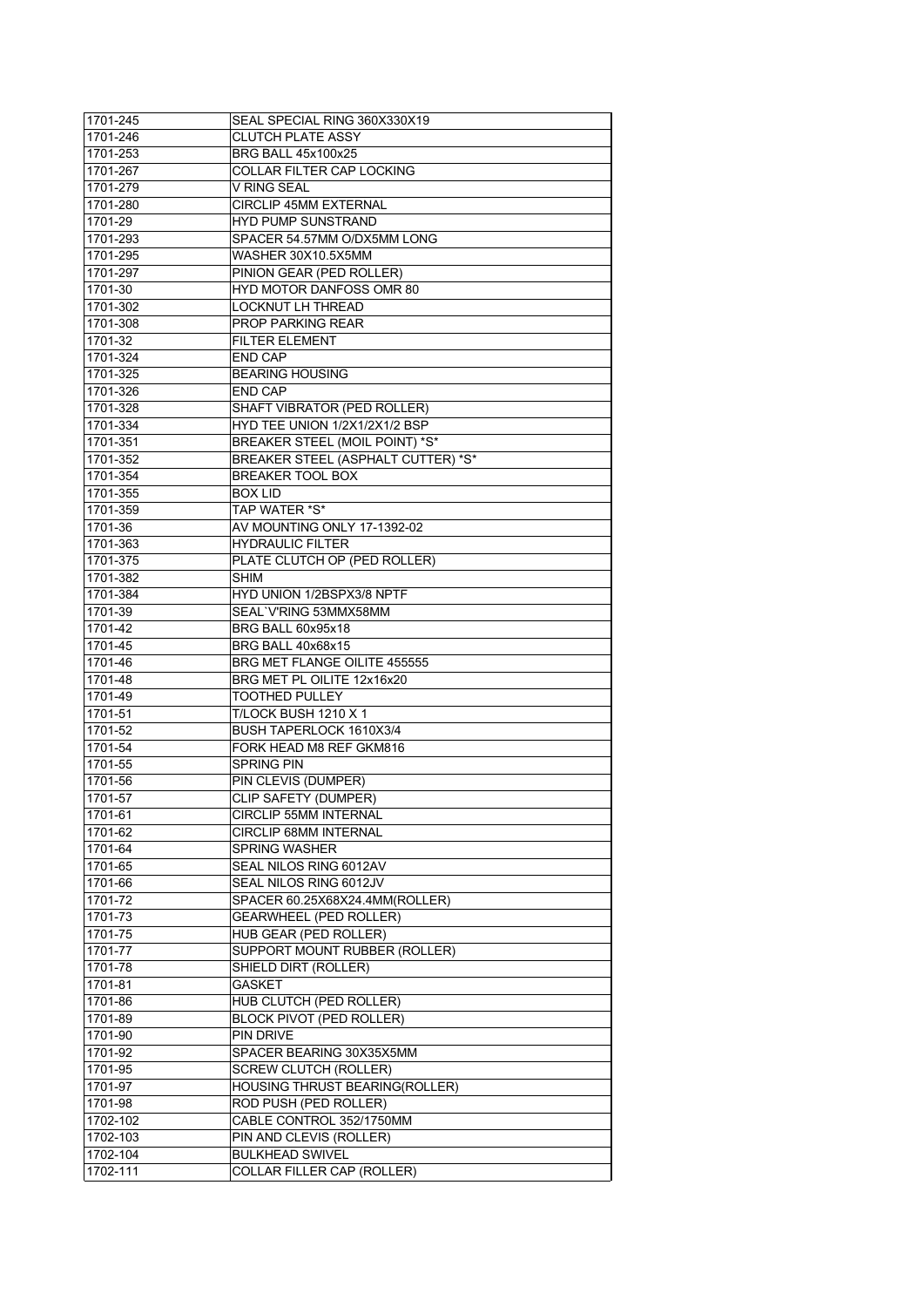| 1702-112                | FILLER CAP (ROLLER)                                  |
|-------------------------|------------------------------------------------------|
| 1702-116                | SEAL`O'RING 34.5I/DX3DIA                             |
| $\overline{1702} - 118$ | GAUGE LEVEL REF UC S 690019                          |
| 1702-122                | HYD UNION 3/4-16UNFX1/2 BSP                          |
| 1702-123                | HYD HOSE 3/4X3/4 90/90 630                           |
| 1702-124                | HYD HOSE 1/2X1/2 90/90 490                           |
| 1702-127                | <b>BRACKET CABLE</b>                                 |
| 1702-130                | CABLE VALVE 2025/2195MM                              |
| 1702-1387               | <b>BATTERY MAT</b>                                   |
| 1702-1397               | SHAFT VIBRATOR (PED ROLLER)                          |
| 1702-1398               | CENTRIFUGAL CLUTCH 2-75 HONDA                        |
| 1702-1401               | CENTRIFUGAL CLUTCH                                   |
| 1702-1409               | CENTRIFUGAL CLUTCH                                   |
| 1702-1424               | REAR WATER TANK GASKET                               |
| 1702-1437               | <b>IDLER &amp; BRAKE GEAR (PED ROLLER</b>            |
| 1702-149                | CABLE CLUTCH 1948/2125MM                             |
| 1702-150                | CABLE CLUTCH 1305/1502MM                             |
| 1702-153                | STUD                                                 |
| 1702-169                | BOLT SHOULDER M8X25MM (ROLLER)                       |
| 1702-174                | <b>LEVER DEADMANS</b>                                |
| 1702-190                | METEOR BELT TYPE S10                                 |
| 1702-201                | SEAL'V'RING 175MMX185MM                              |
| 1702-205                | HOSE (1 METRE)                                       |
| 1702-213                | WASHER GROMMET 20X9X5 THICK                          |
| 1702-214                | AV MOUNTING & PIN ASSEMBLY                           |
| 1702-218                | ROLLER BEARING                                       |
| 1702-219                | CIRCLIP 32MM INTERNAL                                |
| 1702-229                | <b>COVER PUMP DRIVE</b>                              |
| 1702-239                | CLIP HOSE 1 DIA                                      |
| 1702-240                | HYD HOSE 1/4X1/4 90/90 735                           |
| 1702-241                | TUBE SCREWED (PED ROLLER)                            |
|                         |                                                      |
|                         |                                                      |
| 1702-260                | WASHER 30X12.5X5MM                                   |
| 1702-261                | WASHER 24X8.5X3.0MM                                  |
| 1702-264                | CLAMP BOLT                                           |
| 1702-265                | HYD HOSE 1/2X1/2 90/90 580                           |
| 1702-269                | COMPRESSSOR SPRING(PED ROLLER)                       |
| 1702-275                | SPACER 30MM O/DX62.10MM LONG                         |
| 1702-278                | LEVER CLUTCH OP (PED ROLLER)                         |
| 1702-30                 | PINION GEAR (PED ROLLER)                             |
| 1702-301                | BRG BALL 50x80x16                                    |
| 1702-302                | BRG BALL 30x55x13                                    |
| 1702-305                | HOSE PVC GRIFLEX HN50 (ROLLER)                       |
| 1702-307                | PULLEY-VEE SPAx165PCD(ROLLER)6                       |
| 1702-308                | PULLEY-JOCKEY SPAx100 PCD                            |
| 1702-309                | PULLEY-VEE 1SPAx106 PCD                              |
| 1702-310                | PULLEY MOUNTING PLATE                                |
| 1702-312                | BUSH TAPERLOCK 1610X32MM                             |
| 1702-313                | DRIVEBELT-VEE SF AVx13x2025LA                        |
| 1702-322                | PROPSHAFT CL=265 EX=307.9                            |
| 1702-326                | PULLEY TIMING TO BENFORD DWG.                        |
| 1702-33                 | SHAFT (PED ROLLER)                                   |
| 1702-331                | SLEEVE RUBBER 2 BORE X135MM                          |
| 1702-34                 | <b>IDLER &amp; BRAKE GEAR (PED ROLLER</b>            |
| 1702-340                | CONTROL BOX STEERING                                 |
| 1702-342                | HANDLE DEADMANS (PED ROLLER)                         |
| 1702-344                | <b>PLUNGER</b>                                       |
| 1702-345                | <b>BELLOWS (ROLLER)</b>                              |
| 1702-35                 | GEAR FINAL DRIVE (PED ROLLER)                        |
| 1702-351                | AIR CLEANER REF DS132235                             |
| 1702-36                 | PINION DRIVE (PED ROLLER)                            |
| 1702-37                 | PLATE DRIVE (PED ROLLER)                             |
| 1702-38<br>1702-39      | <b>SEALING PLATE</b><br>PLATE RETAINING (PED ROLLER) |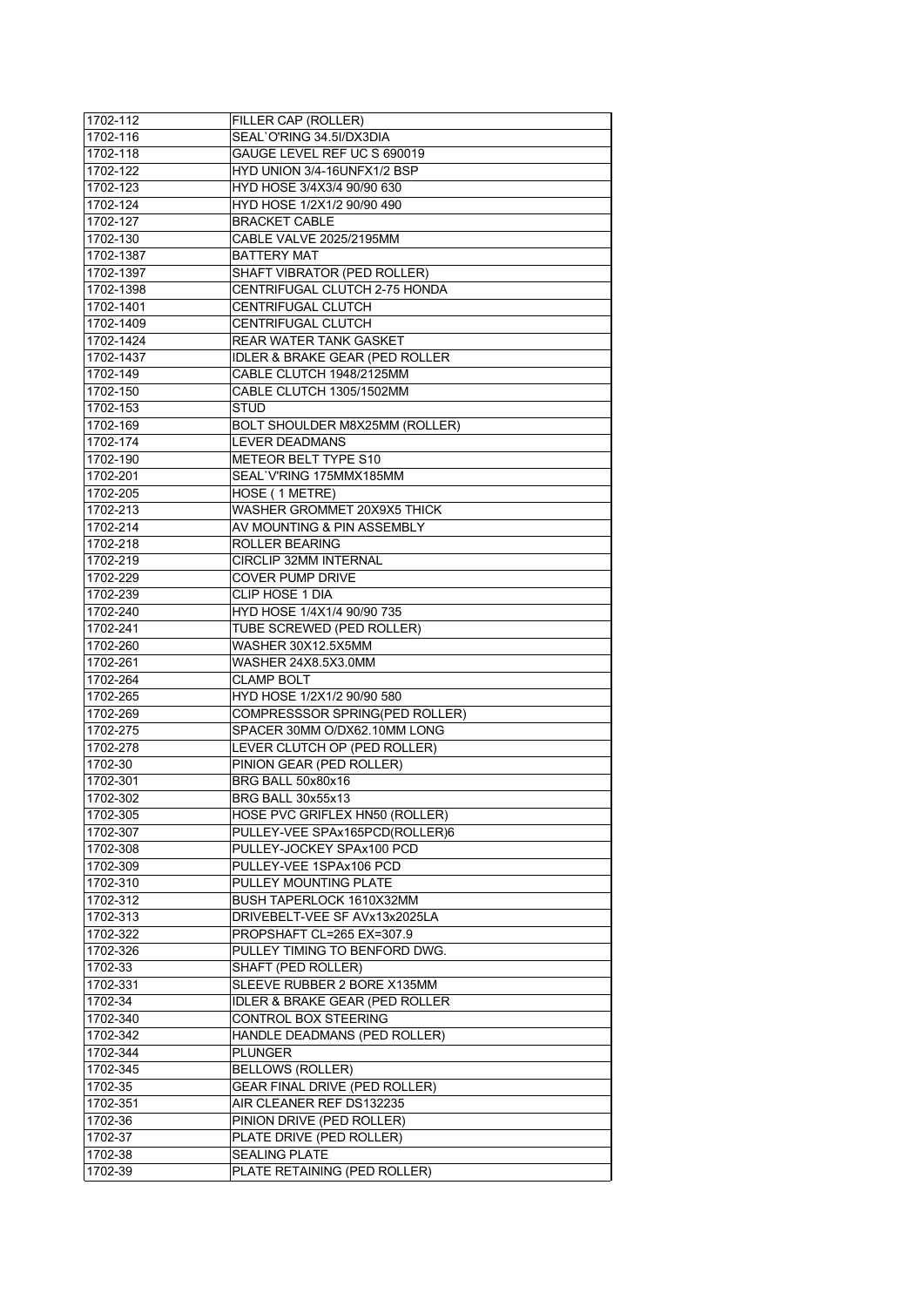| 1702-40    | SPACER 68MM O/DX11.05MM LONG      |
|------------|-----------------------------------|
| 1702-41    | SPACER 32MM O/DX7MM LONG          |
| 1702-42    | SPACER 36MM O/DX13.1MM LONG       |
| 1702-45    | <b>BLOCK PIVOT (PED ROLLER)</b>   |
| 1702-75    | COVER R/H SIDE (ALOCROM)(PED)5    |
| 1702-77    | SPACER 68MM O/DX4.05MM LONG       |
| 1702-92    | <b>BAR SPRAY (PED ROLLER)</b>     |
| 1702-93    | BAR SPRAY (PED ROLLER)            |
| 1702-99    | ROD CLUTCH (PED ROLLER)           |
| 1703-0101  | DECAL KIT FOR 2-65H ROLLER        |
| 1703-0103  | DECAL KIT FOR 2-65HE ROLLER       |
| 1703-110   | <b>EXHAUST CLAMP 35MM</b>         |
| 1703-119   | O RING                            |
| 1703-1193  | <b>COUPLING BLOCK</b>             |
| 1703-1196  | <b>BALL JOINT (ROLLER)</b>        |
| 1703-1211  | ROLL 2-65 MACHINED                |
| 1703-1213  | <b>HYDRAULIC TANK</b>             |
| 1703-1215  | ELECTRICAL BOX                    |
| 1703-1216  | ELECTRICAL BOX COVER              |
| 1703-1220  | CLUTCH PULLEY (PED ROLLER)        |
| 1703-1221  | <b>BATTERY STRAP</b>              |
| 1703-1222  | <b>SCRAPER BAR DOUBLE</b>         |
| 1703-1227  | <b>STEERING ARM</b>               |
| 1703-1228  | <b>BUTTON REVERSE</b>             |
| 1703-1229  | REVERSE PUSH LEVER(PED ROLLER)    |
| 1703-1231  | LEVER CONTROL (PED ROLLER)        |
| 1703-1233  | PIN CONTROL ARM (PED ROLLER)      |
| 1703-1235  | TANK PLASTIC WATER 40 LITRES      |
| 1703-1235A | <b>WATER TANK CAP</b>             |
| 1703-1236  | <b>LIFTING FRAME HATZ</b>         |
| 1703-1237  | <b>BAR SPRAY (PED ROLLER)</b>     |
| 1703-1238  | <b>CLUTCH CABLE</b>               |
| 1703-1239  | PULLEY VEE VIBRATOR DRIVE         |
| 1703-1240  | PUMP HYDRAULIC 15-2249 RVDT       |
| 1703-1243  | COUPLING (ROLLER)                 |
| 1703-1244  | DRIVE FLANGE                      |
| 1703-1246  | <b>EXHAUST PIPE</b>               |
| 1703-1248  | SHAFT (PED ROLLER)                |
| 1703-1249  | SPACER (PED ROLLER)               |
| 1703-125   | SPINDLE CLUTCH (PED ROLLER)       |
| 1703-1251  | <b>CLIP CRIMP</b>                 |
| 1703-1254  | SPRING COLLAR (PED ROLLER)        |
| 1703-1255  | SPRING HOUSING (PED ROLLER)       |
| 1703-1256  | SPRING SHAFT (PED ROLLER)         |
| 1703-1258  | WATER TANK STRAP TOP              |
| 1703-1259  | WATER TANK STRAP BOTTOM           |
| 1703-1260  | CIRCLIP INTERNAL 28MM             |
| 1703-1261  | ROD END M8 SIKB8F                 |
| 1703-1269  | STRAINER TANK S750035             |
| 1703-127   | <b>FLANGE COUPLING</b>            |
| 1703-1272  | <b>EXTRUDED RUBBER STRIP</b>      |
| 1703-1274  | WATER TAP 1/2 BSP                 |
| 1703-1275  | BRASS NIPPLE PART OF KIT          |
| 1703-1277  | CABLE CONTROL 2000MM              |
| 1703-1278  | PLASTIC ELBOW 90 DEG              |
| 1703-1282  | <b>HYD BLKHD UNION 3/4</b>        |
| 1703-1283  | HYD HOSE IRT 3/4 BSP 90X90 391    |
| 1703-1284  | PLATE CLAMP                       |
| 1703-1285  | HOSE-PART OF 1703-1276 KIT        |
| 1703-1286  | <b>HOSE-PART OF 1703-1276 KIT</b> |
| 1703-1289  | LIMIT SWITCH ACT.BRKT             |
| 1703-1290  | SETSCREW HX HD 5/8UNF X 1.25      |
| 1703-1306  | COVER TRANS 2-65 DYNAPAC          |
|            |                                   |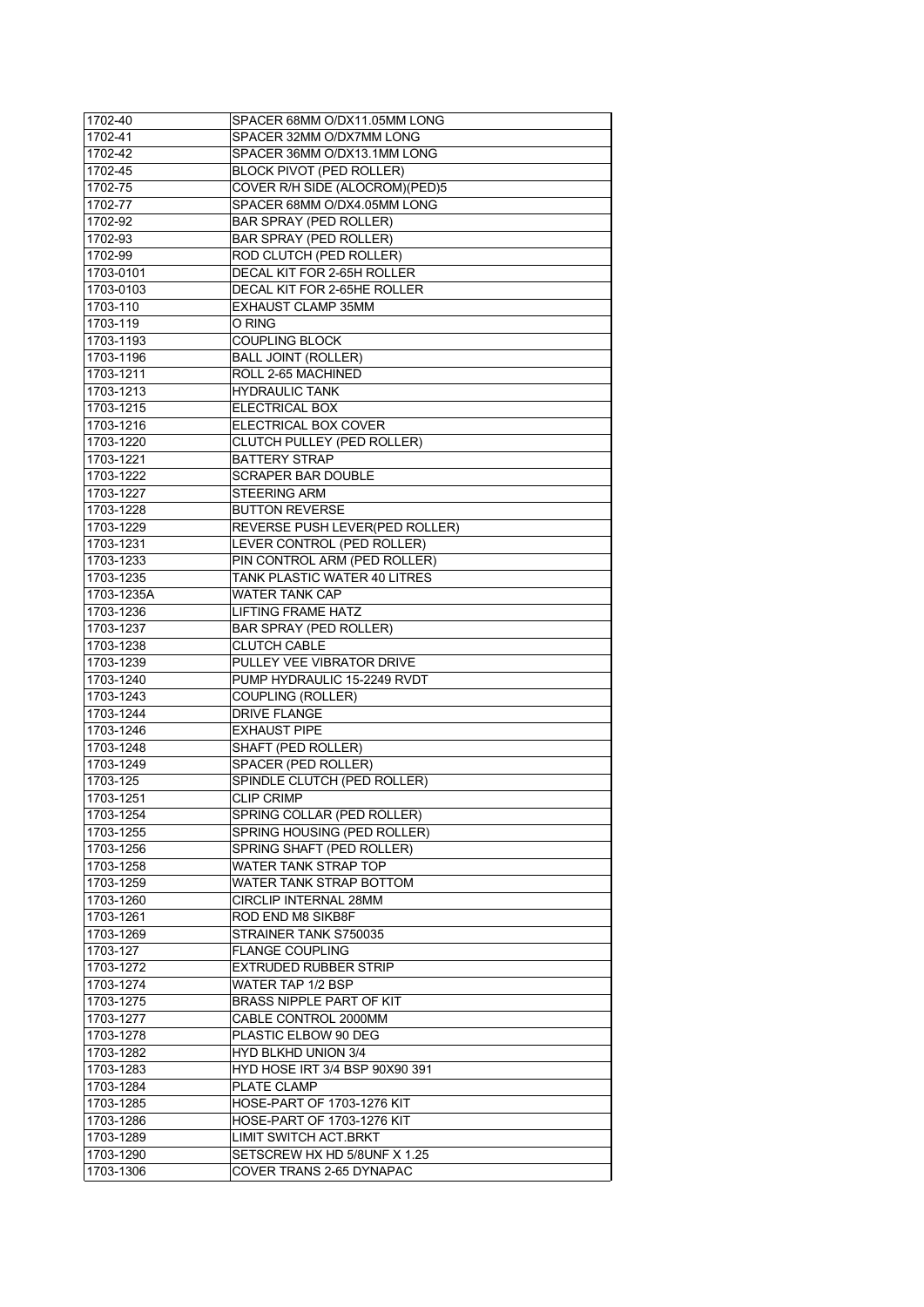| 1703-1307  | WATER TANK DYNAPAC(PED ROLLER)        |
|------------|---------------------------------------|
| 1703-132   | VALVE HYDRAULIC (CXP1559)             |
| 1703-1320  | <b>VIBRATOR SHAFT (PED ROLLER)</b>    |
| 1703-1333  | <b>BRAKE CABLE 2-65</b>               |
| 1703-134   | RETAINER BEARING (PED ROLLER)3        |
| 1703-145   | <b>STARTING HANDLE</b>                |
| 1703-153   | BUSH TAPERLOCK 1210X25 MM             |
| 1703-154   | DRIVEBELT VEE SPA(13X10)X1750         |
| 1703-156   | BOLT HEX HD M12X60MM (ROLLER)3        |
| 1703-166   | SEAL'V'RING 125MMX135MM               |
| 1703-171   | <b>CLAMP STARTING HANDLE</b>          |
| 1703-172   | SEAL'O'RING 39.6I/DX2.4DIA            |
| 1703-181   | PULLEY-TIMING REF:20H100              |
| 1703-182   | <b>BUSH TAPERLOCK 1210X1</b>          |
| 1703-23    | HOUSING BEARING (PED ROLLER)          |
| 1703-27    | SEAL'V'RING 48MMX53MM                 |
| 1703-30    | PLATE L/H SIDE (PED ROLLER)           |
| 1703-33    | SEAL NILOS RING 6010AV                |
| 1703-34    | SEAL NILOS RING 6010JV                |
| 1703-35    | PLATE R/H SIDE (ALOCROM)(PED R        |
| 1703-36    | <b>BEARING HUB ROLLER</b>             |
| 1703-37    | SPACER 56MM O/DX16.05MM LONG          |
| 1703-38    | <b>GEAR DRIVE FINAL (PED ROLLER)</b>  |
| 1703-39    | PINION GEAR (PED ROLLER)              |
| 1703-40    | SPACER 32MM O/DX12.05MM LONG          |
| 1703-42    | <b>GEAR INTERMEDIATE (PED ROLLER)</b> |
| 1703-43    | PLATE SEALING (ROLLER)                |
| 1703-44    | PLATE DRIVE (PED ROLLER)              |
| 1703-46    | PINION DRIVE (PED ROLLER)             |
| 1703-65    | CABLE CONTROL 202282/1.25M            |
| 1703-66    | CABLE VALVE 1525/1705MM               |
| 1703-69    | SIDE COVER (CAN USE 1703-1300)        |
| 1703-70    | BUFFER (PED ROLLER)                   |
| 1703-80    | <b>METEOR BELT</b>                    |
| 1703-81    | RETAINER SEAL (PED ROLLER)            |
| 1703-82    | RETAINER BEARING(PED ROLLER)          |
| 1703-83    | <b>BRG BALL 40x90x23</b>              |
| 1703-86    | <b>CLAMP FOR STARTING HANDLE</b>      |
| 1703-99    | <b>STARTING HANDLE</b>                |
| 1704-107   | SPACER 18MM O/DX10MM LONG             |
| 1704-108   | WASHER TAB                            |
| 1704-119   | LOCATOR SPRING (PED ROLLER)           |
| 1704-120   | SPRING COMPRESSION                    |
| 1704-129   | BELT                                  |
| 1704-227   | <b>STARTING HANDLE</b>                |
| 1704-25    | HOUSING BEARING (STV ROLLER)          |
| 1704-26    | <b>BRG BALL 60x130x31</b>             |
| 1704-28    | <b>RETAINER BEARING</b>               |
| 1704-29    | SEAL`V'RING 68MMX73MM                 |
| 1704-64    | PULLEY-TIMING 32H100                  |
| 1704-70    | CABLE HANDBRAKE 1050/1350MM           |
| 1705-1220A | TOWING EYE BLOCK MARK 1               |
| 1705-1220S | TOWING BLOCK MARK 2                   |
| 1705-1221  | FOG LAMP WITH BRACKET                 |
| 1705-1222B | <b>CASTLE NUT</b>                     |
| 1705-12241 | WASHER                                |
| 1705-143   | <b>CLAMP PLATE</b>                    |
| 1705-144   | <b>HAND LEVER</b>                     |
| 1705-150   | <b>MUDGUARD</b>                       |
| 1705-157E  | <b>WHEEL NUT</b>                      |
| 1705-158   | <b>HUB ASSY</b>                       |
| 1705-2001  | <b>RAMP ASSY</b>                      |
| 1705-2003  | <b>LINK ARM ASSY</b>                  |
|            |                                       |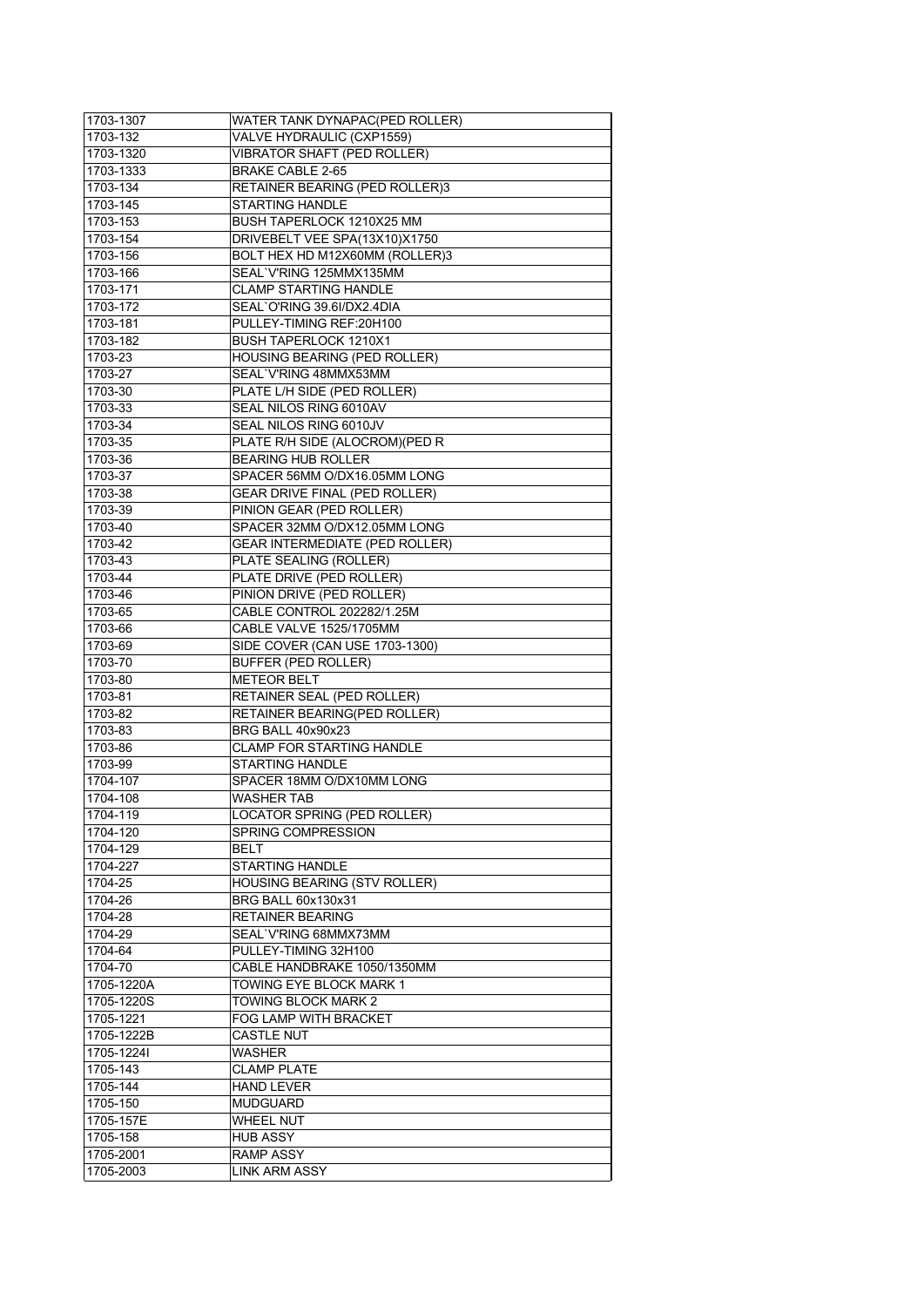| 1705-2006      | <b>CLAMPING BOLT ASSY</b>                |
|----------------|------------------------------------------|
| 1705-2007      | <b>TOOLBOX ASSY</b>                      |
| 1705-2008      | <b>TOOLBOX LID</b>                       |
| 1705-2009      | LOCKING PIN (NEWTOWIT)                   |
| 1705-2010      | LOCKING PIN HANDLE(NEWTOWIT)             |
| 1705-2011      | <b>COMPRESSION SPRING</b>                |
| 1705-2012      | <b>LYNCH PIN &amp; CHAIN</b>             |
| 1705-2013A     | <b>WHEEL RIM</b>                         |
| 1705-2014      | <b>WHEEL NUTS</b>                        |
| 1705-2015      | <b>AXLE PART OF 1705-2024</b>            |
| 1705-2015A     | <b>WHEEL STUD</b>                        |
| 1705-2015B     | <b>HUB CAP</b>                           |
|                |                                          |
| 1705-2015C     | <b>HUB</b>                               |
| 1705-2015D     | <b>BEARING KIT</b>                       |
| 1705-2015N     | <b>CASTLE NUT</b>                        |
| 1705-2017-2018 | ANTI SKID MATERIAL (SET OF 4) 2LNG 2 SHT |
| 1705-2019      | WIRE ROPE + 2 D SHACKLES*2*              |
| 1705-2023      | WARNING TRIANGLE (REF 817)               |
| 1705-2026      | PROP STAND (NEWTOWIT)                    |
| 1705-2027      | PROP STAND CLAMP 43M                     |
| 1705-2029      | <b>CLAMP ASSY</b>                        |
| 1705-2033      | HITCH PIN & CHAIN S16739                 |
| 1705-207       | <b>WHEEL/TYRE ASSY</b>                   |
| 1705-23        | WHEEL STUD                               |
| 1705-24        | <b>WHEEL NUT</b>                         |
| 1705-3001      | <b>TRAILER CHASSIS</b>                   |
| 1705-3001-133  | <b>STEEL PLATE</b>                       |
| 1705-3007      | <b>RAMP SUPPORT</b>                      |
| 1705-3008      | PROP STAND ASSEMBLY                      |
|                | FRONT PROP CLAMP PLATE                   |
| 1705-3009      |                                          |
| 1705-3010      | PEAK AXLE USE N OR O                     |
| 1705-3010A     | <b>BEARING KIT</b>                       |
| 1705-3010H     | HUB ASSY (INC BEARING & CAP)             |
| 1705-3010HC    | <b>HUB CAP METAL</b>                     |
| 1705-3010HO    | <b>HUB-OLD MACHINES</b>                  |
| 1705-3010N     | PEAK AXLE NEWER MACHINES                 |
| 1705-3010SP    | <b>SPLIT PIN</b>                         |
| 1705-3010W     | WASHER                                   |
| 1705-3011      | PLASTIC MUDGUARD LATEST                  |
| 1705-3012      | <b>RAMP ASSEMBLY</b>                     |
| 1705-3016      | MUDGUARD SUPPORT OFFSIDE                 |
| 1705-3017      | MUDGUARD SUPPORT NEARSIDE                |
| 1705-3018      | RAMP PIVOT PIN                           |
| 1705-3022      | TOOLBOX LID                              |
| 1705-3023      | <b>LARGE PLASTIC PLUG</b>                |
| 1705-3024      | <b>LINCHPIN &amp; CHAIN ASSEMBLY</b>     |
| 1705-3026      | SAFETY WIRE ROPE                         |
| 1705-3027      | M6 PENNY WASHER                          |
| 1705-3028      | <b>COMPRESSION SPRING</b>                |
| 1705-3029      | <b>REFLECTOR</b>                         |
| 1705-3030      | <b>LOCK DOWN ASSY</b>                    |
|                | <b>HITCH PIN 19MM</b>                    |
| 1705-3032      |                                          |
| 1705-3039      | TOWING EYE SHAFT & NUT                   |
| 1705-3042      | TRAILER PARKING PROP ASSEMBLY            |
| 1705-3043      | <b>LIGHTING BRACKET</b>                  |
| 1705-3044      | TRAILER BOARD                            |
| 1705-3046      | <b>COMBINATION REAR LAMP</b>             |
| 1705-3047      | REAR FOG LAMP                            |
| 1705-3048      | <b>REAR REGISTRATION PLATE LIGHT</b>     |
| 1705-78        | HUB CAP (2 } (PLASTIC)                   |
| 1706-24        | <b>BEARING</b>                           |
|                |                                          |
| 1706-25        | <b>CLOSED END CAP</b>                    |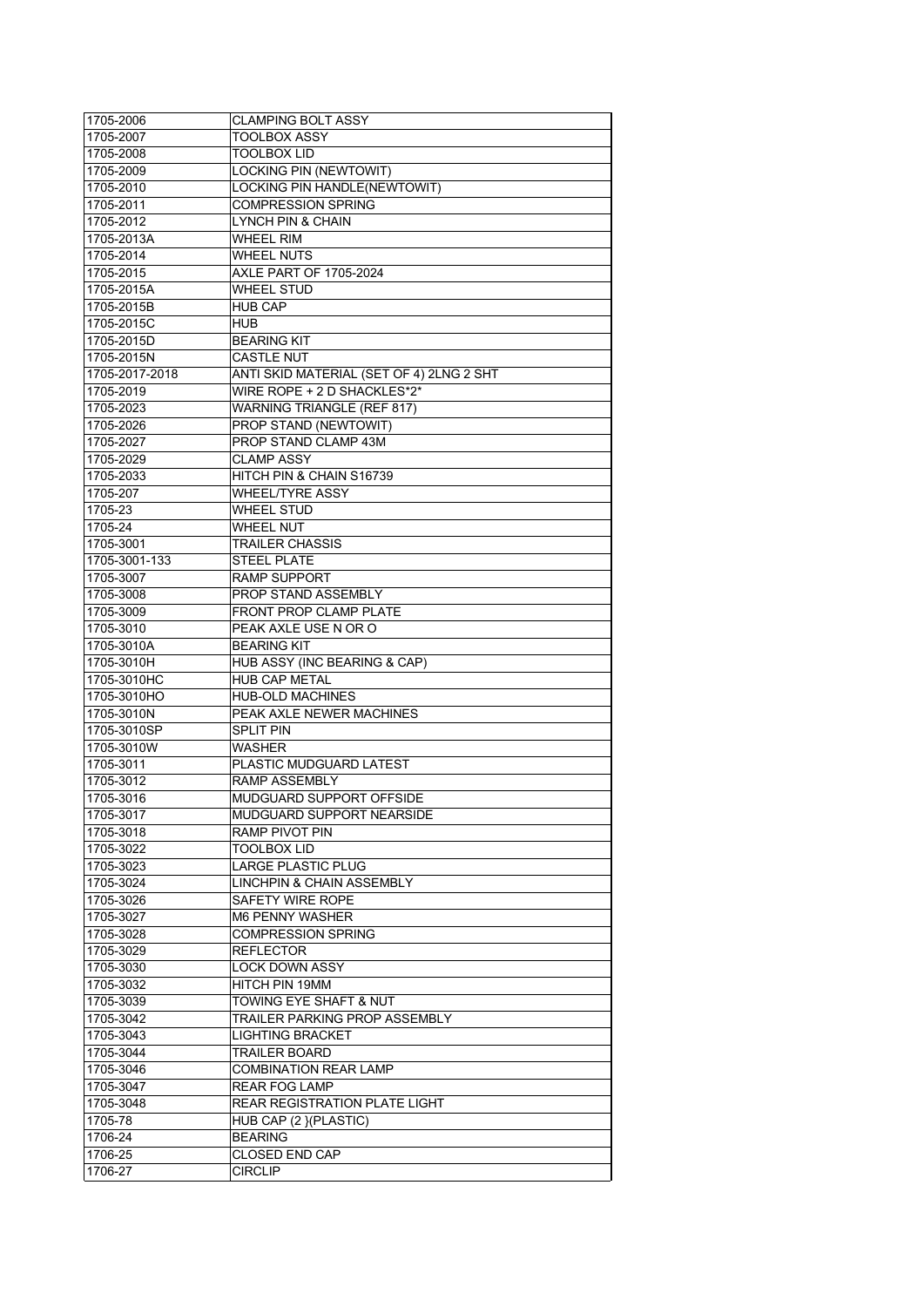| 1706-28               | <b>NILOS RING</b>                                          |
|-----------------------|------------------------------------------------------------|
| 1706-37               | <b>TAPER LOCK BUSH</b>                                     |
| 1706-45               | V BELT                                                     |
| 1706-65               | o ring                                                     |
| 1708-31               | <b>MOUNTING PLATE</b>                                      |
| 1708-96               | <b>STRAINER</b>                                            |
| 1708-98               | SOCKET STRAIGHT (ROLLER)                                   |
| 1711-65               | HYD HOSE 3/4UNFX1/2 0/0 450                                |
| 1712-56               | <b>HOSE REEL</b>                                           |
| 1713-152              | SEAL SPECIAL RING 265X235X21                               |
| 1713-167              | BOLT ADJUSTER M12X50MM RH.LH                               |
| 1713-168              | LOCK NUT LH                                                |
| 1713-176              | <b>GASKET</b>                                              |
| 1713-178              | <b>PIN CLEVIS</b>                                          |
| 1713-179              | <b>CLIP RETAINING</b>                                      |
| 1713-21               | COUPLING DRIVEN (STV ROLLER)                               |
| 1713-22               | SPACER CLAW COUPLING (ROLLER)                              |
| 1713-226              | SEAL`O`RING 99.5I/DX3DIA                                   |
| 1713-228              | HYD HOSE 1/2X1/2 90/0 915                                  |
| 1713-229              | HYD HOSE 1/2X1/2 45/0 1030                                 |
| 1713-23               | COUPLING DRIVEN (STV ROLLER)                               |
| 1713-259              | BOLT SHOULDERED M4X15MM(ROLLER                             |
| 1713-28               | PLATE RETAINING (ROLLER)                                   |
| 1713-29               | PLATE MOTOR MOUNTING (ROLLER)                              |
| 1713-311              | SEAL`V'RING 145MMX155MM                                    |
| 1713-319              | <b>SEAL LIP</b>                                            |
| 1713-320              | PLATE SEAL BACK UP                                         |
| 1713-34               | SEAL'O'RING 72.7I/DX2.62DIA                                |
|                       | SEAL'V'RING 98MMX105MM                                     |
| 1713-43<br>1713-70    | <b>BRG BALL 85x130x14</b>                                  |
|                       |                                                            |
| 1713-80               | TAP (TOTAL BALL VALVE)                                     |
| 1714-0002             | ELECTRICAL KIT MBR71 SEE TECH DET                          |
| 1714-0101             | DECAL KIT MBR71H/HV ROLLERS                                |
| 1714-0102<br>1714-106 | DECAL KIT FOR MBR71HE ROLLER<br>BAR SPRAY (PED ROLLER) *S* |
|                       |                                                            |
| 1714-108              | HYD STUD STANDPIPE (ROLLER)                                |
| 1714-110              | <b>SPRING DISC</b>                                         |
| 1714-121              | <b>LEVER BRAKE</b>                                         |
| 1714-122              | ROD BRAKE (PED ROLLER)                                     |
| 1714-125              | PIVOT (PED ROLLER)                                         |
| 1714-126              | LEVER BRAKE PLATED(PED ROLLER)                             |
| 1714-127              | PLASTIC KNOB                                               |
| 1714-128              | PIN PIVOT (PED ROLLER)                                     |
| 1714-129              | BOLT HEX HEAD M8X70MM DRILLED                              |
| 1714-131              | OIL COOLER*S*                                              |
| 1714-132              | <b>BRACKET HINGE</b>                                       |
| 1714-1328             | COUPLING ROTOFLEX 21/1026/01                               |
| 1714-1330             | DRIVE COUPLING (PED ROLLER)                                |
| 1714-1331             | COUPLING FLANGE (PED ROLLER                                |
| 1714-1333             | <b>MAIN FRAME</b>                                          |
| 1714-1346             | <b>STEERING ARM</b>                                        |
| 1714-1348             | <b>COMPRESSION SPRING</b>                                  |
| 1714-1349             | DIE SPRING REF; CL19 X 76                                  |
| 1714-1358             | <b>STRAIGHT SOCKET</b>                                     |
| 1714-136              | <b>HYD PUMP (1267D)</b>                                    |
| 1714-1366             | REV TRAVEL SPEED RESTRICT                                  |
| 1714-1370             | <b>EXHAUST GUARD</b>                                       |
| 1714-1371             | <b>COUPLING FLANGE</b>                                     |
| 1714-1376             | PUMP COVER                                                 |
| 1714-138              | SHAFT PUMP FAN ADAPTOR(ROLLER)                             |
| 1714-1380             | SIDE COVER RH (NON BENFORD)                                |
| 1714-139              | BUSH TAPERLOCK 1610X35MM                                   |
| 1714-1390             | <b>MAIN FRAME HATZ</b>                                     |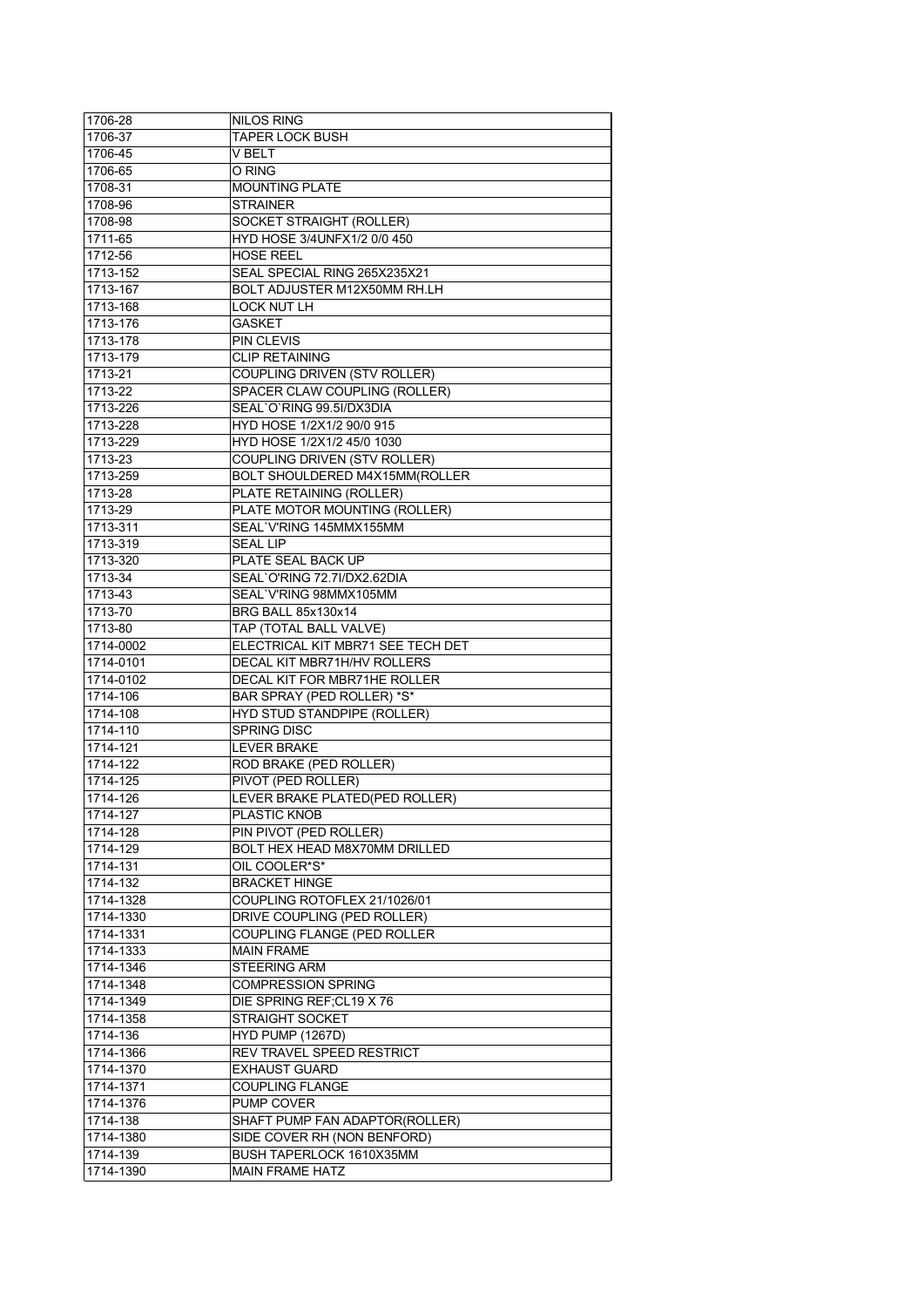| 1714-1391               | WATER TANK                                              |
|-------------------------|---------------------------------------------------------|
| 1714-1394               | <b>HYDRAULIC PUMP 01999880</b>                          |
| 1714-1396               | BOSCH FITTING 90X1/2 BSP HATZ                           |
| 1714-1397               | BOSCH FITTING 90X3/4 BSP HATZ                           |
| 1714-1398               | <b>CENTRIFUGAL CLUTCH</b>                               |
| 1714-1398L              | <b>LININGS &amp; SPRINGS</b>                            |
| 1714-1398S              | <b>SPRING</b>                                           |
| 1714-1400               | <b>LIFTING HOOK</b>                                     |
| 1714-1401               | LIFTING HOOK EXTENSION                                  |
| 1714-1404               | <b>BACK PLATE</b>                                       |
| 1714-1405               | <b>BATTERY BRACKET</b>                                  |
| 1714-1406               | SIDE COVER PLATE                                        |
| 1714-1407               | <b>BONNET COVER</b>                                     |
| 1714-1410               | <b>BATTERY CLAMP</b>                                    |
| 1714-1411               | ELECTRICAL SHROUD                                       |
| 1714-1417               | <b>WATER TANK</b>                                       |
| 1714-1418               | <b>BULL BAR FRONT STAND</b>                             |
| 1714-1420               | <b>ELECTRICAL BOX</b>                                   |
| 1714-1421               | COVER (2002 ONWARDS USE 1714-1456)                      |
| 1714-1422               | <b>PUMP COVER</b>                                       |
| 1714-1423               | <b>ELECTRIC PANEL</b>                                   |
| 1714-1424               | <b>INSPECTION COVER</b>                                 |
| 1714-1426               | <b>BONNETT COVER</b>                                    |
| 1714-1428               | <b>PACKING STRIP</b>                                    |
| 1714-1429               | PACKING STRIP                                           |
| 1714-1430               | PACKING STRIP                                           |
| 1714-1431               | <b>PACKING STRIP</b>                                    |
| 1714-1432               | <b>MAIN FRAME 1-71 HATZ</b>                             |
| 1714-1433               | BOLT 7/16 UNF X 1.125                                   |
| 1714-1434               | HYDRAULIC FITTING 12C40M85                              |
| 1714-1435               | <b>TANK HYDRAULIC</b>                                   |
| 1714-1436               | HOSE HYD 3/4X3/4 0/45 250                               |
| 1714-1450               | MBR71 BREAKER HOSE KIT *S*                              |
| 1714-1454               | GASKET                                                  |
| 1714-1456               | ELECTRICAL BOX COVER                                    |
| 1714-1461               | FRONT GRILL - BENFORD SAME AS 1714-1403                 |
| 1714-1474C              | CAP                                                     |
| 1714-1476               | <b>FILTER ELEMENT</b>                                   |
| 1714-1482               | RUBBER GROMMET (REEVITE PV615)                          |
| 1714-152                | SHIM 2.0MM THICK                                        |
| 1714-154                | PLATE L/H SIDE                                          |
| 1714-155                | SUPPORT SHAFT (PED ROLLER)                              |
| 1714-170                | SETSCREW DRILLED M8X25MM                                |
| 1714-171                | STARTING HANDLE 1-71B                                   |
| 1714-194                | STOP CONTROL ENGINE                                     |
| 171420-34800            | <b>DIPSTICK</b>                                         |
|                         | <b>DIPSTICK</b>                                         |
| 171420-34820<br>1714-21 | SPACER 35MM O/DX62MM LONG                               |
| 1714-212                | PROP PARKING FRONT                                      |
| 1714-22                 | SPINDLE CLUTCH (PED ROLER)                              |
|                         | SHIM 0.05mm THICK                                       |
| 1714-220                | <b>WATER TANK</b>                                       |
| 1714-225<br>1714-227    | LID HYDRAULIC TANK                                      |
|                         |                                                         |
| 1714-228                | <b>GASKET-TANK LID</b>                                  |
| 1714-229                | <b>HOUSING FAN</b><br>HUB CLUTCH (PED ROLLER)           |
| 1714-23                 |                                                         |
|                         |                                                         |
| 1714-230                | <b>LUG LIFTING</b>                                      |
| 1714-231                | <b>BACK PANEL</b>                                       |
| 1714-233                | VALVE HYDRAULIC (BXP2921)                               |
| 1714-233A               | <b>HANDLE &amp; KNOB</b>                                |
| 1714-233D               | <b>KNOB ONLY</b>                                        |
| 1714-234<br>1714-236    | HYD HOSE 3/4X3/4 90/0 310<br>HYD HOSE 1/2X1/2 90/90 745 |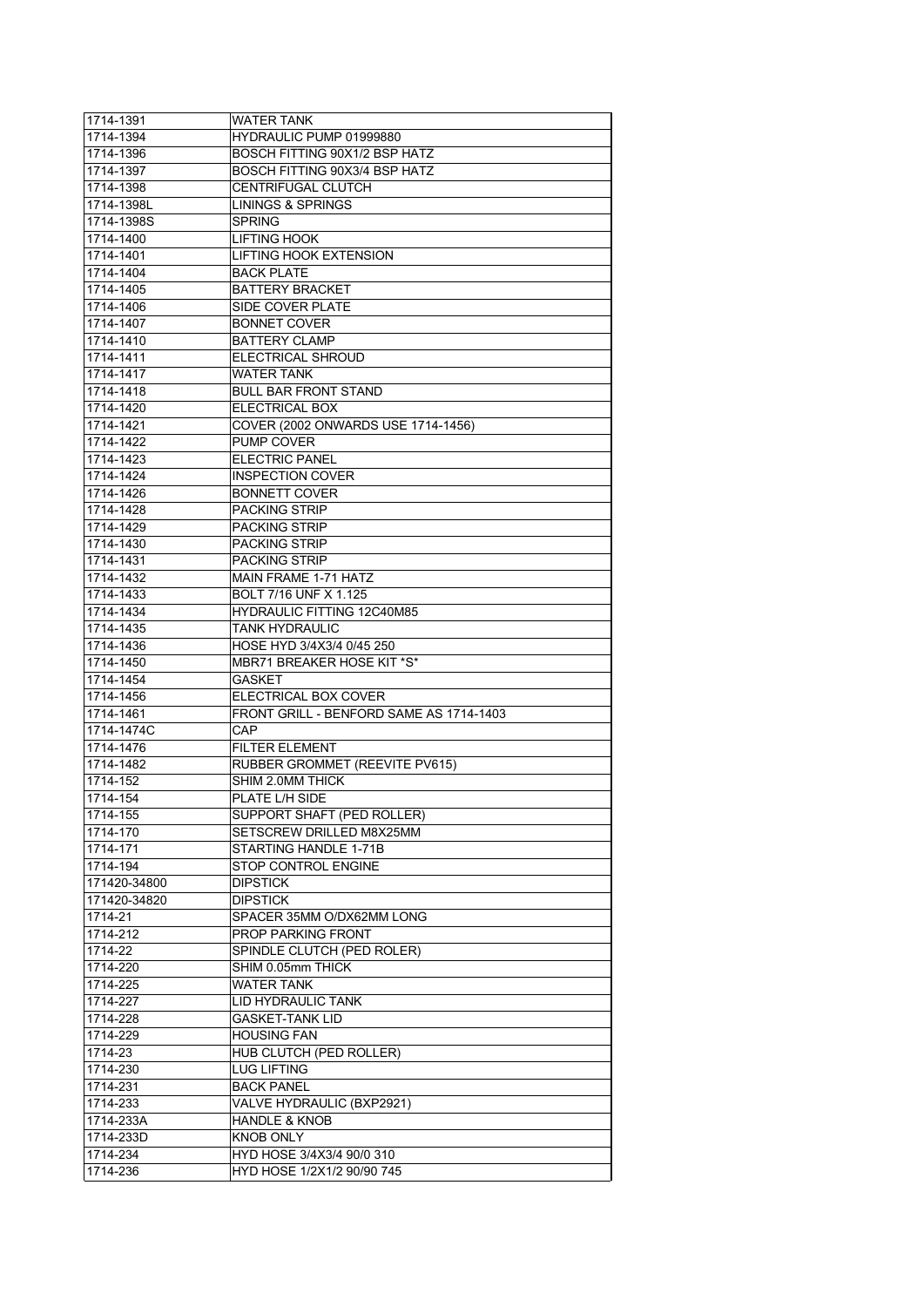| 1714-237                  | HYD HOSE 1/2X1/2 45/0 400                             |
|---------------------------|-------------------------------------------------------|
| 1714-239                  | CLUTCH PULLEY (PED ROLLER)                            |
| 1714-24                   | SHAFT FINAL DRIVE (PED ROLLER)                        |
| 1714-240                  | PULLEY-VEE SPAx90PCD (ROLLER)4                        |
| 1714-241                  | DRIVEBELT VEE XPA(13X10)X1300                         |
| 1714-246                  | <b>RUBBER STRIP</b>                                   |
| 1714-247                  | RUBBER STRIP 275 X 20                                 |
| 1714-249                  | <b>ADAPTOR</b>                                        |
| 1714-25                   | HOUSING BEARING (PED ROLLER)                          |
| 1714-250                  | SUCTION STRAINER UC SE 1320                           |
| $\overline{17}$ 14-26     | SPACER 32MM O/DX50MM LONG                             |
| 1714-263                  | PLATE STRENGTHENING                                   |
| 1714-267                  | PLATE SIDE (ALOCROM TREATED)                          |
| 1714-27                   | <b>BRACKET JOCKEY (PED ROLLER)</b>                    |
| 1714-273                  | <b>PLATE BACKING</b>                                  |
| 1714-274                  | <b>HOUSING EXTENSION</b>                              |
| 1714-28                   | CHAIN SPKT 3/8 PX20T DUPLEX                           |
| 1714-29                   | CHAINWHEEL 3/8 PX35T DUPLEX                           |
| 1714-32                   | FAN F73                                               |
| 1714-320                  | <b>PULLEY</b>                                         |
| 1714-33                   | FAN WASHER SUPPORT(PED ROLLER)                        |
| 1714-35                   | PLUNGER SUPPORT BRACKET                               |
| 1714-50                   | TRANSMISSION HYDROSTATIC *S*                          |
|                           | <b>SHAFT</b>                                          |
| 1714-50S<br>1714-51       |                                                       |
|                           | PULLEY-TIMING REF:25H100                              |
| 1714-53                   | DRIVEBELT TIMING 300H100                              |
| 1714-54                   | TOGGLE CATCH                                          |
| 1714-55                   | <b>CATCH PLATE</b>                                    |
| 1714-61                   | CHAINSPROCKET 3/8 PX11T DUPL                          |
| 1714-63                   | <b>LEVER CONTROL</b>                                  |
| 1714-64                   | LEVER PUMP CONTROL(PED ROLLER)                        |
|                           | <b>CHAINGUARD</b>                                     |
| 1714-65                   |                                                       |
| 1714-67                   | <b>BAR SCRAPER FRONT</b>                              |
| 1714-69                   | GUARD FAN \2                                          |
| 1714-70                   | CABLE CLUTCH 1270/1500MM                              |
| 1714-71                   | ROD CENTRALISING (PED ROLLER)4                        |
| 1714-72                   | LOCATOR SPRING (PED ROLLER)                           |
| 1714-73                   | CHAIN DRIVE 3/8 PITCH DUPLEX                          |
| 1714-74                   | <b>METEOR BELT</b>                                    |
| 1714-75                   | PLATE MOUNTING (PED ROLLER)                           |
| 1714-76                   | <b>SPRING COMPRESSION</b>                             |
| 1714-77                   | CLEVIS (ROLLER)                                       |
| 1714-78                   | PIN SPRING (ROLLER)                                   |
| 1714-79                   | CONTROL ROD                                           |
| 1714-80                   | <b>BALL JOINT (ROLLER)</b>                            |
| 1714-82                   | LINK CLUTCH (PED ROLLER)                              |
| 1714-83                   | PIN PIVOT (PED ROLLER)                                |
| 1714-86                   | <b>CIRCLIP</b>                                        |
| 1714-90                   | ROD PLUNGER (PED ROLLER)                              |
| 1714-91                   | <b>GUARD (FLYWHEEL)</b>                               |
| 1714-92                   | <b>TANK WATER</b>                                     |
| 1714-93                   | PIVOT CONTROL (ROLLER)                                |
| 1-71-500H                 | FILTER KIT *S*                                        |
| 1715-32F                  | O RING                                                |
|                           |                                                       |
| 1715-42                   | CLIP HOSE WORM DRIVE 20MM DIA                         |
| 1718-160                  | RETAINER SEAL (PED ROLLER)                            |
| 1718-163                  | SEAL`O'RING 44.6I/DX2.4DIA                            |
| 1718-34                   | NUT ANCHOR (WUNLOCK) 10mm                             |
| 1718-35                   | NUT ANCHOR (WUNLOCK) 8mm                              |
| 17208-60010               | SOLENOID NEEDS HARNESS 8000-4591                      |
| 17210-ZE2-822             | <b>FILTER</b>                                         |
| 17211-ZE1-000<br>1722-103 | AIR CLEANER ELEMENT<br>HYD UNION M12X1.5 M x 1/4 BSPM |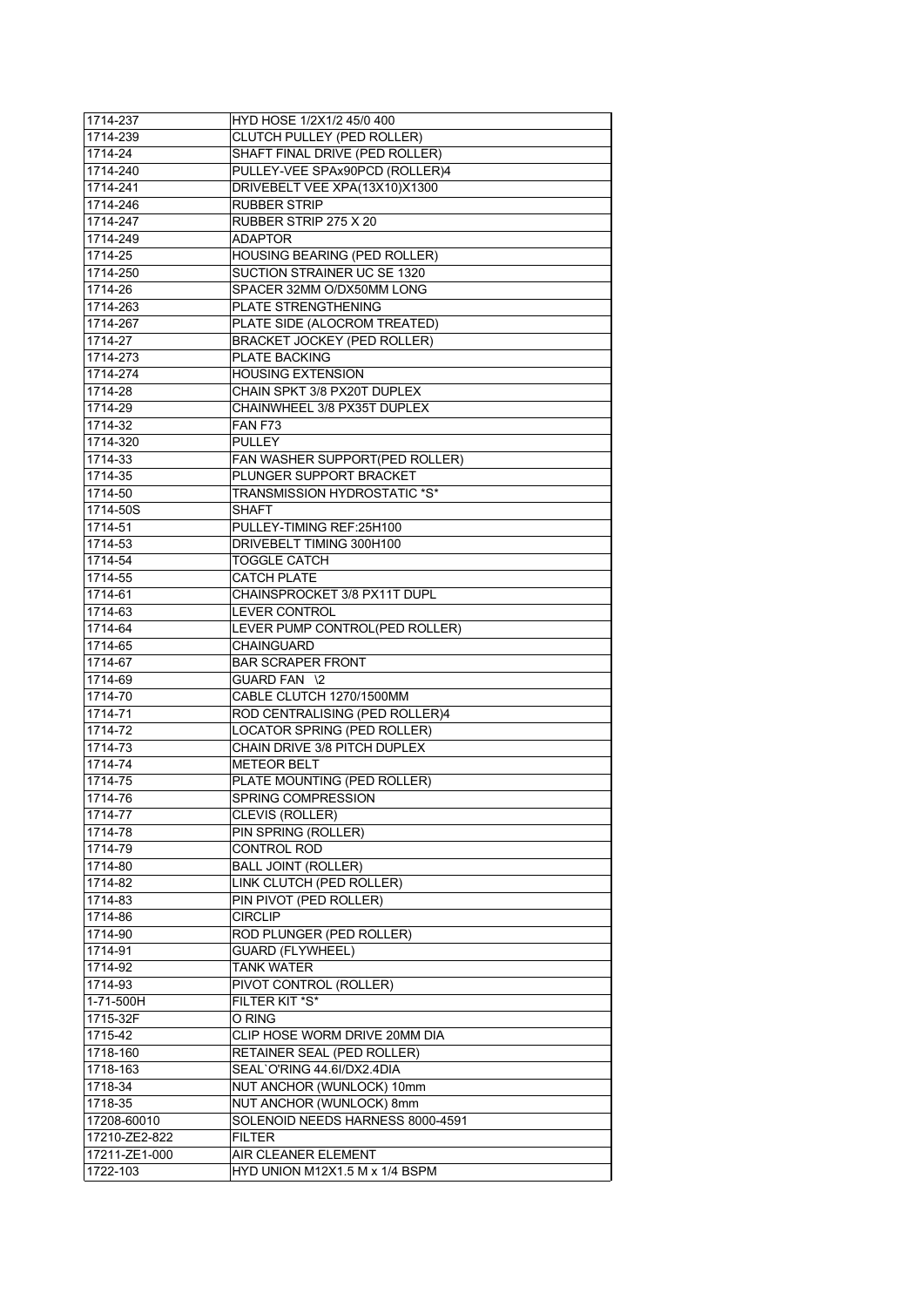| 1722-112   | <b>CLAMP BUSH</b>                        |
|------------|------------------------------------------|
| 1722-117   | <b>CONTROL HEAD</b>                      |
| 1722-131   | PIVOT PIN                                |
| 1722-132   | <b>RAM PIN</b>                           |
| 1722-133   | CLAMP BUSH (STV ROLLER)                  |
| 1722-138S  | SENSOR                                   |
| 1722-1420  | SEAL O RING TO BS4518/0445-30            |
| 1722-1421  | SNAPRING INTERNAL 72MM                   |
| 1722-1422  | <b>BUSH FOR BRAKE CAM</b>                |
| 1722-1424  | CLAMP STAUFF 20MM DIA SELL IN PAIRS      |
| 1722-144   | HYD HOSE1/2X1/2 45/45 1490               |
| 1722-147   | HYD HOSE 1/2X1/2 90/45 1830              |
| 1722-149   | HYD HOSE 3/8X3/8 90/0 980                |
| 1722-150   | HYD HOSE 3/8X3/8 90/45 1020              |
| 1722-151   | HYD HOSE 3/8X3/8 90/90 2000              |
| 1722-152   | HYD HOSE 3/8X3/8 90/0 2380               |
| 1722-160   | <b>HYD TEE UNION</b>                     |
| 1722-164   | CLIP CABLE AEROQUIP HD 1300-1 (DIA-13MM) |
| 1722-165   | CLIP HOSE 1.3/4 DIA                      |
| 1722-168   | <b>BOLT STACKING</b>                     |
| 1722-169   | VALVE ADAPTOR TEST POINT                 |
| 1722-173   | <b>CLAMP PLATE</b>                       |
| 1722-188   | CLEVIS BRAKE L/H SIDE                    |
| 1722-202   | <b>COLD START CABLE STEEL WIRE</b>       |
| 1722-209   | <b>SEAL LID</b>                          |
|            | VALVE BALL                               |
| 1722-210   |                                          |
| 1722-210L  | RED LEVER                                |
| 1722-213   | HYD HOSE 3/8X3/8 90/0 1380               |
| 1722-224   | <b>HANDLE</b>                            |
| 1722-225   | <b>PLATE COVER</b>                       |
| 1722-23    | HOUSING BEARING (STV ROLLER)             |
| 1722-24    | PLATE RETAINING (STV ROLLER)             |
| 1722-245   | <b>FILLER CAP</b>                        |
| 1722-25    | RETAINER SEAL (STV ROLLER)               |
| 1722-259   | SEAL BONDED 22MM DIA                     |
| 1722-26    | SEAL`V'RING 83MMX88MM                    |
| 1722-264S  | <b>GAUGE</b>                             |
| 1722-267   | <b>REAR SPRAY BAR</b>                    |
| 1722-27    | SPACER BEARING (STV ROLLER)              |
| 1722-286   | HYD HOSE 1/2X1/2 0/0 750                 |
| 1722-30    | BRG MET ROLL CYL 60x130x31               |
| 1722-344   | <b>BRAKE LEVER</b>                       |
| 1722-345   | <b>BRAKE CAM</b>                         |
| 1722-45    | <b>EXHAUST EXTENSION</b>                 |
| 1722-70    | <b>CLAMP RING</b>                        |
| 1722-72    | BEARING MET PL SPHL 25X51X31             |
| 1722-76    | <b>CLAMP BUSH</b>                        |
| 1722-78    | STEERING UNIT ORBITROL                   |
| 1722-79    | <b>VALVE PRIORITY</b>                    |
| 1722-80    | STEERING COLUMN (FOR NUT USE MISC225)    |
| 1722-85B   | SOLENOID COIL ONLY                       |
| 1722-94    | HYD UNION 1/2BSPFX1/2 BSPM               |
| 1722-95    | MOUNTING TOP SCRAPER                     |
| 1722-98    | <b>CLAMP PLATE</b>                       |
| 1722-99    | THROTTLE CABLE, ALLOY BLOCK IS 264114    |
| 1723-115   | HUB VIBRATOR DRIVE (STV ROLLER           |
| 1723-116   | AIR INTAKE UNIT                          |
| 1723-1275  | AIR CLEANER BRACKET                      |
| 1723-1293B | CONTROL UNIT LESS CABLE                  |
| 1723-1293C | <b>CONTROL CABLE</b>                     |
| 1723-1293D | <b>GAITOR</b>                            |
| 1723-1293E | <b>HAND GRIP</b>                         |
| 1723-1301  | CABLE END (STV ROLLER)                   |
|            |                                          |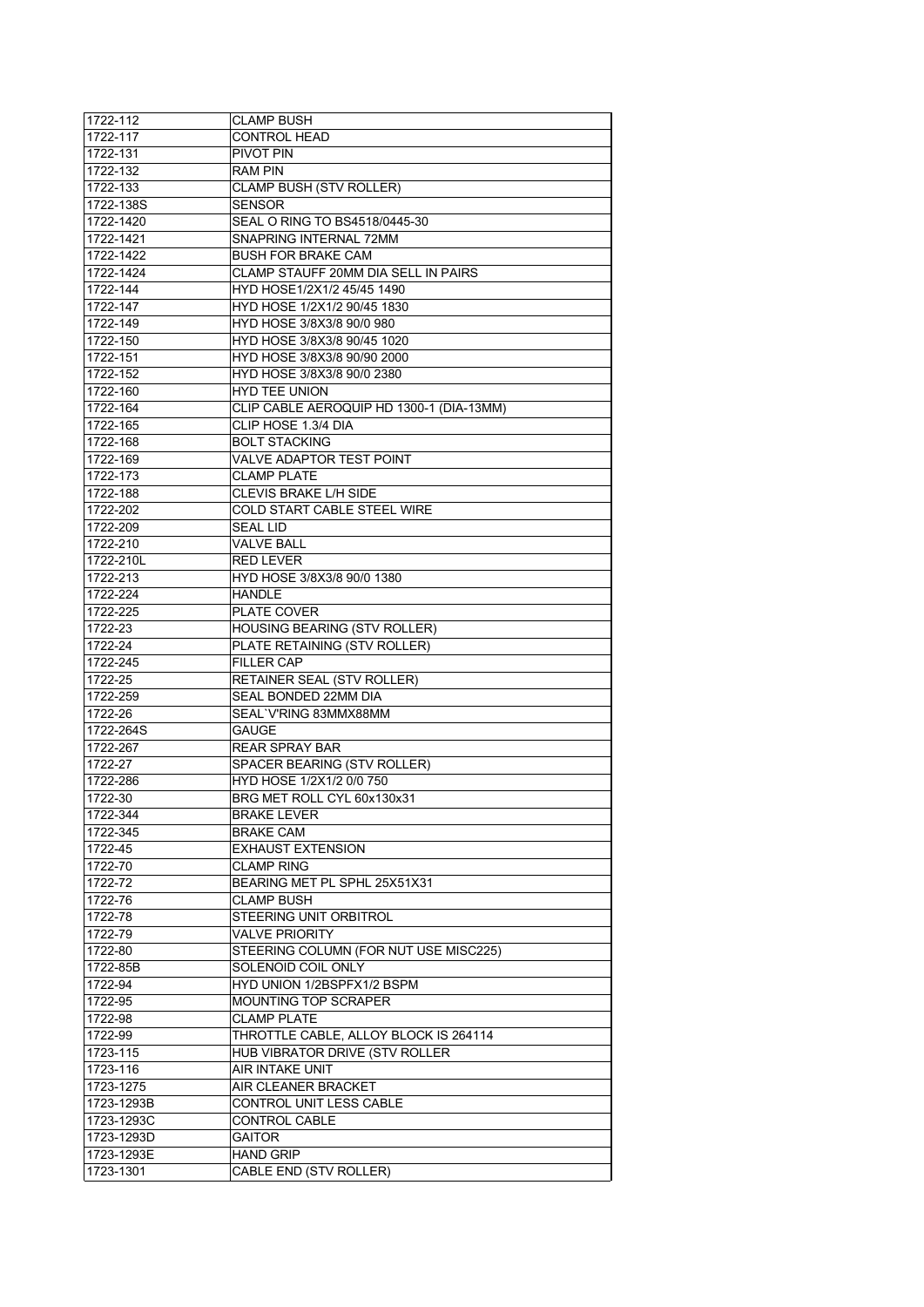| 1723-1327   | HYD MOTOR REF.1MR090A-4447R              |
|-------------|------------------------------------------|
| 1723-1336   | <b>DRIVE PLATE</b>                       |
| 1723-1349   | DRIVE MOTOR TV800/900                    |
| 1723-1349FC | <b>FRONT COVER</b>                       |
| 1723-1350S  | <b>SOLENOID &amp; COIL</b>               |
| 1723-1405   | <b>BRACKET MOUNTING FUEL FILTER</b>      |
| 1723-144    | <b>CLIP SPRING</b>                       |
| 1723-145    | <b>RAM PIN</b>                           |
| 1723-148    | VALVE FREE WHEEL(BXP4818-01)             |
| 1723-156    | <b>FRONT SPRAY BAR</b>                   |
| 1723-158    | <b>SPRAY BAR</b>                         |
| 1723-181    | <b>DIPSTICK MOD</b>                      |
| 1723-184    | STEERING UNIT ORB 150-1199               |
| 1723-188    | EXHAUST CLAMP 1.5/8                      |
| 1723-190    | PIN RAM STEERING                         |
| 1723-249    | <b>SAFETY CLIP</b>                       |
| 1723-27     | <b>MOUNTING ENGINE</b>                   |
| 1723-28     | BRG BALL 90x115x13                       |
| 1723-30     | <b>SEAL NILOS RING</b>                   |
| 1723-32     | THROTTLE CABLE 1.25 MTR.ALLOY BLK 264114 |
| 1723-35     | BEARING HOUSING VIB(STV ROLLER           |
| 1723-38     | PLATE DRIVE 800                          |
| 1723-45     | <b>BEARING CAP (ROLLER)</b>              |
| 1723-46     | RETAINER BEARING (STV ROLLER)2           |
| 1723-49     | SPACER 114.90MM O/DX5MM LG               |
| 1723-59     | <b>HUB COUPLING</b>                      |
| 1723-60     | <b>SLEEVE COUPLING</b>                   |
| 1723-71     | PIN JOINT PIVOT                          |
| 1723-74     | SPACER 35MM O/DX10MM LONG                |
| 1723-82     | <b>BAR LOWER SCRAPER</b>                 |
| 1723-85     | <b>CLAMP PLATE</b>                       |
| 1723-86     | <b>SCRAPER BLADE *S*</b>                 |
| 1723-87     | CLAMP PLATE - TV900                      |
| 1723-88     | SCRAPER BLADE TV900 *S*                  |
| 1724-1043A  | PLATE INNER FRICTION                     |
| 1724-1043B  | PLATE OUTER PLAIN                        |
| 1724-1043C  | <b>CIRCLIP SET</b>                       |
| 1724-86     | CLAMP STAUFF 25 DIA 325/25               |
| 1725-1001   | <b>BASE PLATE ASSEMBLY (35)</b>          |
| 1725-1004   | <b>BELT GUARD</b>                        |
| 1725-1009   | <b>CLOSED BEARING CAP</b>                |
| 1725-1013   | BEARING SKF REF NJ308ETVP2.C3            |
| 1725-1014   | SEAL 30-42-6-6.5 (PLTE CMPCTR)           |
| 1725-1015   | <b>SEAL V RING</b>                       |
| 1725-1017   | V BELT CONTINENTAL SPA 800               |
| 1725-1018   | O-RING (PLATE COMPACTOR)                 |
| 1725-1020   | BEARING METLASTIC 13/1460                |
| 1725-1032   | <b>WASHER CLAMPING</b>                   |
| 1725-1034   | <b>WASHER CLAMPING</b>                   |
| 1725-1037   | <b>RUBBER SHEET</b>                      |
| 1725-1042   | <b>MOUNT A V</b>                         |
| 1725-1055B  | <b>LINING</b>                            |
| 1725-1056   | <b>HANDLE</b>                            |
|             | ENGINE HONDA GX120QX 25MM SHAFT          |
| 1725-1069   |                                          |
| 1725-1075   | SPACER                                   |
| 1725-1076A  | SHOE                                     |
| 1725-1076S  | <b>SPRING</b>                            |
| 1725-1081   | SPRAY BAR (FF35WATER)                    |
| 1725-1084A  | STUD                                     |
| 1725-1084B  | BASE                                     |
| 1725-1084C  | PROTECTIVE CAGE                          |
| 1725-1087   | <b>STAUFF CLAMP</b>                      |
| 1727-1006   | RUBBER SHEET                             |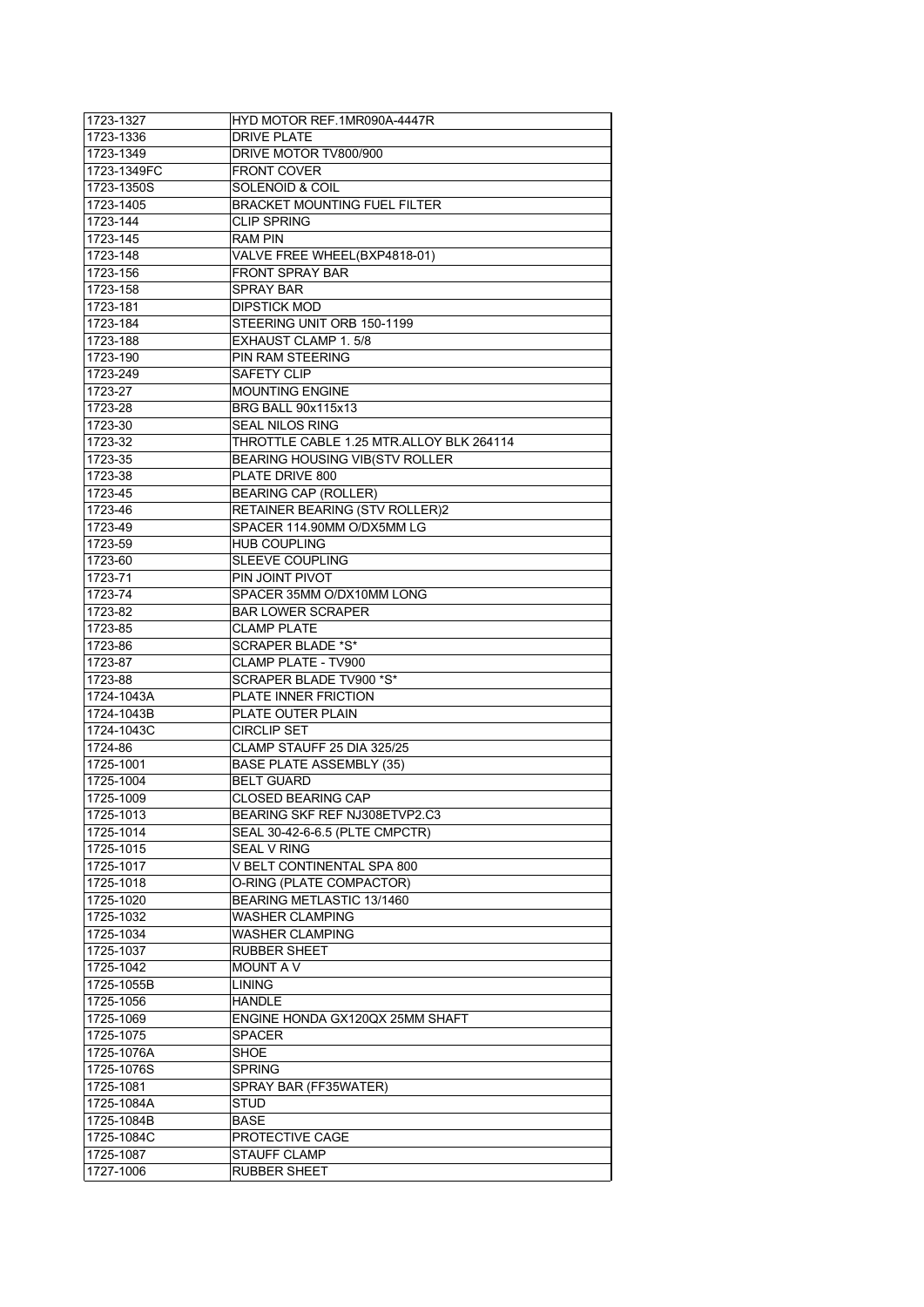| 1727-1010     | WHEEL                                    |
|---------------|------------------------------------------|
| 1731-0051     | PRESSURISED WATER KIT TV1/12/1300        |
| 1731-0053     | <b>HARN KIT REV ALARM OPT TV1-14</b>     |
| 1731-0081     | TV1000/1400 HYDRAULIC TANK ASS           |
| 1731-0082     | DIESEL TANK ASSY, TV1000/TV1200/TV1400   |
| 1731-0086B    | BONNET ASSY TV1000/1200 BLACK            |
| 1731-0086W    | BONNET ASSY TV1000/1200 WHITE *S*        |
| 1731-0086Y    | BONNET ASSY TV1000/1200 YELLOW *S*       |
| 1731-0108     | LINK PLATE ASSEMBLY                      |
| 1731-0116     | <b>BONNET TV1000/1200</b>                |
| 1731-0116W    | WHITE BONNET*S*                          |
| 1731-0116Y    | YELLOW BONNET*S*                         |
| 1731-0131     | TV1000-1 NO LIGHTS ISO                   |
| 1731-0144     | DECALS - TV1002 NO LIGHTS                |
| 1731-0161     | <b>ENGINE HOSE KIT KUBOTA D1703</b>      |
| 1731-0164     | TV1000/1200 BELT BOX RETROFIT KIT        |
| 1731-0166     | BELTBOX RETROFIT HOSE KIT - TV10/1200    |
| 1731-0167     | ELECTRICAL KIT TV1000-1400K INT SITE LTS |
| 1731-1002     | <b>SHAFT VIBRATOR</b>                    |
| 1731-1011N    | NUT                                      |
| 1731-1011S    | STUD                                     |
| 1731-1020     | RAIL GRAB                                |
| 1731-1025     | RUBBER ELBOW                             |
| 1731-1026     | RUBBER PIPE                              |
| 1731-1031     | <b>GASKET HYD TANK</b>                   |
| 1731-1039     | LINK PLATE ASSY                          |
| 1731-1040     | <b>BEARING SPHERICAL</b>                 |
| 1731-1041     | <b>PIN PIVOT LINK PLATE</b>              |
| 1731-1042     | PIN CENTRE PIVOT                         |
| 1731-1043     | <b>BEARING RETAINER</b>                  |
| 1731-1044     | PIN RAM PIVOT FRONT                      |
| 1731-1045     | BUSH BEARING CLAMP PLATED(ROLL           |
| 1731-1046     | <b>BUSH BEARING CLAMP PLATED</b>         |
| 1731-1047     | <b>BRACKET CENTRE PIVOT</b>              |
| 1731-1048     | ROD WATER TAP CONTROL                    |
| 1731-1051     | <b>ARM REST</b>                          |
| 1731-1055     | <b>BRACKET AIR CLEANER</b>               |
| 1731-1057     | AIR CLEANER DS162247                     |
| 1731-1058     | <b>HYD MOTOR VIBRATION</b>               |
| 1731-1059     | <b>HYD PUMP VIBRATION 4998H</b>          |
| 1731-1061     | <b>ADAPTOR PLATE &amp; COUPLING</b>      |
| 1731-1061B    | <b>ADAPTOR</b>                           |
| 1731-1061C    | <b>CROSS MEMBER</b>                      |
| 1731-1070     | CAP FILLER REF.P7083 (ROLLER)            |
| 1731-1071     | CAP FILLER DIESEL (ROLLER)               |
| 1731-1073     | <b>SEAT GRAMMER GS12</b>                 |
| 1731-1089     | HYD HOSE 1/2 750 90C ST RIT              |
| 1731-1102     | HYD HOSE 1/4 1120 90 ST R1T              |
| 1731-1108     | COLUMN STEERING REF.150X1567             |
| 1731-1109     | STEERING UNIT (OLDER MACHINES)           |
| 1731-1114     | OIL COOLER                               |
| 1731-1117B    | <b>SOLENOID</b>                          |
| 1731-1117C    | <b>RELIEF CARTRIDGE</b>                  |
| 1731-1118     | ELBOW 1/2 BSP M X 1/2 BSP F              |
| 1731-1121B    | <b>REDUCER</b>                           |
| 1731-1124     | STRAINER FILLER UCC P682203              |
| 1731-1125C    | CABLE                                    |
| 1731-1125E    | HANDLE                                   |
| 1731-1127     | <b>BRACKET LIGHTING N/S</b>              |
| 1731-1132     |                                          |
|               | <b>VANDAL COVER</b>                      |
| 1731-1137-103 | SHAFT WATER TANK LID FAST                |
| 1731-1140     | CONTENTS GAUGE FUEL REF GLL15            |
| 1731-1142     | WASHER NYLON 180D REVITE 2182            |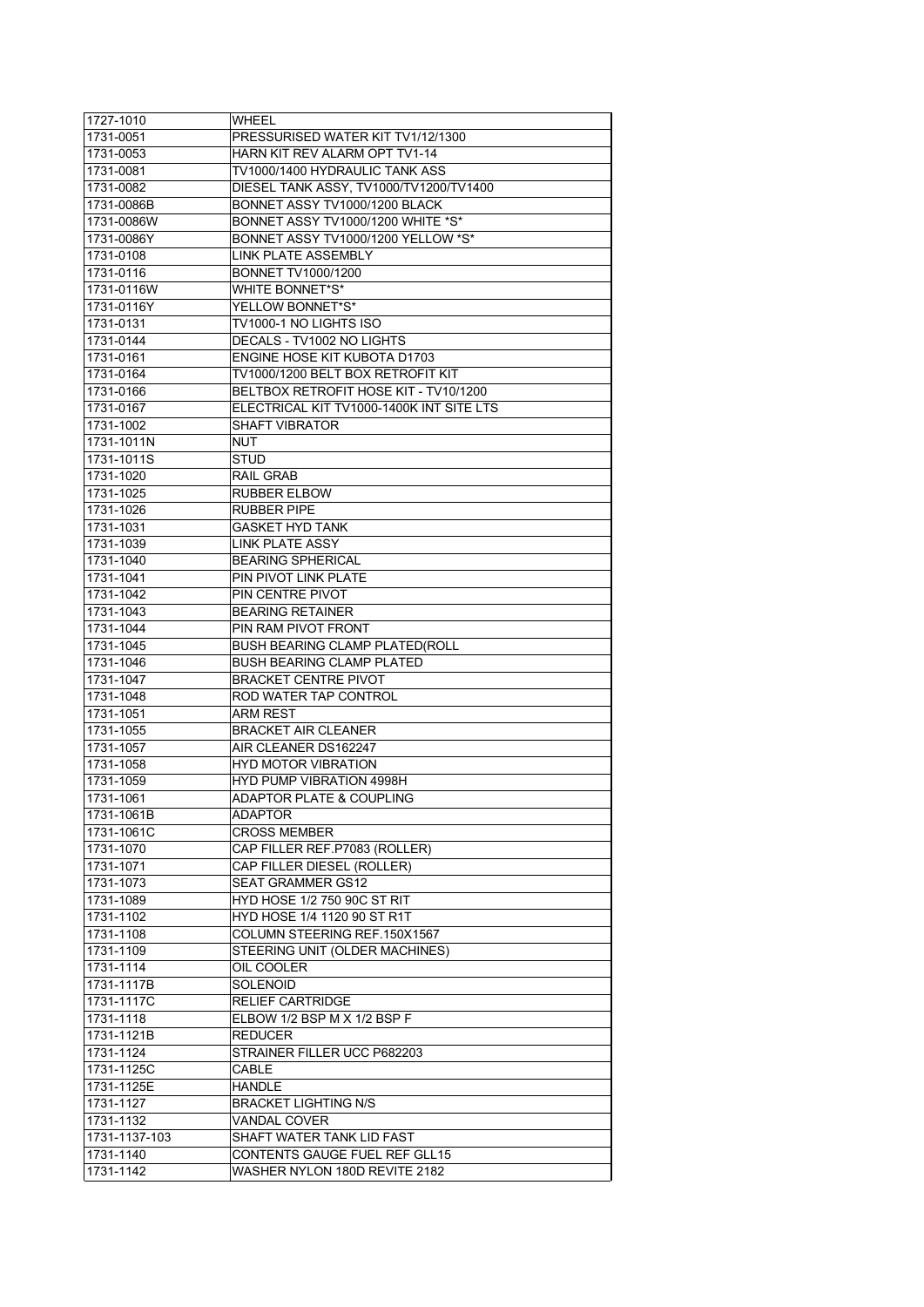| 1731-1144  | <b>BAR LOCKING (ROLLER)</b>              |
|------------|------------------------------------------|
| 1731-1147  | HYD TEE 3/4 M X 1/2 M X 1 F              |
| 1731-1149  | <b>DUCT AIR INTAKE</b>                   |
| 1731-1151B | <b>LEVER ONLY</b>                        |
| 1731-1157  | LEVER TAP (ROLLER)                       |
| 1731-1159  | BREATHER UC.SAB.3101                     |
| 1731-1163  | PLATE MOTOR DRIVE (STV ROLLER)           |
| 1731-1164  | SPACER CENTRE PIVOT                      |
| 1731-1179  | FILTER RETURN UCC MFA 2511-346           |
| 1731-1179A | O RING FOR ELEMENT USE 800-557           |
| 1731-1179C | <b>CAP CASTING</b>                       |
| 1731-1181  | <b>COVER HOSE</b>                        |
| 1731-1186  | <b>BRACKET OIL COOLER COWLING</b>        |
| 1731-1198  | ADAPTOR CABLE CONTROLLER                 |
| 1731-1201  | HYD UNION 1/8 BSPM - 1/8 BSPM            |
| 1731-1202  | COVER PLASTIC STEER COLUMN               |
| 1731-1209  | BUFFER 25 DIA M6                         |
| 1731-1211  | PIPE - CAN USE1731-1304 FOR LATER MACHIN |
| 1731-1212  | STEERING WHEEL 320 SERIES *S*            |
| 1731-1212B | HORN BUTTON(TANDEM ROLLER)               |
| 1731-1217  | COVER PIVOT PIN (STV ROLLER)             |
| 1731-1219  | <b>HANDLE</b>                            |
| 1731-1222  | <b>COVER ORBITROL (STV ROLLER)</b>       |
| 1731-1229  | <b>HOSE END</b>                          |
| 1731-1235  |                                          |
|            | PLUG 1/2 BSP HEX HD PLATED               |
| 1731-1236  | LEVEL GAUGE ASSY HYD                     |
| 1731-1243  | NOISE INSULATION PANEL TOP OS            |
| 1731-1244  | NOISE INSULATION PANEL REAR              |
| 1731-1251  | NOISE INSULATION PANEL TOP NS            |
| 1731-1253  | <b>ANTI VANDAL COVER</b>                 |
| 1731-1254  | CLAMP STAUFF 112-PP-DP                   |
| 1731-1258  | <b>NOISE INSULATION PANEL</b>            |
| 1731-1272  | <b>SWITCH GLAND</b>                      |
| 1731-1283  | DRIVE PUMP HAS GEAR PUMP ON              |
| 1731-1288  | <b>VALVE TOWING MANUAL</b>               |
| 1731-1290  | WATER TAP 1/2 RED LEVER                  |
| 1731-1291  | <b>BRACKET SWITCH</b>                    |
| 1731-1296  | ADAPTOR 3/8X1/4 M/M B/H                  |
| 1731-1301  | <b>HOSE ASSY</b>                         |
| 1731-1302  | HOSE GREASE PART OF KITS                 |
| 1731-1303  | HOSE GREASE PART OF KITS                 |
| 1731-1304  | HOSE GREASE PART OF KITS                 |
| 1731-1314  | TV1001 BONNET (STV ROLLER) *S*           |
| 1731-1317  | WATER TANK TV100O/1200D(ROLLER           |
| 1731-1317C | CAP TANK TV1001                          |
| 1731-1319  | <b>REAR CROSSMEMBER</b>                  |
| 1731-1320  | <b>SEAT SUPPORT</b>                      |
| 1731-1325  | DASH PLATE TV1200                        |
| 1731-1326  | SIDE EXTENSION PLATE                     |
| 1731-1327  | ANTI VANDAL COVER INSTR/PAN              |
| 1731-1329  | COVER PLATE                              |
| 1731-1330  | <b>COVER PLATE</b>                       |
| 1731-1332  | PANEL RH                                 |
| 1731-1333  | WATER TAP MOUNTING                       |
| 1731-1334  | WATER TAP ROD                            |
| 1731-1337  | <b>LIGHT MOUNTING PLATE</b>              |
| 1731-1338  | <b>EXHAUST PIPE</b>                      |
| 1731-1339  | OIL COOLER MOUNTING STRAP                |
| 1731-1340  | BLACK DUCTING 500MM LONG                 |
| 1731-1341  | DUCTING CLAMP 131-139mm                  |
| 1731-1343  | <b>SCRAPER SUPPORT(CENTRE)</b>           |
| 1731-1345  | BONNET HINGE R.H.S.                      |
| 1731-1346  | <b>COVER PLATE</b>                       |
|            |                                          |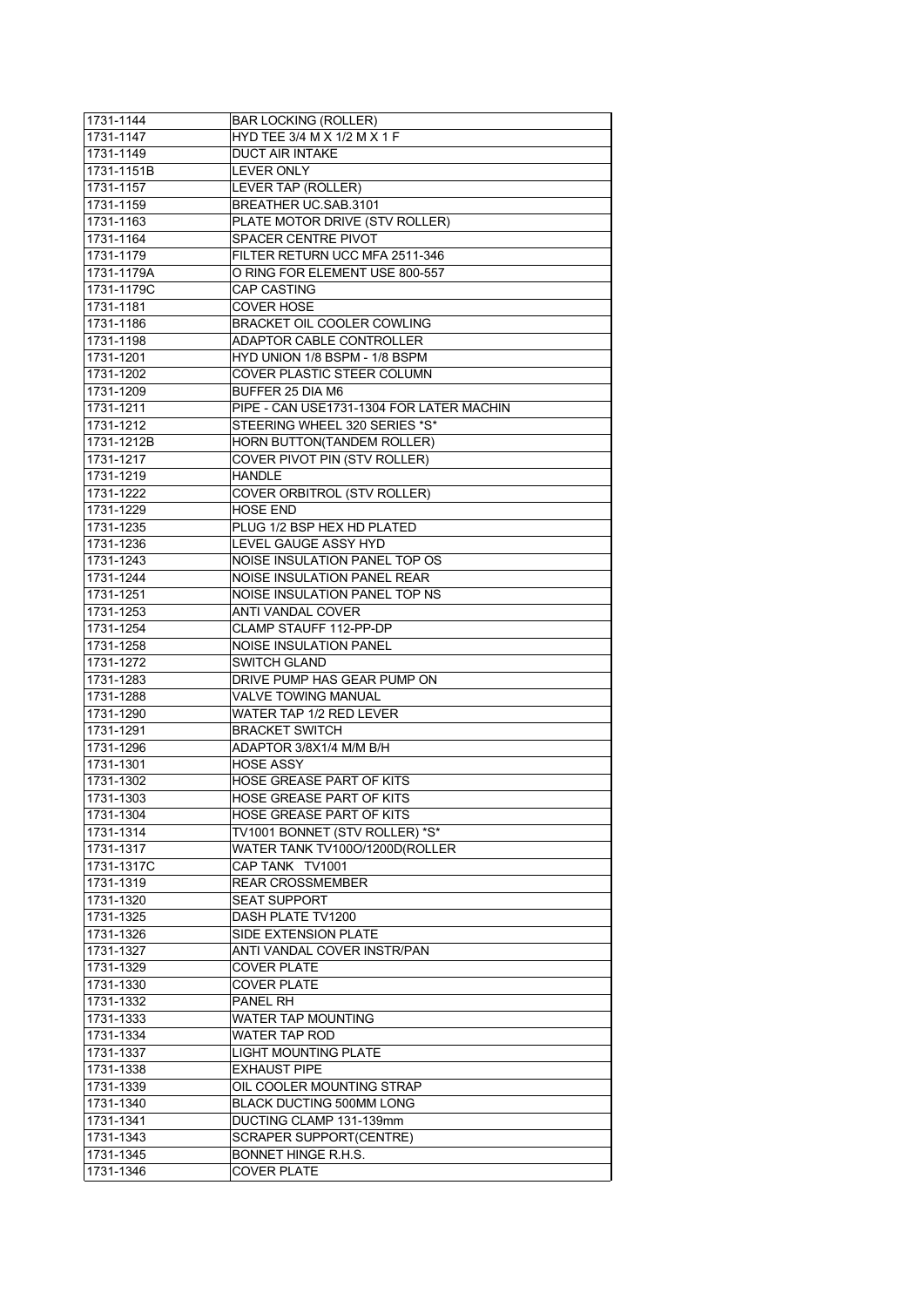| 1731-1347  | <b>FLOOR PLATE</b>              |
|------------|---------------------------------|
| 1731-1349  | <b>FRONT LIGHT SHIELD</b>       |
| 1731-1353  | <b>CONDUIT PLATE</b>            |
| 1731-1354  | CONTROL ARM SIDE COVER          |
| 1731-1355  | GAS SPRING*S*                   |
| 1731-1356  | <b>BATTERY STRAP</b>            |
| 1731-1357  | <b>FLOOR MAT RUBBER</b>         |
| 1731-1359  | HOSE FUEL FILTER PARTOF KIT     |
| 1731-1360  | GASKET                          |
| 1731-1361  | GASKET                          |
| 1731-1367  | THROTTLE LEVER SPACER (ROLLER)  |
| 1731-1368  | THROTTLE LINK (ROLLER)          |
| 1731-1370  | <b>HYDRAULIC HOSE</b>           |
| 1731-1376  | PLATE NO LIGHTS REF 16489       |
| 1731-1378  | ANTI-GRAV VALVE PART OF KIT     |
| 1731-1380  | PRESS.WATERKIT TV1-1300 OP      |
| 1731-1383  | <b>WATER TAP HANDLE</b>         |
| 1731-1387  | <b>ANTI-VANDLE COVER W/TANK</b> |
| 1731-1390  | <b>HYD HOSE</b>                 |
| 1731-1391  | <b>HYD HOSE</b>                 |
| 1731-1392  | HYD HOSE                        |
| 1731-1393  | <b>HYD HOSE</b>                 |
| 1731-1397  | <b>HYD HOSE</b>                 |
| 1731-1401  | <b>HYD HOSE</b>                 |
| 1731-1404  | <b>HINGE PLATE</b>              |
| 1731-1405  | <b>VANDLE COVER HOLDER</b>      |
| 1731-1406  | PLASTIC TAIL PIECE PART OF KIT  |
| 1731-1408  | <b>HYD HOSE</b>                 |
| 1731-1411  | <b>HYD HOSE</b>                 |
| 1731-1415  | <b>HYD HOSE</b>                 |
| 1731-1416  | <b>HYD HOSE</b>                 |
| 1731-1417  | HYD HOSE                        |
| 1731-1418  | <b>HYD HOSE</b>                 |
| 1731-1419  | <b>HYD HOSE</b>                 |
| 1731-1420  | <b>HYD HOSE</b>                 |
| 1731-1421  | <b>HYD HOSE</b>                 |
| 1731-1422  | <b>HYD HOSE</b>                 |
| 1731-1423  | <b>HYD HOSE</b>                 |
| 1731-1424  | <b>HYD HOSE</b>                 |
| 1731-1425  | <b>HOSE ASSY</b>                |
| 1731-1426  | HYD HOSE                        |
| 1731-1428  | PLUG PART OG HOSE KIT           |
| 1731-1430  | FLAT WASHER 1/2                 |
| 1731-1431  | SPRAY BAR (STV ROLLER) *S*      |
| 1731-1432  | SOLENOID MOUNTING BRACKET       |
| 1731-1433  | THROTTLE LEVER REF 16588        |
| 1731-1434  | BRKT MTG SOLENOID LINK (ROLLER  |
| 1731-1435  | SOLENOID SLIDE PLATE            |
| 1731-1436  | SPACER TUBE-SLNOID BRKT (ROLL)  |
| 1731-1444  | HYDOSTATIC PUMP+STEER PUMP ASY  |
| 1731-1444K | SEAL KIT                        |
| 1731-1445  | VALVE BLOCK-PART OF KIT         |
| 1731-1451  | ELBOW - AIR CLEANER             |
| 1731-1452  | CLEVIS (ROLLER)                 |
| 1731-1462  | HPC ASSY 1/4                    |
| 1731-1474  | AIR INLET DUCT                  |
| 1731-1479  | MOUNT PLATE-REV ALARM           |
| 1731-1480  | T3/8M-1/2FM-1/2M BSP            |
| 1731-1481  | ADPT SAE 1 1/16-1/2M BSP M/M    |
| 1731-1482  | HYD FITTING PART OF KIT         |
| 1731-1483  | ADAPTOR SAE 9/16-1/4BSP M/M     |
| 1731-1484  | TEST POINT 1/4BSPF/M COMP90DEG  |
| 1731-1486  | B/HEAD 3/8BSP-1/4BSP B/HEAD     |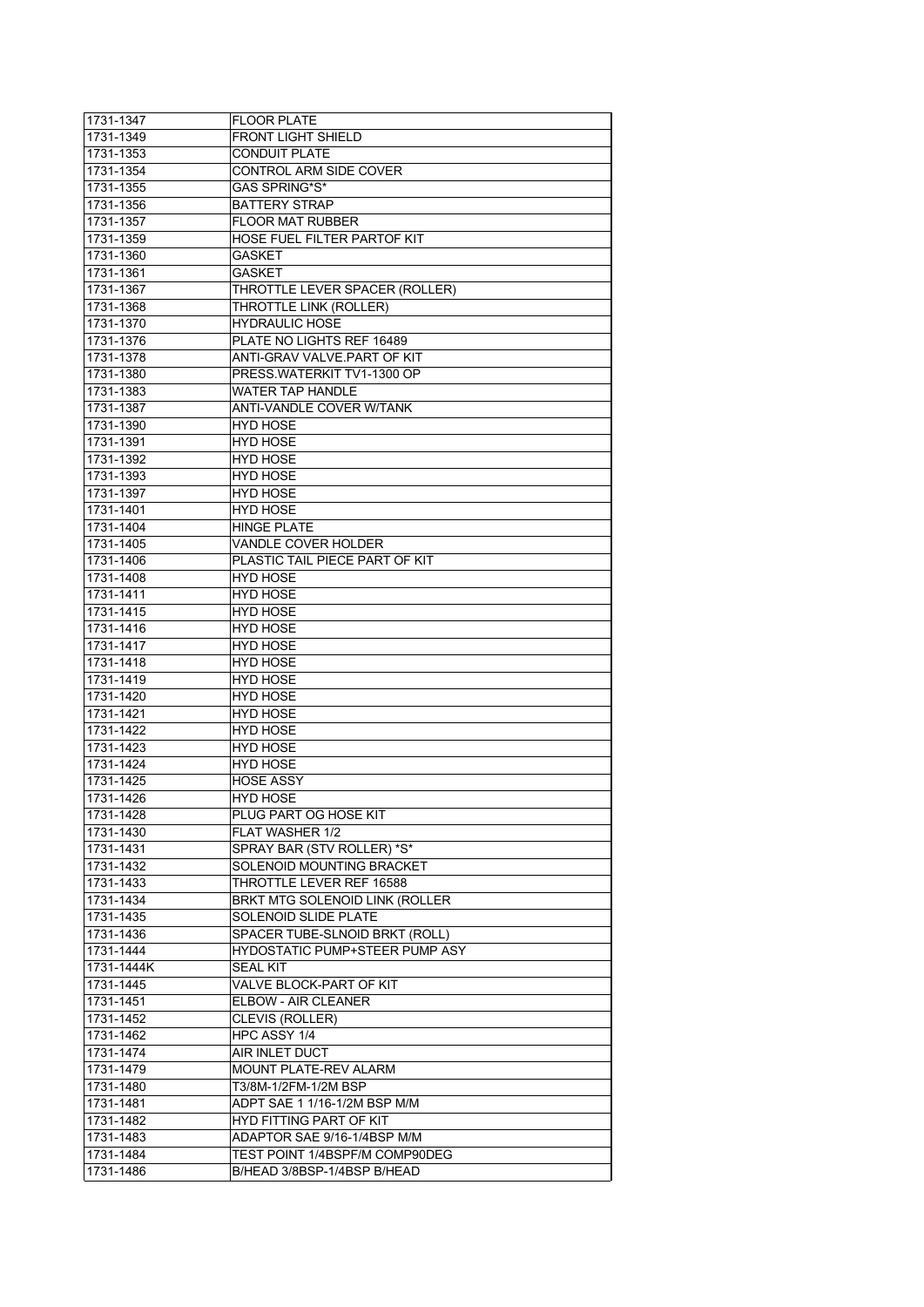| 1731-1488              | REAR/FRONT SCRAPER ADJ PLATE              |
|------------------------|-------------------------------------------|
| 1731-1490              | <b>SEALING STRIP</b>                      |
| 1731-1491              | SCRAPER BAR BUSH (STV ROLLER)             |
| 1731-1494              | <b>BRACKET REVERSE ALARM</b>              |
| 1731-1495              | <b>FRD/REV LEVER PLATE</b>                |
| 1731-1496              | <b>ANTI-VIBRATION FOAM</b>                |
| 1731-1509              | AIR CLEANER BRACKET                       |
| 1731-1513              | HOSE ASSY 1/2 +A/G                        |
| 1731-1529              | <b>CENTRE SCRAPER BAR</b>                 |
| 1731-1530              | SCRAPER BAR                               |
| 1731-1531              | <b>SCRAPER BAR CENTRE</b>                 |
| 1731-1532              | <b>SCRAPER BAR</b>                        |
| 1731-1533              | PRESS SPRAY BAR 3 NOZZLE 1000             |
| 1731-1534              | HPC ASSY 1/2                              |
|                        | HPC ASSY 1/2                              |
| 1731-1535              |                                           |
| 1731-1536              | HPC ASSY 1/2                              |
| 1731-1545              | HPC ASSY 3/8                              |
| 1731-1546              | HPC ASSY 3/8                              |
| 1731-1547              | HPC ASSY 1/4                              |
| 1731-1565              | HPC ASSY 1/2                              |
| 1731-1566              | HPC ASSY 1/4                              |
| 1731-1567              | HPC ASSY 1/2                              |
| 1731-1568              | HPC ASSY 1/4                              |
| 1731-1569              | 1/2 HOSE HPC                              |
| 1731-1570              | 1/4 HOSE HPC                              |
| 1731-1571              | 1/4 HOSE HPC                              |
| 1731-1572              | 1/4 HOSE HPC                              |
| 1731-1575              | <b>SCRAPER BLADE *S*</b>                  |
| 1731-1578              | PUMP THRU DRI                             |
| 1731-1578C             | COIL AND CARTRIDGE                        |
| 1731-1578K             | SEAL KIT                                  |
| 1731-1582A             | <b>CARTRIDGE</b>                          |
| 1731-1582K             | <b>SEAL KIT</b>                           |
| 1731-1585              | <b>FILTER SUCTION/RETURN</b>              |
| 1731-1585A             | <b>HYDRAULIC FILTER</b>                   |
| 1731-1585B             | <b>GASKET</b>                             |
| 1731-1585C             | <b>INDICATOR GAUGE</b>                    |
|                        |                                           |
| 1731-1585D             | COVER SRL1                                |
| 1731-1587              | <b>SPLINED HUBSTAR</b>                    |
| 1731-1587F             | <b>FLANGE</b>                             |
| 1731-1587H             | <b>HUBSTER</b>                            |
| 1731-1587P             | MOUNTING PLATE                            |
| 1731-1588              | ROPS TV 1000H/1200 *S*                    |
| 1731-1589              | FOLDING ROPS TV 1000H/1200L *S*           |
| 1731-1590              | <b>FILLER NECK</b>                        |
| 1731-1591              | <b>SUCTION PLATE ASSY</b>                 |
| 1731-1592              | DIESEL SUCTION PLATE                      |
| 1731-1593              | <b>MOUNTING PLATE</b>                     |
| 1731-1594              | THROTTLE PLATE                            |
| 1731-1595A             | CABLE ONLY                                |
| 1731-1595KN            | KNOB ONLY                                 |
| 1731-1601              | 4 HOLE CLAMP                              |
| 1731-1602              | 3 HOLE CLAMP                              |
| 1731-1603              | SUPPORT MAT                               |
| 1731-1606              | <b>COWLING</b>                            |
| 1731-1607              | AIR INTAKE DUCT                           |
| 1731-1609              | GASKET                                    |
| 1731-1613              | AIR INDUCTION HOSE                        |
|                        |                                           |
|                        |                                           |
| 1731-1618              | AV MOUNT                                  |
| 1731-1627              | HYD HOSE ASSY 1/2                         |
| 1731-1628              | <b>HYD HOSE ASSY 1/2</b>                  |
| 1731-1629<br>1731-1631 | HYD HOSE ASSY<br><b>HYD HOSE ASSY 1/2</b> |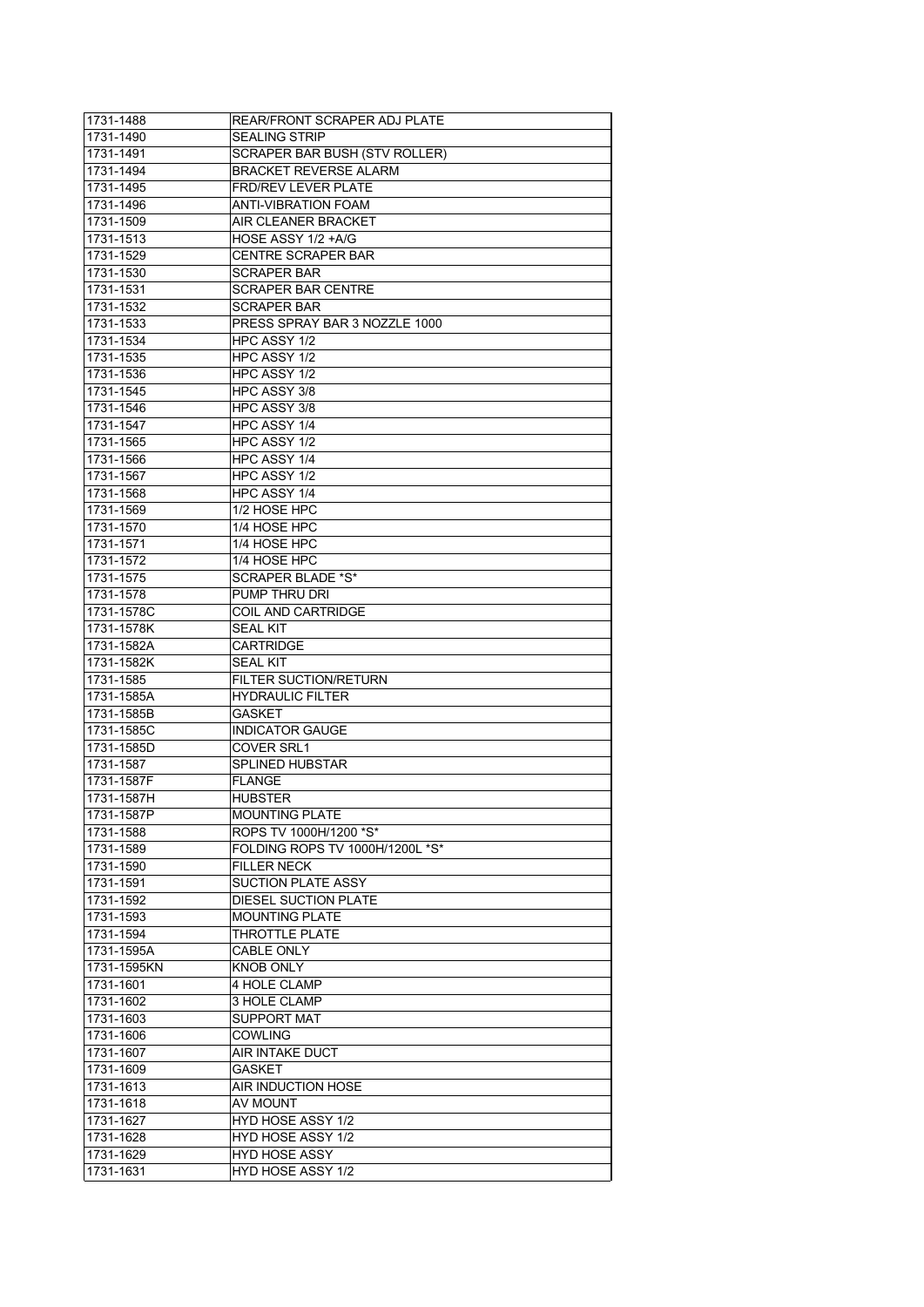| 1731-1644               | HYD HOSE ASSY 1/4                                           |
|-------------------------|-------------------------------------------------------------|
| 1731-1647               | ORBITROL 3/8 HPC HOSE ASSY                                  |
| 1731-1649               | <b>HOSE ASSEMBLY 1/2</b>                                    |
| 1731-1650               | <b>HYDRAULIC HOSE 1/4</b>                                   |
| 1731-1651               | HYD HOSE ASSEMBLY 1/4                                       |
| 1731-1652               | HYDRAULIC HOSE ASSEMBLY 1/2                                 |
| 1731-1653               | <b>HYDRAULIC HOSE ASSEMBLY 1/4</b>                          |
| 1731-1655               | ADAPTOR 3/4 X 22MM M/M                                      |
| 1731-1661               | <b>ARTIC LOCK</b>                                           |
| 1731-1662               | SPLIT HOSE CLAMP ASSY                                       |
| 1731-1663               | SPLIT HOSE CLAMP ASSY                                       |
| 1731-1664               | LH BONNET HINGE BRACKET                                     |
| 1731-1665               | RH BONNET HINGE BRACKET                                     |
| 1731-1668               | <b>HYD HOSE ASSY 1/2</b>                                    |
| 1731-1669               | <b>HYD HOSE ASSY</b>                                        |
| 1731-1672               | HYD HOSE ASSY 1/2                                           |
| 1731-1673               | <b>HYD HOSE ASSY 1/4</b>                                    |
| 1731-1674               | <b>HYD HOSE ASSY 1/4</b>                                    |
| 1731-1675               | HYD HOSE ASSY 1/2                                           |
| 1731-1676               | <b>HYD HOSE ASSY 1/4</b>                                    |
| 1731-1677               | <b>CLAMP PLATE</b>                                          |
| 1731-1678               | <b>CLAMP PLATE</b>                                          |
|                         | <b>BONNET LATCH PLATE</b>                                   |
| 1731-1679               |                                                             |
| 1731-1681               | <b>BULKHEAD ADAPTOR</b>                                     |
| 1731-1684               | <b>LIMIT SWITCH BRACKET</b>                                 |
| 1731-1686               | SPACER SIDE LEG HOSE CLAMP                                  |
| 1731-1687               | <b>FLOORPLATE</b>                                           |
| 1731-1690A              | <b>ELEMENT</b>                                              |
| 1731-1690G              | <b>GAUGE</b>                                                |
| 1731-1690GAS            | <b>GASKET</b>                                               |
| 1731-1694               | (CROWN) BENFORD BACK PANEL                                  |
|                         |                                                             |
| 1731-1696               | <b>CONTROL ARM</b>                                          |
| 1731-1700               | BRAKE/TOW VALVE CPX 19347-02                                |
| 1731-1700C              | <b>CARTRIDGE VALVE</b>                                      |
| 1731-1704               | LIGHT GRILL (BLANK)                                         |
| 1731-1705               | LIGHT GRILL (SITE)                                          |
| 1731-1706               | RTA LIGHTS SHIELD                                           |
| 1731-1709               | OIL COOLER (BEC 499) *S*                                    |
| 1731-1713               | <b>BONNET HINGE LHS</b>                                     |
| 1731-1714               | <b>BONNET HINGE RHS</b>                                     |
| 1731-1717               | AIR INTAKE DUCT, DEUTZ ENG TV1000-1400                      |
| 1731-1720               | <b>LIGHT MOUNTING BRACKET</b>                               |
| 1731-1722               | SPRING SCRAPER BRACKET                                      |
| 1731-1731               | AV MOUNT JG                                                 |
| 1731-1732               | AV MOUNT (GMT PART NO: BFR-BF1490-60)                       |
| 1731-1737               | AIR INTAKE HOSE                                             |
| 1731-1740               | AIR INTAKE ELBOW-FILTER TO MANIFOLD                         |
| 1731-1745               | AIR FILTER ASSY, 5" DIA 50MBAR INDICATOR                    |
| 1731-1746               | AIR FILTER MOUNTING PLATE                                   |
| 1731-1750               | DASH PLATE TV1000-1400 HOBBS KEY SW                         |
| 1731-1753               | HOSE M1T04 135MM ST 1732-1448 (BRAKE)                       |
| 1731-1754               | HYD HOSE M1T04 160MM ST 1732-1448                           |
| 1731-1761               | AIR FILTER ASSY 5" DIA 35MBAR INDICATOR                     |
| 1731-1761A              | AIR FILTER MAIN*S*                                          |
| 1731-1761B              | AIR FILTER SAFETY*S*                                        |
| 1731-1761C              | CAP                                                         |
| 1731-1761CL             | <b>CLIP</b>                                                 |
| 1731-1761D              | <b>DUST BOWL AND CLIPS</b>                                  |
| 1731-1761G              | <b>FILTER CONDITION GAUGE</b>                               |
| 1731-1761S              | <b>STRAP</b>                                                |
| 1731-1761V              | VALVE                                                       |
| 1731-1762<br>1731-1762A | PUMP - VIBRATION & STEERING (10.6 /6 CC)<br><b>SEAL KIT</b> |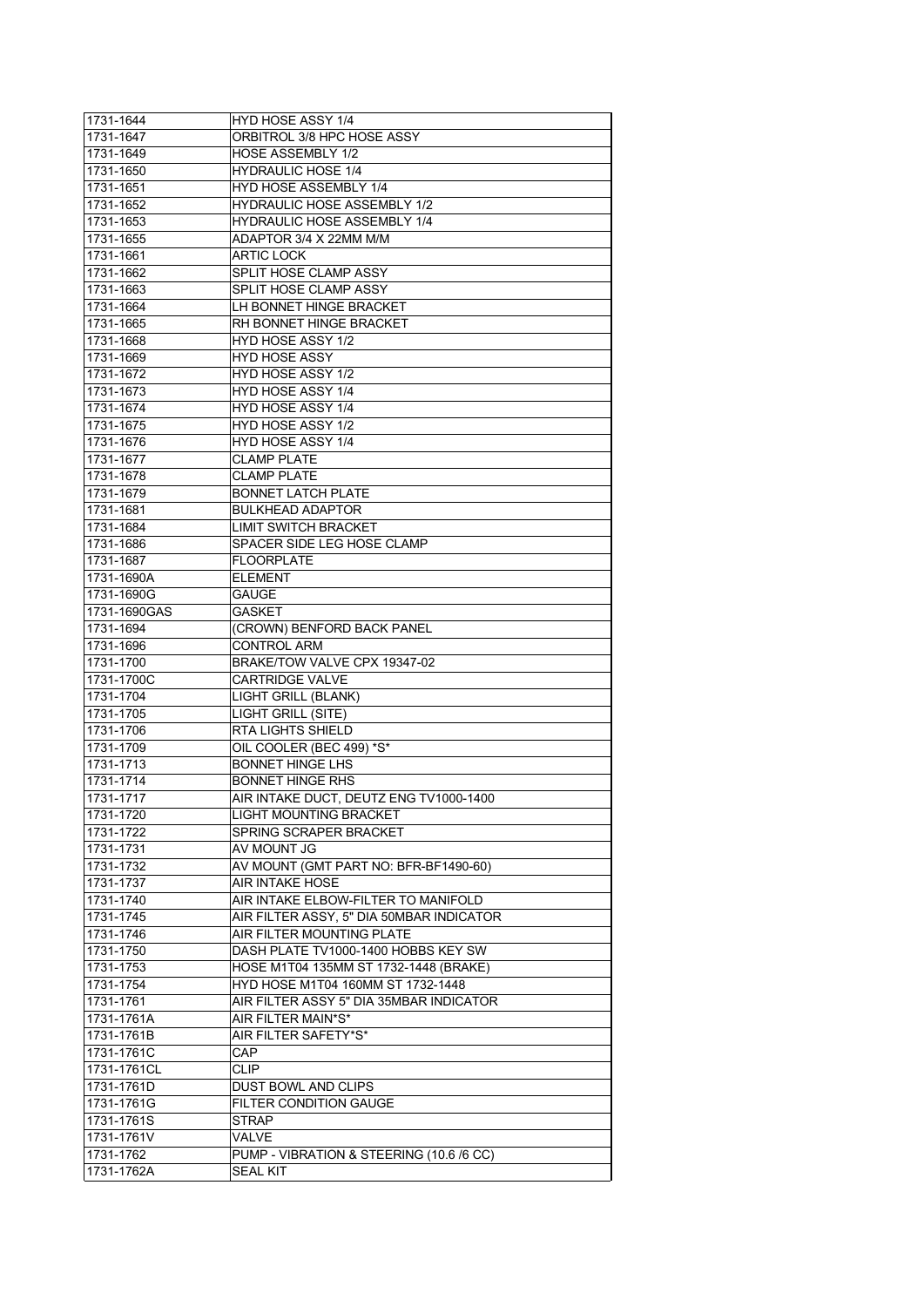| 1731-1763   | PUMP-TRANSMISSION A10VG 28CC. THRU-DRV.     |
|-------------|---------------------------------------------|
| 1731-1763A  | <b>SEAL KIT DRIVE PUMP</b>                  |
| 1731-1765   | <b>ENGINE MOUNTING BRACKET</b>              |
| 1731-1769   | EXHAUST BRACKET - FRONT MOUNT               |
| 1731-1776   | AIR FILTER MTG BRKT - FOR KUBOTA D1703      |
| 1731-1777   | <b>AIR INTAKE ELBOW</b>                     |
| 1731-1778   | 20 ר - COOLING FAN                          |
| 1731-1780   | AIR INTAKE PIPE - FLEXIBLE HOSE             |
| 1731-1784   | FILLER NECK (STEEL TOP)                     |
| 1731-1785B  | <b>END CAP</b>                              |
| 1731-1785F  | <b>BEARING</b>                              |
| 1731-1785H  | <b>PULLEY</b>                               |
| 1731-1785K  | <b>COUPLING</b>                             |
| 1731-1785L  | <b>COUPLING SHAFT</b>                       |
| 1731-1785N  | <b>BOLT</b>                                 |
| 1731-1785P  | <b>CIRCLIP</b>                              |
| 1731-1785R  | <b>KEY</b>                                  |
| 1731-1786   | BOTTOM HOSE - UPPER PORTION                 |
| 1731-1787   | BOTTOM HOSE - LOWER PORTION                 |
| 1731-1788   | HOSE - EXPANSION TANK - LONG                |
| 1731-1789   | <b>HOSE - EXPANSION TANK - SHORT</b>        |
| 1731-1790   | CONNECTOR - 90- ELBOW, DIA 22               |
| 1731-1791   | HOSE - EXPANSION BREATHER                   |
| 1731-1792   | ELBOW - BREATHER. TOP HOSE                  |
| 1731-1796   | THROTTLE CABLE BRACKET                      |
| 1731-1797   | TOP HOSE - UPPER PORTION                    |
| 1731-1798   | TOP HOSE - LOWER PORTION                    |
| 1731-1800   | <b>BRACKET - LH ENGINE MOUNT - FLYWHEEL</b> |
| 1731-1801   | <b>BRACKET - RH ENGINE MOUNT - FLYWHEEL</b> |
| 1731-1805   | COOLER BRACKET LH                           |
| 1731-1806   | <b>COOLER BRACKET RH</b>                    |
| 1731-1808   | TV1000 ARM LOWER COVER PLATE                |
| 1731-1809   | FRANKLIN EXHAUST BOX (PART OF 1731-1810)    |
| 1731-1810   | <b>EXHAUST KIT</b>                          |
| 1731-1811   | EXHAUST DOWN PIPE( PART OF 1731-1810)       |
| 1731-1825   | 3/8" HOSE, 2650mm Long, Straight-ORB        |
| 1731-1835   | RADIATOR SURROUND BASE PLATE                |
| 1731-1836   | <b>PLATE</b>                                |
| 1731-1837   | <b>PLATE</b>                                |
| 1731-1839   | MOTOR - ROQUET VIBRATION TV1000-1300K       |
| 1731-1839K  | <b>SEAL KIT</b>                             |
| 1731-1840   | 3/8" MTF HOSE, 650mm Long, C901 - Straight  |
| 1731-1841   | ADAPTOR M22 TO 3/8" BSP                     |
| 1731-1844   | HEATSHIELD - TV1000 KUBOTA ROLLER           |
| 1731-1847   | 1/2" HOSE/STEEL ASSY - TV1000               |
| 1731-1850   | GAS STRUT - 450N 0.023L                     |
| 1731-1852   | THROTTLE LEVER - TMC, 2 POSTN               |
| 1731-1852KP | KNOB AND PLUNGER ASSY                       |
| 1731-1856   | <b>BONNET HINGE - RH</b>                    |
| 1731-1857   | BONNET HINGE CLAMP PLATE - RH               |
| 1731-1858   | SHIM 'C' WASHER - M10x <sub>1</sub> 0x3THK  |
| 1731-1861   | EXHAUST BRACKET - REAR                      |
| 1731-1866   | EXPANSION TANK BRACKET ASSEMBLY             |
| 1731-1867   | DRIVE / REVERSE ALARM BRKT                  |
| 1731-1873   | AV MOUNT - BARRY CONTROLS REF 27975-2       |
| 1731-1874   | SITE LIGHT MOUNTING BRACKET                 |
| 1731-1876   | RAD/OIL COOLER ASSY (INCLUDING COWL) *S*    |
| 1731-1876B  | <b>COWLING</b>                              |
| 1731-1876C  | RAD/OIL COOLER ASSY (WITHOUT COWL)          |
| 1731-1881   | ANTI VIBRATION FOAM                         |
| 1731-1882   | B30/20M8 X 20 AV MOUNT SHORE HARDNESS 68    |
| 1731-1883   | AIR FILTER ASSY, 5" DIA 50MBAR INDICATOR    |
| 1731-1885   | SUCTION RETURN LINE FILTER                  |
|             |                                             |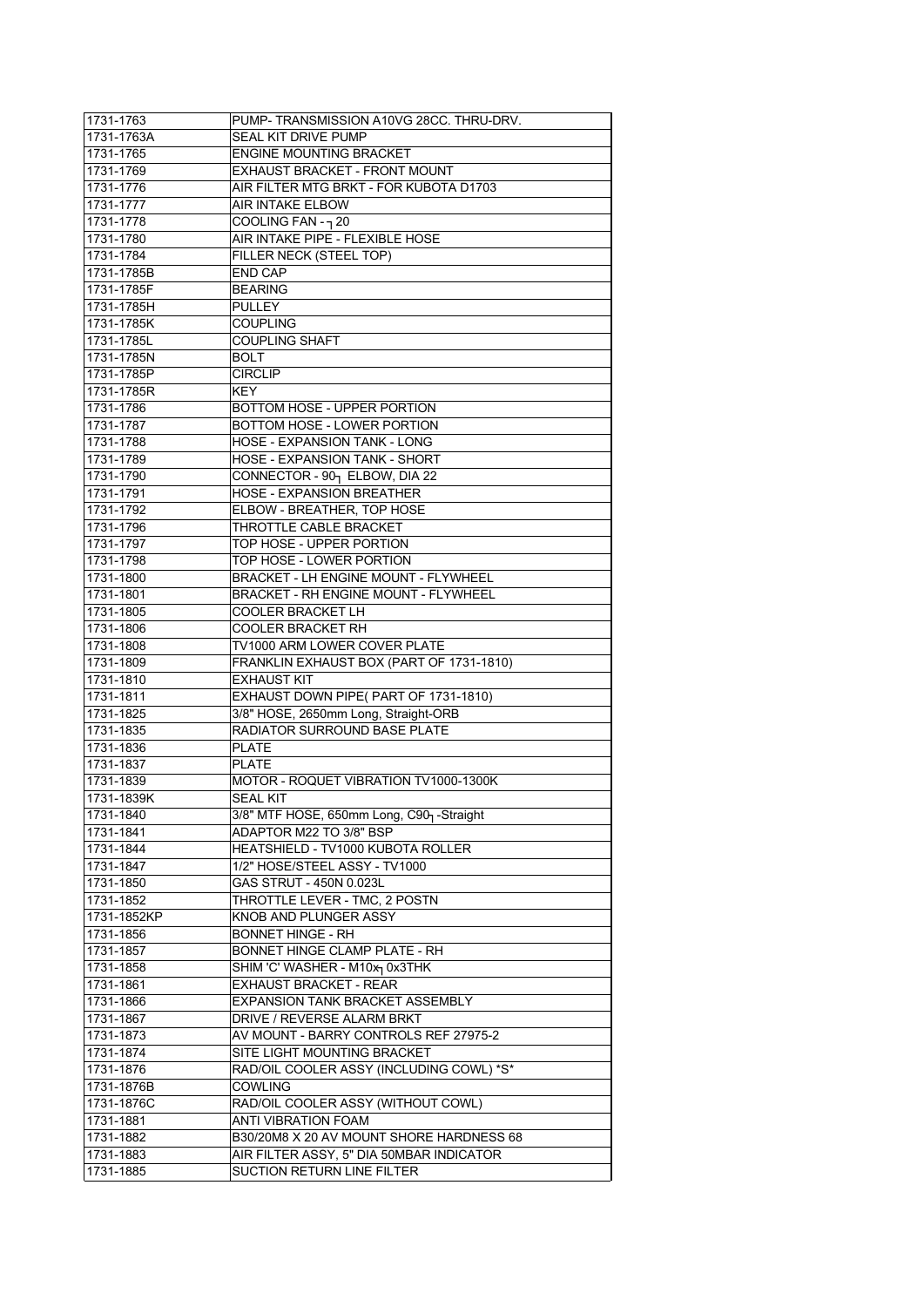| 1731-1885A | <b>ELEMENT</b>                           |
|------------|------------------------------------------|
| 1731-18851 | <b>INDICATOR GAUGE</b>                   |
| 1731-1885K | <b>GASKET</b>                            |
| 1731-1889  | DRIVE REVERSE ALARM BRACKET              |
| 1731-1890  | DRIVE CONTROL BRACKET                    |
| 1731-1893  | BELT-BOX -DRIVE, ALSO NEED BOMS SEE TECH |
| 1731-1893A | <b>BELT</b>                              |
| 1731-1893D | PLUG - STEEL (80mm DIA.)                 |
| 1731-1893E | HUB - (15 TEETH)                         |
|            |                                          |
| 1731-1893F | ELEMENT (YELLOW)                         |
| 1731-1893J | <b>HUB JAW SET</b>                       |
| 1731-1893S | <b>BEARING SUPPORT SHAFT</b>             |
| 1731-1894  | PUMP- TRANSMISSION A10VG 28CC. THRU-DRV. |
| 1731-1896  | 3/4" HOSE 650MM LONG, S-90DEG SET @ 0DEG |
| 1731-1897  | 1/4" HOSE, 730MM LONG 90-90 SET @ 340DEG |
| 1731-1898  | 3/4" HOSE 1010MM LONG 45-90- SET @ 125-  |
| 1731-1899  | 1/2" HOSE 490MM LONG S-45 SET @ 0-1      |
| 1731-1900  | 1/2" HOSE 370MM LONG S-90-1 SET @ 0-1    |
| 1731-1903  | O-RING REXROTH PUMP AUX MTG FLANGE       |
| 1731-1905C | TOW VALVE CARTRIDGE                      |
| 1731-1907  | ACOUSTIC PANEL - TOP REAR LH PANEL       |
| 1732-0150  | TV1200-1 NO LIGHTS ISO                   |
| 1732-0153  | TV1200H-1 NO LIGHTS ISO                  |
| 1732-0163  | DECALS - TV1202 NO LIGHTS                |
|            |                                          |
| 1732-0164  | DECALS - TV1202 SITE LIGHTS              |
| 1732-0168  | DECALS - TV1201H RTA LIGHTS              |
| 1732-0190  | TV1200 KUBOTA HOSE KIT                   |
| 1732-0192  | TVH1200 BELTBOX RETROFIT KIT             |
| 1732-0194  | BELTBOX RETROFIT HOSE KIT - TVH1200      |
| 1732-1011  | EXHAUST TAILPIPE                         |
| 1732-1023  | <b>MAT RUBBER CHEQUER FLOOR</b>          |
| 1732-1036  | <b>SCRAPER MOUNTING BOTTOM</b>           |
| 1732-1043  | HOSE 3/4 960 45 ST R1T                   |
| 1732-1044  | HOSE 3/8 1400 45(1/2) ST R2T'C'          |
| 1732-1045  | HOSE 3/8 1240 45(1/2) ST R2T'C'          |
| 1732-1046  | HYD HOSE 3/8 1500 90 ST R2T'C'           |
| 1732-1047  | HOSE 3/8 1650 90(1/2) ST R2T'C'          |
| 1732-1048  | <b>HYD HOSE 3/8 2400 90 ST R2T'C'</b>    |
| 1732-1050  | HOSE 1/2 1600 ST ST R1T                  |
| 1732-1051  | HOSE 3/8 1600 45(1/2) ST R2T'C'          |
| 1732-1053  | HOSE 3/8 1610 90 ST R2AT                 |
|            | HOSE 3/8 2340 45(12) ST R2T'C'           |
| 1732-1058  |                                          |
| 1732-1059  | <b>HOSE 1/4 1760 ST ST R1T</b>           |
| 1732-1060  | <b>HOSE 1/4 2010 BANJO ST R1T</b>        |
| 1732-1062  | HOSE 1/4 1775 90 ST R1T                  |
| 1732-1063  | HOSE 1/4 900 90 ST R1T                   |
| 1732-1069  | HOSE 1/4 2670 90S ST R1T                 |
| 1732-1074  | <b>WATER LEVEL GAUGE</b>                 |
| 1732-1076  | HOSE 1/4 1100 45S ST RIT 380N            |
| 1732-1079  | GAS STRUT*S* 0.054L                      |
| 1732-1082  | TOP SCRAPER MOUNTING                     |
| 1732-1090  | SEAT RAIL ASSY REF:90008                 |
| 1732-1107  | PLATE MOTOR DRIVE TV1200                 |
| 1732-1112  | PANEL TOP N/S                            |
| 1732-1121  | SPRINKLER BAR                            |
| 1732-1122  | <b>SPRINKLER BAR</b>                     |
| 1732-1130  | <b>HYD STEERING PUMP</b>                 |
| 1732-1135  |                                          |
|            | STEERING UNIT (NEWER MACHINES)           |
| 1732-1141  | STRAINER UCC REF; NO S580019             |
| 1732-1145  | <b>RUBBER EDGING</b>                     |
| 1732-1150  | <b>FLOOR PLATE</b>                       |
| 1732-1153  | SPACER BOLT                              |
| 1732-1155  | DOOR TOOL BOX                            |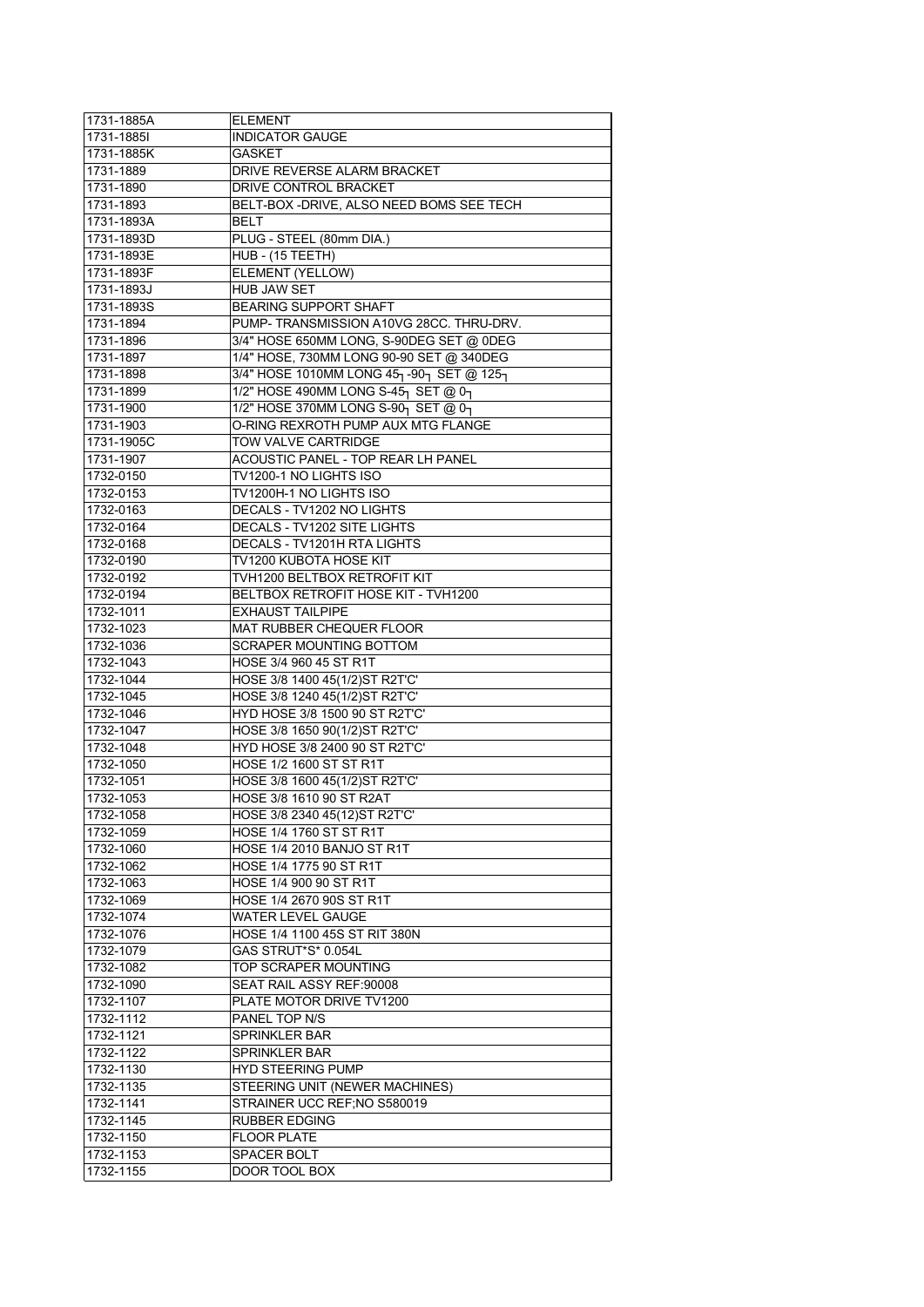| 1732-1165              | ADAPTOR PLATE & COUPLING              |
|------------------------|---------------------------------------|
| 1732-1168              | RELIEF VALVE 1AR150P4W20SSP           |
| 1732-1170              | <b>HYD HOSE</b>                       |
| 1732-1171              | <b>HOSE ASSY</b>                      |
| 1732-1173              | HOSE ASSY (M.O.D)                     |
| 1732-1179              | AV MOUNTING 17/1385-01 60 SH          |
| 1732-1188              | <b>HYD HOSE</b>                       |
| 1732-1189              | <b>HYD HOSE</b>                       |
| 1732-1192              | CLAMP STAUFF 12MM DIA                 |
| 1732-1196              | <b>BOLT STACKING (ROLLER)</b>         |
| 1732-1197              | <b>CLAMP PLATE</b>                    |
| 1732-1198              | <b>GASKET TANK FILTER</b>             |
| 1732-1204              | SPACER HARDENED (STV ROLLER)          |
| 1732-1205              | PLATE CENTRE PIVOT                    |
| 1732-1210              | <b>BUSH 34X30X30</b>                  |
| 1732-1215              | PIN. (STV ROLLER)                     |
| 1732-1219              | WATER TANK TV1200H                    |
| 1732-1225              | BENFORD LOGO TV1200 BONNET            |
| 1732-1231              | <b>REAR X MEMBER ASSY</b>             |
| 1732-1232              | DRUM ASSY TV1200D                     |
| 1732-1233              | <b>SCRAPER BAR (CENTRE)</b>           |
| 1732-1234              | BREAKER DIVERTER VALVE BRACKET        |
| 1732-1236              | SCRAPER SUPPORT (FRONT & REAR)        |
| 1732-1239              | CRIMP CLIP 7/8 PART OF KIT            |
| 1732-1244              | SHAFT VIBRATOR TV1200 LT/WT           |
| 1732-1254              | SEAT SUPPORT TV1200H                  |
| 1732-1256              | <b>SEAT MOUNTING PLATE</b>            |
| 1732-1260              | <b>WATER TAP MOUNTING</b>             |
| 1732-1261              | <b>WATER TAP ROD</b>                  |
| 1732-1273              | SCRAPER BAR FRONT AND REAR            |
| 1732-1282              | <b>HYDRAULIC FILTER</b>               |
| 1732-1283              | <b>EXHAUST PIPE</b>                   |
| 1732-1286              | <b>EXHAUST PIPE (STV ROLLER)</b>      |
| 1732-1287              | SPRAY BAR (ROLLERS) *S*               |
| 1732-1291              | EXHAUST CLAMP 51MM                    |
| 1732-1293              | <b>EXHAUST PIPE</b>                   |
| 1732-1296              | DIESEL SPILL BACK PIPE ASSY           |
| 1732-1299              | HOSE CLAMP-DRV SIDE INN.(ROLL)        |
| 1732-1300              | HOSE CLAMP-DRV SIDE OUT.(ROLL)        |
| 1732-1301              | <b>BRACKET HYDRAULICS FILLER TUBE</b> |
| 1732-1302              | HPC ASSY 1/2                          |
| 1732-1304              | <b>HOSE</b>                           |
| 1732-1306              | HPC ASSY 1/2                          |
| 1732-1313              |                                       |
|                        |                                       |
|                        | HPC ASSY 1/4                          |
| 1732-1314              | HPC ASSY 1/4                          |
| 1732-1316              | HOSE ASSY 1/4                         |
| 1732-1319              | CENTRE PIVOT BRACKET                  |
| 1732-1321              | PIVOT PIN (STV ROLLER)                |
| 1732-1322              | PIN PIVOT RAM (STV ROLLER)            |
| 1732-1324              | PIVOT PIN-REAR LINK(STV ROLLER        |
| 1732-1325              | BUSH BEARING CLAMP (STV ROLLER        |
| 1732-1328              | BEARING RETAINER (STV ROLLER)         |
| 1732-1331              | HOSE CLAMP OUTER (ROLLER)             |
| 1732-1335              | HPC ASSY 1/2                          |
| 1732-1337              | HPC ASSY 1/2                          |
| 1732-1338              | HPC ASSY 1/2                          |
| 1732-1342              | HPC ASSY 1/2                          |
| 1732-1343              | HPC ASSY 1/2                          |
| 1732-1347              | M8X 20 LOW HEAD CAPSCREW              |
| 1732-1350              | PRESSURE TEST POINT                   |
| 1732-1355              | <b>CLAMP PLATE MOUNTING BRACKET</b>   |
| 1732-1364<br>1732-1406 | WHEEL CV1200<br>DRIVE LEG             |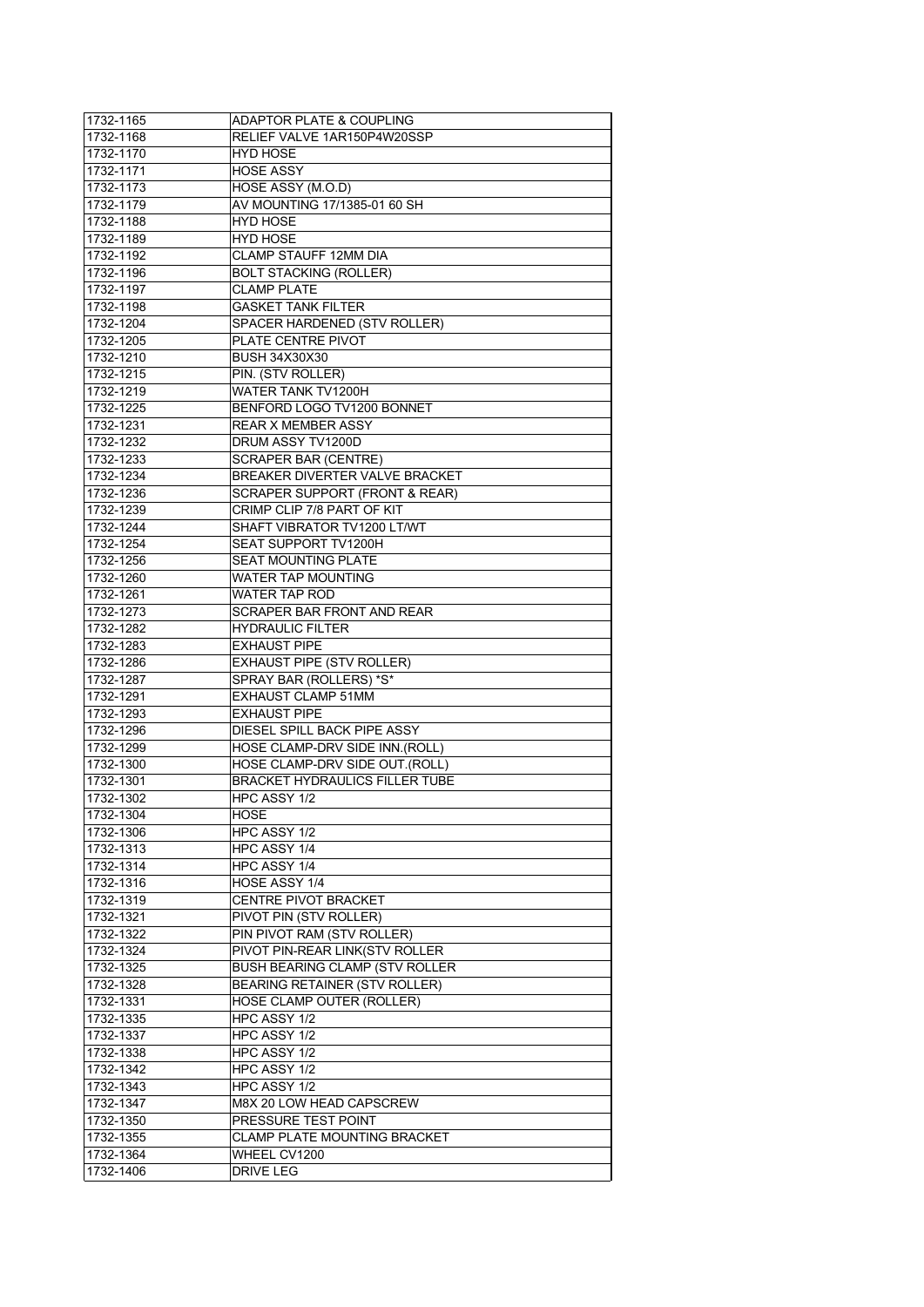| 1732-1414   | <b>SCRAPER BAR CENTRE</b>         |
|-------------|-----------------------------------|
| 1732-1415   | <b>SCRAPER BAR</b>                |
| 1732-1416   | <b>EXHAUST BRACKET</b>            |
| 1732-1441   | <b>SCRAPER BLADE *S*</b>          |
| 1732-1450   | <b>HYD HOSE KIT</b>               |
| 1732-1459   | TEREX (CROWN) BACK PANEL          |
| 1732-1460   | TEREX (CROWN) REAR PANEL          |
| 1732-1504   | (CROWN) BENFORD BACK PANEL        |
| 1732-1508   | F/R SCRAPER BAR ASSY              |
| 1732-1514K  | SEAL KIT (NOT COMPLETE)           |
| 1732-1518   | <b>SPRAY BAR PLASTIC</b>          |
| 1732-1519   | HYD HOSE M1T04 135MM ST 1731-1610 |
| 1732-1520   | HYD HOSE M1T04 170MM ST 1731-1610 |
| 1732-1521   | FAN GUARD (LH)                    |
| 1732-1522   | FAN GUARD (RH)                    |
| 1732-1525   | LATERAL SLIDE RAIL - MILSCO       |
| 1732-1538   | 1/4" HOSE 900MM LONG              |
| 1733-1007   | <b>SCRAPER BAR OUTER</b>          |
| 1733-1009   | FUEL TANK (ROLLER)                |
| 1733-1009C  | SEND 1 X 8000-4490KEY WITH CAP    |
| 1733-1011   | TRANSMISSION PUMP TV800           |
| 1733-1011K  | <b>SEAL KIT</b>                   |
| 1733-1012   | SCRAPER BLADE TV800 *S*           |
| 1733-1013R  | <b>RELIEF VALUE ONLY</b>          |
| 1733-1013S  | <b>SOLENOID &amp; COIL</b>        |
| 1733-1016   | <b>CENTRE PIVOT BRACKET</b>       |
| 1733-1017   | <b>HYDRAULIC PUMP REF:5490K</b>   |
| 1733-1018   | <b>TRANSPORT LOCK</b>             |
| 1733-1021   | <b>WATER TANK (ROLLER)</b>        |
| 1733-1021A  | <b>WATER TANK CAP</b>             |
| 1733-1021B  | BOTTOM FILTER CAP (23MM HOLE)     |
| 1733-1024   | REAR LOWER SCRAPER BAR            |
| 1733-1025   | <b>CLAMP PLATE</b>                |
| 1733-1026   | <b>SCRAPER BOTTOM FRONT</b>       |
| 1733-1032   | <b>BRACKET O/S</b>                |
| 1733-1033   | <b>NEAR SIDE BRACKET TV800</b>    |
| 1733-1034   | <b>LINK PLATE ASSY</b>            |
| 1733-1035   | PIVOT PIN (STV ROLLER)            |
| 1733-1036   | <b>ANTI-VANDEL COVER</b>          |
| 1733-1037   | WATER TAP MOUNTING                |
| 1733-1038   | <b>ORBITROL STEERING</b>          |
| 1733-1039   | <b>WATER TAP ROD</b>              |
| 1733-1041   | <b>BATTERY STRAP</b>              |
| 1733-1042   | SILENCER (FOR LPA2-TV800)         |
| 1733-1042A  | <b>TAILPIPE ONLY</b>              |
| 1733-1043   | BONNET TV800 (STV ROLLER) *S*     |
| 1733-1045   | <b>BACK PLATE ASSY</b>            |
| 1733-1048   | AIR FILTER / TOW VALVE BRKT       |
| 1733-1049   | SPRAY BAR *S*                     |
| 1733-1050   | GROMMET REF PV981A (ROLLER)       |
| 1733-1053   | <b>GASKET-TANK LID</b>            |
| 1733-1056   | <b>VENTABLE RELIEF VALVE</b>      |
| 1733-1056R  | RELIEF VALVE ONLY                 |
| 1733-1056SC | SOLENOID AND COIL                 |
| 1733-1058   | PUMP CONTROL LEVER                |
| 1733-1059   | HOOKED BOLT BUDGET LOCK LH        |
| 1733-1060W  | SPRING BELLVIEW WASHER            |
| 1733-1063   | 1/2 HOSE ASSEMBLY                 |
| 1733-1064   | 1/2 HOSE ASSEMBLY                 |
| 1733-1076   | HOSE PART OF HOSE KIT             |
| 1733-1077   | HOSE PART OF HOSE KIT             |
| 1733-1080   | HOSE PART OF HOSE KIT             |
| 1733-1081   | HOSE PART OF HOSE KIT             |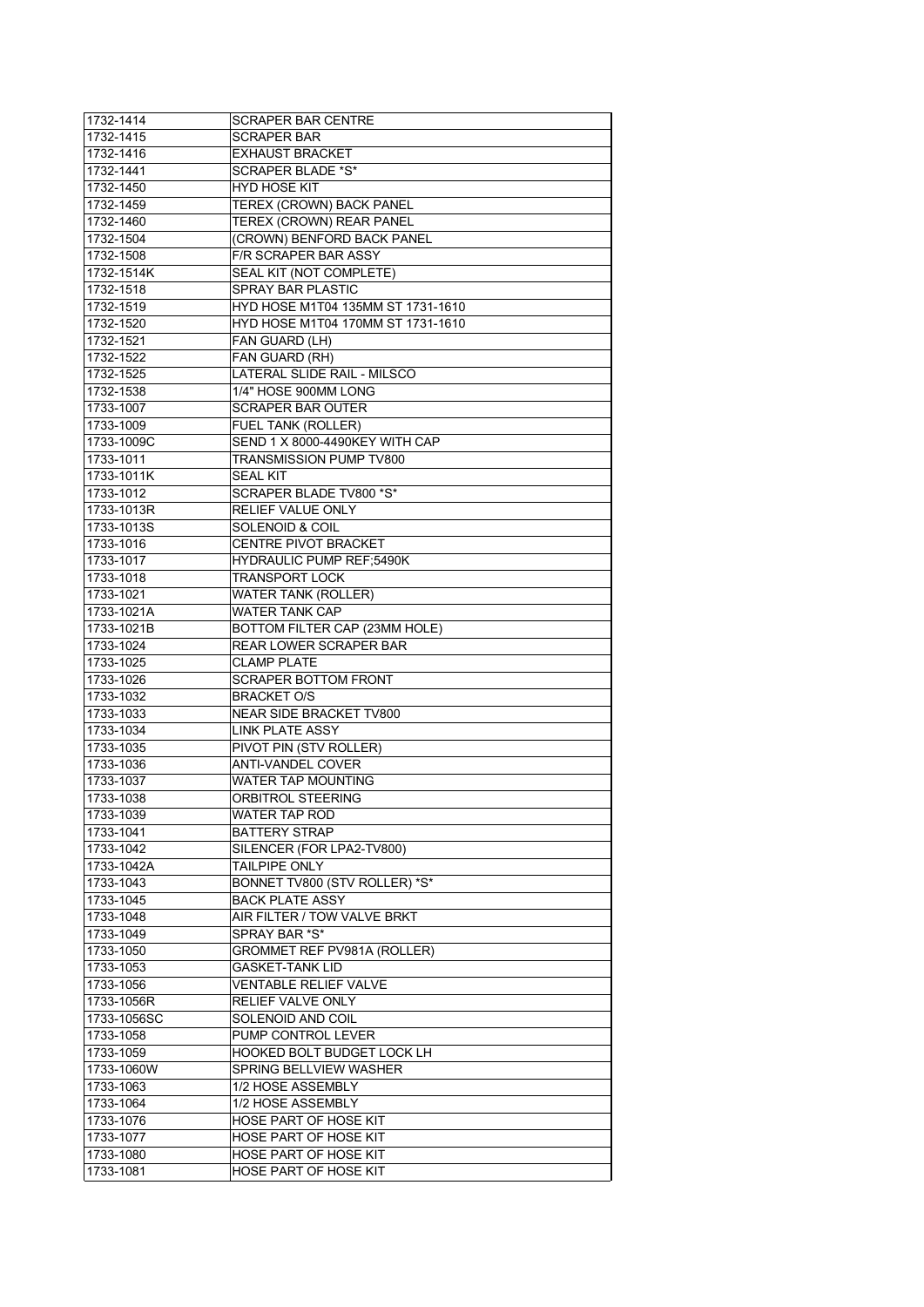| 1733-1089  | <b>HOSE PART OF HOSE KIT</b>          |
|------------|---------------------------------------|
| 1733-1092  | <b>GREASE HOSE PART OF KIT</b>        |
| 1733-1097  | PIN PIVOT LINK PLATE (ROLLER)         |
| 1733-1098  | <b>ENGINE MOUNTING</b>                |
| 1733-1104  | AIR CLEANER HOSE                      |
| 1733-1111  | <b>EXHAUST SUPPORT</b>                |
| 1733-1114  | STEERING RAM PIN (STV ROLLER)1        |
| 1733-1115  | <b>BUSH BEARING CLAMP PLATED(ROLL</b> |
| 1733-1116  | QUICK RELEASE COUPLING 1/2            |
| 1733-1119  | BONNET TV8/900 HATZ *S*               |
| 1733-1125  | <b>ENGINE MOUNTING</b>                |
| 1733-1126  | TOW VALVE/CABLE MTG BRKT              |
| 1733-1128  | ELBOW SWEPT PART OF HOSE KIT          |
| 1733-1129  | 12MM PLASTIC STRAIGHT PUSH-ON         |
| 1733-1130  | 1/2 SILICONE ELBOW 90-60 CLINE        |
| 1733-1131  | JUB.CLIP 15-22 PART OF KIT            |
| 1733-1133  | HOSETAIL PART OF KIT                  |
| 1733-1136  | AIR CLEANER HOSE                      |
| 1733-1161  | <b>SCRAPER BAR UPPER TV900</b>        |
| 1733-1162  | <b>SCRAPER BAR BTM REAR TV900</b>     |
| 1733-1163  | <b>SCRAPER BAR BTM FRONT TV900</b>    |
| 1733-1164  | SPRAY BAR TV900 *S*                   |
| 1733-1170  | ARMREST                               |
| 1733-1173  | ELECTRIC PANEL COVER                  |
| 1733-1174  | <b>ANTI VANDLE COVER</b>              |
| 1733-1175  | DASH PLATE TV8/900                    |
| 1733-1176  | <b>INSTRUMENT PANEL GASKET</b>        |
| 1733-1177  | ELECTRICAL PANEL COVER GASKET         |
| 1733-1182  | VANDAL COVER LOCK PIN (ROLLER)        |
| 1733-1183  | <b>SPRING 709226</b>                  |
| 1733-1184  | <b>BEARING RETAINER PLATE - TOP</b>   |
| 1733-1185  | WATER TAP HANDWHEEL                   |
| 1733-1186  | <b>BONNET HINGE</b>                   |
| 1733-1195  | <b>BONNET LOCK CATCH BRACKET</b>      |
| 1733-1197  | <b>FLOORPLATE MAT</b>                 |
| 1733-1199  | <b>HOSE CLAMP (ROLLER)</b>            |
| 1733-1201  | HYD HOSE PART OF KIT                  |
| 1733-1203  | HYD HOSE PART OF KIT                  |
| 1733-1204  | HYD HOSE PART OF KIT                  |
| 1733-1205  | <b>HYD HOSE PART OF KIT</b>           |
| 1733-1206  | <b>HYD HOSE PART OF KIT</b>           |
| 1733-1206B | <b>BANJO BOLT</b>                     |
| 1733-1207  | <b>HYD HOSE PART OF KIT</b>           |
| 1733-1208  | <b>HYD HOSE PART OF KIT</b>           |
| 1733-1209  | <b>HYD HOSE PART OF KIT</b>           |
| 1733-1211  | HYD HOSE PART OF KIT                  |
| 1733-1213  | <b>HYD HOSE PART OF KIT</b>           |
| 1733-1215  | HYD HOSE PART OF KIT                  |
| 1733-1220  | HYD HOSE PART OF KIT                  |
| 1733-1224  | SPRAY BAR PLUG                        |
| 1733-1225  | <b>VANDLECOVER RETENTION CABLE</b>    |
| 1733-1240  | ANTI VIBRATION MOUNTING               |
| 1733-1257  | <b>SPRING EXT</b>                     |
| 1733-1282  | CANOPY FRONT L.H.S. LEG               |
| 1733-1285  | PRESSURE WATER KIT SEE TECH DET       |
| 1733-1302  | ROLL FABRICATION TV800                |
| 1733-1405  | SEAL FOR DANFOSS MOTOR                |
| 1733-1439  | CONTROLLER (TANDEM)                   |
| 1733-1439A | <b>CONTROL HEAD</b>                   |
| 1733-1439B | CABLE                                 |
| 1733-1439D | <b>HANDLE &amp; SWITCH</b>            |
| 1733-1439F | GAITOR                                |
| 1733-1439G | <b>GATE KIT</b>                       |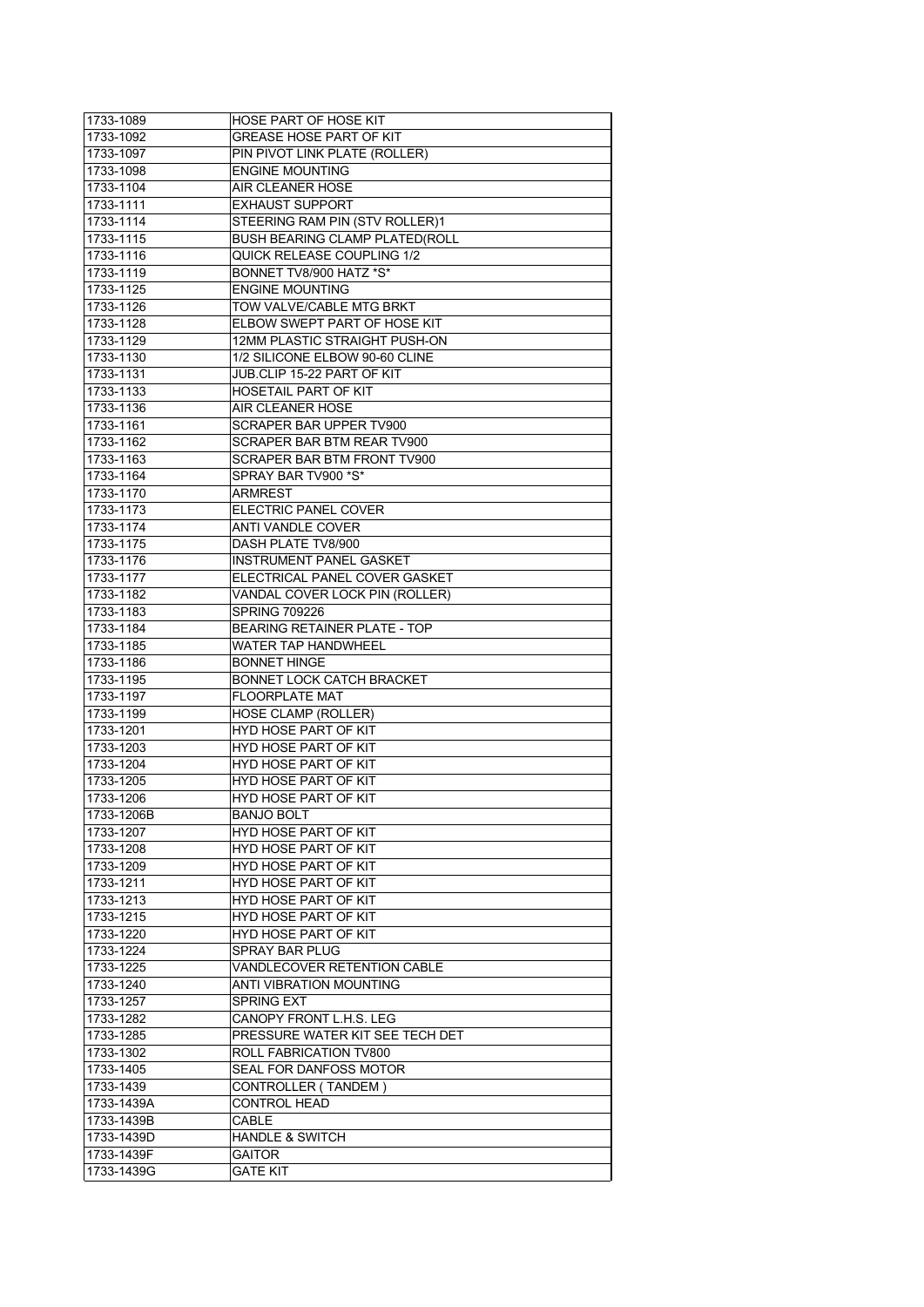| 1733-1439H  | <b>WASHER &amp; SCREWS</b>            |
|-------------|---------------------------------------|
| 1733-1439J  | <b>PLATE</b>                          |
| 1733-1439L  | <b>LEVER</b>                          |
| 1733-1439S  | SUBBASE ASSY                          |
| 1733-1450   | A.V. MOUNT(STEERING GEAR)             |
| 1733-1451   | 3/4 HYDRAULIC HOSE                    |
| 1733-1452   | 3/4 HYDRAULIC HOSE                    |
| 1733-1455   | <b>STUD</b>                           |
| 1733-1458   | BREAKER STANLEY BR6717802             |
| 1733-1459   | TRANS. VALVE CXP14097-2 STEEL         |
| 1733-1459RV | <b>RELIEF VALVE</b>                   |
| 1733-1460   | BRAKE VALVE CXP16057-02 STEEL         |
| 1733-1460C  | COIL                                  |
| 1733-1463   | GRAMMER SEAT FRT CABLE ENTRY *S*      |
| 1733-1468   | <b>DRIVE PLATE</b>                    |
| 1733-1481   | VENT.REL.VALVE 7VRX16490-01           |
| 1733-1481C  | SOLENOID COIL                         |
| 1733-1481K  | <b>SEAL KIT</b>                       |
| 1733-1481S  | <b>VALVE STEM ONLY</b>                |
| 1733-1491   | 1/2 HYDRAULIC HOSE                    |
| 1733-1509   | ENGINE HATZ ID81Z-173F TV8/900        |
| 1733-1519   | ROPS TV 800/900/1000L *S*             |
| 1733-1520   | FOLDING ROPS TV 800/900/1000L *S*     |
| 1733-1524   | PUMP MOUNTING PLATE                   |
| 1733-9999   | <b>BREAKER</b>                        |
| 1734-0035G  | <b>MESH AND GRILLE</b>                |
| 1734-0035W  | WHITE CANOPY *S*                      |
| 1734-0035Y  | YELLOW CANOPY *S*                     |
| 1734-0036   | DECAL KIT TV1300 NO LTS SEE TECH DET  |
| 1734-0055   | BONNET ASSEMBLY 1110 MM               |
| 1734-0055W  | BONNET *S*                            |
| 1734-0055Y  | BONNET *S*                            |
|             |                                       |
|             |                                       |
| 1734-0074W  | WHIT BONNET TV1200H/130 *S*           |
| 1734-0074Y  | YELLOW BONNET 1200H/130 *S*           |
| 1734-0079   | TV1300 KUBOTA HOSE KIT                |
| 1734-0081   | TV1300/1400 BELTBOX RETROFIT KIT      |
| 1734-0082   | BELTBOX RETROFIT HOSE KIT - TV13/1400 |
| 1734-1002   | <b>PUMP TV1300</b>                    |
| 1734-1004   | DRUM WELDED ASSY TV1300               |
| 1734-1011   | HOSE ASSY-PART OF KIT                 |
| 1734-1012   | HOSE ASSY-PART OF KIT                 |
| 1734-1015   | HOSE ASSY-PART OF KIT                 |
| 1734-1021   | HOSE ASSY-PART OF KIT                 |
| 1734-1022   | HOSE ASSY-PART OF KIT                 |
| 1734-1023   | HOSE ASSY-PART OF KIT                 |
| 1734-1024   | HOSE ASSY-PART OF KIT                 |
| 1734-1026   | HOSE ASSY-PART OF KIT                 |
| 1734-1027   | HOSE ASSY-PART OF KIT                 |
| 1734-1032   | <b>HOSE ASSY-PART OF KIT</b>          |
| 1734-1033   | HOSE ASSY-PART OF KIT                 |
| 1734-1035   | HOSE ASSY-PART OF KIT                 |
| 1734-1040   | EXHAUST PIPE TV1300                   |
| 1734-1041   | SHAFT VIBRATOR TV1300                 |
| 1734-1043   | <b>SCRAPER BAR FRONT AND REAR</b>     |
| 1734-1044   | SCRAPER BLADE TV1300 *S*              |
| 1734-1045   | <b>CLAMP PLATE</b>                    |
| 1734-1046   | SCRAPER BAR CENTRE                    |
| 1734-1047   | SPACER BLOCK TV1300                   |
| 1734-1052   | SPRAY BARS (STV ROLLER) *S*           |
| 1734-1056   | <b>HYDRAULIC MOTOR</b>                |
| 1734-1056B  | <b>BUSH</b>                           |
| 1734-1056BR | BEARING 50x 80 x 20<br><b>SHAFT</b>   |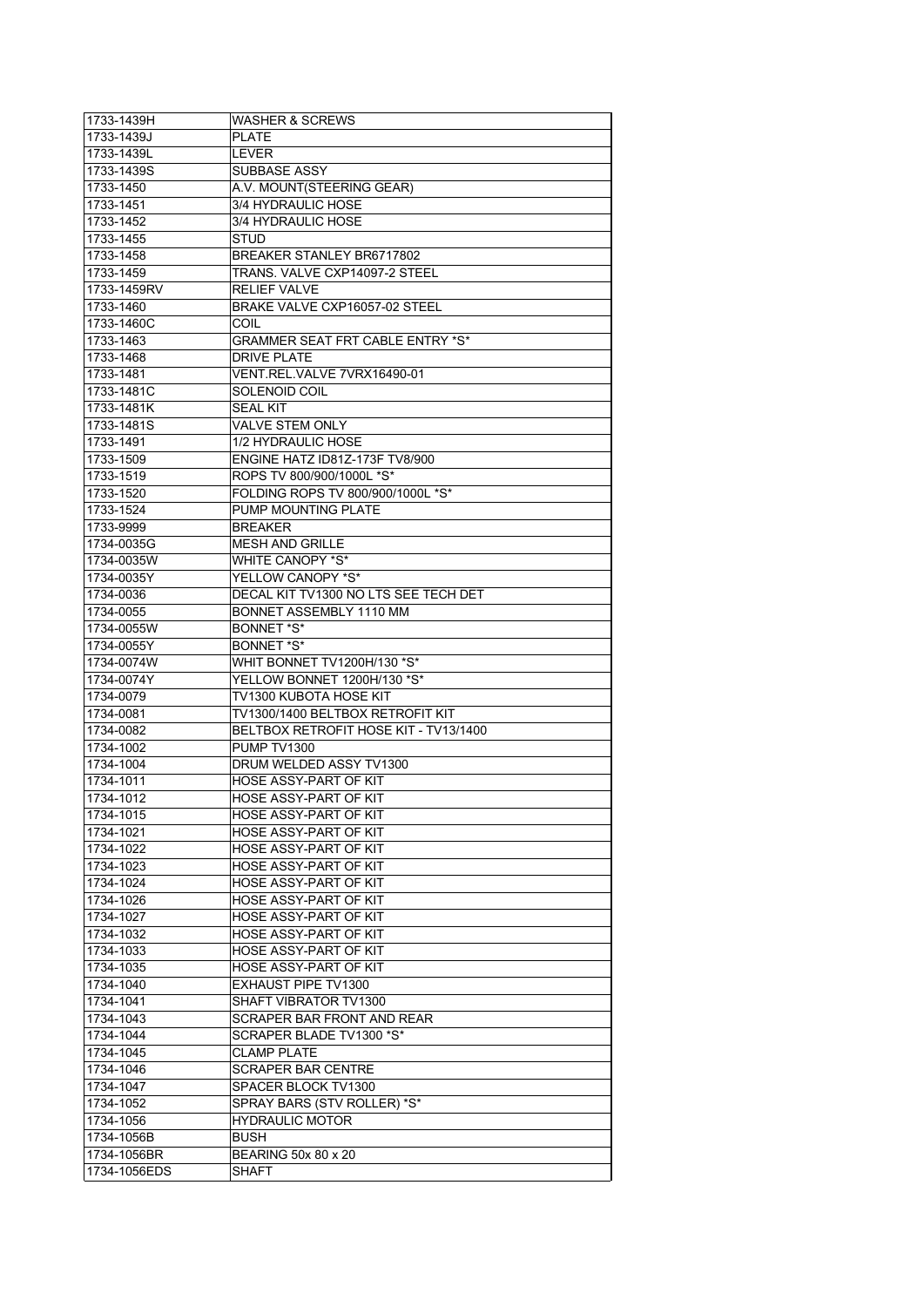| 1734-10560             | O RING KIT                                                       |
|------------------------|------------------------------------------------------------------|
| 1734-1056P             | <b>BRAKE KIT</b>                                                 |
| 1734-1056S             | <b>SHAFT</b>                                                     |
| 1734-1057              | <b>SAUER PUMP SERIES 42</b>                                      |
| 1734-1057A             | SOLENOID                                                         |
| 1734-1057G             | <b>GASKET</b>                                                    |
| 1734-1057S             | <b>SOLENOID</b>                                                  |
| 1734-1059              | TAIL 90DEG 1/2 BSP FEM X 12mm                                    |
| 1734-1060              | TAIL STR 1/2 BSP X 12 mm                                         |
| 1734-1073              | <b>HOSE</b>                                                      |
| 1734-1074              | HPC ASSY 1/4                                                     |
| 1734-1084              | <b>HOSE</b>                                                      |
| 1734-1198              | <b>AIR INTAKE PIPE</b>                                           |
| 1734-1199              | <b>AIR INTAKE PIPE</b>                                           |
| 1734-1200              | AIR INTAKE JOINING PIPE(ROLLER                                   |
| 1734-1202              | <b>HOSE</b>                                                      |
| 1734-1203              | <b>HOSE</b>                                                      |
| 1734-1218              | <b>HOSE</b>                                                      |
| 1734-1219              | DRIVE MOTOR MCR5 4000NM BRAKE                                    |
| 1734-1219BK            | <b>BRAKE KIT FOR MOTOR</b>                                       |
| 1734-1219K             | <b>SEAL KIT FOR 1734-1219</b>                                    |
| 1734-1223              | DRIVE LEG                                                        |
| 1734-1229              | <b>SCRAPER BAR CENTRE</b>                                        |
| 1734-1230              | <b>SCRAPER BAR</b>                                               |
| 1734-1233              | <b>HOSE</b>                                                      |
| 1734-1234              | <b>HOSE</b>                                                      |
| 1734-1235              | HOSE                                                             |
| 1734-1250              | FOLDING ROPS TV 1200H/1300/1400 *S*                              |
| 1734-1252              | PUMP REXROTH A10VG28                                             |
| 1734-1252K             | <b>SEAL KIT</b>                                                  |
| 1734-1252S             | TRANS DUMP SOLENOID                                              |
|                        | <b>BRIDGE PANEL</b>                                              |
|                        |                                                                  |
| 1734-1269              |                                                                  |
| 1734-1271              | <b>HYDRAULIC HOSE ASSY 1/4</b>                                   |
| 1734-1272              | <b>FRONT GRILLE</b>                                              |
| 1734-1272-102          | <b>MESH FRONT GRILLE</b>                                         |
| 1734-1279              | POCLAIN DRIVE MOTOR MS-05                                        |
| 1734-1279K             | SEAL KIT(NOT COMPLETE)                                           |
| 1734-1279KIT           | COMPLETE SEAL KIT                                                |
| 1734-1285              | <b>MESH FRONT GRILLE</b>                                         |
| 1734-1291              | PUMP-TRANSMISSION A10VG 45CC. THRU-DRV.                          |
| 1734-1291K             | SEAL KIT FOR DRIVE PUMP                                          |
| 1734-1293              | AIR FILTER MTG BRKT - FOR KUBOTA V2203                           |
| 1734-1294              | FAN HUB - 4CYL                                                   |
| 1734-1299              | TAIL PIPE - EXTENSION PIPE FOR 1731-1810                         |
| 1734-1300              | AIR INTAKE PIPE - FLEXIBLE                                       |
| 1734-1308              | PUMP-TRANSMISSION A10VG 45CC. THRU-DRV.                          |
| 1735-0024              | CONTROL SYSTEM KIT                                               |
| 1735-0038              | DECAL KIT TV1700 WITH CAB (LTV                                   |
| 1735-0047R             | RAM                                                              |
| 1735-1002              | END DRIVE BEARING TV1700                                         |
| 1735-1006              | O RING SEAL                                                      |
| 1735-1007              | <b>INTERNAL CIRCLIP 170mm</b>                                    |
| 1735-1008              | COUPLING & SLEEVE VIB SHAFT                                      |
| 1735-1010              | COUPLING SLEEVE-VIB.SHAFT                                        |
| 1735-1011              | EXTERNAL CIRCLIP 160mm                                           |
| 1735-1012              | EXTERNAL CIRCLIP 80mm TV1700                                     |
| 1735-1013              | O RING SEAL                                                      |
| 1735-1014              | V RING SEAL 175-185mm TV1700                                     |
| 1735-1015              | RADIAL SHAFT SEAL TV1700                                         |
| 1735-1016              | V RING SEAL TV1700                                               |
| 1735-1019              | <b>VIBRATION MOTOR MTG PLATE</b>                                 |
| 1735-1021<br>1735-1022 | VIB END-DRUM END(LTV ROLLER)10<br>A.V.MTG PLATE/BRG HSG.(ROLLER) |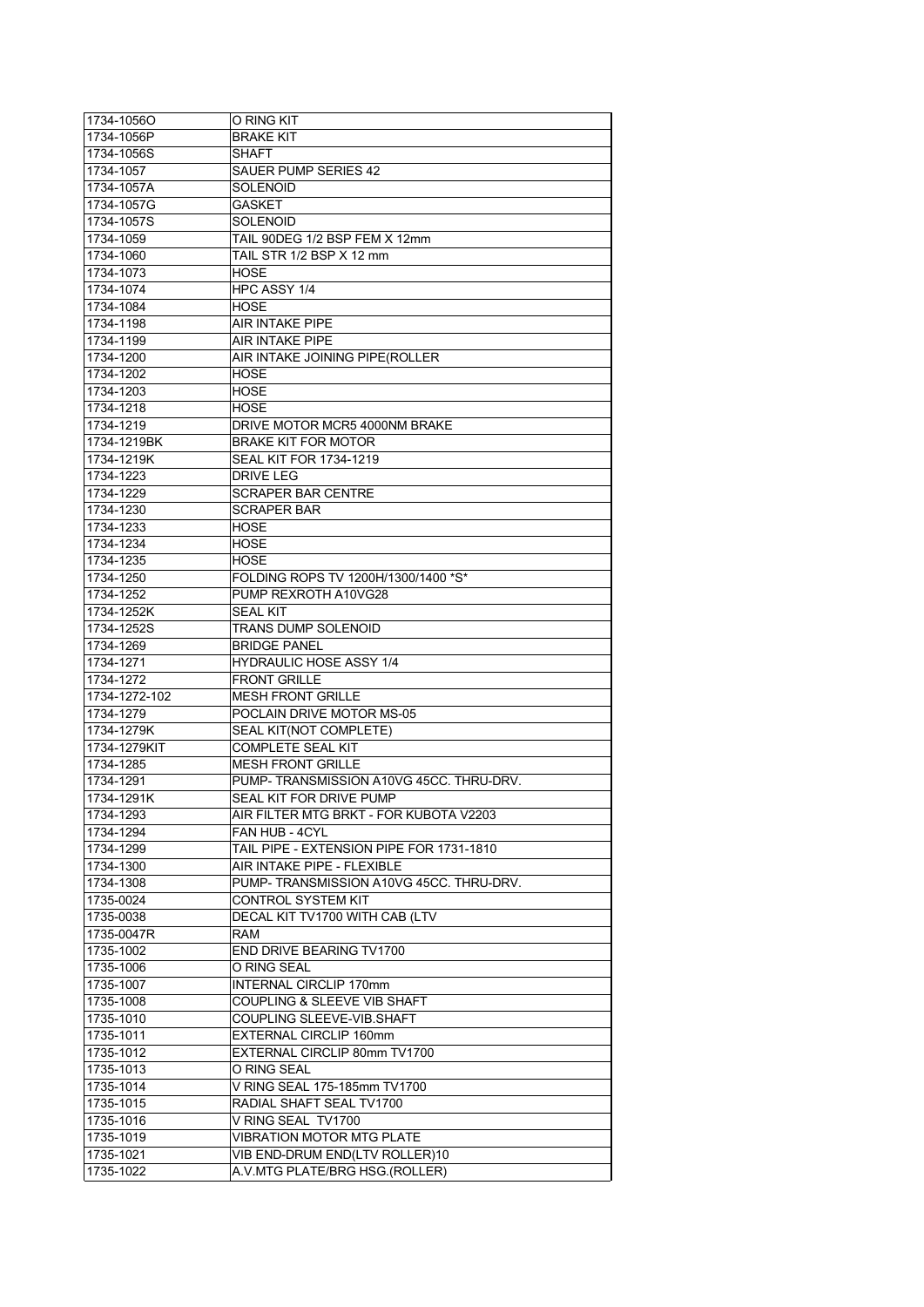| 1735-1024              | DRIVE PLATE                                            |
|------------------------|--------------------------------------------------------|
| 1735-1033              | 3/8 BSP PARALLEL THREAD PLUG                           |
| 1735-1036              | SPRAY BAR NOZZLE ASSY (ROLLER)                         |
| 1735-1036G             | <b>GASKET</b>                                          |
| 1735-1036S             | <b>STRAINER</b>                                        |
| 1735-1036T             | <b>BRASS FLAT SPRAY TIP</b>                            |
| 1735-1052              | RAM PIVOT PIN (ROLLER)                                 |
| 1735-1058              | M22X80 BOLT 10.9 GRADE                                 |
| 1735-1059              | M22 NYLOC NUTS                                         |
| 1735-1063              | M24X60 BOLT 8.8 GRADE                                  |
| 1735-1076              | GAS STRUT *S* 0.011L                                   |
| 1735-1085              | <b>STEERING ORBITROL</b>                               |
| 1735-1086              | PRIORITY VALVE                                         |
| 1735-1088              | SCRAPER BLADE TV1700 *S*                               |
| 1735-1090              | RAM PIN SPACER (LTV ROLLER)                            |
| 1735-1092              | M20X100 BOLT 10.9 GRADE                                |
| 1735-1093              | M20X80 BOLT 10.9 GRADE                                 |
| 1735-1099              | WATER TANK (LTV ROLLER)                                |
| 1735-1099C             | SCREW CAP 8                                            |
| 1735-1113              | STAUFF CLAMP SINGLE 20 MM                              |
| 1735-1114              | SPRAY BAR PRESSURE RH                                  |
| 1735-1116              | SPRAYBAR-GRAVITY                                       |
| 1735-1117              | <b>FULL SUSPENSION SEAT</b>                            |
| 1735-1120              | SCRAPER BAR ASSY LOWER                                 |
| 1735-1127              | RETAINING STRAP-WATER TANK                             |
| 1735-1128              | BLANKING PLUG 1 1/2 BSP                                |
| 1735-1130              | LEVEL GAUGE-HYD TANK                                   |
| 1735-1134              | <b>GEAR PUMP</b>                                       |
| 1735-1138              | <b>CRAB VALVE</b>                                      |
| 1735-1142              |                                                        |
| 1735-1143              | MTG BRKT LH-CONTROL LEVER<br>MTG BRKT RH-CONTROL LEVER |
| 1735-1144              | AIR CLEANER                                            |
| 1735-1144A             | ELEMENT OUTER *S*                                      |
| 1735-1144B             | <b>SAFETY ELEMENT INNER</b>                            |
| 1735-1149              | <b>EXHAUST PIPE MANIFOLD</b>                           |
| 1735-1158              | O-RING SEAL                                            |
| 1735-1164              | PIVOT PIN-ARTICULATION LOCK                            |
| 1735-1165              | LOWER SCRAPER MTG PLATE                                |
| 1735-1172              | RUBBER STRIP - 44" PER LENGTH                          |
| 1735-1190              | <b>SEALING STRIP</b>                                   |
| 1735-1193              | <b>BONNET LATCH</b>                                    |
| 1735-1194              | EXHAUST CLAMP 80mm                                     |
| 1735-1202              | PLUG 3/8 BSP SKT HD                                    |
| 1735-1204              | PLASTIC TAIL                                           |
| 1735-1205              | WASHER FIBRE 1/2                                       |
|                        | <b>BALL VALVE</b>                                      |
| 1735-1207              | <b>BALL VALVE</b>                                      |
| 1735-1208<br>1735-1209 | UNION 3/4 BSBT M-3/3 BSP FM                            |
| 1735-1221              | HOSE ASSY-PART OF KIT                                  |
| 1735-1224              | HOSE ASSY-PART OF KIT                                  |
|                        | HOSE ASSY-PART OF KIT                                  |
| 1735-1231              | HOSE ASSY-PART OF KIT                                  |
| 1735-1232<br>1735-1233 | HOSE ASSY-PART OF KIT                                  |
|                        |                                                        |
| 1735-1241              | HOSE ASSY-PART OF KIT                                  |
| 1735-1243              | HOSE ASSY-PART OF KIT                                  |
| 1735-1244              | HOSE ASSY-PART OF KIT                                  |
| 1735-1245              | HOSE ASSY-PART OF KIT                                  |
| 1735-1246              | HOSE ASSY-PART OF KIT                                  |
| 1735-1248              | HOSE ASSY-PART OF KIT                                  |
| 1735-1249              | HOSE ASSY-PART OF KIT                                  |
| 1735-1250              | HOSE ASSY-PART OF KIT                                  |
| 1735-1251              | HOSE ASSY-PART OF KIT                                  |
| 1735-1262              | HOSE ASSY-PART OF KIT                                  |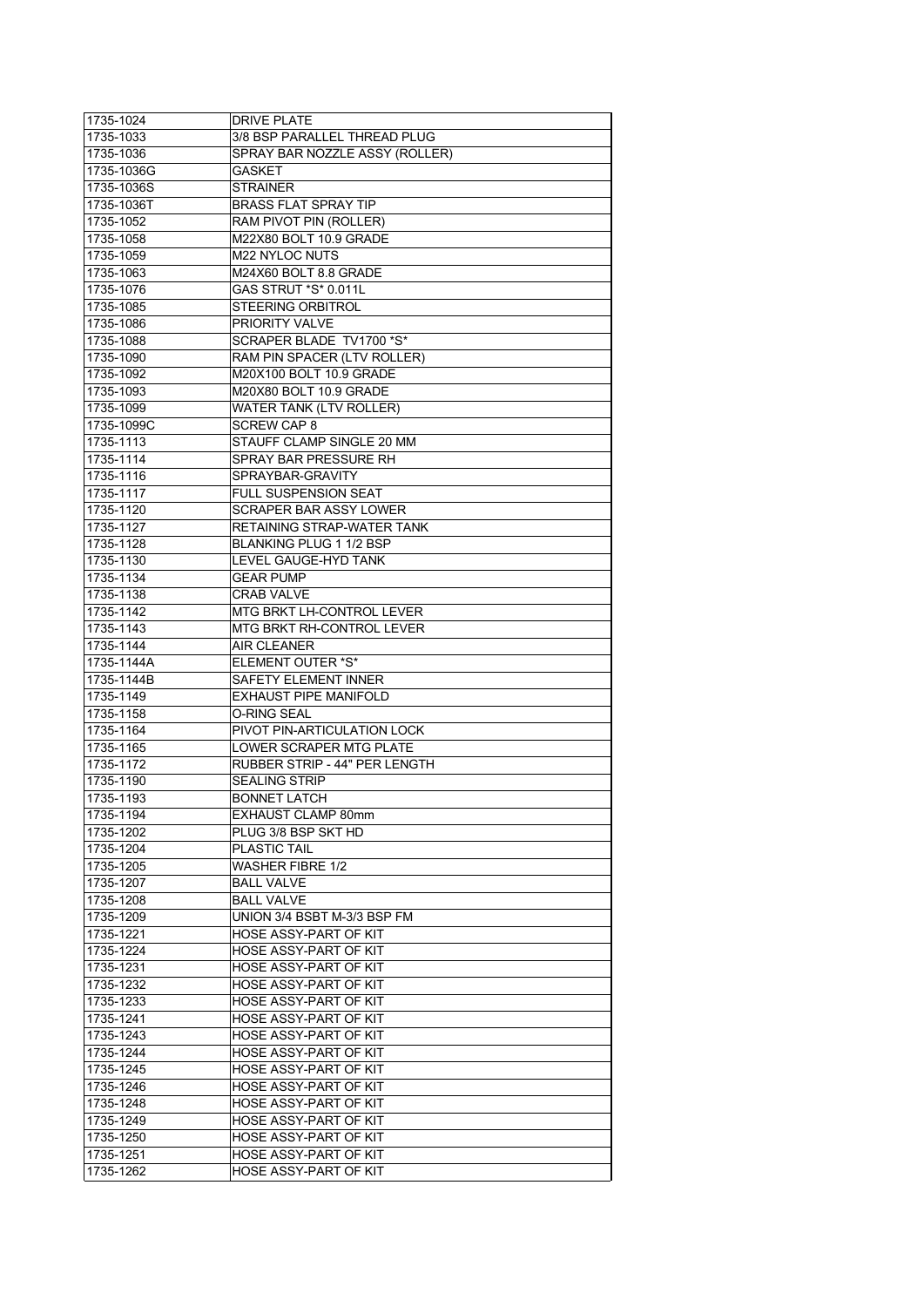| 1735-1266                     | HOSE ASSY-PART OF KIT                   |
|-------------------------------|-----------------------------------------|
| 1735-1275                     | HOSE ASSY-PART OF KIT                   |
| 1735-1310                     | AIR INTAKE PIPE                         |
| 1735-1311                     | ANTI-VIBR MTG-DIESEL TANK               |
| 1735-1335                     | <b>ISOLATION MOUNT FRONT</b>            |
| 1735-1336                     | <b>ISOLATION MOUNT REAR</b>             |
| 1735-1348                     | TRANSMISSION PUMP.ID 510037             |
| 1735-1348G                    | GASKET                                  |
| 1735-1348GA                   | SOLENOID GASKET                         |
| 1735-1348S                    | <b>BACK UP ALARM SWITCH</b>             |
| 1735-1349                     | VIBRATION PUMP.ID 509983                |
| 1735-1350                     | VIBRATION MOTOR ID 4353025              |
| 1735-1350S                    | <b>SEAL KIT</b>                         |
| 1735-1352RV                   | <b>RELIEF VALVE</b>                     |
| 1735-1362A                    | <b>ELEMENT</b>                          |
| 1735-1387                     | 3/8 90F/STM 2415 A/G 1500               |
| 1735-1392                     | 3/4 2WRE ST/MALE X 1700                 |
| 1735-1404                     | DRIVE MOTOR                             |
| 1735-1404K                    | <b>SEAL KIT</b>                         |
| 1735-1404P                    | <b>BRAKE PLATE SET</b>                  |
| 1735-1405                     | <b>FAN DRIVE PUMP 3329110247</b>        |
| 1735-1406                     | CARGE PUMP 3329110249                   |
| 1735-1408                     | <b>HYDRAULIC TANK LID</b>               |
| 1735-1410                     | ANTI-VIBRATION MOUNTING                 |
| 1735-1422A                    | <b>MOTOR</b>                            |
| 1735-1439                     | ENGINE SURROUND-BTM PLATE               |
| 1735-1454                     | SHUTTLE VALVE                           |
| 1735-1486                     | 1/2 BSPMX9/16 UNFM                      |
| 1735-1491                     | <b>FUEL FILLER NECK</b>                 |
| 1735-1493                     | <b>CONTENTS GAUGE FUEL</b>              |
| 1735-1495                     | <b>VENTABLE RELIEF VALVE</b>            |
| 1735-1507                     | 3/4 BSP M/FM 90                         |
| 1735-1533                     | DOOR LOCK                               |
| 1735-1534                     | <b>DOOR LOCK</b>                        |
| 1735-1536                     | CHECK STRAP BRACKET RH                  |
| 1735-1537KIT                  | CHECK STRAP KIT                         |
| 1735-1538                     | PIN                                     |
| 1735-1547                     | WIPER ARM                               |
| 1735-1548                     | <b>REAR WIPER</b>                       |
| 1735-1551                     | <b>WINDOW LATCH RH</b>                  |
| 1735-1552                     | WINDOW LATCH LH                         |
| 1735-1561                     | WIPER MOTOR LH                          |
|                               | <b>FRONT WIPER</b>                      |
| 1735-1563<br>1735-1573-NOZZLE |                                         |
|                               | NOZZLE COMPLETE                         |
| 1735-1630                     | DRIVER SEAT RH<br><b>DRIVER SEAT LH</b> |
| 1735-1631                     |                                         |
| 1736-1003                     | CARTRIDGE HOUSING (LTV ROLLER)          |
| 1736-1004                     | HUB (LTV ROLLER)                        |
| 1736-1005                     | SHAFT END PLATE (LTV ROLLER)            |
| 1736-1008                     | BOLT ON DRIVER (LTV ROLLER)             |
| 1736-1009                     | <b>VIBRATION MOTOR MTG FLANGE</b>       |
| 1736-1010                     | <b>VIBRATION BEARING</b>                |
| 1736-1011                     | CARTRIDGE INNER SEAL (ROLLER)           |
| 1736-1012                     | <b>CARTRIDGE OUTER SEAL</b>             |
| 1736-1013                     | CARTRIDGE OUTER O RING                  |
| 1736-1014                     | OUTER CARTRIDGE DUST SEAL               |
| 1736-1015                     | <b>HUB O RING</b>                       |
| 1736-1016                     | VIBRATION MOTOR O RING                  |
| 1736-1017                     | <b>TAPER ROLLER BEARING</b>             |
| 1736-1018                     | BEARING RETAINER PLATE(ROLLER)          |
| 1736-1019                     | ECCENTRIC WEIGHT CONN SHAFT             |
| 1736-1020                     | VIB MOTOR CONN SLEEVE(ROLLER)           |
| 1736-1025                     | VIB MOTOR ADAPTOR SHAFT(ROLLER          |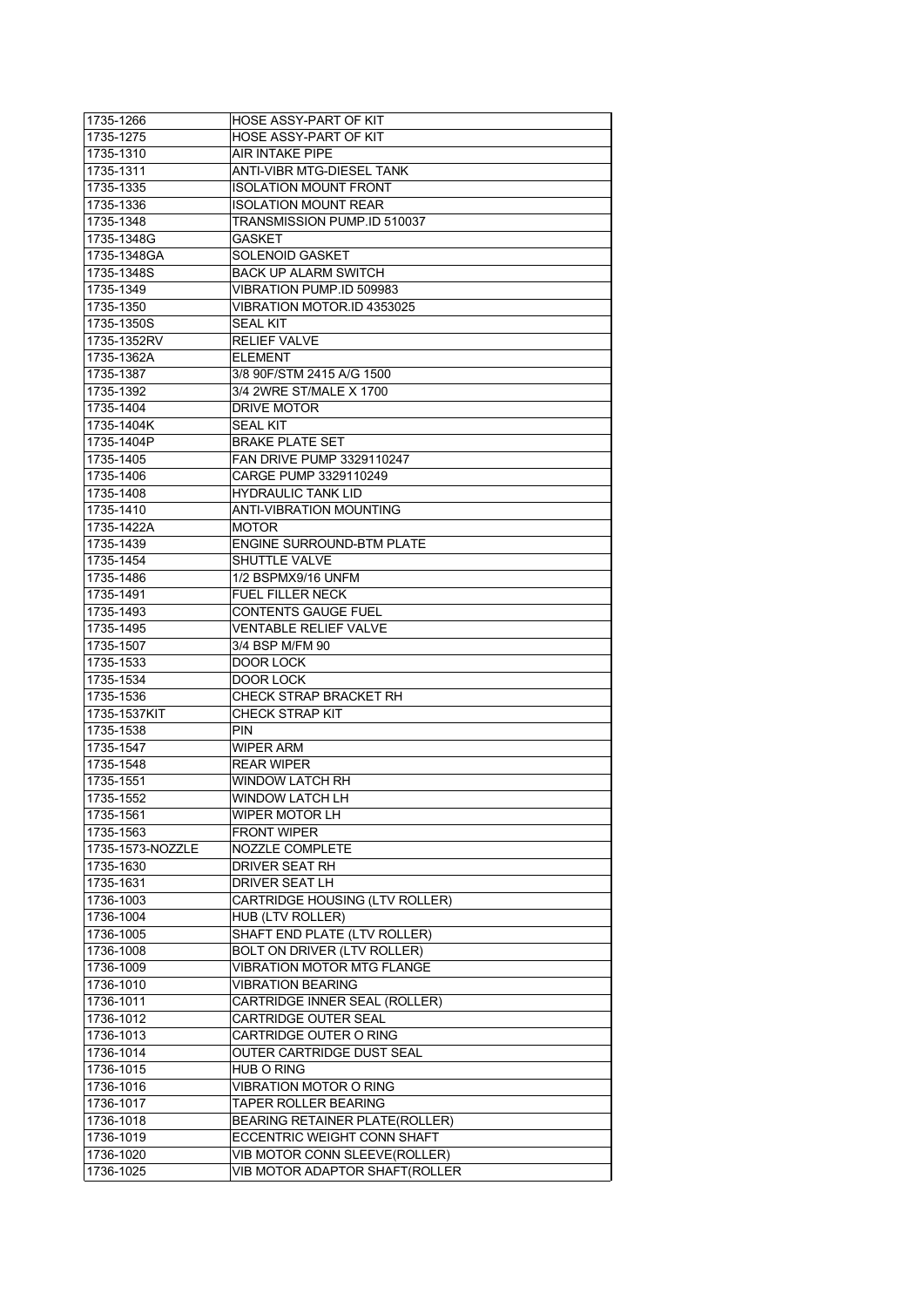| 1736-1031               | <b>VIBRATION WEIGHT ASSEMBLY</b>               |
|-------------------------|------------------------------------------------|
| 1736-1035               | <b>ANTI-VIBRATION MOUNTINGS</b>                |
| 1736-1036               | <b>GEARBOX MOUNTING PLATE</b>                  |
| 1736-1038               | <b>CENTRE PIVOT BEARING</b>                    |
| 1736-1039               | CENTRE PIVOT SEAL SMALL                        |
| 1736-1041               | VERTICAL PIVOT PIN(LTV ROLLER)                 |
| 1736-1043               | CENTRE PIVOT SEAL LARGE                        |
| 1736-1044               | <b>VIB SIDE SUPPORT PLATE</b>                  |
| 1736-1046               | BEARING RETAINER (OUTER)                       |
| 1736-1047               | <b>BEARING RETAINER (INNER)</b>                |
| 1736-1048SC             | <b>SOLENOID VALVE</b>                          |
| 1736-1050               | AV MOUNTING (DRIVE SIDE)                       |
| 1736-1057               | M20 X 1.5 X 40 SETSCREW 8.8                    |
| 1736-1066K              | <b>SEAL KIT</b>                                |
| 1736-1069K              | <b>SEAL KIT</b>                                |
| 1736-1072               | <b>STEERING ORBITROL</b>                       |
| 1736-1073               | <b>STEERING VALVE</b>                          |
| 1736-1076               | <b>ENGINE MOUNTING (REAR)</b>                  |
| 1736-1077               | <b>ENGINE MOUNTING (FRONT)</b>                 |
| 1736-1083               | <b>RETURN FILTER (INLINE)</b>                  |
| 1736-1084A              | <b>ELEMENT</b>                                 |
| 1736-1085               | SUCTION FILTER (IN TANK)                       |
| 1736-1086K              | <b>INERTIA 2 POINT SEAT BELT</b>               |
| 1736-1101               | RADIATOR HOSE (BOTTOM)                         |
| 1736-1104               | SMALL WING LH (LTV ROLLER)                     |
| 1736-1106               | AIR CLEANER ASSY                               |
| 1736-1106A              | MAIN ELEMENT *S*                               |
| 1736-1106B              | SAFETY ELEMENT *S*                             |
| 1736-1106C              | CAP                                            |
| 1736-1106D              | <b>CLAMP</b>                                   |
| 1736-1115               | <b>BONNET HINGE</b>                            |
| 1736-1117               | <b>DASH PLATE</b>                              |
| 1736-1129               | CONTROL CABLE FORK HEAD(ROLLER                 |
| 1736-1135               | SEDIMENTER (5838B040) (ROLLER)                 |
| 1736-1140               | DIESEL TANK SMALL GASKET                       |
| 1736-1144               | <b>VERTICAL PIVOT PIN WASHER</b>               |
| 1736-1159               | <b>EXHAUST SYSTEM</b>                          |
| 1736-1159A              | TAIL PIPE                                      |
| 1736-1159B              | MUFFLER NONE CE UP TO DEC 1996                 |
| 1736-1160               | BONNET DOOR HANDLE LH                          |
| 1736-1161               | BONNET DOOR HANDLE RH                          |
| 1736-1162               | STRIKER PIN & NUT                              |
| 1736-1189               | 3/4 CLAMP                                      |
| 1736-1189A              | O RING 3/4 SAE                                 |
| 1736-1194               | ADAPTOR 22MM MALE/16MM MALE                    |
| 1736-1204               | <b>CLAMPS 1</b>                                |
| 1736-1204A              | O RING 1 SAE                                   |
| 1736-1215               | SEAL BONDED 1.1/4                              |
| 1736-1239               | DUST CAP FEM 1/2 QR COUPLINGS                  |
| 1736-1246               | <b>EXHAUST MOUNTING BRACKET</b>                |
| 1736-1247               | BONNET GAS STRUT*S* 0.056L                     |
| 1736-1256               | <b>HINGE SPACER</b>                            |
| 1736-1257               |                                                |
| 1736-1267               | <b>CATCH PLATE BRACKET</b>                     |
|                         | 35MM SINGLE STAUFF CLAMP BODY                  |
|                         |                                                |
| 1736-1268<br>1736-1269  | 22MM STAUFF TP PLATE<br>RADIATOR SIDE PLATE LH |
|                         |                                                |
| 1736-1270               | RADIATOR SIDE B PLATE RH                       |
| 1736-1287               | HYDRAULIC TANK FILLER COVER                    |
| 1736-1289               | FAN GUARD NONE CE                              |
| 1736-1296               | HYDRAULIC TANK FLAP LATCH                      |
| 1736-1297               | HYD TANK FLAP HINGE                            |
| 1736-1298<br>1736-1298K | <b>BONNET HANDLE</b><br><b>KEY</b>             |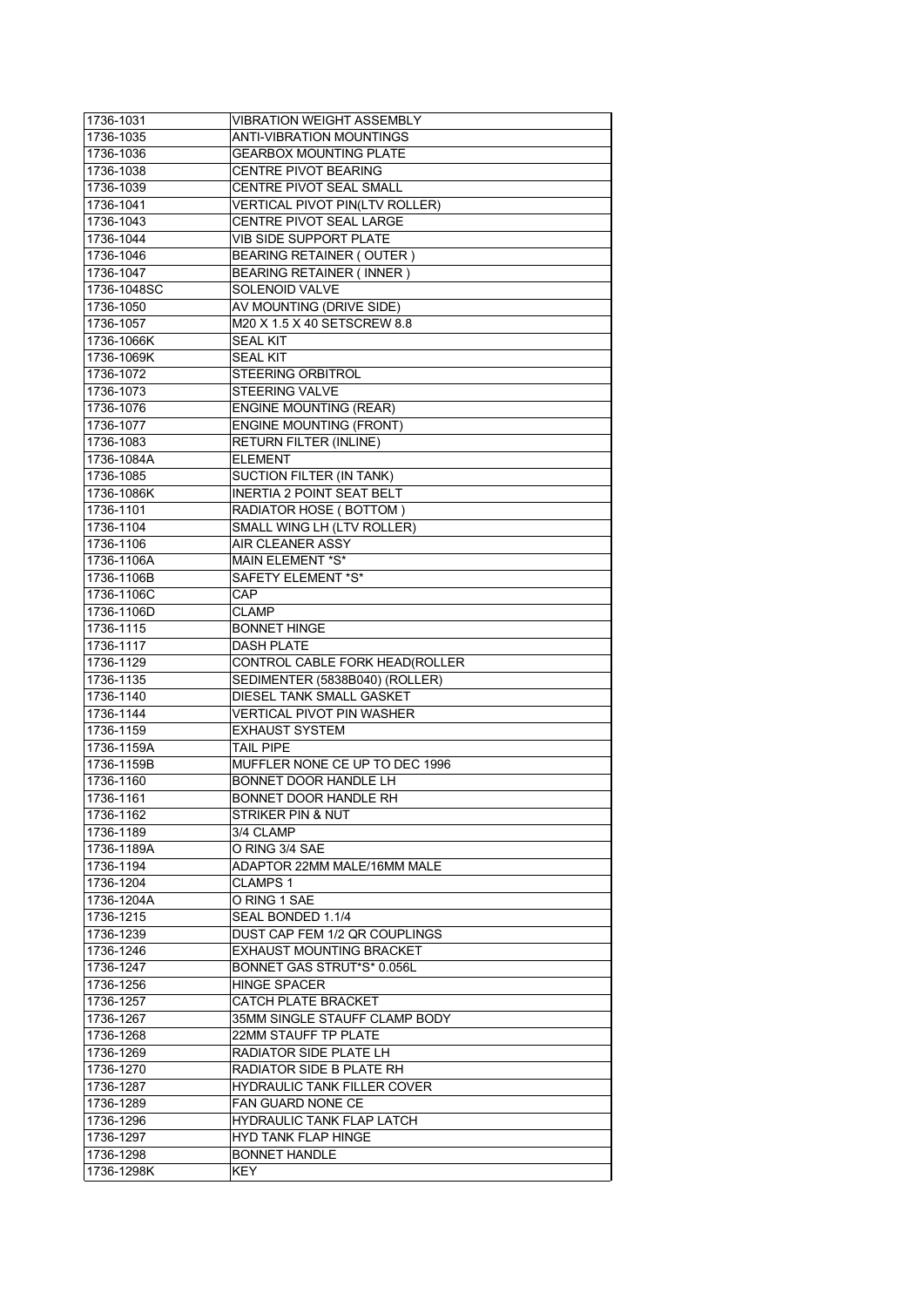|                     | CAP                                     |
|---------------------|-----------------------------------------|
| 1736-1307           | RADIATOR HOSE (TOP)                     |
| 1736-1309           | <b>EXPANSION TANK</b>                   |
| 1736-1312           | FAN GUARD CE UP APRIL 2003              |
| 1736-1318           | ALTERNATOR GUARD                        |
| 1736-1319           | <b>CAB COVER PLATE</b>                  |
| 1736-1323           | <b>COOLING FAN</b>                      |
| 1736-1337           | LEVELLING BLADE PIVOT PIN(ROLL          |
| 1736-1348           | <b>SCRAPER POINT *S*</b>                |
| 1736-1349           | SCRAPER POINT RETAINING PLATE           |
| 1736-1388           | EXHAUST SYSTEM CE FROM JAN 1997 ONWARDS |
| 1736-1394           | <b>BLADE HOSE COVER</b>                 |
| 1736-1400           | <b>ISOLATOR RESTRICTING BUSH</b>        |
| 1736-1401           | <b>RESTRICTOR MOUNTING PLATE</b>        |
| 1736-1405           | SPOOL VALVE C/W CABLE                   |
| 1736-1405C          | CABLE ONLY                              |
| 1736-1406           | FILLER CAP (ROLLER)                     |
| 1736-1408           | STRAINER (ROLLER)                       |
| 1736-1420           | <b>MOTOR MOUNTING PLATE</b>             |
| 1736-1442           | <b>CLAMP PLATE DP3</b>                  |
|                     |                                         |
| 1736-1443           | <b>CLAMP PLATE DP4</b>                  |
| 1736-1452-1453      | <b>MOUNTING KIT</b>                     |
| 1736-1466           | SNUBBING WASHER M10                     |
| 1736-1477K          | <b>SEAL KIT</b>                         |
| 1736-1480           | <b>SCRAPER BLADE *S*</b>                |
| 1736-1481           | FIXING PLATE-SCRAPER BLADE              |
| 1736-1482           | <b>ENGINE MOUNTING FRONT</b>            |
| 1736-1483           | <b>ENGINE MOUNT REAR</b>                |
| 1736-1484           | <b>ENG.MTG BRKT FRONT LOWER</b>         |
| 1736-1495S          | SOLENOID                                |
| 1736-1537           | DUST CAP 1/2 MALE QR COUPLING           |
| 1736-1595           | FITTING 9/16 UNF TEST POINT             |
| 1736-1608           | XA046118D STICK HDQP41                  |
| 1736-1613           | SLIDING WINDOW ASSY LH                  |
| 1736-1614           | SLIDING WINDOW ASSY RH                  |
| 1736-1615           | <b>FRONT WINDSCREEN</b>                 |
|                     |                                         |
| 1736-1616           | <b>REAR WINDSCREEN</b>                  |
| 1736-1618           | DOOR GLASS LOWER RH                     |
| 1736-1620           | <b>WIPER ARM</b>                        |
| 1736-1621           | <b>WIPER BLADE</b>                      |
| 1736-1622           | PUMP WASHER KIT                         |
| 1736-1624           | WASHER JET                              |
| 1736-1626           | <b>MIRROR ASSY</b>                      |
| 1736-1628           | <b>REAR WIPER ARM</b>                   |
| 1736-1629           | <b>REAR WIPER BLADE</b>                 |
| 1736-1630           | <b>HANDLE</b>                           |
| 1736-1630K          | KEY                                     |
| 1736-1631           | <b>HANDLE SEAL TOP</b>                  |
| 1736-1632           | <b>HANDLE SEAL TAIL</b>                 |
| 1736-1633           | DOOR LOCK                               |
| 1736-1634           | <b>DOOR LOCK</b>                        |
| 1736-1635           | <b>STRIKER</b>                          |
| 1736-1636           | <b>GUARD</b>                            |
| 1736-1637           | <b>BLOCK PACKER</b>                     |
| 1736-1638/1639/1640 | <b>BRACKET ASSY</b>                     |
| 1736-1641           | <b>GRAB HANDLE</b>                      |
| 1736-1646K          | HEATER KNOB (HOT & COLD)                |
| 1736-1647           | HOT/COLD HEATER KNOB ASSY               |
| 1736-1657           | <b>SWITCH LOCKING</b>                   |
| 1736-1667           | GAS STRUT*S* 0.033L                     |
| 1736-1668           | <b>MIRROR</b>                           |
| 1736-1670           | <b>SUN SHIELD</b>                       |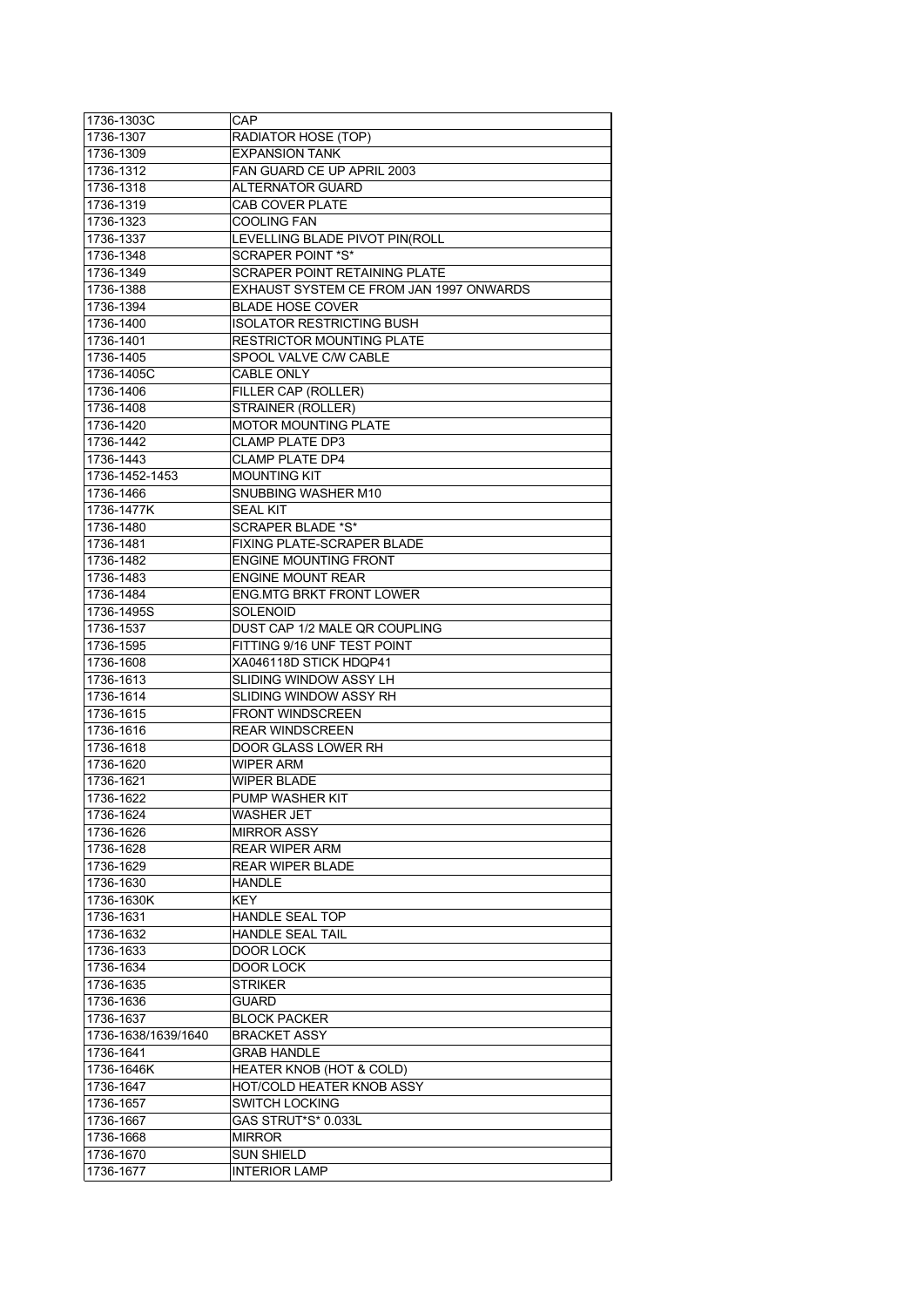| 1736-1679   | <b>CAB PLATFORM SEAL</b>                                              |
|-------------|-----------------------------------------------------------------------|
| 1736-1680   | LAMP                                                                  |
| 1736-1699   | AXLE DRIVE MOTOR ID 511529                                            |
| 1736-1699C  | COIL                                                                  |
| 1736-1731K  | <b>SEAL KIT</b>                                                       |
| 1736-1734   | SNUBBING WASHER M12                                                   |
| 1736-1735   | <b>SNUBBING WASHER</b>                                                |
| 1736-1743   | WHEEL AND TYRE ASSY - PADFOOT NH AXLE                                 |
| 1736-1757   | <b>SUCTION STRAINER</b>                                               |
| 1736-1859   | WHEEL ASSY PADFOOT HICLIMB                                            |
| 1736-1867   | <b>BONNET DOOR HANDLE RH</b>                                          |
| 1736-1868   | <b>BONNET HANDLE L/H</b>                                              |
| 1736-1869   | <b>CATCH PLATE BRACKET</b>                                            |
| 1736-1875   | FLYWHEEL ADAPTOR                                                      |
| 1736-1876   | <b>GEAR HUB E</b>                                                     |
| 1736-1882   | BONNET DOOR FRAME LH                                                  |
| 1736-1886   | <b>HYDRAULIC TANK GASKET</b>                                          |
| 1736-1904A  | <b>WHEEL NUT</b>                                                      |
| 1736-1905   | <b>VIBRATION MOTOR</b>                                                |
| 1736-1925   | <b>HOSE</b>                                                           |
| 1736-1932   | <b>HOSE</b>                                                           |
| 1736-1934   |                                                                       |
| 1736-1949   | <b>HOSE</b><br>T HANDLE KIT                                           |
| 1736-1949LH |                                                                       |
| 1736-1949RH | LH T-HANDLE<br><b>DOOR HANDLE KIT</b>                                 |
|             |                                                                       |
| 1736-1995   | SP TRANSMISSION PUMP WITH 1.02mm ORIFICE                              |
| 1736-2011   | HEX HEAD SETSCREW M12x1.25x25. GRADE 8.8<br>ADAPTOR-FUEL LEVEL SENDER |
| 1736-2023   |                                                                       |
| 1737-0003   | HARNESS KIT TV1400(STV ROLLER)                                        |
| 1737-0081   | TV1400 KUBOTA HOSE KIT                                                |
| 1737-1026   | <b>RUBBER MOUNTING</b>                                                |
| 1737-1044   | <b>SCRAPER CLAMP PLATE</b>                                            |
| 1737-1045   | SCRAPER BLADE TV1400 *S*                                              |
| 1737-1071   | VIBRATOR MOTOR MOUNT (ROLLER)                                         |
| 1737-1072   | DRIVE BEARING HOUSING (ROLLER)                                        |
| 1737-1074   | <b>VIBRATION BEARING HOUSING</b>                                      |
| 1737-1075   | <b>VIBRATION SHAFT</b>                                                |
| 1737-1076   | <b>DRIVE PLATE</b>                                                    |
| 1737-1077   | INTERNAL GREASE CAP(STV ROLLER                                        |
| 1737-1078   | <b>EXTERNAL GREASE CAP</b>                                            |
| 1737-1081   | HOSE CLAMP-DRIVE SIDE (ROLLER)                                        |
| 1737-1083   | DRIVE COUPLING (3 PARTS)                                              |
| 1737-1084   | NILOS RING (6019 JV)                                                  |
| 1737-1085   | CIRCLIP EXTERNAL 95 MM                                                |
| 1737-1086   | <b>VIBRATION SHAFT BEARING</b>                                        |
| 1737-1087   | <b>BEARING VIBRATOR SIDE PLATE</b>                                    |
| 1737-1092   | SPRAY NOZZLE ASSEMBLY                                                 |
| 1737-1092A  | 1/2 QUICK EYLET CLAMP                                                 |
| 1737-1094   | CABLE ONLY USE 1731-1595 INC 1731-1593 + 1731-1594                    |
| 1737-1098   | <b>COVER CONTROL LEVER</b>                                            |
| 1737-1103   | VIBRATION MOTOR 9CC SIDE PORT                                         |
| 1737-1103K  | <b>SEAL KIT</b>                                                       |
| 1737-1112   | <b>SCRAPER CENTRE FIXED</b>                                           |
| 1737-1113   | SPRAY BAR (STV ROLLER) *S*                                            |
| 1737-1114   | FRONT/REAR SCRAPER                                                    |
| 1737-1115   | SCRAPER CLAMP BOSS (STV ROLLER                                        |
| 1737-1118   | SPACER PLATE (STV ROLLER)                                             |
| 1737-1119   | SPRAY BAR CLAMP                                                       |
| 1737-1123   | SIDE EXTENSION BLOCK (100mm)                                          |
| 1737-1130   | HPC ASSY 1/2                                                          |
| 1737-1131   | HPC ASSY 1/2                                                          |
| 1737-1133   | HPC ASSY 1/2                                                          |
| 1737-1134   | HPC ASSY 1/4                                                          |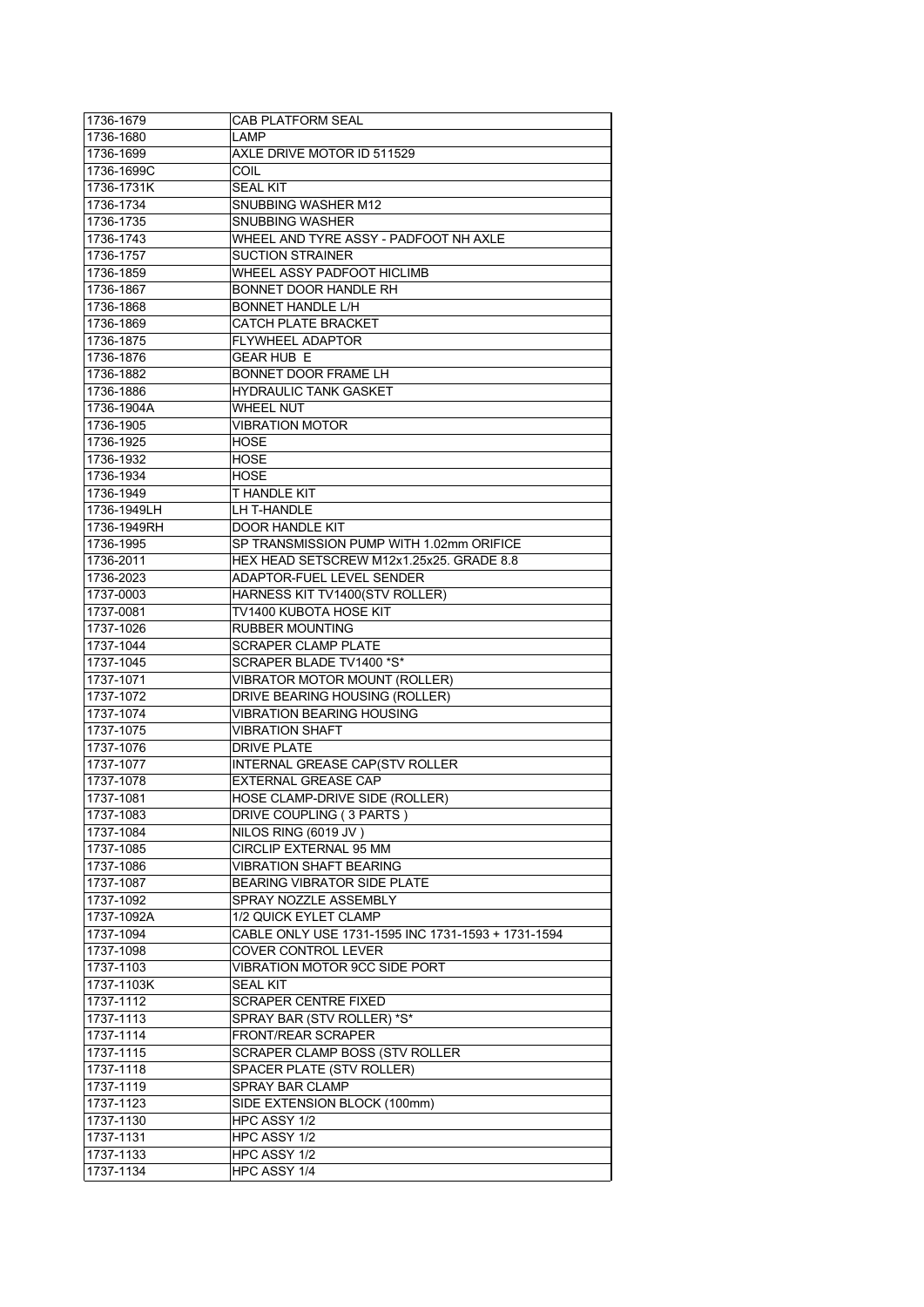| 1737-1135  | HPC ASSY 1/4                             |
|------------|------------------------------------------|
| 1737-1147  | AIR INTAKE DUCT                          |
| 1737-1163  | <b>EXTRUDED EDGE SEAL</b>                |
| 1737-1173  | 1/2 BSP 10 BAR CHECK VALVE               |
| 1737-1174  | <b>CHECK VALVE KIT</b>                   |
| 1737-1180  | THROTTLE CONTROL                         |
| 1737-1185  | <b>HYDRAULIC HOSE ASSY 1/2</b>           |
| 1737-1196  | <b>HYDRAUKIC HOSE ASSY</b>               |
| 1737-1197  | <b>HYDRAULIC HOSE ASSEMBLY 1/2</b>       |
| 1737-1200  | HYDRAULIC HOSE ASSEMBLY 1/4              |
| 1737-1204  | <b>HYDRAULIC HOSE ASSY</b>               |
| 1737-1209  | <b>HYDRAULIC HOSE ASSEMBLY 1/4</b>       |
| 1737-1211  | <b>HYDRAULIC HOSE ASSY 1/2</b>           |
| 1737-1212  | <b>HYDRAULIC HOSE ASSY 1/4</b>           |
| 1737-1213  | <b>HYDRAULIC HOSE ASSY 1/4</b>           |
| 1737-1214  | <b>HYDRAULIC HOSE ASSY 1/2</b>           |
| 1737-1215  | <b>HYDRAULIC HOSE ASSY 1/4</b>           |
|            |                                          |
| 1737-1216  | 5/16 FUEL HOSE - BSAU108-5/16            |
| 1737-1236  | BAYONET RETAINER CAP INCL WHITE WASHER   |
| 1737-1237  | <b>NOZZLE BRASS</b>                      |
| 1737-1238  | NOZZLE (TONGUE) DIA 0.8MM YELLOW PLASTIC |
| 1737-1250  | M1T04 135MM ST 1731-1610                 |
| 1737-1257  | 1/2" HOSE, 435mm Long, 45-3 -Straight    |
| 1737-1258  | 1/2" HOSE, 380mm Long, 45-1-Straight     |
| 1737-1276  | 1/2" HOSE 410MM LONG 90-45- SET @ 290-   |
| 1737-1277  | 1/2" HOSE 550MM LONG 90-45- SET @ 305-   |
| 1737-1278  | 3/4" HOSE 770MM LONG S-90-1 SET @ 0-1    |
| 1738-1002  | DRIVE PLATE SP2012                       |
| 1738-1003  | <b>VIBRATOR UNIT ASSEMBLY</b>            |
| 1740-1010  | FUEL TANK (PED ROLLER)                   |
| 1740-1014  | <b>VALVE MOUNTING PLATE</b>              |
| 1740-1031  | DRIVE MOTOR REF; OMT630N                 |
| 1740-1031K | SEAL KIT                                 |
| 1740-1036  | VIBRATION MOTOR - 31055783               |
| 1740-1037K | <b>SEAL KIT</b>                          |
| 1740-1039  | <b>EMERGENCY STOP VALVE</b>              |
| 1740-1039C | CAP & SPRING                             |
| 1740-1039K | <b>SEAL KIT</b>                          |
| 1740-1042  | AV MOUNTS ENGINE                         |
| 1740-1043  | <b>OVERCENTRE VALVE</b>                  |
| 1740-1045  | <b>DEADMANS HANDLE</b>                   |
| 1740-1047  | FAN REF; F72                             |
| 1740-1050  | OPERATING LEVER (PED ROLLER)             |
| 1740-1052  | <b>BONNET LATCH</b>                      |
| 1740-1052K | KEY                                      |
| 1740-1053  | FILTER (5838B240) (ROLLER)               |
| 1740-1053A | FILTER ELEMENT                           |
| 1740-1054  | <b>REAR BONNET HINGE</b>                 |
| 1740-1056  | SCRAPER BLADE L.H.S (ROLLER)             |
| 1740-1057  | SCRAPER BLADE R.H.S (ROLLER)             |
| 1740-1060  | <b>VIB/DRIVE LEVER KNOB</b>              |
| 1740-1062  | <b>BONNET HINGE REF 14844</b>            |
| 1740-1063  | ROSTA MOUNTING PLATE                     |
|            |                                          |
| 1740-1067  | <b>BATTERY CLAMP</b>                     |
| 1740-1068  | REAR BONNET HINGE SPACER                 |
| 1740-1069  | <b>BONNET HINGE SPACER</b>               |
| 1740-1084  | M8 X 30 SKT BUTTON HD SETSCREW           |
| 1740-1089  | AV MOUNT ANTI ROCK                       |
| 1740-1101  | HINGE PIN (ROLLER)                       |
| 1740-1102  | <b>EXHAUST PIPE ASSY</b>                 |
| 1740-1107  | <b>INLET FILTER HOSE</b>                 |
| 1740-1109  | GAS STRUT 250N REAR                      |
| 1740-1114  | BTC630 SCRAPER BLADE (RH)                |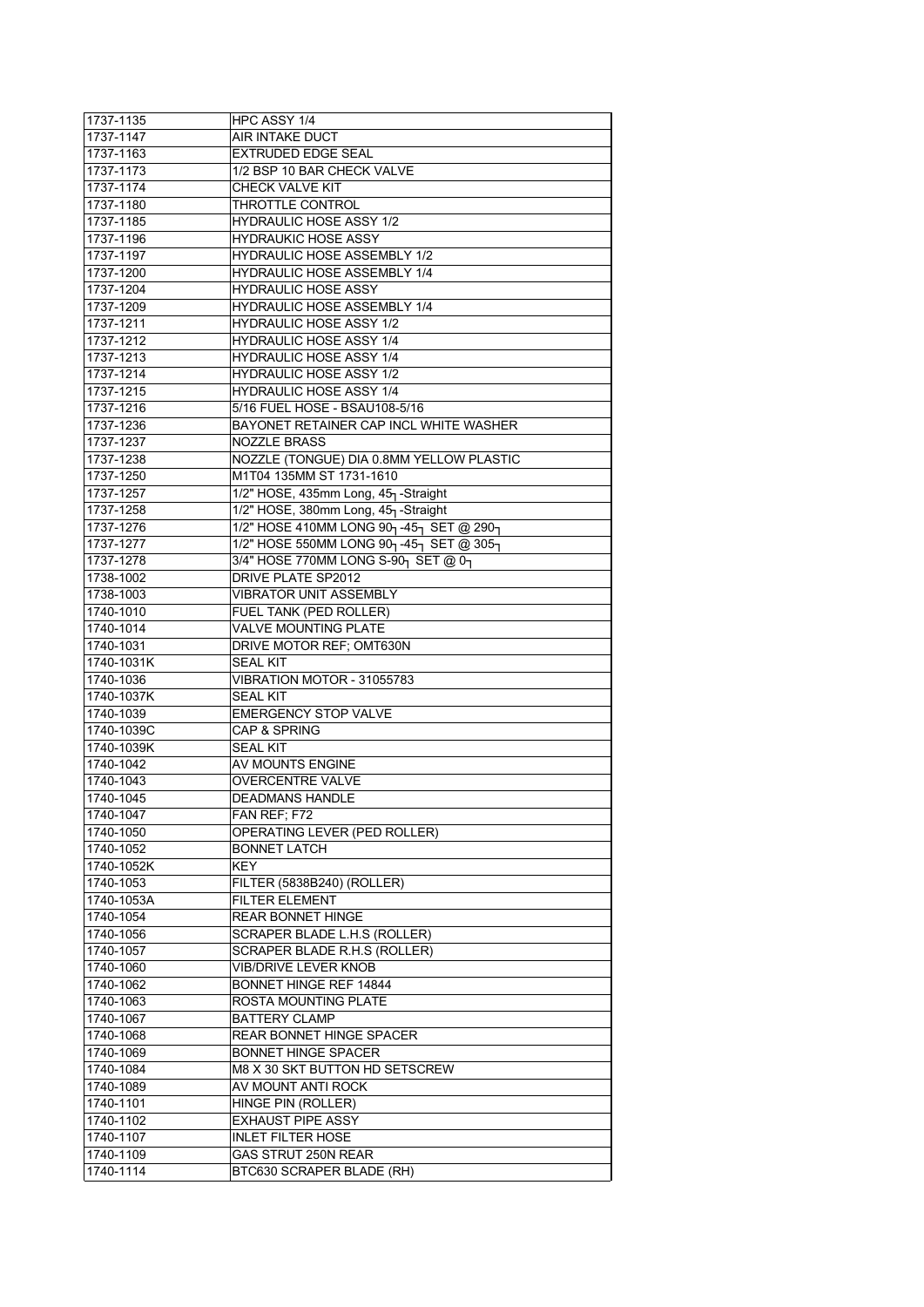| 1740-1115     | BRC630 SCRAPER BLADE (LH)            |
|---------------|--------------------------------------|
| 1740-1127     | AIR CLEANER BTC850                   |
| 1740-1129     | INFARED EYE SUPPORT/DOME(ROLL)       |
| 1740-1131     | <b>INDUCTION HOSE</b>                |
| 1740-1142     | DASH HOUSING BOX                     |
| 1740-1148     | REAR ELECTRICAL BOX SEAL             |
| 1740-1200     | 1/4 BANJO X 5/16 HOSE TAIL           |
| 1740-1236     | <b>BONNET TRIM 6317/001</b>          |
| 1740-1241     | VACUUM HOSE                          |
| 1740-1293     | OVER CENTRE CATCH                    |
| 1740-1297     | <b>NYLON BOSS</b>                    |
| 1740-1298     | <b>EXHAUST MANIFOLD QUILT</b>        |
| 1740-1299     | AV MOUNT FOR BTR850*2*               |
| 1740-1300     | <b>BATTERY COVER</b>                 |
| 1740-1311     | M10 X 50 MUSHROOM HEAD BOLT          |
| 1740-1312     | <b>CONTROL LEVER</b>                 |
| 1740-1313     | <b>CONTROL LEVER</b>                 |
| 1740-1314     | <b>KNOB 2 DIA</b>                    |
| 1740-1315     | KNOB 1.3/4 DIA                       |
| 1740-1325     | SINGLE SPOOL VALVE                   |
| 1740-1325SK   | <b>SEAL KIT</b>                      |
| 1740-1325SP   | <b>SPRING</b>                        |
| 1740-1328     | <b>BONNET CABLE</b>                  |
| 1740-1350     | <b>HOSE ASSEMBLY</b>                 |
| 1740-1351     | <b>HYDRAULIC HOSE</b>                |
| 1740-1352     | <b>HYDRAULIC HOSE</b>                |
| 1741-0026     | ELECTRICAL KIT SP2006/8 SEE TECH DET |
| 17410-ZE2-020 | NOSE                                 |
| 1741-1012     | CENTRE PIVOT VERTICAL PIN            |
| 1741-1021     | <b>END PLATE (LTV ROLLER)</b>        |
| 1741-1026     | ENG MTG BRKT (LOWER FRONT)           |
| 1741-1036     | <b>BONNET SIDE LH</b>                |
| 1741-1037     | <b>BONNET SIDE RH</b>                |
| 1741-1042     | REAR MOULDING (LTV ROLLER)           |
| 1741-1048     | <b>BONNET DUCTING</b>                |
| 1741-1055     | GAS STRUT*S* 0.11L                   |
| 1741-1057     | <b>GAS STRUCT BRACKET</b>            |
| 1741-1067     | <b>REAR GRILL</b>                    |
| 1741-1073     | BTY TRAY & LOWER STEP                |
| 1741-1074     | BTY TRAY LID                         |
| 1741-1076     | <b>TOP HOSE</b>                      |
| 1741-1077     | <b>BOTTOM HOSE</b>                   |
| 1741-1079     | STEERING COLUMN                      |
| 1741-1080A    | <b>OUTER FILTER *S*</b>              |
| 1741-1080B    | <b>INNER FILTER *S*</b>              |
| 1741-1080C    | <b>DUST COVER</b>                    |
| 1741-1080CL   | <b>CLIPS ONLY</b>                    |
| 1741-1080DB   | <b>END CAP &amp; CLIPS</b>           |
| 1741-1080MB   | <b>MOUNTING BAND</b>                 |
| 1741-1081     | SEAT                                 |
| 1741-1081SB   | <b>SEAT BELT</b>                     |
| 1741-1082     | THROTTLE CONTROL LEVER               |
| 1741-1082A    | CONTROL HEAD ONLY                    |
| 1741-1082B    | LEVER                                |
| 1741-1082C    | THROTTLE CABLE                       |
| 1741-1082D    | GAITOR                               |
| 1741-1083     | THROTTLE ASSEMBLY COMPLETE           |
| 1741-1085     | PLUG REF P1988 (ROLLER)              |
| 1741-1086     | <b>FLOOR MAT</b>                     |
| 1741-1087A    | TEMPERATURE SWITCH                   |
| 1741-1087B    | <b>HYDRAULIC FILTER</b>              |
| 1741-1089     | HYDRAULIC TANK GASKET LH             |
| 1741-1090     | DIESEL TANK GASKET                   |
|               |                                      |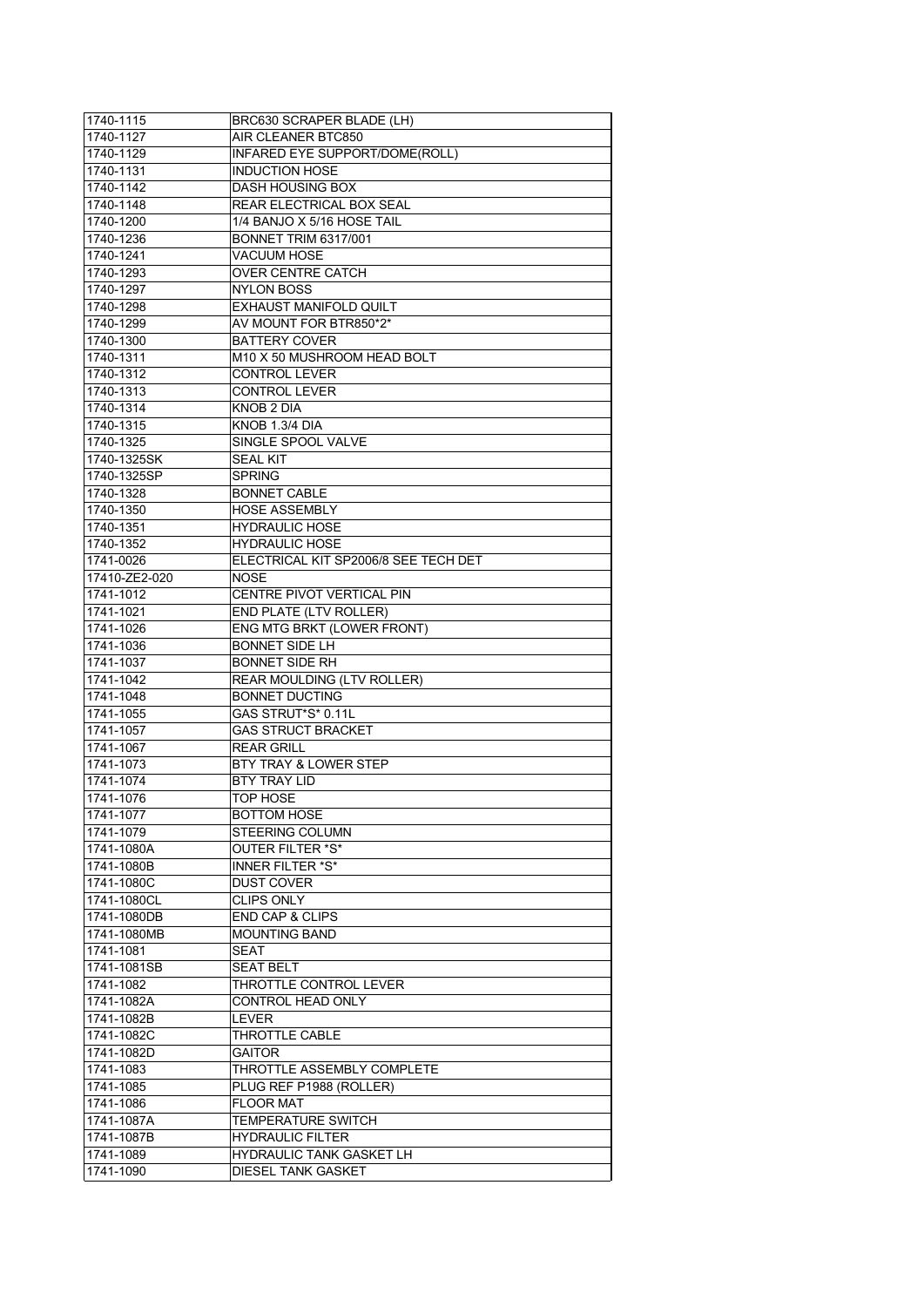| 1741-1091A               | <b>EXHAUST PIPE</b>                                                        |
|--------------------------|----------------------------------------------------------------------------|
| 1741-1091B               | TAIL PIPE                                                                  |
| 1741-1094                | <b>BONNET RELEASE CABLE</b>                                                |
| 1741-1098                | <b>BONNETT GUSSET</b>                                                      |
| 1741-1099                | STANDARD HEADER TANK BRACKET                                               |
| 1741-1113                | <b>BONNET LATCH</b>                                                        |
| 1741-1114                | <b>BONNET HANDLE</b>                                                       |
| 1741-1114K               | KEY.                                                                       |
| 1741-1115                | <b>WASHER (WHEEL ARCH)</b>                                                 |
| 1741-1125                | GASKET-LOWER DASH                                                          |
| 1741-1126S               | <b>SOLENOID</b>                                                            |
| 1741-1132                | REVERSE ALARM BRACKET                                                      |
| 1741-1150                | FITTING 3/4 6000PSI M/FML                                                  |
| 1741-1160                | FITTING 3/8 BSP X 22MM L                                                   |
| 1741-1166                | HOSE HYDRAULIC 690MM X 90DEG                                               |
| 1741-1175                | FITTING 22MM D.B.S                                                         |
| 1741-1187                | 70mm EXHAUST CLAMP                                                         |
| 1741-1189                | SCRAPER POINT RETAINING PLATE                                              |
| 1741-1224                | <b>CONSOLE DOOR</b>                                                        |
| 1741-1235                | <b>BONNET LATCH PIN (ROLLER)</b>                                           |
| 1741-1249                | ARTIC LOCKING BAR                                                          |
| 1741-1250                | O RING                                                                     |
| 1741-1269                | <b>QUAD RING SEAL</b>                                                      |
| 1741-1270                | <b>FLEXIBLE BELLOWS</b>                                                    |
| 1741-1283                | M6 X 40 CARRIAGE BOLT                                                      |
| 1741-1303                | <b>EXPANSION TANK HOSE</b>                                                 |
| 1741-1325                | HUB - PUMP COUPLING BOWEX 65                                               |
| 1741-1326                | PUMP COUPLING FLANGE                                                       |
| 1742-1013                | DRUM SCRAPER BAR                                                           |
|                          | <b>RETAINING STRIP-BLADE</b>                                               |
| 1742-1028                | <b>FUEL TANK ASSEMBLY</b>                                                  |
| 1748-0005                | <b>HYDRAULIC TANK ASSY</b>                                                 |
| 1748-0006                |                                                                            |
| 1748-0036                | DECAL KIT TV800K STD SEE TECH DET<br>DECAL KIT TV800K RTA LTS SEE TECH DET |
| 1748-0045                | DECAL KIT TVH800K SEE TECH DET                                             |
| 1748-0072                | <b>HYDRAULIC &amp; FUEL TANK KIT</b>                                       |
| 1748-0081                | TV800/900 BONNET WHITE *S*                                                 |
| 1748-0085W<br>1748-0085Y | YELLOW BONNET TV800 *S*                                                    |
|                          | FLEXIBLE COUPLING ASSY - CENTA HYFLEX 25                                   |
| 1748-0096<br>1748-0097   | TV800K-NO LIGHTS DECAL                                                     |
| 1748-0098                | TV900K STD M/C ISO                                                         |
| 1748-0101                | TV800K HEAVY M/C ISO                                                       |
| 1748-0140                | TV800/900 DRIVE PUMP RETROFIT KIT                                          |
|                          |                                                                            |
| 1748-1006<br>1748-1014   | <b>EXHAUST SYSTEM</b>                                                      |
|                          | <b>BACK PANEL</b>                                                          |
| 1748-1015                | ENGINE / PUMP MOUNTING BRACKET                                             |
| 1748-1018                | SPROCKET BELT                                                              |
| 1748-1020S               | O RING 82.22 X 2.62 (15 SERIES)                                            |
| 1748-1022                | FILTER MOUNTING BRACKET                                                    |
| 1748-1025                | PLASTIC EXPANSION TANK C/W CAP                                             |
| 1748-1025A               | TANK CAP                                                                   |
| 1748-1028                | <b>BONNET HINGE</b>                                                        |
| 1748-1030                | <b>HYDRAULIC PUMP VIB. 10CC</b>                                            |
| 1748-1030A               | <b>COUPLING KIT</b>                                                        |
| 1748-1031                | RAD TOP SURPORT LHS                                                        |
| 1748-1033                | RAD TOP SUPPORT RHS                                                        |
| 1748-1035                | <b>TAPERLOCK INSERTS</b>                                                   |
| 1748-1036                | <b>TAPER LOCK INSERTS</b>                                                  |
| 1748-1037                | DRIVE BELT                                                                 |
| 1748-1038                | TANK HOLDER                                                                |
| 1748-1040                | THROTTLE BRACKET                                                           |
| 1748-1042                | <b>BELT GUARD</b>                                                          |
| 1748-1047                | AIR CLEANER SUCTION HOSE                                                   |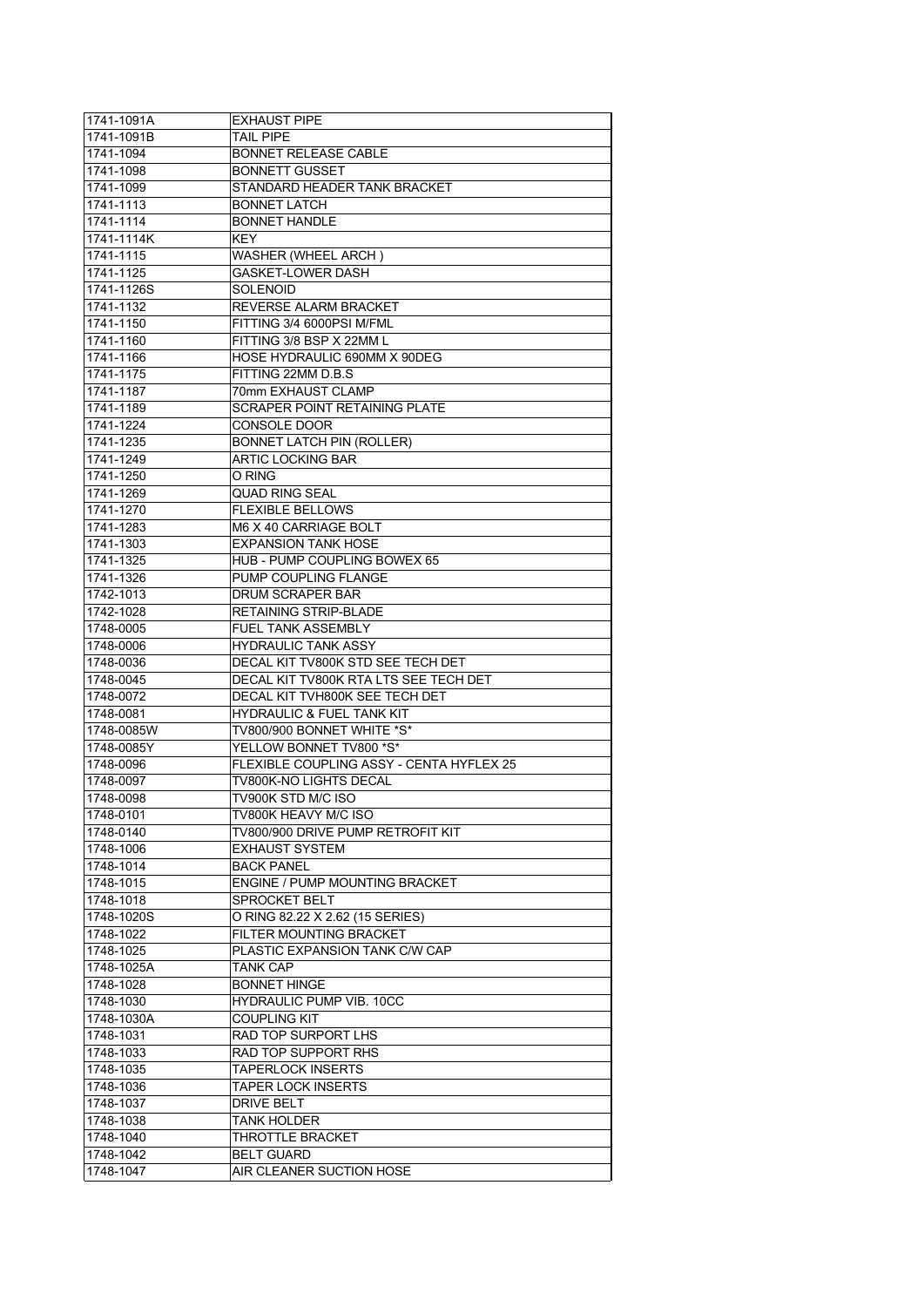| 1748-1048   | AIR HOSE                                |
|-------------|-----------------------------------------|
| 1748-1049   | WATER HOSE                              |
| 1748-1050   | <b>WATER HOSE</b>                       |
| 1748-1051   | <b>RADIATOR HOSE</b>                    |
| 1748-1052   | THROTTLE LEVER & CABLE                  |
| 1748-1052A  | KNOB                                    |
| 1748-1052B  | <b>CABLE ONLY</b>                       |
| 1748-1053   | DRIVE CONTROL & CABLE                   |
| 1748-1053C  | <b>CABLE ONLY</b>                       |
| 1748-1053S  | <b>CABLE SUPPORT</b>                    |
| 1748-1054   | <b>HOSE T BOTTOM</b>                    |
| 1748-1055   | <b>HOSE T BOTTOM</b>                    |
| 1748-1063C  | COIL                                    |
| 1748-1063CA | <b>CHECK ASSY</b>                       |
| 1748-1063GS | <b>GRUB SCREW</b>                       |
| 1748-1063K  | <b>SEAL KIT</b>                         |
| 1748-1063KN | KNOB ONLY                               |
| 1748-1068   | 3/8 HOSE ASSY                           |
| 1748-1069   | 1/4 HPC ASSY                            |
| 1748-1070   | 1/4 HOSE ASSY                           |
| 1748-1071   | 1/2 HOSE ASSY                           |
| 1748-1072   | 1/4 HOSE ASSY                           |
| 1748-1075   | 1/2 HOSE ASSY                           |
| 1748-1076   | 1/2 HOSE ASSY                           |
| 1748-1077   | 1/4 HOSE ASSY                           |
| 1748-1078   | 1/4 HOSE ASSY                           |
| 1748-1081   | FUEL HOSE BSAU108 x 1/4" 1200mm long    |
| 1748-1082   | FUEL HOSE BSAU108 x 5/16" 450mm long    |
| 1748-1087   | 1/2 HOSE                                |
| 1748-1088   | 8MM HEATER HOSE - 5/16" HOSE 420MM LONG |
| 1748-1089   | 8MM HEATER HOSE                         |
| 1748-1090   | <b>12.7MM HEATER HOSE</b>               |
| 1748-1091   | RADIATOR HOSE                           |
| 1748-1095   | HOSE                                    |
| 1748-1098   | DRIVE SIDE LEG                          |
| 1748-1100   | <b>SHIM</b>                             |
| 1748-1104W  | WHITE BONNET TV 800 KUBOTA *S*          |
| 1748-1104Y  | YELLOW BONNET TV800 KUBOTA *S*          |
| 1748-1105   | <b>HYDRAULIC TANK</b>                   |
| 1748-1110   | <b>CLAMP PLATE</b>                      |
| 1748-1111   | SUCTION LID PLASTIC TANK                |
| 1748-1112   | PLASTIC TANK RETURN PIPE                |
| 1748-1113   | <b>TANK CARRIER</b>                     |
| 1748-1115   | <b>HYDRAULIC HOSE</b>                   |
| 1748-1116   | 1/4 HOSE ASSY                           |
| 1748-1119   | 1/2 HPC HOSE ASSY                       |
| 1748-1122   | <b>CLAMP PLATE</b>                      |
| 1748-1124   | HYDRAULIC TANK RETAINER STRAP           |
| 1748-1125   | <b>TANK GASKET</b>                      |
| 1748-1130   | <b>FUEL TANK STRAP</b>                  |
| 1748-1133   | TEREX (CROWN) BACK PANEL                |
| 1748-1134   | <b>LIGHT PLATE</b>                      |
| 1748-1135   | <b>BLANKING PANEL</b>                   |
| 1748-1136   | BATTERY ISOLATOR MTG BRACKET            |
| 1748-1138   | <b>BONNET SUPPORT PLATE</b>             |
| 1748-1141   | <b>DASH PLATE</b>                       |
| 1748-1146   | 1/2 HPC ASSY                            |
| 1748-1147   | <b>HYDRAULIC HOSE</b>                   |
| 1748-1148   | HYD HOSE 1/2 HPC STEEL                  |
| 1748-1151   | 1/4 HPC ASSY                            |
| 1748-1153   | 1/2 HOSE ASSY                           |
| 1748-1154   | 1/4 HOSE ASSY                           |
| 1748-1155   | 1/2 HOSE ASSY                           |
|             |                                         |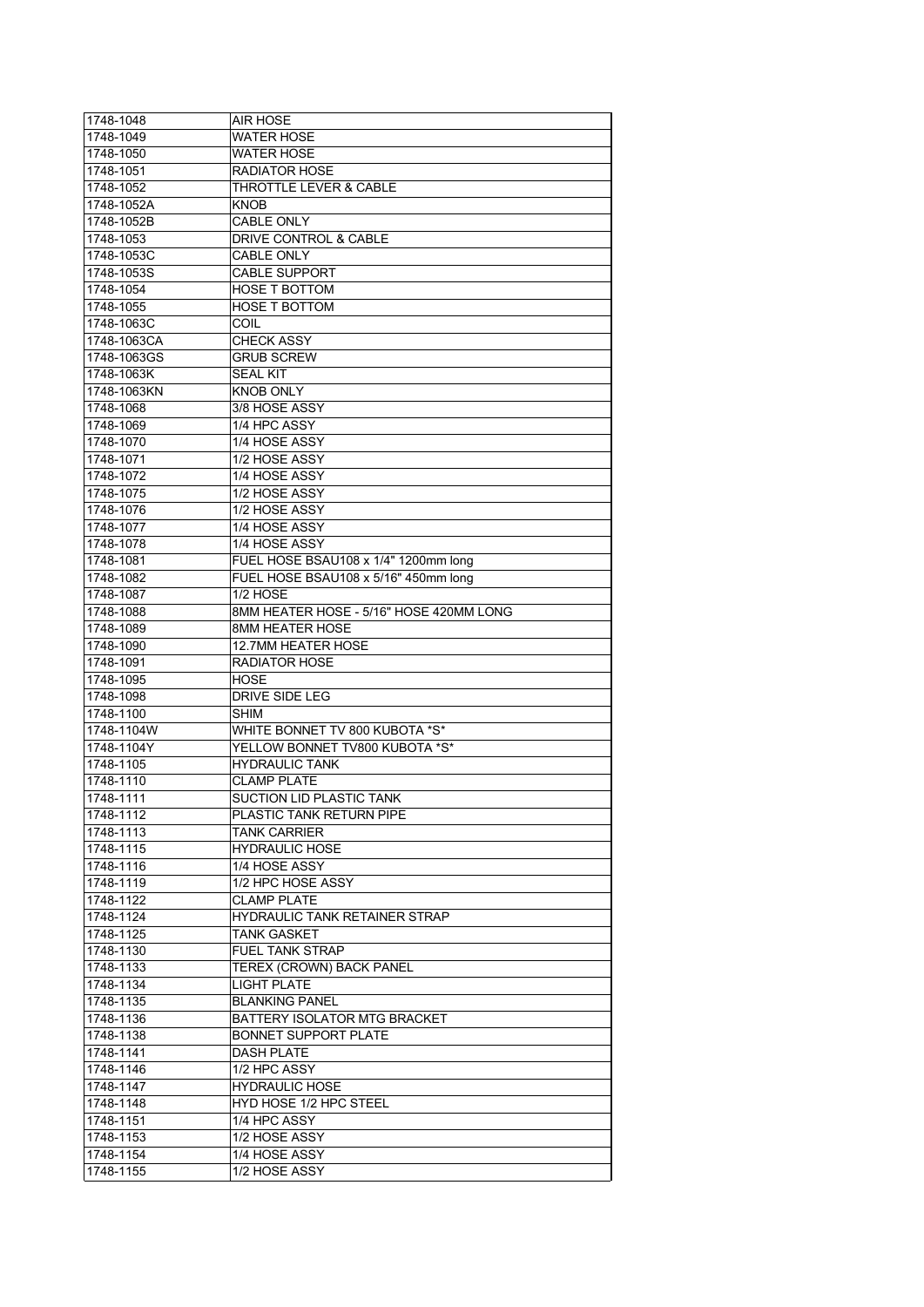| 1748-1157                | 1/2 HPC ASSY                                    |
|--------------------------|-------------------------------------------------|
| 1748-1159                | 1/2 HOSE ASSY                                   |
| 1748-1160                | 1/4 HOSE ASSY                                   |
| 1748-1161                | 1/2 HOSE HPC                                    |
| 1748-1162                | 1/2 HOSE ASSY                                   |
| 1748-1163                | <b>STOP PLATE</b>                               |
| 1748-1164                | <b>STOP PLATE</b>                               |
| 1748-1167                | <b>SCRAPER BLADE</b>                            |
| 1748-1171                | SUPPORT BRACKET RHS                             |
| 1748-1175                | <b>BREAKER COUPLING PLATE</b>                   |
| 1748-1176                | <b>SPACER BLOCK</b>                             |
| 1748-1178                | SPACER/STOP PLATE TV900K                        |
| 1748-1182                | COOLER/RADIATOR TV800 *S*                       |
| 1748-1182A               | CAP                                             |
| 1748-1185                | <b>FLOORPLATE</b>                               |
| 1748-1191                | TV800 BREAKER VALVE                             |
| 1748-1192                | <b>HYDRAULIC HOSE</b>                           |
| 1748-1193                | <b>HYDRAULIC HOSE</b>                           |
| 1748-1194                | <b>HYDRAULIC HOSE</b>                           |
| 1748-1195                | <b>HYDRAULIC HOSE</b>                           |
| 1748-1196                | HOSE 1/2 TWIN QR EACH END                       |
| 1748-1202                | 3/16 X 2 ST/ST SPIROL PIN                       |
| 1748-1203                | GAS STRUT *S* NO GAS                            |
| 1748-1207                | <b>REVERSE ALARM ARM</b>                        |
| 1748-1211                | <b>HOSE CLAMP</b>                               |
| 1748-1216                | TOW VALVE CXP 19330-02                          |
| 1748-1216S               | BRAKE SOLENOID (REF S122N)                      |
| 1748-1218                | LEVER (SAUER TRAVEL PUMP)                       |
| 1748-1224                | AIR FILTER ASSY - 5" DIA, 50MBAR                |
| 1748-1225                | DASH PLATE TV8-900 HOBBS KEY SWITCH             |
| 1748-1226                | SPACER HOBBS KEY SWITCH                         |
| 1748-1231                | AIR HOSE - AIR FILTER TO ENGINE                 |
| 1748-1242                | <b>FLEXIBLE COUPLING SLEEVE</b>                 |
| 1748-1245                | PUMP- STEERING/VIBRATION CASAPPA                |
| 1748-1246                | <b>MOTOR - VIBRATION CASAPPA</b>                |
| 1748-1246K               | <b>SEAL KIT</b>                                 |
| 1748-1248<br>1748-1248SS | MILSCO SEAT (ROLLER) *S*<br>OPS KIT *S*         |
| 1748-1249                | TV8/900K FAN GUARD - US MACHINES ONLY           |
| 1748-1256DB              | <b>DUST BOWL AND CLIPS</b>                      |
| 1748-1259                | <b>HYD MOTOR DANFOSS LESS SWAN NECK</b>         |
| 1748-1285                | 1/2 INCH DRIVE MOTOR PIPE                       |
| 1748-1287                | 1/2 INCH HOSE ASSY                              |
| 1748-1288                | 1/2 INCH HOSE ASSY                              |
| 1748-1292                | 1/2 INCH HOSE ASSY                              |
| 1748-1308                | TRANSMISSION DRIVE PUMP                         |
| 1748-1314                | <b>ENGINE MOUNT - REAR LHS / FILTER BRACKET</b> |
| 1748-1316                | TV800 HYD FILTER - HYDAC RF110                  |
| 1748-1316A               | <b>FILTER ELEMENT</b>                           |
| 1748-1326                | 1/2" HOSE 940MM LONG                            |
| 1748-1327                | 1/2" HOSE 400MM LONG                            |
| 1748-1328                | HOSE 1240MM LONG                                |
| 1748-1329                | HYD HOSE 430MM LONG                             |
| 1748-1330                | TV800 TANK MANIFOLD ADAPTOR                     |
| 1748-1331                | 1/2" HOSE 300MM LONG                            |
| 1748-1334                | PLASTIC HYDRAULIC TANK RETURN PIPE              |
| 1748-1335                | HYDRAULIC HOSE KIT TV800 KUBOTA                 |
| 1748-1336                | <b>HOSE KIT TV800 BREAKER</b>                   |
| 1748-1337                | <b>HYD HOSE KIT TV900K</b>                      |
| 1748-1340                | 1/4" HOSE 450MM LONG                            |
| 1748-1358                | BRACKET FOR ROPS WORKLAMP - TV800-TV1400        |
| 1748-1359                | REVERSE ALARM ARM                               |
| 1748-1360                | AIR FILTER / TOW VALVE SUPPORT BRKT             |
|                          |                                                 |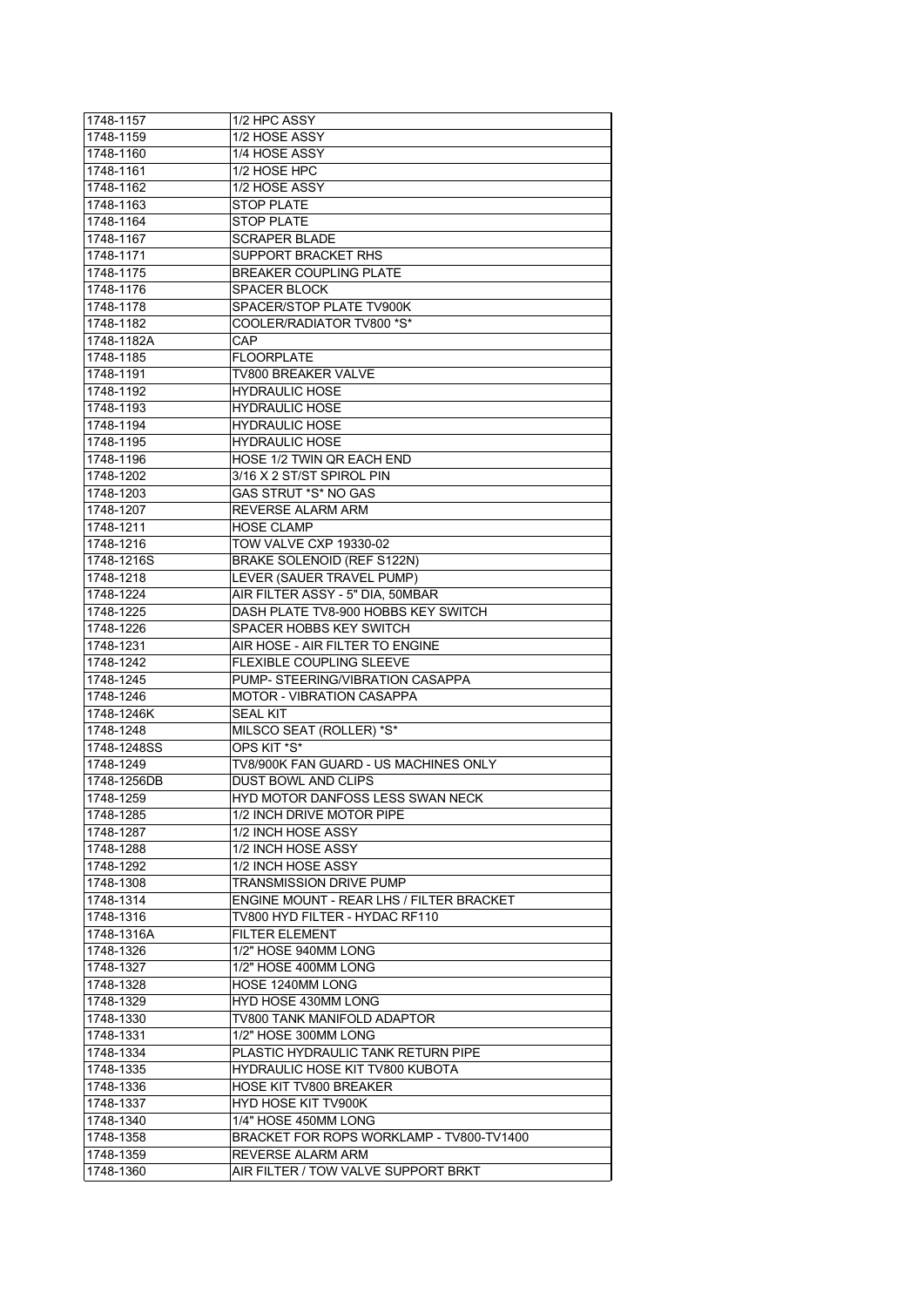| 1750-0006            | <b>BPC WHEEL KIT</b>                 |
|----------------------|--------------------------------------|
| 175-0061             | <b>PLANET CARRIER</b>                |
| 175-0091             | SUN GEAR                             |
| 1750-1006            | <b>ENGINE BASE PLATE</b>             |
| 1750-1010            | LOWER VIB PLATE AV MOUNTS            |
| 1750-1011            | UPPER HANDLE AV MOUNTS               |
| 1750-1027            | WATER TANK                           |
| 1750-1034            | <b>CENTRIFUGAL CLUTCH</b>            |
| 1750-1034L           | LINING FOR SHOES                     |
| 1750-1034S           | <b>SPRING</b>                        |
| 1750-1035            | <b>HANDLE LOCK</b>                   |
| 1750-1037            | <b>SERRATED INSERT</b>               |
| 1750-1040            | STEERING HANDLE ASSEMBLY             |
| 1750-1042            | TOP COVER                            |
| 1750-1050            | <b>VIBRATION PLATE &amp; HOUSING</b> |
| 1750-1051            | <b>VIBRATION SHAFT</b>               |
| 1750-1052            | <b>VIBRATION SHAFT PULLEY</b>        |
| 1750-1053            | <b>CLAMPING WASHER</b>               |
| 1750-1055            | <b>BLANKING PLATE</b>                |
| 1750-1059            | <b>M5 PLAIN HEAD SCREW</b>           |
| 1750-1061            | GROMMET                              |
| 1750-1063            | <b>RETAINING STRIP</b>               |
| 1750-1069            | V BELT                               |
| 1750-1070            | <b>MAIN FRAME ASSEMBLY</b>           |
| 1750-1072            | SEAL                                 |
| 1750-1073            | <b>BEARING</b>                       |
| 1750-1074            | <b>GUARD SURROUND</b>                |
| 1750-1075            | <b>GROMMET SPACER</b>                |
| 1750-1085            | WATER TANK FITTING                   |
| 1750-1089            | <b>GROMMET</b>                       |
| 1750-1093            | MAT BRACKET ASSEMBLY BPC1535         |
| 1750-1095            | <b>CLAMP PLATE BPC1535</b>           |
| 1750-1098            | RUBBER MAT BPC1535                   |
| 1751-0006            | WATER KIT FOR BPC1850                |
| 1751-0008            | BPC1850 TEREX DECAL KIT              |
| 1751-1008            | RUBBER MAT BPC1850                   |
| 17511-ZM7-010        | PETROL TANK                          |
| 17532-ZM7-000        | MOUNT                                |
| 17533-ZM7-000        | <b>RUBBER</b>                        |
| 175-9582-KIT         |                                      |
|                      |                                      |
|                      | PLANET CARRIER ASSEMBLY              |
| 17620-ZL8-013        | <b>FUEL CAP</b>                      |
| 176539               | <b>LIP RING</b>                      |
| 177180               | <b>OUTER SEAL</b>                    |
| 177810               | <b>SHIM</b>                          |
| 179850               | BUSH                                 |
| 18-00-08-278         | <b>OUTER COL ASSY</b>                |
| 1800-110             | <b>BLADE ARM</b>                     |
| 1800-171             | <b>INNER BLADE</b>                   |
| 1800-174             | <b>MIXING BLADE</b>                  |
| 1800-175             | <b>FLIGHT</b>                        |
| 1800-176             | <b>FLIGHT</b>                        |
| 1815125              | LEVER                                |
| 183-3                | FULLNUT 5/16 UNC                     |
| 18330-ZH9-N00        | <b>EXHAUST PIPE</b>                  |
| 18826                | SEAL KIT MB2950                      |
| $188 - 4$            | LOCKNUT 5/16 UNF                     |
| 188-5                | LOCKNUT 3/8 UNF                      |
| 188-9                | 3/4 UNF LOCK NUT                     |
| 1901-113             | VALVE TEST POINT                     |
| 1901-120             | SPECIAL HEX BOLT (10.3)              |
| 1901-126             | SEAL NILOS RING                      |
| 1901-132<br>1901-137 | SIDE WEAR PAD<br>SIDE WEAR PLATE     |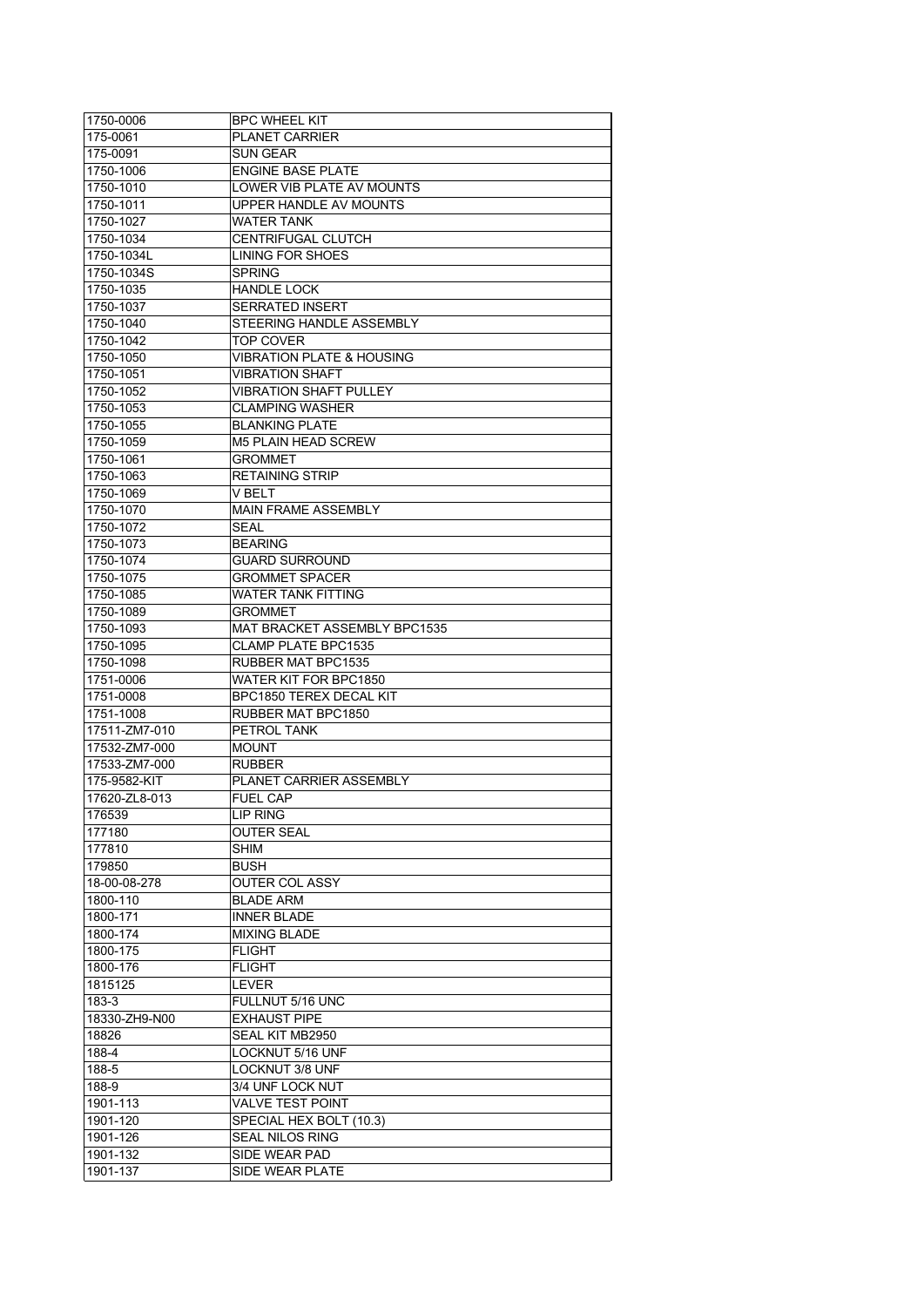| 1901-165              | <b>HYD UNION 1/4 BSP SWIVEL</b>       |
|-----------------------|---------------------------------------|
| 1901-167              | HYD UNION 1.1/2 BSP-1.0 BSP           |
| 1901-243              | VALVE DUAL O/CTR 2.500PSI             |
| 1901-26               | <b>GUARD FRONT</b>                    |
| 1901-29               | BRG MET FL OILITE 45x55x35            |
| 1901-292              | HYD HOSE 1/4X1/4 90/0 200             |
| 1901-294              | HYD UNION M18X1.5-1/2 BSPM            |
| 1901-295              | WASHER DOWTY                          |
| 1901-30               | BRG MET PL OILITE 40x50x50            |
| 1901-31               | WASHER THRUST                         |
| 1901-33               | THRUST WASHER                         |
| 1901-472              | <b>INSTRUCTION MANUAL HOLDER</b>      |
| 1901-474              | CAP END PLASTIC REF 2553              |
| 1901-585              | HYD HOSE 1/4 X 1/4 90/BANJO           |
| 1901-77               | <b>FUEL FILLER CAP</b>                |
| 1901-99               | <b>HYD SWIVEL CONNECTOR</b>           |
| 1903-308              | HYD HOSE 1/4X1/4 90/0 2360            |
| 190617                | TNIOL                                 |
| 1908-123              | UNION 3/4 BSPMX5/8 BSPM               |
| 1908-131              | <b>BELLOWS PLASTIC</b>                |
| 1908-133              | <b>BEARING REF GEH12C</b>             |
| 1908-208              | HOOK BOLT                             |
| 1912-1014             | THROTTLE ENGINE RAM                   |
| 1912-1048             | <b>BALL JOINT REF.DMG8-F1</b>         |
| 1912-1050             | <b>SPRING</b>                         |
| 1912-1060             | HOSE 1/4 BORE 90X135X1860             |
|                       |                                       |
| 1912-1077             | ELBOW 1/4 BSP M/F COMPACT             |
| 191408                | WASHER                                |
| 1915-1132             | <b>HYD UNION 1/2 M/F SWIVEL</b>       |
| 19215-11220           | AIR FILTER                            |
| 19217                 | SEAL KIT MB3950                       |
|                       |                                       |
| 1925-1061             | SEAL BONDED M14                       |
| 19443                 | <b>PISTON</b>                         |
| 19511-ZE1-000         | FAN                                   |
| 19511-ZE2-000         | FAN                                   |
| 19610-ZE1-000ZA       | <b>FAN HOUSING</b>                    |
| 19884                 | <b>SEAL GLAND</b>                     |
| 19921                 | HEX FLANGE NUT MB1550                 |
| 19937                 | SEAL KIT SM20(S/N1546 ON)             |
| 1A021-60016           | <b>SOLENOID ASSY</b>                  |
| 1A091-12350           | EXHAUST MANIFOLD GASKET               |
| 1DR30P205             | VALVE                                 |
| 2/3000-250K           | FILTER KIT *S*                        |
| 2/3000-500K           | FILTER KIT *S*                        |
| 20/950906             | <b>SEAL KIT</b>                       |
| 2000-250D             | FILTER KIT *S*                        |
| 2000-250H             | FILTER KIT *S*                        |
| 2000-250L             | FILTER KIT *S*                        |
| 2000-500D             | FILTER KIT *S*                        |
| 2000-500D-PLASTIC     | FILTER KIT *S*                        |
| 2000-500L             | FILTER KIT *S*                        |
| 20007001              | TOOL HOLDER                           |
| 200-250L              | FILTER KIT *S*                        |
| 20025606              | <b>WATER TANK</b>                     |
| 20025619              | WHEEL                                 |
| 20029001              | WASHER                                |
| 20029004              | SEAL                                  |
| 20030018              | TAP                                   |
|                       |                                       |
| 200NHB200SER          | AXLE CENTRE SUR:#350.00               |
| 201045                | <b>SPRING</b>                         |
| 201-1280              | <b>STUD</b>                           |
| 201-2130<br>201-30051 | <b>SPIDER</b><br><b>EXHAUST VALVE</b> |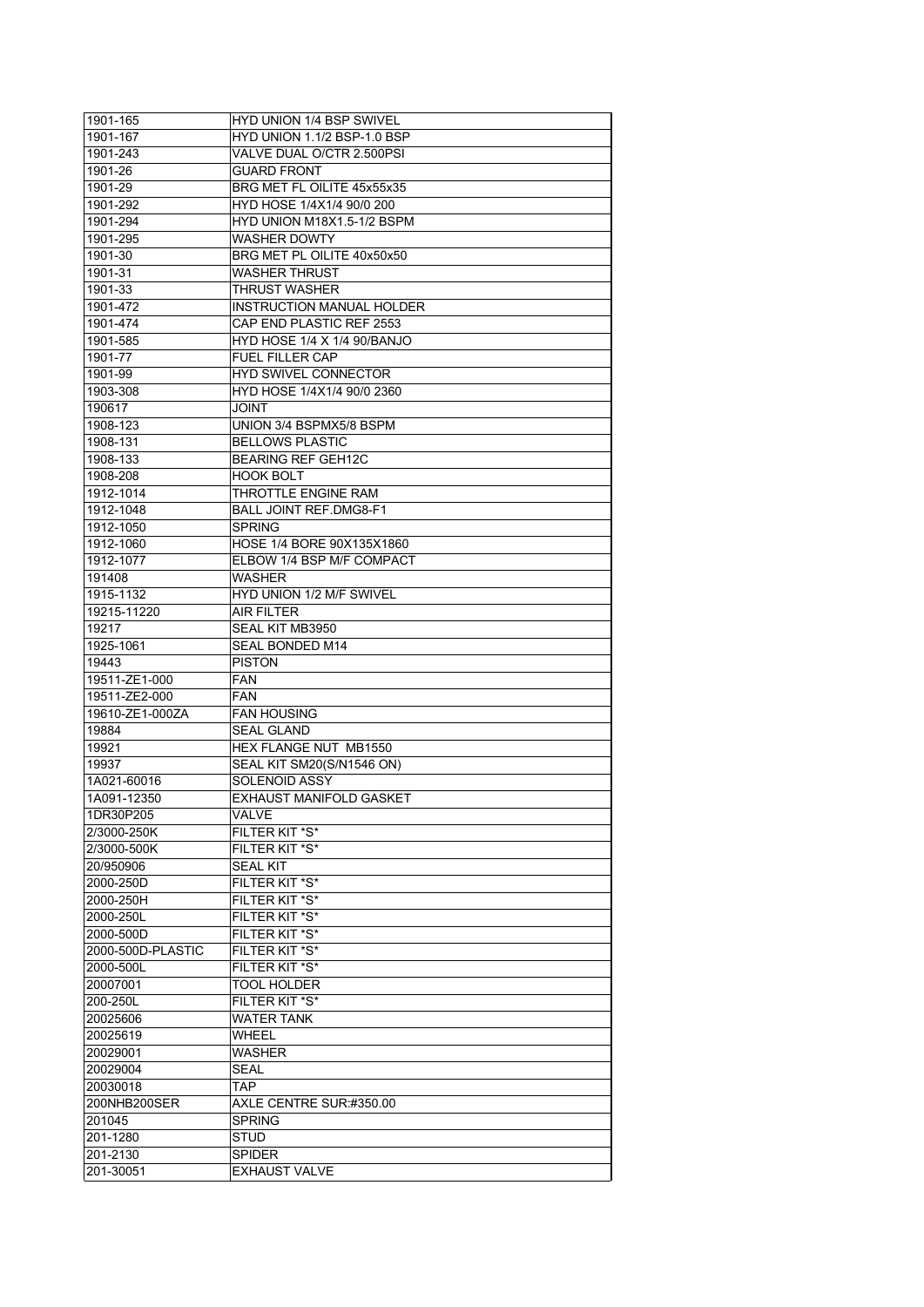| 201-30181         | <b>VALVE GUIDE IN</b>                        |
|-------------------|----------------------------------------------|
| 201-30250         | <b>BUSH</b>                                  |
| 201-41970         | O RING SEAL                                  |
| 201-45962         | <b>SHIM</b>                                  |
| 201-47471         | <b>DRAIN PLUG</b>                            |
| 201-47630         | <b>PIN</b>                                   |
|                   | <b>VALVE</b>                                 |
| 201-80241         |                                              |
| 201-80250         | VALVE                                        |
| 202-14            | NUT NYLOC 3/8 UNC                            |
| $202 - 16$        | NUT NYLOC 1.1/4 UNF GR8                      |
| $202 - 2$         | NUT NYLOC 5/16 UNF (THICK)                   |
| 202-34980         | <b>DRIVE MEMEBER</b>                         |
| 202-39200         | <b>SPRING</b>                                |
| 20247             | <b>WASHER</b>                                |
| $202 - 6$         | NUT NYLOC 5/8 UNF (THIN)                     |
| 202-9             | NUT NYLOC 1/2 UNF                            |
| 2030-1309         | T350 PICK-UP-HITCH HOSE KIT                  |
|                   |                                              |
| 20498             | <b>SPRING</b>                                |
| 20499             | <b>CHARGE VALVE BR48</b>                     |
| 20500             | SPIROL PIN                                   |
| 20502             | TRIGGER (BR48)                               |
| 20505             | <b>HANDLE PIVOT BLOCK</b>                    |
| 20508             | <b>PIVOT SCREW</b>                           |
| 20511             | <b>LEVER</b>                                 |
| 20515             | <b>VALVE SPOOL</b>                           |
| 205-1620          | <b>BUSH</b>                                  |
| 20517             | SIDE ROD                                     |
|                   |                                              |
| 205-3             | PHILIDAS NUT 2BA                             |
| 20540             | <b>SPRING</b>                                |
| 20541             | <b>SPRING</b>                                |
| 206019            | <b>BEARING</b>                               |
| 206022            | <b>MASS WEIGHT ASSY</b>                      |
| 206025            | <b>STANLEY MOTOR</b>                         |
| 206028            | <b>BEARING</b>                               |
| 208-00235         | <b>NOZZLE</b>                                |
| 20-900401         | <b>SEAL</b>                                  |
| 20-925327         | OIL PUMP                                     |
| 210-0070          | <b>ANNULUS</b>                               |
|                   |                                              |
| 21033             |                                              |
|                   | PISTON (MB125)                               |
| 210-8088          | <b>BIG END BUSH</b>                          |
| 21089             | ROLL PIN                                     |
| 210NHB210SER      | AXLE CENTRE                                  |
| 211004            | <b>MOTOR</b>                                 |
| 211036            | <b>SEAL KIT</b>                              |
| 213-8             | NUT SLOTTED 11/16 BSF                        |
|                   |                                              |
| 215-0012          | <b>CASING</b>                                |
| 215-0013          | M10 PLAIN HEX NUT                            |
| 215-0040          | HUB                                          |
| 215-0090          | SUN GEAR                                     |
| 215-0750-KIT      | AXLE X 4 BRAKE PLATE                         |
| 215-0751-KIT      | AXLE X 2 BRAKE PLATE                         |
| 215-0910          | <b>COVER</b>                                 |
| 215-14            | NUT SLOTTED 1.1/4 UNF 12TPI                  |
| 215-2070          | DIFF CASE L/H                                |
| 215-2080          | DIFF CASE R/H                                |
| 215-2300          | <b>BEARING CARTRIDGE</b>                     |
| 215-9585KIT       | PLANET ASSY KIT                              |
|                   |                                              |
| 215-9630          | DIFF ASSY                                    |
| 216-0090          | SUN GEAR                                     |
| 216-2850          | OIL SEAL                                     |
| 21678             | <b>BLOWER WHEEL - MODIFIED</b>               |
| 21687<br>217-0040 | <b>COUPLING ASSY</b><br><b>REAR HUB AXLE</b> |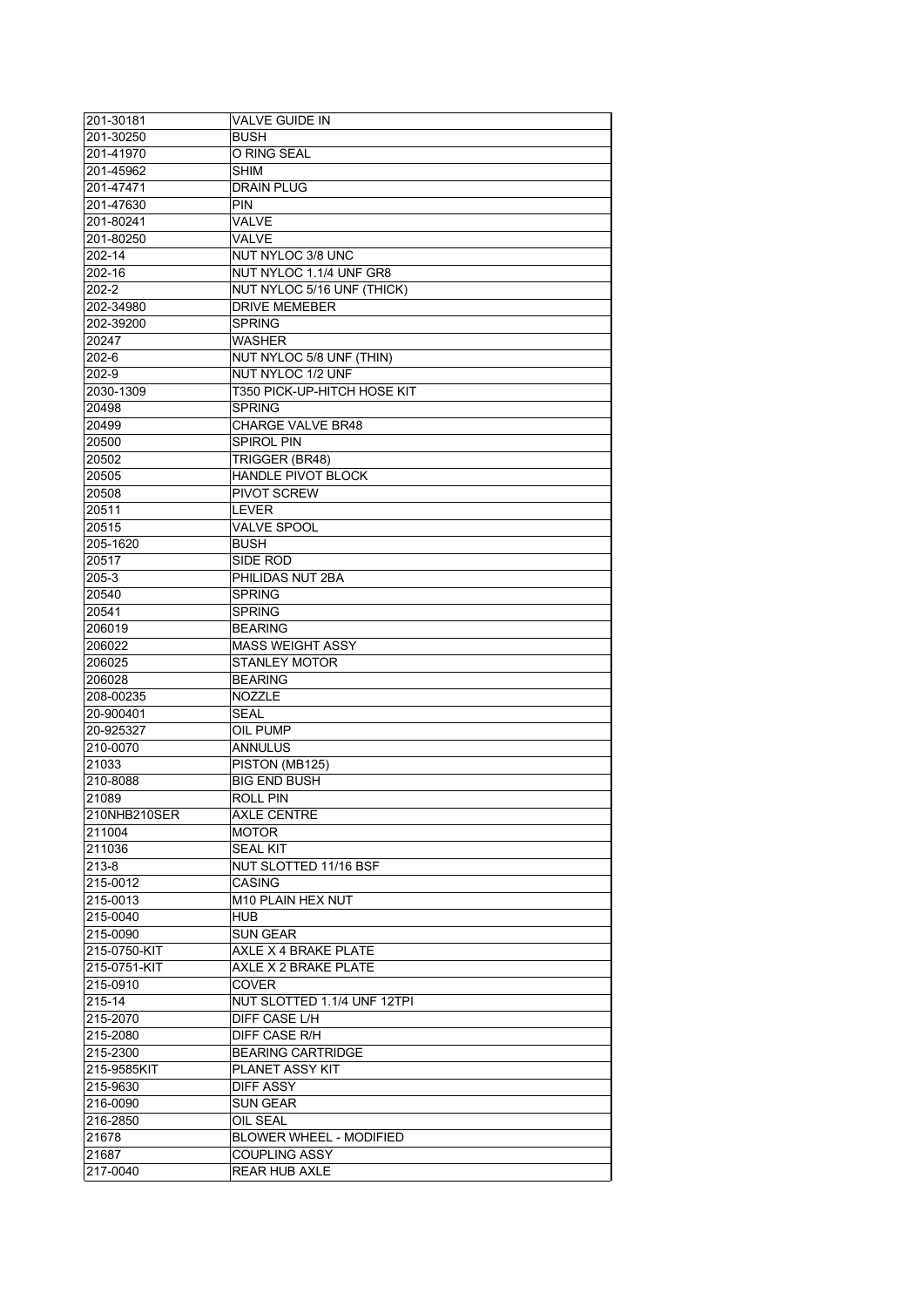| 217010                                  | BEARING HS11000                            |
|-----------------------------------------|--------------------------------------------|
| 217-9820                                | PINION AND GEAR ASSY                       |
| 218-0100                                | <b>REAR SHAFT</b>                          |
| 21826372                                | <b>JOINT SET</b>                           |
| 21896                                   | <b>ADAPTOR</b>                             |
| 220-0061                                | <b>PLANET CARRIER</b>                      |
| 220-0080                                | <b>PLANET GEAR</b>                         |
| 220-0250                                | <b>PLANET PIN</b>                          |
| 220-1320                                | <b>SPACER</b>                              |
| 22064                                   | <b>ROD WIPER</b>                           |
|                                         |                                            |
| 220-9582KIT                             | PLANET CARRIER ASSY KIT                    |
| 220-9630-KIT                            | <b>DIFF ASSY</b>                           |
| 2210                                    | <b>BOLT</b>                                |
| 22112611                                | <b>COMPLETE LIGHT</b>                      |
| 22660                                   | <b>CHARGING ADAPTOR</b>                    |
| 227-19                                  | PIN COTTER 3/32X3/4                        |
| 227-21                                  | PIN COTTER 3/32X1.0                        |
| 227-23                                  | PIN COTTER 3/32X1.1/4                      |
| 227-31                                  | <b>PIN COTTER 1/8 X 1.0</b>                |
| 227-33                                  | PIN COTTER 1/8X1.1/4                       |
| 227-37                                  | PIN COTTER 5/32X1.1/8                      |
| 227-41                                  | PIN COTTER 5/32X1.5/8                      |
| 227-47                                  | COTTER PIN 3/6 x 1.0                       |
| 227-5                                   | <b>SPLIT PIN 1/16 X 1/2</b>                |
| 227-52                                  | PIN COTTER 3/16X1.5/8                      |
| 227-55                                  | PIN COTTER 3/16 X 2.0                      |
|                                         |                                            |
| 227-66                                  | PIN COTTER 1/4X2.0                         |
| 227-67                                  | PIN COTTER 1/4 X 2.1/4                     |
| 227-68                                  | PIN COTTER 1/4X2.1/2                       |
| 227-72                                  | PIN COTTER 5/16X2.0                        |
| 227-73                                  | PIN COTTER 3/8X2.1/4                       |
| 227-75                                  | PIN COTTER 3/8x2.3/4                       |
| 227-76                                  | PIN COTTER 5/16x3.0                        |
| $227 - 8$                               | PIN COTTER 1/16x7/8                        |
| 228-10                                  | PIN DOWEL 5/16X1.0                         |
| 22891                                   | <b>SPIROL PIN</b>                          |
| 22940                                   | PISTON MB256                               |
| 22971                                   | TOOL RETAINER MB256                        |
| 22978                                   | DOWEL PIN MB256/356                        |
| 22979                                   | LOWER BEARING MB256                        |
| 22980                                   | RETAINER SPRING MB256/356/656              |
| 23000                                   | EQUAL TEE 1/4X1/4X1/4"                     |
| 2-3000 KRF-LIGHT RHD LIGHT KIT EXPORT   |                                            |
| 2-3000DRF-LIGHTS                        | 2/3 TON DEUTZ LIGHT KIT FORWARD KIT *S*    |
|                                         | LIGHTING KIT 2&3 TON DEUTZ ENGINE *S*      |
| 2-3000DRS-LIGHTS                        |                                            |
| 2-3000DRS-LIGHTS-EXPLIGHTING KIT EXPORT |                                            |
| 2-3000KRF-LIGHTS                        | LIGHTING KIT FOR 3000KR *S*                |
|                                         | 2-3000KRF-LIGHTS-RHD LIGHTING KIT (EXPORT) |
| 2-3000KRS-LIGHTS                        | LIGHTING KIT *S*                           |
|                                         | 2-3000KRS-LIGHTS-RHD EXPORT MACHINES ONLY  |
| 2300-250D                               | FILTER KIT *S*                             |
| 2300-250Y                               | FILTER KIT *S*                             |
| 2300-500D                               | FILTER KIT *S*                             |
| 2300-500Y                               | FILTER KIT *S*                             |
| 23011                                   | SPIROL PIN MB156/256/356                   |
| 231-11                                  | PIN GROOVED 1/4X1.1/2 GP3                  |
| 2313M100                                | <b>ENG/MT STUDS P/KINS 25MM</b>            |
| 23178                                   | TOOL STOP MB256/356                        |
| 23199                                   | <b>COUPLING ASSY</b>                       |
|                                         | <b>COUPLING SLEEVE</b>                     |
| 232/40207                               |                                            |
| 23460                                   | SEAL KIT MB256                             |
| 23573                                   | LOCKPLATE MB156/256/356                    |
| 24067                                   | <b>RETAINING RING</b>                      |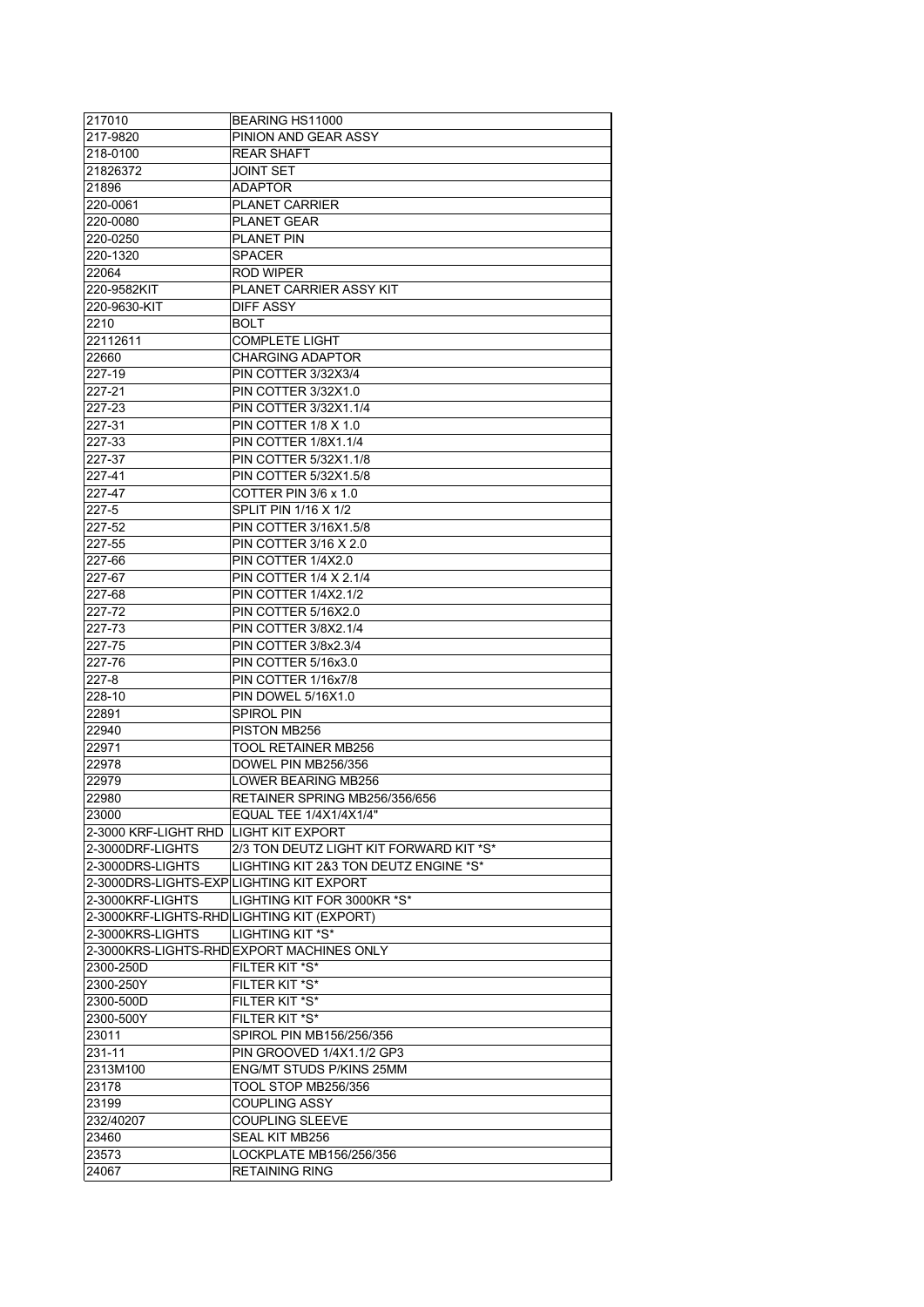| 2407         | <b>COUPLING</b>                           |
|--------------|-------------------------------------------|
| 2408         | <b>COUPLING</b>                           |
| 24483        | LOWER BUSH                                |
| 24666        | <b>ELASTOMERIC SPACER</b>                 |
| 24948        | TRIGGER LOCK                              |
| 24964        | <b>SPRING</b>                             |
| 25001037     | <b>BEARING</b>                            |
| 250-0270     | THRUST WASHER                             |
| 2500-55      | <b>WEAR RING</b>                          |
| 25020017     |                                           |
|              | THREADED BAR                              |
| 25025009     | NUT                                       |
| 25025176     | <b>SPACER</b>                             |
| 25025189     | <b>LEVER</b>                              |
| 25025190     | <b>WASHER</b>                             |
| 25025204     | <b>ALLEN KEY</b>                          |
| 25025305     | <b>HANDLE</b>                             |
| 25031004     | NUT                                       |
| 25031005     | <b>NUT</b>                                |
| 25031020     | <b>NUT</b>                                |
| 25034016     | WASHER                                    |
| 25035009     | <b>WASHER</b>                             |
| 25036021     | WASHER                                    |
| 25038020     | <b>SCREW</b>                              |
| 25038034     | <b>BOLT</b>                               |
| 25040011     | <b>BOLT</b>                               |
| 25044075     | <b>BOLT</b>                               |
| 25048002     | WASHER                                    |
| 25048012     | WASHER                                    |
| 25090        | <b>SPECIAL CAPSCREW</b>                   |
| 251-2130     |                                           |
|              | DIFF SPIDER                               |
| 25132-003900 | BELT                                      |
| 25-222451    | SOLENOID                                  |
| 253-3        | ELBOW 3/8 BSPFX3/8 BSPF                   |
| 256-3        | ELBOW 3/8 BSPMX3/8 BSPF                   |
| 256923       | <b>SPRING</b>                             |
| 257644       | <b>PISTON</b>                             |
| 25871        | ARM - MAIN ARM                            |
| 25900100     | HOSE 7MM X 1METRE                         |
| 25930        | <b>MAIN BODY ASSEMBLY</b>                 |
| 25U61A025    | <b>LIFT CABLE</b>                         |
| 260-1        | BACKNUT 1/8 BSP THREAD BS2779             |
| 264114       | <b>ALLOY BLOCK</b>                        |
| 26448        | <b>SPACER</b>                             |
| 26450        | <b>PLATE</b>                              |
| 26451        | <b>BUSH</b>                               |
| 26452        | <b>FILTER</b>                             |
| 26574        | <b>DIAPHRAGM</b>                          |
| 26599        | <b>ROLL PIN</b>                           |
| 268169       | <b>BOLT</b>                               |
| 26913        | <b>VALVE SPOOL</b>                        |
| 269-2        | BUSH REDUCING 1/2X3/8                     |
| $271-1$      | PLUG HYD 1/8 BSP                          |
| $271 - 4$    | PLUG HYD 1/2 BSP                          |
| 272-00081    |                                           |
|              | <b>BOLTS</b>                              |
| 272-00652    | STUD                                      |
| 272-1        | SOCKET HYD 1/8 BSP                        |
| $272 - 2$    | SOCKET HYD 1/4 BSP                        |
| 27221        |                                           |
|              | POLYPAK SEAL                              |
| 27243        | TOOL RETAINER PIN                         |
| 27247        | DISC SPRING MB250                         |
| 27267        | <b>ACC PLUG</b>                           |
| 27268        | ACC DIAPHRAGM MB250<br><b>CONE WASHER</b> |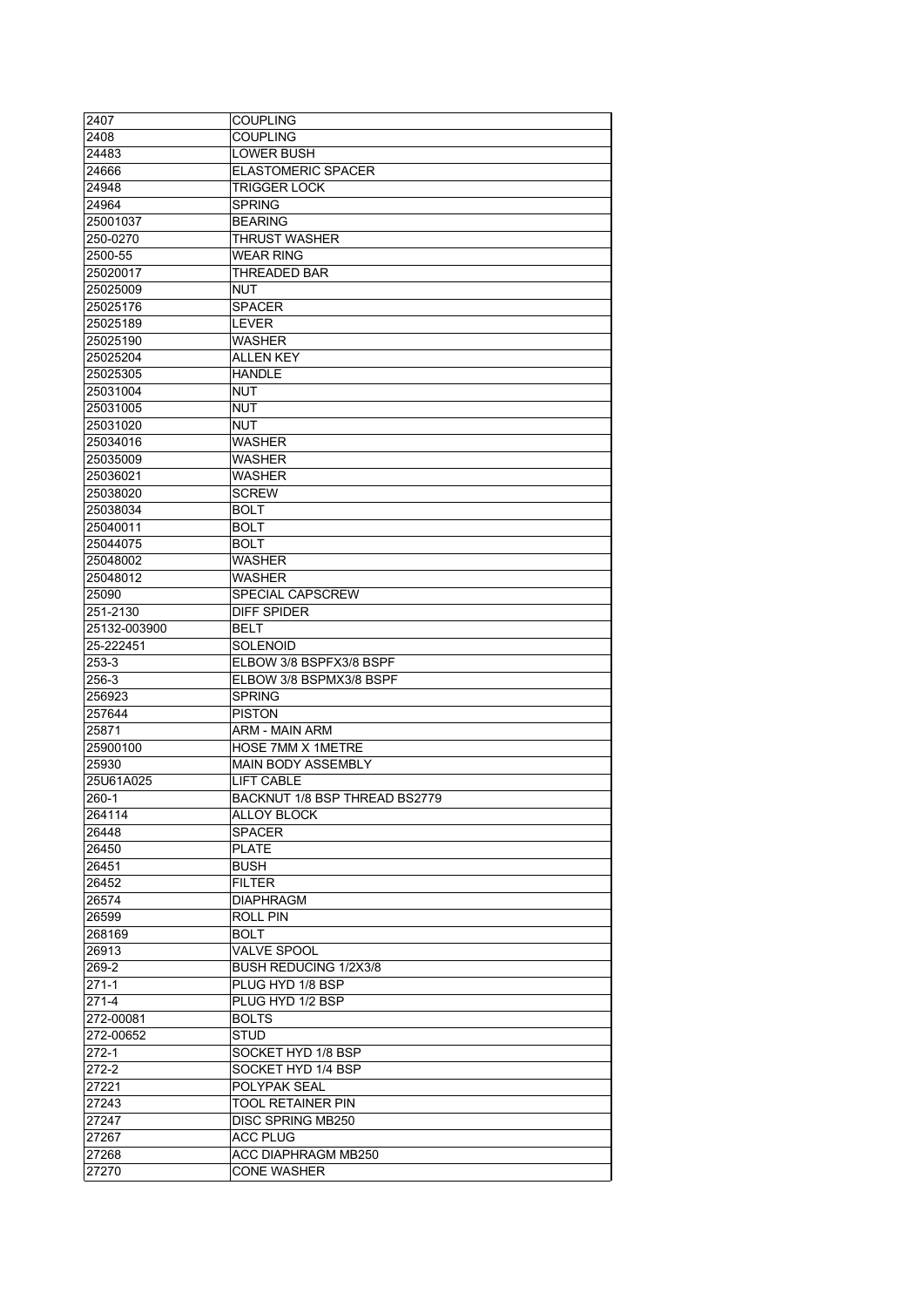| 273482                             | <b>CYLINDER</b>                                     |
|------------------------------------|-----------------------------------------------------|
| 27711                              | PRESSURE SPEC DECAL                                 |
| 27862                              | AUGER BIT 13/16 X18 -7/16 HEX                       |
| 27950                              | SEAL KIT MB250                                      |
| 27995                              | <b>RETAINING RING MB156</b>                         |
| 28128                              | TIE ROD                                             |
| 281-5                              | RIVET FLAT HEAD 3/16X5/8                            |
| 282                                | <b>FLUID LEVEL/TEMP GAUGE</b>                       |
| 282-11                             | <b>RIVET</b>                                        |
| 28322                              | <b>CE LABEL</b>                                     |
| 28369                              | <b>HANDLE</b>                                       |
| 28376                              | <b>LOGO WITH ADDRESS</b>                            |
| 28379                              | <b>BR48 LABEL</b>                                   |
| 28380                              | <b>NAME TAG</b>                                     |
| 28400-896-013                      | <b>RECOIL ASSY</b>                                  |
| 28400-ZE2-W01ZA                    | STARTER ASSY                                        |
| 28400-ZE2-W01ZN                    | RECOIL STARTER                                      |
| 28400-ZE3-W01ZA                    | <b>RECOIL START</b>                                 |
| 28400-ZGO-W02ZD                    | <b>RECOIL STARTER ASSY</b>                          |
| 28400-ZH8-013YA                    | <b>RECOIL ASSY</b>                                  |
|                                    | <b>RECOIL ASSY</b>                                  |
| 28400-ZH8-023YA<br>28400-ZOD-V03ZC |                                                     |
|                                    | <b>RECOIL BPC29</b>                                 |
| 28409                              | <b>STICKER</b><br><b>DECAL</b>                      |
| 28411                              |                                                     |
| 28426                              | HELICOIL MB256/356                                  |
| 28450-ZE2-W11                      | <b>PULLEY</b>                                       |
| 28454                              | GAUGE                                               |
| 28494                              | <b>TOP PLATE</b>                                    |
| 2860-98                            | SPRING ENTEX REF NO 577                             |
| 2873B072                           | STARTER MOTOR                                       |
| 2873K405                           | <b>STARTER MOTOR</b>                                |
| 287-5                              | SETSCREW HX HD 2BAX1/2                              |
| 29045                              | <b>TRIGGER HANDLE</b>                               |
| 29069                              | <b>DIAPHRAGM</b>                                    |
| 2910400342                         | SOCKET HEAD SCREW                                   |
| 2910400447                         | SOCKET HEAD SCREW                                   |
| 2910400454                         | SOCKET HEAD SCREW                                   |
| 29135                              | <b>PLUG WRENCH</b>                                  |
| 291-6                              | SETSCREW HX HD 1/4UNCX2.0                           |
| 293-1743                           | TOP GASKET SET                                      |
| 293-4505                           | <b>STARTER MOTOR</b>                                |
| 293-7                              | SETSCREW HX HD 5/16BSFX3/4                          |
| 29391                              | SEAL KIT MB656                                      |
| 29464                              | <b>HELICOIL INSERT MB156</b>                        |
| 29605                              | SEAL KIT MB156                                      |
| 296-6                              | SETSCREW HX HD 5/16UNFX5/8                          |
| 296-7                              | SETSCREW HX HD 5/16UNFX3/4                          |
| $296 - 9$                          | SETSCREW (5/16 UNF x 1")                            |
| 299                                | RELIEF VALVE CARTRIDGE                              |
| 299-5                              | SETSCREW HX HD 3/8UNCX1.0                           |
| 299-7                              | SETSCREW HX HD 3/8UNCX1.1/2                         |
| 2HA-020                            | <b>GASKET</b>                                       |
| 3000-250D                          | FILTER KIT *S*                                      |
| 3000-250L                          | FILTER KIT *S*                                      |
| 3000-500D                          | FILTER KIT *S*                                      |
| 3000-500D-PLASTIC                  | FILTER KIT *S*                                      |
| 3000-500L                          | FILTER KIT *S*                                      |
| 3000-CONVERSION                    | LISTER TO DEUTZ 3000                                |
| 3000-LIGHTS                        | <b>LIGHTING ASSY SWING</b>                          |
| 30167                              | <b>SHOCK MOUNT</b>                                  |
| 30172                              | SEAL KIT MB356                                      |
| 304-5250                           | S/EX STARTER MOTOR ADDSURCHARGE OF <sub>1</sub> 150 |
| 305-9                              | SETSCREW HX HD 7/16UNCX7/8                          |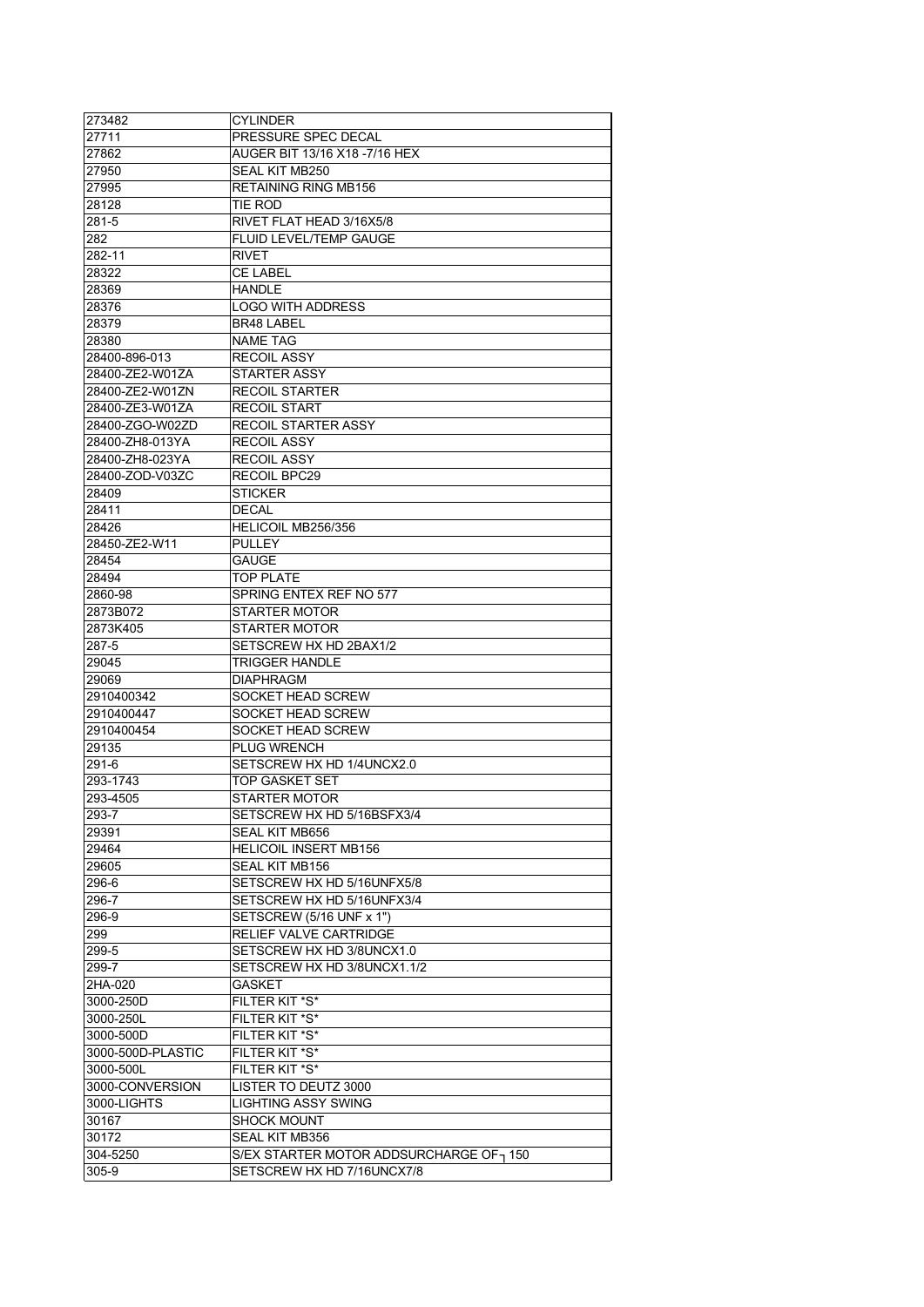| 307-10              | SETSCREW HEX HD 1/2 UNC 1.0    |
|---------------------|--------------------------------|
| 307-11              | SETSCREW HEX HD 1/2UNCX1.1/4   |
| 30915               | <b>HYDRAULIC MOTOR</b>         |
| 30919               | <b>HIGH REVS MOTOR</b>         |
| 3103847             | PUMP SHAFT                     |
| 31254               | <b>CHARGING KIT</b>            |
| 31565               | TRIGGER HANDLE                 |
| 31917               | TRIGGER PIN & SEND 32297       |
| 32/902303           | <b>FILTER HEAD</b>             |
| 32/916603           | <b>DUST VALVE</b>              |
| 3218R038            | <b>BANGO BOLTS</b>             |
| 3220510             | UJ KIT                         |
| 32297               | <b>SCREW</b>                   |
| 328-73970           | <b>FUEL FILTER</b>             |
| 329-15110           | <b>SWITCH</b>                  |
| 32A8715100          | SOLENOID                       |
| 330400              | <b>CIRCLIP</b>                 |
| 331/14324           | THROTTLE CABLE                 |
| 331/23312           | <b>LINK BUCKET</b>             |
| 331/48323           | PUMP WASHER BOTTLE             |
| 33100208            | AIR FILTER                     |
| 332/F9028           | TWIN PUMP                      |
| 332/S5624           | <b>HYDAC PRESS</b>             |
| 332/V4172           | <b>SWITCH PRESSURE</b>         |
|                     |                                |
| 33268<br>33286      | <b>INSERT</b>                  |
|                     | <b>SAW CHAIN</b>               |
| 3400-141120         | SINGLE ACTING SEAL             |
| 34092               | <b>CUP SEAL</b>                |
| 34101               | <b>LOCK PLATE</b>              |
| 34113               | <b>LOCK TAB</b>                |
| 34127               | <b>CUP SEAL</b>                |
| 3445-5              | DOUBLE ACTING SEAL             |
| 34583               | <b>PISTON</b>                  |
| 34617               | <b>DIAPHRAGM</b>               |
| 3469149103          | <b>SEAL KIT</b>                |
| 3469149112          | <b>LOAD DROP SEAL KIT</b>      |
| 3480-151128         | <b>WIPER SEAL</b>              |
| 3500/250YL          | FILTER KIT                     |
| 3500/4000-250K      | FILTER KIT *S*                 |
| 3500/4000-500K      | FILTER KIT *S*                 |
| 3500/4000-500YL     | FILTER KIT                     |
| 350010              | <b>NOZZLE</b>                  |
| 3500-250D           | <b>FILTER KIT *S*</b>          |
| 3500-250D-PLASTIC   | FILTER KIT *S*                 |
| 3500-250Y           | FILTER KIT *S*                 |
| 3500-250YL          | FILTER KIT *S*                 |
| 350041              | <b>HEX PLUG</b>                |
| 3500-500D           | FILTER KIT *S*                 |
| 3500-500D-PLASTIC   | FILTER KIT *S*                 |
| 3500-500Y           | FILTER KIT *S*                 |
| 3500-500YL          | FILTER KIT *S*                 |
| 3500S RTA LIGHT KIT | <b>LIGHT KIT RTA RH RH DIP</b> |
| 350724              | O RING MB250                   |
| 350734              | O-RING (MB550)                 |
| 350754              | O-RING MB550                   |
| 350782              | O RING                         |
| 350-9630KIT         | <b>DIFF ASSY</b>               |
| 35-100801           | <b>SEAL KIT</b>                |
| 351-0780            | <b>PISTON</b>                  |
| 3528-321            | <b>CIRCLIP</b>                 |
| 355607              | <b>BEARING</b>                 |
|                     |                                |
| 356-3               | 2BA X 1/2 SETSCREW             |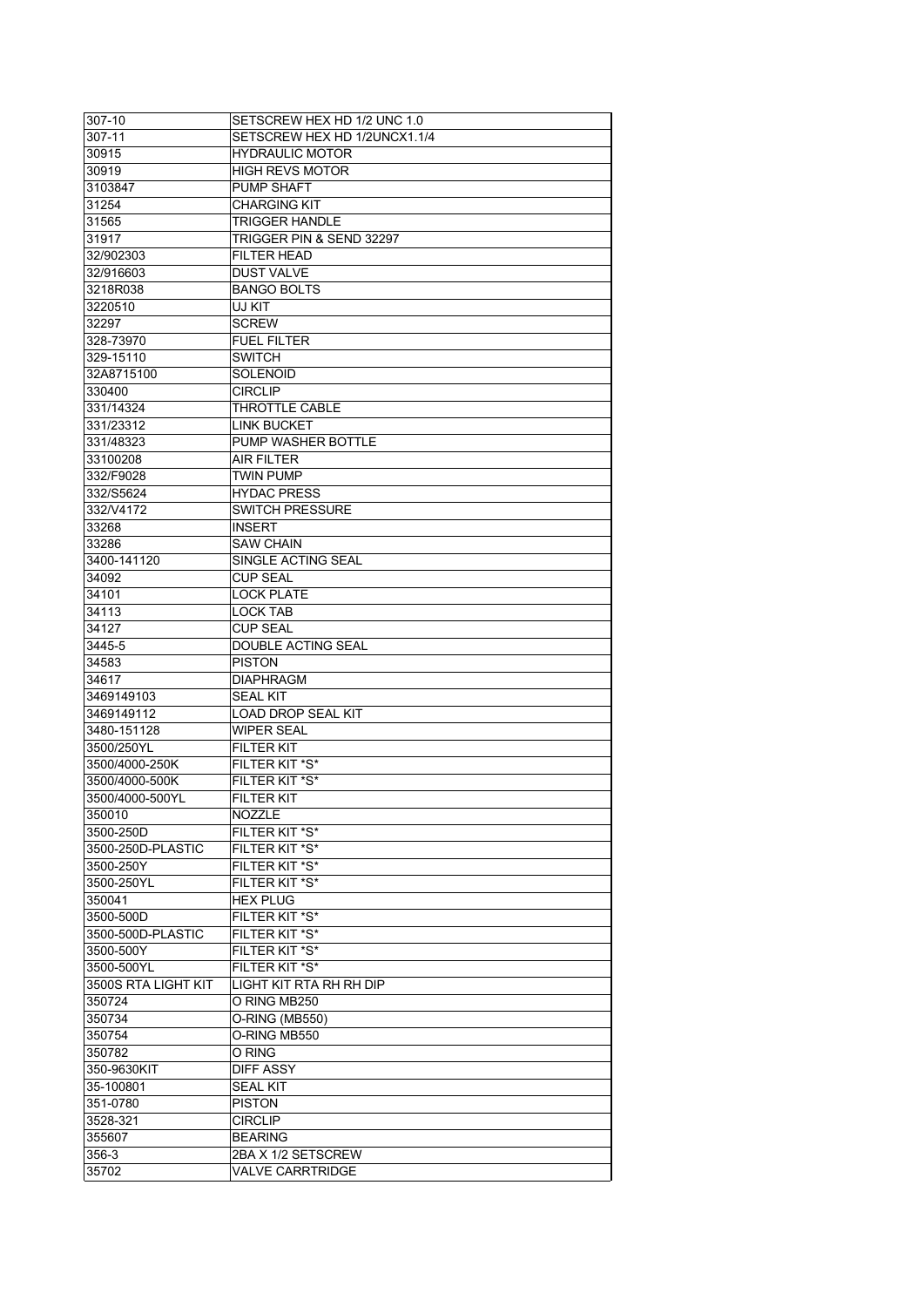| 359-7         | SCREW ROUND HEAD 4BAX1/2           |
|---------------|------------------------------------|
| 3600-133      | 0 RING                             |
| 360-0750-KIT  | <b>4 PLATE BRAKE KIT</b>           |
| 360-1320      | <b>SPACER PLATE</b>                |
| 360-2100      | <b>PINION</b>                      |
| 36100-ZH7-003 | <b>SWITCH</b>                      |
| 361-0880      | <b>BRAKE SPACER PLATE</b>          |
| 362-11        | SCREW ROUND HEAD M/C 2BAX1.1       |
| 362-5         | SCREW ROUND HEAD M/C 2BAX1/2       |
| 362-6         | SCREW ROUND HEAD SLTD 2BAX1/2      |
| 362-9         | SCREW ROUND HEAD SLTD 2BAX1.0      |
| 364619        | <b>PISTON</b>                      |
|               |                                    |
| 365-11        | SCREW CHEESE HD SLTD 2BAX2.0       |
| 365-N         | <b>CORE PLUG</b>                   |
| 366-07720     | O RING                             |
| 366087        | <b>WORKSHOP MANUAL (CUMMINS)</b>   |
| 370854        | SHCS 1 UNC X 2 MB250               |
| 371053        | WASHER 1-3/4                       |
| 372003        | <b>GREASE FITTING</b>              |
| 372-0880      | <b>BRAKE PLATE SPACER</b>          |
| 373-5         | SCREW SKT CSK 5/16 UNFX3/4         |
| 373-7         | 5/16 UNC C/SUNK SETSCREW X 1" LONG |
| 374           | WHEEL HP80                         |
| 374080        | <b>PLUG</b>                        |
| 375-5         | SCREW HAMMER DRIVE NO.2X3/16       |
| 376454        | <b>BEARING HOUSING</b>             |
| 37733         | <b>SWITCH</b>                      |
| 38151         | <b>MOTOR</b>                       |
| 3815-746      | <b>BOOT</b>                        |
| 39122         | <b>FUEL OUTLET</b>                 |
| 392840400     | <b>VALVE COVER</b>                 |
| 3937111       | <b>FRONT SEAL</b>                  |
| 396-2         | WASHER 3/16X7/16 X17G              |
| 396-29        | WASHER 1.0x1.7/8 x8G               |
| 396-51        | 1/4 X 1 X17G WASHER                |
| $397-2$       |                                    |
|               | WASHER SHAKEPROOF 3/16             |
| 398-6         | WASHER FIBRE 3/8X1.0X1/16          |
| 3991132       | <b>SCREW</b>                       |
| 399-4         | WASHER S.C.S.S. 3/8                |
| 3CAP210370    | <b>CAP</b>                         |
| 40/212400     | UNIT SUSPENSION                    |
| 4000-250P     | FILTER KIT *S*                     |
| 4000-250Y     | FILTER KIT 4000YSH 250 HOUR *S*    |
| 4000-500P     | <b>FILTER KIT *S*</b>              |
| 4000-500Y     | FILTER KIT *S*                     |
| 4000H-250Y    | FILTER KIT *S*                     |
| 4000H-500Y    | FILTER KIT *S*                     |
| 400-1320      | <b>SPACER</b>                      |
| 40015         | <b>RETAINER</b>                    |
| 400381        | SEAL                               |
| 400-9580-KIT  | PLANT CARRIER KIT                  |
| 407008        | <b>COVER</b>                       |
| 40M101B       | CASE                               |
| 40M107        | <b>REAR COVER</b>                  |
| 40M110        | <b>OUTPUT GEAR</b>                 |
| 40M111        | <b>PINION</b>                      |
| 40M113        | <b>SPEED GEAR</b>                  |
| 40M114        | GEAR                               |
| 40M115        | GEAR                               |
| 40M116        | <b>SLIDING GEAR</b>                |
| 40M117        | <b>SHAFT</b>                       |
|               |                                    |
| 40M119        | <b>REV PINION SHAFT</b>            |
| 40M126        | <b>FRONT COVER</b>                 |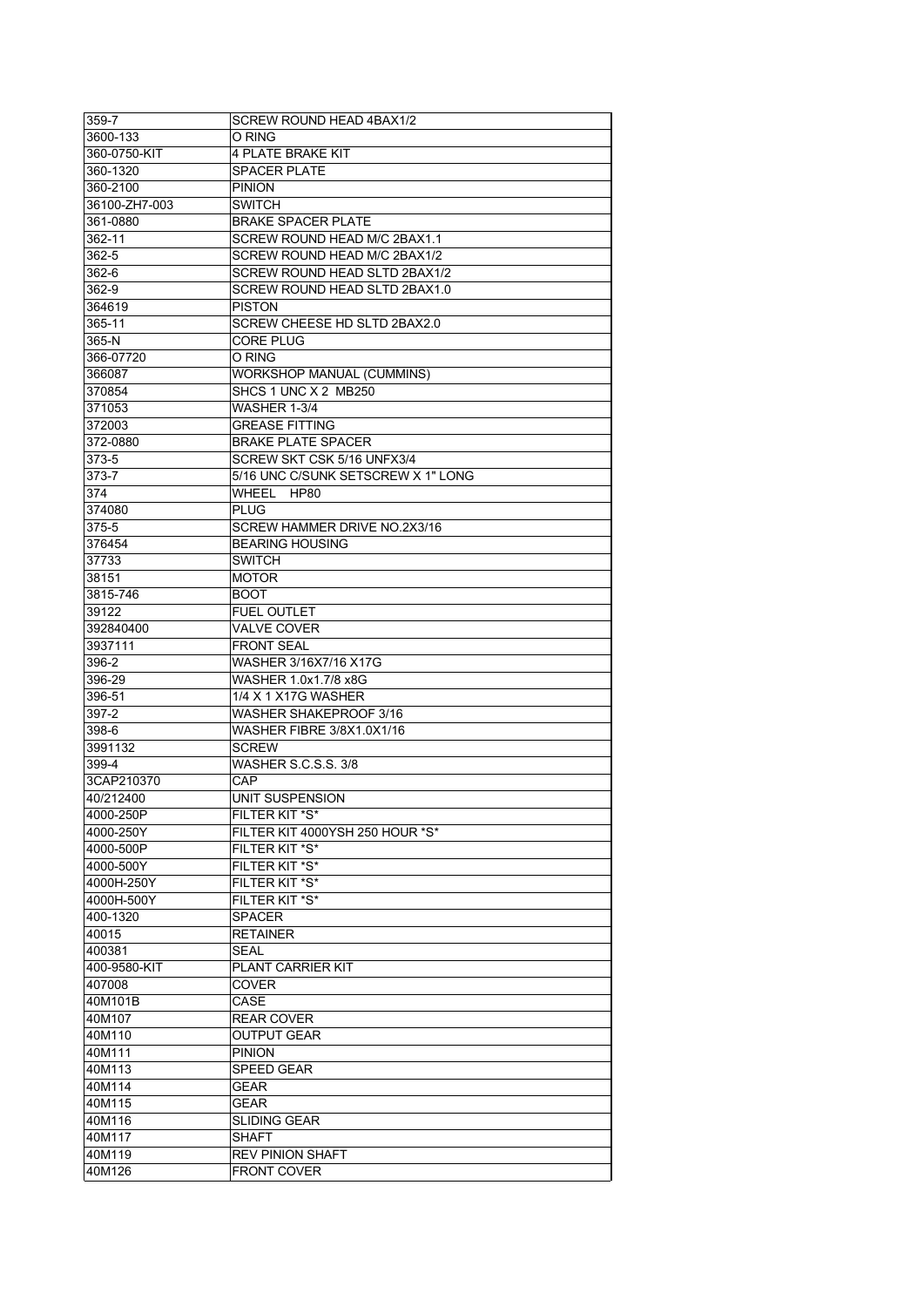| 40M128     | SPACER                                           |
|------------|--------------------------------------------------|
| 40M129     | <b>RUBBER COVER</b>                              |
| 40M130     | WASHER                                           |
| 40M133     | KNOB                                             |
| 40M135     | <b>SELECTOR SHAFT</b>                            |
| 40M136     | <b>LOCKING STRIP</b>                             |
| 40M138     | <b>SPACER</b>                                    |
| 40M143     | <b>BEARING BALL</b>                              |
| 40M146     | <b>BEARING BALL</b>                              |
| 40M148     | <b>CIRCLIP</b>                                   |
| 40M150     | SEAL                                             |
| 40M161     | <b>BUSH</b>                                      |
| 40M162     | <b>BUSH</b>                                      |
| 40M167     | SEAL                                             |
| 40M169     | <b>GASKET</b>                                    |
|            |                                                  |
| 40M171     | JOINT                                            |
| 40M172     | GASKET                                           |
| 40M174     | <b>SPACER</b>                                    |
| 40M177     | STUD                                             |
| 40M198     | <b>BUSH</b>                                      |
| 40M203     | <b>CIRCLIP</b>                                   |
| 40M220     | COVER                                            |
| 40M222     | KEY.                                             |
| 40M231     | <b>INNER STUD</b>                                |
| 40M232     | <b>CLEVIS PIN</b>                                |
| 40M244     | SPLIT PIN                                        |
| 40M245     | <b>PLATE</b>                                     |
| 40M252     | <b>CIRCLIP</b>                                   |
| 40M253     | <b>ADAPTOR PLATE</b>                             |
| 40M254     | PAD                                              |
| 40M260SA   | <b>GEAR LEVER</b>                                |
| 40M299     | <b>RETAINER</b>                                  |
| 40M313     | SHAFT                                            |
| 40M320     | SPACER                                           |
| 40M327     | <b>BEARING</b>                                   |
| 40M340     | WASHER                                           |
| 40M344SA   | <b>LEVER ASSY</b>                                |
| 40M346     | <b>BEARING</b>                                   |
| 40M360     | GEAR                                             |
| 40M367     | <b>SPRING</b>                                    |
| 40M377     | <b>COVER</b>                                     |
|            |                                                  |
| 40M378     | <b>BRG RETAINER</b>                              |
| 40M392     | <b>BELL HOUSING</b>                              |
| 40M394     | <b>CROSS SHAFT</b>                               |
| 40M398     | <b>WASHER</b>                                    |
| 40M501     | <b>SELECTOR FORK</b>                             |
| 40M502     | <b>SELECTOR FORK</b>                             |
| 40M513     | BEARING NEEDLE ROLLER                            |
| 40M514     | <b>MAINSHAFT</b>                                 |
| 40M515     | <b>MAINSHAFT</b>                                 |
| 40M516     | <b>MAINSHAFT</b>                                 |
| 40M528     | <b>GASKET</b>                                    |
| 40M622     | <b>FLANGE</b>                                    |
| 40M645     | <b>KNOB</b>                                      |
| 40M654     | <b>GASKET</b>                                    |
| 40M661     | <b>GASKET</b>                                    |
| 40M720     | <b>SET SCREW</b>                                 |
| 40M796ASSY | <b>GEAR LEVER</b>                                |
| 40M801     | <b>STUD</b>                                      |
| 40M843SA   | LAYSHAFT & BEARING(TO40M925SA                    |
| 40M852SA   | <b>GEAR LEVER ASSY Short Shank Straight Type</b> |
| 40M891     | F                                                |
| 40M894S/A  | Interlock Plate Assembly                         |
|            |                                                  |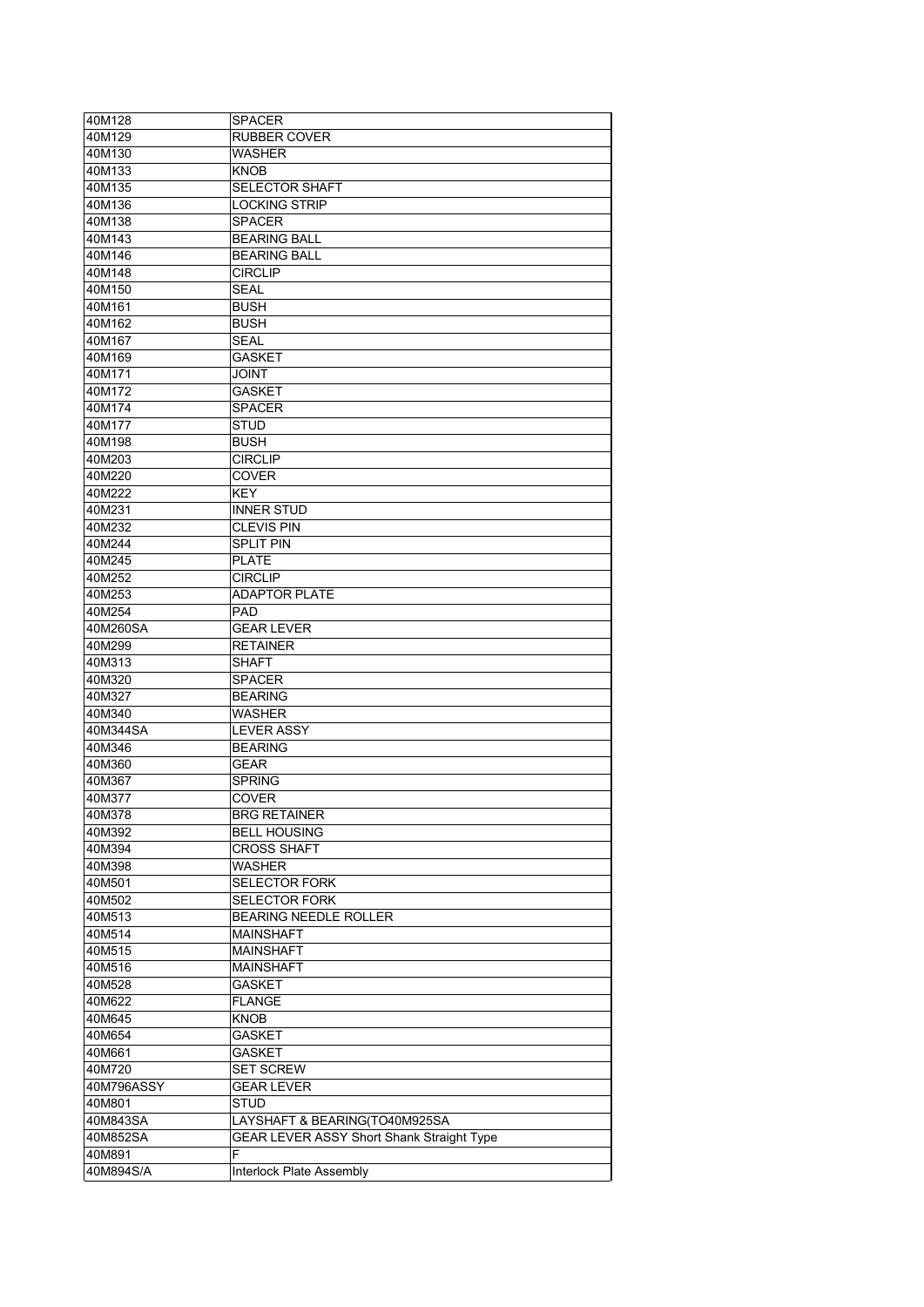| 40M894SA                  | <b>INTER PLATE LOCK ASSY</b>             |
|---------------------------|------------------------------------------|
| 40M922ASSY                | <b>GEAR LEVER ASSY</b>                   |
| 40M925SA                  | LAYSHAFT S/A                             |
| 40M928ASSY                | <b>GEAR LEVER ASSY</b>                   |
| 40M949S/A                 | <b>COUPLING</b>                          |
| 40M950ASSY                | <b>GEAR LEVER ASSY</b>                   |
| 40M957ASSY                | <b>GEAR LEVER ASSY</b>                   |
| 410-0751-KIT              | <b>BRAKE KIT ASSY</b>                    |
| 410-2795                  | <b>COOLER</b>                            |
| 410-9583                  | PLANET KIT WITHOUT ARM                   |
| 41100717                  | ALUMINIUM HOUSING                        |
| 41100718                  | <b>GASKET</b>                            |
| 4124E177                  | <b>PIPE</b>                              |
| 41300102                  | <b>BALLAST</b>                           |
| 414-0090                  | <b>SUN GEAR</b>                          |
| 415-0015                  | <b>MAIN CASE</b>                         |
| 415-0070                  | ANNULUS 202mm O/D x 36mm WIDE x 69 TEETH |
| 415-0080                  | <b>PLANET GEAR</b>                       |
| 415-0250                  | PIN 25DIA X 59 LONG                      |
| 415-0750                  | <b>BRAKE DISC</b>                        |
|                           |                                          |
| 415-0751                  | <b>BRAKE DISC</b>                        |
| 415-0751-KIT              | PAPER PLATE KIT                          |
| 415-0810                  | <b>BRAKE LEVER L/H</b>                   |
| 415-0820                  | <b>BRAKE LEVER R/H</b>                   |
| 415-0880                  | <b>BRAKE SPACER PLATE</b>                |
| 415-0910                  | <b>HUB SEAL COVER</b>                    |
| 415-1020                  | LEVER                                    |
| 415-1440                  | SPACER                                   |
| 415-2151                  | <b>BEARING ADJUSTER NUT</b>              |
| 415-2181                  | DRIVE FLANGE                             |
| 415-2300                  | <b>SUPPORT</b>                           |
| 415-9585-KIT              | PLANET ASSY KIT                          |
| 415-9810                  | <b>11 SPLINE DR FLANGE</b>               |
| 415-9940                  | <b>HANDBRAKE BRACKET</b>                 |
| 415-9941                  | <b>BRACKETS</b>                          |
| 415-9942                  | <b>BRAKE LINKAGE KIT</b>                 |
| 416-0060                  | <b>PLANT CARRIER</b>                     |
| 416-0090                  | <b>SUNGEAR</b>                           |
| 416-0820                  | BRAKE LEVER RH                           |
| 416-1020                  | <b>HANDBRAKE OP LEVER</b>                |
| 41628                     | <b>RETAINER</b>                          |
| 416-2850                  | OIL SEAL 85 X 60 X 17MM                  |
| 416-9820                  | <b>CROWN WHEEL + PINION</b>              |
| 417-0100                  | <b>FRONT AXLE SHAFT</b>                  |
| 417-1153                  | <b>DOWEL</b>                             |
| 417-1550                  | HANDBRAKE LEVER COVER L/H                |
| 417-1560                  | LEVER COVER RH                           |
| 417-2446                  | <b>GASKET</b>                            |
| 417-2850                  |                                          |
|                           | OIL SEAL                                 |
|                           |                                          |
| 417-5434                  | <b>FRONT OIL SEAL</b>                    |
| 417-6244                  | <b>FAN</b>                               |
| 417-9138                  | OIL FILLER CAP                           |
| 420-4713                  | <b>NUT</b>                               |
| 421-2181                  | DRIVE FLANGE                             |
| 42200220                  | <b>FUEL CAP</b>                          |
| 425-1785                  | CAP                                      |
| 427-0119                  | <b>BUNG</b>                              |
| 427-0238                  | <b>MAIN BEARING</b>                      |
| 427-0252                  | <b>BIG END BEARING</b>                   |
| 427-0619                  | <b>SPRING</b>                            |
| 427-1632                  | <b>HEAD GASKET</b>                       |
| 427-2659<br>442-12-30-109 | OIL COOLER<br><b>SCREW (NYLON PATCH)</b> |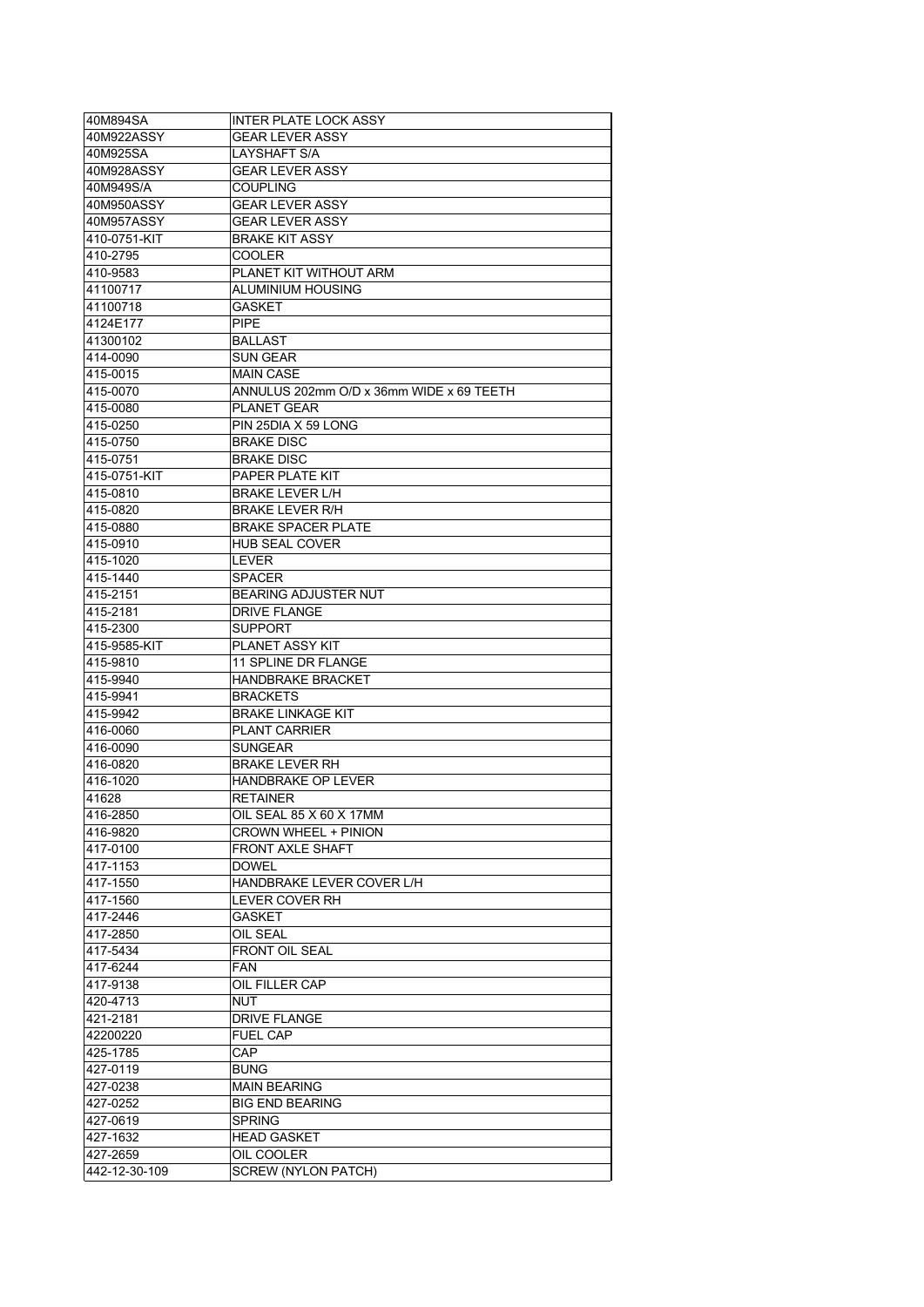| 445/03031            | <b>ROLLER</b>                       |
|----------------------|-------------------------------------|
| 445/04700            | <b>SHIM KIT</b>                     |
| 445/26101            | <b>FORK SELECTOR</b>                |
| 445/26109            | <b>SPACER</b>                       |
| 445-03021            | <b>GAITOR</b>                       |
| 448/17201            | <b>SEAL KIT</b>                     |
| 44930                | <b>RELEASE PLATE</b>                |
| 45688-23             | CLUTCH COVER - 45688-60Y            |
| 45688-23SER          | <b>CLUTCH COVER</b>                 |
| 45692-95             | <b>COVER ASSY</b>                   |
| 459/70199            | <b>BLOCK SELECTOR</b>               |
| 460/03503            | <b>SHAFT SELECTOR</b>               |
| 46890                | <b>CLUTCH RELEASE RING</b>          |
| 4725-0938            | BIT CARBIDE ROCK 38MM DIA           |
| 47688                | <b>SPRING</b>                       |
| 48300108             | <b>JUNCTION BOX</b>                 |
| 4HA-025-2            | <b>BEARING</b>                      |
| 4HA-057-13           | SEAL                                |
| 5/6/7000-250C        | FILTER KIT *S*                      |
| 5/6/7000-250P        | FILTER KIT *S*                      |
| 5/6/7000-250PL       | FILTER KIT LATEST*S*                |
| 5/6/7000-250PT2      | FILTER KIT 250HRS T2 ITL G BOX *S*  |
| 5/6/7000-250PT3      | FILTER KIT *S*                      |
| 5/6/7000-250P-T3     | FILTER KIT 5-7 TON *S*              |
| 5/6/7000-4WS-T2-250  | 4WS FILTER KIT TIER 2 *S*           |
| 5/6/7000-4WS-T2-500  | FILTER KIT 4WS TIER 2 *S*           |
| 5/6/7000-500C        | <b>FILTER KIT *S*</b>               |
| 5/6/7000-500P        | FILTER KIT *S*                      |
|                      | FILTER KIT (LATEST) *S*             |
| 5/6/7000-500P-PLAS-L | FILTER KIT *S*                      |
| 5/6/7000-500P-PLASTI |                                     |
| 5/6/7000-500PT2      | FILTER KIT *S*                      |
| 5/6/7000-500PT3      | FILTER KIT - AFTER APRIL 2004 *S*   |
| 5/6/7000-500P-T3     | FILTER KIT 5-7 TON *S*              |
| 5/6000-250D          | FILTER KIT *S*                      |
|                      |                                     |
| 5/6000-500D          | FILTER KIT *S*                      |
| 5000174              | <b>LIP SEAL</b>                     |
| 50171500             | ALL.SCR.M8X25                       |
| 50279600             | <b>CONNECTOR</b>                    |
| 50302910             | <b>DIPSTICK</b>                     |
| 50323900             | ALL.SCR M6X30                       |
| 50325810             | OIL SEAL 54X 70X 8                  |
| 50327300             | ALL.SCR.M 4X 20                     |
| 50423900             | <b>SCREW</b>                        |
| 50484600             | PRESSURE SPRING                     |
| 505123               | PIN RETAINER SPRING                 |
| 506078               | <b>POINTER</b>                      |
| 509756               | <b>CONTROL ASSY</b>                 |
| 513106M91            | COOLER                              |
| 51500200             | STRUT                               |
| 515-4372             | <b>PLASTIC TEE</b>                  |
| 51600200             | LATCH                               |
| 518-2850             | OIL SEAL 140 X 110 X 15             |
| 533745               | <b>KEY</b>                          |
| 535-1371             | PISTON RING SET                     |
| 5525-0001            | DRILL ROD COUPLING                  |
| 555-103-2            | DECOMPRESSOR LEVER                  |
| 56                   | OIL FILLER BREATHER                 |
| 5-6000-13            | LIGHTING KIT 5/6 TONNE STRAIGHT     |
| 5-6000PSR-LIGHTS     | 6T SWING DUMPER LIGHTING KIT LH DIP |
| 56827                | <b>CLUTCH PLATE 9</b>               |
| 570-34700            | FUEL LIFT PUMP KIT                  |
| 570-35811-100        | <b>PISTON</b>                       |
| 570-37430            | <b>BARREL KIT</b>                   |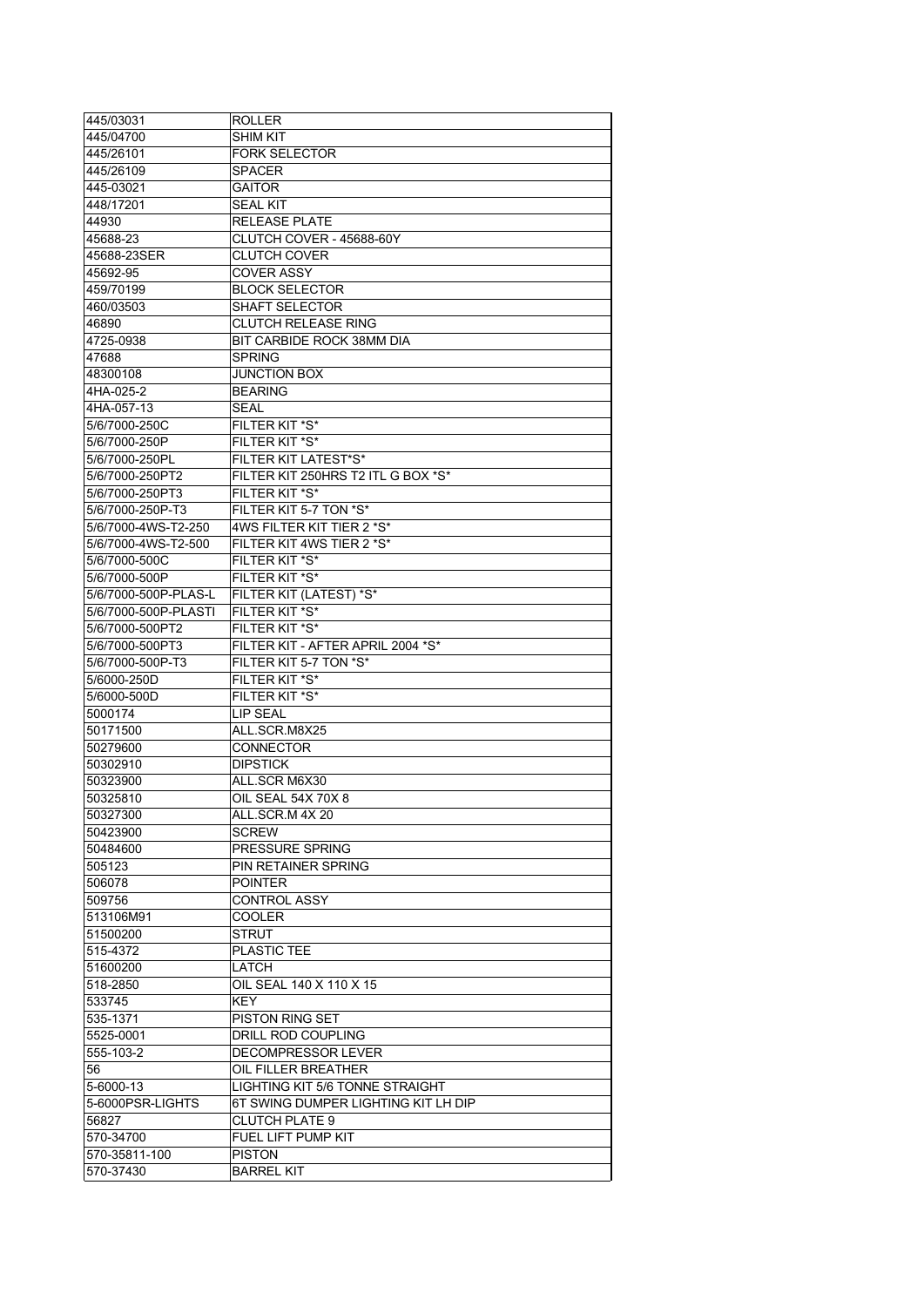| 5725-2509  | <b>EXTENSION BAR 915MM LONG</b>        |
|------------|----------------------------------------|
| 574-10320  | <b>BEARING</b>                         |
| 574-10970  | <b>RINGSET</b>                         |
| 574-10990  | <b>PISTON RINGS</b>                    |
| 58526      | TRIGGER                                |
| 58527      | <b>TRIGGER LOCK</b>                    |
| 58529      | <b>TRIGGER HANDLE</b>                  |
| 58604      | PWR LEVEL STICKER                      |
| 59         | COMPLETE FILTER ASSY SP100             |
| 591        | COOLER HP80E                           |
| 5FR44      | WASHER                                 |
| 5HA-025    | <b>BEARING</b>                         |
| 5HA-026    | GASKET                                 |
| 5HA-027    | <b>SEAL</b>                            |
| 5HA-032-1  | OIL SEAL                               |
| 600-00106  | WASHER                                 |
| 6001-152   | BRG MET PL SPHL 25x42x20               |
| 6001-154   | SCRAPER SEAL 35-032                    |
| 6001-155   | <b>GLAND ROD SEAL</b>                  |
| 6001-157   | LOCKING WIRE DIA 65MM                  |
| 6001-158   | O RING                                 |
| 6001-160   | <b>PISTON SEAL</b>                     |
| 6001-170   | PIN ANCHOR BRACKET (STV ROLLER         |
| 6001-171   | <b>CIRCLIP</b>                         |
| 6002-155   | LOCKING WIRE 75MM DIA                  |
| 6002-156   | O RING                                 |
| 6002-157   | SEAL                                   |
| 6002-1700  | O RING                                 |
| 6004-165   | O RING                                 |
| 601-30712  | <b>FUEL TANK</b>                       |
| 601-31350  | <b>AIR FILTER</b>                      |
| 6013-15    | SPHERICAL BEARING 46 O/D 25 I/D        |
| 6013-16    | <b>CIRCLIP</b>                         |
| 601-38490  | <b>RETAINING LINK</b>                  |
| 601-40891  | <b>MANIFOLD</b>                        |
| 601-56920  | <b>END COVER</b>                       |
| 6023-0001B | SPHERICAL BEARING                      |
| 6029-0001B | SPHERICAL BEARING 60 O/D 35 I/D        |
| 6029-0001R | <b>ROD ASSY</b>                        |
| 6034-0001K | <b>SEAL KIT</b>                        |
| 6044-0001K | <b>SEAL KIT</b>                        |
| 6047-0001K | <b>SEAL KIT</b>                        |
|            | <b>WHEEL STUD</b>                      |
| 6048       |                                        |
| 6048-0003  | HYD RAM BURNSIDE *S*                   |
| 6048-0003K | <b>SEAL KIT</b>                        |
| 6049-0003  | HYDRAULIC CYL STEER BURNSIDE *S*       |
| 6049-0003K | <b>SEAL KIT</b>                        |
| 6051-0001K | <b>SEAL KIT</b>                        |
| 6051-0003  | <b>HYDRAULIC RAM *S*</b>               |
| 6051-0003K | <b>SEAL KIT</b>                        |
| 6051-0004K | <b>SEAL KIT</b>                        |
| 6052-0003  | HYD. RAM SLEW CYLINDER BURNSIDE *S*    |
| 6052-0003K | <b>SEAL KIT</b>                        |
| 6054-0001K | <b>SEAL KIT</b>                        |
| 6054-0003  | HYDRAULIC CYLINDER SKIP (BURNSIDE) *S* |
| 6054-0003K | <b>SEAL KIT</b>                        |
| 6055-0001K | <b>SEAL KIT</b>                        |
| 6055-0003  | HYDRAULIC CYLINDER SKIP (BURNSIDE) *S* |
| 6055-0003K | <b>SEAL KIT</b>                        |
| 6056-0003  | HYDRAULIC CYLINDER SKIP (BURNSIDE) *S* |
| 6056-0003K | <b>SEAL KIT</b>                        |
| 6057-0003  | HYD.RAM BURNSIDE *S*                   |
| 6057-0003K | <b>SEAL KIT</b>                        |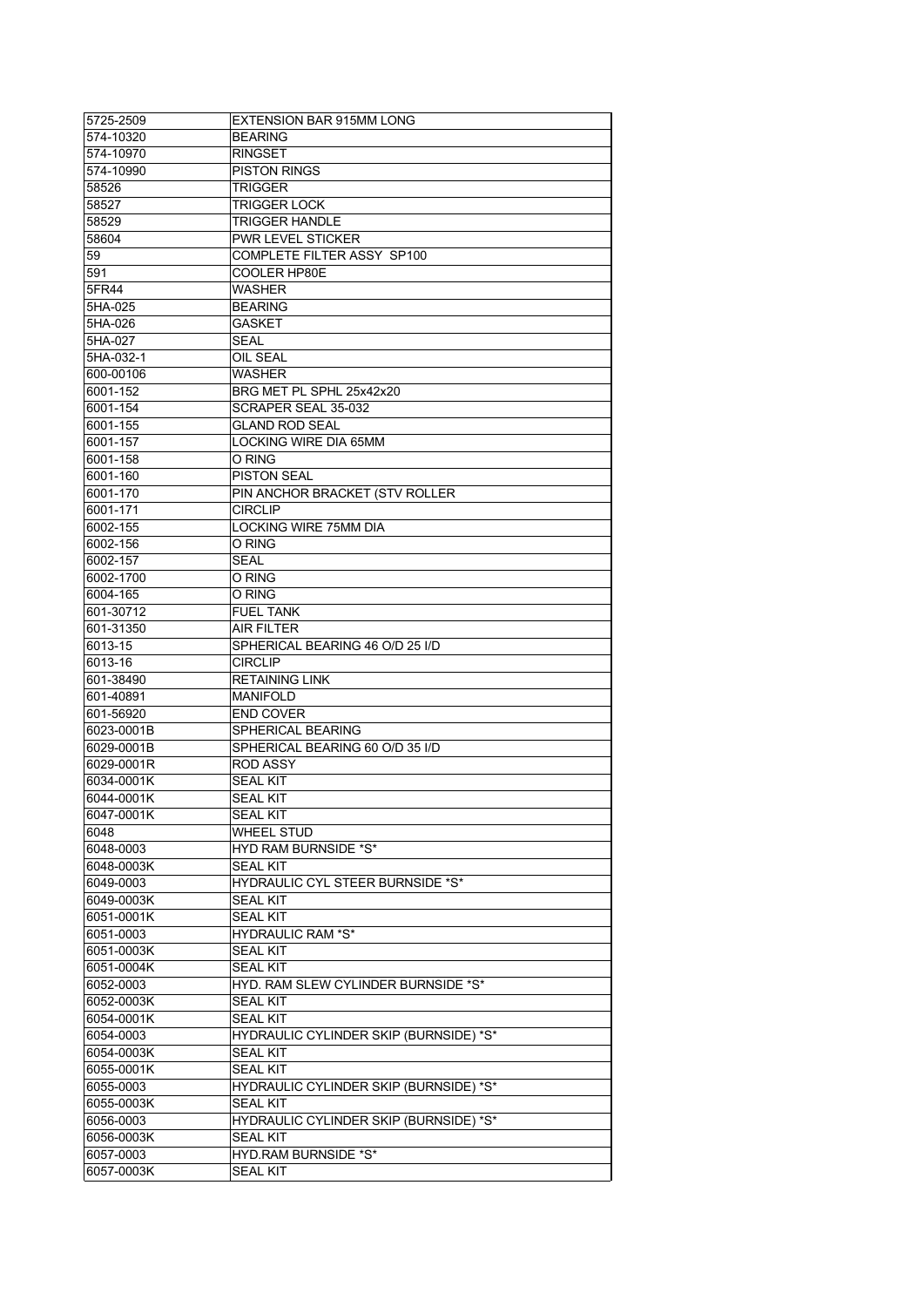| 6058-0003    | STEERING RAM 1200 HP MACHINE TECH *S*        |
|--------------|----------------------------------------------|
| 6058-0003K   | <b>SEAL KIT</b>                              |
| 6059-0001K   | <b>SEAL KIT</b>                              |
| 6059-0003    | RAM 9T SKIP (BURNSIDE) *S*                   |
| 6062-0003    | HYD RAM BURNSIDE *S*                         |
| 6062-0003K   | <b>SEAL KIT</b>                              |
| 6063-0003    | HYD. RAM BURNSIDE *S*                        |
| 6063-0003K   | <b>SEAL KIT</b>                              |
| 6064-0003    | HYDRAULIC CYLINDER SKIP BURNSIDE *S*         |
| 6064-0003K   | <b>SEAL KIT</b>                              |
| 6065-0003    | <b>HYDRAULIC CYLINDER SKIP BURNSIDE *S*</b>  |
| 6066-0003    | STEERING RAM - TV1700 BURNSIDE               |
|              | STEERING RAM - SP2010/12 BURNSIDE            |
| 6068-0003    |                                              |
| 6071-0003    | HYDRAULIC CYLINDER STEER BURNSIDE TV1400 *S* |
| 6071-0003K   | <b>SEAL KIT</b>                              |
| 6072-0003    | HYD. RAM BURNSIDE (HD1200) *S*               |
| 6072-0003K   | <b>SEAL KIT</b>                              |
| 6074-0003    | RAM 10T SKIP (BURNSIDE) *S*                  |
| 6074-0003K   | <b>SEAL KIT</b>                              |
| 6076-0003K   | <b>SEAL KIT FOR RAM</b>                      |
| 6077-0003    | RAM SKIP TIP *S*                             |
| 6077-0003K   | SEAL KIT FOR RAM                             |
| 6078-0003    | RAM SCISSOR LIFT *S*                         |
| 6078-0003K   | SEAL KIT FOR RAM                             |
| 6079-0003K   | SEAL KIT FOR RAM                             |
| 61100200     | <b>BRAKE WINCH *S*</b>                       |
| 61300500     | <b>BOOM PIN &amp; R CLIP</b>                 |
| 615-0017     | <b>MAINCASE</b>                              |
| 615-0020     | <b>AXLE ARM</b>                              |
| 615-0041     | HUB                                          |
| 615-0090     | <b>SUN GEAR</b>                              |
|              |                                              |
| 615-0101     | AXLE SHAFT                                   |
| 615-0751     | <b>BRAKE DISC</b>                            |
| 615-0751-KIT | <b>BRAKE DISC KIT</b>                        |
| 615-0761     | <b>BEARING CARRIER</b>                       |
| 615-0780     | <b>BRAKE PISTON</b>                          |
| 615-0891     | <b>BRAKE PLATE</b>                           |
| 615-1440     | SPACER                                       |
| 615-2180     | <b>COUPLING</b>                              |
| 615-9585-KIT | PLANET CARRIER ASSY                          |
| 615-9586-KIT | <b>PLANET ASSY</b>                           |
| 615-9630-KIT | <b>DIFF ASSY</b>                             |
| 616-0091     | SUN GEAR                                     |
| 616-0092     | GEAR                                         |
| 616-0101     | AXLE SHAFT                                   |
| 616-0730     | <b>BEARING HOUSING</b>                       |
| 616-0751-KIT | <b>BRAKE KIT</b>                             |
| 616-1350     | <b>STUB AXLE</b>                             |
| 616-1350KIT  | HOUSING KIT                                  |
| 616-2150     | NUT                                          |
| 616-2160     | <b>LOCKING PLATE</b>                         |
| 616-2210     | SHIM                                         |
|              |                                              |
| 616-2290     | SHIM                                         |
| 616-2300     | PINION CARTRIDGE                             |
| 616-2350     | SHIM                                         |
| 616-9520     | <b>DIFF CASE</b>                             |
| 616-9630     | DIFF ASSY                                    |
| 616-CENTRE   | <b>AXLE CENTRE</b>                           |
| 617-0090     | SUN GEAR                                     |
| 618-9820     | CROWN WHEEL & PINION ALSO SEND 615-2180      |
| 6194681M1    | <b>RUBBER DOUGHNUT</b>                       |
| 6194770M91   | SEAL KIT - COMPLETE                          |
| 6194798M1    | TOOL RETAINER PIN                            |
|              |                                              |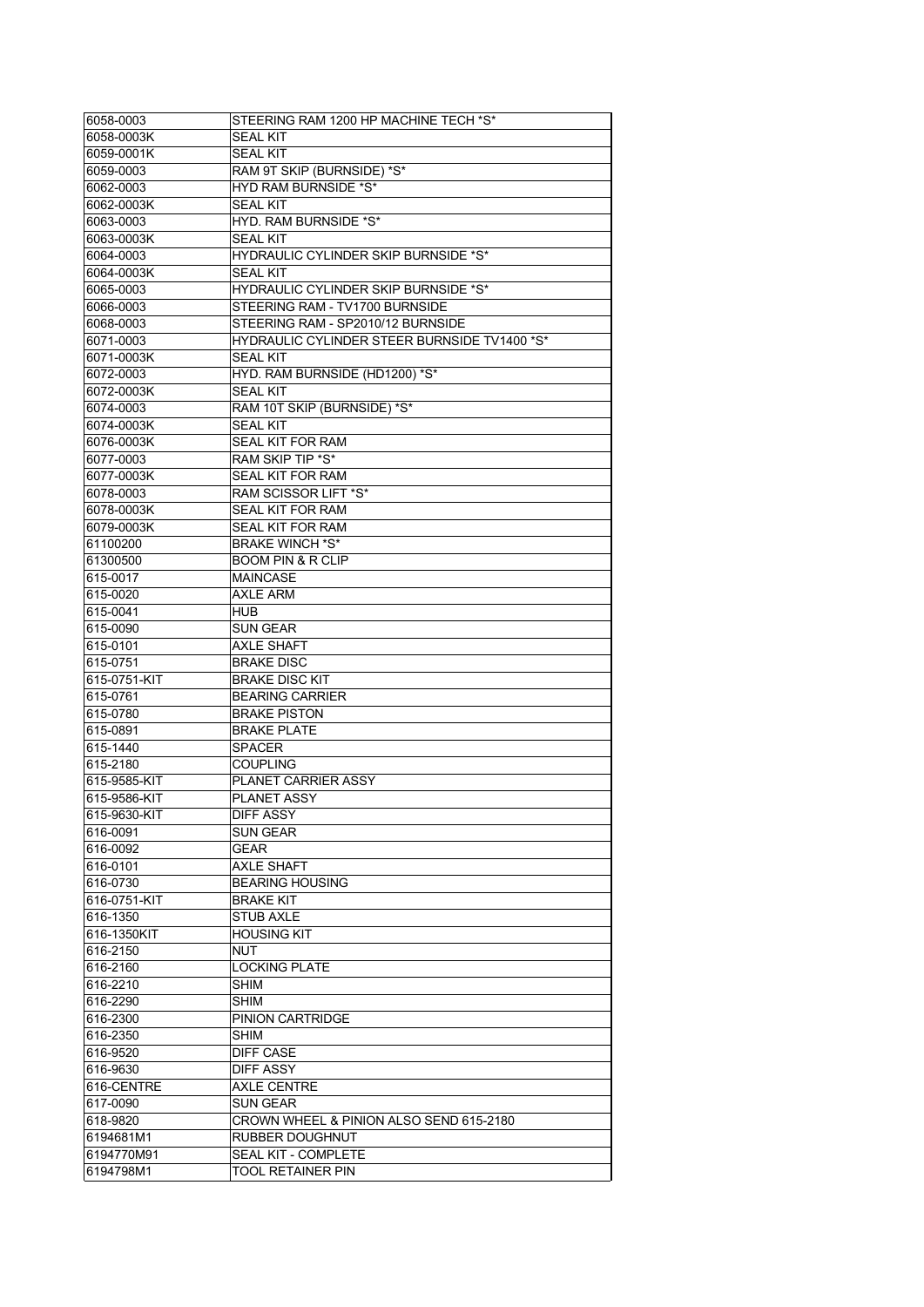| 6194841M1  | <b>CHUCK HOUSING (BARE)</b>        |
|------------|------------------------------------|
| 6194849M1  | TOOL RETAINER PIN                  |
| 6194858M1  | <b>LOWER BUFFER</b>                |
| 6194859M1  | <b>TOP BUFFER</b>                  |
| 62         | RADIATOR<br>SP <sub>100</sub>      |
| 6230-173   | <b>SEAL KIT</b>                    |
| 6230-179   | <b>SEAL KIT</b>                    |
| 6230-2     | <b>SEAL KIT</b>                    |
| 6230-235   | <b>SEAL KIT</b>                    |
| 6230-239   | <b>SEAL KIT</b>                    |
| 6230-242   | <b>SEAL KIT</b>                    |
|            | <b>SEAL KIT</b>                    |
| 6230-244   |                                    |
| 6230-251   | <b>SEAL KIT</b>                    |
| 6230-256   | <b>SEAL KIT</b>                    |
| 6230-260   | <b>SEAL KIT</b>                    |
| 6230-263   | <b>SEAL KIT</b>                    |
| 6230-267   | <b>SEAL KIT</b>                    |
| 6230-273   | <b>SEAL KIT</b>                    |
| 6230-276   | <b>SEAL KIT</b>                    |
| 6230-284   | <b>SEAL KIT</b>                    |
| 6230-294   | SEAL KIT FOR 1908 24               |
| 6230-297   | <b>SEAL KIT</b>                    |
| 6230-298   | <b>SEAL KIT</b>                    |
| 6230-300   | <b>SEAL KIT</b>                    |
| 6230-306   | <b>SEAL KIT</b>                    |
| 6230-309   | <b>SEAL KIT</b>                    |
| 6230-31    | <b>SEAL KIT</b>                    |
| 6230-324   | <b>SEAL KIT FOR 1724-1043</b>      |
| 6230-324BK | <b>BRAKE SEAL KIT</b>              |
| 6230-330   | <b>SEAL KIT</b>                    |
| 6230-331   | <b>SEAL KIT</b>                    |
| 6230-332   | <b>SEAL KIT</b>                    |
| 6230-333   | <b>SEAL KIT</b>                    |
| 6230-337   | <b>SEAL KIT FOR 1592-1037</b>      |
|            |                                    |
| 6230-339   | <b>SEAL KIT</b><br><b>SEAL KIT</b> |
| 6230-340   |                                    |
| 6230-342   | <b>SEAL KIT</b>                    |
| 6230-343   | <b>SEAL KIT</b>                    |
| 6230-348   | <b>SEAL KIT</b>                    |
| 6230-349   | <b>SEAL KIT</b>                    |
| 6230-35    | <b>SEAL KIT</b>                    |
| 6230-351   | <b>SEAL KIT</b>                    |
| 6230-355   | SEAL KIT TO BE BUILT               |
| 6230-358   | <b>SEAL KIT</b>                    |
| 6230-362   | <b>SEAL KIT</b>                    |
| 6230-363   | SEAL KIT (FOR 1723-1349)*1*        |
| 6230-57    | <b>SEAL KIT</b>                    |
| 6230-6     | <b>SEAL KIT</b>                    |
| 6230-66    | <b>SEAL KIT</b>                    |
| 6230-67    | <b>SEAL KIT</b>                    |
| 6230-76    | <b>SEAL KIT</b>                    |
| 6230-8     | <b>SEAL KIT</b>                    |
| 6230-85    | <b>SEAL KIT</b>                    |
| 6230-9     | <b>SEAL KIT</b>                    |
| 62522      | <b>BREATHER</b>                    |
| 632        | COOLER WHEEL HP60                  |
| 633B0134   | SHAFT SEAL 130 x 105 x 7.5 BLUE    |
| 633B0138   | O RING 188 x 2mm                   |
| 633B9021   | <b>SEAL</b>                        |
| 638        |                                    |
|            | OIL COOLER HP60                    |
| 641019     | <b>HANDLE LOCK</b>                 |
| 64225797   | <b>ADJUSTER ASSY</b>               |
| 64226113   | <b>PLATE</b>                       |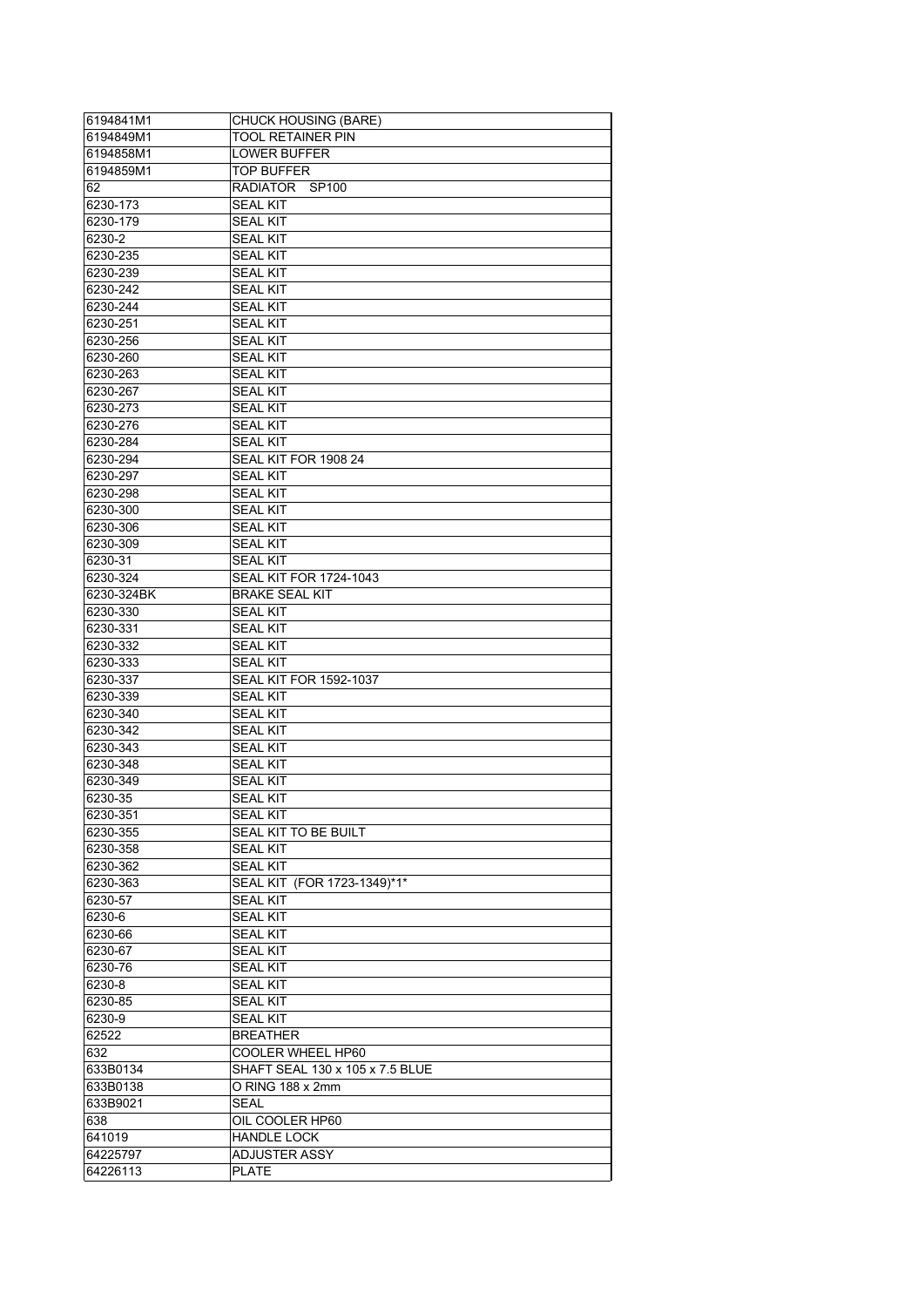| 64271022         | ADJUSTER                                    |
|------------------|---------------------------------------------|
| 64374232         | <b>SPRING</b>                               |
| 64374489         | BRAKE SHOE (1 PAIR)                         |
| 64673476         | <b>WHEEL CYL ASSY</b>                       |
| 64932129         | <b>PADS</b>                                 |
| 64937126         | <b>BRAKE SHOE</b>                           |
| 65381            | <b>BEARING</b>                              |
| 657-34241        | <b>JOINT SET</b>                            |
| 660287           | <b>CONDUCTOR COIL</b>                       |
| 660320           | <b>PUMP</b>                                 |
| 66126            | <b>NEEDLE BEARING</b>                       |
| 66212            | SPACER REAR BEARING                         |
| 66256            | MOIL POINT                                  |
| 66257            | <b>CHISEL</b>                               |
| 663850           | <b>CABLE</b>                                |
| 663860           | <b>SPIN CONNECTOR</b>                       |
| 663870           | <b>CONNECTOR</b>                            |
| 663880           | <b>GAP</b>                                  |
| 663890           | <b>BALLAST CABLE</b>                        |
| 66595A           | <b>FAN SPEED SWITCH</b>                     |
| 66671            | <b>SYNCHRO</b>                              |
| 66695            | <b>STRAINER</b>                             |
| 66-8             | BOLT HEX HEAD 1/2 UNFX3.1/2                 |
| 66828            | <b>SPRING</b>                               |
| 669174           | <b>PLUG</b>                                 |
| 672355           | <b>DIODE</b>                                |
| 677              | OIL COOLER HP40                             |
| 67785            | GASKET                                      |
|                  | <b>COUPLING</b>                             |
| 67965            |                                             |
| 68020            | THRUST BEARING<br><b>SUPPORT WASHER</b>     |
| 68060            |                                             |
| 68116            | <b>BEARING</b>                              |
| 682100           | <b>IGNITION SWITCH &amp; KEY</b><br>KEY.    |
| 682101           |                                             |
| 68264            | YOKE<br><b>SWITCH BREAKER</b>               |
| 683680<br>683870 | <b>BREAKER</b>                              |
|                  |                                             |
| 68429<br>684380  | O RING                                      |
|                  | <b>SWITCH IGNITION</b><br><b>RECEPTACLE</b> |
| 684640           | <b>DUST CAP</b>                             |
| 68470060         |                                             |
| 685660           | 7 PIN CANNON PLUG<br>7 PIN CONNECTOR        |
| 685670           | <b>SELECTOR</b>                             |
| 68579            |                                             |
| 68580            | <b>FORK</b>                                 |
| 68587            | <b>OUTPUT SHAFT</b>                         |
| 68588            | <b>OUTPUT SHAFT</b>                         |
| 68608            | <b>BEARING KIT</b>                          |
| 68622            | <b>RETAINER</b>                             |
| 68625            | SEAL                                        |
| 68626            | <b>SPRING</b>                               |
| 68627            | <b>SEAL</b>                                 |
| 68628            | <b>SNAP RING</b>                            |
| 68629            | O RING                                      |
| 68630            | O RING                                      |
| 68632            | <b>FRICTION PLATE</b>                       |
| 68633            | <b>CLUTCH PLATE</b>                         |
| 686660           | <b>ACTUATOR EMERGENCY</b>                   |
| 686671           | <b>SWITCH BLOCK</b>                         |
| 686835           | <b>BREAKER</b>                              |
| 68988            | O RING                                      |
| 69               | COUPLING MUFF SP100                         |
| 6900/0127        | KIT REPAIR ROTARY                           |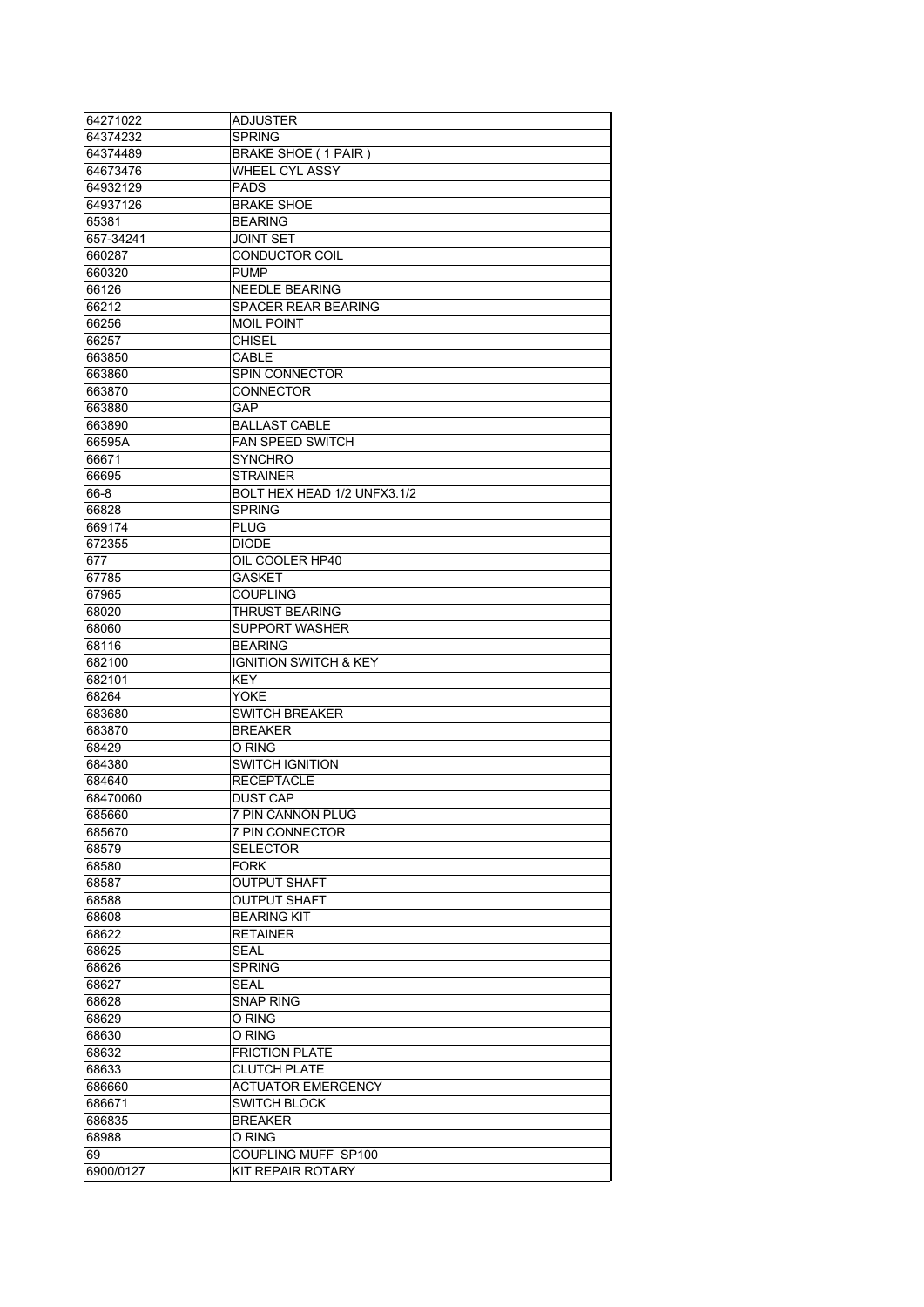| 69198        | <b>GEAR</b>               |
|--------------|---------------------------|
| 69238        | O RING KIT                |
| 69266        | <b>CLIP</b>               |
| 69286        | <b>SEALING CAP</b>        |
| 69288        | O RING                    |
| 69308        | <b>END YOKE</b>           |
|              |                           |
| 69369        | YOKE                      |
| 69370        | <b>FLANGE</b>             |
| 69410        | <b>GEAR</b>               |
| 69420        | <b>GEAR SHIFT HOUSING</b> |
| 69437        | <b>HOUSING</b>            |
| 69462        | <b>GEAR LEVER</b>         |
| 69517        | <b>SEAL KIT</b>           |
| 69735        | <b>VALVE O RING KIT</b>   |
| 69828        | <b>SEAL KIT</b>           |
| 700/38100    | LIGHT R/H REAR            |
| 700/38200    | LIGHT L/H REAR            |
|              | <b>LIGHT REAR WORK</b>    |
| 700/42500    |                           |
| 70005        | <b>CASING</b>             |
| 7005168      | <b>COUPLING - ENGINE</b>  |
| 7005169      | <b>COUPLING SPIDER</b>    |
| 7005170      | <b>COUPLING</b>           |
| 701/42700    | <b>SWITCH</b>             |
| 701/60038    | <b>HANDLE ASSY</b>        |
| 701/80146    | <b>SWITCH</b>             |
| 701/80313    | <b>PROXIMITY SWITCH</b>   |
|              |                           |
| 701/80570    | <b>SWITCH COLD START</b>  |
| 701-41600    | PRESSURE SWITCH           |
| 701-71300    | OIL TEMP SWITCH           |
| 70261        | <b>FLANGE</b>             |
| 703/23201    | LIGHT PLUG                |
| 704/21600    | RELAY CONTROL UNIT        |
| 704/29600    | <b>INDICATOR</b>          |
| 70590        | <b>DIPSTICK</b>           |
| 70591        | <b>DIPSTICK TUBE ASSY</b> |
| 70794        | <b>DIPSTICK TUBE</b>      |
|              |                           |
| 70821        | <b>SOLENOID</b>           |
| 70901        | <b>TEMPERTURE SENDER</b>  |
| 709034       | <b>CON</b>                |
| 70935        | SWITCH                    |
| 70938        | <b>CLUTCH KIT</b>         |
| 70M103       | <b>FRONT COVER</b>        |
| 70M105       | <b>HOUSING</b>            |
| 70M111       | <b>PINION</b>             |
| 70M115       | GEAR                      |
| 70M119       | SHAFT                     |
|              |                           |
| 70M800       | <b>WASHER</b>             |
| 70M806       | <b>SPACER</b>             |
| 70M807       | <b>GASKET</b>             |
| 70M810       | <b>SPACER</b>             |
| 70M814       | SHAFT                     |
| 70M818       | <b>SHAFT</b>              |
| 70M819       | <b>SHAFT</b>              |
| 70M820       | <b>LOCKWASHER</b>         |
| 70M821       | <b>WASHER</b>             |
|              |                           |
| 70M827       | <b>END COVER</b>          |
| 70M829       | <b>CROSS SHAFT</b>        |
| 711-105      | CIRCLIP - 52MM INTERNAL   |
| 7139-854W    | <b>NON RETURN VALVE</b>   |
| 714970-92600 | <b>GASKET KIT</b>         |
| 716/06100    | <b>SENDER</b>             |
| 717/12400    | <b>BOX FUSE LINK</b>      |
| 717/20040    | <b>FAN FACE LEVEL</b>     |
|              |                           |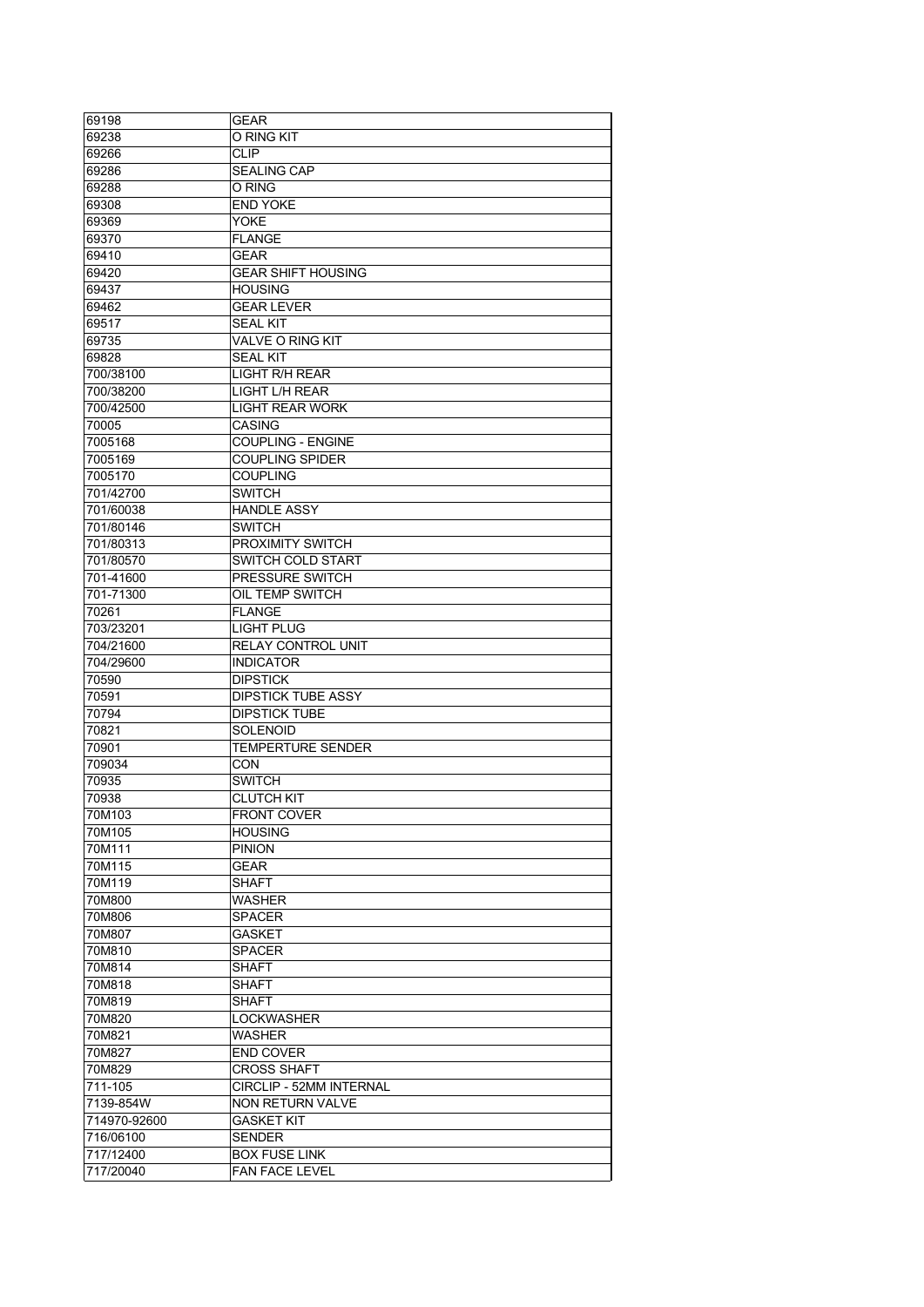| 719-0294              | <b>COOLING FAN</b>              |
|-----------------------|---------------------------------|
| 7300-157              | <b>SLAVE CYLINDER</b>           |
| 7300-174              | HYD UNION 3/4-16SAEX3/8 BSP     |
| 7300-182              | HYD HOSE 1/2X1/2 90/0 736       |
| 7300-185              | HYD HOSE 3/8X3/8 90/0 914       |
| 7300-230              | OIL SEAL                        |
| 7300-320M             | <b>RESTRICTOR ASSY</b>          |
| 7300-428              | PLATE ADAPTOR (2FR735 S/A)      |
| 7300-521              | <b>FORK END</b>                 |
| 7300-522              | <b>HANDBRAKE</b>                |
| 7300-522A             | <b>SPACER</b>                   |
| 7362228               | <b>REGULATOR 6 PIN</b>          |
| 740770                | <b>MOUNTING</b>                 |
| 741140                | <b>TEMP SENDER</b>              |
| 742220                | <b>FUEL TANK</b>                |
| 744-1234              | <b>FUEL TANK</b>                |
| 750-10213             | <b>GOVERNOR LEVER LPW/S3</b>    |
| 750-11401050          | <b>PISTON RING</b>              |
| 750-13120050          | <b>PISTON RINGS</b>             |
| 750-13761             | <b>DOOR</b>                     |
| 750-14310             | <b>FUEL SOLENOID</b>            |
|                       |                                 |
| 751-0984<br>751-40671 | AIR DUCT PLASTIC<br><b>BOLT</b> |
|                       | <b>THERMOSTAT</b>               |
| 751-40982             |                                 |
| 755060                | <b>BOLT</b>                     |
| 7700003               | <b>SWITCH</b>                   |
| 78103-YE5-003         | INLET                           |
| 78106-YE5-003         | <b>IMPELLOR</b>                 |
| 78112-YE5-003         | SEAL                            |
| 78114-YE5-003         | PACKING OUTLET                  |
| 78117-YE5-003         | <b>FILLER CAP</b>               |
| 78118-YE5-003         | O RING                          |
| 78122-YE5-003         | SHIM                            |
| 78130-YE5-003         | <b>MECHANICAL SEAL</b>          |
| 7880-123              | <b>CIRCLIP 40MM EXTERNAL</b>    |
| 7900-205              | <b>CLAMP EXHAUST 48MM</b>       |
| 7900-231              | AIR CLEANER AO163315            |
| 7900-232              | <b>STACK CAP</b>                |
| 7900-233              | <b>STRAP</b>                    |
| 7900-247              | O RING                          |
| 790710                | <b>SPRING COIL</b>              |
| 794880                | HINGE                           |
| 794885                | <b>HINGE</b>                    |
| 794941                | <b>PLUG</b>                     |
| 796436                | <b>GAS SPRING</b>               |
| 796439                | <b>GAS SPRING</b>               |
| 7SP211                | SOLENOID CARTRIDGE              |
| 8000-1024             | FUSE 20A GLASS 29.4MM FLAT END  |
| 8000-1159             | LIMIT SWITCH SLOW ACTN P/BXX    |
| 8000-1172             | <b>GROMMET REF RB74</b>         |
| 8000-1178             | FUSE 35A GLASS 29.4MM FLAT END  |
| 8000-1204             | CABLE TIE 370x5MM               |
| 8000-1243             | <b>IGNITION SWITCH + BARREL</b> |
| 8000-1243A            | <b>BARREL &amp; KEY</b>         |
| 8000-1276             | BULB 21W 12V BA15S CAP 382      |
| 8000-1293             | FUSE HOLDER 4 WAY               |
| 8000-1307             | PIN CONNECTOR (51101174)        |
| 8000-1379             | TIE WRAP (530 x 13mm)           |
| 8000-1385             | PIN MOULDING 3 PIN (CWB562)     |
| 8000-1443             | <b>HORN 12V FA26E-D01</b>       |
| 8000-1526             | SOCKET JACK 12/24V              |
| 8000-1534             | RELAY 12VDC 1 POLE 30A(SRB527)  |
|                       | SWITCH IGNITION (35327B)        |
| 8000-1756             |                                 |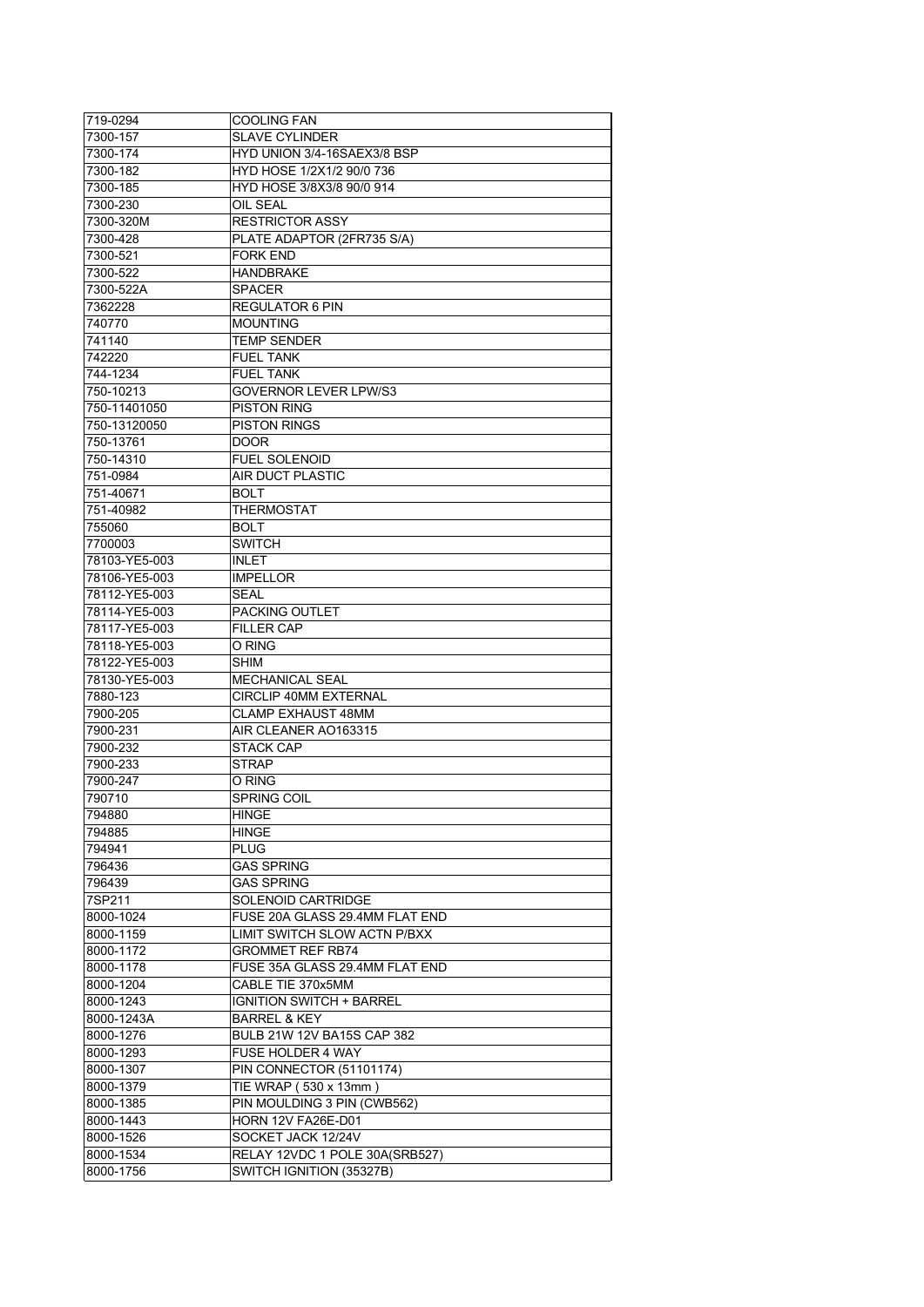| 8000-1826    | CONTACT BLOCK 080 2N/C                 |
|--------------|----------------------------------------|
| 8000-1864    | RACK & POWER SUPPLY 24VDC              |
| 8000-1865A   | <b>LITHIUM BATTERY</b>                 |
| 8000-1880    | CABLE TIE 98 X 2.5MM                   |
| 8000-1912    | WORK LAMP 12V WITH GRILLE              |
| 8000-1913    | <b>LAMP TAIL/FLASHER LEFT HAND</b>     |
| 8000-1913A   | LENS                                   |
| 8000-1914    | LAMP TAIL/FLASHER RIGHT HAND           |
| 8000-1915    | <b>LAMP SIDE FLASHER</b>               |
| 8000-1916    | PUSHBUTTON BLACK 080                   |
| 8000-1928    | CONTACT BLOCK 080 2NO                  |
| 8000-1930    | PUSHBUTTON RUBBER CAP BLACK            |
| 8000-1940    | CONTACT BLOCK 080 2N/O XX              |
| 8000-1948    | PUSHBUTTON GREEN 080                   |
| 8000-1960    | SWITCH 3 POS ORANGE ILLUM 080          |
| 8000-1969    | JOYSTICK 2 POSITION 080                |
|              |                                        |
| 8000-1969G   | GAITOR                                 |
| 8000-2015    | PUSHBUTTON RUBBER CAP CLEAR            |
| 8000-2016    | PUSHBUTTON RUBBER CAP GREEN            |
| 8000-2018    | <b>CONTROLLER DANFOSS</b>              |
| 8000-2043    | <b>MEMORY EPROM BLANK</b>              |
| 8000-2057    | JOYSTICK 4 POS 080 NEUTRAL LK.         |
| 8000-2057A   | JOYSTICK                               |
| 8000-2058    | PUSHBUTTON RED ILLUM 080               |
| 8000-2059    | PUSHBUTTON YELLOW ILLUM 080            |
| 8000-2074    | BATTERY LEAD 85 +LUG/-LUG              |
| 8000-2075    | <b>WIRING HARNESS</b>                  |
| 8000-2087    | PUSH BUTTON HAZARD HELLA               |
| 8000-2088    | PUSHBUTTON HELLA P/ON P/OFF            |
| 8000-2088A   | <b>SWITCH COVER</b>                    |
| 8000-2088S   | SWITCH                                 |
| 8000-2090    | LIGHT DASHBOARD RED HELLA              |
| 8000-2093    | LIGHT DASHBOARD YELLOW HELLA           |
| 8000-2098    | SWITCH STEERING COLUMN                 |
| 8000-2106    | GROMMET 17.5X1.5XBLIND                 |
| 8000-2107    | GROMMET 30X1.5XBLIND                   |
| 8000-2151    | RING YELLOW SLEEVE (CUB324A50)         |
| 8000-2173    | <b>FRONT FLASHER LAMP</b>              |
| 8000-2379    | POTENTIOMETER 5K OHMS LINEAR.          |
| 8000-2477    | CIRCUIT BREAKER (10 AMP)               |
| 8000-2489    | AUD WARNING SINGLE TONE (DUMP)         |
| 8000-2512    | <b>GROMMET REF PV503</b>               |
|              |                                        |
| 8000-2571    | CIRCUIT BREAKER 20A M L                |
| 8000-2571KIT | KIT OF PARTS                           |
| 8000-2579    | WIRING HARNESS FWD/REV SW OBS          |
| 8000-2580    | WIRING HARNESS MAIN                    |
| 8000-2582    | <b>WIRING HARNESS LTS</b>              |
| 8000-2587    | LAMP NUMBER PLATE(BRITAX)              |
| 8000-2588    | GROMMET TAPERED 15X2X6                 |
| 8000-2589    | HEADLAMP HELLA (DUMPER)                |
| 8000-2589A   | <b>HEADLIGHT COVER</b>                 |
| 8000-2589B   | <b>BULB</b>                            |
| 8000-2604    | <b>GROMMET REF RB66</b>                |
| 8000-2634    | JOY STICK 2 POS UP TO 1/1/95           |
| 8000-2634K   | <b>KNOB &amp; GAITOR</b>               |
| 8000-2649    | GROMMET 44X5.0X38                      |
| 8000-2686    | WIRING HARNESS ESSEX (DUMPER)          |
| 8000-2716    | CLUTCH SWITCH ASSY 2/3000 618-1135-161 |
| 8000-2716A   | <b>LEVER BLOCK</b>                     |
| 8000-2717    | WIRING HARNESS 2/2.5/3/4 HTZ           |
| 8000-2723    | CONT BOX ASY 100/125/150/200           |
| 8000-2726    |                                        |
|              | <b>EARTH LEAD</b>                      |
| 8000-2727    | <b>CLUTCH SWITCH ASSY</b>              |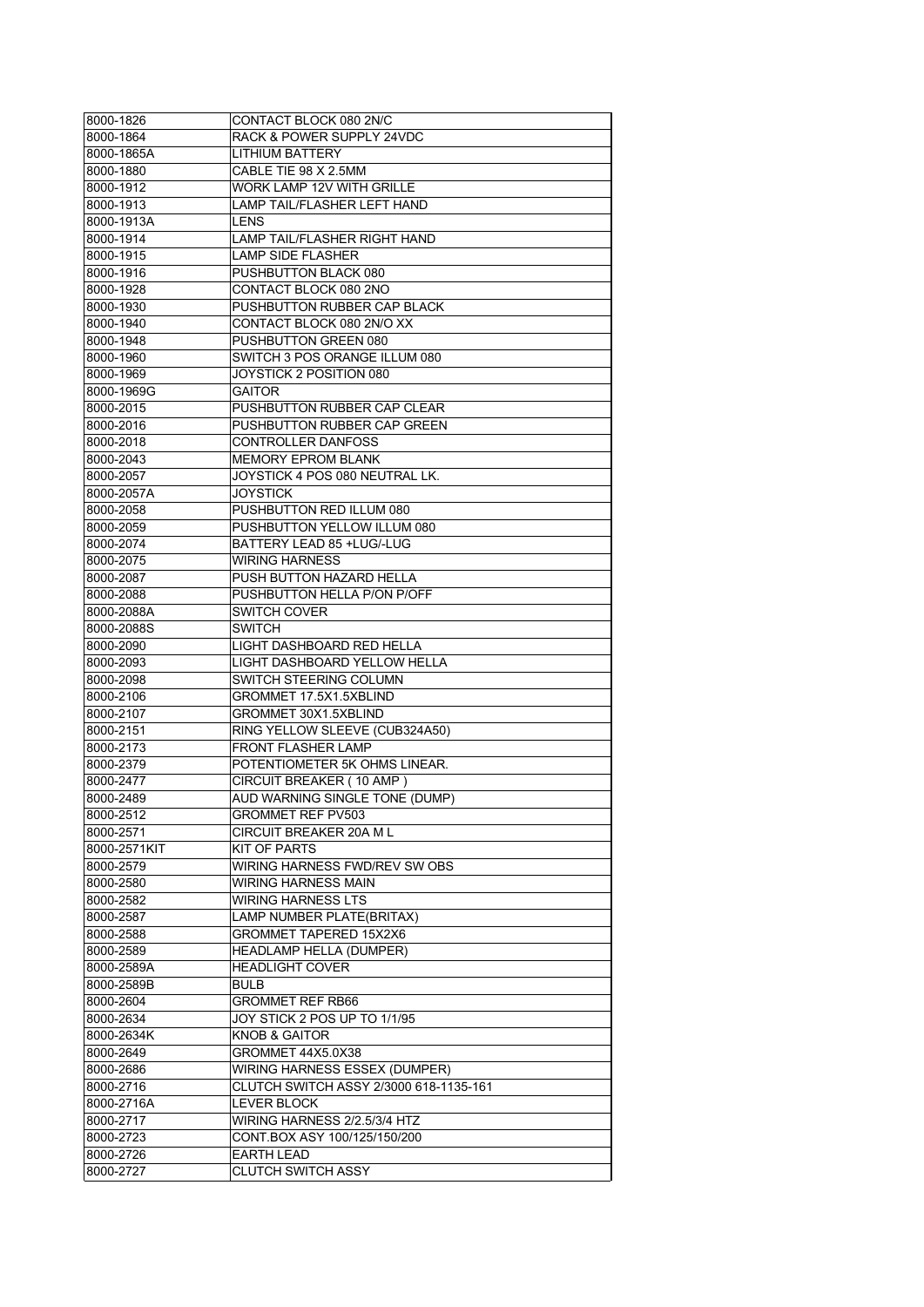| 8000-2730  | WIRING HARNESS ESSEX (DUMPER)      |
|------------|------------------------------------|
| 8000-2740  | CONTACT BLOCK 2NC 080BF02V         |
| 8000-2760  | <b>HARNESS FRONT LIGHTS</b>        |
| 8000-2782  | RELAY BASE LOCKABLE (ROLLER)       |
| 8000-2788  | HANDBRKE SWITCH ASSY 5/6 OBS       |
| 8000-2789  | LIMIT SWITCH HON'L (DUMPER)        |
| 8000-2791  | WIRING HARNESS DASH 5/6000         |
| 8000-2795  | WIRING HARNESS 5/6 MAIN DEUT       |
| 8000-2808  | RELAY 24V 10A LOCKABLE G/F         |
| 8000-2840  | GROMMET REF PV37                   |
| 8000-2856  | CABLE STARTER 8R + LUG 1250        |
| 8000-2888  | HEADLAMP HELLA RH DIP 1AA          |
| 8000-2888A | <b>BULB</b>                        |
| 8000-2931  | <b>HARNESS</b>                     |
| 8000-2948  | EARTH LEAD - BLACK                 |
| 8000-2956  | HARNESS MAIN TV1000/TV1200         |
| 8000-2958  | AUDIBLE WARNING ASSY MULTITONE *S* |
| 8000-2959  | HARNESS DASH TV1000/TV1200         |
| 8000-2965  | HARNESS TV1000-1400 R/LGT OBS      |
| 8000-2966  | H'NESS TV1000-120-40 DASHLGT       |
| 8000-2968  | RELAY BASE TO TAKE 8000-2967       |
| 8000-2969  | KEY SWITCH AUX/HEAT/ST HELLA       |
| 8000-2969A | KEY (14609)                        |
| 8000-2971  | CIRCUIT BREAKER(30AMP)*2*          |
| 8000-2971C | <b>CAP ONLY</b>                    |
| 8000-2985  | HARNESS MAIN 2/30004S              |
| 8000-2986  | <b>HARNESS LIGHTS FRONT EURO</b>   |
| 8000-2987  | HARNESS LIGHTS REAR EURO           |
| 8000-2988  | HARNESS ENGINE PERKINS             |
| 8000-2990  | AUDIBLE WARNING SINGLE TONE        |
| 8000-2991  | REFLECTOR REAR HELLA (DUMPER)      |
| 8000-2992  | LIGHT NUMBER PLATE(HELLA)          |
| 8000-2994  | AUDIBLE WARNING MULTITONE*S*       |
| 8000-3047  | HARNESS DEUTZ ENGINE               |
| 8000-3070  | HARNESS FRONT LIGHT ASSY           |
| 8000-3073  | <b>BULLET RED (ROLLER)</b>         |
| 8000-3074  | <b>BULLET SOCKET RED (ROLLER)</b>  |
| 8000-3075  | BULLET BLUE LUCAS CUB231A50        |
| 8000-3088  | <b>RELAY ENGINE HEATER</b>         |
| 8000-3098  | BULB HALOGEN 12V 55W H3 LLB453     |
| 8000-3110  | BULB 12V 1.44W BA9S CAP            |
| 8000-3120  | BULB 12V 21/5W BA15SCAP LLB381     |
| 8000-3127  | BULB 12V 5W BA15S CAP 207          |
| 8000-3128  | LIGHT SIDE/IN FRONT 141130-031     |
| 8000-3128A | <b>FRONT INDICATOR LENS</b>        |
| 8000-3129  | LIGHT TAIL/IND REAR 141130-001     |
| 8000-3129A | <b>RED/AMBER LENS</b>              |
| 8000-3131  | BLANKING PLUG 22.5MM P9ARHPR       |
| 8000-3132  | WIRING HARNESS HOUR METER          |
| 8000-3152  | HARNESS MAIN 5/6000 PERKINS        |
| 8000-3154  | <b>HARNESS TOPDASH 5/6 PERKINS</b> |
| 8000-3204  | BATTERY LEAD 8R/-LUG 900           |
| 8000-3205  | BATTERY LEAD 8R/+LUG 700           |
| 8000-3213  | BATTERY LEAD +LUG 10R 400          |
| 8000-3215  | <b>GAUGE WATER TEMPERATURE</b>     |
| 8000-3216  | SENDER WATER TEMPERATURE           |
| 8000-3217  | HARNESS UNDER BONNET LIGHTS        |
| 8000-3224  | <b>DIODE 1A 200V</b>               |
| 8000-3226  | EARTH LEAD BRAIDED 10R10R400       |
| 8000-3230  | WATER PUMP ASSY M.O.D.             |
| 8000-3234  | HARNESS NO.PLATE LIGHTS            |
| 8000-3236  | <b>CIRCUIT BREAKER 35A</b>         |
| 8000-3238  | BATTERY LEAD 40B -LUG 10R 1040     |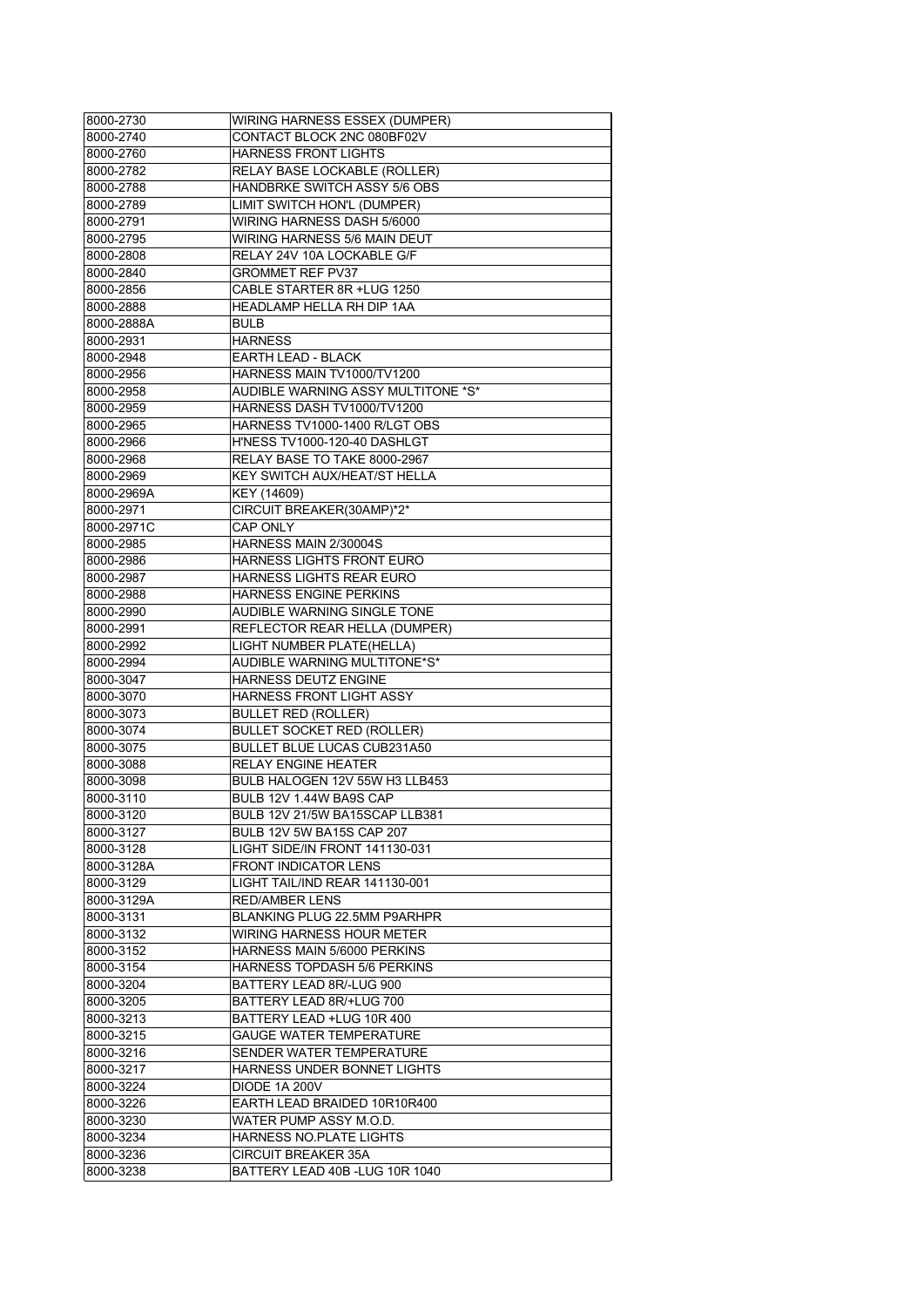| 8000-3244   | TIMER FLIP-FLOP                          |
|-------------|------------------------------------------|
| 8000-3248   | ADAPTOR FLASHING BEACON LBB903           |
| 8000-3250   | <b>GROMMET REF PV502</b>                 |
| 8000-3256   | FEMALE BLADE 9.5 CLIP IN                 |
| 8000-3258   | PRESSURE SWITCH (DUMPER)                 |
| 8000-3259   | BATTERY LEAD+LUG 10R 2000 COVD           |
| 8000-3283   | BULB FESTOON 12V 5W LUC LLB239           |
| 8000-3286   | <b>LIGHT FRONT/IND LEFT</b>              |
| 8000-3286A  | LENS ONLY                                |
| 8000-3287   | <b>LIGHT FRONT/IND RIGHT</b>             |
| 8000-3288   | HARNESS VIB CTRLR TV750/90               |
| 8000-3295   | <b>SOLENOID PLUG</b>                     |
| 8000-3296   | HARNESS DASH TV1000/1200                 |
| 8000-3298   | <b>SOCKET JACK</b>                       |
| 8000-3357   | <b>WIRING HARNESS TOP DASH</b>           |
| 8000-3364   | TOGGLE SWITCH SP/ST APEM 3631 NF/2       |
| 8000-3365   | HARNESS BEACON TOP                       |
| 8000-3368K  | KEY FOR 8000-3368                        |
| 8000-3371   | CAPACITOR 2200 MF (ROLLER)               |
|             | CAPACITOR ASSY TV751/901                 |
| 8000-3374   | PIN CONNECTOR                            |
| 8000-3382   |                                          |
| 8000-3392   | PLUG HOUSING 5 WAY (ILMC05)              |
| 8000-3393   | CAP NUT 10MM                             |
| 8000-3400   | CONDUIT CAP NUT 20MM (ROLLER)            |
| 8000-3401   | CONDUIT SCALING RING (ROLLER)            |
| 8000-3403   | REAR LIGHT RED 2SA 003 014 057           |
| 8000-3405   | <b>WIRING HARNESS</b>                    |
| 8000-3408   | <b>WIRING HARNESS REAR</b>               |
| 8000-3423   | BATTERY ISOLATOR COMES WITH KEY          |
| 8000-3423K  | <b>ISOLATOR KEY</b>                      |
| 8000-3425   | <b>WIRING HARNESS</b>                    |
| 8000-3428   | <b>BATTERY LEAD</b>                      |
| 8000-3433   | BATTERY LEAD 40-LUG 10R 600              |
| 8000-3436   | FLIP FLOP VIBRATION RELAY ELCTRNC (ROLL) |
|             |                                          |
| 8000-3437   | LED LAMP MODULE POSS/COMM                |
| 8000-3438   | <b>MAIN HARNESS</b>                      |
| 8000-3440   | HARNESS FRONT LIGHTING 4000PS            |
| 8000-3441   | <b>STUFFING GLAND</b>                    |
| 8000-3443   | <b>EMERGENCY STOP BUTTON P9</b>          |
| 8000-3444   | PUSHBUTTON BLACK(HORN)                   |
| 8000-3445   | INDICATOR SWITCH 3 POS ILLUM GREEN       |
| 8000-3446   | JOYSTICK 2 POS FIXED(DUMPER)             |
| 8000-3446KN | KNOB / GAITER                            |
| 8000-3447   | 3 POSITION SWITCH BLACK(ROLLER           |
| 8000-3448   | 2POS SWITCH BLACK (LTV ROLLER            |
| 8000-3449   | CONTACT BLOCK N/O                        |
| 8000-3450   | CONTACT BLOCK N/C                        |
| 8000-3451   | LAMP HOLDER (STV ROLLER)                 |
| 8000-3452   | FLANGE 5 WAY P9ACFS5(ROLLER)             |
| 8000-3453   | DASH ASSY 5/6000 PERKINS                 |
| 8000-3455   | JOYSTICK 2 POS FIXED (DUMPER)            |
| 8000-3455A  | <b>BLOCK</b>                             |
| 8000-3456   | <b>HARNESS DASH OBS</b>                  |
| 8000-3458   | BATTERY LEAD 40 - LUG 10R 750            |
| 8000-3459   | LED LAMP MODULE COMM NEG                 |
| 8000-3461   | CIRCUIT BREAKER(15AMP)                   |
| 8000-3464   | HARNESS MAIN LIGHTING 4000PS             |
| 8000-3465   | HARNESS DASH LIGHTING                    |
| 8000-3466   | HARNESS REAR LIGHTING 4000SP             |
| 8000-3467   | FRONT LIGHT ASSY LH 4/5/6000 SWING       |
| 8000-3471   | <b>GEAR LEVER SWITCH (DUMPER)</b>        |
| 8000-3472   | WIRING HARNESS DASH FLY                  |
| 8000-3473   | <b>HARNESS</b>                           |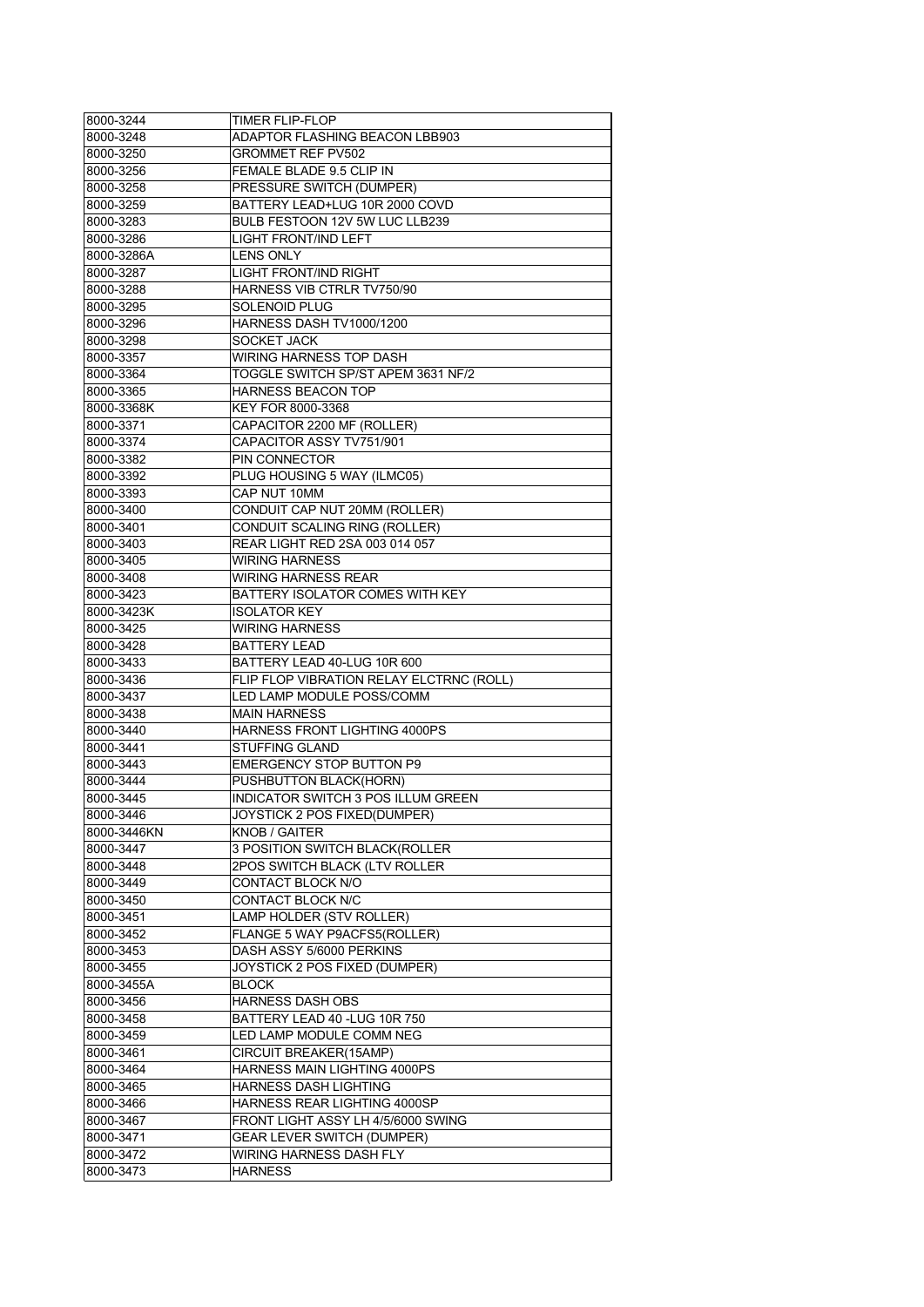| 8000-3474  | <b>BATTERY LEAD</b>                                 |
|------------|-----------------------------------------------------|
| 8000-3475  | <b>HARNESS</b>                                      |
| 8000-3476  | <b>HORN BUTTON (DUMPER)</b>                         |
| 8000-3477  | <b>MAIN HARNESS TV1000/1200</b>                     |
| 8000-3478  | MAIN HARNESS 5/6000 PERKINS                         |
| 8000-3480  | HARNESS MAIN 5/6000 DEUTZ                           |
| 8000-3481  | WATER TEMPERATURE SWITCH 2 TERMINAL (21MM O/D THREA |
| 8000-3483  | BATTERY LEAD 40B 10R 10R 600                        |
| 8000-3488  | PLASTIC RIVET 4mm SR4050B                           |
| 8000-3491  | RELAY BASE 2POLE LOCKABLE(ROLL                      |
| 8000-3492  | RELAY 12V 1POLE LOCKABLE(ROLLR                      |
| 8000-3493  | RELAY 12V 2POLE LOCKABLE (ROLL                      |
| 8000-3498  | <b>CAPACITOR CLIP</b>                               |
| 8000-3499  | <b>MAIN HARNESS TV800</b>                           |
| 8000-3502  | FEMALE BLADE 41274-1                                |
| 8000-3504  | FEMALE BLADE COVER/S                                |
| 8000-3506  | <b>BATTERY LEAD</b>                                 |
| 8000-3508  | WATER TEMPERATURE SWITCH 2 TERMINAL (16MM O/D THREA |
| 8000-3509  | LIMIT SWITCH (PED ROLLER)                           |
| 8000-3510  | PLASTIC RIVET SR3570B                               |
| 8000-3511  | POTENTIOMETER OPERATOR                              |
| 8000-3517  | HARNESS POTENTIOME PART OF KIT                      |
| 8000-3527  | <b>REVERSING ALARM (DUMPER)</b>                     |
| 8000-3528  | LIMIT SWITCH ASSY INDUCTIVE                         |
| 8000-3533  | <b>CONNECTOR</b>                                    |
| 8000-3536  | <b>ADAPTOR (PED ROLLER)</b>                         |
| 8000-3537  | LOCKNUT PLASTIC M20(PED ROLLER                      |
| 8000-3543  | LIGHT SWITCH 3 POS ILLUM WHITE                      |
| 8000-3544  | LED GREEN (ROLLER)                                  |
| 8000-3547B | <b>BULB</b>                                         |
| 8000-3553  | HARNESS BEACON POLE BOTTOM                          |
| 8000-3556  | HARNESS ROPS FRAME TOP(ROLLER)                      |
| 8000-3557  | <b>WATER PROOF HOURMETER</b>                        |
| 8000-3558  | CAPACITORS (ROLLER)                                 |
| 8000-3564  | HARNESS MAIN 5/6PERK OBS                            |
| 8000-3565  | <b>KEY SELECTOR SWITCH 3 POSITION</b>               |
| 8000-3565K | KEY TV800/TV1200 YELLOW FOB                         |
| 8000-3571  | HARNESS TV1000/1200 MAIN                            |
| 8000-3575  | <b>HARNESS FRT/R LTS</b>                            |
| 8000-3576  | <b>HARNESS FRT/L LTS</b>                            |
| 8000-3577  | <b>HARNESS REAR/R LTS</b>                           |
|            |                                                     |
| 8000-3578  | HARNESS REAR/L LTS                                  |
| 8000-3579  | <b>HARNESS DASH LIGHTS</b>                          |
| 8000-3581  | HARNESS DASH TV1000/TV1200 MK2                      |
| 8000-3590  | DASH ASSY TV1-1400                                  |
| 8000-3591  | <b>MAIN HARNESS(KIT 1733-0034)</b>                  |
| 8000-3592  | HARNESS PANEL TV800 STANDARD                        |
| 8000-3593  | HARNESS DASH TV800 STANDARD                         |
| 8000-3595  | DIODE 3A 4OOV 3.7DIA                                |
| 8000-3596  | DIODE ASSY 1AMP (STV ROLLER)                        |
| 8000-3597  | EARTH CONNECTOR (ROLLER)                            |
| 8000-3598  | CONNECTOR END PLATE (ROLLER)                        |
| 8000-3599  | CONNECTOR END STOP (ROLLER)                         |
| 8000-3601  | DIODE ASSY 3AMP (ROLLER)                            |
| 8000-3604  | HARNESS PANEL LIGHTS                                |
| 8000-3606  | CIRCUIT BREAKER (ROLLER)                            |
| 8000-3607  | DASH ASSY TV800/900 LISTER                          |
| 8000-3613  | CONNECTOR END PLATE (ROLLER)                        |
| 8000-3617  | HARNESS MAIN 3000 DEUTZ                             |
| 8000-3618  | HARNESS DASH 3000 DEUTZ                             |
| 8000-3623  | HARNESS PANEL PRESS/MAT                             |
| 8000-3629  | HARNESS LTS MAIN 3000DS4                            |
| 8000-3632  | HARNESS FNT LGT 3/4000 FRWTIP                       |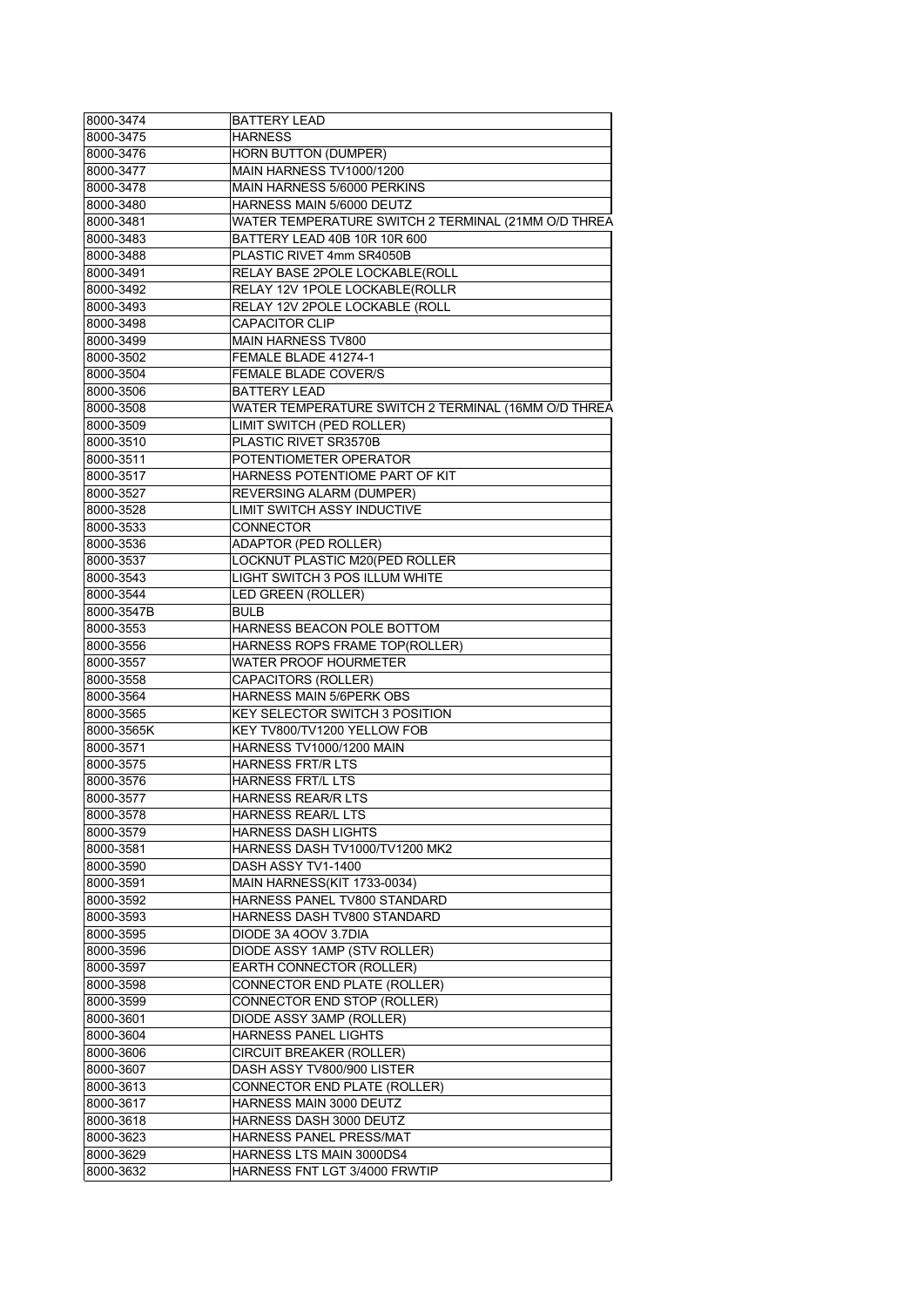| 8000-3633 | <b>HARNESS FRONT LIGHTS</b>                                  |
|-----------|--------------------------------------------------------------|
| 8000-3634 | <b>HARNESS MAIN LIGHTS</b>                                   |
| 8000-3641 | WIRING HARNESS-REAR LGT 5/6000                               |
| 8000-3651 | THROTTLE SOLENOID(TV1700))                                   |
| 8000-3664 | HARNESS MAIN TV800 HATZ                                      |
| 8000-3666 | <b>BULB</b>                                                  |
| 8000-3677 | SWITCH 2 POS TOGGLE P9MCD                                    |
| 8000-3682 | <b>TEMPERATURE SWITCH</b>                                    |
| 8000-3683 | PUMP SPEED CONTROL (ROLLER)                                  |
| 8000-3685 | LED DISPLAY WATER TEMP. (ROLL)                               |
| 8000-3686 | LED DISPLAY HYD OIL TEMP (ROLL                               |
| 8000-3691 | <b>WATER PUMP 3GPM</b>                                       |
| 8000-3697 | <b>FUEL GAUGE</b>                                            |
| 8000-3698 | <b>HOUR METER (ROLLER)</b>                                   |
| 8000-3699 | FIXING CLIP (STV ROLLER)                                     |
| 8000-3705 | HARNESS MAIN REV ALARM                                       |
| 8000-3706 | HARNESS PART OF KIT                                          |
| 8000-3707 | HARNESS MAIN FRT LGTS 5/6000S                                |
| 8000-3708 | HARNESS MAIN PRES WATER TV1300                               |
| 8000-3709 | HARNESS PANEL/DASH TV1300                                    |
| 8000-3710 | POTENTIOMETER W/PUMP 3 GPM                                   |
| 8000-3713 | HARNESS PANEL TV1200                                         |
| 8000-3720 | DIODE CONNECTOR 1A OPEN/COM                                  |
| 8000-3721 | SWITCH 3POS FIXED BLACK SHORT                                |
| 8000-3729 | <b>HARNESS MAIN PART OF KIT</b>                              |
| 8000-3732 | HARNESS MAIN FRONT TV1700                                    |
| 8000-3734 | HARNESS DASH TV1700                                          |
| 8000-3735 | HARNESS CONT.PANEL TV1700                                    |
| 8000-3736 | POTENTIOMETER ASSY TWIN 3GPM                                 |
| 8000-3761 | SOCKET CONNECTOR 2WAY AMP                                    |
| 8000-3767 | CONNECTOR 2 WAY (ROLLER)                                     |
| 8000-3779 | SWITCH 3 POS SR L&R L\LEVER                                  |
| 8000-3810 | MAIN HARNESS 5/6000 PERK OBS                                 |
| 8000-3817 | HANDBRKE SWITCH ASSY 4/5/6000                                |
| 8000-3824 | WATER PUMP + USE 1 X 8000-3074 1 X 3073                      |
| 8000-3833 | CIRCUIT BREAKER 50 AMP (ROLLR)                               |
| 8000-3837 | TIMER 12V 7SEC DELAY OFF(ROLL)                               |
| 8000-3838 | <b>HARNESS MAIN REAR TV1700</b>                              |
| 8000-3842 | <b>HARNESS MAIN WORK LIGHTS</b>                              |
| 8000-3846 | <b>HARNESS DASH WORK LIGHTS</b>                              |
| 8000-3847 | <b>HARNESS MAIN LIGHTS</b>                                   |
|           |                                                              |
| 8000-3861 | HYD OIL TEMPERATURE SENDER                                   |
| 8000-3862 | OIL PRESSURE SWITCH                                          |
| 8000-3863 | WATER TEMP SENDER 1/2 NPTF<br>PRESSURE SWITCH SET 8 BAR RISE |
| 8000-3876 |                                                              |
| 8000-3883 | BATTERY LEAD 70B - LUG 10R 750                               |
| 8000-3891 | TIMER 4SEC DELAY ON OVER(ROLL)                               |
| 8000-3892 | RADIO 12V RADIOMOBILE RM9603                                 |
| 8000-3895 | WIPER MODULE                                                 |
| 8000-3901 | CONTROL PANEL HARNESS SP2101 CE                              |
| 8000-3902 | DASH HARNESS SP2010 CE                                       |
| 8000-3911 | TIMER 1SEC DELAY OFF (ROLLER)                                |
| 8000-3913 | BATTERY ISOLATOR FIXED HANDLE                                |
| 8000-3916 | PLUG                                                         |
| 8000-3920 | HARNESS MAIN SP2010C CE                                      |
| 8000-3926 | HARNESS MAIN 3000Q (M.O.D)                                   |
| 8000-3927 | HARNESS DASH 3000Q (M.O.D)                                   |
| 8000-3936 | BATTERY LEAD NEGATIVE(CT MIXER                               |
| 8000-3937 | BATTERY LEAD POSITIVE (MIXER)                                |
| 8000-3944 | BATTERY (SAME AS 8000-4604) *S*                              |
| 8000-3950 | <b>INFRARED RECEIVER BOARD</b>                               |
| 8000-3951 | <b>RECEIVER</b>                                              |
| 8000-3952 | INFARED UMBILICAL CORD(ROLLER)                               |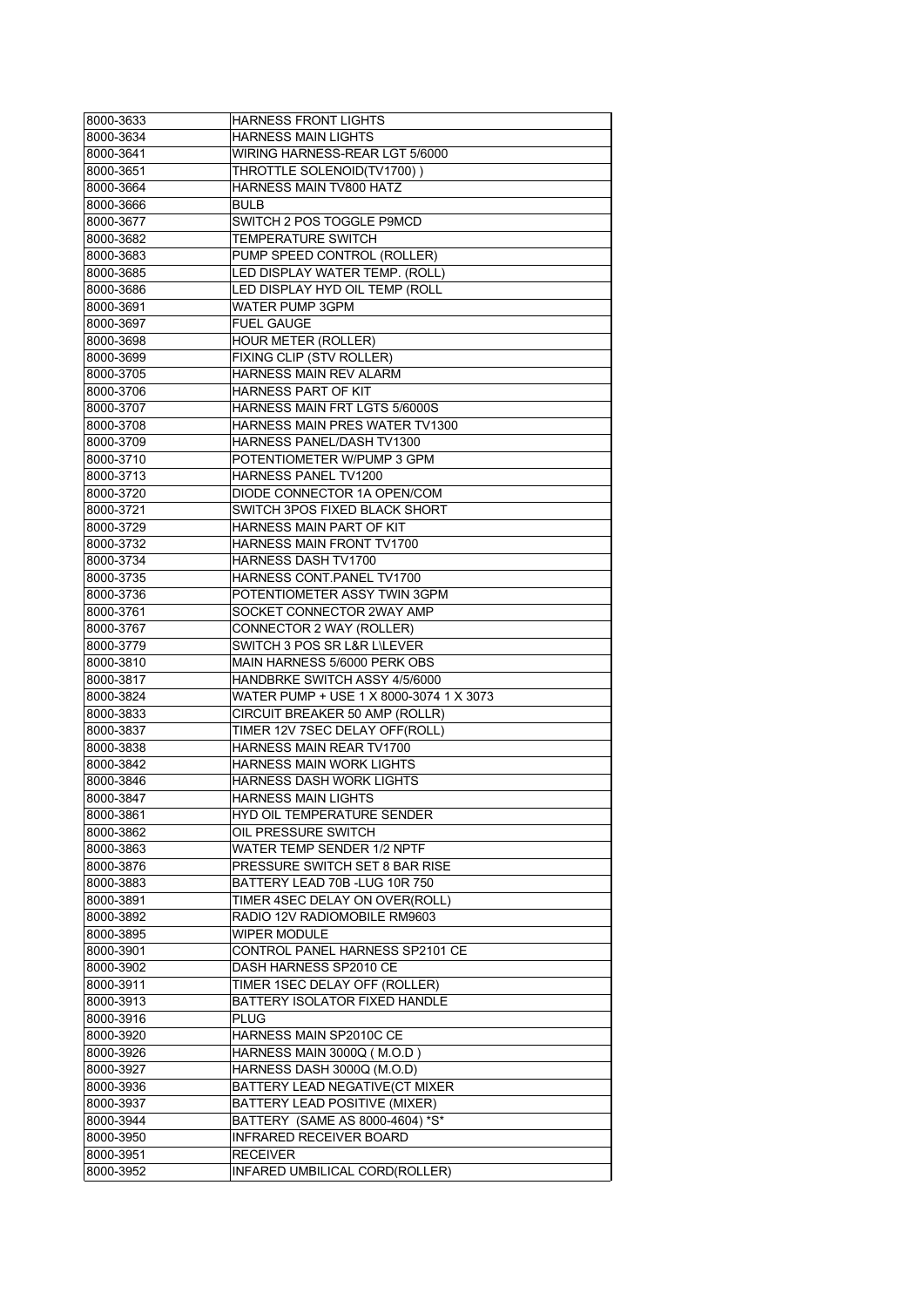| 8000-3953    | HARNESS DASH TRENCH ROLLER              |
|--------------|-----------------------------------------|
| 8000-3961    | THROTTLE SOLENOID                       |
| 8000-3962    | 12V BATTERY OPTIMA 1050 *S*             |
| 8000-3971    | RELAY 20A 2NO 12V (ROLLER)              |
| 8000-3974    | FUSE 3A FLAT BLADE AUTO(ROLLER          |
| 8000-3977    | HARNESS MAIN PART OF KIT                |
| 8000-3980    | HARNESS MAIN PART OF KIT                |
| 8000-3982    | BATTERY LEAD (PED ROLLER)               |
| 8000-3983    | BATTERY LEAD (PED ROLLER)               |
| 8000-3984    | HARNESS DASH YANMAR H/B SWITCH          |
| 8000-3985    | <b>HARNESS</b>                          |
| 8000-3993    | GROMMET REF PV307A (DUMPER)             |
| 8000-3996    | FUEL LEVEL SENDER 500mm LONG            |
| 8000-4002    | SPEED SENSOR DRUM ID 512667             |
| 8000-4003    | CONTROL HIGH CLIMB ID 511273            |
| 8000-4007    | HARNESS MAIN/REV ALARM(DUMPER)          |
| 8000-4008    | FUEL LEVEL SENDER 220 MM LONG           |
| 8000-4009    | <b>JOYSTICK (ROLLER)</b>                |
| 8000-4010    | SWITCH (ON) OFF (ON) (ROLLER)           |
| 8000-4011    | SWITCH ON OFF ON (ROLLER)               |
| 8000-4012    | <b>BATTERY (ROLLER)</b>                 |
| 8000-4013    | SWITCH BOOT (PED ROLLER)                |
| 8000-4017    | CAR CHARGER LEAD INFRARED               |
| 8000-4018    | HARNESS MAIN PART OF KIT                |
| 8000-4019    | HARNESS DASH PART OF KIT                |
| 8000-4020    | TIMER 12V 4SEC DELAY ON (ROLL)          |
| 8000-4028    | REMOTE CONTROL CHARGING OPT             |
| 8000-4034    | SOCKET RECEPTACLE MINI 8 WAY            |
| 8000-4036    | ROTATING MUSHROOM HEAD SWITCH           |
| 8000-4042    | ENGINE START MODULE HATZ(ROLL)          |
| 8000-4044    | <b>WATER LEVEL SENDER</b>               |
| 8000-4050    | <b>FRONT LIGHT (DUMPER)</b>             |
| 8000-4051    | BEACON *S*                              |
| 8000-4051B   | <b>BULB</b>                             |
| 8000-4068    | MAIN HARNESS - PERKINS 9000             |
| 8000-4075    | LED DISPLAY 950 AUD WARN(ROLL)          |
| 8000-4086    | CONNECTOR CAGEEND WAGO 264301           |
| 8000-4088    | BATTERY LEAD 40 10R 8R 650              |
| 8000-4089    | BATTERY LEAD 40R +LUG 8R 930 C          |
| 8000-4090    | PCB MOUNTS M3 X 40MM (ROLLER)           |
| 8000-4105    | HARNESS PANEL TV1200 WRK LTS            |
| 8000-4130    | HEADLAMP COMBINATION LH (RHD)           |
| 8000-4138    | SWITCH 3POS (ON) OFF (ON)               |
| 8000-4144    | HEADLAMP COMBINATION RH (RHD)           |
| 8000-4148    | RELAY BASE 70A                          |
| 8000-4155    | <b>MAIN HARNESS</b>                     |
| 8000-4160    | BATTERY LEAD 70B 10R 8R 600             |
| 8000-4167    | <b>RESISTOR ASSY</b>                    |
| 8000-4170    | HEADLAMP COMBINATION LH LH DIP          |
| 8000-4173    | <b>HARNESSMAIN EMUL PUMP</b>            |
| 8000-4177    | CHANGED PART CHECK SERIAL NUMBER ?????? |
| 8000-4179    | HOUR METER (ROLLER)                     |
| 8000-4182    | <b>GASKET HOUR METER</b>                |
| 8000-4184    | <b>BUNG (30.5 HOLE)</b>                 |
| 8000-4185    | RELAY MICRO 12V (DUMPER)                |
| 8000-4189A   | CONTROL CABLE                           |
| 8000-4190    | FUEL LEVEL SENDER 500mm VDO             |
| 8000-4192    | HARNESS MAIN HD850KR                    |
| 8000-4194    | ANTI START MODULE                       |
| 8000-4195    | <b>CONTROL HANDLE ASSY</b>              |
| 8000-4195A   | JOINT                                   |
| 8000-4195PLS | PLASTIC SLEEVE                          |
| 8000-4199    | <b>BATTERY LEAD</b>                     |
|              |                                         |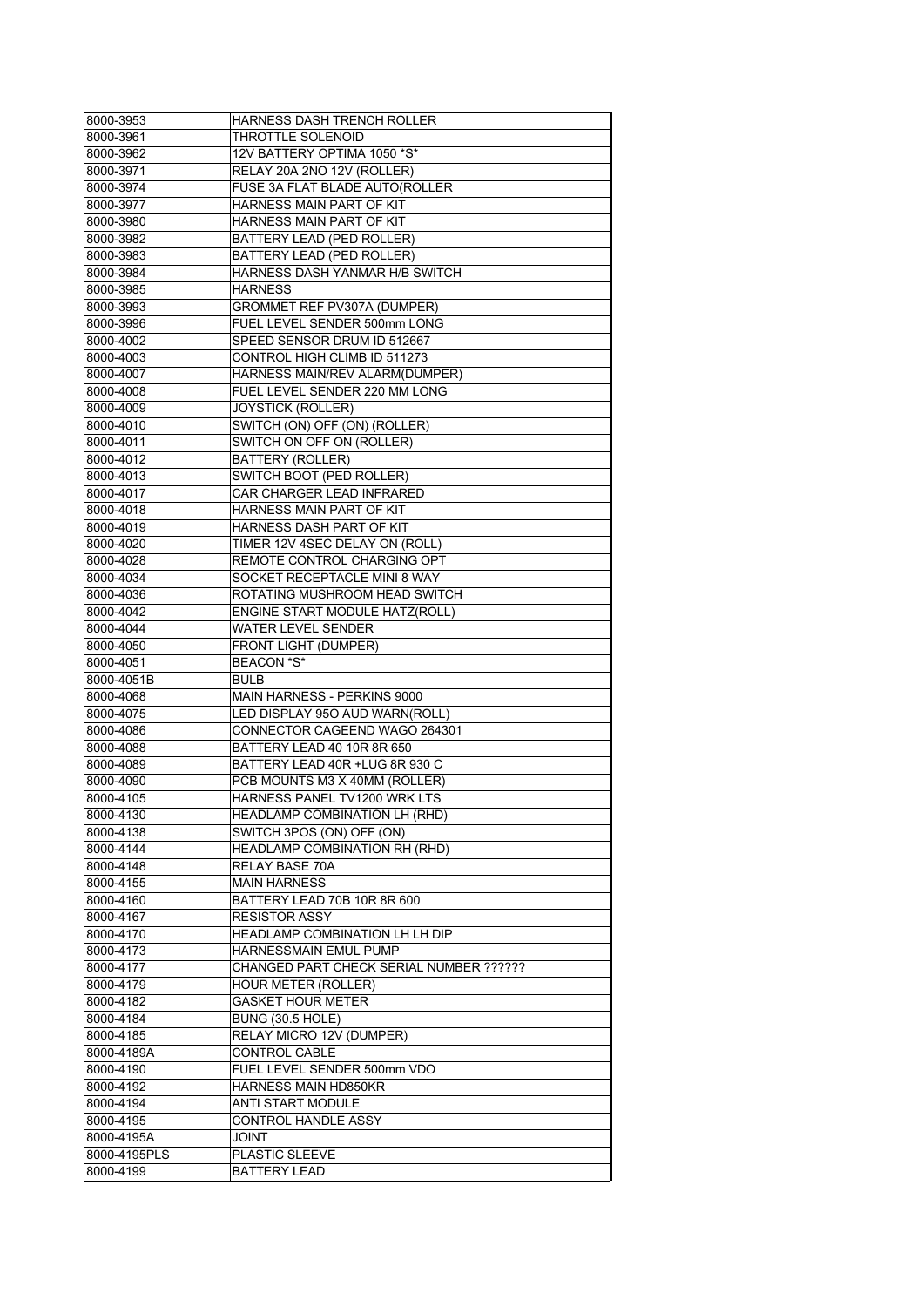| 8000-4200 | <b>BATTERY LEAD</b>                         |
|-----------|---------------------------------------------|
| 8000-4201 | BATTERY LEAD 70R +LUG 8R 1100C              |
| 8000-4220 | <b>HARNESS DASH/REV ALARM</b>               |
| 8000-4225 | <b>HARNESS - FRONT LIGHTS</b>               |
| 8000-4231 | HARNESS - DASH LOOM                         |
| 8000-4232 | <b>HEADLAMP LH DIP</b>                      |
| 8000-4233 | <b>HEAD LAMP RH DIP</b>                     |
| 8000-4234 | <b>INDICATOR LH</b>                         |
| 8000-4235 | <b>INDICATOR RH</b>                         |
| 8000-4240 | GROMMET 31.8 X 3.2 X 25.4mm                 |
| 8000-4241 | HARNESS ENGINE ESSEX DUMPER                 |
| 8000-4242 | <b>HARNESS DASH ESSEX DUMPER</b>            |
| 8000-4249 | DC LINEAR SOLENOID                          |
| 8000-4259 | ANTI-START MODULE (STARTER RELAY)           |
| 8000-4261 | HARNESS DASH 2-3 TONNE SITE LT              |
| 8000-4268 | <b>MAIN HARNESS</b>                         |
| 8000-4269 | <b>MAIN HARNESS</b>                         |
| 8000-4271 | HARNESS MAIN SP2011/12                      |
| 8000-4272 | HARNESS DASH 3500 DEUTZ HB SW               |
| 8000-4277 | HARNESS DASH HD850KR MK2 MOD                |
| 8000-4280 | DASH ASSY 5/6/7/9 PERKINS                   |
| 8000-4282 | DASH ASSY 2/3000 DEUTZ SEE TECH DET         |
| 8000-4283 | HARNESS MAIN TV1000-1300 STD                |
| 8000-4285 | <b>FRONT HARNESS SITE LIGHTS</b>            |
| 8000-4286 | <b>DASH HARNESS SITE LIGHTS</b>             |
| 8000-4288 | <b>REAR HARNESS SITE LIGHTS</b>             |
| 8000-4296 | <b>WORKLAMP HELLA</b>                       |
|           | DASH ASSY TV1000-1300 STD                   |
| 8000-4299 |                                             |
| 8000-4305 | WATERPUMP ASSEMBLY 3GPM                     |
| 8000-4310 | DASH ASSY TV800 KUB STD                     |
| 8000-4312 | <b>HARNESS DASH TV800K STD</b>              |
| 8000-4313 | HARNESS PANEL TV800K STD                    |
| 8000-4315 | HARNESS BEACON TV800-TV1400                 |
| 8000-4316 | BEACON KIT TV800-1400 ROUND ROPS *S*        |
| 8000-4323 | <b>BEACON HARNESS 9 TONNE R ROPS</b>        |
| 8000-4324 | <b>BATTERY LEAD</b>                         |
| 8000-4326 | HARNESS BEACON TV1000/1400                  |
| 8000-4327 | BEACON KIT TV1000/1400 FOLDING FRAME *S*    |
| 8000-4328 | HARNESS BEACON HD850KR ROPS                 |
| 8000-4329 | BEACON KIT MINI DUMPER FOLDING FRAME *S*    |
| 8000-4330 | DASH ASSY TV1000-1300 SITE LTS              |
| 8000-4339 | WATER PUMP ASSEMBLY 1GPM                    |
| 8000-4340 | HARNESS MAIN TV1400 STD                     |
| 8000-4345 | GROMMET 16 X 11 X 5 RB6845                  |
| 8000-4348 | HARNESS BEACON TV8/9000 FD ROP              |
| 8000-4350 | BEACON KIT TV800/900 FOLDING FRAME *S*      |
| 8000-4351 | <b>LED ARRAY 6 WAY</b>                      |
| 8000-4352 | ANTISTAT MODULE/ SEAT TIMER                 |
| 8000-4353 | HARNESS MAIN HD850KR                        |
| 8000-4354 | DASH ASSY HD850KR NO FB W/LAMP              |
| 8000-4355 | HARNESS BEACON ROP RIGID                    |
| 8000-4356 | BEACON KIT RIGID ROPS 100-7000 SEE TECH *S* |
| 8000-4363 | PROXIMITY SWITCH                            |
| 8000-4365 | BATTERY LEAD 40 10R-10R 770 BL              |
| 8000-4368 | HARNESS DASH TV800K RTA LTS                 |
| 8000-4369 | HARNESS PANEL TV800K RTA LTS                |
| 8000-4370 | <b>HARNESS MAIN TV800K RTA LTS</b>          |
| 8000-4371 | HARNESS DASH TV800K SITE LTS                |
| 8000-4383 | <b>INSTRUMENT CLUSTER</b>                   |
| 8000-4393 | BATTERY LEAD 40 +LUG 8R 1400 C              |
| 8000-4399 | DASH ASSY TV800K RTA LTS                    |
| 8000-4405 | HARNESS SIDE/IND TV800K                     |
| 8000-4409 | HARNESS REAR TV800K RTA                     |
|           |                                             |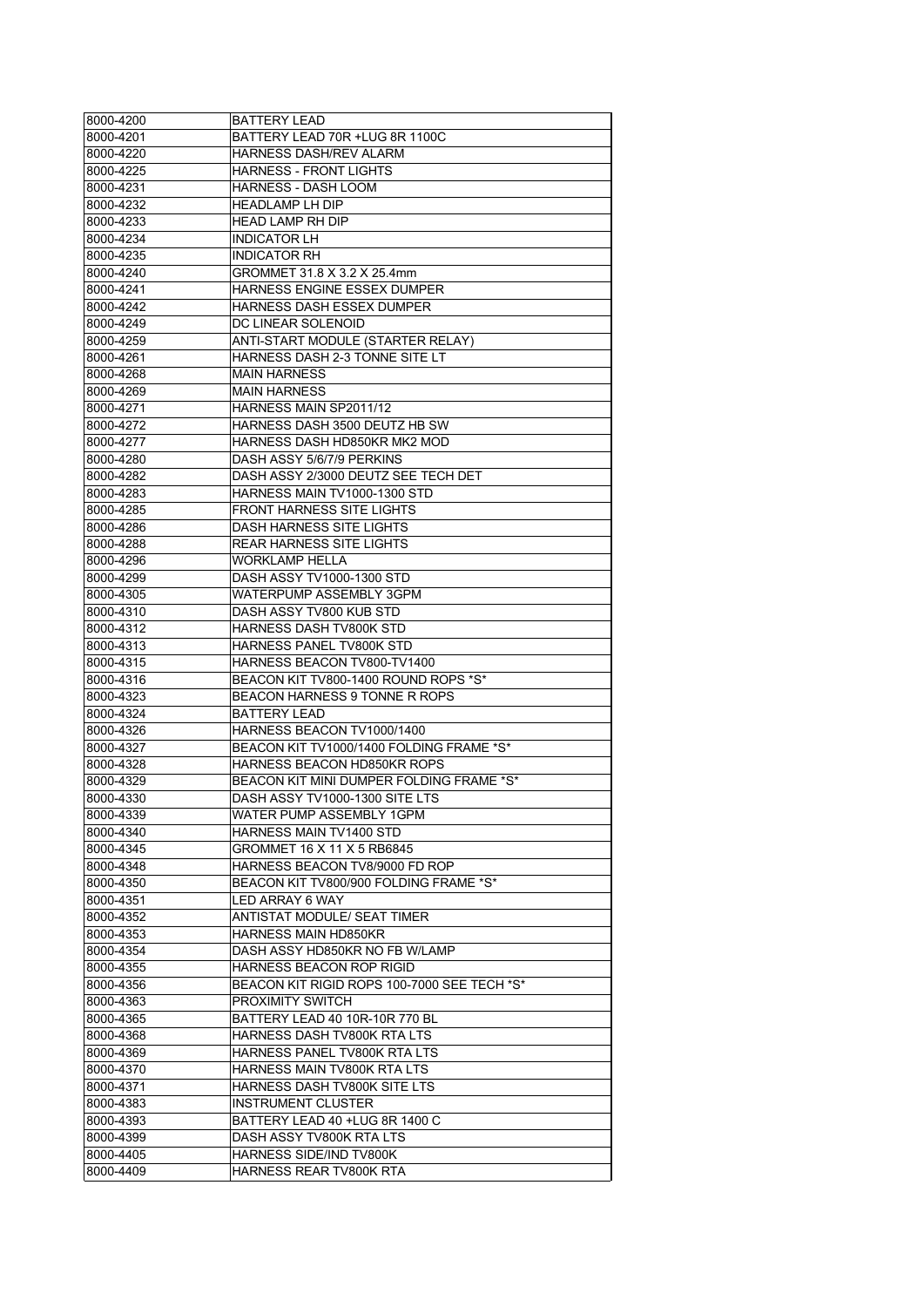| 8000-4430              | HARNESS DASH ESSEX & RA                             |
|------------------------|-----------------------------------------------------|
| 8000-4432              | SWITCH IGNITION MERIT 327-432                       |
| 8000-4433              | <b>HARNESS MAIN 2-65</b>                            |
| 8000-4434              | DASH ASSY TV1000-1400 STDL                          |
| 8000-4436              | DASH ASSY TV1000-1400 SITE LTS                      |
| 8000-4440              | HARNESS DASH TV1000-1400 STD                        |
| 8000-4441              | HARNESS PANEL TV1000-1400 STD                       |
| 8000-4442              | HARNESS MAIN TV1000-1400 STD                        |
| 8000-4444              | DASH HARNESS 2-3 T DUETZ RTA                        |
| 8000-4446              | DASH ASSY 5-9T PERK RTA                             |
| 8000-4453              | <b>HARNESS MAIN 1-71</b>                            |
| 8000-4455              | <b>HARNESS MAIN MBR71</b>                           |
| 8000-4456              | AUDIBLE WARNING ASSY*S*                             |
| 8000-4487              | LIMIT SWITCH ASSY INDUCTIVE 12MM PNP N/O            |
| 8000-4488              | AUDIBLE WARNING (SWITCHTEC)                         |
| 8000-4493              | HARNESS DASH TV1000-1400 STD HOBBS KEY              |
| 8000-4495              | HARNESS DASH TV8-900 HOBBS KEY SWITCH               |
| 8000-4496              | DASH ASSEMBLY TV8-900 STD HOBBS KEY SW              |
| 8000-4499              | <b>HOUSING</b>                                      |
| 8000-4500              | AMP ECONOSEAL 3, 6 WAY TAB HSG ANTI BRKO            |
| 8000-4502              | WIRE SEAL ECONOSEAL                                 |
| 8000-4505              | TAB CONNECTOR                                       |
| 8000-4511              | SOCKET HOUSING 4 WAY DEUTSCH                        |
| 8000-4512              | SOCKET HOUSING 4 WAY DEUTSCH WEDGE LOCK             |
| 8000-4513              | SOCKET DEUTSCH 16-18 AWG                            |
| 8000-4514              | HARNESS REAR RTA 5/6/7 TON                          |
| 8000-4515              | HARNESS FRONT RTA STRAIGHT 5/6/7T                   |
| 8000-4519              | WIRING HARNESS DASH 2/3 DEUTZ REV ALARM             |
| 8000-4521              | <b>GEAR LEVER KNOB ASSEMBLY BULLET</b>              |
| 8000-4523              | HARNESS FRONT RTA SWING 5/6 TON                     |
| 8000-4527              | HARNESS REAR SITE LIGHTS 5/6/7 TON                  |
| 8000-4529H             | <b>HEADLIGHT BULB</b>                               |
|                        |                                                     |
|                        |                                                     |
| 8000-45291             | <b>INDICATOR BULB</b>                               |
| 8000-4530              | FRONT LIGHT RTA LH RH DIP                           |
| 8000-4531              | FRONT LIGHT RTA RH RH DIP                           |
| 8000-4533              | <b>NUMBER PLATE LAMP ASSY</b>                       |
| 8000-4534              | <b>FRONT SITE LIGHT</b>                             |
| 8000-4535              | LAMP SITE LIGHT REAR RED                            |
| 8000-4544              | LAMP ASSLY LH FRONT RTA LH DIP                      |
| 8000-4545              | LAMP ASSLY RH FRONT LH DIP                          |
| 8000-4546              | LAMP ASSLY LH FRONT RH DIP                          |
| 8000-4547              | LAMP ASSLY RH FRONT RH DIP                          |
| 8000-4548              | REAR LAMP ASSY (FOR FRONT USE 8000-4528)            |
| 8000-4549              | LAMP ASSLY RH REAR RTA                              |
| 8000-4559              | <b>SWITCH CAPACITIVE LEVEL</b>                      |
| 8000-4560              | RECEPTICAL HOUSING 3 WAY ECONOSEAL                  |
| 8000-4561              | ANTI BACKOUT 3 WAY ECONOSEAL                        |
| 8000-4562              | TAB HOUSING 3 WAY ECONOSEAL                         |
| 8000-4563              | ANTI BACKOUT 3 WAY ECONOSEAL                        |
| 8000-4569C             | CABLE ONLY                                          |
| 8000-4569L             | <b>LEVER ONLY</b>                                   |
| 8000-4570              | CONTROL HANDLE ASSY TV1000 SERIE(MEFLEX)            |
| 8000-4570A             | <b>CABLE ONLY</b>                                   |
| 8000-4570L             | LEVER                                               |
| 8000-4575              | <b>HARNESS MAIN TV8/900K AMP</b>                    |
| 8000-4576              | HARNESS PANEL TV1000-1400 STD                       |
| 8000-4578              | HARNESS MAIN HD850-1200 AMP                         |
| 8000-4580              | <b>HARNESS SITE LIGHTS FRONT</b>                    |
| 8000-4591              | <b>HARNESS</b>                                      |
| 8000-4592              | <b>HOUSING</b>                                      |
| 8000-4593              | <b>RECEPTICAL</b>                                   |
| 8000-4594<br>8000-4602 | <b>WIRE SEAL</b><br>BATTERY HOPPECKE REF 574012 *S* |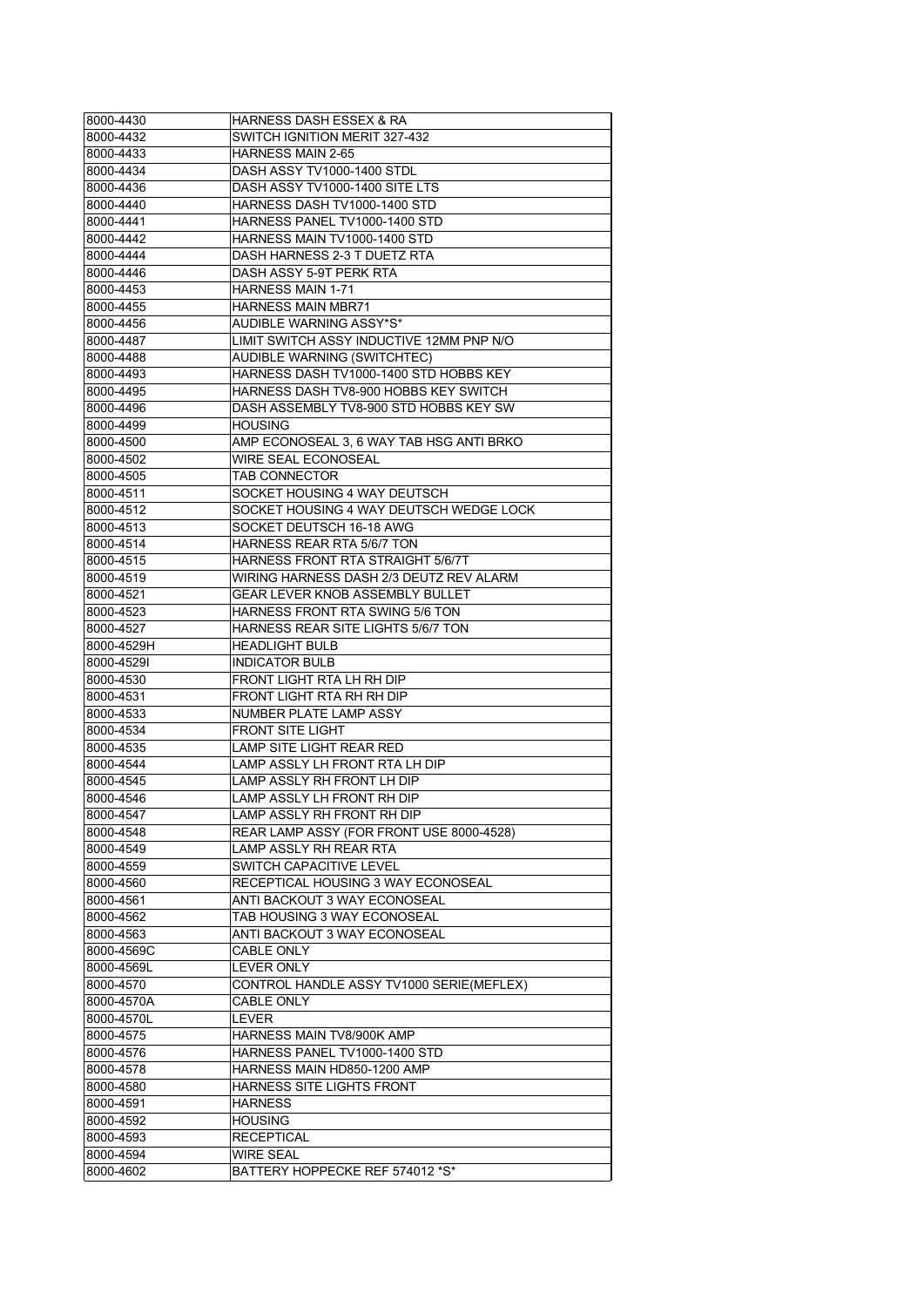| 8000-4622    | HARNESS MAIN 2010/12                       |
|--------------|--------------------------------------------|
| 8000-4623    | BATTERY LEAD 940 RED                       |
| 8000-4625    | HARNESS MAIN 9T PERK AUX SOCKET            |
| 8000-4627    | HARNESS RTA FRONT LH 100K                  |
| 8000-4628    | HARNESS RTA FRONT RH 100K                  |
| 8000-4629    | <b>HARNESS RTA REAR 100K</b>               |
| 8000-4630    | <b>HARNESS DASH 100K RTA</b>               |
| 8000-4637    | WORKLAMP                                   |
| 8000-4639    | HARNESS RTA LIGHTS TV RANGE                |
| 8000-4646    | DASH ASSY HD850-1200 RTA LTS               |
| 8000-4662    | HARNESS MAIN RTA LIGHTS TV1000             |
| 8000-4668    | DELAYED DELAY RELAY BOX 1.5 SEC/1.5SEC     |
| 8000-4685    | <b>HARNESS MAIN 4WS 5-7P</b>               |
| 8000-4686    | HARNESS DASH 4WS 5-7P                      |
| 8000-4691    | LED DISPLAY UNIT 4WS                       |
| 8000-4692    | CONTROL HANDLE ASSY TV8-900 (CH850)        |
| 8000-4692H   | <b>HANDLE</b>                              |
| 8000-4692L   | <b>LEVER</b>                               |
| 8000-4692S   | SUBBASE ASSEMBLY                           |
| 8000-4693    | CONTROL HANDLE ASSY TV1000-1400 (CH850)    |
| 8000-4693A   | CONTROL CABLE                              |
| 8000-4694    | CONTROL HANDLE ASSY HD850-1200 (CH850)     |
| 8000-4694C   | CAM                                        |
| 8000-4694CBA | <b>CABLE BRACKET ASSY</b>                  |
| 8000-4694CS  | <b>CABLE SUPPORT</b>                       |
| 8000-4694L   | LEVER                                      |
| 8000-4694S   | SUBBASE ASSEMBLY                           |
| 8000-4694SG  | <b>SELECTOR GATE</b>                       |
| 8000-4740    | PLUG                                       |
| 8000-4747    | HARNESS MAIN SP2010-12 TIER 2 WTS          |
| 8000-4748    | HARNESS DASH SP2010-12 TIER 2 WTS          |
| 8000-4762    | RELAY 12V N/O FUSED OUTPUT C/W 30A FUSE    |
| 8000-4776    | <b>HARNESS MAIN 5-7 TON PERKINS TIER 2</b> |
| 8000-4777    | <b>HARNESS MAIN 9 TON PERKINS TIER 2</b>   |
| 8000-4778    | BATTERY LEAD 40B -LUG 10R 900              |
| 8000-4779    | BATTERY LEAD 70R+LUG 8R 1300C              |
| 8000-4789    | PATCH HARNESS HOBBS KEY SWITCH             |
| 8000-4793    | HARNESS MAIN 2-3T DEUTZ AMP SOL            |
| 8000-4795    | HARNESS MAIN TV1000-1400 AMP SOL           |
| 8000-4799    | <b>HARNESS TOWIT TRAILER</b>               |
| 8000-4800    | <b>HARNESS REAR LTS RTA 4WS</b>            |
| 8000-4801    | HARNESS FRONT LTS RTA FWD TIP 4WS          |
| 8000-4811    | DASH ASSY 4WS 5-7P RTA LTS                 |
| 8000-4813    | EARTH LINK FOR ROLLER FLASHER UNIT CHANG   |
| 8000-4814    | EARTH LINK FOR DUMPER FLASHER UNIT CHANG   |
| 8000-4817    | LAMP WORK ROUND PA THORPE PT-2111          |
| 8000-4820    | <b>HARNESS FRONT RTA SWING 4WS</b>         |
| 8000-4837    | HARNESS MAIN 5-7 TON PERK ITL              |
| 8000-4838    | <b>HARNESS DASH 5-9 TON PERK ITL</b>       |
| 8000-4839    | DASH ASSY 5-9 TON NO LTS ITL               |
| 8000-4840    | DASH ASSY 5-9 TON SITE LTS ITL             |
| 8000-4841    | DASH ASSY 5-9 TON RTA LTS ITL              |
| 8000-4842    | <b>HARNESS MAIN 9 TON ITL</b>              |
| 8000-4882    | FUEL LEVEL SENDER 500MM TLL-130 TYPE       |
| 8000-4884    | HARNESS MAIN SP2010-12 NEW FUEL SENDER     |
| 8000-4909    | DASH ASSY 2-3T KUBOTA NO LIGHTS            |
| 8000-4911    | DASH ASSEMBLY 2/3000 KUBOTA RTA LTS        |
| 8000-4912    | HARNESS DASH 2/3000 KUBOTA                 |
| 8000-4913    | HARNESS MAIN 2/3000 KUBOTA                 |
| 8000-4927    | FUSE HOLDER UNIVAL                         |
| 8000-4928    | <b>FUSE COVER UNIVAL</b>                   |
| 8000-4929    | FIXING PLATE FOR FUSE HOLDER UNIVAL        |
| 8000-4953    | DASH ASSY TV1000-1400K RTA LTS             |
|              |                                            |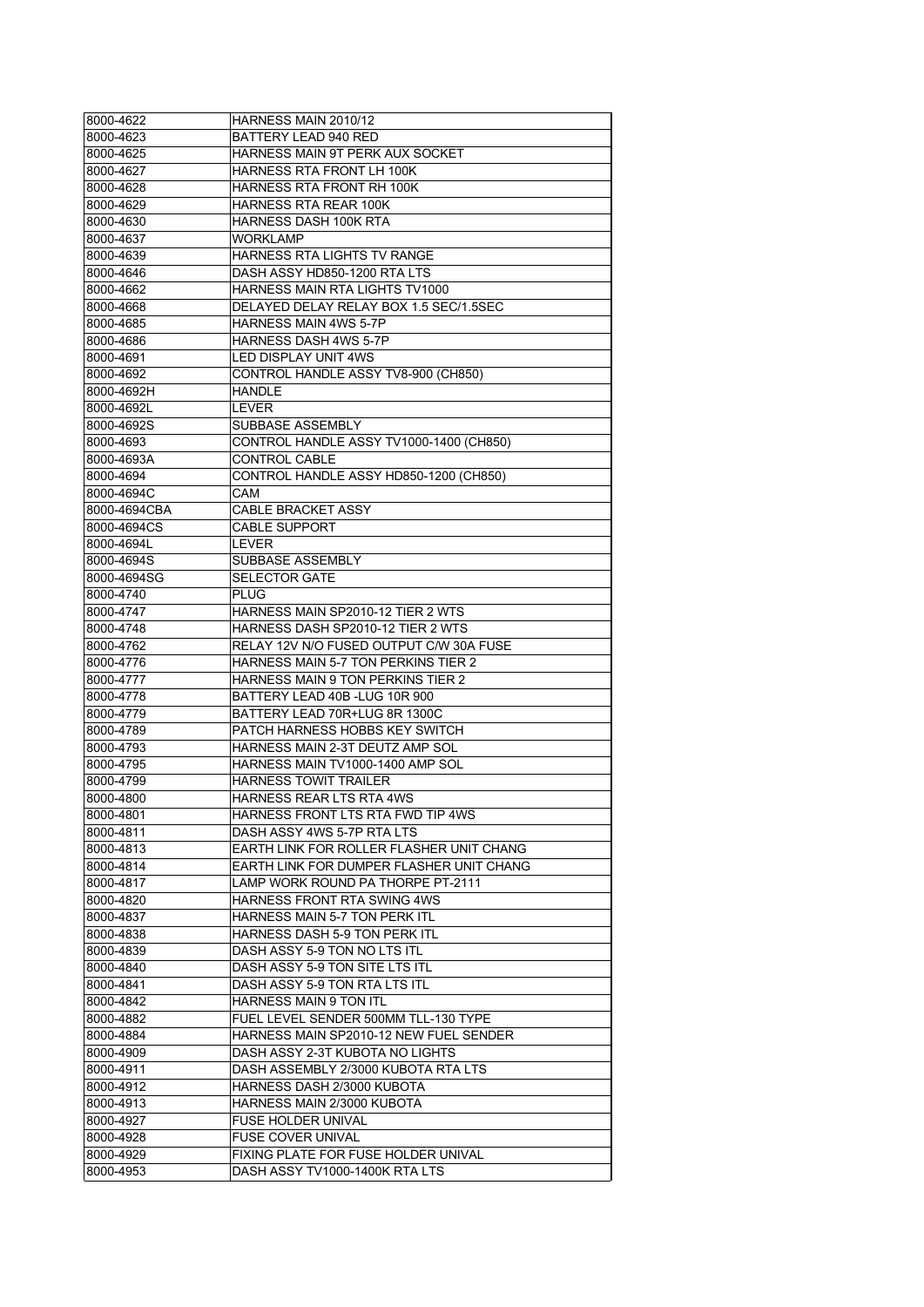| 8000-4954                 | HARNESS MAIN TV1000-1400K                        |
|---------------------------|--------------------------------------------------|
| 8000-4955                 | HARNESS DASH TV1000-1400K                        |
| 8000-4956                 | HARNESS PANEL TV1000-1400K                       |
| 8000-4958                 | HARNESS PANEL TV1000-1400K RTA LTS               |
| 8000-4967                 | BATTERY LEAD 40B -LUG 10R 1100                   |
| 8000-4968                 | BATTERY LEAD 40R +LUG 8R 1850 COVERED            |
| 8000-4970                 | <b>HARNESS FRONT 2-3K RTA FWD TIP</b>            |
| 8000-4971                 | <b>HARNESS REAR 2-3K RTA LTS</b>                 |
| 8000-4975                 | BATTERY LEAD 40B 10R 12R 600                     |
| 8000-4978                 | <b>HARNESS FRONT 2-3K RTA SWING</b>              |
| 8000-4979                 | <b>HARNESS MAIN 9T CUMMINS</b>                   |
| 8000-4985                 | HARNESS MAIN 5-7T CUMMINS                        |
| 8000-4986                 | BATTERY LEAD (NEGATIVE) 70B 10R 10R 350          |
| 8000-4987                 | BATTERY LEAD 70R +LUG 10R 1100 COVERED           |
| 8000-4988                 | BATTERY SILVER LINE CALCIUM 850A                 |
| 8000-4998                 | HARNESS MAIN 3.5-4 TON KUBOTA HYDRO              |
| 8000-4999                 | DASH HARNESS 3.5-4 TON KUBOTA HYDRO              |
| 8000-5010                 | BATTERY LEAD 70R +LUG 10R 930 C                  |
| 8000-5011                 | BATTERY LEAD 70B -LUG 10R 1100                   |
| 8000-5012                 | BATTERY LEAD 70B 10R 10R 600                     |
| 8000-5014                 | <b>HARNESS REAR 2-3K RTA NOISE</b>               |
| 8000-5017                 | BATTERY ISOLATOR 350A KAT 31688                  |
| 8000-5017K                | KEY.                                             |
| 8000-5019                 | LIMIT SWITCH ASSY 12MM NPN NO 4MM SENSIN         |
| 8000-5021                 | LIMIT SWITCH ASSY 12MM PNP NO 4MM SENSIN         |
| 8000-5025                 | HARNESS DASH 10 TON                              |
| 8000-5026                 | <b>IGNITION SWITCH UNIVERSAL</b>                 |
| 8000-5026A                | KEY.                                             |
| 8000-5031                 | DASH ASSY 10T CUMMINS RTA LTS                    |
| 8000-5038                 | DASH ASSY TV1000-1400 INT SITE LTS               |
| 8000-5039                 | PANEL ASSY TV1000-1400 INT SITE LTS              |
| 8000-5040                 | HARNESS MAIN TV1000-1400 INT SITE LTS            |
| 8000-5041                 | HARNESS DASH TV1000-1400 INT SITE LTS            |
| 8000-5042                 | HARNESS PANEL TV1000-1400 INT SITE LTS           |
| 8000-5043                 | <b>HARNESS SITE LIGHT ASSY</b>                   |
| 8000-5047                 | CONDUIT MOD KIT 5-9 TON CUMMINS                  |
| 8000-5054                 | BATTERY 12V 95AH 680CCA VARTA *S*                |
| 8000-5063                 | CLUTCH SWITCH ASSY BURGESS 4BR                   |
| 8000-5069                 | <b>HARNESS ADD-ON MODULE 2-3K</b>                |
| 8000-5072                 | STALL PROTECTION MODULE                          |
| 8000-5073                 | RETRO FIT KIT 2-3K STALL PROTECTION MOD          |
| 8000-5076                 | BATTERY LEAD 40R +LUG 8R 1140 COVERED            |
| 8000-5077                 | BATTERY LEAD 40B 10R 12R 300                     |
| 8000-5080                 | DASH ASSY 2-3K RTA LTS STALL MODULE              |
| 8000-5081                 | HARNESS MAIN 2-3K STALL MODULE                   |
| 8000-5082                 | HARNESS DASH 2-3K STALL MODULE                   |
| 8000-5090                 | <b>VIBRATION CONTROL MODULE SP</b>               |
| 8000-5091                 | HEADLIGHT ASSY HELLA OVAL DIPPED LH DIP          |
| 8000-5095                 | <b>BULB 12V 45-40W</b>                           |
| 8000-5096                 | SIDELIGHT BULB                                   |
| 8000-5098                 | SIDE-INDICATOR LAMP ASSY FRONT                   |
| 8000-5100                 | <b>HARNESS MAIN 5-7P TIER 3</b>                  |
| 8000-5135                 | <b>HARNESS HORN TA2</b>                          |
|                           |                                                  |
| 8000-5139<br>8000-5139KEY | BATTERY ISOLATOR SWITCH 250 A                    |
| 8000-5140                 | KEY WITH CHAIN<br>FUEL LEVEL SENDER KIT SP2006-8 |
|                           |                                                  |
| 8000-5184                 | HEAD LAMP ASSY HELLA OVAL DIPPED RH DIP          |
| 8000-5205                 | REVERSE ALARM ASSY 102DB                         |
| 8000-5205-DUMPERKIT       | 102 DB REVERSE ALARM FOR DUMPER                  |
| 8000-5205-TV1000KIT       | 102 DB REVERSE ALARM FOR TV1000                  |
| 8000-5215                 | REVERSE ALARM ASSY 107DB                         |
| 8000-5215-TV800KIT        | 107 DB REVERSE ALARM FOR TV800                   |
| 800-10102                 | FORWARD & REVERSE CASE                           |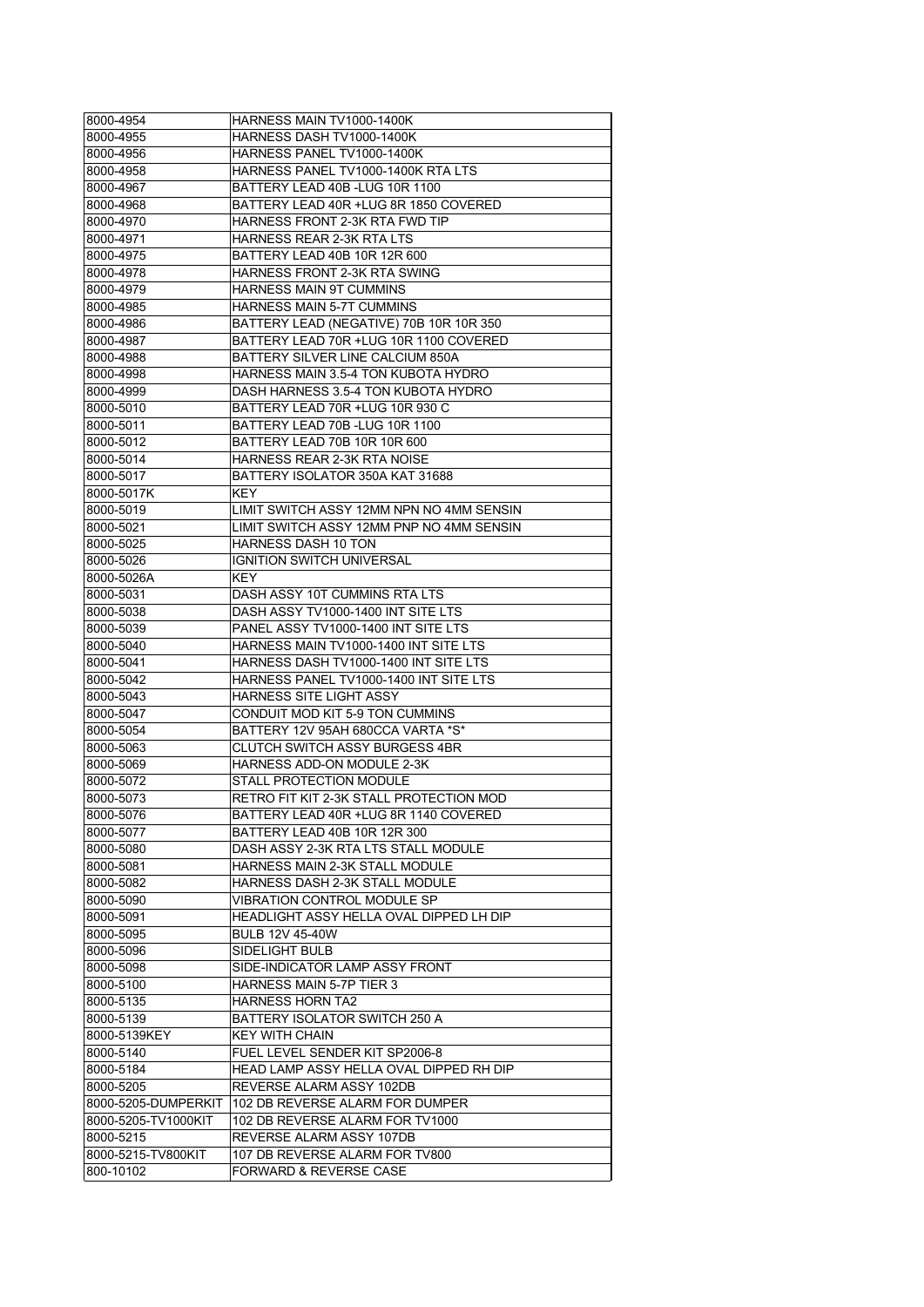| 800-10105              | <b>HOUSING FRONT OIL SEAL</b>        |
|------------------------|--------------------------------------|
| 800-10108              | <b>GEAR LEVER FWD/REV</b>            |
| 800-10109              | <b>GEAR LEVER CLAMP HOUSING</b>      |
| 800-10110              | <b>SELECTOR ARM</b>                  |
| 800-10113              | <b>HOUSING</b>                       |
| 800-10116              | <b>SPACER</b>                        |
| 800-10117              | GASKET                               |
| 800-10118              | <b>GASKET BELL HOUSING</b>           |
| 800-10121              | <b>GAITOR</b>                        |
| 800-10135              | OIL SEAL                             |
| 800-10136              | OIL SEAL                             |
| 800-10137              | O RING                               |
| 800-10138              | O RING                               |
| 800-10148              | <b>GEAR REVERSE</b>                  |
| 800-10149              | <b>GEAR REVERSE</b>                  |
| 800-10157              | <b>INPUT SHAFT</b>                   |
| 800-10159              | <b>PRIMARY SHAFT</b>                 |
| 800-10161              | <b>COUPLING</b>                      |
| 800-10163              | <b>SELECTOR FORK</b>                 |
| 800-10170              | <b>SPACER</b>                        |
|                        | <b>BEARING</b>                       |
| 800-10178              |                                      |
| 800-10180              | <b>NEEDLE BEARING</b>                |
| 800-10181              | <b>NEEDLE BEARING</b>                |
| 800-10186              | <b>BEARING RETAINER</b>              |
| 800-10189              | <b>CIRCLIP</b>                       |
| 800-10193              | <b>SELECTOR HUB</b>                  |
| 800-10194              | <b>SLIDER</b>                        |
| 800-10196              | <b>BLOCK RING</b>                    |
| 800-10197              | SYNCRO CLIP                          |
| 800-10198              | SPRING RING                          |
| 800-10201              | <b>DRIVE SHAFT</b>                   |
|                        |                                      |
| 800-10202              | <b>CIRCLIP</b>                       |
| 800-10203              | <b>BREATHER EXTENSION</b>            |
| 800-10204              | <b>BEARING</b>                       |
| 800-10205              | <b>PLUG</b>                          |
| 800-10206              | <b>HUB</b>                           |
| 800-10207              | <b>BEARING</b>                       |
| 800-10208              | <b>CIRCLIP</b>                       |
| 800-10209              | <b>CIRCLIP</b>                       |
| 800-10210              | <b>PLANET GEAR</b>                   |
| 800-10211              | SUN GEAR                             |
| 800-10212              | THRUST PAD                           |
| 800-10213              | ANNULUS                              |
| 800-10214              | <b>CIRCLIP</b>                       |
| 800-10217              | <b>DOWEL</b>                         |
| 800-10218              | <b>BOLT</b>                          |
| 800-10219              | O RING                               |
|                        |                                      |
| 800-10220              | HUB                                  |
| 800-10221              | <b>WHEEL STUD</b>                    |
| 800-10223              | SEAL                                 |
| 800-10225              | PLUG (NOT BREATHER PARTS BOOK ERROR) |
| 800-10226              | <b>BOLTS</b><br><b>CASING</b>        |
| 800-10228              |                                      |
| 800-10229              | <b>DIFF ASSY</b>                     |
| 800-10233              | SPACER                               |
| 800-10234              | <b>BEARING</b>                       |
| 800-10235              | SEAL                                 |
| 800-10236              | <b>FLANGE</b>                        |
| 800-10237              | WASHER                               |
| 800-10238              | NUT                                  |
| 800-10241              | <b>PLUG</b>                          |
| 800-10242<br>800-10243 | WASHER<br>DRAIN PLUG                 |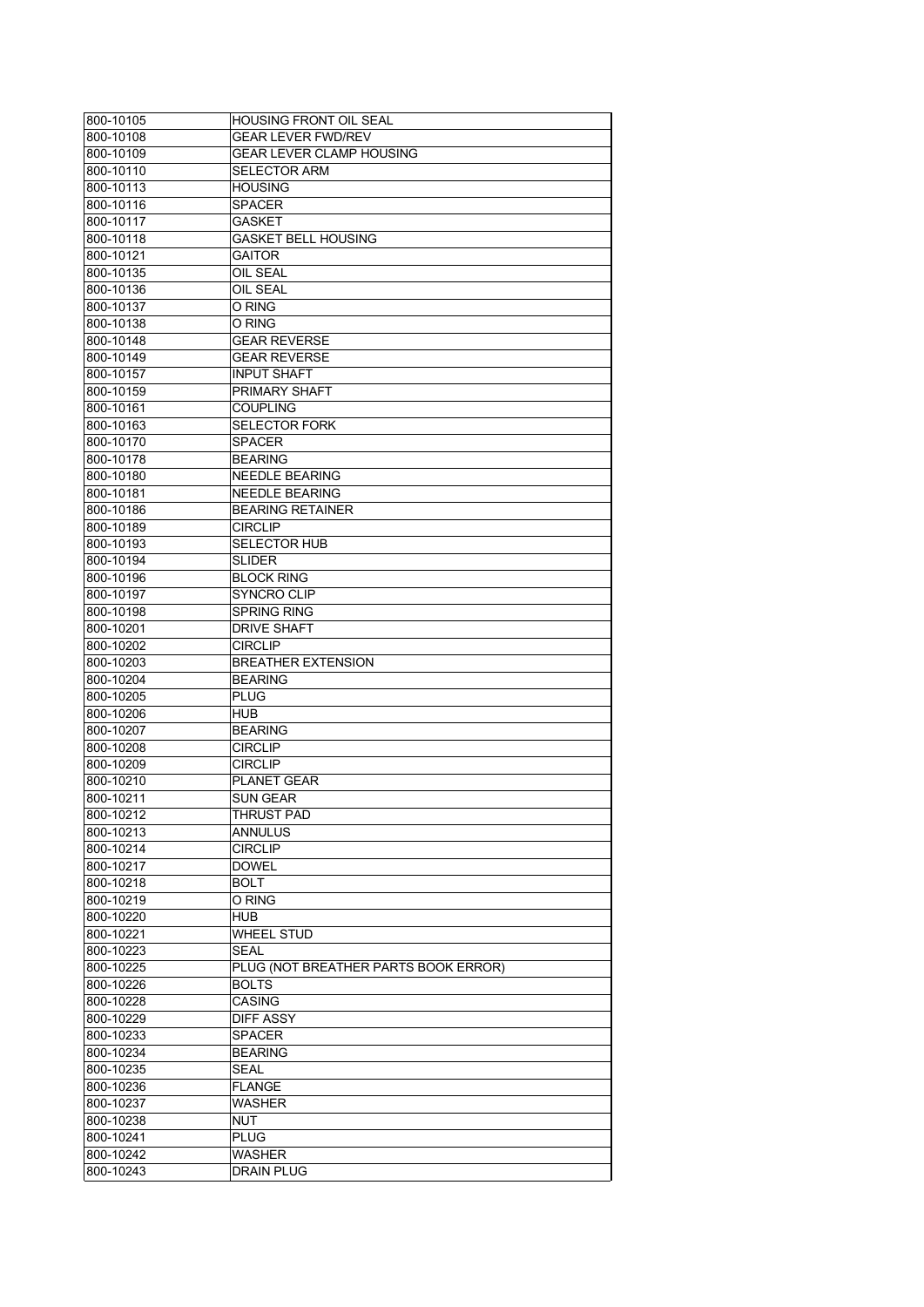| 800-10247<br>THRUST WASHER<br><b>DIFF SPIDER</b><br>800-10248<br>THRUST WASHER<br>800-10249<br>800-10250<br><b>CROWN WHEEL &amp; PINION</b><br>800-10251<br><b>BOLT</b><br>800-10252<br>TAPER ROLLER BEARING<br>800-10253<br><b>BEARING</b><br><b>SHIM KIT</b><br>800-10254<br>800-10256<br><b>BRAKE PISTON SEAL</b><br><b>BRAKE PISTON SEAL</b><br>800-10257<br><b>PIN</b><br>800-10258<br><b>BRAKE PLATE ASSY</b><br>800-10260K<br><b>WHEEL NUT</b><br>800-10280<br>DECAL SET - 100<br>800-10301<br>DECAL SET - 2000BD<br>800-10306<br>DECAL SET - 3000<br>800-10308<br>DECAL SET - 3000BD<br>800-10309<br>DECAL SET - 50006<br>800-10313<br>DECAL SET - 60004(PERKINS)<br>800-10314<br>DECAL SET - 60006(DEUTZ)<br>800-10315<br>DECAL SET - CT<br>800-10316<br><b>DECAL SET - RG</b><br>800-10318<br>DECAL SET - 1/71B<br>800-10319<br>DECAL SET - MBR71B<br>800-10320<br>DECAL SET - 2/65B<br>800-10321<br>800-10335<br>DECAL SET - TV1000D<br>800-10342<br>DECAL SET TV1200<br>WASHER IN PACKS OF 10<br>800-10407<br><b>SUCTION STRAINER</b><br>800-10412<br>800-10415<br><b>GASKET PK 5</b><br>800-10419<br><b>GASKET</b><br>800-10423<br><b>SCREW SOLD AS EACH</b><br>800-10424<br><b>BOLT</b><br>800-10425<br><b>SOLENOID VALVE</b><br><b>SEAL KIT</b><br>800-10426<br>800-10427<br><b>PLUG</b><br>800-10431<br><b>SEAL</b><br>800-10433<br>COPPER WASHER PK 10<br>O RING (PACK OF 10)<br>800-10434<br><b>BRAKE DISC</b><br>800-10441<br>800-10442<br>OIL SEAL<br>800-10445<br><b>BEARING</b><br>800-10446<br>GEAR 36T<br>800-10454<br><b>SHIM KIT</b><br>800-10457<br>GASKET (PACK OF 10)<br>800-10461<br>LAYSHAFT<br>800-10476<br><b>HOUSING ASSEMBLY</b><br>800-10480<br><b>HOUSING</b><br><b>LEVER</b><br>800-10483<br><b>SELECTOR FORK</b><br>800-10488<br>800-10500<br><b>CLUTCH ASSEMBLY</b><br>800-10501<br><b>HOUSING</b><br>800-10502<br>O RING (PACK OF 10)<br>800-10503<br><b>PISTON</b><br>O RING (PACK OF 6)<br>800-10504<br><b>SPRING</b><br>800-10506<br>800-10507<br><b>RETAINER (PACK OF 5)</b><br><b>CIRCLIP</b><br>800-10508<br>800-10509<br><b>SPRING DISC</b><br>PRESSURE PLATE<br>800-10510<br>PLATE (SET OF 7)<br>800-10511 | 800-10244 | CASING            |
|-------------------------------------------------------------------------------------------------------------------------------------------------------------------------------------------------------------------------------------------------------------------------------------------------------------------------------------------------------------------------------------------------------------------------------------------------------------------------------------------------------------------------------------------------------------------------------------------------------------------------------------------------------------------------------------------------------------------------------------------------------------------------------------------------------------------------------------------------------------------------------------------------------------------------------------------------------------------------------------------------------------------------------------------------------------------------------------------------------------------------------------------------------------------------------------------------------------------------------------------------------------------------------------------------------------------------------------------------------------------------------------------------------------------------------------------------------------------------------------------------------------------------------------------------------------------------------------------------------------------------------------------------------------------------------------------------------------------------------------------------------------------------------------------------------------------------------------------------------------------------------------------------------------------------------------------------------------------------------------------------------------------------------------------------------------------------------------------------------------------------------------------------------------|-----------|-------------------|
|                                                                                                                                                                                                                                                                                                                                                                                                                                                                                                                                                                                                                                                                                                                                                                                                                                                                                                                                                                                                                                                                                                                                                                                                                                                                                                                                                                                                                                                                                                                                                                                                                                                                                                                                                                                                                                                                                                                                                                                                                                                                                                                                                             |           |                   |
|                                                                                                                                                                                                                                                                                                                                                                                                                                                                                                                                                                                                                                                                                                                                                                                                                                                                                                                                                                                                                                                                                                                                                                                                                                                                                                                                                                                                                                                                                                                                                                                                                                                                                                                                                                                                                                                                                                                                                                                                                                                                                                                                                             |           |                   |
|                                                                                                                                                                                                                                                                                                                                                                                                                                                                                                                                                                                                                                                                                                                                                                                                                                                                                                                                                                                                                                                                                                                                                                                                                                                                                                                                                                                                                                                                                                                                                                                                                                                                                                                                                                                                                                                                                                                                                                                                                                                                                                                                                             |           |                   |
|                                                                                                                                                                                                                                                                                                                                                                                                                                                                                                                                                                                                                                                                                                                                                                                                                                                                                                                                                                                                                                                                                                                                                                                                                                                                                                                                                                                                                                                                                                                                                                                                                                                                                                                                                                                                                                                                                                                                                                                                                                                                                                                                                             |           |                   |
|                                                                                                                                                                                                                                                                                                                                                                                                                                                                                                                                                                                                                                                                                                                                                                                                                                                                                                                                                                                                                                                                                                                                                                                                                                                                                                                                                                                                                                                                                                                                                                                                                                                                                                                                                                                                                                                                                                                                                                                                                                                                                                                                                             |           |                   |
|                                                                                                                                                                                                                                                                                                                                                                                                                                                                                                                                                                                                                                                                                                                                                                                                                                                                                                                                                                                                                                                                                                                                                                                                                                                                                                                                                                                                                                                                                                                                                                                                                                                                                                                                                                                                                                                                                                                                                                                                                                                                                                                                                             |           |                   |
|                                                                                                                                                                                                                                                                                                                                                                                                                                                                                                                                                                                                                                                                                                                                                                                                                                                                                                                                                                                                                                                                                                                                                                                                                                                                                                                                                                                                                                                                                                                                                                                                                                                                                                                                                                                                                                                                                                                                                                                                                                                                                                                                                             |           |                   |
|                                                                                                                                                                                                                                                                                                                                                                                                                                                                                                                                                                                                                                                                                                                                                                                                                                                                                                                                                                                                                                                                                                                                                                                                                                                                                                                                                                                                                                                                                                                                                                                                                                                                                                                                                                                                                                                                                                                                                                                                                                                                                                                                                             |           |                   |
|                                                                                                                                                                                                                                                                                                                                                                                                                                                                                                                                                                                                                                                                                                                                                                                                                                                                                                                                                                                                                                                                                                                                                                                                                                                                                                                                                                                                                                                                                                                                                                                                                                                                                                                                                                                                                                                                                                                                                                                                                                                                                                                                                             |           |                   |
|                                                                                                                                                                                                                                                                                                                                                                                                                                                                                                                                                                                                                                                                                                                                                                                                                                                                                                                                                                                                                                                                                                                                                                                                                                                                                                                                                                                                                                                                                                                                                                                                                                                                                                                                                                                                                                                                                                                                                                                                                                                                                                                                                             |           |                   |
|                                                                                                                                                                                                                                                                                                                                                                                                                                                                                                                                                                                                                                                                                                                                                                                                                                                                                                                                                                                                                                                                                                                                                                                                                                                                                                                                                                                                                                                                                                                                                                                                                                                                                                                                                                                                                                                                                                                                                                                                                                                                                                                                                             |           |                   |
|                                                                                                                                                                                                                                                                                                                                                                                                                                                                                                                                                                                                                                                                                                                                                                                                                                                                                                                                                                                                                                                                                                                                                                                                                                                                                                                                                                                                                                                                                                                                                                                                                                                                                                                                                                                                                                                                                                                                                                                                                                                                                                                                                             |           |                   |
|                                                                                                                                                                                                                                                                                                                                                                                                                                                                                                                                                                                                                                                                                                                                                                                                                                                                                                                                                                                                                                                                                                                                                                                                                                                                                                                                                                                                                                                                                                                                                                                                                                                                                                                                                                                                                                                                                                                                                                                                                                                                                                                                                             |           |                   |
|                                                                                                                                                                                                                                                                                                                                                                                                                                                                                                                                                                                                                                                                                                                                                                                                                                                                                                                                                                                                                                                                                                                                                                                                                                                                                                                                                                                                                                                                                                                                                                                                                                                                                                                                                                                                                                                                                                                                                                                                                                                                                                                                                             |           |                   |
|                                                                                                                                                                                                                                                                                                                                                                                                                                                                                                                                                                                                                                                                                                                                                                                                                                                                                                                                                                                                                                                                                                                                                                                                                                                                                                                                                                                                                                                                                                                                                                                                                                                                                                                                                                                                                                                                                                                                                                                                                                                                                                                                                             |           |                   |
|                                                                                                                                                                                                                                                                                                                                                                                                                                                                                                                                                                                                                                                                                                                                                                                                                                                                                                                                                                                                                                                                                                                                                                                                                                                                                                                                                                                                                                                                                                                                                                                                                                                                                                                                                                                                                                                                                                                                                                                                                                                                                                                                                             |           |                   |
|                                                                                                                                                                                                                                                                                                                                                                                                                                                                                                                                                                                                                                                                                                                                                                                                                                                                                                                                                                                                                                                                                                                                                                                                                                                                                                                                                                                                                                                                                                                                                                                                                                                                                                                                                                                                                                                                                                                                                                                                                                                                                                                                                             |           |                   |
|                                                                                                                                                                                                                                                                                                                                                                                                                                                                                                                                                                                                                                                                                                                                                                                                                                                                                                                                                                                                                                                                                                                                                                                                                                                                                                                                                                                                                                                                                                                                                                                                                                                                                                                                                                                                                                                                                                                                                                                                                                                                                                                                                             |           |                   |
|                                                                                                                                                                                                                                                                                                                                                                                                                                                                                                                                                                                                                                                                                                                                                                                                                                                                                                                                                                                                                                                                                                                                                                                                                                                                                                                                                                                                                                                                                                                                                                                                                                                                                                                                                                                                                                                                                                                                                                                                                                                                                                                                                             |           |                   |
|                                                                                                                                                                                                                                                                                                                                                                                                                                                                                                                                                                                                                                                                                                                                                                                                                                                                                                                                                                                                                                                                                                                                                                                                                                                                                                                                                                                                                                                                                                                                                                                                                                                                                                                                                                                                                                                                                                                                                                                                                                                                                                                                                             |           |                   |
|                                                                                                                                                                                                                                                                                                                                                                                                                                                                                                                                                                                                                                                                                                                                                                                                                                                                                                                                                                                                                                                                                                                                                                                                                                                                                                                                                                                                                                                                                                                                                                                                                                                                                                                                                                                                                                                                                                                                                                                                                                                                                                                                                             |           |                   |
|                                                                                                                                                                                                                                                                                                                                                                                                                                                                                                                                                                                                                                                                                                                                                                                                                                                                                                                                                                                                                                                                                                                                                                                                                                                                                                                                                                                                                                                                                                                                                                                                                                                                                                                                                                                                                                                                                                                                                                                                                                                                                                                                                             |           |                   |
|                                                                                                                                                                                                                                                                                                                                                                                                                                                                                                                                                                                                                                                                                                                                                                                                                                                                                                                                                                                                                                                                                                                                                                                                                                                                                                                                                                                                                                                                                                                                                                                                                                                                                                                                                                                                                                                                                                                                                                                                                                                                                                                                                             |           |                   |
|                                                                                                                                                                                                                                                                                                                                                                                                                                                                                                                                                                                                                                                                                                                                                                                                                                                                                                                                                                                                                                                                                                                                                                                                                                                                                                                                                                                                                                                                                                                                                                                                                                                                                                                                                                                                                                                                                                                                                                                                                                                                                                                                                             |           |                   |
|                                                                                                                                                                                                                                                                                                                                                                                                                                                                                                                                                                                                                                                                                                                                                                                                                                                                                                                                                                                                                                                                                                                                                                                                                                                                                                                                                                                                                                                                                                                                                                                                                                                                                                                                                                                                                                                                                                                                                                                                                                                                                                                                                             |           |                   |
|                                                                                                                                                                                                                                                                                                                                                                                                                                                                                                                                                                                                                                                                                                                                                                                                                                                                                                                                                                                                                                                                                                                                                                                                                                                                                                                                                                                                                                                                                                                                                                                                                                                                                                                                                                                                                                                                                                                                                                                                                                                                                                                                                             |           |                   |
|                                                                                                                                                                                                                                                                                                                                                                                                                                                                                                                                                                                                                                                                                                                                                                                                                                                                                                                                                                                                                                                                                                                                                                                                                                                                                                                                                                                                                                                                                                                                                                                                                                                                                                                                                                                                                                                                                                                                                                                                                                                                                                                                                             |           |                   |
|                                                                                                                                                                                                                                                                                                                                                                                                                                                                                                                                                                                                                                                                                                                                                                                                                                                                                                                                                                                                                                                                                                                                                                                                                                                                                                                                                                                                                                                                                                                                                                                                                                                                                                                                                                                                                                                                                                                                                                                                                                                                                                                                                             |           |                   |
|                                                                                                                                                                                                                                                                                                                                                                                                                                                                                                                                                                                                                                                                                                                                                                                                                                                                                                                                                                                                                                                                                                                                                                                                                                                                                                                                                                                                                                                                                                                                                                                                                                                                                                                                                                                                                                                                                                                                                                                                                                                                                                                                                             |           |                   |
|                                                                                                                                                                                                                                                                                                                                                                                                                                                                                                                                                                                                                                                                                                                                                                                                                                                                                                                                                                                                                                                                                                                                                                                                                                                                                                                                                                                                                                                                                                                                                                                                                                                                                                                                                                                                                                                                                                                                                                                                                                                                                                                                                             |           |                   |
|                                                                                                                                                                                                                                                                                                                                                                                                                                                                                                                                                                                                                                                                                                                                                                                                                                                                                                                                                                                                                                                                                                                                                                                                                                                                                                                                                                                                                                                                                                                                                                                                                                                                                                                                                                                                                                                                                                                                                                                                                                                                                                                                                             |           |                   |
|                                                                                                                                                                                                                                                                                                                                                                                                                                                                                                                                                                                                                                                                                                                                                                                                                                                                                                                                                                                                                                                                                                                                                                                                                                                                                                                                                                                                                                                                                                                                                                                                                                                                                                                                                                                                                                                                                                                                                                                                                                                                                                                                                             |           |                   |
|                                                                                                                                                                                                                                                                                                                                                                                                                                                                                                                                                                                                                                                                                                                                                                                                                                                                                                                                                                                                                                                                                                                                                                                                                                                                                                                                                                                                                                                                                                                                                                                                                                                                                                                                                                                                                                                                                                                                                                                                                                                                                                                                                             |           |                   |
|                                                                                                                                                                                                                                                                                                                                                                                                                                                                                                                                                                                                                                                                                                                                                                                                                                                                                                                                                                                                                                                                                                                                                                                                                                                                                                                                                                                                                                                                                                                                                                                                                                                                                                                                                                                                                                                                                                                                                                                                                                                                                                                                                             |           |                   |
|                                                                                                                                                                                                                                                                                                                                                                                                                                                                                                                                                                                                                                                                                                                                                                                                                                                                                                                                                                                                                                                                                                                                                                                                                                                                                                                                                                                                                                                                                                                                                                                                                                                                                                                                                                                                                                                                                                                                                                                                                                                                                                                                                             |           |                   |
|                                                                                                                                                                                                                                                                                                                                                                                                                                                                                                                                                                                                                                                                                                                                                                                                                                                                                                                                                                                                                                                                                                                                                                                                                                                                                                                                                                                                                                                                                                                                                                                                                                                                                                                                                                                                                                                                                                                                                                                                                                                                                                                                                             |           |                   |
|                                                                                                                                                                                                                                                                                                                                                                                                                                                                                                                                                                                                                                                                                                                                                                                                                                                                                                                                                                                                                                                                                                                                                                                                                                                                                                                                                                                                                                                                                                                                                                                                                                                                                                                                                                                                                                                                                                                                                                                                                                                                                                                                                             |           |                   |
|                                                                                                                                                                                                                                                                                                                                                                                                                                                                                                                                                                                                                                                                                                                                                                                                                                                                                                                                                                                                                                                                                                                                                                                                                                                                                                                                                                                                                                                                                                                                                                                                                                                                                                                                                                                                                                                                                                                                                                                                                                                                                                                                                             |           |                   |
|                                                                                                                                                                                                                                                                                                                                                                                                                                                                                                                                                                                                                                                                                                                                                                                                                                                                                                                                                                                                                                                                                                                                                                                                                                                                                                                                                                                                                                                                                                                                                                                                                                                                                                                                                                                                                                                                                                                                                                                                                                                                                                                                                             |           |                   |
|                                                                                                                                                                                                                                                                                                                                                                                                                                                                                                                                                                                                                                                                                                                                                                                                                                                                                                                                                                                                                                                                                                                                                                                                                                                                                                                                                                                                                                                                                                                                                                                                                                                                                                                                                                                                                                                                                                                                                                                                                                                                                                                                                             |           |                   |
|                                                                                                                                                                                                                                                                                                                                                                                                                                                                                                                                                                                                                                                                                                                                                                                                                                                                                                                                                                                                                                                                                                                                                                                                                                                                                                                                                                                                                                                                                                                                                                                                                                                                                                                                                                                                                                                                                                                                                                                                                                                                                                                                                             |           |                   |
|                                                                                                                                                                                                                                                                                                                                                                                                                                                                                                                                                                                                                                                                                                                                                                                                                                                                                                                                                                                                                                                                                                                                                                                                                                                                                                                                                                                                                                                                                                                                                                                                                                                                                                                                                                                                                                                                                                                                                                                                                                                                                                                                                             |           |                   |
|                                                                                                                                                                                                                                                                                                                                                                                                                                                                                                                                                                                                                                                                                                                                                                                                                                                                                                                                                                                                                                                                                                                                                                                                                                                                                                                                                                                                                                                                                                                                                                                                                                                                                                                                                                                                                                                                                                                                                                                                                                                                                                                                                             |           |                   |
|                                                                                                                                                                                                                                                                                                                                                                                                                                                                                                                                                                                                                                                                                                                                                                                                                                                                                                                                                                                                                                                                                                                                                                                                                                                                                                                                                                                                                                                                                                                                                                                                                                                                                                                                                                                                                                                                                                                                                                                                                                                                                                                                                             |           |                   |
|                                                                                                                                                                                                                                                                                                                                                                                                                                                                                                                                                                                                                                                                                                                                                                                                                                                                                                                                                                                                                                                                                                                                                                                                                                                                                                                                                                                                                                                                                                                                                                                                                                                                                                                                                                                                                                                                                                                                                                                                                                                                                                                                                             |           |                   |
|                                                                                                                                                                                                                                                                                                                                                                                                                                                                                                                                                                                                                                                                                                                                                                                                                                                                                                                                                                                                                                                                                                                                                                                                                                                                                                                                                                                                                                                                                                                                                                                                                                                                                                                                                                                                                                                                                                                                                                                                                                                                                                                                                             |           |                   |
|                                                                                                                                                                                                                                                                                                                                                                                                                                                                                                                                                                                                                                                                                                                                                                                                                                                                                                                                                                                                                                                                                                                                                                                                                                                                                                                                                                                                                                                                                                                                                                                                                                                                                                                                                                                                                                                                                                                                                                                                                                                                                                                                                             |           |                   |
|                                                                                                                                                                                                                                                                                                                                                                                                                                                                                                                                                                                                                                                                                                                                                                                                                                                                                                                                                                                                                                                                                                                                                                                                                                                                                                                                                                                                                                                                                                                                                                                                                                                                                                                                                                                                                                                                                                                                                                                                                                                                                                                                                             |           |                   |
|                                                                                                                                                                                                                                                                                                                                                                                                                                                                                                                                                                                                                                                                                                                                                                                                                                                                                                                                                                                                                                                                                                                                                                                                                                                                                                                                                                                                                                                                                                                                                                                                                                                                                                                                                                                                                                                                                                                                                                                                                                                                                                                                                             |           |                   |
|                                                                                                                                                                                                                                                                                                                                                                                                                                                                                                                                                                                                                                                                                                                                                                                                                                                                                                                                                                                                                                                                                                                                                                                                                                                                                                                                                                                                                                                                                                                                                                                                                                                                                                                                                                                                                                                                                                                                                                                                                                                                                                                                                             |           |                   |
|                                                                                                                                                                                                                                                                                                                                                                                                                                                                                                                                                                                                                                                                                                                                                                                                                                                                                                                                                                                                                                                                                                                                                                                                                                                                                                                                                                                                                                                                                                                                                                                                                                                                                                                                                                                                                                                                                                                                                                                                                                                                                                                                                             |           |                   |
|                                                                                                                                                                                                                                                                                                                                                                                                                                                                                                                                                                                                                                                                                                                                                                                                                                                                                                                                                                                                                                                                                                                                                                                                                                                                                                                                                                                                                                                                                                                                                                                                                                                                                                                                                                                                                                                                                                                                                                                                                                                                                                                                                             |           |                   |
|                                                                                                                                                                                                                                                                                                                                                                                                                                                                                                                                                                                                                                                                                                                                                                                                                                                                                                                                                                                                                                                                                                                                                                                                                                                                                                                                                                                                                                                                                                                                                                                                                                                                                                                                                                                                                                                                                                                                                                                                                                                                                                                                                             |           |                   |
|                                                                                                                                                                                                                                                                                                                                                                                                                                                                                                                                                                                                                                                                                                                                                                                                                                                                                                                                                                                                                                                                                                                                                                                                                                                                                                                                                                                                                                                                                                                                                                                                                                                                                                                                                                                                                                                                                                                                                                                                                                                                                                                                                             |           |                   |
|                                                                                                                                                                                                                                                                                                                                                                                                                                                                                                                                                                                                                                                                                                                                                                                                                                                                                                                                                                                                                                                                                                                                                                                                                                                                                                                                                                                                                                                                                                                                                                                                                                                                                                                                                                                                                                                                                                                                                                                                                                                                                                                                                             |           |                   |
|                                                                                                                                                                                                                                                                                                                                                                                                                                                                                                                                                                                                                                                                                                                                                                                                                                                                                                                                                                                                                                                                                                                                                                                                                                                                                                                                                                                                                                                                                                                                                                                                                                                                                                                                                                                                                                                                                                                                                                                                                                                                                                                                                             |           |                   |
|                                                                                                                                                                                                                                                                                                                                                                                                                                                                                                                                                                                                                                                                                                                                                                                                                                                                                                                                                                                                                                                                                                                                                                                                                                                                                                                                                                                                                                                                                                                                                                                                                                                                                                                                                                                                                                                                                                                                                                                                                                                                                                                                                             |           |                   |
|                                                                                                                                                                                                                                                                                                                                                                                                                                                                                                                                                                                                                                                                                                                                                                                                                                                                                                                                                                                                                                                                                                                                                                                                                                                                                                                                                                                                                                                                                                                                                                                                                                                                                                                                                                                                                                                                                                                                                                                                                                                                                                                                                             |           |                   |
|                                                                                                                                                                                                                                                                                                                                                                                                                                                                                                                                                                                                                                                                                                                                                                                                                                                                                                                                                                                                                                                                                                                                                                                                                                                                                                                                                                                                                                                                                                                                                                                                                                                                                                                                                                                                                                                                                                                                                                                                                                                                                                                                                             |           |                   |
|                                                                                                                                                                                                                                                                                                                                                                                                                                                                                                                                                                                                                                                                                                                                                                                                                                                                                                                                                                                                                                                                                                                                                                                                                                                                                                                                                                                                                                                                                                                                                                                                                                                                                                                                                                                                                                                                                                                                                                                                                                                                                                                                                             |           |                   |
|                                                                                                                                                                                                                                                                                                                                                                                                                                                                                                                                                                                                                                                                                                                                                                                                                                                                                                                                                                                                                                                                                                                                                                                                                                                                                                                                                                                                                                                                                                                                                                                                                                                                                                                                                                                                                                                                                                                                                                                                                                                                                                                                                             |           |                   |
|                                                                                                                                                                                                                                                                                                                                                                                                                                                                                                                                                                                                                                                                                                                                                                                                                                                                                                                                                                                                                                                                                                                                                                                                                                                                                                                                                                                                                                                                                                                                                                                                                                                                                                                                                                                                                                                                                                                                                                                                                                                                                                                                                             |           |                   |
|                                                                                                                                                                                                                                                                                                                                                                                                                                                                                                                                                                                                                                                                                                                                                                                                                                                                                                                                                                                                                                                                                                                                                                                                                                                                                                                                                                                                                                                                                                                                                                                                                                                                                                                                                                                                                                                                                                                                                                                                                                                                                                                                                             | 800-10512 | PLATE (SET OF 10) |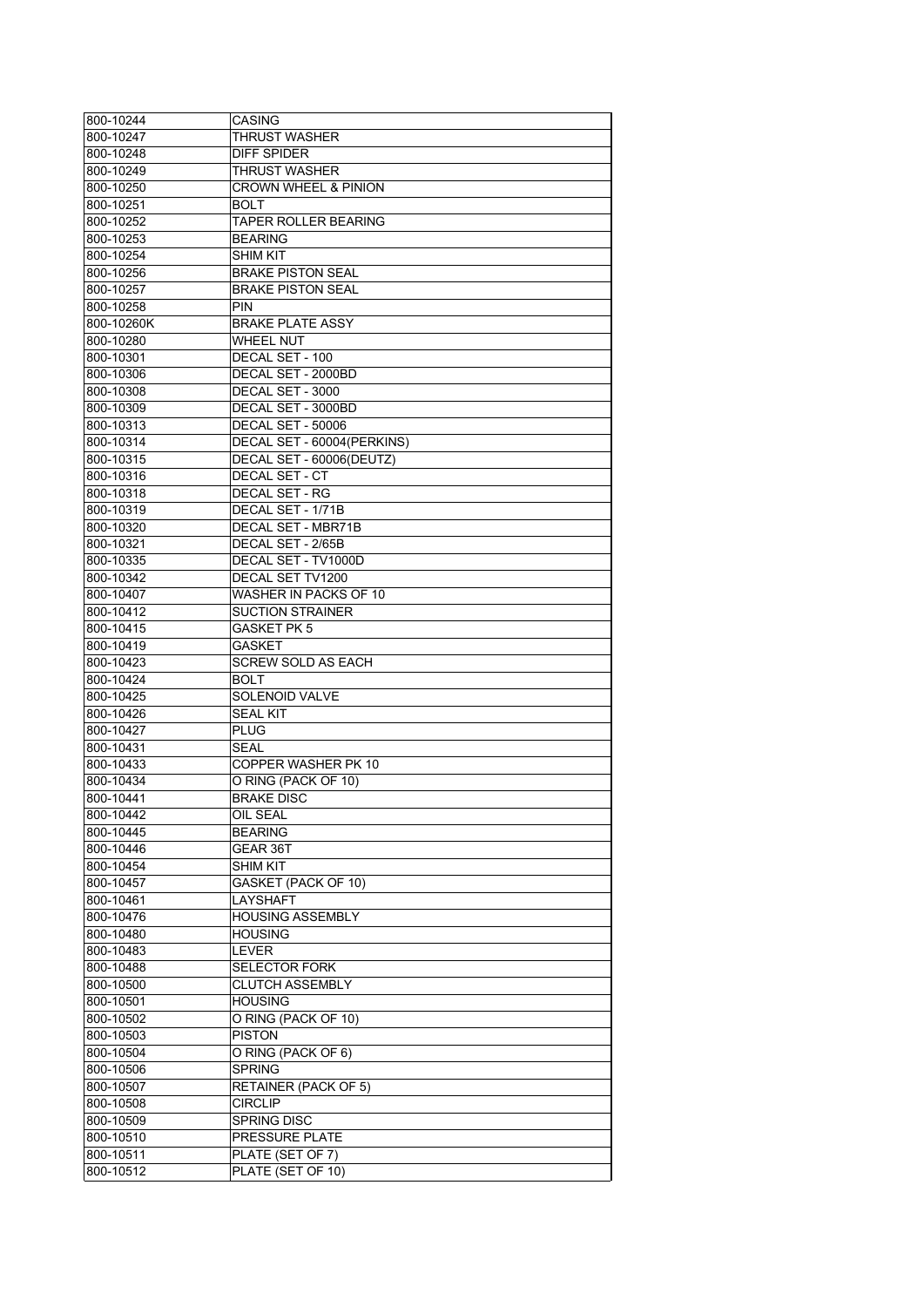| THRUST WASHER                       |
|-------------------------------------|
| THRUST WASHER                       |
| <b>BEARING</b>                      |
| THRUST WASHER                       |
| O RING (PACK OF 10)                 |
| SEAL                                |
| SERIAL NUMBER PLATE                 |
| <b>LEGEND PLATE FORWARD/REVERSE</b> |
| <b>LEGEND PLATE FORWARD/REVERSE</b> |
| <b>LEGEND PLATE FREEWHEEL</b>       |
| LEGEND PLATE OP & CARE.INST         |
| <b>LEGEND PLATE ON/OFF (VIB)</b>    |
| <b>DRIVE FLANGE</b>                 |
| <b>WASHER</b>                       |
| NUT                                 |
| <b>SEAL COVER</b>                   |
| <b>SPACER</b>                       |
| PINNION OIL SEAL 72 X 48 X 7MM      |
| C WHEEL&PINION                      |
| <b>DIFF WHEEL</b>                   |
| DIFF PINION                         |
| THRUST WASHER                       |
| <b>THRUST WASHER</b>                |
| TRANSFERS TV1200L                   |
| <b>TRANSFERS MBR71 COMM</b>         |
| <b>PLANET GEAR</b>                  |
| <b>PLANET PIN</b>                   |
|                                     |
| THRUST WASHER                       |
|                                     |
| DECALS 1-71HE                       |
| HD1000 DECAL KIT                    |
| SPACER                              |
| <b>ROLLER</b>                       |
| <b>SPRING PIN</b>                   |
| <b>CIRCLIP</b>                      |
| <b>BRAKE PISTON</b>                 |
| O RING                              |
| OIL SEAL                            |
| TRANSFERS AND LEGENDS 31D           |
| <b>SCREW LOCKPLATE</b>              |
| <b>SPACER</b>                       |
| PIN                                 |
| ANNULUS                             |
| <b>FIXED PLATE</b>                  |
| <b>BRAKE DISC</b>                   |
| <b>SUNGEAR</b>                      |
| SHIM                                |
| SHIM                                |
| SHIM                                |
| O RING                              |
| DECAL KIT - TP2010 (U.S)            |
| <b>SEAL HOUSING</b>                 |
| HUB                                 |
| BRG IMP ROLL/TPR 2.2x3.8x.83        |
| LOCKNUT                             |
| TAB WASHER                          |
| WHEEL STUD                          |
| WHEEL NUT                           |
| <b>AXLE SHAFT</b>                   |
| <b>FLANGE</b>                       |
| <b>FLANGE WASHER</b>                |
| DRIVE FLANGE NUT                    |
|                                     |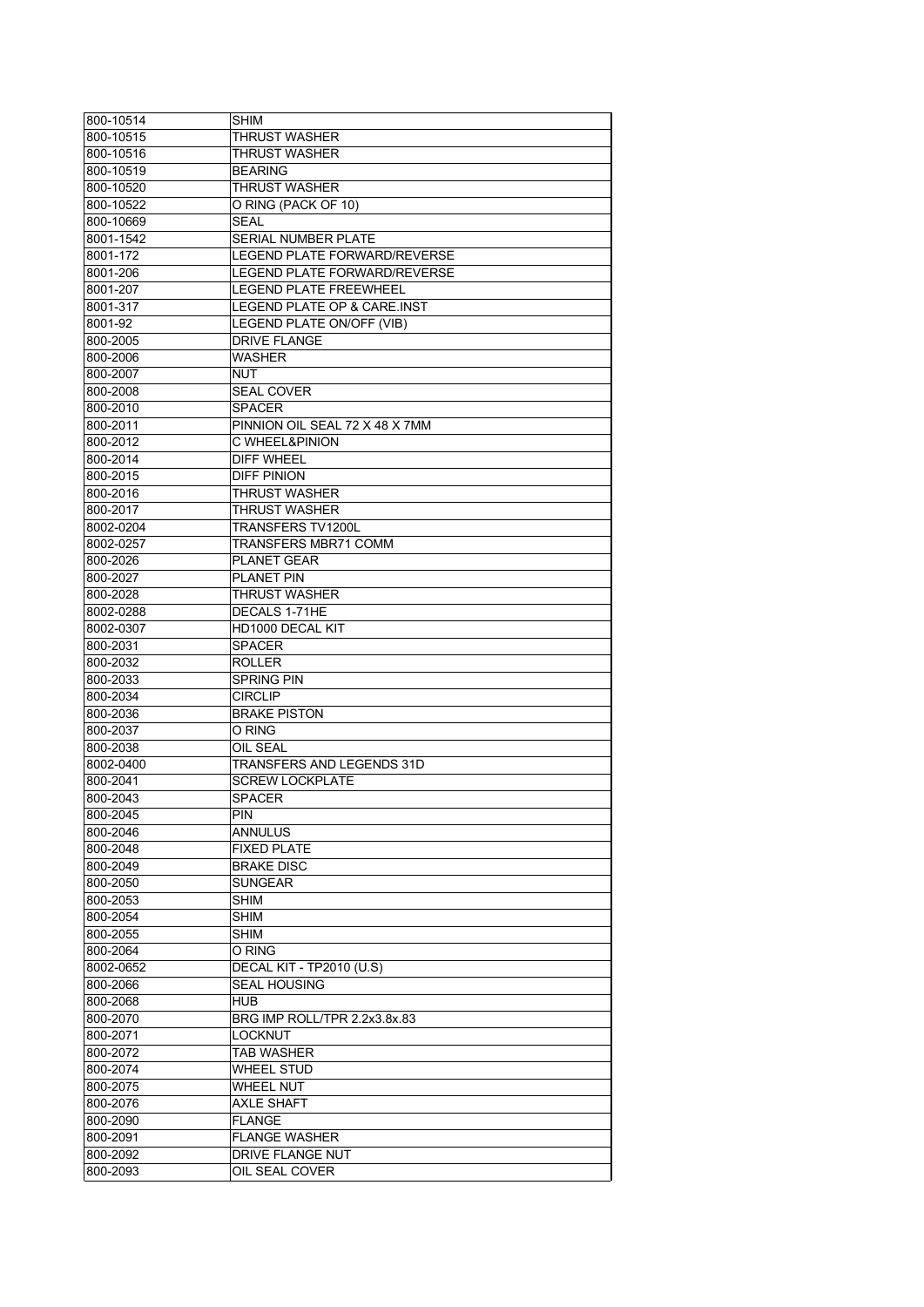| 800-2095               | PIN'N BRG SPACER                       |
|------------------------|----------------------------------------|
| 800-2096               | PINION OIL SEAL 85 x 56 x 8            |
| 800-2098               | <b>DIFF WHEEL</b>                      |
| 800-2099               | <b>DIFF PINION</b>                     |
| 800-2100               | WASHER                                 |
| 800-2101               | THRUST WASHER                          |
| 800-2102               | DIFF SPIDER-SEE TECH REF SOLD IN PAIRS |
| 800-2104               | BOLT                                   |
| 800-2107               | <b>PLANET GEAR</b>                     |
| 800-2108               | PIN                                    |
| 800-2109               | THRUST WASHER                          |
| 800-211                | HYD HOSE PART OF KIT                   |
| 800-2112               | <b>THRUST SPACER</b>                   |
| 800-2114               | <b>DOWEL</b>                           |
| 800-2115               | <b>CIRCLIP</b>                         |
| 800-2117               | <b>BRAKE CYLINDER</b>                  |
| 800-2118               | O RING (164.5 I/D X 178.5 O/D)         |
| 800-2119               | O RING (189.9 I/D X 203.9 O/D)         |
| 800-2127               | PIN                                    |
| 800-2128               | ANNULUS                                |
| 800-2140               | SHIM                                   |
| 800-2142               | BOLT                                   |
| 8002-1429              | TRANSFER-MUSTANG                       |
| 800-2144               | O RING                                 |
| 800-2145               | <b>STUB AXLE</b>                       |
| 8002-1451              | SAFE USE OF DUMPER(ENGLISH)            |
| 800-2146               | <b>SEAL HOUSING</b>                    |
| 8002-1461              | LIFT POINT ARTICULATED DUMPER          |
| 8002-1462              | DECAL WARNING LIGHTS                   |
| 8002-1464              | TOWING WARNING - DUMPER                |
| 8002-1465              | <b>HYDRAULIC OIL</b>                   |
| 8002-1466              | <b>DIESEL OIL TRANSFER</b>             |
| 8002-1467              | TRANSFER - PASS PROHIB                 |
| 8002-1476              | SERVICE SCHEDULE 2-4T DUMPER           |
| 8002-1479              | NO TOW ENGLISH (DUMPER)                |
| 8002-1483              | <b>ENGINE SPARE PARTS</b>              |
| 8002-1484              | PRESS TO RESET - DUMPERS               |
| 8002-1489              | S000 MODEL NO LH                       |
| 8002-1490              | 5000 MODEL NO RH                       |
| 8002-1496              | <b>TRANSFER SKIP STRIPE</b>            |
| 800-2150               | <b>BEARING LOCKNUT</b>                 |
|                        | 5/6 TON SEAT SUPPT DECAL               |
| 8002-1503<br>8002-1504 | BENFORD BACK OF DUMPER LOGO            |
|                        | 6000 MODEL NO LH (6000 DUMPER)         |
| 8002-1505<br>8002-1506 | 6000 MODEL NO RH                       |
| 8002-1507              |                                        |
|                        | SERVICE SCHEDULE 5-6 DUMPER            |
| 800-2151               | TAB WASHER                             |
| 8002-1512              | TRANSFER DEPRESS CLUTCH                |
| 8002-1514              | <b>TRANSFER EAR PROTECTION</b>         |
| 800-2152               | SPACER                                 |
| 8002-1524              | LIFT POINT RIGID MACHINES              |
| 800-2155               | <b>SPRING WASHER</b>                   |
| 8002-1556              | <b>TRANSFER</b>                        |
| 800-2156               | <b>AXLE SHAFT</b>                      |
| 8002-1565              | SERVICE SCHEDULE CT LS RG              |
| 8002-1566              | SAFE USE OF MIXER                      |
| 8002-1567              | <b>BENFORD LOGO</b>                    |
| 8002-1568              | MIX & DISCHARGE CT LS RG MIX.          |
| 8002-1569              | <b>CT MODEL NUMBER</b>                 |
| 8002-1582              | LIFT POINT MIXERS/ROLLERS              |
| 8002-1590              | TRANSFER - WATER ON                    |
| 8002-1615              | OIL CAPACITIES ROLLERS CHART           |
| 8002-1647              | PLATE NOISE LEVEL                      |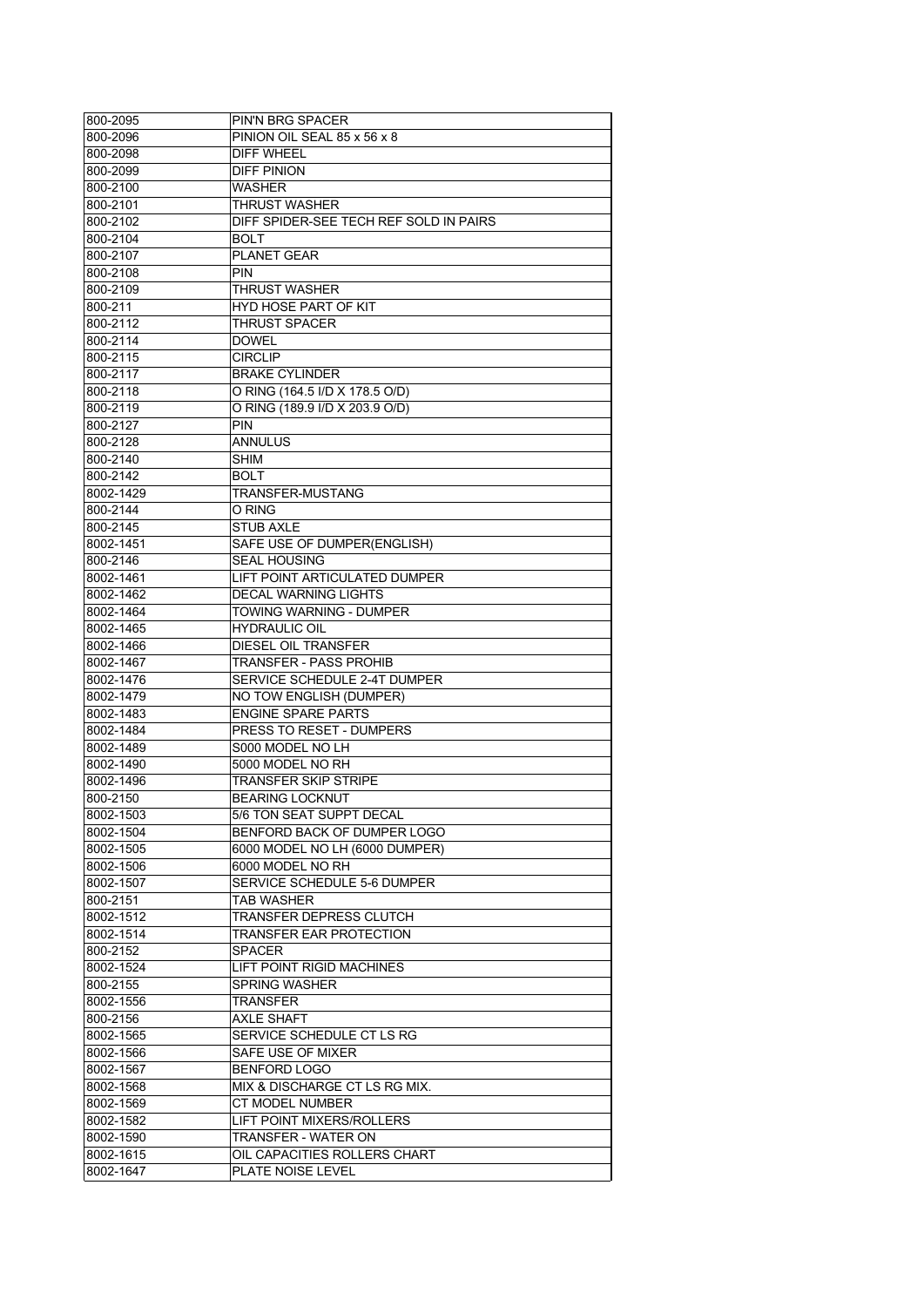| 8002-1648 | <b>PLATE NOISE LEVEL</b>              |
|-----------|---------------------------------------|
| 8002-1664 | TRANSFER 3000                         |
| 8002-1665 | TRANSFER 3000                         |
| 8002-1666 | TRANSFER 4000 NS                      |
| 8002-1667 | TRANSFER 4000 O/S                     |
| 8002-1697 | <b>TRANSFER SAFE USE (ENGLISH)</b>    |
| 8002-1698 | TRANSFER SAFE USE (ENGLISH H/S        |
| 8002-1713 | <b>TRANSFER SAFE USE (ENGLISH)</b>    |
| 8002-1726 | TRANSFER GEAR LEVER POSITION          |
| 8002-1727 | TRANSFER CONTROL PANEL                |
| 8002-1733 | DECAL-MAINTENANCETV100/TV1200         |
| 8002-1736 | DASHBOARD NO LIGHTS ROLLERS           |
| 8002-1739 | STRIPE LEFT HAND FRONT                |
| 8002-1740 | <b>STRIPE RIGHT HAND FRONT</b>        |
| 8002-1742 | TRANSFER VIBRATE ISOLATE              |
| 8002-1745 | TRANSFER CONTROL LEVER                |
| 8002-1748 | TRANSFER IGNITION SWITCH              |
| 8002-175  | TRANSFER-ENGINE RPM                   |
| 8002-1750 | <b>TRANSFER 4 POINT LIFTING</b>       |
| 8002-1755 | <b>TRANSFER WATER SYSTEM CONTROL</b>  |
| 8002-1760 | TRANSFER FAN & BELT ROTATION          |
| 8002-1761 | TRANSFER CONTROL BOX NO LIGHTS        |
| 8002-1762 | TRANSFER CONTROL BOX LIGHTS           |
| 800-2177  | <b>OIL SEAL</b>                       |
| 8002-1772 | <b>TRANSFER NOISE LEVEL 81</b>        |
| 800-2178  | V RING SEAL                           |
| 8002-1815 | TRANSFER CONTROL BOX PERKINS          |
| 8002-1817 | DECAL                                 |
| 8002-1819 | CONTROL BOX REAR                      |
| 8002-1830 | DECAL MOD SERVICE SCHEDULE            |
| 8002-1848 | TV800 KG/M                            |
| 8002-1849 | TRANSFER WEIGHT TV1000                |
| 8002-1859 | DASHBOARD LEGEND PLATE*2*             |
| 8002-1863 | DASH LEGEND                           |
| 8002-1865 | TRANSFER SKIP TIPPING (DUMPER)        |
| 8002-1866 | <b>TRANSFER SKIP TIP/ROTATE(DUMPE</b> |
| 8002-1867 | TIE DOWN DECAL                        |
| 8002-1877 | <b>CONTROL LEVER POSITION</b>         |
| 8002-188  | TRANSFER BEWARE OF FAN                |
| 8002-1880 | SAFE USE OF ROLLER TV800              |
| 8002-1881 | SINGLE/TWIN DRUM VIBRATION            |
| 8002-1885 | BENFORD LOGO TV800 BONNET             |
| 8002-1886 | START INHIBIT TRANSFER                |
| 8002-1888 | DECAL DASH TV1200 LGTS                |
| 8002-1889 | DECAL DASH TV1200 (STV ROLLER)        |
| 8002-1890 | DECAL DASH TV1200 PW LGTS             |
| 8002-1893 | <b>TRANSFER-SIT DOWN</b>              |
| 8002-1894 | REFER TO MANUAL                       |
| 8002-1896 | DECAL DASH TV1200 PW                  |
| 8002-1897 | TRANSFER SAFE USE OF ROLLER           |
| 8002-1898 | DASH LEGEND 3000D/DS                  |
| 8002-1899 | <b>TRANSFER REAR SIDE STRIPE</b>      |
| 8002-1900 | <b>TRANSFER REAR STRIPE</b>           |
| 8002-1901 | TRANSFER BONNET SIDE STRIPE           |
| 8002-1902 | TRANSFER BONNET REAR STRIPE           |
| 8002-1903 | TRANSFER TV1000 (TV1001)              |
| 8002-1905 | TRANSFER BENFORD                      |
| 8002-1908 | TRANSFER TV1200L                      |
| 8002-1911 | DECAL DASH TV8/900 STD (ROLLER        |
| 8002-1913 | TRANSFER TV1300                       |
| 8002-1916 | DO NOT USE ON PUBLIC HIGHWAY          |
| 8002-1920 | 4000 PS/PT SERVICE                    |
| 8002-1922 | 3500H MODEL NO LEFT SIDE              |
|           |                                       |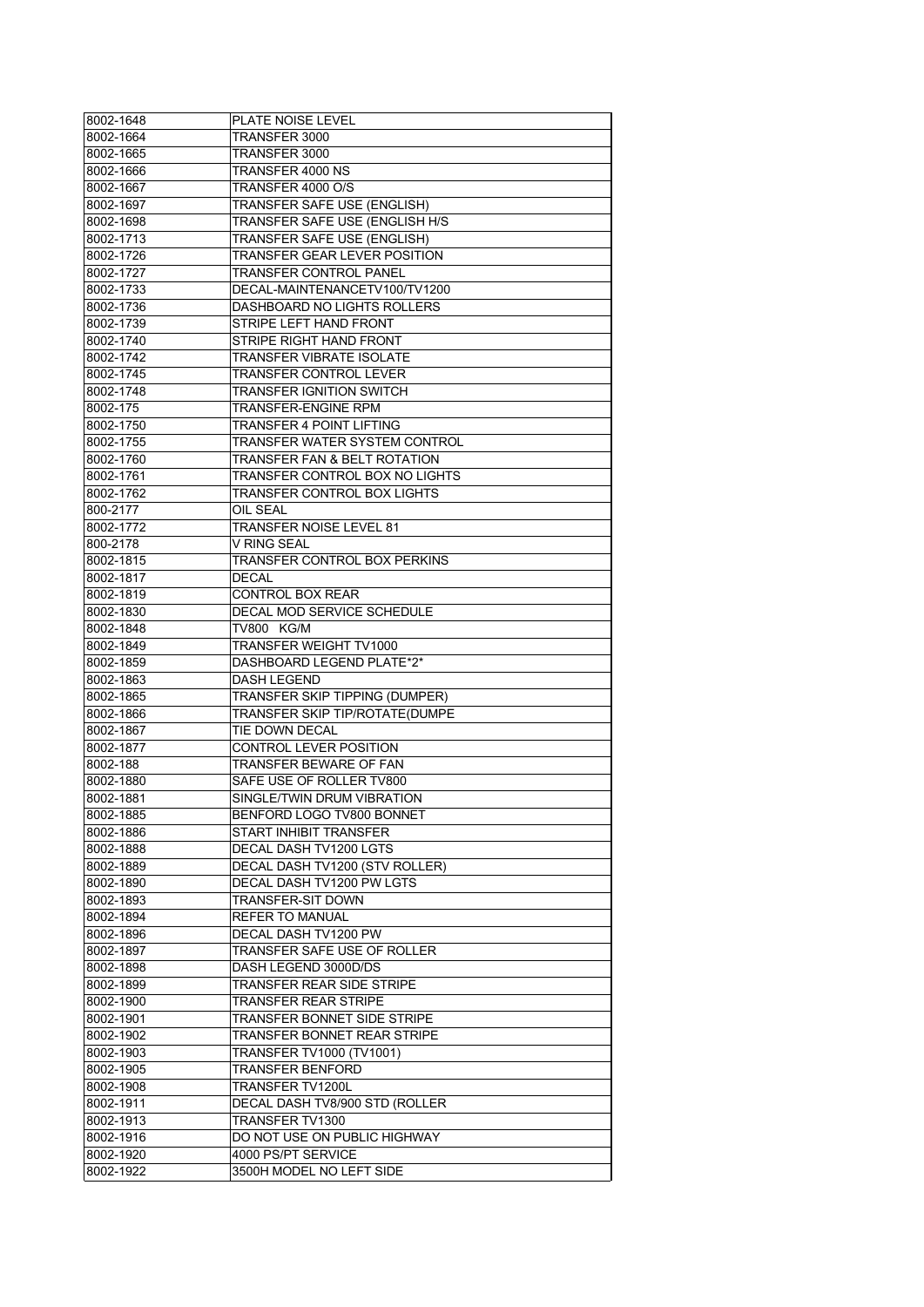| 8002-1923 | 3500H MODEL NO RIHT SIDE      |
|-----------|-------------------------------|
| 8002-1924 | DASH LEGEND 2300H/3500H LTG   |
| 8002-1927 | DECAL SAFE USE (DUMPER)       |
| 8002-1928 | DECAL SERVICE SCHEDULE        |
| 8002-1929 | DAILY MAINTENANCE 2-75B       |
| 8002-1930 | DAILY MAINTENANCE 1-71B       |
| 8002-1939 | DASH PANEL TV800 STD HATZ     |
| 8002-1940 | DASH LEGEND 4/5/6000 STD PERK |
| 8002-1958 | DECAL SERVICE SCHEDULE TV1700 |
| 8002-1960 | DECAL DASH TV1700             |
| 8002-1961 | <b>SEAT INSTRUCTION</b>       |
| 8002-1968 | DECAL FRONT TV800             |
| 8002-1974 | DECAL-MANUAL/BOOKS LOC TV1700 |
| 8002-1978 | SAFE OPERATION TRANSFER       |
| 8002-1982 | TRANSFER 7000 RHS             |
| 8002-1984 | BENFORD BONNET LOGO           |
| 8002-1985 | BENFORD BONNET LOGO           |
| 8002-1988 | DECAL SP2012 (LTV ROLLER)     |
| 8002-1989 | <b>BONNET STRIP (GREY)</b>    |
| 8002-1991 | DASH LEGEND                   |
| 8002-1996 | <b>DASH ELECTRIC</b>          |
| 8002-1997 | <b>LEGEND TYRE PRESS FRT</b>  |
| 8002-1998 | <b>LEGEND TYRE PRESS REAR</b> |
| 8002-1999 | <b>LEGEND LIFT HERE</b>       |
| 8002-2001 | <b>RED REFLECTIVE PATCH</b>   |
| 8002-2002 | DASH LEGEND 2300/3500YSHL     |
| 8002-2003 | DASH LEGEND 2300/3500YSH      |
| 8002-2009 | DECAL BENFORD LOGO            |
| 8002-2010 | DECAL MBR71E LOGO             |
| 8002-2011 | DECAL BRAKE INSTRUCTION       |
| 8002-2012 | DECAL MBR71 DASH              |
| 8002-2014 | DECAL HOSE FITTING TIGHTENING |
| 8002-2022 | DECAL BENFORD LOGO            |
| 8002-2032 | <b>NEG BATTERY</b>            |
| 8002-2033 | DECAL 1-71HE DASH             |
| 8002-2034 | BENFORD LOGO FRONT            |
| 8002-2036 | TRANSFER BTR 850              |
| 8002-2038 | DASH MANUAL                   |
| 8002-2040 | <b>SERVICE SCHEDULE</b>       |
| 8002-2043 | <b>BENFORD LOGO SIDE</b>      |
| 8002-2044 | DECAL SAFE OPERATION          |
| 8002-2045 | DECAL MBR71HE STARTING PROC.  |
| 8002-2047 | TOWING WARNING (DASH PANEL)   |
| 8002-2048 | DASH LEGEND 4/5/6000 STD PERK |
| 8002-2049 | LEGEND PLATE - DASH. RTA LTS  |
| 8002-2061 | LEGEND DASH 9000              |
| 8002-2068 | TRANSFER SAFE USE 9000 M      |
| 8002-2069 | TRANSFER SERVICE INSTRUCTIONS |
| 8002-2072 | TRANSFER DASH LIGHTING        |
| 8002-2075 | DECAL BRAKE WARNING           |
| 8002-2078 | HIGH CLIMB BONNET DECAL LH    |
| 8002-2088 | DECAL ROPS 9000               |
| 8002-2091 | SAFE OPERATION OF TRAILER     |
| 8002-2092 | DECAL RELEASE PARK.BRAKE      |
| 8002-2098 | SP2006-8 LOWER DASH DECAL     |
| 8002-2099 | SP2006-8 DASH DECAL           |
| 8002-2100 | SP2006-8 OPERATOR DECAL       |
| 8002-2101 | LEVELLING BLADE CONTROL DECAL |
| 8002-2111 | DASH LEGEND NOLTS HD850KR     |
| 8002-2112 | DECAL LEVER OPERATION HD850   |
| 8002-2113 | DECAL BENFORD                 |
| 8002-2114 | DECAL HD850                   |
|           |                               |
| 8002-2115 | <b>DECAL GREY STRIPE</b>      |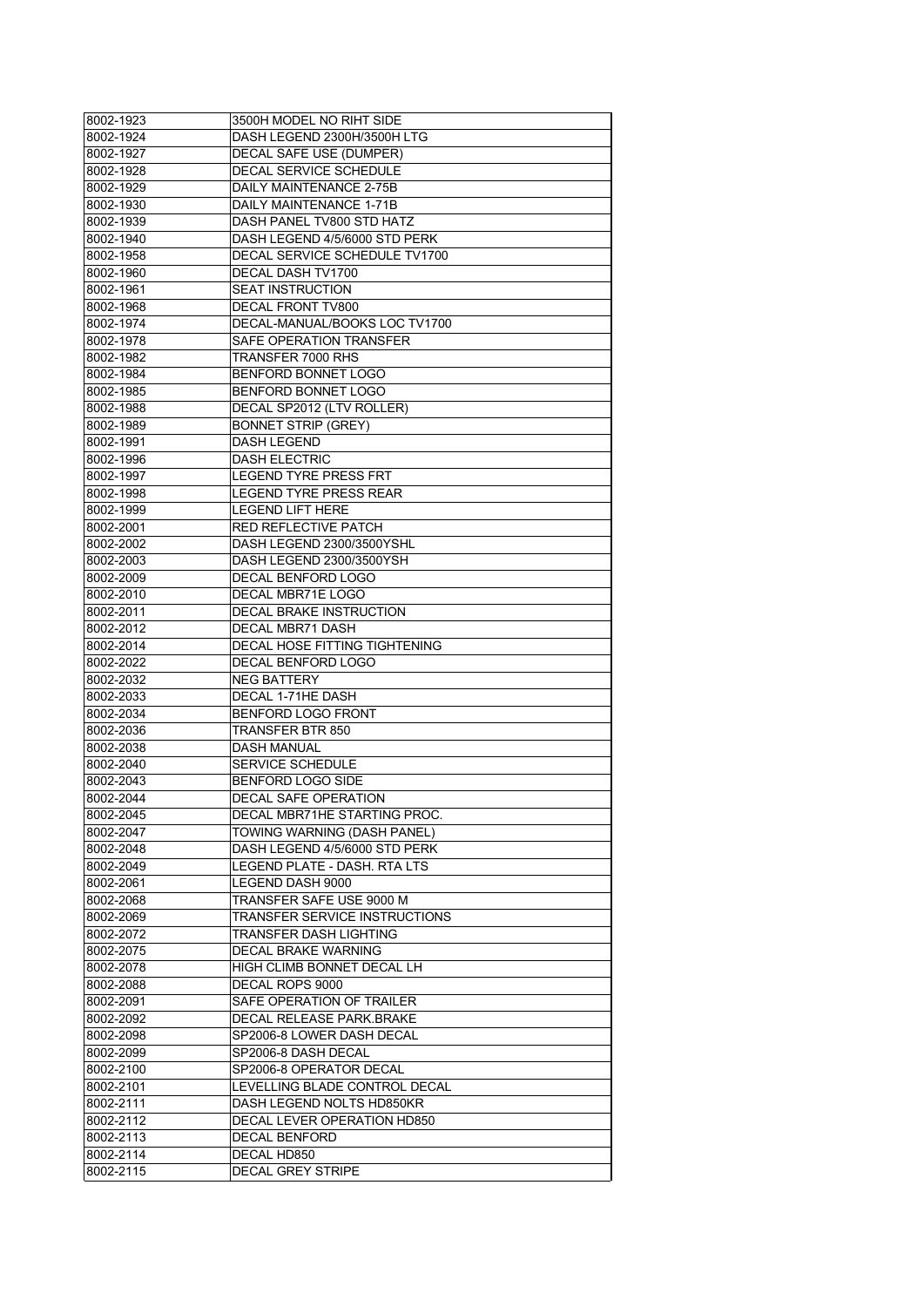| 8002-2116              | <b>DECAL GREY STRIPE</b>                            |
|------------------------|-----------------------------------------------------|
| 8002-2117              | DECAL SAFE USE HD850                                |
| 8002-2121              | <b>LEGAND HAND THROTTLE</b>                         |
| 8002-2122              | DECAL HD100                                         |
| 8002-2125              | LEGEND DASH RTA LTS HD850                           |
| 8002-2126              | DECAL CROWN LOGO 91 X 75 RED                        |
| 8002-2127              | TEREX CROWN LOGO (220X180)                          |
| 8002-2130              | DECAL NOISE LPA 83                                  |
| 8002-2131              | DECAL NOISE LWA 101                                 |
| 8002-2132              | CROWN LOGO (HEIGHT 50MM)                            |
| 8002-2134              | DECAL CROWN LOGO 55X45 RED                          |
| 8002-2135              | DECAL CROWN LOGO 73X60 RED                          |
| 8002-2136              | DECAL CROWN LOGO 115X95 RED                         |
| 8002-2137              | TEREX CROWN LOGO (97X80)                            |
| 8002-2141              | TRANSFER                                            |
| 8002-2143              | DECAL(DASH DECAL=8002-2278 P/BOOK ERROR)            |
| 8002-2144              | DECAL BENFORD WHITE 95MM                            |
| 8002-2146              | SKIP STRIPE GREY 140X1500                           |
| 8002-2149              | DECAL 200 MODEL NO RED 60MM                         |
| 8002-2152              | DECAL PT2000 MODEL NO                               |
| 8002-2157              | DECAL PS5000 MODEL NO RED 60mm                      |
| 8002-2158              | DECAL PT5000 MODEL NO RED                           |
| 8002-2159              | DECAL PS6000 MODEL NO RED 60mm                      |
| 8002-2160              | DECAL PT6000 MODEL NO RED                           |
| 8002-2161              | DECAL PT7000 MODEL NO RED                           |
| 8002-2167              | CROWN LOGO 48X40                                    |
| 8002-2169              | MIXER KEY START DECAL                               |
| 8002-2170              | DECAL DASH 100/150/200KR NOLTS                      |
| 8002-2172              | <b>TRANSFER LIFTING CANOPY</b>                      |
| 8002-2173              | SAFE USE TRANSFER                                   |
| 8002-2176              | DASH LEGEND - SITE LIGHTS                           |
| 8002-2180              | DASH DECAL SP2010/11/12                             |
| 8002-2183              | <b>ENGINE FAN</b>                                   |
| 8002-2184              | <b>HOT SURFACE</b>                                  |
| 8002-2192              | <b>BPC1535 LOGO</b>                                 |
| 8002-2195              | TOWING WARNING (REAR LARGE)                         |
| 8002-2196              | DANGER FOLD OVER ROP DECAL                          |
| 8002-2197              | DASH DECAL HD DUMPER (REXROTH)                      |
| 8002-2198              | CONTROL LEVER DECAL (THROTTLE)                      |
| 8002-2207              | <b>MONTH 7 DECAL</b>                                |
| 8002-2214              | DASH DECAL TV8/900K NO LIGHTS                       |
|                        | DASH DECAL 2/3000DR/DSR SITE LTS                    |
| 8002-2218              |                                                     |
| 8002-2219              | <b>HYD/OIL/WATER FLUIDS</b><br>TV800K MACHINE DECAL |
| 8002-2220<br>8002-2222 | TV8/900K DASH DECAL SITE LIGHT                      |
|                        |                                                     |
| 8002-2223              | TV8/900K DASH DECAL RTA LIGHTS                      |
| 8002-2224              | TOW VALVE WARNING TV8/900K                          |
| 8002-2225              | <b>GUIDE TO SAFE OPERATION</b>                      |
| 8002-2228              | DECAL SP BONNET SAFETY PROP                         |
| 8002-2229              | TEREX CROWN LOGO                                    |
| 8002-2235              | DECAL TOW WARNING                                   |
| 8002-2236              | TRANSFER TOW INSTRUCTIONS                           |
| 8002-2237              | DECAL SAFE USE OF TV ROLLER                         |
| 8002-2238              | DECAL HAND THROTTLE OPERATION                       |
| 8002-2239              | DECAL - TV1000-1                                    |
| 8002-2240              | DECAL TV1200-1                                      |
| 8002-2241              | DECAL TV1200H/1                                     |
| 8002-2244              | DECAL TV1400-1                                      |
| 8002-2249              | DECAL HD1200                                        |
| 8002-2253              | DECAL TOW VALVE + DIESEL OIL                        |
| 8002-2254              | DASH LEGEND 4000YHR/YSH NOLTS                       |
| 8002-2256              | DASH LEGEND 4000YH/YSH RTA LTS                      |
| 8002-2259              | DECAL TEREX CROWN 160MM RED                         |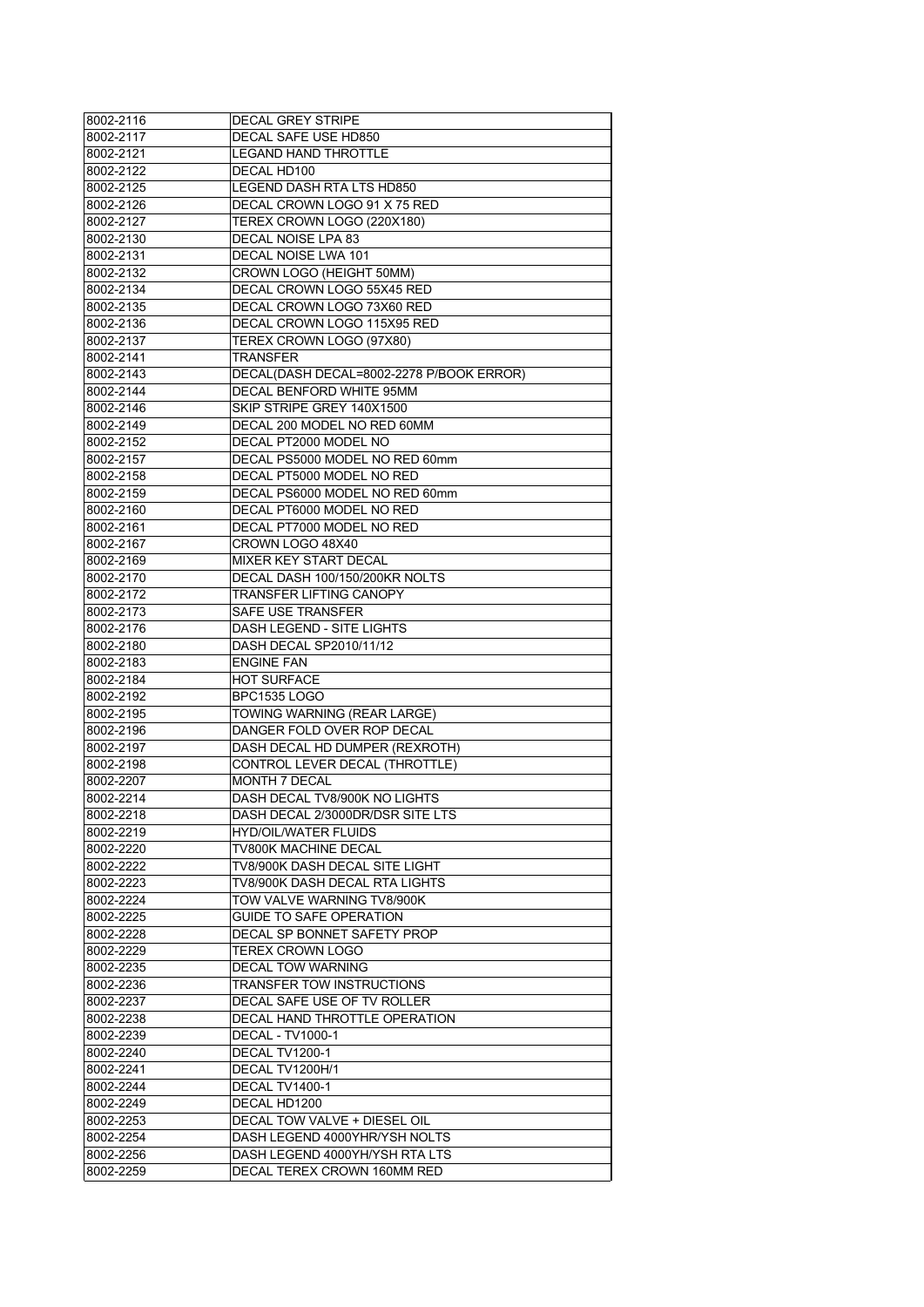| 8002-2262 | DECALTEREX 80MM WHITE                    |
|-----------|------------------------------------------|
| 8002-2263 | DECAL TEREX 60MM WHITE                   |
| 8002-2264 | DECALDASH TV1000-1400 RTA LTS            |
| 8002-2266 | DECAL DASH TV1000-1400 SITE LT           |
| 8002-2267 | DASH LEGEND SITE LIGHTS                  |
| 8002-2274 | DASH LEGEND 4000DH/DSH NOLTS             |
| 8002-2278 | DASH BOX DECAL NOLTS                     |
| 8002-2279 | DRIVING ON HILL 1 IN 4/25% DECAL         |
| 8002-2280 | KEEP AWAY PEDESTRIAN DECAL               |
| 8002-2281 | STOP FAN DECAL                           |
| 8002-2282 | USE SEAT BELT DECAL                      |
| 8002-2283 | MAX LIFT 5000KG DECAL                    |
| 8002-2284 | <b>CRUSH ZONE DECAL</b>                  |
| 8002-2285 | STRAIGHT SKIP TIP DECAL                  |
| 8002-2286 | TOWING INFORMATION DECAL                 |
| 8002-2287 | NO PASSAGERS & HIGH PRES HOSES DECAL     |
| 8002-2288 | READ HANDBOOK & REMOVE KEY DECAL         |
| 8002-2289 | SECURE CYLINDER LOCKING DEVICE DECAL     |
| 8002-2291 | TYRE PRESSURE 2.60 BAR DECAL             |
| 8002-2292 | TYRE PRESSURE DECAL 1.65 BAR DECAL       |
| 8002-2293 | DRIVING ON HILL 1 IN 5 20% DECAL         |
| 8002-2300 | DECAL COMBINED MAX LIFT 1500KG           |
| 8002-2301 | SWING CONTROL DECAL                      |
| 8002-2302 | DECAL LEVER OPERATION HD850/1000/1200    |
| 8002-2303 | DECAL HAND THROTTLE                      |
| 8002-2304 | <b>DECAL PRESS TO RESET</b>              |
| 8002-2305 | <b>DECAL - DIESEL</b>                    |
| 8002-2306 | DECAL - HYDRAULIC OIL                    |
|           |                                          |
| 8002-2307 | SAFE OPERATION OF THE TRAILER            |
| 8002-2308 | SECONDARY COUPLING DECAL                 |
| 8002-2309 | RAMP ANTI-SLIP SURFACE                   |
| 8002-231  | TRANSFER-WHITE ARROW                     |
| 8002-2310 | <b>CHASSIS ANTI-SLIP SURFACE</b>         |
| 8002-2311 | DASH DECAL RTA LTS 2/3000 DEUTZ          |
| 8002-2312 | DASH BOX DECAL RTA LIGHTS                |
| 8002-2313 | DASH BOX DECAL SITE LIGHTS               |
| 8002-2315 | TYRE PRESSURE 2.2 BAR DECAL              |
| 8002-2322 | TYRE PRESSURE 2.0 BAR DECAL              |
| 8002-2324 | TYRE PRESSURE 2.7 BAR DECAL              |
| 8002-2325 | TYRE PRESSURE 1.5 BAR DECAL              |
| 8002-2329 | TYRE PRESSURE 3.7 BAR DECAL              |
| 8002-2336 | NOISE ALERT DECAL                        |
| 8002-2337 | NOISE DECAL LWA 100                      |
| 8002-2338 | NOISE DECAL LWA 101                      |
| 8002-2339 | NOISE DECAL LWA 102                      |
| 8002-2340 | <b>NOISE DECAL LWA 103</b>               |
| 8002-2341 | <b>NOISE DECAL LWA 104</b>               |
| 8002-2342 | NOISE DECAL LWA 105                      |
| 8002-2343 | NOISE DECAL LWA 106                      |
| 8002-2389 | NOISE DECAL LWA110                       |
| 8002-2390 | NOISE DECAL LWA110                       |
| 8002-2394 | DECAL READ OPERATORS MANUAL BEFORE USE   |
| 8002-2398 | SUN CANOPY DECAL                         |
| 8002-2399 | HAZARD REMOVE TOW VALVE KEY DECAL        |
| 8002-2400 | TOW VALVE KEY OUT/IN BRAKES ON/OFF DECAL |
| 8002-2402 | DECAL MAX LIFT 3000KG                    |
| 8002-2404 | DECAL TEREX CROWN SKIP 5-9000            |
| 8002-2405 | DECAL MODEL NO PT5000                    |
| 8002-2407 | DECAL MODEL NO PT6000                    |
| 8002-2408 | DECAL MODEL NO PS6000                    |
| 8002-2409 | DECAL MODEL NO PT7000                    |
| 8002-2410 | DECAL MODEL NO PT9000                    |
| 8002-2411 | DECAL SKIP STRIP LH 5-9000               |
|           |                                          |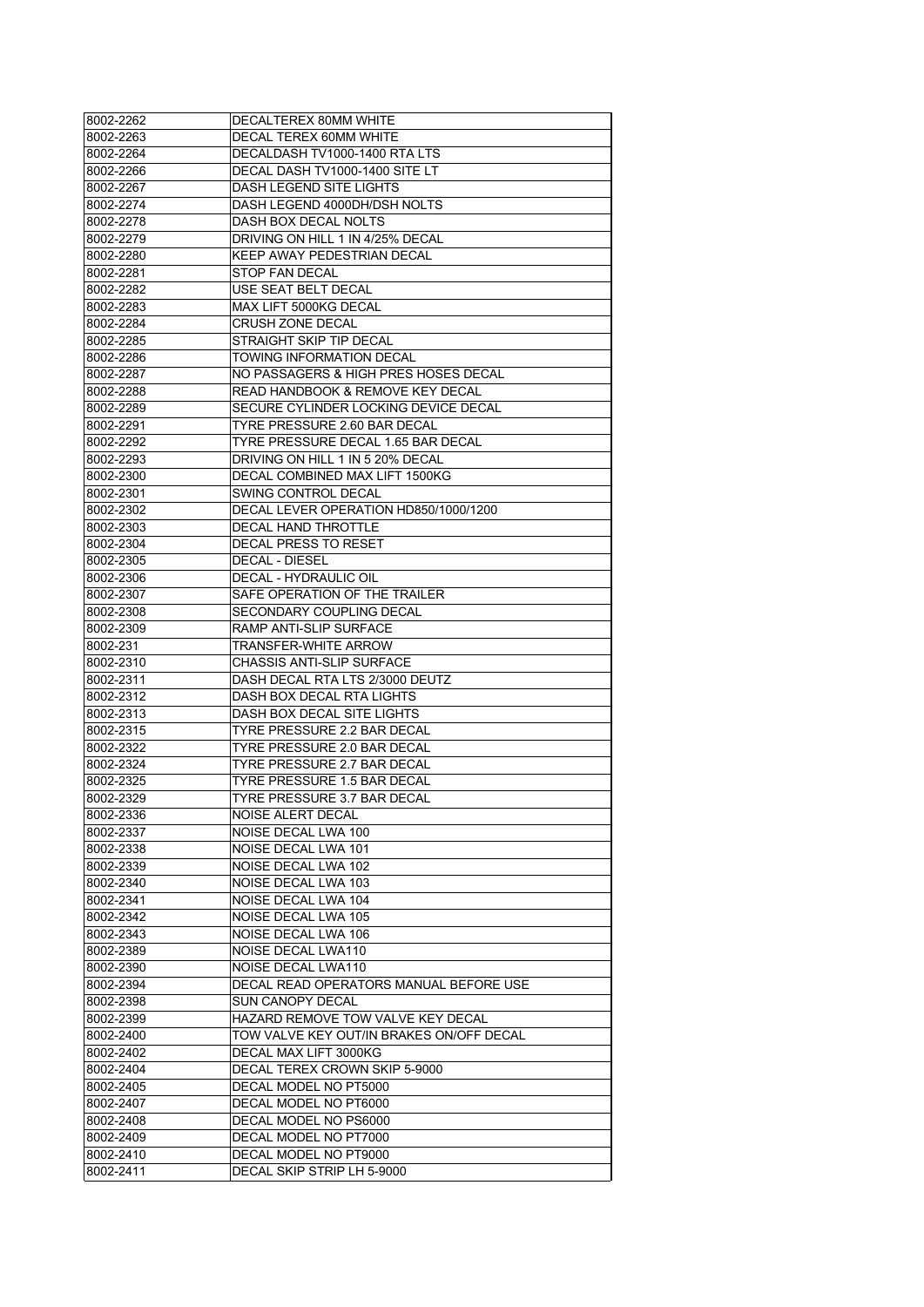| 8002-2412              | DECAL SKIP STRIP RH 5-9000                                             |
|------------------------|------------------------------------------------------------------------|
| 8002-2415              | DECAL DOOR STRIPE LH 5-7000                                            |
| 8002-2416              | DECAL DOOR STRIPE RH 5-7000                                            |
| 8002-2417              | DECAL TEREX CROWN SKIP DECAL 2-4000                                    |
| 8002-2422              | DECAL MODEL NO PS3000                                                  |
| 8002-2423              | DECAL MODEL NO 3500H                                                   |
| 8002-2425              | DECAL MODEL NO PS4000H                                                 |
| 8002-2426              | DECAL SKIP STRIPE LH 2-4000                                            |
| 8002-2427              | DECAL SKIP STRIPE RH 2-4000                                            |
| 8002-2428              | DECAL TEREX CROWN DOOR 2-4000                                          |
| 8002-2430              | DECAL DOOR STRIPE LH 2-4000                                            |
| 8002-2431              | DECAL DOOR STRIPE RH 2-4000                                            |
| 8002-2432              | DECAL HP40 INSTRUCTION DECAL                                           |
| 8002-2434              | DECAL HP60 INSTRUCTION DECAL                                           |
| 8002-2437              | DECAL TEREX CROWN SKIP SIDE HD850 ETC                                  |
| 8002-2439              | DECAL MODEL NO HD1000                                                  |
| 8002-2440              | DECAL MODEL NO HD1200                                                  |
| 8002-2441              | DECAL SKIP STRIPE LH HD850/1000/1200                                   |
| 8002-2442              | DECAL SKIP STRIPE RH HD850/1000/1200                                   |
| 8002-2448              | TEREX CROWN BENFORD DECAL                                              |
| 8002-2449              | TEREX CROWN DECAL 430 MM                                               |
| 8002-244S              | TRANSFER SCISSORS ONLY 985MM                                           |
| 8002-2451              | TV800-1 DECAL                                                          |
| 8002-2454              | <b>TV1000-1 DECAL</b>                                                  |
| 8002-2455              | TV1200-1 DECAL                                                         |
| 8002-2456              | TV1200H-1 DECAL                                                        |
| 8002-2460              | RED FLASH DECAL 200MM                                                  |
| 8002-2462              | 1-71 MODEL DECAL                                                       |
| 8002-2463              | <b>MBR71 MODEL DECAL</b>                                               |
| 8002-2465              | RED FLASH DECAL 200MM                                                  |
| 8002-2471              | RG MODEL DECAL                                                         |
| 8002-2474              | 2-75 MODEL DECAL                                                       |
|                        |                                                                        |
|                        |                                                                        |
| 8002-2479              | SP2008 FRONT CHASSIS DECAL                                             |
| 8002-2483              | DECAL STRIPE 700MM                                                     |
| 8002-2484              | DECAL STRIPE 700MM                                                     |
| 8002-2485              | DECAL STRIPE 400MM                                                     |
| 8002-2486              | <b>DECAL STRIPE 400MM</b>                                              |
| 8002-2492              | <b>CT MODEL DECAL</b>                                                  |
| 8002-2493              | <b>LS MODEL DECAL</b>                                                  |
| 8002-2495              | MBR71E PRESPACED DECAL                                                 |
| 8002-2497              | BPC1535 DECAL                                                          |
| 8002-2498              | BPC1850 DECAL                                                          |
| 8002-2499              | <b>RED STRIPE DECAL</b>                                                |
| 8002-2500              | <b>RED STRIPE DECAL</b>                                                |
| 8002-2501              | ULTRA LOW DECAL                                                        |
| 8002-2502              | TEREX CROWN BENFORD DECAL                                              |
| 8002-2511              | THROTTLE POSITION DECAL                                                |
| 8002-2514              | DECAL - WATER SYSTEM CONTROL                                           |
| 8002-2518              | LIFTING POINT DECAL TV8/900K US                                        |
| 8002-2525              | DECAL BEWARE OF HOT SURFACE                                            |
| 8002-2526              | <b>ENGINE FAN</b>                                                      |
| 8002-2528              | TRANSFER 4 POINT LIFTING                                               |
| 8002-2530              | HAZARD REMOVE TOW VALVE US                                             |
| 8002-2533              | TRANSFER - SIT DOWN                                                    |
| 8002-2534              | TRANSFER HYDRAULIC OIL                                                 |
| 8002-2535              | TRANSFER DIESEL OIL                                                    |
| 8002-2545              | WORKING GRADIENTS DECAL ISO                                            |
| 8002-2554              | DASH DECALS-2&3 NO LIGHTS                                              |
| 8002-2555              | DASH DECALS-2&3 SITE LIGHTS                                            |
| 8002-2556              | DASH DECALS-2&3 RTA LIGHTS                                             |
| 8002-2557              | DECAL 2.5BAR/36PSI TYRE PRESSURE                                       |
| 8002-2562<br>8002-2563 | DECAL 4.4BAR TYRE PRESSURE<br>TEREX CROWN DECAL 1299 MM SP FRONT X-MEM |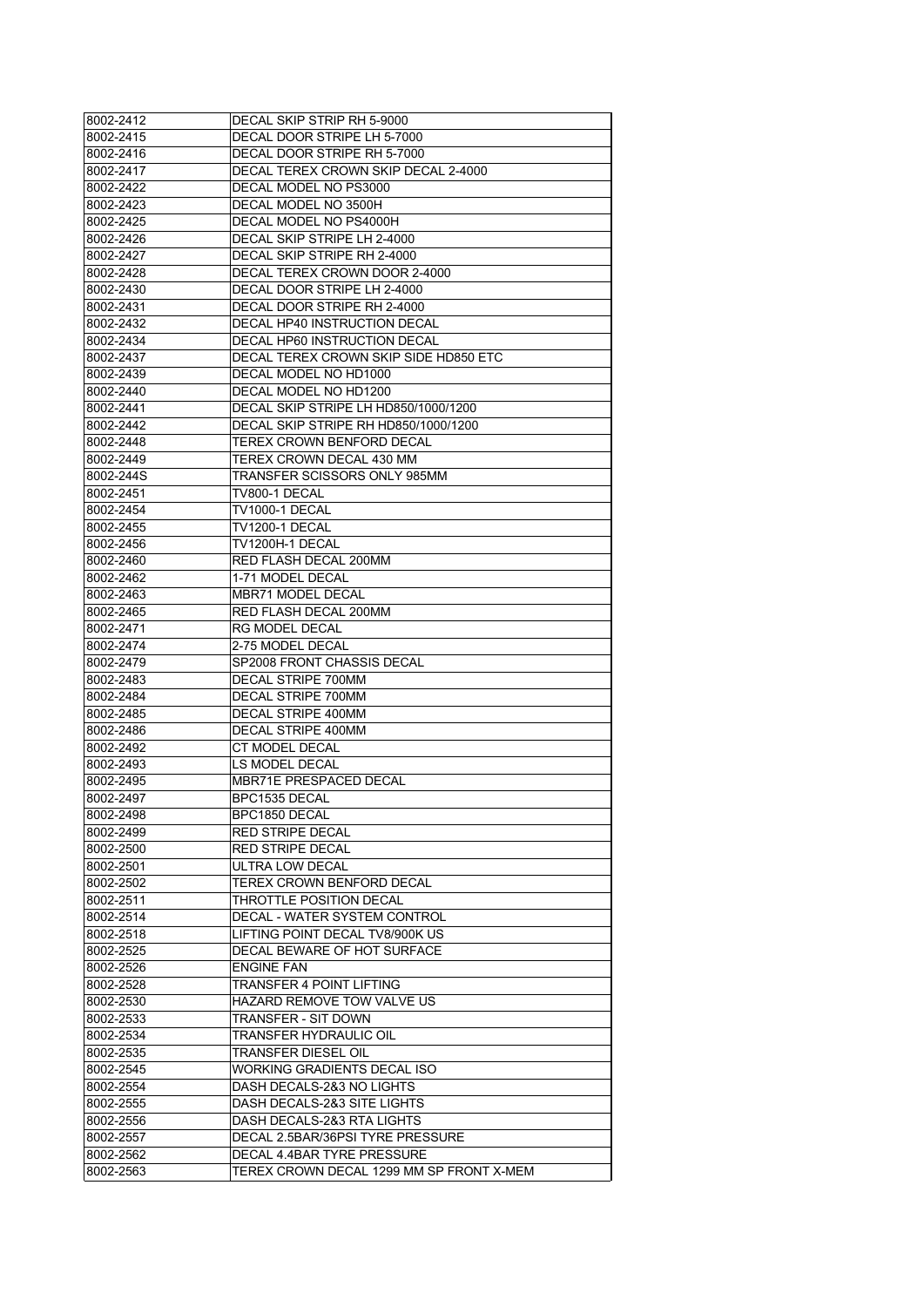| 8002-2566              | DRIVING ON HILL - 1 IN 6/16%             |
|------------------------|------------------------------------------|
| 8002-2567              | DECAL-SMALL READ HANDBOOK BEFORE USE     |
| 8002-2582              | TRAILER CLAMP DECAL                      |
| 8002-2583              | DRUM LOCK DECAL                          |
| 8002-2585              | DRIVING ON HILL 1IN4/25% SMALLER DECAL   |
| 8002-2609              | <b>DECAL DIESEL FUEL</b>                 |
| 8002-261               | TRANSFER 2/75B                           |
| 8002-2619              | DASH DECAL TV1000/1400 STD (HOBBS)       |
| 8002-2621              | DECAL DASH TV1000-1400 RTA HOBBS         |
| 8002-2622              | DECAL DASH TV8-900 STD HOBBS             |
| 8002-2623              | DASH DECAL TV8/900K SITE LIGHTS (HOBBS)  |
| 8002-2624              | DECAL DASH TV8-900 RTA HOBBS             |
| 8002-2634              | 4WS SWING SKIP DECAL                     |
| 8002-2662              | DASH DECAL 5/7003 PERK NO LTS ITL G/BOX  |
| 8002-2663              | DASH DECAL 5/7003 PERK RTA LTS ITL G/BOX |
| 8002-2664              | DASH DECAL 5/7003 PERK ST LTS ITL G/BOX  |
| 8002-2665              | DASH DECAL 9TON NO LTS ITL G/BOX         |
| 8002-2666              | DASH DECAL 9003 PERK RTA LTS ITL G/BOX   |
| 8002-2667              | DASH DECAL 9003 PERK ST LTS ITL G/BOX    |
| 8002-2668              | DECAL TYRE PRESSURE FRONT                |
| 8002-2669              | <b>DECAL TYRE PRESSURE REAR</b>          |
| 8002-2671              | DECAL LIFT SKIP ON LEVEL GROUND          |
| 8002-2677              | DASH DECAL KUBOTA NO,LIGHTS              |
| 8002-2678              | <b>DASH DECAL KUBOTA RTA LIGHTS</b>      |
| 8002-268               | <b>TRANSFER BENFORD</b>                  |
|                        | CROWN TEREX DECAL - 400MM WIDE           |
| 8002-2682              |                                          |
| 8002-2685              | CROWN TEREX DECAL - 100MM HIGH           |
| 8002-270               | <b>TRANSFER BENFORD</b>                  |
| 8002-2701              | DECAL HANDBOOK LOCATION                  |
| 8002-2702              | DECAL HD850                              |
| 8002-2703              | HD1000                                   |
| 8002-2704              | HD1200 - DECAL                           |
| 8002-2708              | PT2000 DECAL                             |
| 8002-2710              | DECAL (PT3000)                           |
| 8002-2711              | PS3000 DECAL                             |
| 8002-2712              | PS3500H DECAL                            |
| 8002-2714              | PS4000H DECAL                            |
| 8002-2717              | DECAL MODEL NO PT6000                    |
| 8002-2718              | DECAL MODEL NO PS6000                    |
| 8002-2720              | PT6AWS DECAL                             |
| 8002-2722              | PT7AWS DECAL                             |
| 8002-2723              | PT9000 DECAL                             |
| 8002-2724              | TV800 DECAL                              |
| 8002-2728              | TV1200 DECAL                             |
| 8002-2729              | TV1200H DECAL                            |
| 8002-2732              | 1-71 DECAL                               |
| 8002-2734              | MBR71 DECAL                              |
| 8002-2742              | DASH DECAL 4000KH KUBOTA RTA LIGHTS      |
| 8002-2743              | DASH DECAL 4000KH KUBOTA SITE LIGHTS     |
| 8002-2758              | DASH DECAL - NO LIGHTS                   |
| 8002-2759              | DASH DECAL - SITE LIGHTS                 |
| 8002-2760              | DASH DECAL - RTA LIGHTS                  |
| 8002-2778              | DECAL - CRUSH HAZARD- MAINTENANCE (ANSI) |
| 8002-2784              | DECAL DASH TA2 RTA LIGHTS                |
| 8002-2830              | DECAL - EAR PROTECTION (ANSI)            |
| 8002-2839              | DECAL HEARING HAZARD (ISO)               |
| 8002-2843              | 3 LEVER CONTROL VALVE DECAL              |
| 8002-2845              | TA2SE MODEL DECAL                        |
|                        |                                          |
| 8002-2846<br>8002-2849 | TA2E MODEL NUMBER<br>TA2SEH MODEL NUMBER |
|                        |                                          |
| 8002-2853              | SCISSOR LIFT/ SKIP TIP CTRL LEVER DECAL  |
| 8002-2854              | OIL DIPSTICK LOCATION DECAL              |
| 8002-2858              | TA10 DECAL                               |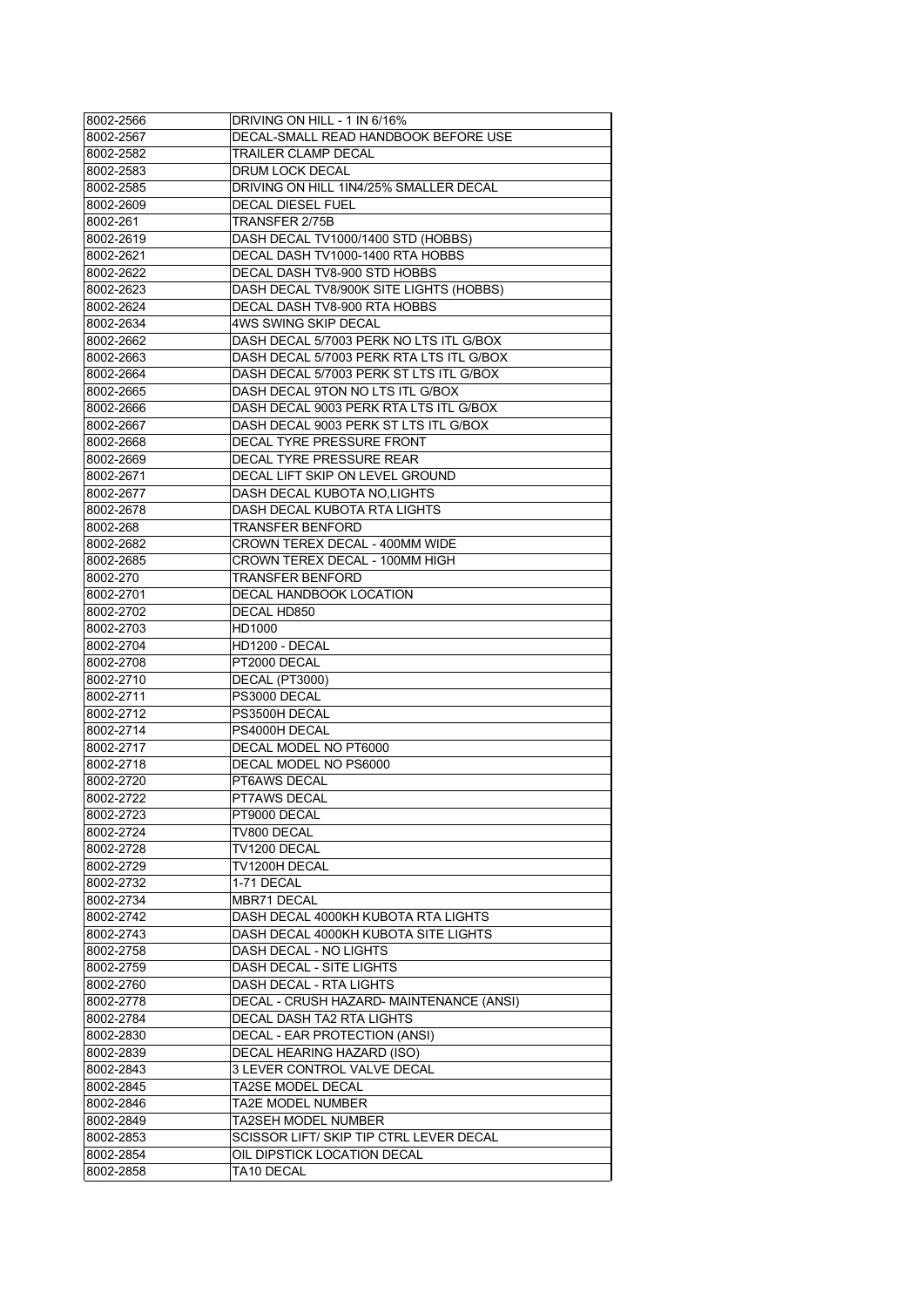| 8002-2862 | TA6s DECAL                                       |
|-----------|--------------------------------------------------|
| 8002-2874 | DECAL DASH TA2H RTA LIGHTS                       |
| 8002-2875 | <b>DRIVING ON HILL 1IN5</b>                      |
| 8002-2899 | KEEP AWAY PEDESTRIAN DECAL                       |
| 8002-2900 | USE SEAT BELT DECAL                              |
| 8002-2902 | NO PASSENGERS DECAL                              |
| 8002-2903 | <b>HIGH PRESS HOSES DECAL</b>                    |
| 8002-2904 | READ HANDBOOK DECAL                              |
| 8002-2905 | REMOVE KEY DECAL                                 |
| 8002-2907 | DRIVING ON HILL 1 IN 5 DECAL                     |
| 8002-2908 | <b>CRUSH DECAL HORIZONTAL</b>                    |
|           |                                                  |
| 8002-291  | TRANSFER TV100                                   |
| 8002-2910 | DASH DECAL 5-7T T3 NO LIGHTS                     |
| 8002-2911 | DASH DECAL 5-7T T3 RTA LIGHTS                    |
| 8002-2914 | DASH DECAL 9 & 10T T3 RTA LIGHTS                 |
| 8002-2929 | DECAL TYRE PRESSURE STARCO 1.9                   |
| 8002-297  | TRANSFER                                         |
| 8002-298  | TRANSFER                                         |
| 8002-393  | TRANSFER TVH100                                  |
| 8002-398  | ANTI CRUSH DECAL                                 |
| 8002-399  | TRANSFER                                         |
| 8002-88   | TRANSFER REFER TO HANDBOOK                       |
| 800-308   | HYD HOSE 1/4X1/4 90/0 1676.2A                    |
| 800-4000  | STUD                                             |
| 800-4002  | TABWASHER                                        |
| 800-4006  | WHEEL NUT                                        |
| 800-4007  | WHEEL STUD                                       |
| 800-4011  | <b>SEAL HOUSING</b>                              |
| 800-4014  | SHIELD                                           |
|           |                                                  |
| 800-4015  | <b>PLANET CARRIER ASSY *</b>                     |
| 800-4017  | <b>PLANET PIN</b>                                |
|           |                                                  |
| 800-4018  | <b>DOWEL</b>                                     |
| 800-4019  | <b>PLANET GEAR</b>                               |
| 800-4020  | SPACER                                           |
| 800-4021  | DOWEL PIN                                        |
| 800-4022  | <b>ANNULUS</b>                                   |
| 800-4024  | SUNGEAR 22S                                      |
| 800-4027  | <b>BRAKE PISTON</b>                              |
| 800-4028  | O RING                                           |
| 800-4029  | O RING                                           |
| 800-4031  | WASHER                                           |
| 800-4032  | ADAPTOR                                          |
| 800-4033A | AXLE CASING WITH GEARS                           |
| 800-4034  | <b>NUT</b>                                       |
| 800-4036  | LOCKPLATE                                        |
| 800-4038  | <b>NUT</b>                                       |
| 800-4039  | TAB WASHER                                       |
|           |                                                  |
| 800-4040  | STUD                                             |
| 800-4048  | PINION BEARING                                   |
| 800-4049  | PINION OIL SEAL                                  |
| 800-4050  | <b>SEAL COVER</b>                                |
| 800-4051  | <b>DRIVE FLANGE</b>                              |
| 800-4052  | <b>HANDBRAKE BUSH</b>                            |
| 800-4054  | SPACER                                           |
| 800-4055  | SHIM                                             |
| 800-4056  | SHIM                                             |
| 800-4057  | SHIM                                             |
| 800-4058  | C/WHEEL AND PINION                               |
| 800-4059  | <b>DOWEL PIN</b>                                 |
| 800-4060  | O RING                                           |
| 8004-1130 | BOLT PROPSHAFT 7/16 UNFX2.125                    |
| 8004-1140 | BOLT M12X1.75 25LONG 10.9 GRADE<br>M16 NYLOC NUT |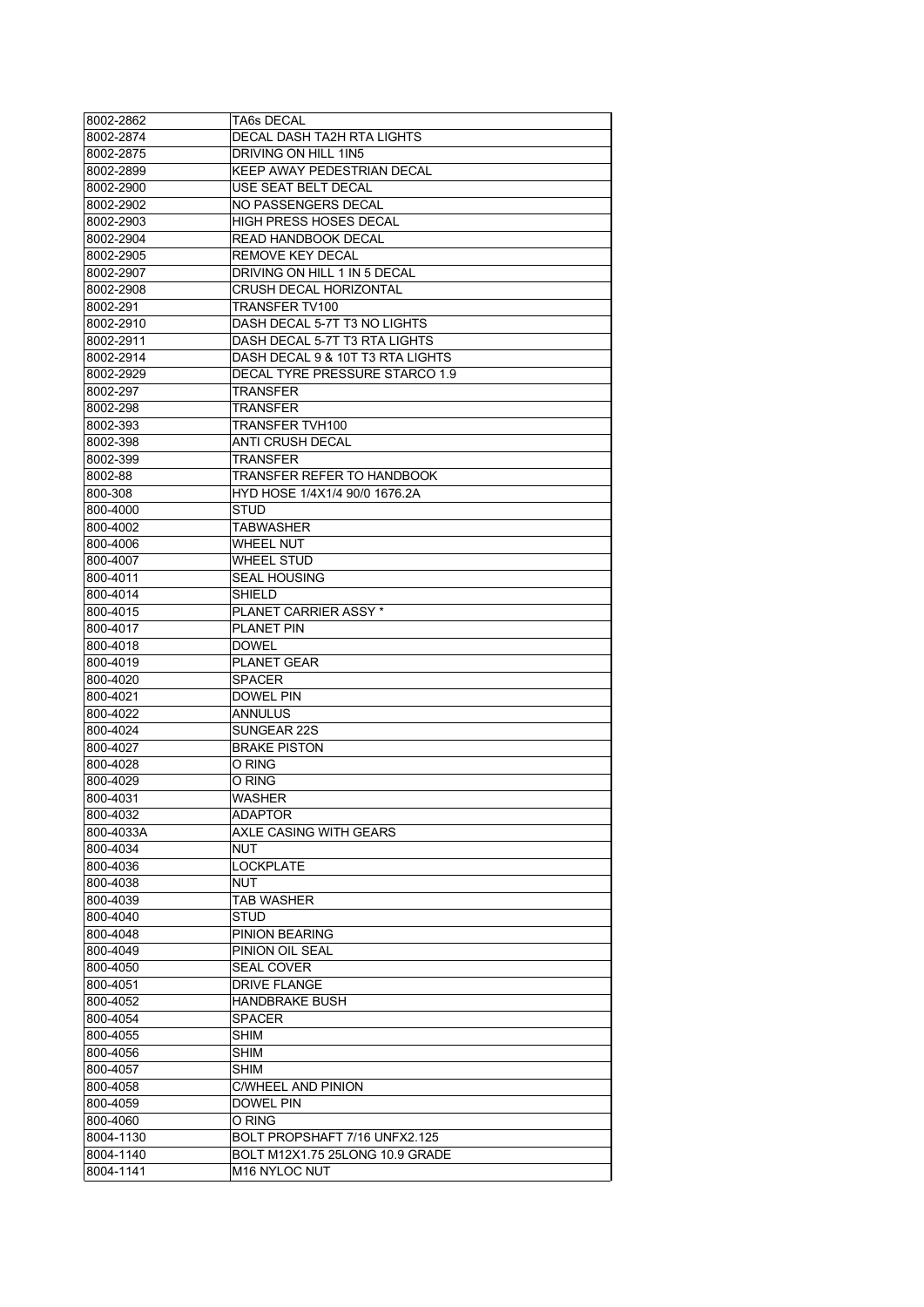| 8004-1143 | 3/8 UNF PHILIDAS NUT MK5                 |
|-----------|------------------------------------------|
| 8004-1144 | NUT 7/16"UNF PHILIDAS MK 5 GRADE 5       |
| 8004-1152 | NUT M10 SELF LOCKING 10.9                |
| 8004-1153 | BOLT HEX 1/2 UNC X 1.3/4 10.9 BLUE       |
| 8004-1154 | NUT NYLOC M20 GRADE 10 COLOUR BLUE       |
| 8004-1156 | BOLT HEX HEAD M12X160 GR 10.9            |
| 8004-1158 | BOLT HEX HD M16 X 70MM GRADE 10.9 BLUE   |
| 8004-1159 | NUT NYLOC M16 GRADE 10 COLOUR BLUE       |
| 8004-1160 | 1/2" UNF X 1 1/4"SETSCREW GRADE V (10.9) |
| 8004-1162 | M12 X 10 GRADE NYLOC NUT                 |
| 8004-1163 | BOLT HEX HEAD M12X170 GRADE 10.9 BLUE    |
| 8004-1164 | PROPSHAFT BOLT 7/16"UNF X 1 1/2" HEX HD  |
| 8004-1165 | PROPSHAFT BOLT 1/2 UNF X 2 3/8" GRADE S  |
| 8004-1166 | NUT 1/2 UNF PHILIDAS MK V GRADE 5        |
| 8004-1167 | PROPSHAFT BOLT 1/2 UNF X 1 1/2" GRADE S  |
| 8004-1173 | NUT 1/2" UNF PHILIDAS MK V THIN NUVT/138 |
| 800-4138  | VALVE                                    |
| 800-4141  | AXLE SHAFT 664MM-21S                     |
| 800-4143  | <b>DOWEL</b>                             |
| 800-4147  | BOLT                                     |
| 800-4151  | <b>SPRING PIN</b>                        |
| 800-4154  | <b>BEARING HOUSING</b>                   |
| 800-4158  | <b>SCREW</b>                             |
| 800-4163  | OIL SEAL                                 |
| 800-4164  | <b>SLEEVE</b>                            |
| 800-4165  | <b>BEARING</b>                           |
| 800-4170  | SPACER                                   |
| 800-4171  | <b>LOCKNUT</b>                           |
| 800-4172  | <b>LOCKWASHER</b>                        |
| 800-4173  | V RING SEAL                              |
| 800-4174  | SPACER                                   |
| 800-4175  | DIFF CASE                                |
| 800-4176  | DIFF SPIDER                              |
| 800-4177  | SUN GEAR 25S                             |
| 800-4178  | DIFF CASE                                |
| 800-4180  | SUN GEAR 25S                             |
| 800-4182  | <b>PLANET CARRIER</b>                    |
| 800-4183  | <b>SPACER PLATE</b>                      |
| 800-4184  | DOWEL PIN                                |
| 800-4193  | BOLT                                     |
| 800-4194  | DIFF CASE ASSY                           |
| 800-4199  | <b>AXLE SHAFT</b>                        |
| 800-4201  | WASHER                                   |
| 800-4202  | AXLE SHAFT 586MM 22S                     |
| 800-4203  | AXLE SHAFT                               |
| 800-4204  | AXLE SHAFT                               |
| 800-4212  | <b>FLANGE</b>                            |
| 800-4214  | HUB                                      |
| 800-4215  | Spirol Pin                               |
| 800-4217  | <b>AXLE ARM</b>                          |
| 800-4222  | DIFF CASE RH                             |
| 800-4223  | <b>SPIDER</b>                            |
| 800-4224  | HUB                                      |
| 800-4229  | <b>CROWN WHEEL &amp; PINION</b>          |
| 800-4231  | STUD                                     |
| 800-4316  | PINION CARTRIDGE                         |
| 800-4318  | <b>BRAKE PISTON</b>                      |
| 800-4320  | WASHER                                   |
| 800-4321  | <b>RETAINING RING</b>                    |
| 800-4331  | <b>PLANET CARRIER</b>                    |
| 800-4335  | <b>CIRCLIP</b>                           |
| 800-4337  | THRUST WASHER                            |
| 800-4339  | STUD                                     |
|           |                                          |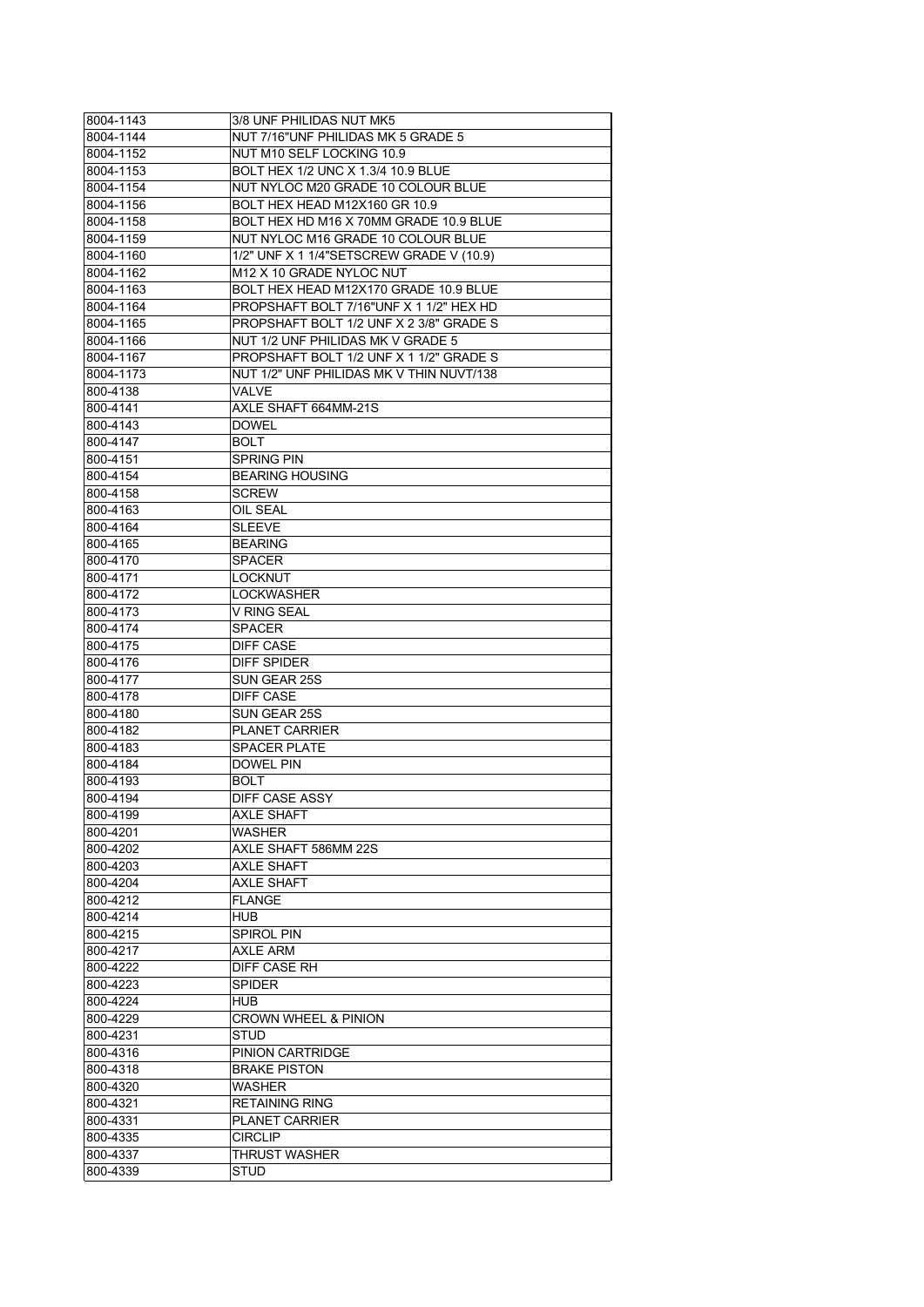| 800-4345               | <b>BRAKE CYLINDER RH</b>                                 |
|------------------------|----------------------------------------------------------|
| 800-4346               | <b>BRAKE CYLINDER LH</b>                                 |
| 800-4349               | <b>SUN GEAR</b>                                          |
| 800-4350               | BOLT                                                     |
| 800-4365               | <b>BEARING</b>                                           |
| 800-4366               | NUT                                                      |
| 800-4367               | <b>BEARING</b>                                           |
| 800-4370               | <b>PLANET CARRIER</b>                                    |
| 800-4372               | SUN GEAR                                                 |
| 800-4382               | ANNULUS                                                  |
| 800-4383               | PLANET GEAR                                              |
| 800-4384               | <b>SPACER PLATE</b>                                      |
| 800-4391               | <b>SPRING RH</b>                                         |
| 800-4392               | <b>SPRING LH</b>                                         |
| 800-4393               | SHIM                                                     |
| 800-4394               | SHIM                                                     |
| 800-4395               | <b>SHIM</b>                                              |
| 800-4402               | <b>PLANET CARRIER</b>                                    |
| 800-4403               | ANNULUS                                                  |
| 800-4404               | <b>PLANET GEAR</b>                                       |
|                        |                                                          |
| 800-4405               | <b>PLANET PIN</b>                                        |
| 800-4410               | GEAR                                                     |
| 800-4414               | <b>RETURN SPRING</b>                                     |
| 800-4415               | <b>RETURN SPRING</b>                                     |
| 800-4416               | BUSH                                                     |
| 800-4421               | <b>PLANET GEAR</b>                                       |
| 800-4422               | <b>ANNULUS</b>                                           |
| 800-4424               | PLANET GEAR                                              |
| 800-4425               | PLANET PIN 25DIA X 68 LONG                               |
| 800-4426               | AXLE SHAFT SPACER                                        |
| 800-4429               | ANNULUS 202mm O/D x 40mm WIDE x 69 TEETH                 |
|                        |                                                          |
| 800-4431               | AXLE ARM                                                 |
| 8004-45                | SETSCREW 5/16 UNFX1.0                                    |
| 8004-46                | BOLT PROPSHAFT 3/8 UNFX1.1/4                             |
| 8004-47                | BOLT PROPSHAFT 7/16 UNFX1.1/4                            |
| 8004-48                | BOLT PROPSHAFT 3/8 UNFX1.1/8                             |
| 8004-64                | 5/16 UNC X 1.1/4 BOLT                                    |
| 8004-75                | 5/16 UNF PLAIN NUT                                       |
| 800-5068               | CORTECO SEAL A1                                          |
| 800-5075               | STUD                                                     |
| 800-512                | ELEMENT FOR W1148                                        |
| 800-515                | ELEMENT                                                  |
| 800-518                | <b>ELEMENT</b>                                           |
| 800-519                | <b>FILTER AND SEAL</b>                                   |
| 800-520                | <b>ELEMENT</b>                                           |
|                        |                                                          |
| 800-542                | <b>ELEMENT</b>                                           |
| 800-544                | <b>ELEMENT</b>                                           |
| 800-549                | HYD FILTER                                               |
| 800-553                | FILTER ELEMENT *S*                                       |
| 800-553A               | <b>FILTER ELEMENT *S*</b>                                |
| 800-554                | <b>FILTER</b>                                            |
| 800-555                | FILTER *S*                                               |
| 800-555A               | FILTER *S*                                               |
| 800-557                | <b>ELEMENT</b>                                           |
| 800-561                | <b>ELEMENT</b>                                           |
| 800-562                | <b>FILTER ELEMENT *S*</b>                                |
| 800-562A               | SAFETY ELEMENT *S*                                       |
| 800-6021               | <b>SYNCHRONIZER</b>                                      |
| 800-6096               | <b>SPRING</b>                                            |
| 8006-1001              | 22MM DOWTY BONDED SEAL                                   |
| 8006-1027              | TEE F/M/M SWIVEL 22MM                                    |
| 8006-1083<br>8006-1106 | M/M ADAPTOR 18MM-3/8BSP<br><b>14MM DOWTY BONDED SEAL</b> |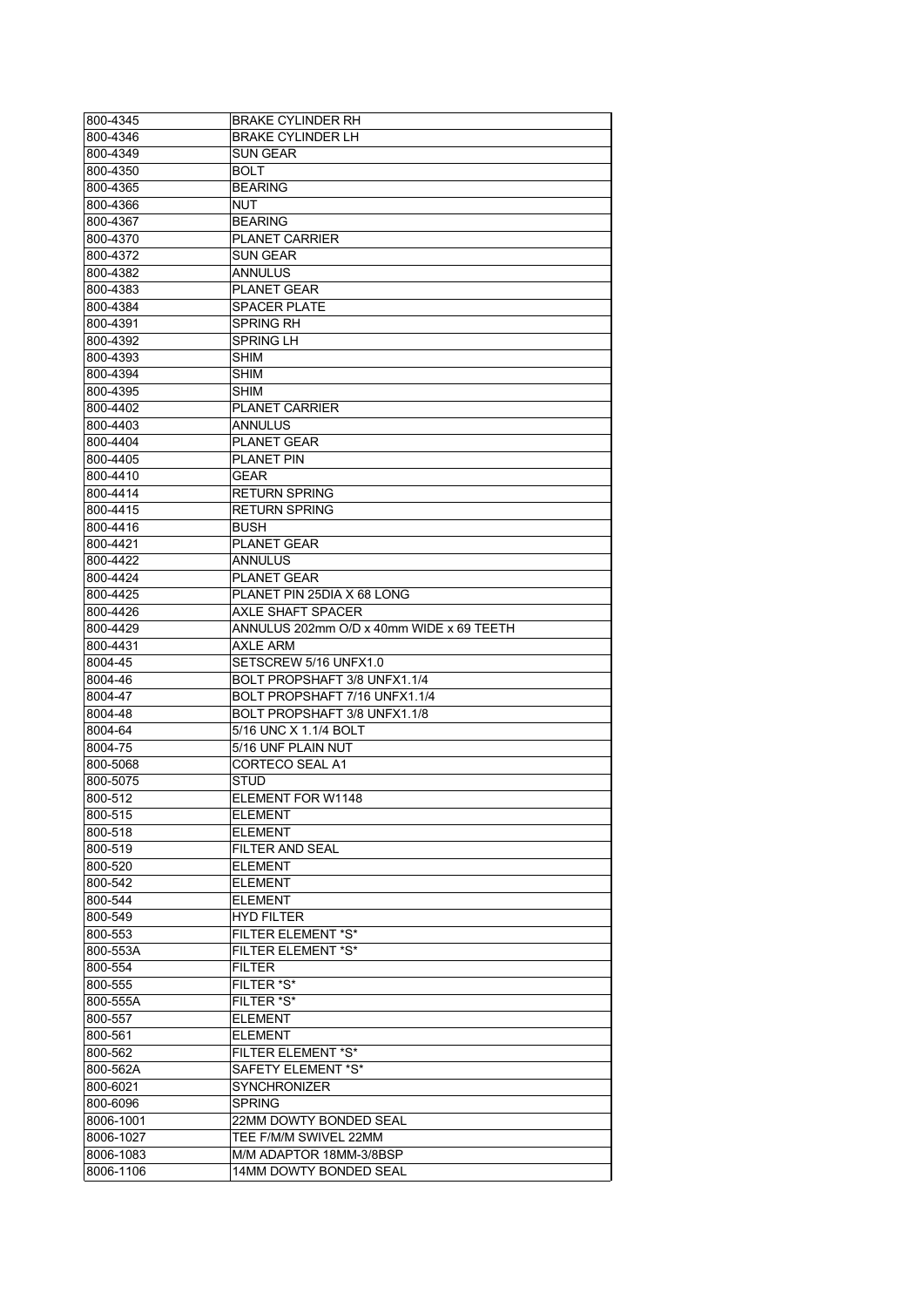| 8006-1110            | P CLIP BSR225                         |
|----------------------|---------------------------------------|
| 8006-1111            | JUBILEE CLIP WD12-18MS                |
| 8006-1112            | JUBILEE CLIP 20-32mm                  |
| 8006-1113            | JUBILEE CLIP WD18-25MS                |
| 8006-1115            | <b>HOSE CLIP</b>                      |
| 8006-1117            | 1/2BSP X 1/2 BODY QR MALE             |
| 8006-1118            | 1/2BSP X 1/2 BODY QR FEMALE           |
| 8006-1119            | 1/2" BSP LOCKNUT                      |
| 8006-1122            | 90DEG 1/2 X 1/2 PLAS ELBOW            |
|                      |                                       |
| 800-6140             | BAR                                   |
| 800-6165             | <b>BEARING</b>                        |
| 800-6176             | <b>SELECTOR FORK</b>                  |
| 800-6191             | <b>BAULK RING</b>                     |
| 800-6192             | <b>SPRING</b>                         |
| 800-7040             | <b>FILTER</b>                         |
| 800-7122             | <b>RING GEAR</b>                      |
| 800-7164             | <b>VEE BELT</b>                       |
| 800-7314             | <b>DIPSTICK</b>                       |
| 800-7365             | ELEMENT *S*                           |
| 800-7365A            | FILTER *S*                            |
| 800-7470             | <b>BLOWER JACKET</b>                  |
| 800-7579             | <b>JOINT SET</b>                      |
| 8008-0009G           | <b>FRONT END</b>                      |
| 8008-1012            | <b>INTERNAL CIRCLIP</b>               |
|                      |                                       |
| 800-8107             | <b>SHOE &amp; LINING</b>              |
| 8008-1375            | ROLL BAR WELD ASSY *S*                |
| 8008-1375RKIT        | <b>ROPS NUTS/BOLTS KIT</b>            |
| 8008-1387            | <b>ROPS FRAME</b>                     |
| 8008-1391            | <b>ROPS FRAME ASSY</b>                |
| 8008-1399            | RIGID ROPS TV1000                     |
| 8008-1403            | <b>SWITCH PLATE</b>                   |
| 8008-1408            | ROPS 100/150/200 DUMPER *S*           |
|                      |                                       |
| 8008-1411E           | <b>BRACKET FOR ROPS</b>               |
| 8008-1412BK          | <b>BOLT KIT</b>                       |
| 8008-1412K           | ROPS PIN KIT 9000 DUMPER X 130mm LONG |
| 8008-1415            | ROPS FRAME FOLDING*S*                 |
|                      |                                       |
| 8008-1442            | RIGID ROPS FRAME *S*                  |
| 8008-1443            | FOLDING ROPS 4WS*S*                   |
| 8008-1444            | ROPS 2000-7000 DUMPER *S*             |
| 8008-1445            | FOLDING ROPS 2000-7000 DUMPER *S*     |
| 8008-1446            | FOLDING ROPS 9000 DUMPER *S*          |
| 8008-1448            | FOLDING ROPS HD 850 *S*               |
| 8008-1449            | ROPS/FOPS 2/7 TONNE DUMPER            |
| 8008-1450            | FOLDING ROPS FRAME 10T *S*            |
| 8008-1450GS          | GAS STRUT *S*                         |
| 8008-1450P           | LOCKPIN 75/2                          |
| 8008-1451GS          | GAS STRUT *S*                         |
| 8008-1451P           | PIN                                   |
| 8008-175             | HYD RAM BRAKE TV750/90                |
| 8008-225             | HYD RAM 35 BORE CL216 ST14 OBS        |
| 8008-28              | PIN RAM                               |
| 8008-29              | PIVOT PIN                             |
| 8008-31              | LINK PIN                              |
|                      |                                       |
| 800-847-848          | <b>BEARING</b>                        |
| 8008-53              | LINK                                  |
| 8008-55              | LINK PIN                              |
| 800-859              | OIL SEAL                              |
| 800-9001             | <b>SETSCREW</b>                       |
| 800-9002             | DRAIN PLUG                            |
| 800-9003             | O RING                                |
| 800-9005             | WASHER                                |
| 800-9006<br>800-9007 | O RING<br><b>SUCTION STRAINER</b>     |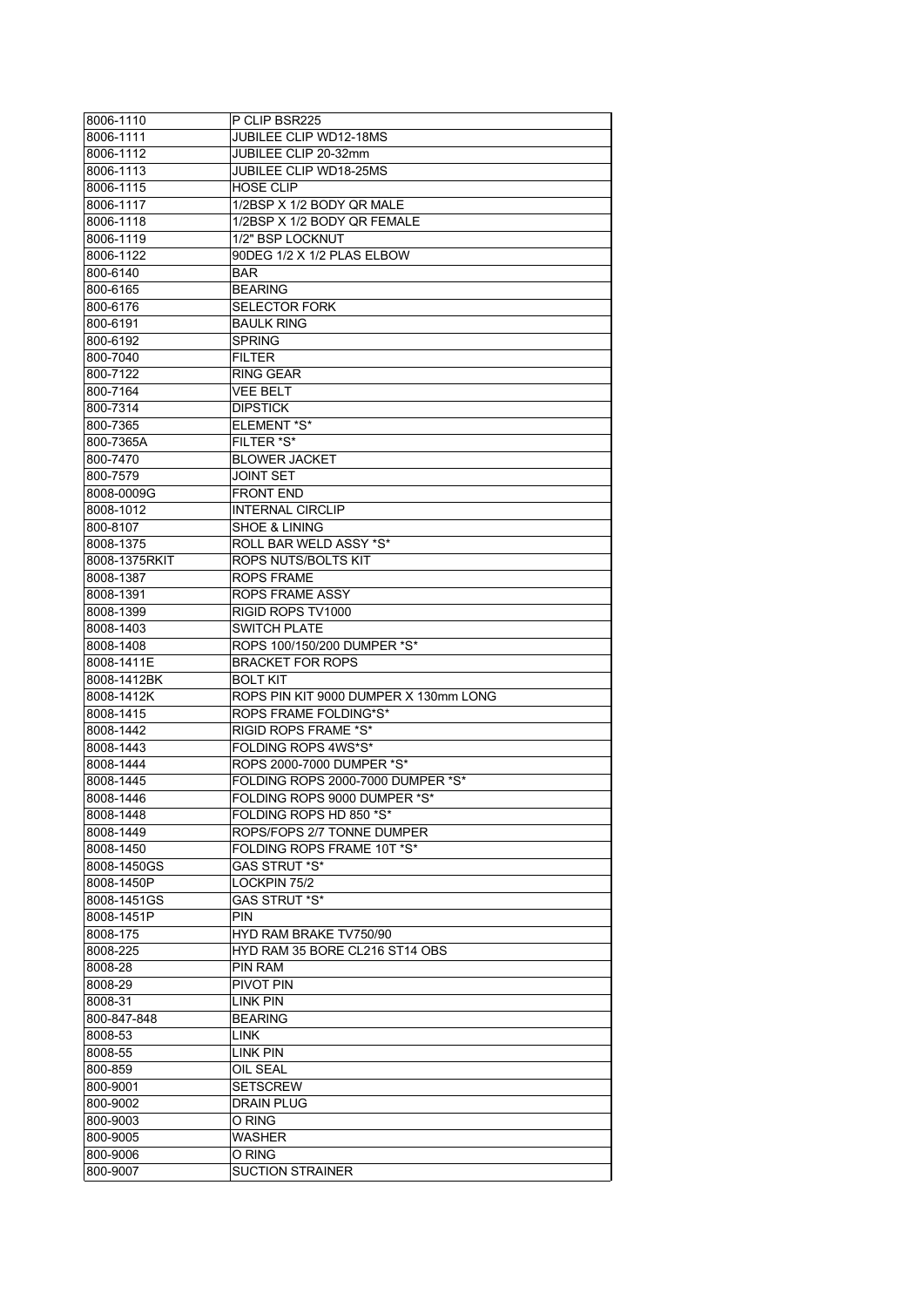| 800-9008  | WASHER                        |
|-----------|-------------------------------|
| 800-9013  | O RING                        |
| 800-9017  | <b>STUB LEVER</b>             |
| 800-9018  | <b>ROTATION PIN</b>           |
| 800-9019  | <b>LOWER SEATING</b>          |
| 800-9020  | O RING                        |
| 800-9021  | HOSE CLIP                     |
| 800-9022  | COVER                         |
| 800-9023  | <b>COVER CLIP</b>             |
| 800-9024  | <b>SETSCREW</b>               |
| 800-9025  | <b>UPPER SEATING</b>          |
| 800-9026  | <b>GASKET</b>                 |
| 800-9027  | <b>PLUG</b>                   |
| 800-9028  | SOLENOID                      |
| 800-9028A | <b>SERVICE KIT</b>            |
|           |                               |
| 800-9029  | <b>SPRING</b>                 |
| 800-9030  | <b>STEEL BALL</b>             |
| 800-9032  | <b>FORK</b>                   |
| 800-9034  | <b>SCREW</b>                  |
| 800-9035  | <b>SHIFT LUG</b>              |
| 800-9036  | PLATE SEAL                    |
| 800-9038  | RAIL-SHIFT                    |
| 800-9041  | <b>SEALING WASHER</b>         |
| 800-9042  | PUMP&OIL SEAL ASSY *S*        |
| 800-9043  | <b>WASHER</b>                 |
| 800-9044  | <b>BOLT</b>                   |
| 800-9045  | OIL SEAL *S*                  |
| 800-9047  | <b>GASKET</b>                 |
| 800-9049  | <b>ADAPTOR</b>                |
| 800-9050  | <b>OIL FILTER</b>             |
| 800-9053  | <b>REAR TRANSMISSION CASE</b> |
| 800-9054  | <b>REAR COVER</b>             |
| 800-9057  | <b>CAPHEAD SCREW</b>          |
| 800-9058  | GASKET                        |
| 800-9060  | <b>BEARING</b>                |
| 800-9063  | SHIM                          |
| 800-9064  | <b>SHIM</b>                   |
| 800-9065  | <b>SHIM</b>                   |
|           |                               |
| 800-9066  | SHIM                          |
| 800-9068  | WASHER                        |
| 800-9069  | <b>NUT</b>                    |
| 800-9070  | PLUG-TAPER                    |
| 800-9072  | <b>SEALING CAP</b>            |
| 800-9073  | GASKET                        |
| 800-9074  | <b>COVER</b>                  |
| 800-9078  | <b>GASKET</b>                 |
| 800-9082  | <b>ANTI ROTATION PIN</b>      |
| 800-9083  | <b>BEARING</b>                |
| 800-9084  | <b>WASHER</b>                 |
| 800-9085  | WASHER                        |
| 800-9086  | <b>SEALING RING</b>           |
| 800-9087  | <b>BEARING</b>                |
| 800-9089  | WASHER                        |
| 800-9090  | <b>INTERNAL SPRING RING</b>   |
| 800-9091  | <b>RETAINER</b>               |
| 800-9092  | <b>FRICTION DISC</b>          |
| 800-9093  | <b>CLUTCH DISC</b>            |
| 800-9094  | <b>RING</b>                   |
| 800-9095  | <b>RETAINER</b>               |
| 800-9096  | <b>PISTON</b>                 |
| 800-9097  | <b>OUTER LIP SEAL</b>         |
|           |                               |
| 800-9098  | O RING                        |
| 800-9099  | <b>SHAFT ASSY</b>             |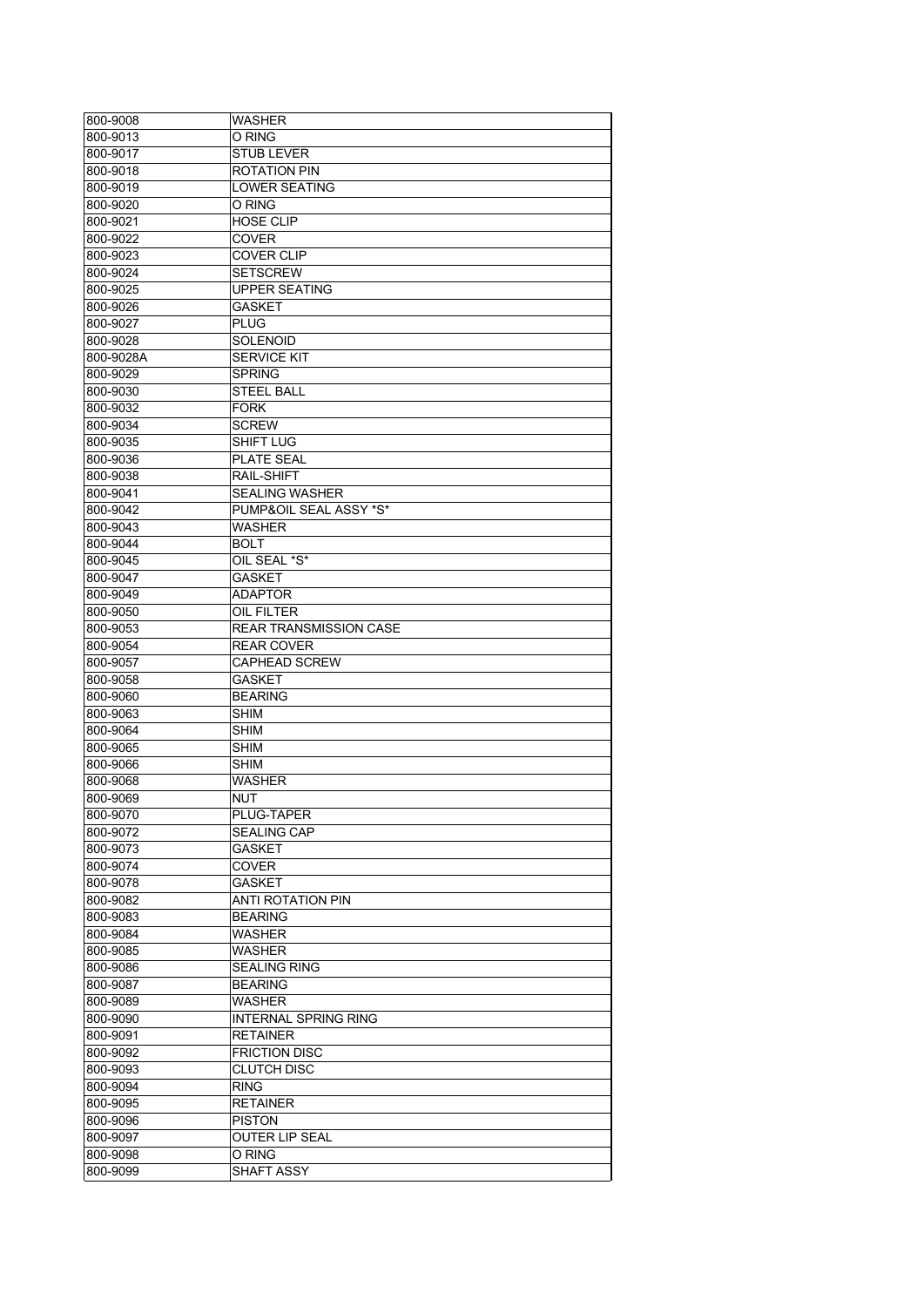| 800-9100  | <b>GEAR-REVERSE</b>           |
|-----------|-------------------------------|
| 800-9101  | <b>SHIM</b>                   |
| 800-9102  | SHIM                          |
| 800-9103  | SHIM                          |
| 800-9104  | SHIM                          |
| 800-9105  | SHIM                          |
| 800-9106  | SHIM                          |
| 800-9107  | SPACER - REAR BEARING         |
| 800-9108  | <b>BEARING</b>                |
| 800-9109  | SPACER-FRONT                  |
| 800-9111  | <b>SLEEVE</b>                 |
| 800-9112  | SPACER                        |
| 800-9113  | <b>BEARING</b>                |
| 800-9116  | <b>SLEEVE</b>                 |
|           | <b>OUTPUT SHAFT</b>           |
| 800-9118  |                               |
| 800-9121  | <b>CIRCLIP</b>                |
| 800-9122  | GEAR                          |
| 800-9123  | SHIM                          |
| 800-9124  | SHIM                          |
| 800-9125  | SHIM                          |
| 800-9126  | <b>SHIM</b>                   |
| 800-9127  | SPACER                        |
| 800-9128  | SEAL                          |
| 800-9129  | <b>OUTPUT FLANGE</b>          |
| 800-9130  | <b>SPACER - OUTPUT FLANGE</b> |
| 800-9134  | <b>WASHER</b>                 |
| 800-9135  | <b>TAB WASHER</b>             |
| 800-9136  | <b>BOLT</b>                   |
| 800-9138  | O RING                        |
| 800-9141  | RING-SUPPORT                  |
| 800-9142  | <b>INCHING VALVE</b>          |
| 800-9142A | <b>SOLENOID ASSY</b>          |
| 800-9147  | OIL SEAL                      |
| 800-9159  | <b>SPRING</b>                 |
| 800-9161  | <b>SPRING</b>                 |
| 800-9162  | <b>SPRING</b>                 |
| 800-9177  | <b>GASKET</b>                 |
| 800-9180  | <b>GASKET</b>                 |
| 800-9182  | O RING                        |
| 800-9183  | SOLENOID                      |
| 800-9188  | WASHER KIT                    |
| 800-9189  | <b>SEAL KIT</b>               |
| 800-9190  | <b>SNAP RING KIT</b>          |
| 800-9191  | O RING KIT                    |
| 800-9194  | <b>GASKET KIT</b>             |
| 800-9200  | <b>DIFFERENTIAL PINION</b>    |
| 800-9201  | WASHER                        |
| 800-9202  | <b>FRICTION WASHER</b>        |
| 800-9203  | DIFFERENTIAL SIDE GEAR        |
| 800-9204  | SEAL                          |
| 800-9205  | <b>SEAL</b>                   |
| 800-9206  | SEAL                          |
| 800-9207  | O-RING                        |
| 800-9208  | 0-RING                        |
|           |                               |
| 800-9209  | O-RING                        |
| 800-9210  | 0-RING                        |
| 800-9211  | O-RING                        |
| 800-9212  | 0-RING                        |
| 800-9213  | 0-RING                        |
| 800-9214  | 0-RING                        |
| 800-9215  | 0-RING                        |
| 800-9216  | O-RING                        |
| 800-9217  | O-RING                        |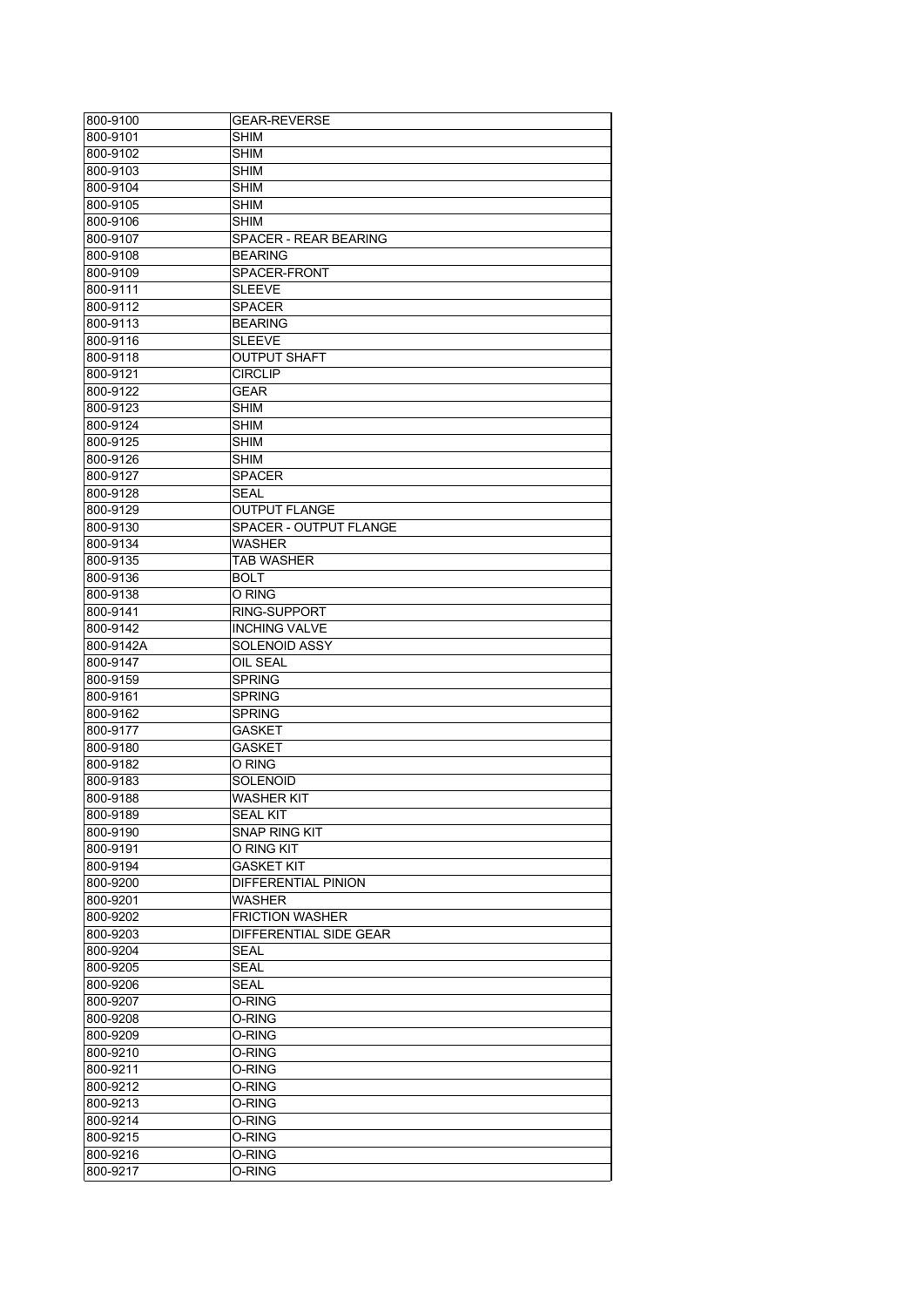| 800-9219 | SEAL                             |
|----------|----------------------------------|
| 800-9220 | <b>SEAL</b>                      |
| 800-9221 | <b>CIRCLIP</b>                   |
| 800-9222 | <b>CIRCLIP</b>                   |
| 800-9223 | <b>CIRCLIP</b>                   |
| 800-9224 | <b>CIRCLIP</b>                   |
| 800-9225 | <b>CIRCLIP</b>                   |
| 800-9226 | <b>CIRCLIP</b>                   |
| 800-9227 | <b>CIRCLIP</b>                   |
| 800-9228 | <b>CIRCLIP</b>                   |
| 800-9229 | <b>SPLIT PIN</b>                 |
| 800-9230 | <b>BALL BEARING</b>              |
| 800-9231 | <b>BALL BEARING</b>              |
| 800-9232 | <b>BALL BEARING</b>              |
| 800-9233 | <b>BEARING</b>                   |
| 800-9234 | <b>BALL BEARING</b>              |
|          |                                  |
| 800-9235 | <b>BEARING</b><br><b>BEARING</b> |
| 800-9236 | <b>TAPER ROLLER BEARING</b>      |
| 800-9237 |                                  |
| 800-9238 | <b>NEEDLE BEARING</b>            |
| 800-9239 | <b>NEEDLE BEARING</b>            |
| 800-9240 | <b>NEEDLE BEARING</b>            |
| 800-9241 | <b>NUT</b>                       |
| 800-9242 | <b>NUT</b>                       |
| 800-9244 | <b>NUT</b>                       |
| 800-9245 | <b>NUT</b>                       |
| 800-9246 | <b>NUT</b>                       |
| 800-9247 | RING NUT                         |
| 800-9248 | <b>GREASE FITTING</b>            |
| 800-9249 | <b>SPRING WASHER</b>             |
| 800-9250 | <b>SPRING WASHER</b>             |
| 800-9251 | <b>SPRING WASHER</b>             |
| 800-9252 | <b>SPRING WASHER</b>             |
| 800-9253 | <b>LOCK WASHER</b>               |
| 800-9254 | <b>LOCK WASHER</b>               |
| 800-9255 | <b>LOCK WASHER</b>               |
| 800-9256 | <b>SEAL WASHER</b>               |
| 800-9257 | <b>SEAL WASHER</b>               |
| 800-9258 | <b>CIRCLIP</b>                   |
| 800-9259 | <b>DETEND BALL</b>               |
| 800-9260 | <b>DETEND BALL</b>               |
| 800-9261 | SHIM                             |
| 800-9262 | WASHER                           |
| 800-9263 | <b>SHIM</b>                      |
| 800-9264 | SHIM                             |
| 800-9265 | <b>WASHER</b>                    |
| 800-9266 | <b>DOWEL</b>                     |
| 800-9267 | <b>DOWEL</b>                     |
| 800-9268 | <b>DOWEL</b>                     |
| 800-9269 | ROLL PIN                         |
| 800-9270 | <b>HEXAGON BOLT</b>              |
| 800-9271 | <b>HEXAGON BOLT</b>              |
| 800-9272 | <b>HEXAGON BOLT</b>              |
| 800-9273 | <b>BOLT</b>                      |
| 800-9275 | <b>HEXAGON BOLT</b>              |
| 800-9276 | <b>HEXAGON BOLT</b>              |
| 800-9277 | <b>BOLT</b>                      |
| 800-9279 | <b>HEXAGON BOLT</b>              |
| 800-9280 | <b>HEXAGON BOLT</b>              |
| 800-9281 | <b>HEXAGON BOLT</b>              |
| 800-9282 | <b>CYLINDER BOLT</b>             |
| 800-9283 | <b>CYLINDER BOLT</b>             |
| 800-9284 | <b>CYLINDER BOLT</b>             |
|          |                                  |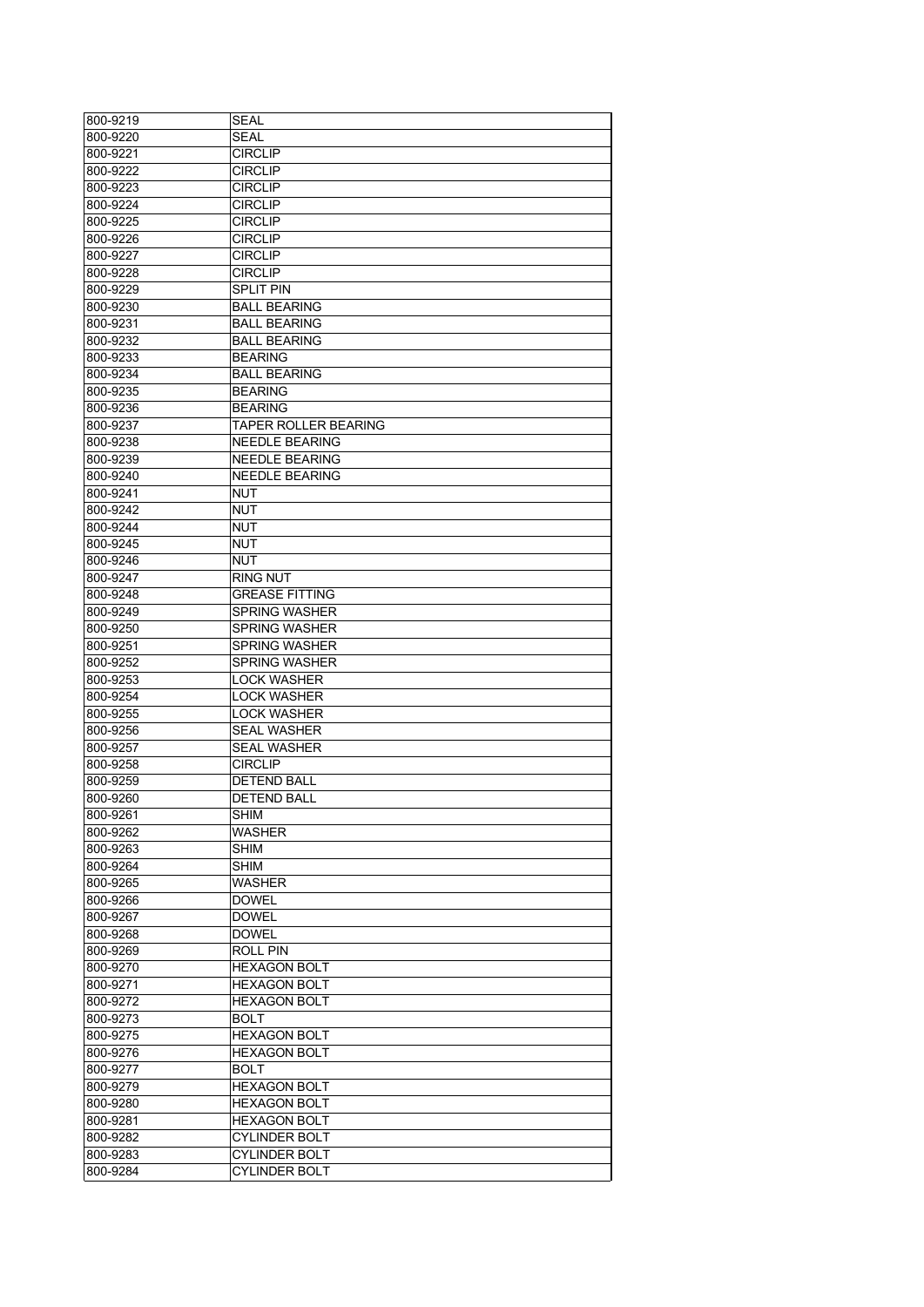| 800-9285 | <b>CYLINDER BOLT</b>       |
|----------|----------------------------|
| 800-9286 | <b>GRUB BOLT</b>           |
| 800-9287 | BOLT                       |
| 800-9288 | BOLT                       |
| 800-9289 | BOLT                       |
| 800-9290 | <b>BOLT</b>                |
| 800-9291 | PLUG                       |
| 800-9292 | <b>GRUB BOLT</b>           |
| 800-9293 | BOLT                       |
| 800-9294 | BOLT                       |
| 800-9295 | BOLT                       |
| 800-9296 | <b>INTERMEDIATE COVER</b>  |
| 800-9297 | <b>HOUSING</b>             |
| 800-9298 | <b>HOUSING</b>             |
|          |                            |
| 800-9301 | DIFFERENTIAL SHAFT         |
| 800-9302 | <b>LOCKING PLATE</b>       |
| 800-9303 | SPACER                     |
| 800-9304 | <b>SHAFT RETAINER</b>      |
| 800-9305 | DIFFERENTIAL SHAFT         |
| 800-9306 | DIFFERENTIAL CARRIER       |
| 800-9307 | <b>BEVAL GEAR SET</b>      |
| 800-9308 | <b>BEVAL GEAR SET</b>      |
| 800-9310 | <b>DIFFERENTIAL</b>        |
| 800-9311 | AXLE CASE                  |
| 800-9312 | <b>AXLE CASE</b>           |
| 800-9313 | <b>WHEEL HUB</b>           |
| 800-9315 | <b>HALF SHAFT</b>          |
| 800-9317 | <b>RING GEAR</b>           |
| 800-9318 | <b>SELECTOR</b>            |
| 800-9319 | <b>HALF SHAFT</b>          |
| 800-9321 | PLANET GEAR CARRIER        |
| 800-9322 | PLANET GEAR CARRIER        |
| 800-9323 | <b>PISTON</b>              |
| 800-9324 | <b>BRAKE DISC</b>          |
| 800-9325 | <b>PISTON</b>              |
| 800-9326 | <b>DIFFERENTIAL PINION</b> |
| 800-9327 | <b>PIN</b>                 |
| 800-9328 | <b>FRICTION WASHER</b>     |
| 800-9329 | PLUG                       |
| 800-9330 | <b>MAGNET PLUG</b>         |
| 800-9332 | <b>REDUCTION BUSHING</b>   |
| 800-9333 | ADJUSTING BOLT             |
| 800-9334 | <b>LEVER</b>               |
| 800-9335 | LEVER                      |
| 800-9336 | SHIM                       |
| 800-9337 | <b>SHIM</b>                |
| 800-9338 | SHIM                       |
| 800-9339 | <b>PLUG</b>                |
| 800-9340 | <b>BRAKE DISC</b>          |
| 800-9341 | ADJUSTING BOLT             |
| 800-9342 | <b>SPRING</b>              |
| 800-9343 | <b>COVER</b>               |
| 800-9344 | <b>HOUSING</b>             |
| 800-9345 | <b>PIN</b>                 |
| 800-9346 | SPACER                     |
| 800-9347 | <b>SHAFT</b>               |
| 800-9348 | VENT                       |
| 800-9349 | SPACER                     |
| 800-9350 | GEAR                       |
|          |                            |
| 800-9351 | SPACER                     |
| 800-9352 | GEAR                       |
| 800-9353 | SPACER                     |
| 800-9354 | GEAR                       |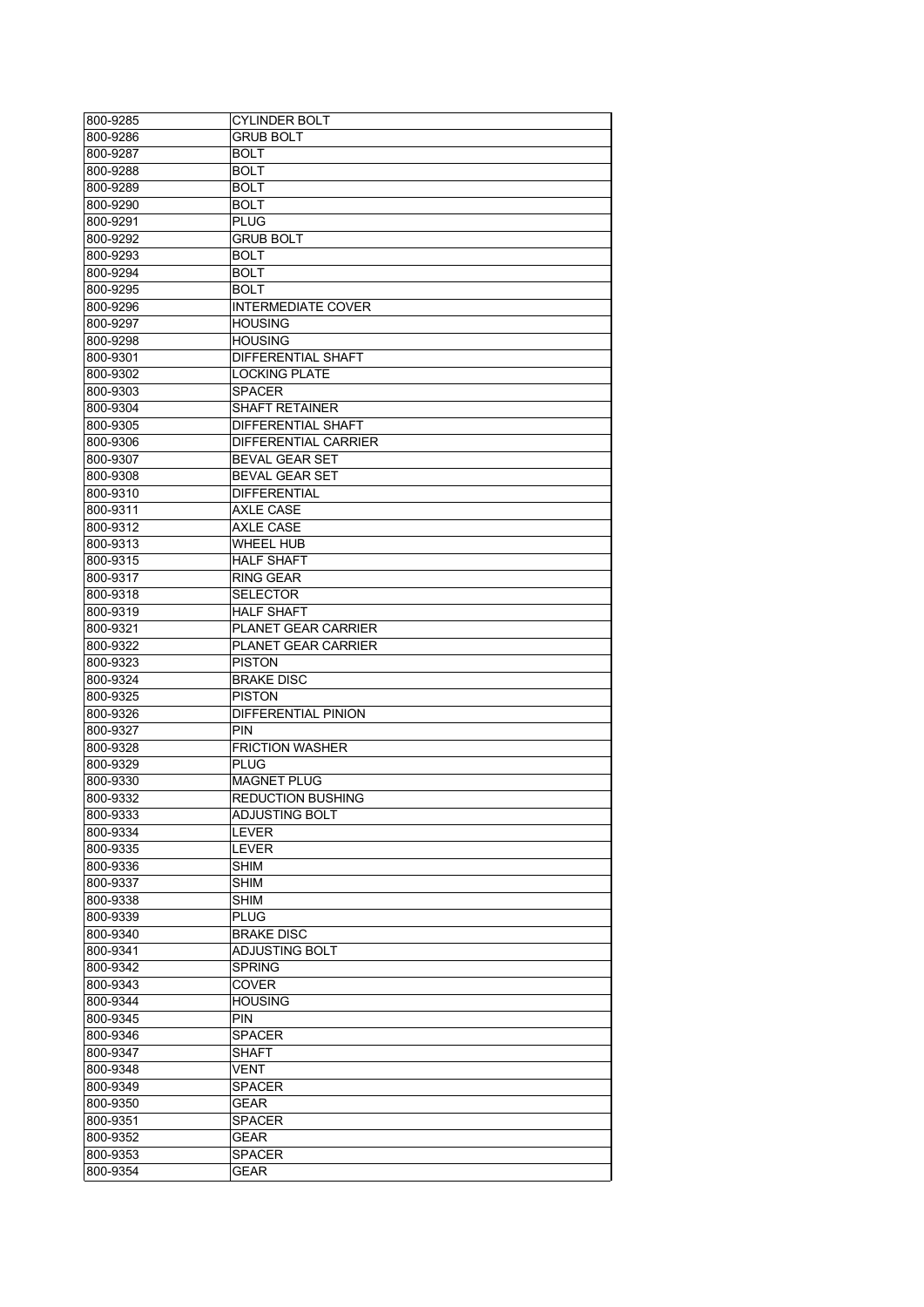| 800-9355 | <b>SHAFT</b>             |
|----------|--------------------------|
| 800-9356 | <b>FLANGE</b>            |
| 800-9357 | <b>WASHER</b>            |
| 800-9358 | <b>BALL BEARING</b>      |
| 800-9359 | <b>SEAL</b>              |
| 800-9361 | <b>COVER</b>             |
| 800-9362 | <b>CIRCLIP</b>           |
| 800-9363 | GEAR                     |
| 800-9364 | <b>GEAR</b>              |
| 800-9365 | <b>WASHER</b>            |
| 800-9366 | <b>SHEET</b>             |
| 800-9368 | <b>RING</b>              |
|          |                          |
| 800-9369 | SHIM                     |
| 800-9370 | SHIM                     |
| 800-9371 | SHIM                     |
| 800-9372 | <b>SHIM</b>              |
| 800-9373 | STUD                     |
| 800-9374 | AXLE CASE                |
| 800-9375 | SPACER                   |
| 800-9378 | <b>WHEEL STUD</b>        |
| 800-938  | <b>OIL SEAL</b>          |
| 800-9383 | <b>HOUSING</b>           |
| 800-9385 | COVER                    |
| 800-9386 | VENT                     |
| 800-9387 | <b>GEAR</b>              |
| 800-9388 | <b>PLUG</b>              |
| 800-9389 | <b>MAGNET PLUG</b>       |
| 800-9390 | <b>GEAR</b>              |
| 800-9391 | <b>GEAR CHANGE COVER</b> |
| 800-9392 | <b>SHAFT</b>             |
| 800-9393 | <b>GEAR</b>              |
| 800-9394 | <b>GEAR</b>              |
| 800-9395 | SPACER                   |
| 800-9396 | GEAR                     |
|          |                          |
| 800-9397 | SHAFT                    |
| 800-9398 | SHAFT                    |
| 800-9399 | <b>GEAR</b>              |
| 800-9400 | <b>GEAR</b>              |
| 800-9401 | <b>PIN</b>               |
| 800-9402 | <b>BUSHING</b>           |
| 800-9403 | GEAR                     |
| 800-9404 | SHEET                    |
| 800-9405 | FORK                     |
| 800-9406 | <b>FORK</b>              |
| 800-9407 | <b>BAR</b>               |
| 800-9408 | BAR                      |
| 800-9409 | <b>FORK</b>              |
| 800-9410 | <b>FORK</b>              |
| 800-9411 | STOP                     |
| 800-9412 | PIN                      |
| 800-9413 | <b>PIN</b>               |
| 800-9414 | <b>DIP STICK</b>         |
| 800-9415 | STOP                     |
| 800-9416 | <b>SPRING</b>            |
| 800-9417 | <b>LEVER</b>             |
| 800-9418 | RUBBER BOOT              |
| 800-9419 | WASHER                   |
| 800-9420 | PIN                      |
| 800-9421 | PIN                      |
| 800-9422 | WASHER                   |
| 800-9423 | SPACER                   |
|          |                          |
| 800-9424 | <b>SPRING</b>            |
| 800-9425 | KNOB                     |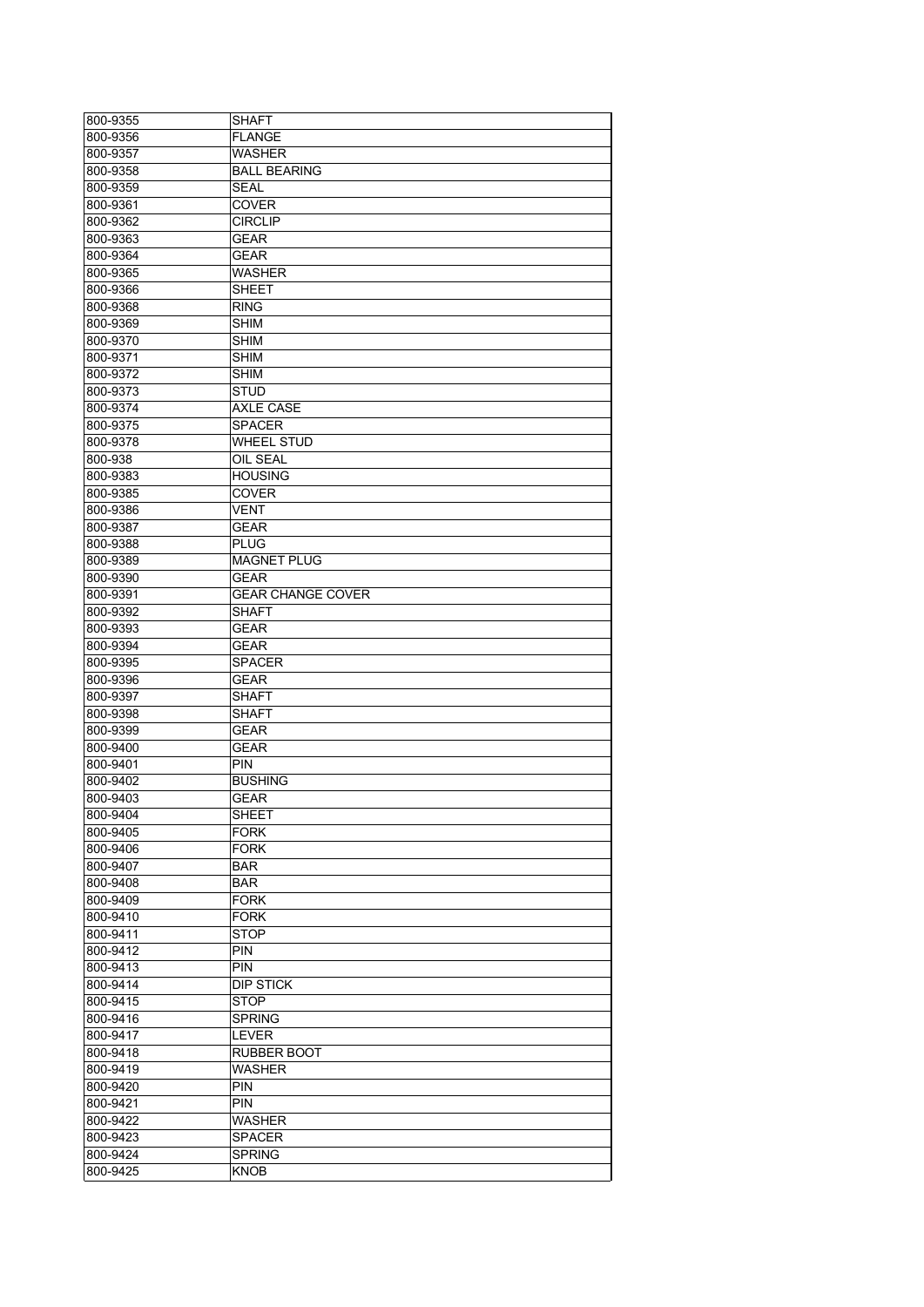| 800-9426  | <b>SPACER</b>                 |
|-----------|-------------------------------|
| 800-9428  | <b>SPACER</b>                 |
| 800-9429  | <b>SPACER</b>                 |
| 800-9430  | <b>BALL BEARING</b>           |
| 800-9431  | <b>FORK LEVER</b>             |
| 800-9433  | <b>SUPPORT</b>                |
| 800-9434  | <b>SHEET</b>                  |
| 800-9435  | <b>BAR</b>                    |
| 800-9436  | LEVER                         |
| 800-9437  | <b>FORK</b>                   |
| 800-9438  | <b>PIN</b>                    |
| 800-9439  | <b>BUSHING</b>                |
| 800-9440  | <b>SEAL</b>                   |
| 800-9441  | <b>GEAR CHANGE COVER</b>      |
| 800-9442  | <b>FLANGE</b>                 |
| 800-9443  | STOP                          |
| 800-9444  | COVERPLATE                    |
| 800-9445  | <b>WASHER</b>                 |
| 800-9446  | <b>FLANGE</b>                 |
| 800-9447  | <b>SHEET</b>                  |
|           |                               |
| 800-9448  | <b>SHEET</b>                  |
| 800-9449  | LEVER                         |
| 800-9450  | <b>PUSHER</b>                 |
| 800-9451  | SEAL                          |
| 800-9452  | <b>SHIM</b>                   |
| 800-9454  | YELLOW COVER                  |
| 800-9455  | PRESSURE REDUCING VALVE       |
| 800-9456  | <b>COIL ONLY</b>              |
| 80379     | <b>ISOLATOR ENGINE MOUNT</b>  |
| 810-182   | HYD HOSE 1/4X1/4 90/0 413     |
| 810-332   | <b>LIP SEAL</b>               |
| 813-50041 | <b>REAR SEAL</b>              |
| 814/00354 | <b>SPRING</b>                 |
| 814/00406 | <b>SPRING</b>                 |
| 816/80051 | PLUG 1/8" TAPERED             |
| 816/80057 | <b>PLUG DETENT</b>            |
| 81627     | <b>INNER COLUMN</b>           |
| 81803334  | <b>GEAR</b>                   |
| 81803343  | <b>GEAR</b>                   |
| 8205      | SETSCREW HEX HD M6 X 12 BZP   |
| 8212      | BOLT HEX HD M6 X 100 BZP      |
| 8214      | WASHER M6 PLAIN BZP           |
| 8215      | WASHER M8 PLAIN BZP           |
| 8217      | WASHER M8 PLAIN FO.G BZP      |
| 8223      | NUT NYLOC M8 BZP              |
| 8225      | CAPSCREW 3/8 X24UNF X 1 1/4   |
| 8226      | CAPSCREW 5/16 X 24UNF X 1     |
| 8228      | RIVET POP 3.2 X 10            |
| 8230      | CAPSCREW 7/16 X 20UNF X 1 1/4 |
| 8231      | <b>NUT LOCK M6 BRASS</b>      |
| 8244      | SPRING WASHER 5/16 BZP        |
| 8246      | CAPSCREW 5/16 X24UNF X 3/4    |
| 8246238C  | <b>PLATE AND O RING KIT</b>   |
| 8248      | BOLT HEX HD M8 X 40 BZP       |
| 8267      | CAPSCREW C/SK 5/16 X 1 1/4    |
| 827/30501 | <b>GLASS FRONT SCREEN</b>     |
| 831699    | <b>SOLENOID</b>               |
| 833524    | LENS & GASKET *S*             |
| 833536    | <b>BRACKET</b>                |
| 833543    | <b>CLAMP</b>                  |
| 833546    | <b>CLAMP</b>                  |
| 833562    | <b>SCREW</b>                  |
| 833564    | <b>SOCKET BASE</b>            |
|           |                               |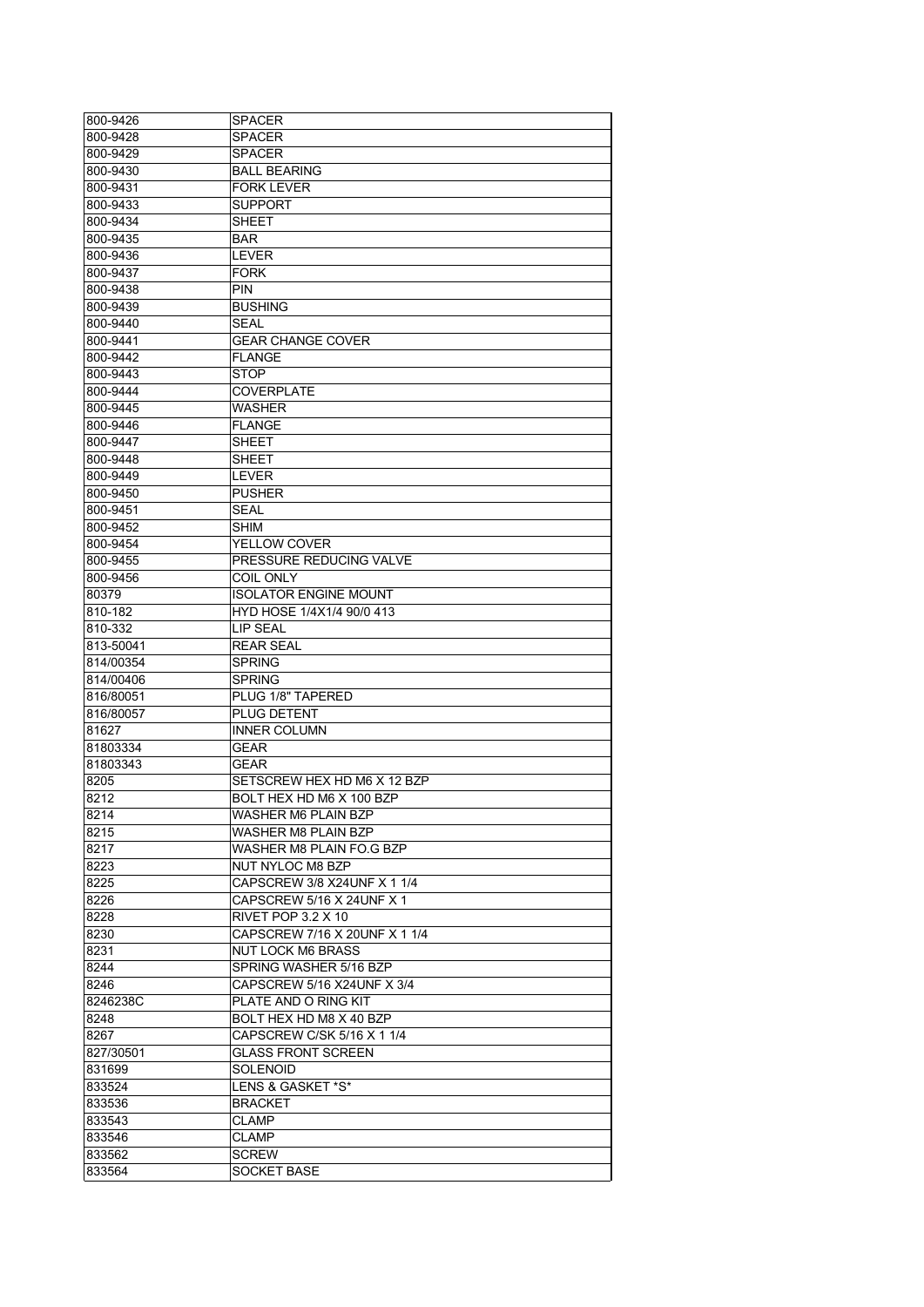| 833565        | <b>SCREW</b>                     |
|---------------|----------------------------------|
| 833567        | <b>HOUSING</b>                   |
| 833568        | FIXTURE REFLECTOR *S*            |
| 833569        | <b>GASKET</b>                    |
| 833570        | <b>GASKET</b>                    |
| 833571        | <b>SCREW</b>                     |
|               |                                  |
| 833572        | O RING                           |
| 833574        | <b>SCREW FOR CLAMP BAND</b>      |
| 833576        | <b>SCREW</b>                     |
| 83400100      | <b>MUDGUARD</b>                  |
| 836857        | DIODE (RESISTOR)                 |
| 839109        | <b>UPPER RADIATOR HOSE</b>       |
| 839134        | <b>COOLING FAN</b>               |
| 839200        | <b>FUEL FILTERS</b>              |
| 839209        | <b>BELT</b>                      |
| 839261        | <b>WATER PUMP</b>                |
| 83937178      | <b>CROWNWHEEL &amp; PINION</b>   |
| 840222        | <b>CIRCLIP</b>                   |
| 840487        | <b>JOCKEY WHEEL</b>              |
|               |                                  |
| 841430        | <b>JACK LEG</b>                  |
| 843103        | <b>WASHER</b>                    |
| 850-089-4     | O RING                           |
| 850090        | <b>DECAL</b>                     |
| 850155        | <b>DECAL</b>                     |
| 851550A       | <b>DECAL</b>                     |
| 852311        | O RING                           |
| 852414        | <b>DECAL</b>                     |
| 853219        | SEAL                             |
| 853408        | O RING                           |
| 85M101        | CASING                           |
| 85M110        | GEAR (26 TEETH)                  |
| 85M111        | <b>PINION</b>                    |
|               |                                  |
| 85M114        | GEAR                             |
| 85M115        | <b>GEAR</b>                      |
| 85M116        | <b>GEAR</b>                      |
| 85M117        | <b>SHAFT</b>                     |
| 85M118        | <b>LAYSHAFT</b>                  |
| 85M128        | SPACER                           |
| 85M130        | <b>SPACER</b>                    |
| 85M2/SAE4-KIT | <b>SHAFT &amp; BEARING KIT</b>   |
| 85M2/SAE5-KIT | SHAFTS & BEARING KIT             |
| 85M360        | GEAR (29 TEETH)                  |
| 85M814        | <b>INPUT SHAFT</b>               |
| 85M815        | SHAFT                            |
| 85M823        | <b>CLIP</b>                      |
| 85M835        | <b>LAYSHAFT CLUSTER</b>          |
|               |                                  |
| 85M836        | <b>GEAR HUB</b>                  |
| 85M839        | THRUST WASHER                    |
| 85M843        | <b>SELECTOR RING</b>             |
| 85M852        | SHAFT                            |
| 85M858        | <b>CLUTCH LEVER</b>              |
| 85M894SA      | ALSO NEED 1 X PART NUMBER 85M895 |
| 85M895        | <b>INTERLOCK PLATE</b>           |
| 85M898        | <b>SELECTOR FORK</b>             |
| 85M899        | <b>SELECTOR FORK</b>             |
| 85M905        | <b>INPUT SHAFT</b>               |
| 85M906        | <b>INPUT SHAFT</b>               |
|               |                                  |
| 85M907        | <b>MAIN SHAFT</b>                |
| 85M915 ASSY   | <b>CLUTCH OPERATING LEVER</b>    |
| 85M919        | <b>CROSS SHAFT</b>               |
| 85M925S/A     | <b>TUBE</b>                      |
| 85M931        | GASKET                           |
| 85M932        | <b>WASHER</b>                    |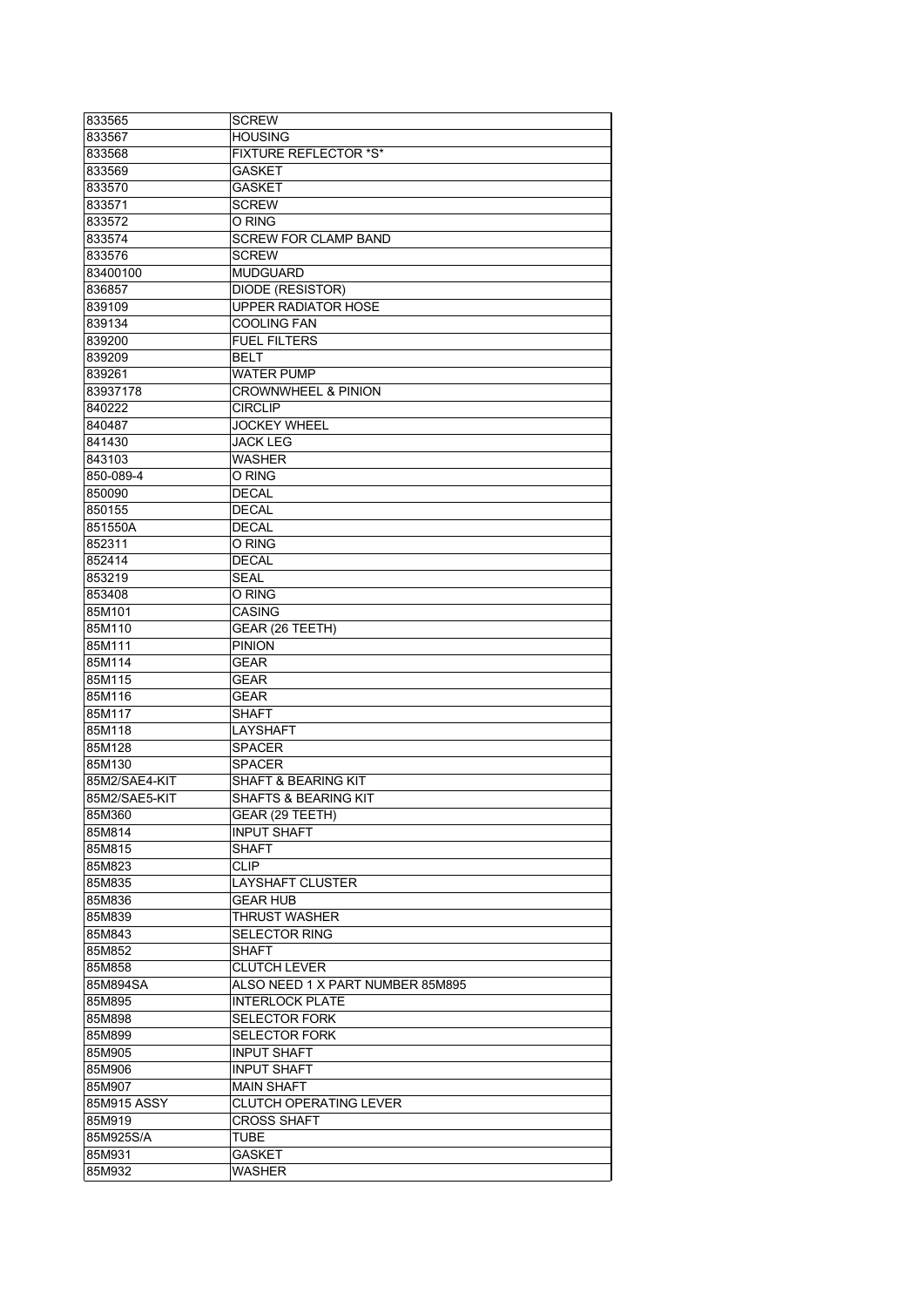| 85M933ASSY                          | <b>GEAR LEVER Long Shank Type</b>        |
|-------------------------------------|------------------------------------------|
| 85M938ASSY                          | USE 85M933ASSY                           |
| 85M941ASSY                          | <b>GEAR LEVER ASSY.</b>                  |
| 85MJ/SAE4-KIT                       | <b>SHAFTS &amp; BEARING KIT</b>          |
| 865307                              | <b>RADIATOR BOTTLE</b>                   |
| 86584273                            | <b>CARRIER ASSY</b>                      |
| 866044                              | <b>STOP SOLENOID</b>                     |
| 866110                              | <b>RADIATOR</b>                          |
| 866127                              | AIR FILTER ELEMENT                       |
| 87                                  | JUBILEE CLIP SIZE OX                     |
| 87521-2OD-020                       | <b>DECAL</b>                             |
| 8790-93                             | <b>BRG BALL 50x90x20</b>                 |
| 8800923                             | <b>GASKET</b>                            |
| 886                                 | RADIATOR (HP90)                          |
| 890-59-56                           | <b>SEAL</b>                              |
| 8972309380                          | <b>FAN BELT</b>                          |
| 8HA-019-5                           | OIL SEAL                                 |
| 9/10000-250P-T3                     | FILTER KIT 9-10 TON *S*                  |
| 9/10000-500P-T3                     | FILTER KIT 9-10 TON *S*                  |
| 90001                               | WHEELS 200 X 45MM (HP PUMP)              |
| 9000-154                            | NUT SLEEVE FM8/1                         |
| 90002                               | FEET BONDED 267/8 (POWER UNIT)           |
|                                     | 9000 RTA LIGHTS LH DIP                   |
| 9000-22                             |                                          |
| 9000-250C                           | FILTER KIT *S*                           |
| 9000-250PT2                         | FILTER KIT *S*                           |
| 9000-250PT3                         | FILTER KIT *S*                           |
| 9000-250PTC                         | FILTER KIT *S*                           |
| 9000-250PTCG                        | FILTER KIT 250 HOUR 99 ONWARDS *S*       |
| 9000-250PTCG-PLASTIC FILTER KIT *S* |                                          |
| 90003                               | <b>FLEX MOUNT 539887/45</b>              |
| 90004                               | <b>WHEELS 6 BLACK SOLID (PUMP)</b>       |
|                                     |                                          |
| 9000-409                            | AIR PIPE 8MM X 5.5MM BORE 5 METRE LENGTH |
| 9000-429                            | CABLE TIE 235 X 8MM                      |
| 9000-430                            | TIE CABLE 200X4.8MM                      |
| 9000-500C                           | FILTER KIT*S*                            |
| 9000-500PT2                         | <b>FILTER KIT *S*</b>                    |
| 9000-500PT3                         | FILTER KIT *S*                           |
| 9000-500PTC                         | FILTER KIT *S*                           |
| 9000-500PTCG                        | FILTER KIT 500 HOUR 99 ONWARDS *S*       |
| 9000-500PTCG-PLASTIC FILTER KIT *S* |                                          |
| 90012                               | WHEEL                                    |
| 9001460-0018                        | NEEDLE BEARING                           |
| 90053                               | AXLE                                     |
| 9006320-0069                        | CLIP.                                    |
| 9009625-6904                        | WASHER                                   |
| 90105002                            | <b>BEARING</b>                           |
| 90119                               | FEET BONDED AVA PART 228/5               |
| 902172                              | BELT                                     |
| 904-05100                           | OIL SEAL                                 |
| 907/50200                           | <b>BEARING ROLLER</b>                    |
| 908-107                             | BRG MET FL OILITE 25x32x30               |
|                                     |                                          |
| 90901003                            | CHAIN                                    |
| 90903003                            | <b>SPROCKET</b>                          |
| 90910NG                             | RING SET                                 |
| 91001                               | TUBE END CAPS                            |
| 91002                               | TOP FRAME                                |
| 91004                               | <b>FRONT PANEL</b>                       |
| 910253                              | CHISEL PICK STANDARD LENGTH              |
| 910434                              | ASPHALT CUTTER                           |
| 91051                               | <b>FRONT PANEL</b>                       |
| 91052                               | TOP FRAME                                |
| 91053<br>91201-Z0T-801              | TOP FRAME HANDLE<br><b>SEAL</b>          |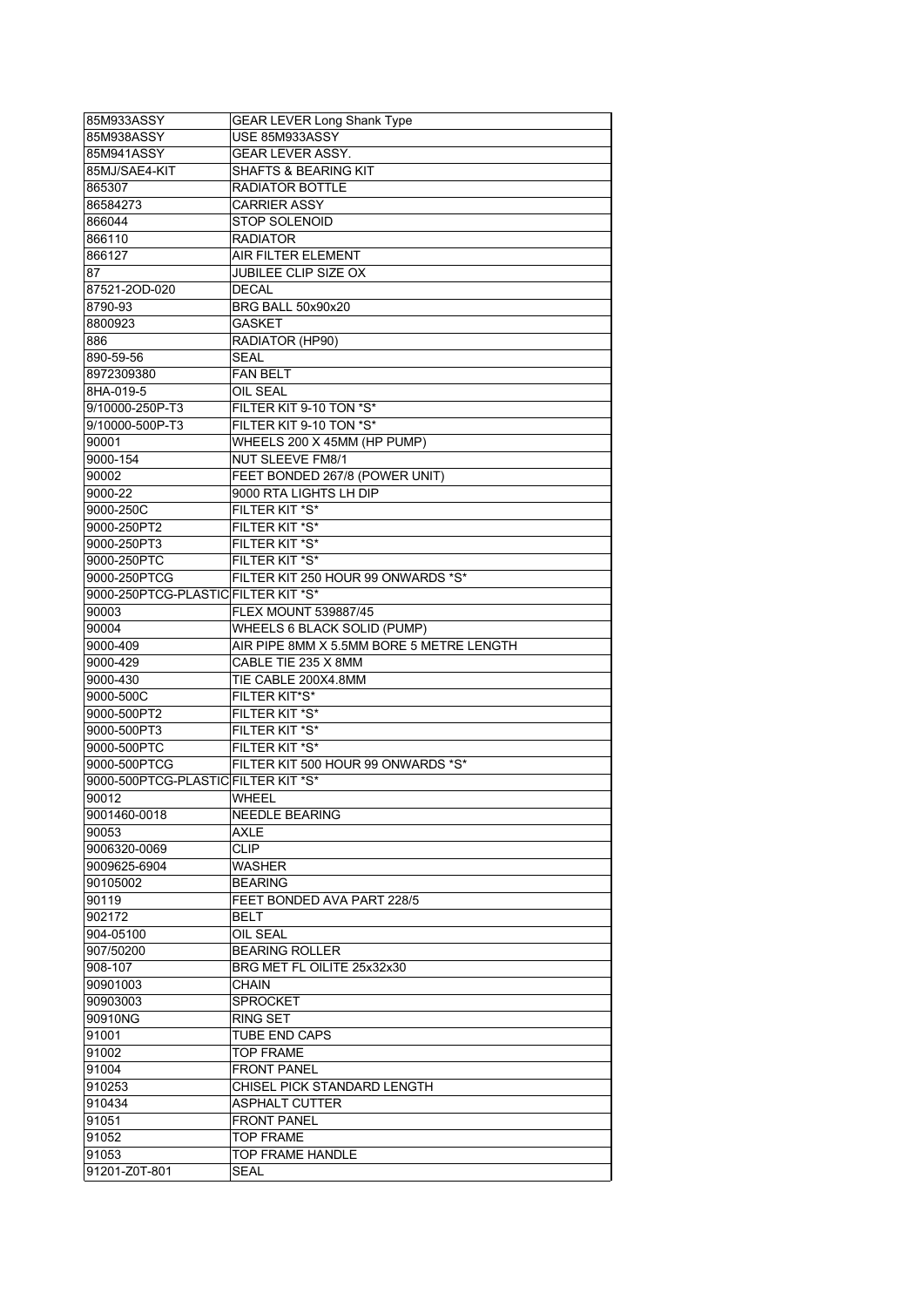| 912293          | CHISEL 32MM WIDE                         |
|-----------------|------------------------------------------|
| 912450          | CHISEL 75MM WIDE 11/4 X 61/4             |
| 915-0020        | <b>AXLE ARM</b>                          |
| 915-0041        | <b>HUB</b>                               |
| 915-0071        | ANNULUS                                  |
| 915-0081        | GEAR                                     |
| 915-0090        | SUN GEAR                                 |
| 915-0101        | <b>AXLE SHAFT</b>                        |
| 915-0251        | <b>PIN</b>                               |
| 915-0270        | WASHER                                   |
| 915-0751-KIT    | PAPER PLATE KIT                          |
| 915-0763        | <b>BEARING CARRIER</b>                   |
| 915-0780        | <b>PISTON</b>                            |
| 915-0910        | SEAL                                     |
| 915-1440        | <b>SPACER</b>                            |
| 915-2090        | GEAR                                     |
| 915-2100        | GEAR                                     |
| 915-2110        | WASHER                                   |
| 915-2120        | <b>WASHER</b>                            |
| 915-2130-KIT    | <b>SPIDER</b>                            |
| 915-2150        | BEARING ADJUSTER NUT                     |
| 915-2151        | <b>BEARING ADJUSTER NUT</b>              |
| 915-2180        | DIFF SPIDER YOKE                         |
| 915-2190        | <b>WASHER</b>                            |
| 915-2850        | SEAL 160 X 120 X 15mm                    |
| 915-9521        | DIFF CASE LH & RH                        |
| 915-9581-KIT    | PLANET GEAR KIT                          |
| 915-9630        | <b>DIFF ASSY KIT</b>                     |
| 916/00006       | <b>BALL 11mm DIA</b>                     |
| 916-9820        | <b>CROWNWHEEL &amp; PINION</b>           |
|                 | CLIP HOSE WORM DRIVE 95MM DIA            |
| 919-21<br>92001 | HONDA ENGINE HP40 GX160 QXQ4             |
|                 | FLEX COUPLING ENGINE HALF                |
| 92005           | FLEX COUPLING PUMP HALF                  |
| 92006           |                                          |
| 92009           | SPACER (POWER PACK)                      |
| 92010           | <b>KEY</b>                               |
| 92023           | <b>COOLER BRACKET</b>                    |
| 92024           | OIL COOLER REF; 625R34 SETRAB            |
| 92053           | POD RAM ASSY                             |
| 92054           | <b>INLET RING</b>                        |
| 92056           | SPACER (POWER PACK)                      |
| 92059           | KEY                                      |
| 92060           | DIVERTER VALVE BRACKET                   |
| 92062           | <b>POD BRACKET</b>                       |
| 92063           | POD PULL WIRE                            |
| 92064           | POD PULL BRACKET                         |
| 92065           | WASHER COUPLING (POWER PACK)             |
| 92070           | FLEX COUPLING ENGINE HALF                |
| 92071           | FLEX COUPLING PUMP HALF                  |
| 92072           | <b>COUPLING MUFF</b>                     |
| 92107           | AIR FILTER HP60D/DE                      |
| 92109           | <b>IGNITION KEY</b>                      |
| 92201           | ENGINE HONDA GX390QXQ4 25MM SHAFT 13 HP* |
| 92204           | PUMP CASAPPA REF: 02004141               |
| 92205           | POD BRACKET                              |
| 92206           | WASHER COUPLING (POWER PACK)             |
| 92207           | FLEX COUPLING ENGINE HALF                |
| 92209           | <b>COUPLING MUFF</b>                     |
| 92211           | AIR FILTER ELEMENT                       |
| 922-1212        | <b>FUEL TANK STRAP</b>                   |
| 923             | <b>SUCTION FILTER</b>                    |
| 92303           | POD PULL WIRE                            |
| 92312           | OIL FILTER                               |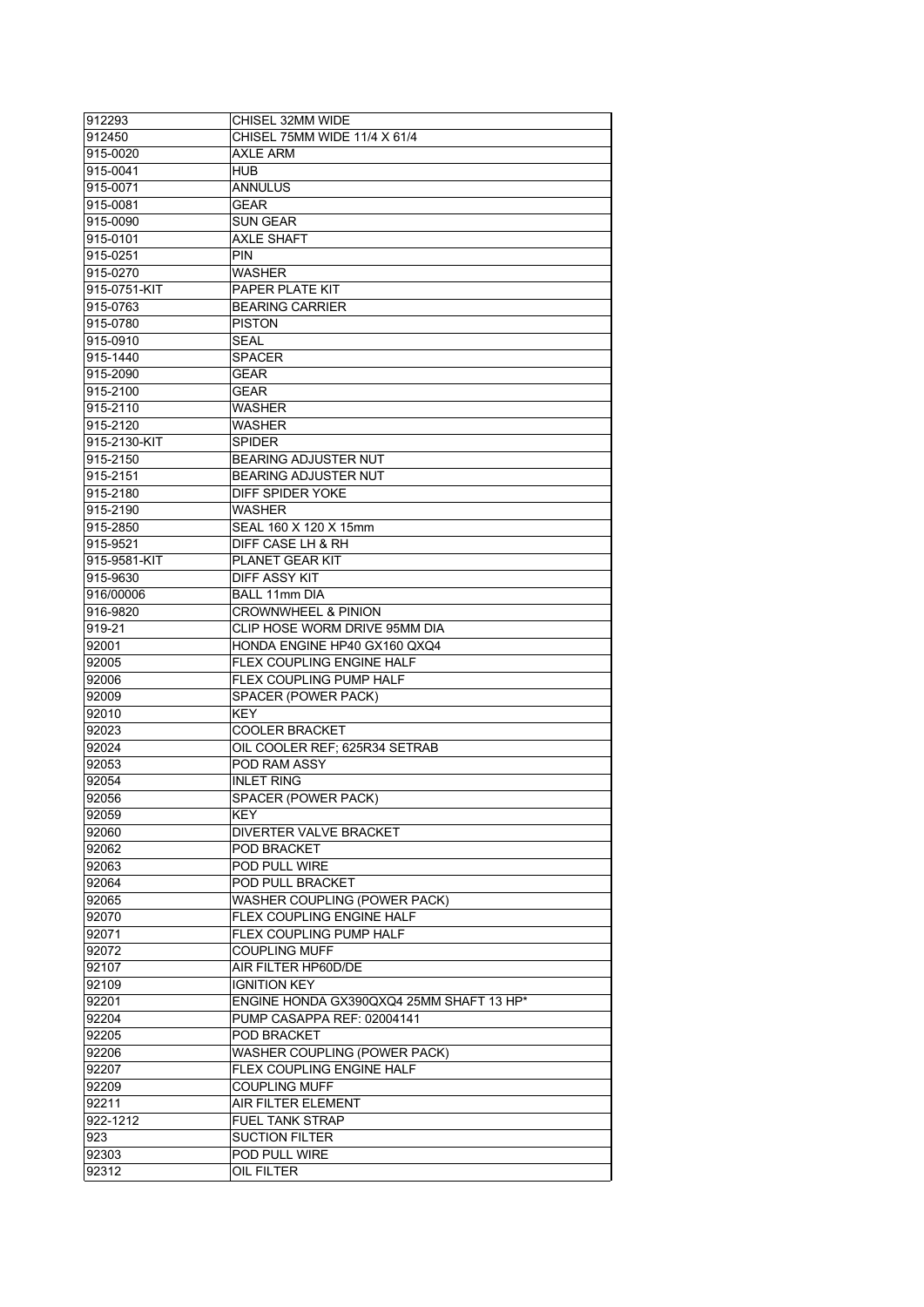| 92313          | AIR BATH FILTER                                              |
|----------------|--------------------------------------------------------------|
| 92314          | <b>FUEL FILTER</b>                                           |
| 925            | TANK TOP FILTER (HP60S)                                      |
| 928            | TOP & END PANEL                                              |
| 93001          | STRAINER STR0502SG1M90                                       |
| 93002          | SIGHT GAUGE LCPG33NCAS                                       |
| 93003          | FILLER/BREATHER AB68118                                      |
| 93004          | RETURN FILTER FR043-181                                      |
| 93006          | TANK                                                         |
| 93019          | <b>FILTER AIR BREATHER</b>                                   |
| 93021          | O RING                                                       |
| 93022          | FILTER ELEMENT HYDRAULIC                                     |
|                |                                                              |
| 93023          | <b>FILTER CONDITION GAUGE</b>                                |
| 93074          | <b>COOLER GUARD</b>                                          |
| 93075          | SEALING STRIP FOR COOLER                                     |
| 93141          | OIL COOLER 320R58                                            |
| 93143          | <b>TANK COVER</b>                                            |
| 94001          | <b>DIVERTER VALVE HANDLE KNOB</b>                            |
| 94002          | DIVERTER VALVE HANDLE                                        |
| 94050          | DIVERTER VALVE SUB ASSY                                      |
| 94052          | VALVE SPOOL                                                  |
| 94054          | CIRCLIP AND TYPE1400 CS20                                    |
| 94055          | 'O' RING 202-602-4770                                        |
| 94056          | <b>ANTI EXT RING</b>                                         |
| 94061          | SEAL KIT DIVERTER VALVE                                      |
| 94062          | SEAL KIT RELIEF VALVE                                        |
|                |                                                              |
| 94204          | HOSE ASSY DIV/POD (PWR PACK)                                 |
| 94206          | HOSE ASSY TANK/PUMP (PWR PACK)                               |
| 94207          | <b>HOSE ASSY PUMP/DIV.VALVE</b>                              |
| 94208          | HOSE ASSY DIV/COOLER                                         |
| 94209          | HOSE ASSY COOLER/TANK                                        |
|                |                                                              |
| 94210          | 7M TWIN HOSE ASSY C/W COUPLERS *S*                           |
| 94210*182134   | 7M TWIN HOSE ASSY C/W COUPLERS                               |
| 94210SI        | SIAMESE TWIN HOSE ASSY *S*                                   |
| 94212          | FLEX HOSE ASSY                                               |
| 94213          | HOSE ASSY DIV/POD (PWR PACK)                                 |
| 94217          | HOSE ASSY DIV/POD (PWR PACK)                                 |
| 94233          | HOSE ASSY PUMP/DIV.VALVE                                     |
| 94261          |                                                              |
| 94261M         | FEMALE COUPLING(03RP051) *S*<br><b>COUPLING MALE *S*</b>     |
|                |                                                              |
| 94262          | ADAPTOR M/M 1/2 BSP                                          |
| 94264          | COUPLINGS F/F (PAIR) *S*                                     |
| 94267          | DOWTY WASHER 1/2 BSP                                         |
| 94268          | DOWTY WASHER 1/4 BSP                                         |
| 94269          | HEX PLUG 1/4 BSP X 1/2                                       |
| 94271          | ADAPTOR 1/2 BSP X 3/8 NPT                                    |
| 94272          | ADAPTOR 1/2 BSP X 5/8 NPT                                    |
| 94286          | <b>ENOTS NUT</b>                                             |
| 94289          | <b>ENOTS SLEEVE 34-0003-03</b>                               |
| 94290          | <b>ENOTS NUT 34-0279-03</b>                                  |
| 94296          | CRIMPCLIP 22/25 (POWER PACK)                                 |
| 94301          | <b>SLIDE RING</b>                                            |
| 94302          | <b>SPRING</b>                                                |
| 94303          | O RING                                                       |
| 94304          | <b>STEP SEALS</b>                                            |
| 94312          | SEAL KIT POD RAM                                             |
| 94322          | ELBOW 90DEG F/M 1/2 BSP                                      |
| 94329          | PLUG HEX 1/2 X 1/2 BSP                                       |
| 94350          | <b>TEXTILE HOSE</b>                                          |
|                |                                                              |
| 944            | FILTER ELEMENT HP90                                          |
| 945            | FILTER ELEMENT (HP61)                                        |
| 95005<br>95006 | BATTERY LEAD RED POS HP60DE<br>BATTERY LEAD NEG BLACK HP60DE |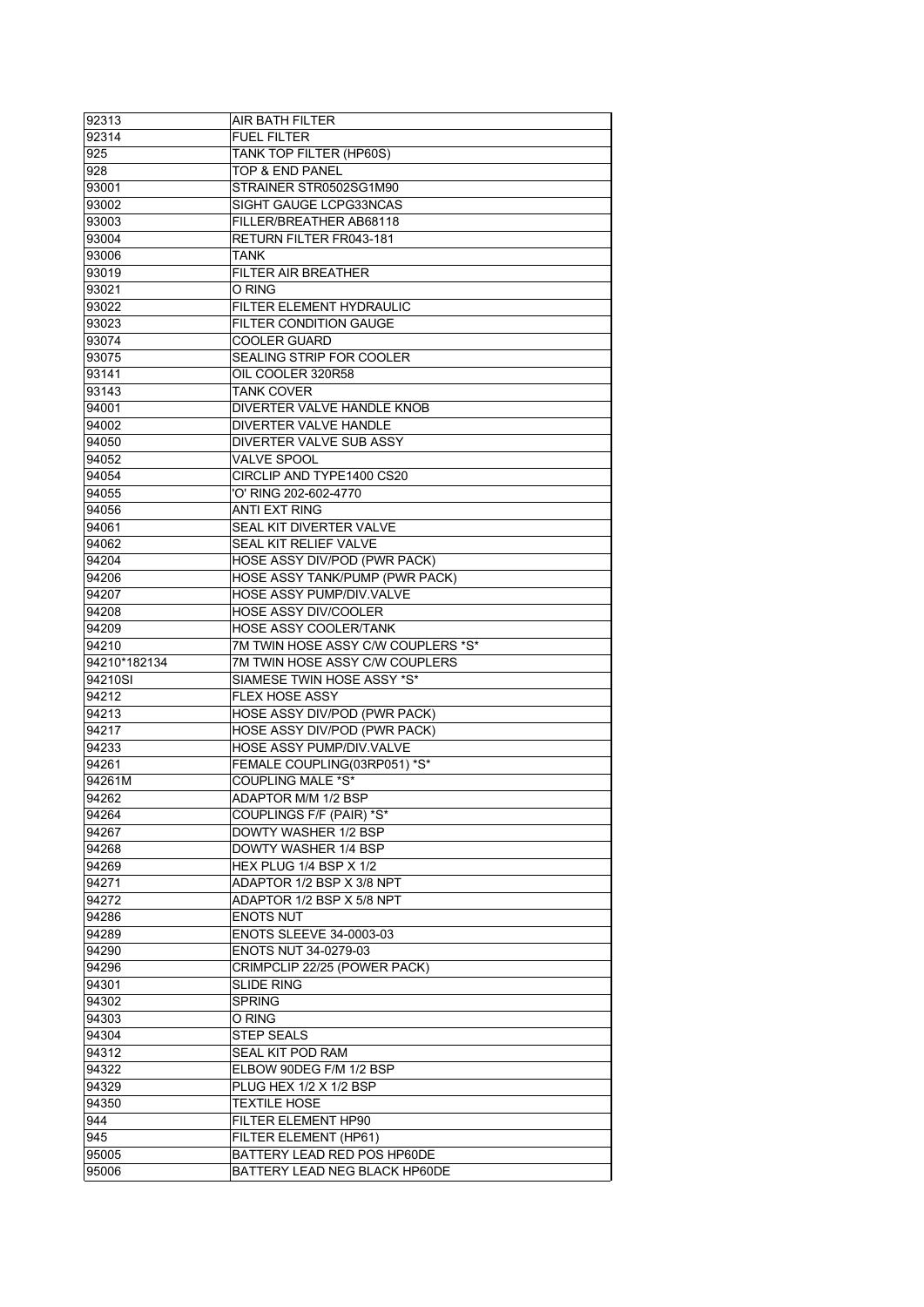| 95015       | WIRE COLD START (PWR PACK)     |
|-------------|--------------------------------|
| 95016       | WIRE ENGINE STOP (PWR PACK)    |
| 95091       | <b>BATTERY STRAP</b>           |
| 95501       | <b>DIESEL LABEL</b>            |
| 95502       | <b>LABEL SAFETY COMPOSITE</b>  |
| 95521       | <b>INSTRUCTION LABEL</b>       |
| 95525       | <b>HAND LIFTING LABEL</b>      |
| 95526       | <b>LOAD LEVER LABEL</b>        |
| 95532       | <b>ENGINE START LABEL</b>      |
| 9560003030  | <b>SEALING RING</b>            |
| 95M202      | <b>MAIN SHAFT</b>              |
| 95M210      | SELECTOR FORK (REVERSE)        |
| 95M226      | <b>BLOCK RING</b>              |
| 95M227-3    | <b>SPRING RING</b>             |
| 95M227-4    | SYNCRO CLIP                    |
| 95M229      | <b>SNAP RING</b>               |
| 95M232      | <b>BLOCK RING</b>              |
| 95M239      | LAYSHAFT                       |
| 95M240      | NEEDLE ROLLER BEARING          |
| 95M241      | <b>SPACER</b>                  |
| 95M266      | OIL SEAL                       |
| 95M267      | <b>BALL BEARING</b>            |
| 95M268      | GASKET                         |
| 95M269      | <b>CARRIER</b>                 |
| 95M271      | <b>CLUTCH FORK</b>             |
| 95M274      | <b>BRACKET</b>                 |
| 95M292      | TURRET                         |
| 95M301      | SELECTOR FORK 1ST AND 2ND GEAR |
| 95M302      | SELECTOR FORK 3RD AND 4TH GEAR |
| 95M309ASSY  | <b>GEAR SELECTOR ASSY</b>      |
| 95M317      | PROTECTION COVER               |
| 95M321      | <b>END COVER</b>               |
| 95M322      | <b>COUNTER SHAFT</b>           |
| 95M323      | <b>LOCATION PLATE</b>          |
| 95M328      | <b>INPUT SHAFT</b>             |
| 968-158     | <b>KEY CASTELL TYPE FKW6</b>   |
|             |                                |
|             |                                |
| 971         | <b>FILTER CONDITION GAUGE</b>  |
| 990650      | <b>COTTER PIN</b>              |
| 990660      | <b>ROLL PIN</b>                |
| 990675      | RIVET                          |
| 999-000-111 | <b>FLOAT SWITCH</b>            |
| A01360D     | <b>SEAL KIT</b>                |
| A1017       | AIR OUTLET                     |
| A34Z        | <b>BLADE MIXING</b>            |
| A9          | <b>COUPLING SET</b>            |
| AAB600      | <b>JUMP CABLES</b>             |
| AC13114     | ASPHALT CUTTER 6-1/4 U/C       |
| AL39796     | <b>SHORT ENGINE</b>            |
| AS8035025   | ASPHALT                        |
| B231        | YELLOW COMPRESSOR HOSE *S*     |
| BATTERY 015 | <b>BATTERY</b>                 |
| BATTERY 037 | <b>BATTERY</b>                 |
| BATTERY 038 | <b>BATTERY</b>                 |
| BATTERY 065 | BATTERY EXIDE 065 *S*          |
| BATTERY 067 | <b>BATTERY</b>                 |
| BATTERY 075 | <b>BATTERY</b>                 |
| BATTERY 078 | <b>BATTERY</b>                 |
| BATTERY 096 | BATTERY 096                    |
| BATTERY 622 | BATTERY *S*                    |
| BATTERY 644 | EXIDE BATTERY 644 *S*          |
| BATTERY 655 | <b>EXIDE BATTERY 655</b>       |
| BATTERY 663 | EXIDE BATTERY 663 *S*          |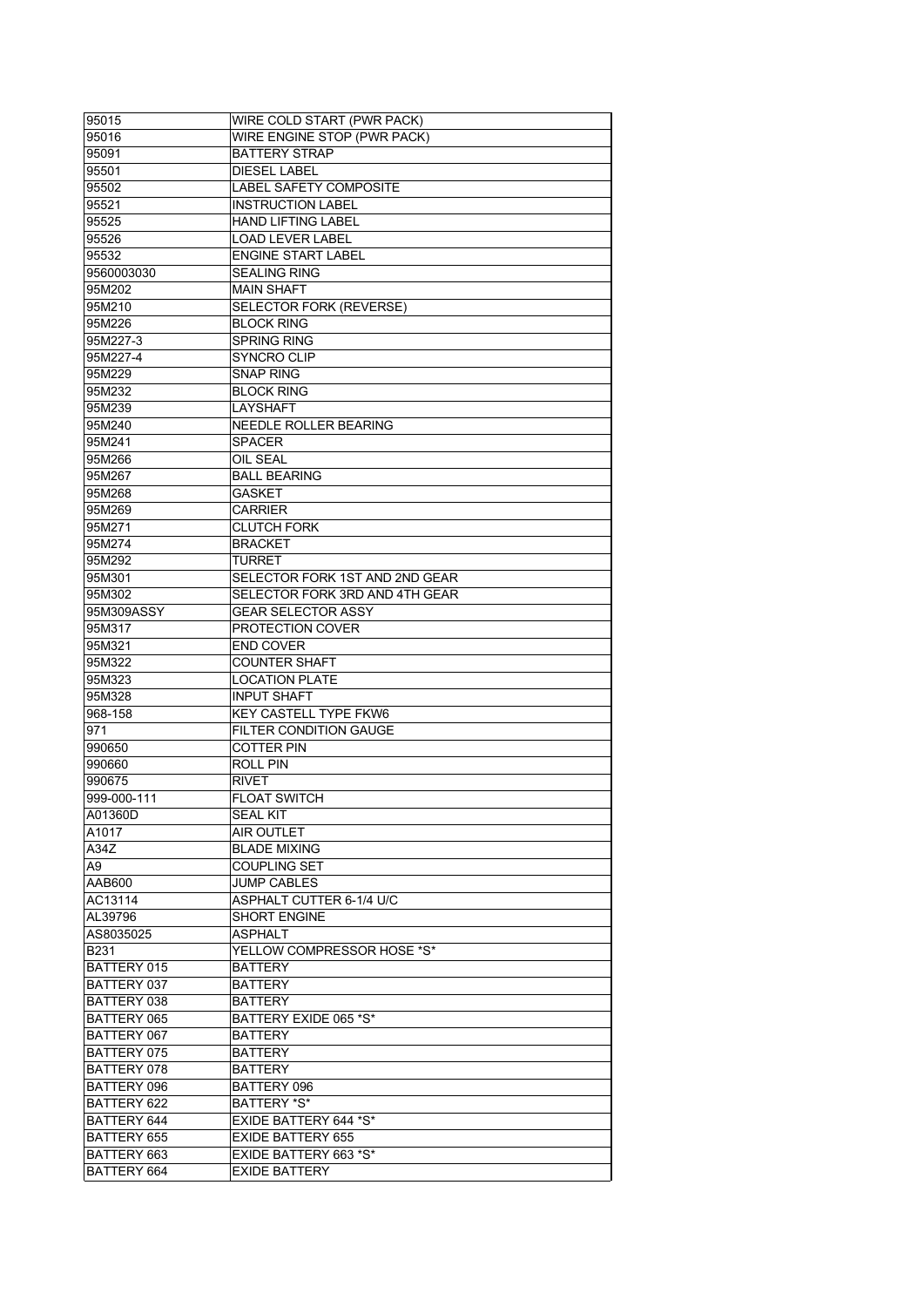| <b>BC151</b>           | BROAD CHISEL 15 X 3 X 1 HEX                        |
|------------------------|----------------------------------------------------|
| BC15114                | BROAD CHISEL 6-1/4 UC                              |
| BDP50Y                 | DIAPHRAGM PUMP 2 DIESEL HAND                       |
| BDP50Y*168024          | DIAPHRAGM PUMP 2 DIESEL HAND                       |
| BDP75Y                 | DIAPHRAGM PUMP 3 DIESEL                            |
| BDP75Y*168026          | DIAPHRAGM PUMP 3 DIESEL                            |
| BFR100505042           | ROD.                                               |
| BFR100901018           | <b>CLUTCH LINNING</b>                              |
| BFR111114              | <b>BALL BEARING</b>                                |
| BFR111178              | <b>BEARING</b>                                     |
|                        | <b>BALL BEARING</b>                                |
| BFR111180<br>BFR134007 |                                                    |
|                        | <b>NILOS RING</b>                                  |
| BFR140HTZ              | FORW/REVERSE PLATE COMPACTOR                       |
| BFR140HTZ*168030       | FORW/REVERSE PLATE COMPACTOR                       |
| BFR150009              | <b>SNAP RING</b>                                   |
| BFR150012              | <b>RETAINER RING</b>                               |
| BFR150017              | <b>RETAINING RING</b>                              |
| BFR150020              | SNAP RING                                          |
| BFR150033              | <b>CLIP</b>                                        |
| BFR151008              | <b>LOCKING RING</b>                                |
| BFR151017              | <b>SNAP RING</b>                                   |
| BFR151019              | <b>RETAINER RING</b>                               |
| BFR160H                | FORWARD/REVERSE VIBRATING PLT                      |
| BFR160H*168032         | FORWARD/REVERSE VIBRATING PLT                      |
| BFR160HTZ              | FORW/REVERSE PLATE COMPACTOR                       |
| BFR160HTZ*168034       | FORW/REVERSE PLATE COMPACTOR                       |
| BFR161013              | <b>SEAL RING</b>                                   |
| BFR167041              | V RING                                             |
| BFR200HTZ              | FORW/REVERSE PLATE COMPACTOR                       |
| BFR200HTZ*168036       | FORW/REVERSE PLATE COMPACTOR                       |
| BFR200HTZEL            | FORW/REVERSE PLATE ELEC START                      |
| BFR200HTZEL*168038     | FORW/REVERSE PLATE ELEC START                      |
| BFR230277              | <b>WASHER</b>                                      |
|                        |                                                    |
| BFR234481              | ELBOW 90 DEG                                       |
|                        |                                                    |
| BFR234919              | <b>SCREW</b>                                       |
| BFR238110              | <b>HANDLE</b>                                      |
| BFR239313              | <b>NIPPLE</b>                                      |
| BFR239315              | <b>SCREW</b>                                       |
| BFR239340              | <b>MUFFLER</b>                                     |
| BFR239341              | <b>MUFFLER COVER</b>                               |
| BFR239440              | <b>NIPPLE</b>                                      |
| BFR239441              | NUT                                                |
| BFR239732              | <b>SPRING</b>                                      |
| BFR239734              | <b>SNAP RING</b>                                   |
| BFR239735              | <b>KNOB</b>                                        |
| BFR239768              | <b>COVER</b>                                       |
| BFR244008              | HOSE                                               |
| BFR244059              | HOSE                                               |
| BFR280060              | <b>ECCENTRIC WEIGHT</b>                            |
| BFR280064              | V BELT PULLEY                                      |
|                        | <b>SHOCK ABSORBER</b>                              |
| BFR280081              |                                                    |
| BFR280224              | <b>PROTECTION COVER</b>                            |
| BFR280417              | SAFETY STRAP                                       |
| BFR280432              | WASHER                                             |
| BFR280433              | <b>PULLEY</b>                                      |
| BFR280437              | <b>GEAR WHEEL</b>                                  |
| BFR280440              | <b>GEAR WHEEL</b>                                  |
| BFR280442              | <b>PIN</b>                                         |
| BFR280445              | SHAFT                                              |
| BFR280448              | STOP                                               |
| BFR280453              | <b>HYDRAULIC PUMP</b>                              |
| BFR280454<br>BFR280523 | <b>SHOCK ABSORBER</b><br><b>CENTRIFUGAL CLUTCH</b> |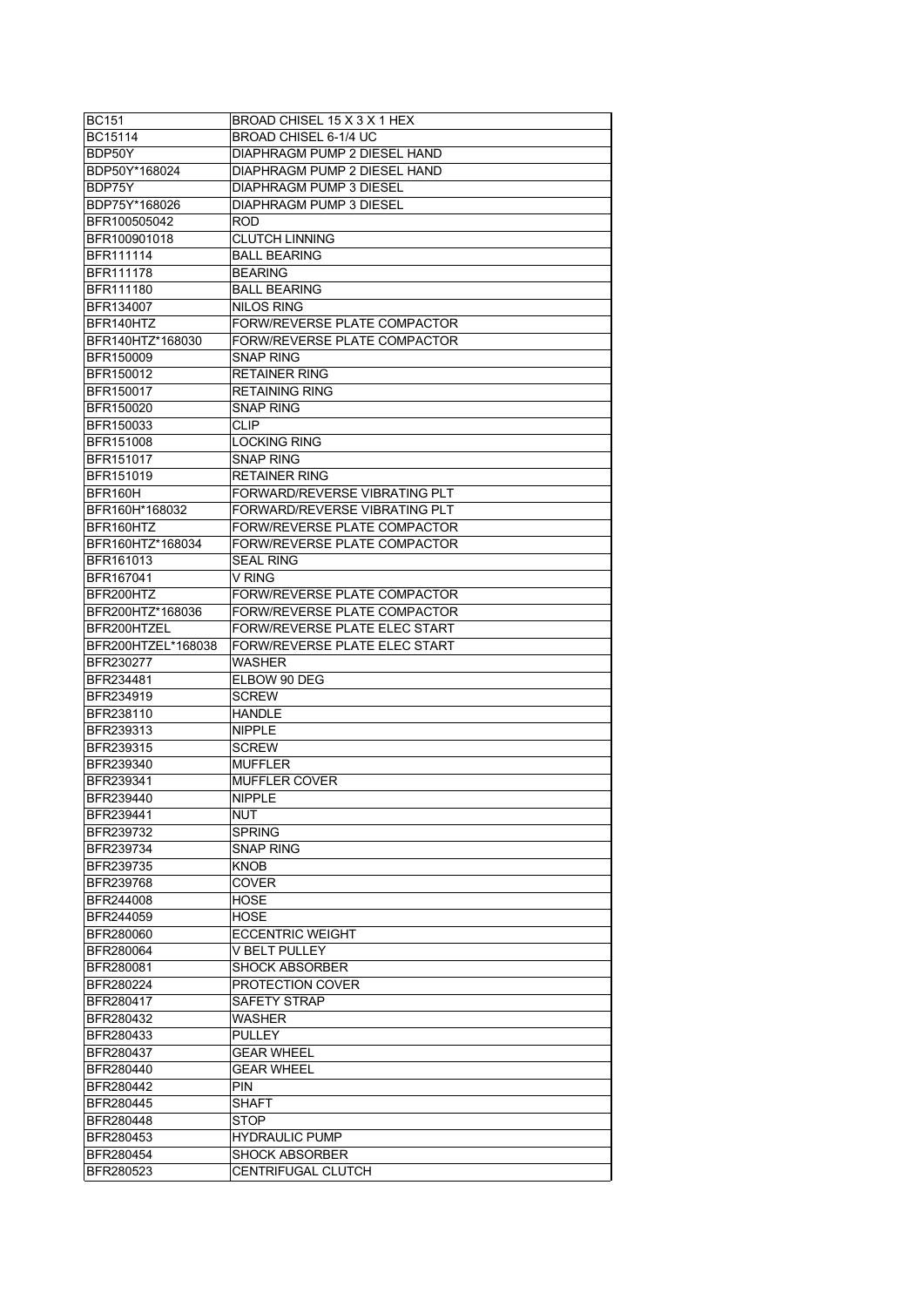| BFR280525        | <b>PULLEY</b>             |
|------------------|---------------------------|
| BFR280530        | <b>LEVER</b>              |
| <b>BFR280541</b> | CABLE                     |
| <b>BFR280605</b> | <b>CENTRIFUGAL CLUTCH</b> |
| <b>BFR280617</b> | <b>BASE PLATE</b>         |
| BFR280630        | VIBRATOR SHAFT            |
| BFR280632        | <b>EC CENTER</b>          |
| BFR280633        | <b>EC CENTER</b>          |
| BFR280639        |                           |
|                  | <b>CYLINDER</b>           |
| BFR280643        | PULLEY                    |
| BFR280644        | PIN                       |
| BFR280645        | <b>VIBRATION SEAL</b>     |
| BFR280714        | <b>HANDLE</b>             |
| BFR280718        | COVER                     |
| BFR280733        | <b>FRAME</b>              |
| BFR280739        | <b>FRAME</b>              |
| BFR280750        | <b>SHOCK ABSORBER</b>     |
| BFR280756        | <b>BUSH</b>               |
| <b>BFR280781</b> | <b>CABLE CPL</b>          |
| <b>BFR280783</b> | <b>NIPPLE</b>             |
| BFR280819        | <b>SHOCK ABSORBER</b>     |
| <b>BFR280821</b> | <b>SPRING</b>             |
| BFR280833        | THROTTLE CABLE            |
| BFR280835        | <b>BELT TENSIONER</b>     |
| BFR280836        | V BELT PULLEY             |
| <b>BFR280837</b> | SHAFT                     |
|                  | <b>BELT PROTECTION</b>    |
| <b>BFR280851</b> |                           |
| BFR280854        | COVER                     |
| BFR280883        | <b>HOOK</b>               |
| BFR281114        | OIL DRAIN HOSE            |
| <b>BFR281117</b> | PLASTIC TANK              |
| <b>BFR281119</b> | V BELT GUARD              |
| BFR281123        | COVER INNER               |
| BFR281124        | <b>CENTRIFUGAL CLUTCH</b> |
| BFR281126        | CABLE                     |
| <b>BFR281128</b> | <b>DISTANCE</b>           |
| <b>BFR281150</b> | <b>BRACKET</b>            |
| <b>BFR281177</b> | CABLE                     |
| BFR281181        | SHAFT                     |
| BFR281235        | V BELT                    |
| BFR281236        | <b>NIPPLE</b>             |
| BFR281249        | V BELT                    |
| BFR281253        | V BELT                    |
| BFR281276        | SEAL                      |
| BFR281334        | <b>THROTTLE CABLE</b>     |
| BFR281336        | V BELT                    |
| BFR281337        | <b>BRACKET</b>            |
| <b>BFR281345</b> | V BELT                    |
| <b>BFR281375</b> | VALVE                     |
|                  |                           |
| <b>BFR281501</b> | PISTON SEALING            |
| <b>BFR281502</b> | <b>GUIDE</b>              |
| <b>BFR281592</b> | <b>CLUTCH</b>             |
| <b>BFR281836</b> | <b>JOY STICK</b>          |
| BFR281906        | <b>PULLY</b>              |
| BFR281924        | <b>PROTECTION</b>         |
| <b>BFR282522</b> | <b>SHOCK ABSORBER</b>     |
| BFR282604        | V BELT                    |
| BFR282612        | PROTECTION PLATE          |
| BFR282734        | <b>CLUTCH</b>             |
| BFR282993        | VALVE                     |
| <b>BFR283054</b> | <b>CLUTCH</b>             |
| <b>BFR284107</b> | <b>SPACER</b>             |
| <b>BFR286376</b> | V BELT                    |
|                  |                           |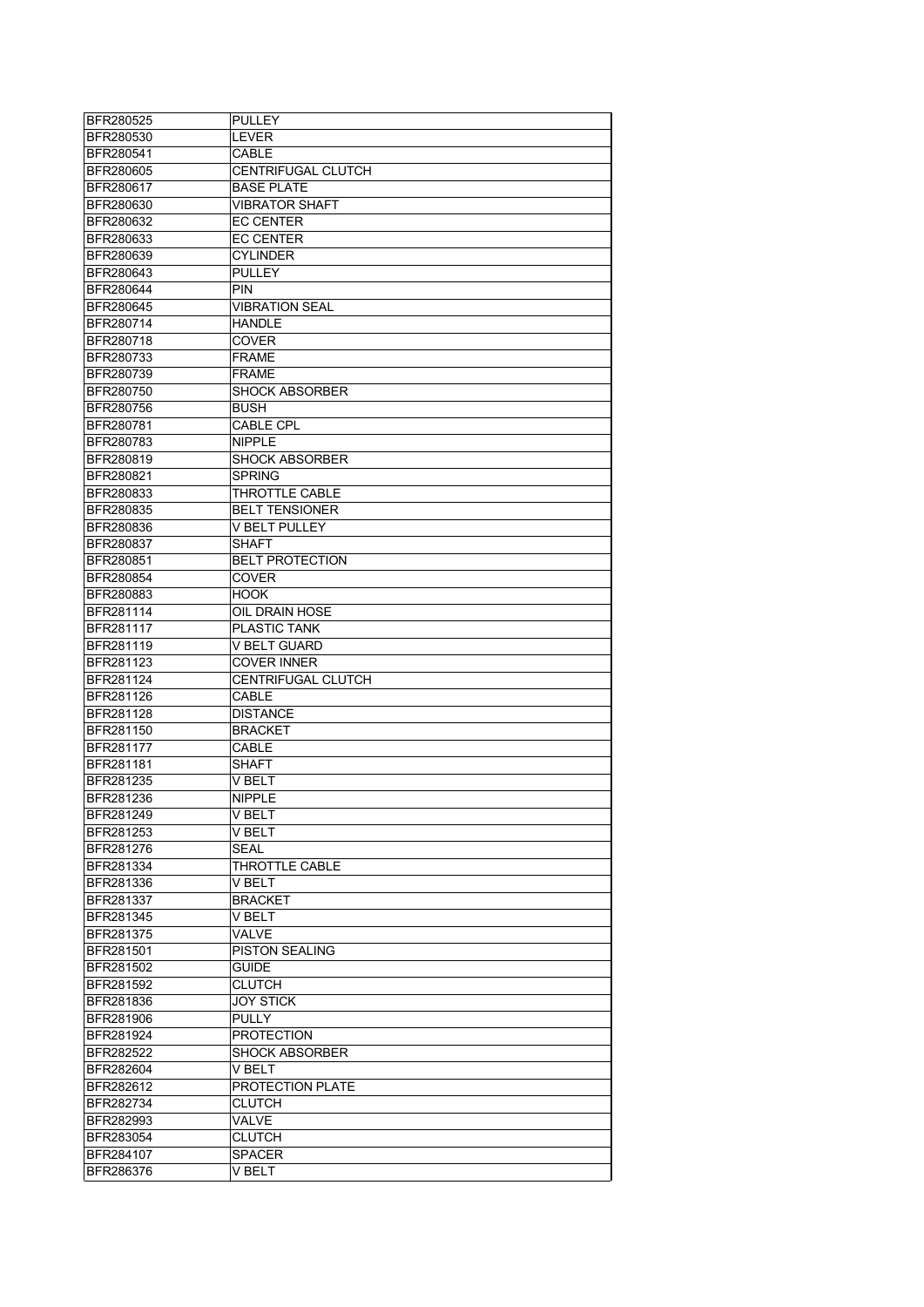| BFR286445                            | CABLE                        |
|--------------------------------------|------------------------------|
| <b>BFR286448</b>                     | THROTTLE CONTROL             |
| <b>BFR286454</b>                     | <b>THROTTLE CABLE</b>        |
| <b>BFR287370</b>                     | <b>PLUG</b>                  |
| <b>BFR334144</b>                     | STRAIGHT CONNECTOR           |
| BFR380450                            | <b>BOTTOM PLATE</b>          |
| BFR380534                            | V BELT                       |
| BFR380654                            | THROTTLE CONTROL             |
| <b>BFR380655</b>                     | THROTTLE CABLE               |
| <b>BFR380709</b>                     | <b>CONTROLLER WITH CABLE</b> |
| BFR380710                            | CABLE                        |
| BFR380751                            | CONTROL CABLE                |
| BFR380752                            | <b>THROTTLE CONTROL</b>      |
| BFR380951                            | <b>BATTERY ISOLATOR</b>      |
| <b>BFR381386</b>                     | TANK                         |
| <b>BFR381566</b>                     | <b>AIR FILTER</b>            |
| BFR381626                            | V BELT COVER                 |
| BFR381630                            | <b>BRACKET</b>               |
| BFR383039                            | <b>REDUCING</b>              |
| <b>BFR383140</b>                     | <b>PLATE</b>                 |
| <b>BFR383353</b>                     | <b>HOSE COUPLING</b>         |
| <b>BFR383359</b>                     | <b>HOSE COUPLING</b>         |
| BFR383399                            | <b>HYD HOSE</b>              |
| BFR383562                            | <b>PUMP</b>                  |
| BFR387983                            | <b>THROTTLE CABLE</b>        |
| <b>BFR389397</b>                     | <b>TRANSPORT DEVICE</b>      |
| <b>BFR390450</b>                     | ROD                          |
| BFR392386                            | THROTTLE CABLE UNIT          |
| BFR410006                            | V BELT                       |
| <b>BFR413074</b>                     | V BELT                       |
| BFR413102                            | V BELT                       |
| <b>BFR455019</b>                     | CONTROL                      |
| BFR480124                            | <b>SEAL RING</b>             |
| BFR482655                            | <b>HYD HOSE</b>              |
| <b>BFR482656</b>                     | HOSE                         |
| <b>BFR499174</b>                     | <b>HANDLE</b>                |
| <b>BFR500022</b>                     | <b>SCREW</b>                 |
| <b>BFR500023</b>                     | <b>SCREW</b>                 |
| <b>BFR500025</b>                     | <b>SCREW</b>                 |
| BFR500027                            | BOLT                         |
| BFR500030                            | <b>SCREW</b>                 |
| <b>BFR500035</b>                     | <b>BOLT</b>                  |
| <b>BFR500040</b>                     | <b>SCREW</b>                 |
| BFR500043                            | <b>SCREW</b>                 |
| <b>BFR500046</b>                     | BOLT                         |
| <b>BFR500048</b>                     | <b>SCREW</b>                 |
| BFR500051                            | <b>SCREW</b>                 |
| BFR500053                            | <b>SCREW</b>                 |
|                                      |                              |
| <b>BFR508005</b>                     | <b>SCREW</b>                 |
| <b>BFR508032</b>                     | <b>SCREW</b>                 |
| BFR513003                            | <b>SCREW</b>                 |
| <b>BFR516012</b><br><b>BFR541705</b> | <b>SCREW</b>                 |
|                                      | <b>SCREW</b>                 |
| BFR570005                            | <b>NUT</b>                   |
| <b>BFR586003</b>                     | NUT                          |
| BFR586019                            | LOCKING NUT                  |
| <b>BFR600007</b>                     | WASHER                       |
| BFR615043                            | WASHER                       |
| BFR615045                            | WASHER                       |
| BFR629020                            | <b>EXPANDER</b>              |
| <b>BFR748204</b>                     | <b>FILLER CAP</b>            |
| BFR813435                            | ADAPTOR                      |
| <b>BFR900918</b>                     | V BELT                       |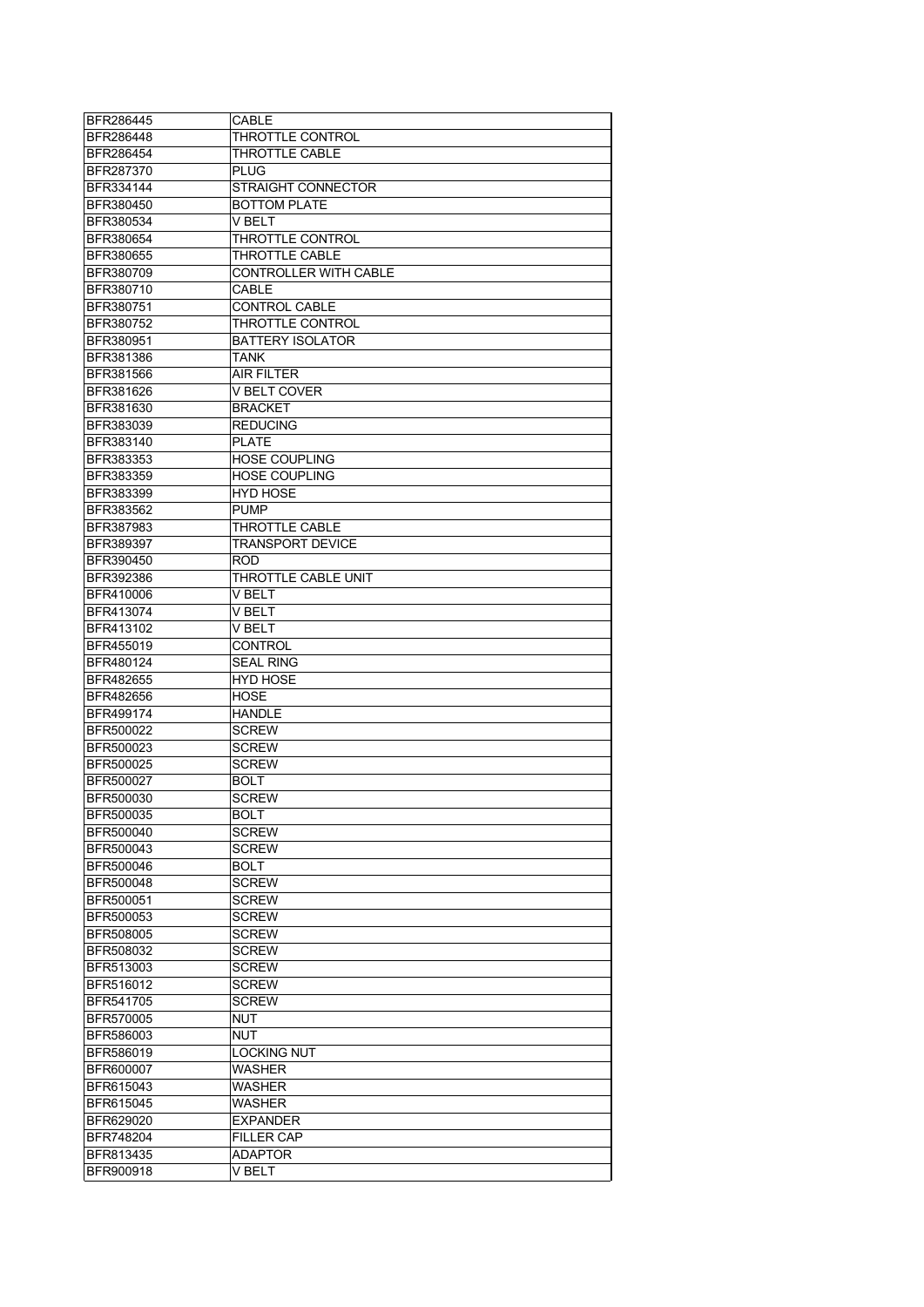| BFR901233                                                                                       | <b>LOCK WASHER</b>                                 |
|-------------------------------------------------------------------------------------------------|----------------------------------------------------|
| BFR901688                                                                                       | <b>WASHER</b>                                      |
| <b>BFR902989</b>                                                                                | <b>SCREW</b>                                       |
| BFR903821                                                                                       | <b>GRAB HANDLE</b>                                 |
| <b>BFR904230</b>                                                                                | <b>WASHER</b>                                      |
| <b>BFR912471</b>                                                                                | <b>NIPPLE</b>                                      |
| <b>BFR921723</b>                                                                                | <b>PLUG</b>                                        |
| <b>BFR923140</b>                                                                                | <b>BALL VALVE</b>                                  |
| BFR924652                                                                                       | <b>SEAL RING</b>                                   |
| BFR924653                                                                                       | <b>BALL BEARING</b>                                |
|                                                                                                 |                                                    |
| <b>BFR924654</b>                                                                                | <b>NILOS RING</b>                                  |
| <b>BFR924655</b>                                                                                | <b>WASHER</b>                                      |
| <b>BFR928158</b>                                                                                | OIL FILTER                                         |
| <b>BFR928160</b>                                                                                | <b>FILTER ELEMENT</b>                              |
| BFR928161                                                                                       | <b>STARTING CRANK</b>                              |
| <b>BFR928786</b>                                                                                | <b>BEARING</b>                                     |
| <b>BFR928787</b>                                                                                | <b>RETAINING RING</b>                              |
| <b>BFR928788</b>                                                                                | KEY.                                               |
| <b>BFR928792</b>                                                                                | <b>SPACER RING</b>                                 |
| <b>BFR928794</b>                                                                                | <b>SEAL</b>                                        |
| <b>BFR928795</b>                                                                                | <b>INNER RING</b>                                  |
| <b>BFR928797</b>                                                                                | <b>BEARING</b>                                     |
| <b>BFR928814</b>                                                                                | VALUE                                              |
| <b>BFR928820</b>                                                                                | <b>ADAPTOR</b>                                     |
| <b>BFR928879</b>                                                                                | <b>SPRING</b>                                      |
| <b>BFR928894</b>                                                                                | <b>GEAR</b>                                        |
| <b>BFR928940</b>                                                                                | <b>KNOB</b>                                        |
| <b>BFR928944</b>                                                                                | <b>SCREW</b>                                       |
| <b>BFR929105</b>                                                                                | <b>FILTER CAP</b>                                  |
|                                                                                                 | <b>FUEL FILTER</b>                                 |
| <b>BFR929242</b>                                                                                |                                                    |
| BFR929291                                                                                       | <b>WASHER</b>                                      |
|                                                                                                 |                                                    |
| <b>BFR929355</b>                                                                                | <b>CLUTCH LINING</b>                               |
| <b>BFR929360A</b>                                                                               | CLUTCH LINING - 2 REQUIRED, ORDER AND SHIP AS PAIR |
| <b>BFR929421</b>                                                                                | HOSE                                               |
| BFR929429                                                                                       | HOSE                                               |
| <b>BFR929606</b>                                                                                | VALVE                                              |
| BFR929853                                                                                       | V BELT                                             |
| <b>BFR929933</b>                                                                                | <b>HOSE</b>                                        |
| <b>BFR935792</b>                                                                                | <b>GASKET</b>                                      |
| BFR935797                                                                                       | <b>SUPPORT COVER</b>                               |
| <b>BFR936248</b>                                                                                | <b>SPRING</b>                                      |
| BFR936262                                                                                       | <b>CLUTCH LINING</b>                               |
| BFR936269                                                                                       | <b>SPRING</b>                                      |
|                                                                                                 | <b>RUBBER BELLOW</b>                               |
|                                                                                                 | <b>SPRING</b>                                      |
| <b>BFR937010</b>                                                                                | <b>EDGE TRIM</b>                                   |
|                                                                                                 |                                                    |
|                                                                                                 | <b>EDGE TRIM</b>                                   |
|                                                                                                 | <b>PROTECTION COVER</b>                            |
|                                                                                                 | <b>RUBBER SLEEVE</b>                               |
| <b>BFR936595</b><br><b>BFR936985</b><br>BFR937013<br>BFR937015<br>BFR937016<br><b>BFR937017</b> | <b>NUT</b>                                         |
| <b>BFR937020</b>                                                                                | <b>EDGE TRIM</b>                                   |
| <b>BFR937021</b>                                                                                | PROTECTION COVER                                   |
| <b>BFR937874</b>                                                                                | <b>LEVER HOUSING</b>                               |
| BFR937913                                                                                       | <b>NIPPLE</b>                                      |
| <b>BFR937914</b>                                                                                | <b>NIPPLE</b>                                      |
| BFR937915                                                                                       | <b>SPRING</b>                                      |
| <b>BFR937924</b>                                                                                | <b>VALVE HOUSING</b>                               |
| <b>BFR938086</b>                                                                                | <b>IGNITION KEY</b>                                |
| BFR938146                                                                                       | <b>IGNITION SWITCH</b>                             |
| <b>BFR938724</b>                                                                                | <b>BALL BEARING</b>                                |
| <b>BFR938725</b>                                                                                | <b>SNAP RING</b>                                   |
| <b>BP6RES</b>                                                                                   | <b>SPARK PLUG</b>                                  |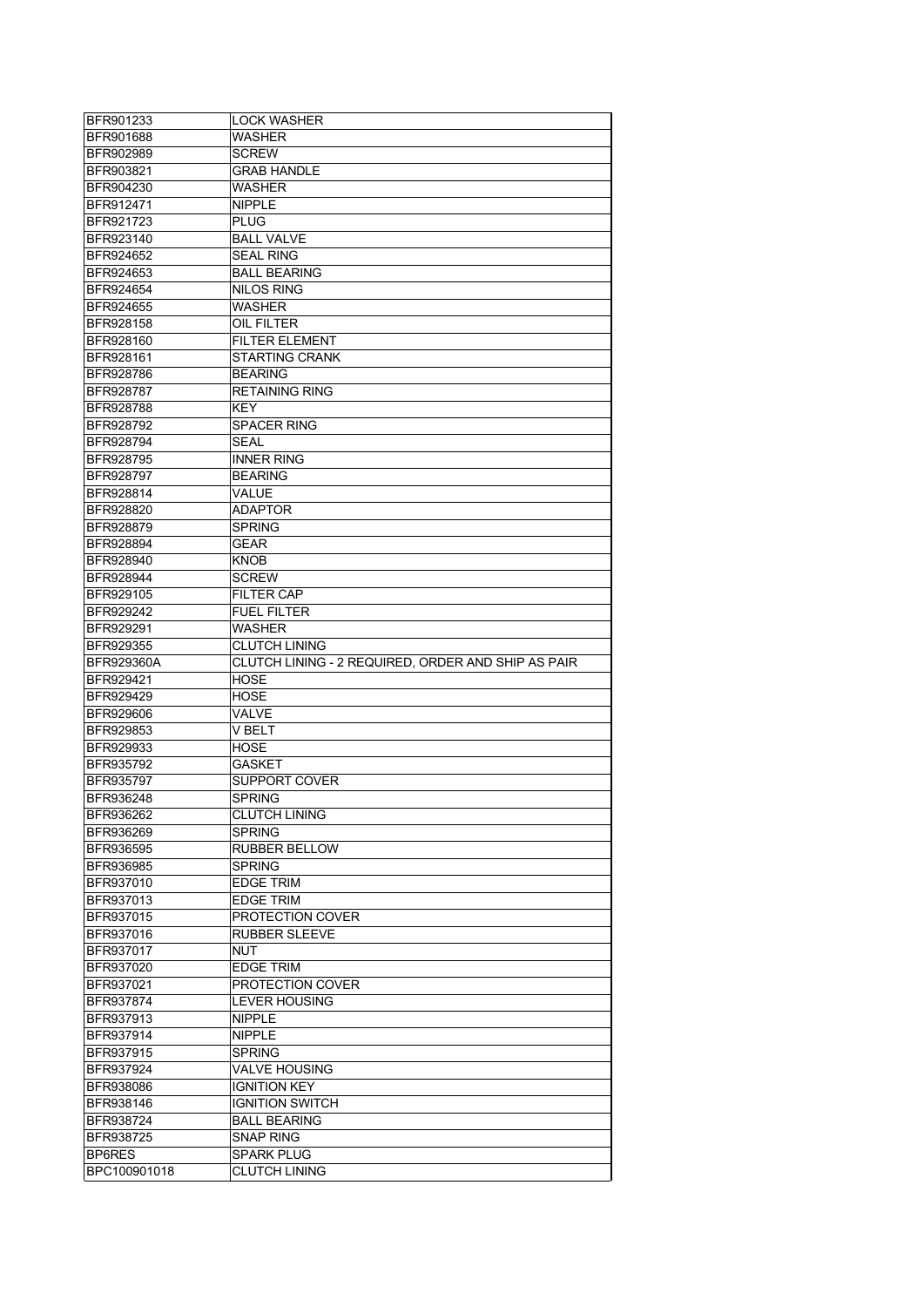| BPC111191        | <b>BALL BEARING</b>                   |
|------------------|---------------------------------------|
| BPC150012        | <b>RETAINING RING</b>                 |
| BPC150014        | <b>CIRCLIP</b>                        |
| <b>BPC151029</b> | <b>SNAP RING</b>                      |
| BPC160029        | SEAL                                  |
| BPC160033        | O RING                                |
| BPC160229        | O-RING                                |
| BPC167041        | V RING                                |
| BPC1850W*168044  | BPC1850 FITTED WITH TEREX WHITE COVER |
| <b>BPC238954</b> | <b>STARTER ROPE</b>                   |
| BPC239064        | AIR CLEANER ELEMENT                   |
| BPC239378        | <b>RATCHET</b>                        |
| <b>BPC239380</b> | <b>GUIDE</b>                          |
| BPC239417        | <b>FUEL TANK</b>                      |
|                  | <b>HUB</b>                            |
| <b>BPC239729</b> |                                       |
| BPC239731        | <b>CLUTCH LINING</b>                  |
| BPC239732        | <b>SPRING</b>                         |
| BPC239734        | <b>SNAP RING</b>                      |
| <b>BPC275431</b> | <b>SHAFT</b>                          |
| <b>BPC275432</b> | <b>LOCKING PIN</b>                    |
| <b>BPC280064</b> | <b>PULLEY</b>                         |
| BPC280065        | CLUTCH                                |
| <b>BPC280081</b> | <b>SHOCK ABSORBER</b>                 |
| BPC282076        | <b>CENTRIFUGAL CLUTCH</b>             |
| BPC282079        | <b>PLASTIC BUSHING</b>                |
| <b>BPC282129</b> | <b>WATER TANK</b>                     |
| <b>BPC282135</b> | PULLEY                                |
| BPC282149        | <b>SPACER</b>                         |
| <b>BPC282150</b> | <b>DAMPER</b>                         |
| BPC282152        | <b>SHOCK ABSORBER</b>                 |
| BPC282156        | <b>COVER</b>                          |
| <b>BPC282157</b> | <b>END COVER</b>                      |
| BPC282186        | TUBE                                  |
| <b>BPC282190</b> | ENGINE GX120K1SX BPC40                |
| BPC282191        | <b>CLUTCH</b>                         |
| BPC282276        | <b>COVER</b>                          |
| <b>BPC282506</b> | COVER                                 |
|                  |                                       |
| <b>BPC282507</b> | COVER                                 |
| BPC282508        | <b>SHAFT</b>                          |
| BPC282509        | <b>PULLEY</b>                         |
| BPC282510        | <b>GROUND PLATE</b>                   |
| <b>BPC282512</b> | <b>PLASTIC HANDLE</b>                 |
| <b>BPC282514</b> | <b>BELT PROTECTION INNER</b>          |
| <b>BPC282515</b> | <b>BELT PROTECTION OUTER</b>          |
| <b>BPC282521</b> | <b>CENTRIFUGAL CLUTCH</b>             |
| <b>BPC282522</b> | <b>SHOCK ABSORBER</b>                 |
| BPC282523        | V BELT                                |
| BPC282525        | BLOCK PAVING MAT - BPC29              |
| BPC282525*168046 | BLOCK PAVING MAT - BPC29              |
| BPC282536        | COVER                                 |
| <b>BPC282537</b> | COVER                                 |
| <b>BPC282538</b> | <b>ECCENTRIC SHAFT</b>                |
| <b>BPC282543</b> | <b>BELT PROTECTION INNER</b>          |
| <b>BPC282547</b> | <b>SHOCK ABSORBER</b>                 |
| <b>BPC282555</b> | <b>BLOCK PAVING BLOCK</b>             |
| <b>BPC282561</b> | SPACER                                |
| <b>BPC282562</b> | V BELT                                |
| BPC282568        | SPRINKLER PIPE                        |
| BPC282571        | <b>CLUTCH ASSY</b>                    |
| <b>BPC282584</b> | DRIVE BELT COVER                      |
| <b>BPC282594</b> | <b>BEARING</b>                        |
| BPC282597        | <b>HANDLE</b>                         |
|                  |                                       |
| BPC282612        | <b>HANDLE</b>                         |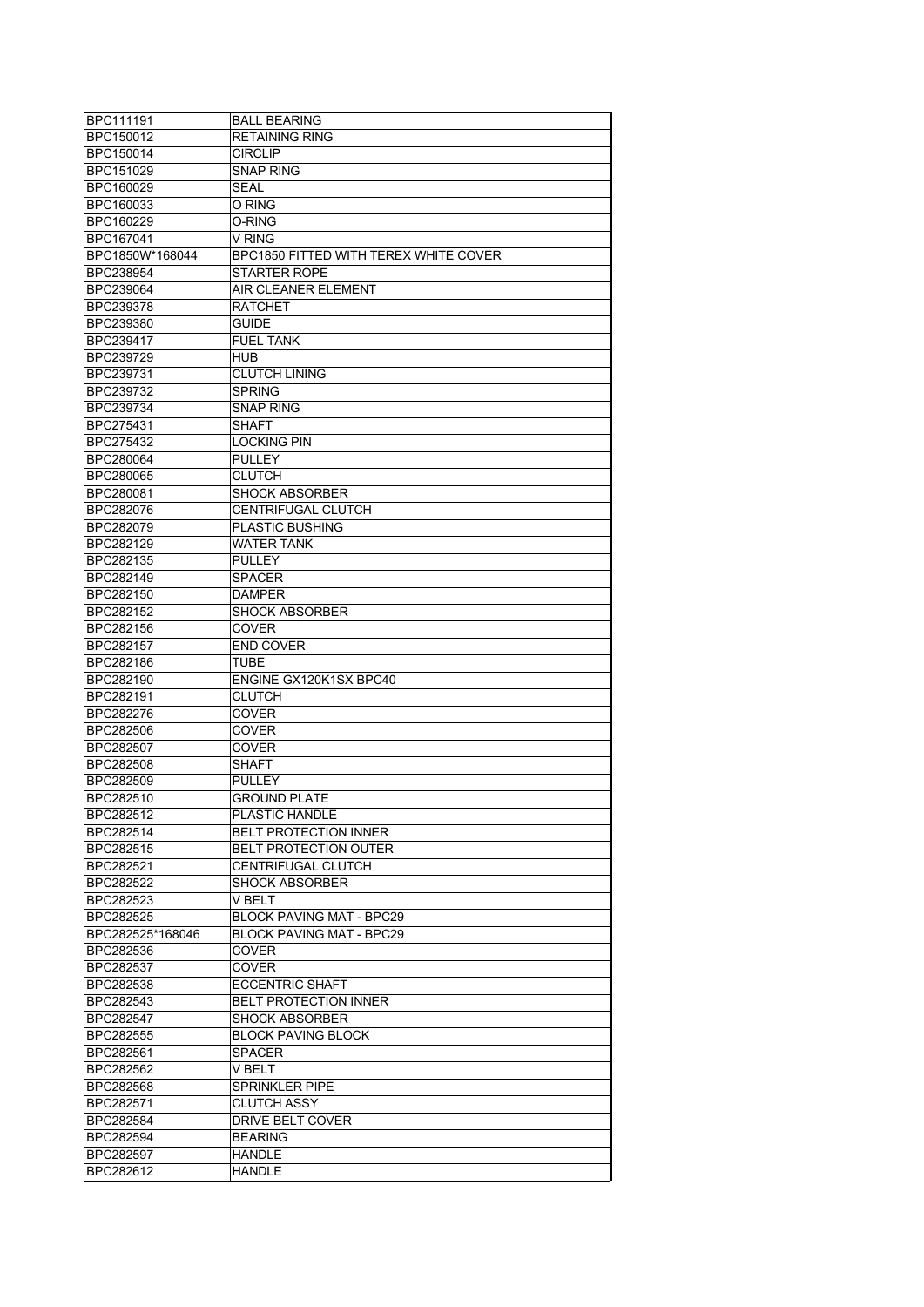| BPC282650              | <b>HANDLE COMPLETE</b>                       |
|------------------------|----------------------------------------------|
| BPC282655              | <b>OUTER BELT GUARD</b>                      |
| BPC282656              | POLYURETHANE PLATE                           |
| BPC283634              | <b>WATER TANK</b>                            |
| BPC287370              | PLUG                                         |
| BPC288683              | <b>WHEEL KIT (COMPLETE)</b>                  |
| BPC29H                 | FORWARD TRAVEL PLATE COMPACTOR               |
| BPC35-MAT              | BPC1535 MAT KIT                              |
| BPC35-MAT*168050       | BPC1535 MAT KIT                              |
| BPC35-WATER            | SPRAY BAR KIT FOR 35CM PLATE                 |
| BPC35-WATER*168052     | SPRAY BAR KIT FOR 35CM PLATE                 |
| BPC381399              | CENTRIFUGAL CLUTCH                           |
| BPC381995              | <b>BLOCK PAVING MAT BPC40</b>                |
| BPC381995*168054       | BLOCK PAVING MAT BPC40                       |
| BPC381997              | MAT KIT FOR BPC51 PLATE (FIELD)              |
| BPC381997*168056       | MAT KIT FOR BPC51 PLATE (FIELD)              |
| BPC382006              | <b>PROTECTION FRAME</b>                      |
| BPC382040              | <b>BPC51 WHEEL KIT</b>                       |
| BPC382714              | <b>THROTTLE ARM</b>                          |
| BPC386269              | <b>V-BELT COVER</b>                          |
| BPC387624              | <b>SPRINKLER TUBE</b>                        |
| BPC40                  | FORWARD TRAVEL PLATE COMPACTOR               |
| BPC410006              | V BELT                                       |
| BPC410032              | BELT                                         |
| BPC413034              | V BELT                                       |
| BPC413065              | V BELT                                       |
| BPC500019              | <b>SCREW</b>                                 |
| BPC500048              | <b>SCREW</b>                                 |
| BPC500053              | <b>SCREW</b>                                 |
| BPC500075              | <b>SCREW</b>                                 |
| BPC50-MAT              | BPC1850 MAT KIT                              |
|                        |                                              |
|                        |                                              |
| BPC50-WATER*168064     | SPRAY BAR KIT FOR 50CM PLATE                 |
| BPC513003              | <b>SCREW</b>                                 |
| BPC513009              | <b>SCREW</b>                                 |
| BPC516012              | <b>SCREW</b>                                 |
| BPC51SPRAY             | SPRAY KIT FOR BPC51                          |
| BPC535002              | <b>SCREWS</b>                                |
| BPC586002              | <b>NUT</b>                                   |
| BPC615043              | WASHER                                       |
| BPC615045              | WASHER                                       |
| BPC791361              | <b>PLUG</b>                                  |
| BPC792377              | <b>SHOCK ABSORBER</b>                        |
| BPC901650              | <b>NIPPLE</b>                                |
| BPC901652              | BELT                                         |
| BPC901654              | <b>SEALING RING</b>                          |
| BPC901655              | <b>BEARING</b>                               |
| BPC901688              | <b>WASHER</b>                                |
| BPC902005              | <b>BEARING</b>                               |
| BPC902041              | <b>SCREW</b>                                 |
| BPC902160              | HOSE                                         |
| BPC903360              | NSI NILOS RING                               |
| BPC903639              | <b>BEARING</b>                               |
| BPC904556              | WASHER                                       |
| BPC904640              | WASHER                                       |
| BPC912479              | COVER                                        |
| BPC912480              | COVER                                        |
| BPC912498              | <b>SPRING</b>                                |
| BPC920819              | <b>FILLER CAP</b>                            |
| BPC923140              | TAP.                                         |
| BPC924838              | AIR CLEANER ELEMENT                          |
| BPC925129              | <b>BALL BEARING</b>                          |
| BPC925130<br>BPC929360 | <b>V BELT PULLEY</b><br><b>CLUTCH LINING</b> |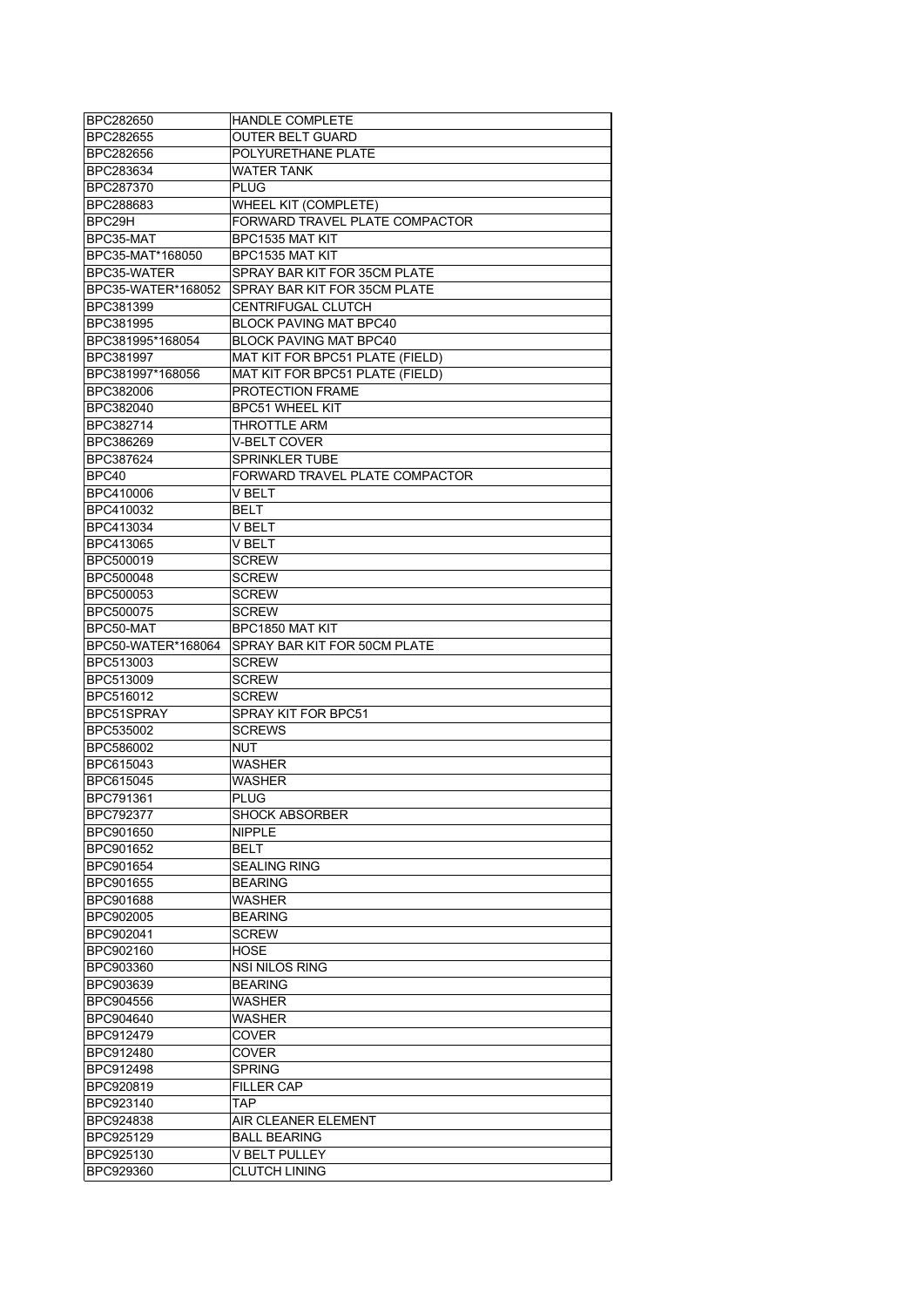| <b>BPC935638</b>   | <b>SCREW</b>                               |
|--------------------|--------------------------------------------|
| BPC936248          | <b>SPRING</b>                              |
| <b>BPC936270</b>   | <b>AIR FILTER ELEMENT</b>                  |
| <b>BPC936902</b>   | <b>SPRING</b>                              |
| BPC937954          | <b>SPRING</b>                              |
| BPC938932          | <b>AIR FILTER</b>                          |
| <b>BPC939447</b>   | <b>HANDLE</b>                              |
| BPC-SPRAY(BPC40)   | SPRAY KIT FOR BPC RANGE                    |
| <b>BPC-WHEEL</b>   | BPC1535 & BPC1850 WHEEL KIT                |
| BPC-WHEEL*168072   | BPC1535 & BPC1850 WHEEL KIT                |
| <b>BPR6ES</b>      | <b>SPARK PLUGS</b>                         |
| <b>BR22352</b>     | KIT SHOE SVR                               |
| BR23042            | <b>CLUTCH</b>                              |
| <b>BR23064</b>     | <b>FILTER</b>                              |
| <b>BR23130</b>     | <b>SWITCH</b>                              |
| <b>BR23148</b>     | <b>SWITCH</b>                              |
| <b>BR23151</b>     | SHOE KIT 10 FOR BR55                       |
| BR23427            | THROTTLE CABLE                             |
| <b>BR23428</b>     | THROTTLE KIT                               |
| <b>BR30308</b>     | <b>CLUTCH</b>                              |
| <b>BR31231</b>     | <b>FUEL FILTER</b>                         |
| BR35968            | SHAFT ASSY                                 |
| <b>BR35970</b>     | <b>BUTTERFLY</b>                           |
| <b>BR35972</b>     | <b>BELLOW</b>                              |
| <b>BR35980</b>     | <b>SCREW</b>                               |
|                    | <b>SPEED CONTROL</b>                       |
| <b>BR37936</b>     |                                            |
| <b>BR37939</b>     | <b>FLANGE BOLT</b>                         |
| BR38940            | CARB                                       |
| <b>BR39056</b>     | <b>SHUT OFF VALVE</b>                      |
| <b>BR39224</b>     | SHAFT SEAL                                 |
| <b>BR39386</b>     | THROTTLE HOUSING                           |
| <b>BR39387</b>     | LEVER                                      |
| BR39400-2          | <b>PLATE</b>                               |
| <b>BR39402</b>     | <b>WASHER</b>                              |
| BR39405-2          | <b>WELD FITTING GRIP</b>                   |
| BR400X72X72        | RUBBER TRACK 400x72x72                     |
| BR4056801          | HYDRAULIC BREAKER VIBRO DAMPED             |
| BR4056801*168074   | HYDRAULIC BREAKER VIBRO DAMPED             |
| BR4056801AA        | HYDRAULIC BREAKER VIBRO DAMPED             |
| BR4056801AA*168076 | <b>HYDRAULIC BREAKER VIBRO DAMPED</b>      |
| <b>BR43187</b>     | <b>CLUTCH HUB SPACER</b>                   |
| <b>BR47014</b>     | AV MOUNT                                   |
| <b>BR47361</b>     | <b>BELLOWS</b>                             |
| <b>BR47441</b>     | SNUBBER - AXIAL LOWER                      |
| BR4817801AA        | <b>HYDRAULIC BREAKER VIBRO DAMPED BR48</b> |
| BR4817801AA*168078 | HYDRAULIC BREAKER VIBRO DAMPED BR48        |
| BR4857801          | <b>HYDRAULIC BREAKER VIBRO DAMPED</b>      |
| BR4857801*168080   | HYDRAULIC BREAKER VIBRO DAMPED             |
| BR4857801AA        | HYDRAULIC BREAKER VIBRO DAMPED             |
| BR4857801AA*168082 | HYDRAULIC BREAKER VIBRO DAMPED             |
| <b>BR50445</b>     | CAP FUEL PLASTIC BLACK                     |
| <b>BR65</b>        | <b>VIBRATORY RAMMER</b>                    |
| BR65*168086        | <b>VIBRATORY RAMMER</b>                    |
| BR65/4*168088      | <b>4 STROKE RAMMER</b>                     |
| <b>BR65028</b>     | <b>INSERT, SHOE</b>                        |
| <b>BR65075</b>     | <b>CLUTCH RETAINER WASHER</b>              |
| BR6717801AA        | HYDRAULIC BREAKER VIBRO DAMPED 1733-1458   |
| BR6717801AA*168092 | HYDRAULIC BREAKER VIBRO DAMPED 1733-1458   |
| <b>BR80086</b>     | <b>SPRING WASHER</b>                       |
| <b>BR80173</b>     | <b>BOLT</b>                                |
| <b>BR80247</b>     | <b>NUT</b>                                 |
| BR80347            | WASHER                                     |
| <b>BR80495</b>     | WASHER                                     |
|                    |                                            |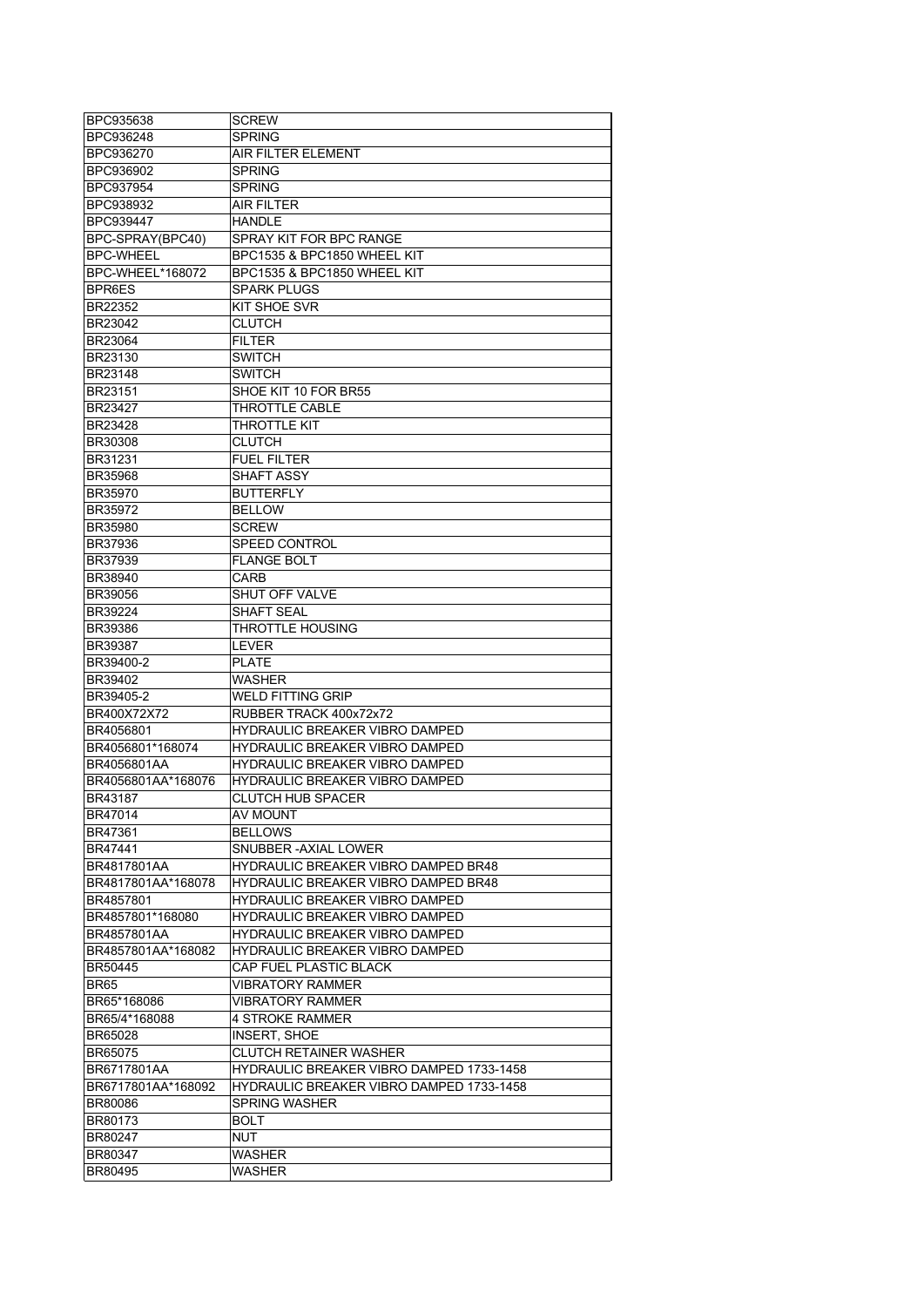| <b>BR80805</b>       | <b>WASHER</b>                  |
|----------------------|--------------------------------|
| BR80822              | SHCS M12-1.75 X 50             |
| BR80851              | <b>NUT</b>                     |
| BR80856              | WASHER                         |
| BR80934              | <b>BOLT</b>                    |
| BR80939              | WASHER                         |
| BR80945              | BOLT                           |
| BR80947              | <b>SCREW</b>                   |
| <b>BRG0051</b>       | BEARING SKF 6206 2RS           |
| BRG0087              | BEARING LJT1 1/2 EQV TO{ALS12} |
| BRS <sub>11</sub>    | FLOOR SAW WITH 11HP HONDA      |
| BRS11*168098         | FLOOR SAW WITH 11HP HONDA      |
| BRS13*168100         | FLOOR SAW WITH 13HP HONDA      |
| <b>BRS23000</b>      | <b>BLADE GUARD KIT</b>         |
| <b>BRS32295</b>      | ACME BEARING                   |
| BRS32296             | PILLOW BLOCK BEARING           |
| BRS32347             | <b>CLUTCH</b>                  |
| <b>BRS36099</b>      | SWITCH PUSH BUTTON             |
| <b>BRS39104</b>      | <b>WHEEL</b>                   |
| <b>BRS39105</b>      | WHEEL 8 IN DIA                 |
| <b>BRS39106</b>      | WHEEL                          |
| <b>BRS39113</b>      | THROTTLE CONTROL               |
| <b>BRS39125</b>      | <b>SHEAVE</b>                  |
| <b>BRS39147</b>      | <b>BARB HOSE</b>               |
| <b>BRS39148</b>      | <b>TEE BRANCH</b>              |
|                      |                                |
| BRS39149             | <b>FITTING</b>                 |
| BRS39152             | WATER TUBING                   |
| <b>BRS39157</b>      | <b>NUT</b>                     |
| <b>BRS39158</b>      | WASHER                         |
| <b>BRS39159</b>      | V BELT                         |
| <b>BRS39163</b>      | <b>REAR WHEEL</b>              |
| BRS39165             | <b>SPLIT PIN</b>               |
| <b>BRS39170</b>      | WATER TUBING                   |
| <b>BRS39185</b>      | <b>VEE BELT</b>                |
| <b>BRS39215</b>      | <b>NIPPLE</b>                  |
| <b>BRS39218</b>      | CAP                            |
| BRS39360             | <b>ELBOW</b>                   |
| <b>BRS39361</b>      | VALVE                          |
| BRS43288-2           | <b>BELT GUARD</b>              |
| BRS43358-2           | <b>BLADE GUARD</b>             |
| <b>BRS43365</b>      | <b>BLADE SHAFT</b>             |
| BRS43398-2           | TILT ARM WELDMENT              |
| <b>BRS43429</b>      | WELD SPLASH GUARD              |
| BRS43437-2           | <b>INSIDE COLLAR BLADE</b>     |
| BRS43454-2           | <b>OUTSIDE COLLAR BLADE</b>    |
| BRS43468-2           | BELT GUARD WELDMENT CS2        |
| BRS43480-2           | <b>SHAFT GUARD</b>             |
| BRS43489-2           | POINTER ROD                    |
| <b>BRS43490</b>      | TILT ARM WELD                  |
| BRS43494-2           | <b>WELD POINTER FRONT</b>      |
| <b>BRS46439</b>      | HOSE FITTING                   |
| BRS80344             | <b>WASHER</b>                  |
| <b>BRS80717</b>      | <b>KEY</b>                     |
| BRS80767             | <b>HHCS</b>                    |
| <b>BRS80773</b>      | PIN                            |
| BRSD400              | RESIDUE PUMP 110V              |
| BRSD400*168102       | RESIDUE PUMP 110V              |
| <b>BTR-250H</b>      | FILTER KIT BTR 250 HOURS *S*   |
| <b>BTR-500H</b>      | FILTER KIT BTR 500 HOURS *S*   |
| <b>BULLETIN 5304</b> | BULLETIN 5304                  |
| <b>BUS3510</b>       | BUSH GLY PG 505560A            |
| <b>BUS3511</b>       | BUSH GLY PG 505540A            |
| <b>BUS3512</b>       | BUSH GLY PG 353950A            |
|                      |                                |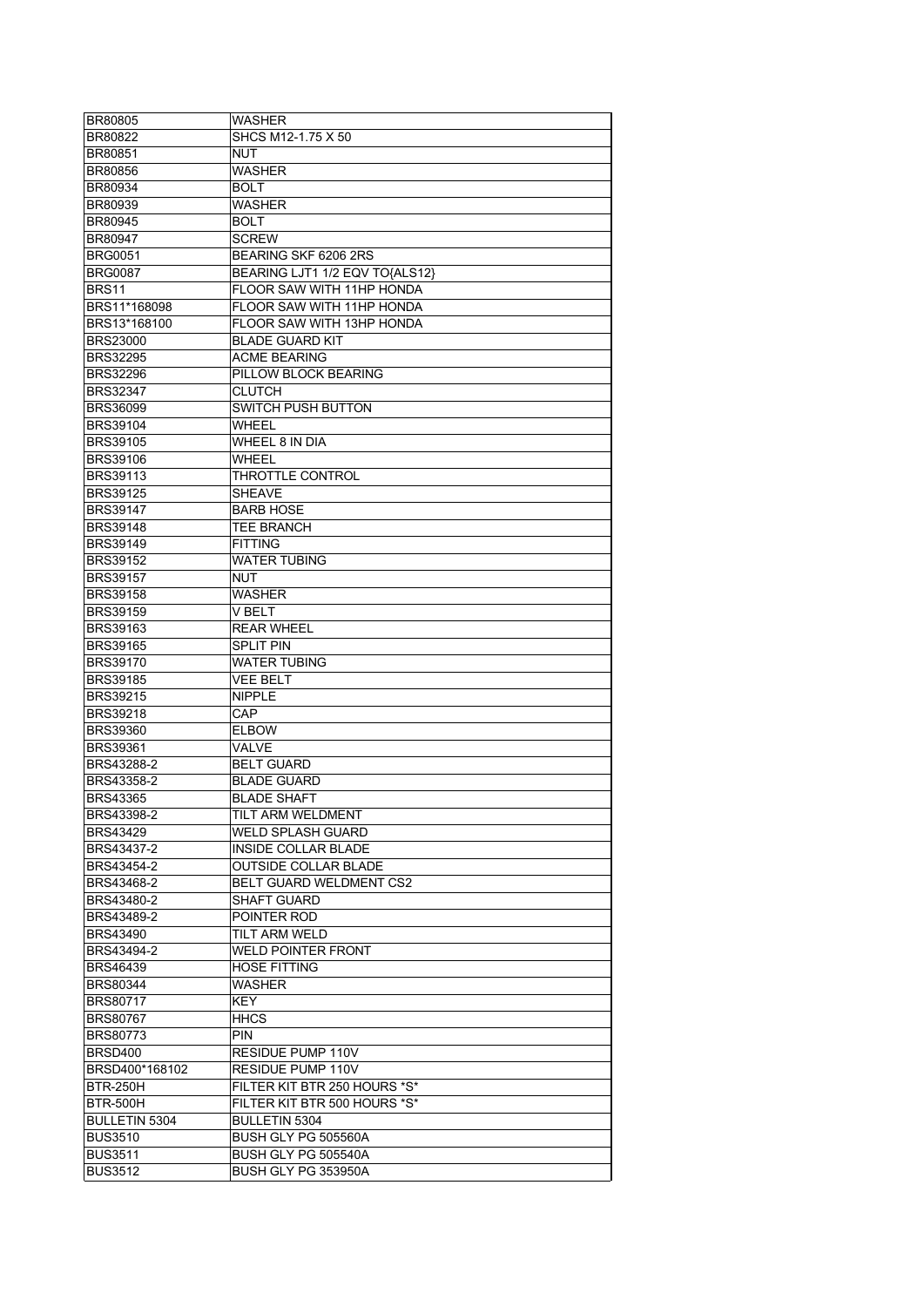| C1030020         | <b>HARD MATERIALS</b>                            |
|------------------|--------------------------------------------------|
| C13H12/27        | COIL                                             |
| C2030020         | <b>GENERAL PURPOSE</b>                           |
| C33602400        | AV MOUNT                                         |
| C4030020         | ABRASIVE MATERIAL                                |
| C4035025         | ASPHALT                                          |
| C42103402        | <b>CONTACT BLOCK</b>                             |
| C42300600        | MAGNETIC PICK UP CABLE                           |
| C42400100        | <b>SHUT DOWN RELAY</b>                           |
|                  | T HANDLE CAM                                     |
| C51100200        |                                                  |
| C51100300        | T-HANDLE                                         |
| C54201300        | <b>SCREWS</b>                                    |
| C61300502        | <b>CLIP</b>                                      |
| C61400100        | <b>CABLE PULLY</b>                               |
| C71X             | <b>CHAIN</b>                                     |
| C81200202        | JACK LEG *S*                                     |
|                  | CAMPAIGN BULLETIN 53 CAMPAIGN BULLETIN 5310-2-65 |
| CDR0388          | CHAIN SINGLE ROLLER 1/2 PIT                      |
| CDR0392          | CHAIN SINGLE ROLLER 1/2 PIT                      |
| CH1553101        | CHIPPING HAMMER 20LTR                            |
| CH1553101*168106 | <b>CHIPPING HAMMER 20LTR</b>                     |
| CHD0519          | <b>BRASS SCREW</b>                               |
| CIR9110          | <b>RETAINING RING SPIROLOX 2</b>                 |
| CM2017           | <b>BEARING</b>                                   |
| CM2050           | <b>LOCKWASHER</b>                                |
| CM2052           | <b>BEARING BALL</b>                              |
| CM2060           | SNAP RING                                        |
|                  |                                                  |
| CM2064           | <b>DOWEL</b>                                     |
| CM2068           | <b>BEARING</b>                                   |
| CM2077           | <b>CIRCLIP</b>                                   |
| CM2083           | <b>FORK</b>                                      |
| CM2084           | <b>COTTER PIN</b>                                |
| CM2090           | LEVER                                            |
| CM2103           | <b>SPRING</b>                                    |
| CM2106           | <b>BREATHER</b>                                  |
| CM2113           | <b>DISC</b>                                      |
| CM2123           | <b>WASHER</b>                                    |
| CM2163           | CAP                                              |
| CM2179           | <b>BUSH</b>                                      |
| CM2537           | SHIELD                                           |
| CM2538S/A        | <b>COUPLING</b>                                  |
| CM2765           | <b>FORK</b>                                      |
| CP1068           | WASHER                                           |
| CP1069           | <b>NIPPLE</b>                                    |
| CP1098           | <b>WASHER</b>                                    |
| CP1102           | <b>CIRCLIP</b>                                   |
|                  |                                                  |
| CP1123           | OIL FILLER PLUG                                  |
| CP1126           | <b>SELOCK PIN</b>                                |
| CP1139           | WASHER                                           |
| CP1189           | DRAIN PLUG                                       |
| CP1204           | SEAL                                             |
| CP1305           | WASHER                                           |
| CP1377           | <b>BEARING</b>                                   |
| CP1380           | <b>ADAPTOR</b>                                   |
| CP1388           | THRUST BEARING                                   |
| CP1389           | <b>RING</b>                                      |
| CP1404           | <b>GREASE NIPPLE</b>                             |
| CP1435           | SHOULDERED SCREW                                 |
| CP1469           | <b>BREATHER</b>                                  |
| CPM0104-103      | <b>SEAL</b>                                      |
| CPM0104-104      | SEAL                                             |
| CR41F010         | <b>BOX COVER</b>                                 |
| CR51A101         |                                                  |
|                  | DECAL                                            |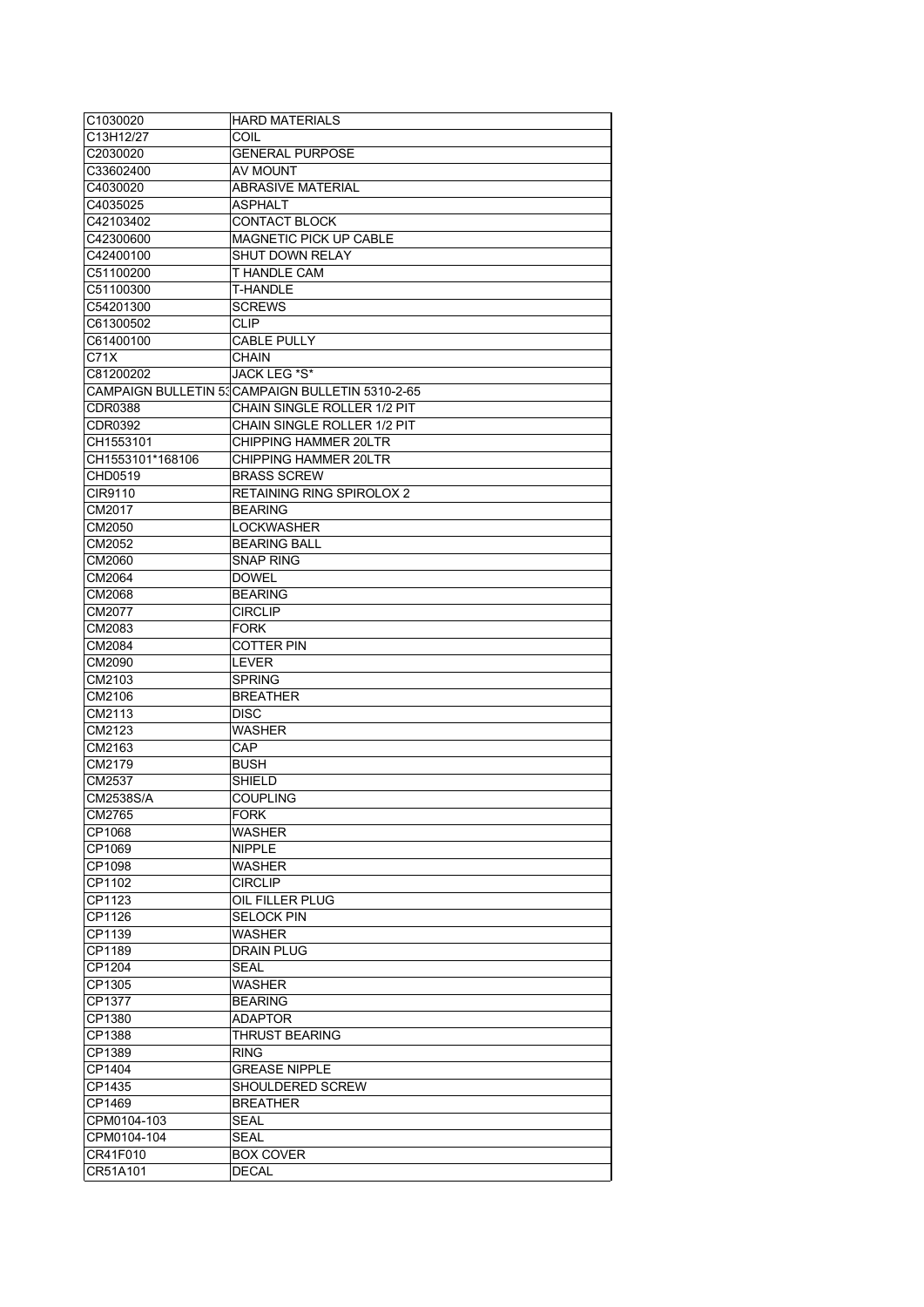| CR51A102         | <b>DECAL</b>                                                 |
|------------------|--------------------------------------------------------------|
| CR51C110         | <b>DECAL</b>                                                 |
| CR54F040         | ACCESS DOOR RH                                               |
| CR59B012         | HINGE                                                        |
| CR61C010         | <b>MAST</b>                                                  |
| CR63A040         | <b>BOOM YOKE</b>                                             |
| CRA0230          | PLUG HOLLOW 1/2 BSP                                          |
| CS1              | CLAY SPADE 16 X 5 X 1 HEX                                    |
| CS15114          | CLAY SPADE 6-1/4 U/C                                         |
| CS62A012         | OUTRIGGER LEG SQUARE MOUNT                                   |
| CS62C012         | <b>OUTRIGGER</b>                                             |
| CS63C080         | <b>TOWER BASE</b>                                            |
| CSK0609          | <b>C/SUNK SCREW</b>                                          |
| CU51A101         | <b>DECAL</b>                                                 |
| CU51A111         | <b>DECAL</b>                                                 |
| CU51A112         | <b>DECAL</b>                                                 |
| CU51A117         | <b>DECAL</b>                                                 |
| CU51A118         | <b>DECAL</b>                                                 |
| CU51A311         | <b>DECAL</b>                                                 |
| CU61A025         | LIFT CABLE *S*                                               |
| CU61A035         | <b>HANDBRAKE CABLE</b>                                       |
| CU63B054         | TILT CABLE *S*                                               |
| D3001            | <b>GEAR CASE HALF</b>                                        |
| D3004            | <b>GEAR</b>                                                  |
| D3005            | INPUT SHAFT - stock is second hand                           |
| D3006            | <b>SHAFT</b>                                                 |
| D3007S/A         | <b>COUPLING</b>                                              |
| D3011            | <b>DUST SHIELD</b>                                           |
|                  |                                                              |
| D604045837       | <b>HAND WHEEL</b>                                            |
| <b>DB476Z</b>    | <b>MASTER CYLINDER</b>                                       |
| DB689            | DROP ARM 120009254<br>PIN TOWING (DUMPER)                    |
| DC591            |                                                              |
|                  |                                                              |
| DP439-0140E      | OIL SEAL HOUSING                                             |
|                  | DUMPER W/SHOP MANUDUMPER W/SHOP MANUAL                       |
| E1030020         | <b>HARD MATERIALS</b>                                        |
| E3030020         | <b>GENERAL PURPOSE</b>                                       |
| E7030020         | ABRASIVE/ASPHALT                                             |
| E7035025         | ABRASIVE/ASPHALT                                             |
| EX160            | <b>EXHAUST AND SHIELD</b>                                    |
| F1006            | <b>COUPLING</b>                                              |
| F1016            | <b>COUPLING</b>                                              |
| F1019            | <b>SPACER</b>                                                |
| F8               | DRUM CAP (MIXER)                                             |
| FA368            | HYD HOSE 3/8X3/8 90/90 2337                                  |
| <b>FA426Z</b>    | <b>ENGINE CHAIN</b>                                          |
| FA63             | DRUM TOP                                                     |
| <b>FA68Y</b>     | PINION & SHAFT                                               |
| <b>FA88</b>      | <b>BLADE</b>                                                 |
| FAS0070          | SETSCREW HEX M6X20 BRASS*2*                                  |
| FD6226           | DRIVE DOG DYNAPAC                                            |
| FD6227           | <b>HOUSING/FLANGE</b>                                        |
| F <sub>E12</sub> | ELECTRIC POKER DRIVE UNIT 110V                               |
| FE12*168108      | ELECTRIC POKER DRIVE UNIT 110V                               |
| FPC1A            | COUPLING 4 FPP BENFORD                                       |
| FPC1A*168120     | COUPLING 4 FPP BENFORD                                       |
| FPC2A            | COUPLING 4 FPP W/C/D/E                                       |
| FPC3A            | <b>COUPLING KIT WARSOP</b>                                   |
| FPC3A*168124     | <b>COUPLING KIT WARSOP</b>                                   |
| FPM25            | AIR POKER VIBRATOR UNIT 25MM                                 |
| FPM25*168128     | AIR POKER VIBRATOR UNIT 25MM                                 |
| FPM35            | AIR POKER VIBRATOR UNIT 35MM                                 |
| FPM35*168130     | AIR POKER VIBRATOR UNIT 35MM<br>AIR POKER VIBRATOR UNIT 55MM |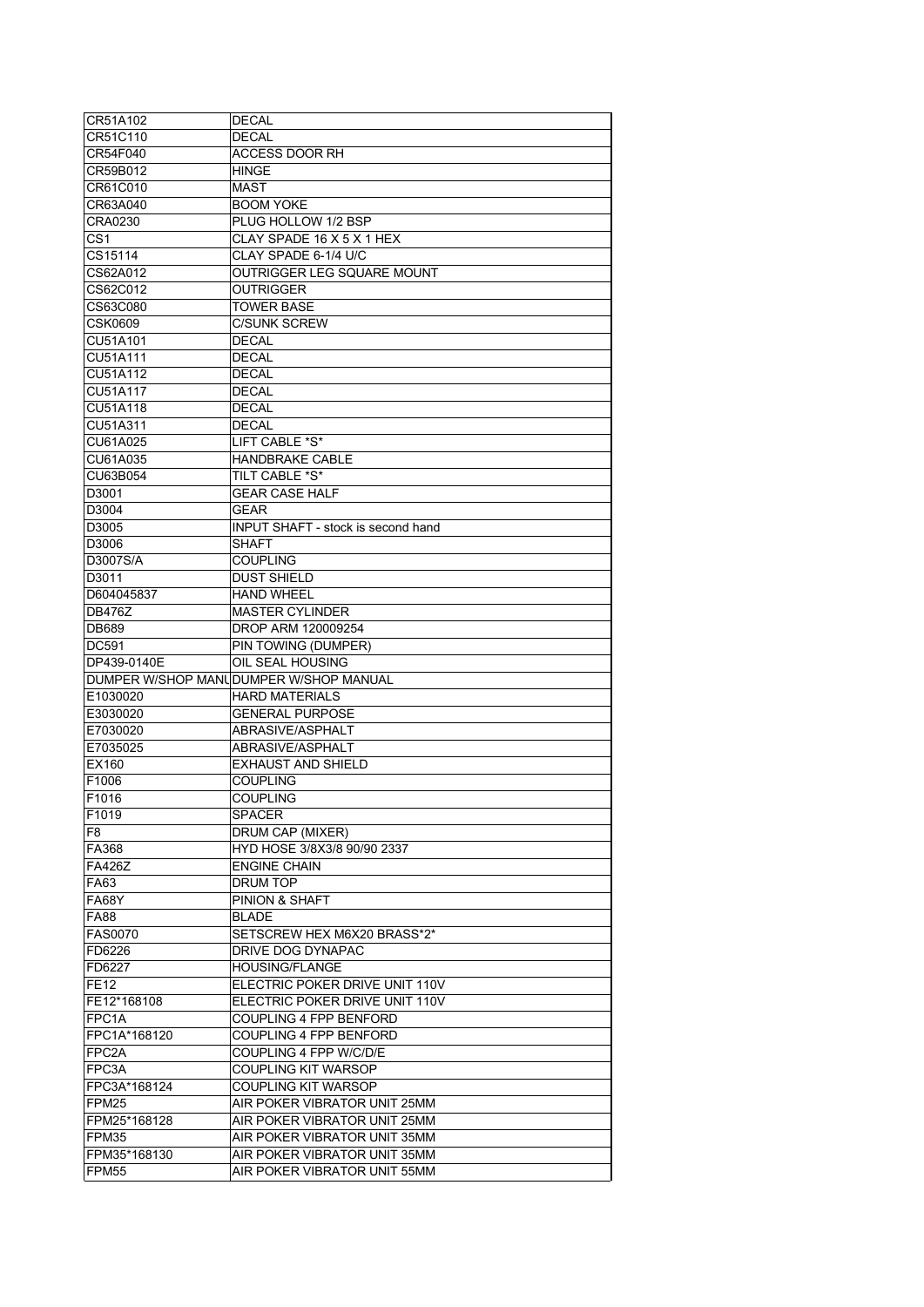| FPM55*168134                   | AIR POKER VIBRATOR UNIT 55MM                |
|--------------------------------|---------------------------------------------|
| FPM75                          | AIR POKER VIBRATOR UNIT 75MM                |
| FPM75*168138                   | AIR POKER VIBRATOR UNIT 75MM                |
| FRP <sub>25</sub>              | POKER HEAD 25MM & FLEX DRIVE.               |
| FRP25*168140                   | POKER HEAD 25MM & FLEX DRIVE.               |
| <b>FRP35</b>                   | POKER HEAD 35MM & FLEX DRIVE.               |
| FRP45                          | POKER HEAD 45MM & FLEX DRIVE.               |
|                                |                                             |
| FRP45*168144                   | POKER HEAD 45MM & FLEX DRIVE.               |
| <b>FRP55</b>                   | POKER HEAD 55MM & FLEX DRIVE.               |
| FRP55*168148                   | POKER HEAD 55MM & FLEX DRIVE.               |
| FRP65                          | PENDULUM POKER VIBRATOR 65 MM               |
| FRP75                          | VIBRATOR HEAD 75 MM DIA                     |
| FRP75*168152                   | VIBRATOR HEAD 75 MM DIA                     |
| <b>FX153Z</b>                  | <b>SPACING RING (MIXER)</b>                 |
| <b>FX156</b>                   | <b>IMPERIAL BEARING</b>                     |
| <b>FX156Z</b>                  | BRG BALL 35x72x17                           |
| <b>FX157Z</b>                  | SEAL LIP 48X72X10MM                         |
| <b>FX158Z</b>                  | <b>CIRCLIP 72MM INTERNAL</b>                |
| <b>FX159Z</b>                  | <b>CIRCLIP 35MM EXTERNAL</b>                |
| <b>FYUWS</b>                   | SNORT ASSY (WARSOP)                         |
|                                |                                             |
| FYUWS*168156                   | SNORT ASSY (WARSOP)                         |
| <b>FYUWTS</b>                  | DYNAPAC / WINGET SNORT ASSY                 |
| FYUWTS*168158                  | DYNAPAC / WINGET SNORT ASSY                 |
| <b>FYUWTSP</b>                 | <b>PLUNGER</b>                              |
| G1007                          | <b>BUSH</b>                                 |
| G1008                          | BUSH                                        |
| G1017                          | SPACER                                      |
| G1083                          | <b>SHAFT</b>                                |
| G1084                          | WASHER                                      |
| G1110                          | <b>PLATE</b>                                |
| G1112                          | <b>INPUT SHAFT</b>                          |
| G1222                          | <b>INPUT SHAFT</b>                          |
| G1241                          |                                             |
|                                |                                             |
|                                | LH TRANSFER CASE                            |
| G1270                          | <b>NUT</b>                                  |
| G1283/G                        | GEAR                                        |
| G31                            | SPACER                                      |
| GEH45ES2RS                     | <b>BEARING</b>                              |
| GXH288Z                        | <b>CIRCLIP 50MM EXTERNAL</b>                |
| H11-311                        | SPARK PLUG                                  |
| HD2507                         | <b>BEARING</b>                              |
| HD3502                         | O RING                                      |
| HD3505                         | <b>CIRCLIP</b>                              |
| HD3506                         | OIL SEAL                                    |
| HD3507                         | <b>BEARING</b>                              |
| HD6514                         |                                             |
|                                | <b>COMPLETE CORE</b>                        |
| HD850/HD1000-500KL             | FILTER KIT *S*                              |
| <b>HD850-1200-LIGHTS</b>       | LIGHTING KIT HD850/1000/1200 *S*            |
| HD850-HD1000-250K              | FILTER KIT *S*                              |
| HD850-HD1000-250K2             | FILTER KIT *S*                              |
| HD850-HD1000-250KL             | <b>FILTER KIT</b>                           |
| HD850-HD1000-250KL/1           | FILTER KIT HD MINI DUMPER KUBOTA ENGINE *S* |
| HD850-HD1000-500K              | FILTER KIT *S*                              |
| HD850-HD1000-500K2             | FILTER KIT *S*                              |
| HD850-HD1000-500KL/1           | FILTER KIT HD MINI DUMPER KUBOTA ENGINE *S* |
| HDV0146                        | <b>HUB CAP</b>                              |
| <b>HDV0187</b>                 | <b>WHEEL NUT</b>                            |
| <b>HDV0188</b>                 | <b>SEAL</b>                                 |
| HP40W                          |                                             |
|                                | HYDRAULIC POWER PACK 20 LITRE (WHITE)       |
| HP40W*168164                   | HYDRAULIC POWER PACK 20 LITRE (WHITE)       |
| HP90MK2TRAN                    | HP90 MKII POWER PACK + STANLEY              |
| <b>HS3.75</b>                  | 3" SUB PUMP                                 |
| HS3.75*168180<br><b>HS8000</b> | 3" SUB PUMP<br>MOUNTED COMPACTOR            |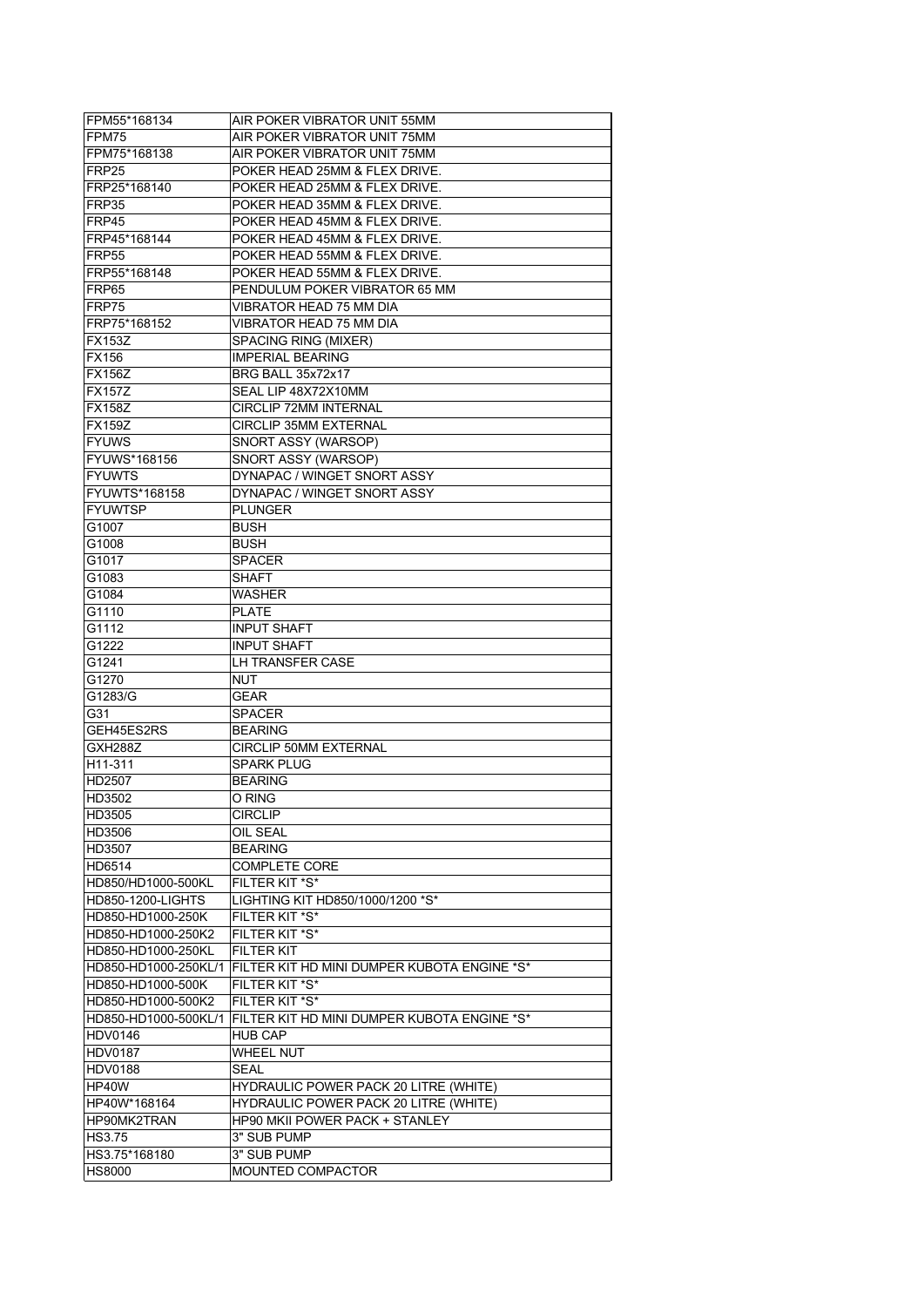| HYD46-25          | <b>25LTR HYDRAULIC OIL</b>        |
|-------------------|-----------------------------------|
| <b>ID41S</b>      | <b>HATZ ENGINE</b>                |
| ISCP002           | <b>BELLOW</b>                     |
| ISCP074           | 40MM EYE COUPLING                 |
| J104              | <b>BRAKE CABLE</b>                |
| J123              | WASHER 5.1/2 X2.1/16 X2.5MM       |
| J169              | <b>GROMMET REF PV691 (ROLLER)</b> |
| J25               | OIL SEAL                          |
| J277              | <b>BEVEL PINION (MIXER)</b>       |
| J27Z              | <b>BEVEL PINION SHAFT</b>         |
| J28Z              | <b>BEVEL PINION (MIXER)</b>       |
| J29               | <b>BEARING</b>                    |
| <b>J29A</b>       | <b>BEARING</b>                    |
| J29Z              | BRG BALL 20x47x14                 |
| J3                | WHEEL ASSY PNEUMATIC(PED ROLLE    |
| J31Z              | <b>CIRCLIP 47MM INTERNAL</b>      |
| <b>J34</b>        | DRIVING SPROCKET                  |
| J34Z              | <b>SPROCKET</b>                   |
| J39               | <b>CHAIN</b>                      |
| J43Z              | JOINT                             |
| J5                | <b>BUSH</b>                       |
| J50               | <b>COUPLING</b>                   |
| J56               | <b>BEARING</b>                    |
| <b>J58</b>        | <b>SHIM</b>                       |
| <b>J58Z</b>       | SHIM WASHER 1.6MM THICK           |
| <b>J59</b>        | <b>SHIM</b>                       |
| <b>J59Z</b>       | SHIM WASHER 0.8MM THICK           |
|                   |                                   |
| J5Z               | BRG MET PL OILITE 20x25x20        |
| J60Z              | SHIM WASHER 0.1MM THICK           |
| <b>J67Z</b>       | <b>DRUM TOP</b>                   |
| J8                | <b>TILTING PINION</b>             |
| J8Y               | <b>TILTING PINION</b>             |
| <b>JRB0017</b>    | <b>SLEW RING</b>                  |
| K <sub>15</sub>   | <b>BOLT</b>                       |
| <b>K15/M</b>      | <b>BOLT DRUM SHAFT RETAINING</b>  |
| K15BSF            | <b>BOLT</b>                       |
| K18               | <b>WASHER</b>                     |
| K3                | TILTING RACK                      |
| K <sub>57</sub>   | <b>HANDLE</b>                     |
| K62BZ             | WASHER 39MMX7/8 X1.6MM            |
| K62CZ             | WASHER 39MMX7/8 X0.8MM            |
| K62DZ             | <b>WASHER</b>                     |
| K70               | CABLE HANDBRAKE 990/1230MM        |
| <b>K71Y</b>       | <b>CHAIN</b>                      |
| K72               | <b>BEARING</b>                    |
| <b>K72Z</b>       | <b>BRG BALL 30x72x19</b>          |
| K74               | OIL SEAL                          |
| $K74\overline{Z}$ | SEAL LIP 35X62X10MM               |
| K75               | <b>CIRCLIP</b>                    |
| <b>K75Z</b>       | <b>CIRCLIP 62MM INTERNAL</b>      |
| K9R10             | PINION & SHAFT                    |
| K9Z               | PINION (MIXER)                    |
| K9ZR10Z           | PINION & SHAFT                    |
| L1881             | <b>SWITCH</b>                     |
| L25               | <b>CHAIN JOCKEY</b>               |
| L34               | <b>MIXING BLADE</b>               |
| L34Z              | <b>MIXING BLADE</b>               |
| LAYFLATX1         | LAY FLAT HOSE 1IN                 |
| LB2400AUTO        | SUBMERSIBLE WATER PUMP 2          |
| LB2400AUTO*168196 | SUBMERSIBLE WATER PUMP 2          |
| LD108             | <b>RUBBER BUSH</b>                |
| LD126             | <b>SPRING</b>                     |
| LD130             | STEEL BALL 3/8 DIA                |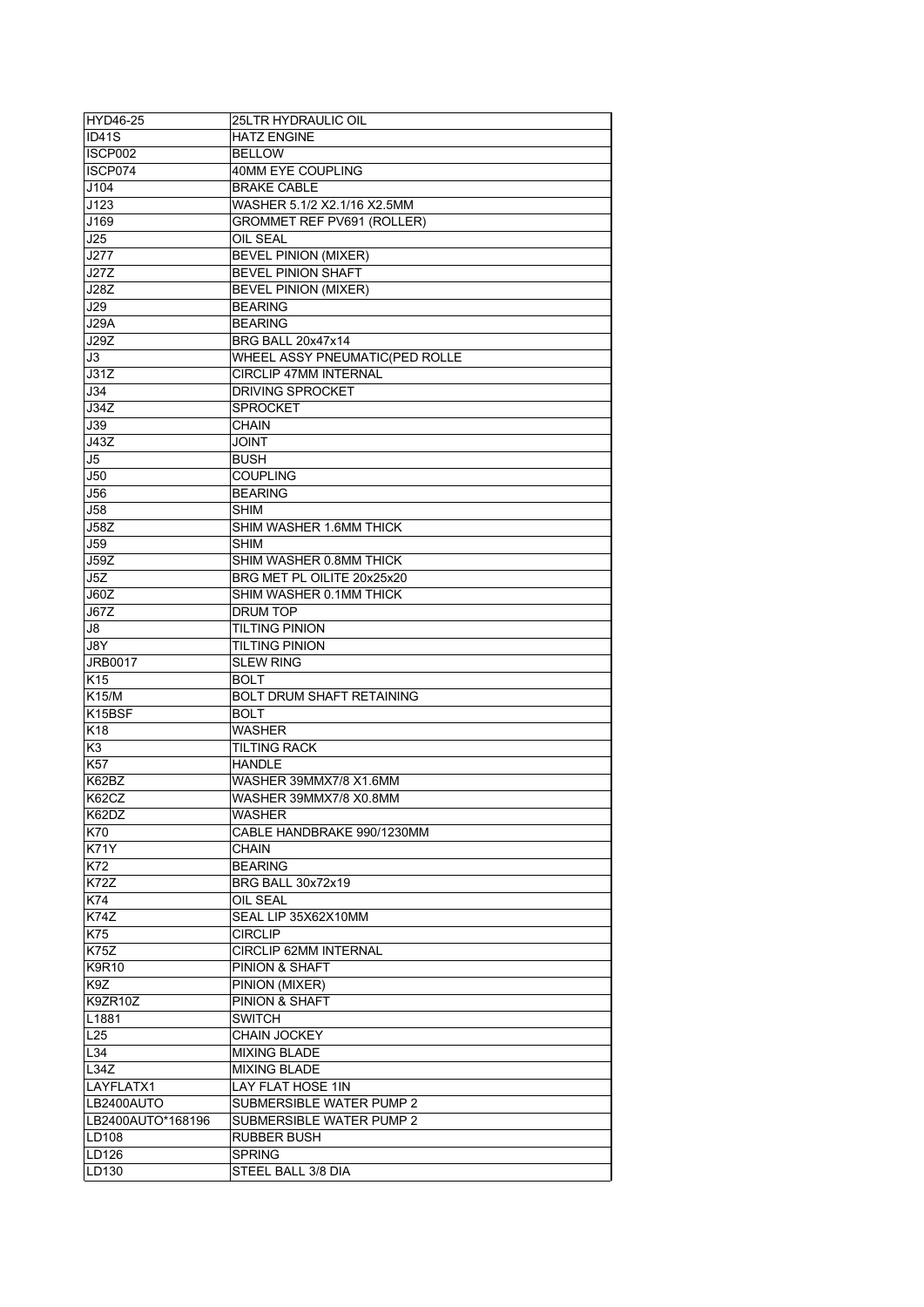| LD157X                 | <b>DRIVE BELT</b>                               |
|------------------------|-------------------------------------------------|
| <b>LD72</b>            | <b>WASHER (ROLLER)</b>                          |
| LD908                  | HUB 3 STUD WITH LD114Z SEAL                     |
| <b>LDWMHW</b>          | POKER DRIVE UNIT ROUND CAGE (WHITE)             |
| M10X90F2B              | STUD BOLT                                       |
| <b>M15B</b>            | <b>BUSH</b>                                     |
| M <sub>15</sub> BZ     | BRG MET PL OILITE 25x30x25                      |
| <b>MA423Z</b>          | BRG MET PL OILITE 20x25x15                      |
| <b>MB12</b>            | BUSH BS2X1.0                                    |
| MB <sub>12</sub> Z     | BRG MET PL OILITE 30x38x25                      |
| <b>MB13</b>            | <b>WASHER THRUST</b>                            |
|                        | CABLE CLIP                                      |
| <b>MB132</b>           |                                                 |
| <b>MB138</b>           | <b>FORK END</b>                                 |
| <b>MB145</b>           | <b>SPRING</b>                                   |
| <b>MB148Z</b>          | BRG MET PL OILITE 12X16X12MM                    |
| <b>MBR71-500H</b>      | FILTER KIT *S*                                  |
| MF/351731/4M1          | <b>BALL BEARING</b>                             |
| MHMM10FZB              | <b>HAT NUT</b>                                  |
| MIN <sub>13</sub>      | SEAL KIT N.L.A.                                 |
| MISC COUPLING S        | COUPLING 1/2 BSP FEMALE *S*                     |
| <b>MISC COUPLING T</b> | COUPLING 1/2 BSP MALE *S*                       |
| MISC DECAL LM12        | DECAL LM12                                      |
| <b>MISC PARTS</b>      | <b>MISC PARTS</b>                               |
| <b>MISC-101</b>        | <b>BUDGET LOCK</b>                              |
| <b>MISC-102</b>        | BUDGET LOCK KEY 3.1/2*2*                        |
| <b>MISC-106</b>        | PRESTIK SEALANT                                 |
| <b>MISC-112</b>        | CONN LINK 5/8 SIMPLEX                           |
| <b>MISC-113</b>        | SIMPLEX LINK & HALF 5/8                         |
| <b>MISC-114</b>        | <b>CONN LINK 3/4 SIMPLEX</b>                    |
| <b>MISC-180</b>        | GRIP FOR 7300 522                               |
| <b>MISC-186</b>        | <b>SPACER FOR 7300 522</b>                      |
| <b>MISC-187</b>        | M18 NUT FOR 1414 168 FOR 1583-1046 USE MISC-225 |
| <b>MISC-212</b>        | CONN LINK FOR 1714-73                           |
|                        | <b>ROLLER BEARING</b>                           |
| <b>MISC-222</b>        |                                                 |
| <b>MISC-223</b>        | SPACER (FOR MISC222)                            |
| <b>MISC-225</b>        | M16 NUT FOR 1722-80 AND 1583-1046               |
| <b>MISC-251</b>        | PAINT-BLACK SPRAY                               |
| <b>MISC-252</b>        | <b>BULB 12V 10W</b>                             |
| <b>MISC-362</b>        | TEREX GREY 2.5 LTR *S*                          |
| <b>MISC-363</b>        | TEREX GREY 5LTR *S*                             |
| <b>MISC-389</b>        | BLACK MATT 400ML AEROSOL PAINT                  |
| MISC-390E              | GREY AEROSOL 400ML BENFORD *S*                  |
| MISC-400               | REVERSE ALARM KIT TV1000 SERIES SAUER P *S*     |
| <b>MISC-401</b>        | REVERSE ALARM KIT TV1000 SERIES REXROTH *S*     |
| <b>MISC-403</b>        | REVERSE ALARM KIT TV800 KUBOTA *S*              |
| MISC-403/1             | REVERSE ALARM KIT *S*                           |
| <b>MISC-404</b>        | REVERSE ALARM KIT 3000 LISTER *S*               |
| <b>MISC-405</b>        | REVERSE ALARM KIT DEUTZ PRE 2001 *S*            |
| <b>MISC-406</b>        | REVERSE ALARM KIT 3T DEUTZ AFTER 2001*S*        |
| <b>MISC-407</b>        | REVERSE ALARM KIT *S*                           |
| <b>MISC-420</b>        | TEREX WHITE 1 LITRE *S*                         |
| <b>MISC-421</b>        | TEREX WHITE 2.5LTR *S*                          |
| <b>MISC-422</b>        | PAINT - TEREX WHITE 5LTR *S*                    |
| MISC-423E              | <b>BENFORD GREY 1LTR</b>                        |
| MISC-424E              | BENFORD GREY 2.5LTR                             |
| <b>MISC-431</b>        | BENFORD/FERMEC GREY PAINT 2.5 LTR *S*           |
|                        | BENFORD/FERMEC GREY PAINT 5 LTR *S*             |
| <b>MISC-432</b>        |                                                 |
| MISC-434               | <b>BLACK PAINT</b>                              |
| <b>MISC-485</b>        | WHITE PAINT 5L PURE WHITE                       |
| MISC-BREAKER           | BREAKER                                         |
| <b>MISC-CHASSIS</b>    | TRAILER CHASSIS                                 |
| MISC-COUPLING A        | FIRG 3/4 BSP FEMALE*S*                          |
| MISC-COUPLING B        | FIRG 3/4 BSP MALE *S*                           |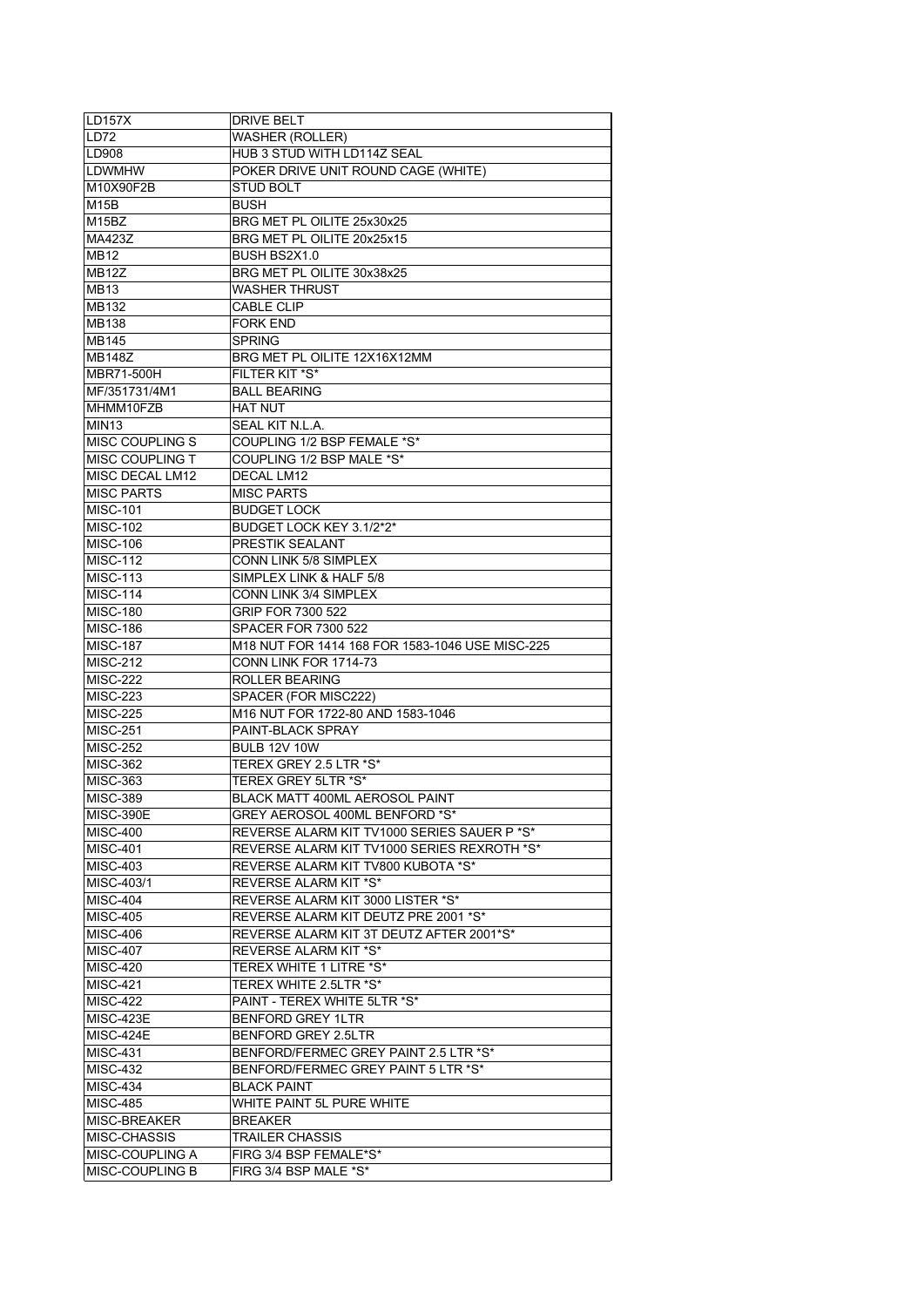| MISC-COUPLING C         | FIRG 1.00 BSP MALE *S*                |
|-------------------------|---------------------------------------|
| MISC-COUPLING D         | FIRG 1.00 BSP FEMALE *S*              |
| MISC-DOOR               | DOOR C/W GLASS                        |
| MISC-DUMPER             | <b>DUMPER STILLAGE</b>                |
| MISC-GREASE-EP2         | GREASE *S*                            |
| MISC-ROLLER             | MISC-ROLLER                           |
| MISC-ROPS               | <b>ROPS FRAME</b>                     |
| MISC-SHELLKIT           | SHELL KIT                             |
| MISC-SOLKIT             | <b>SOLENOID KIT</b>                   |
| MISC-TANK               | <b>GX160 HONDA FUEL TANK</b>          |
| MISC-TAP                | WATER TAP *S*                         |
| MISC-TESTKIT            | PRESSURE TEST KIT *S*                 |
| MISC-THINNERS           | THINNERS 5 LITRE TIN *S*              |
| <b>MISC-TRAILER</b>     | 2ND HAND TOWIT TRAILER                |
| MISC-WHEEL              | <b>WHEEL</b>                          |
| MP151                   | MOIL POINT 1 HEX X 4-1/4              |
| MS100-20                | SETSCREW BUTTON HD M6 X 20            |
| MS100-25                | BUTTON HD SETSCREW M6 X 25            |
| MS100-30                | M6 BUTTON HEAD SCREW                  |
| MS102-25                | BOLT DURLOCK M8X25MM                  |
| MS103-25                | <b>BOLT DURLOCK M10x25</b>            |
| MS104-30                | <b>BOLT DURLOCK M12X30MM</b>          |
| MS104-35                | <b>BOLT DURLOCK M12X35MM</b>          |
| MS104-40                | DURLOCK HEX HD M12 X 40               |
| MS104-45                | DURLOCK HEX HD M12 X 45               |
| MS104-50                | <b>BOLT DURLOCK M12X50MM</b>          |
| MS104-80                | BOLT DURLOCK M12 X 80                 |
| MS106-190               | M16 X 190MM GRADE 12.9 BOLT           |
| MS106-70                | DURLOK M16 X 70 BOLT 12.9 GR          |
| MS106-90                | M16 X 190MM GRADE 12.9 BOLT           |
| MS107-40                | M12x1.25x40 HEX HD BOLT               |
| MS109-30                | BOLT COACH M8x30mm                    |
| MS111-30                | <b>BOLT M14x1.5x30</b>                |
| MS111-35                | <b>BOLT M14x1.5x35</b>                |
| MS120-10                | <b>GREASE NIPPLE STRAIGHT M10</b>     |
| MS121-6                 | NIPPLE GREASE M6X45'                  |
| MS122-6                 | NIPPLE GREASE M6X90'                  |
| MS126-10                | WASHER SHAKEPROOF M10 INTERNAL        |
| MS126-12                | WASHER SHAKEPROOF M12 INTERNAL        |
| MS126-4                 | <b>WASHER SHAKEPROOF M4 INTERNAL</b>  |
| MS126-6                 | WASHER SHAKEPROOF M6 INTERNAL         |
| MS126-8                 | WASHER SHAKEPROOF M8 INTERNAL         |
| MS127-10                | WASHER S.C.R.S. M10 TYPE B            |
| MS127-16                | WASHER S.C.R.S. M16 TYPE B            |
| MS127-20                | WASHER S.C.R.S. M20 TYPE B            |
| MS127-5                 | WASHER S.C.R.S M5 TYPE B              |
| MS128-10                | M10 NORD LOCK WASHER STAINLESS        |
| MS128-16                | M16 NORD LOCK WASHER                  |
| MS129-10                | WASHER SCHNOOR SAFETY M10             |
| MS129-12                | WASHER SCHNOOR SAFETY M12             |
| MS129-14                | WASHER SCHNOOR SAFETY M14             |
| MS129-16                | WASHER SCHNOOR SAFETY M16             |
| MS129-20                | M20 SCHNOOR SAFETY WASHER             |
| MS129-24                | M24 SCHNOOR WASHER                    |
| MS129-5                 | <b>WASHER SCHNORR M5</b>              |
| MS129-6                 | WASHER SCHNOOR SAFETY M6              |
| MS129-8                 | WASHER SCHNOOR SAFETY M8              |
|                         |                                       |
| MS130-10<br>MS136-10-70 | WASHER TAPER M10<br>PIN DOWEL 10x70mm |
|                         |                                       |
| MS136-12-40             | PIN DOWEL 12x40mm                     |
| MS139-26-40             | PIN SPIROL 6X40MM HBK                 |
| MS139-3-26              | PIN SPIROL 3X26MM MBK                 |
| MS139-4-20              | PIN SPIROL 4X20MM MBK                 |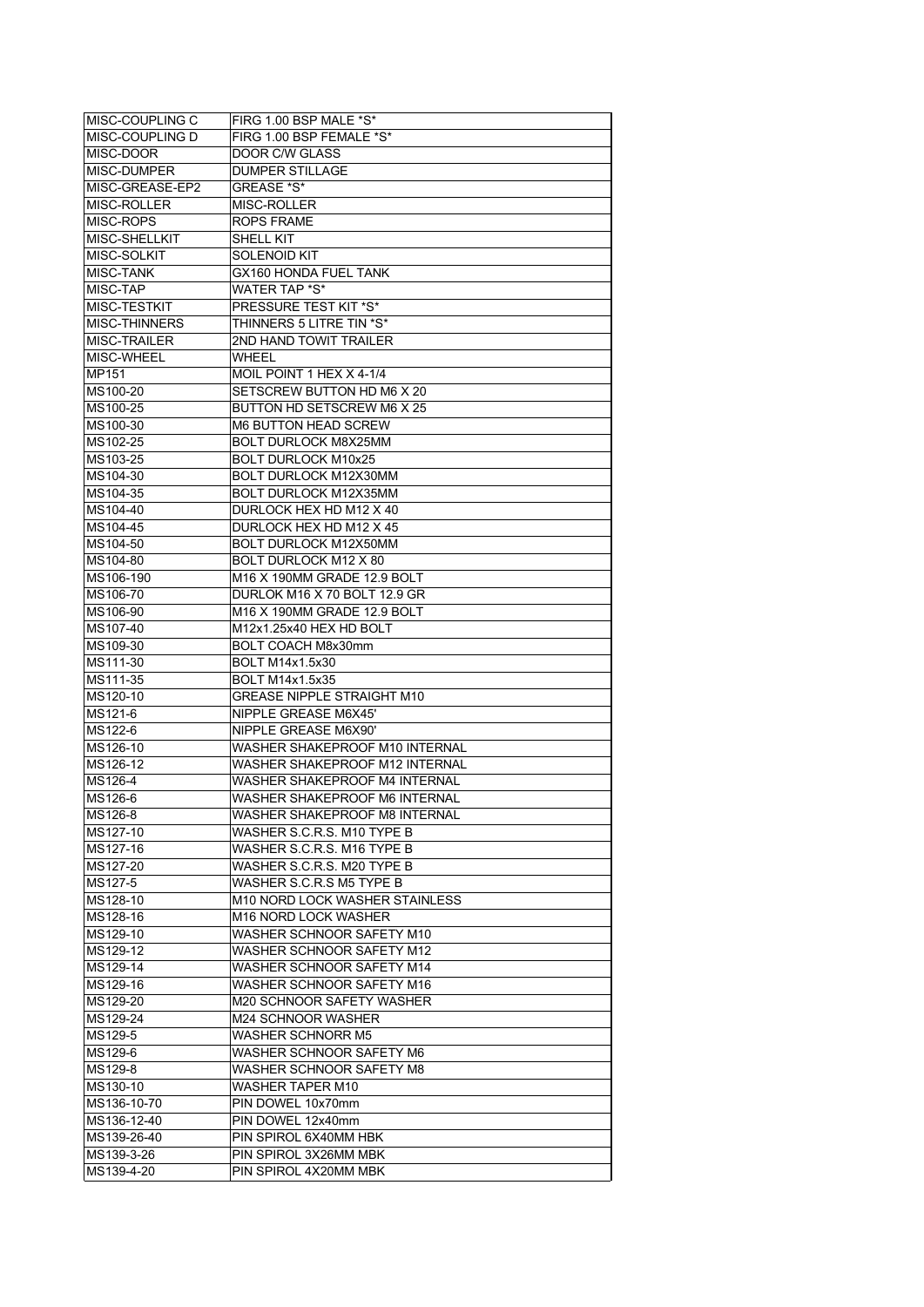| MS139-5-20 | PIN SPIROL 5X20MM MBK                |
|------------|--------------------------------------|
| MS139-5-30 | PIN SPIROL 5X30MM MBK                |
| MS139-6-24 | PIN SPIROL 6X24MM MBK                |
| MS139-6-40 | M6 X 40 SPIRAL PIN                   |
| MS139-8-30 | PIN SPIROL 8X30MM MBK                |
| MS140-16   | KEY FEATHER 6x6x25mm                 |
| MS140-17   | KEY FEATHER 8X7X32MM                 |
| MS140-22   | KEY FEATHER 8x7x22mm                 |
| MS140-28   | KEY FEATHER 10X8X32MM                |
| MS140-30   | KEY FEATHER 8x7x50mm                 |
| MS140-31   | KEY FEATHER 6x6x22mm                 |
| MS140-42   | KEY FEATHER 8x7x25mm                 |
| MS140-50   | ROUND END FEATHER KEY                |
| MS140-54   | KEY FEATHER 6x6x40mm                 |
| MS140-55   | KEY FEATHER 8x7x30mm                 |
| MS141-10   | KEY GIB HD 8x7x32mm                  |
| MS141-4    | <b>GIB HEAD KEY</b>                  |
| MS141-7    | KEY GIB HD 8x7x45mm                  |
| MS160-65   | BOLT HEX HD - M10x1.25x65            |
| MS162-35   | M10 X 35 CARRIAGE BOLT               |
| MS20-65    | BOLT HEX HEAD M20X65 GRADE 10.9 BLUE |
| MS30-16    | BOLT HEX HD M5 X 6MM                 |
| MS30-45    | BOLT HEX HEAD M5x45MM                |
| MS31-20    | BOLT HEX HEAD M6X20MM                |
| MS31-25    | <b>BOLT HEX HEAD M6X25MM</b>         |
|            |                                      |
| MS31-30    | BOLT HEX HEAD M6X30MM                |
| MS31-40    | BOLT HEX HEAD M6X40MM                |
| MS31-50    | BOLT HEX HEAD M6X50MM                |
| MS31-70    | BOLT HEX HEAD M6X70MM                |
| MS31-80    | BOLT HEX HEAD M6X80MM                |
| MS32-120   | BOLT HEX HEAD M8X120MM               |
| MS32-25    | BOLT HEX HEAD M8 X 25MM              |
| MS32-30    | BOLT HEX HEAD M8X30MM                |
| MS32-35    | BOLT HEX HEAD M8X35MM                |
| MS32-40    | BOLT HEX HEAD M8X40MM                |
| MS32-45    | BOLT HEX HEAD M8X45MM                |
| MS32-50    | BOLT HEX HEAD M8X50MM                |
| MS32-60    | BOLT HEX HEAD M8X60MM                |
| MS32-65    | BOLT HEX HEAD M8X65MM                |
| MS32-70    | BOLT HEX HEAD M8X70MM                |
| MS32-75    | BOLT HEX HEAD M8X75MM                |
| MS32-90    | BOLT HEX HEAD M8X90MM                |
| MS33-100   | BOLT HEX HEAD M10X100MM              |
| MS33-120   | BOLT M10 X 120 MM                    |
| MS33-140   | BOLT HEX HEAD M10X140MM              |
| MS33-35    | BOLT HEX HEAD M10X35MM               |
| MS33-45    | BOLT HEX HEAD M10X45MM               |
| MS33-50    | BOLT HEX HEAD M10X50MM               |
| MS33-55    | BOLT HEX HEAD M10X55MM               |
| MS33-60    | BOLT HEX HEAD M10X60MM               |
| MS33-70    | BOLT HEX HEAD M10X70MM               |
| MS33-75    | <b>BOLT</b>                          |
| MS33-80    | BOLT HEX HEAD M10X80MM               |
| MS33-90    | BOLT HEX HEAD M10X90MM               |
| MS34-100   | BOLT HEX HEAD M12X100MM              |
| MS34-110   | BOLT HEX HEAD M12X110MM              |
| MS34-120   | BOLT HEX HEAD M12X120MM              |
| MS34-130   | BOLT HEX HEAD M12X130MM              |
| MS34-140   | BOLT HEX HEAD M12X140MM              |
| MS34-160   | BOLT HEX HD M12 x 160                |
| MS34-190   | BOLT HEX HEAD M12X190MM              |
| MS34-30    | M12 X 30 BOLT 12.9 (UNPLATED)        |
| MS34-35    | BOLT HEX HEAD M12X35MM               |
|            |                                      |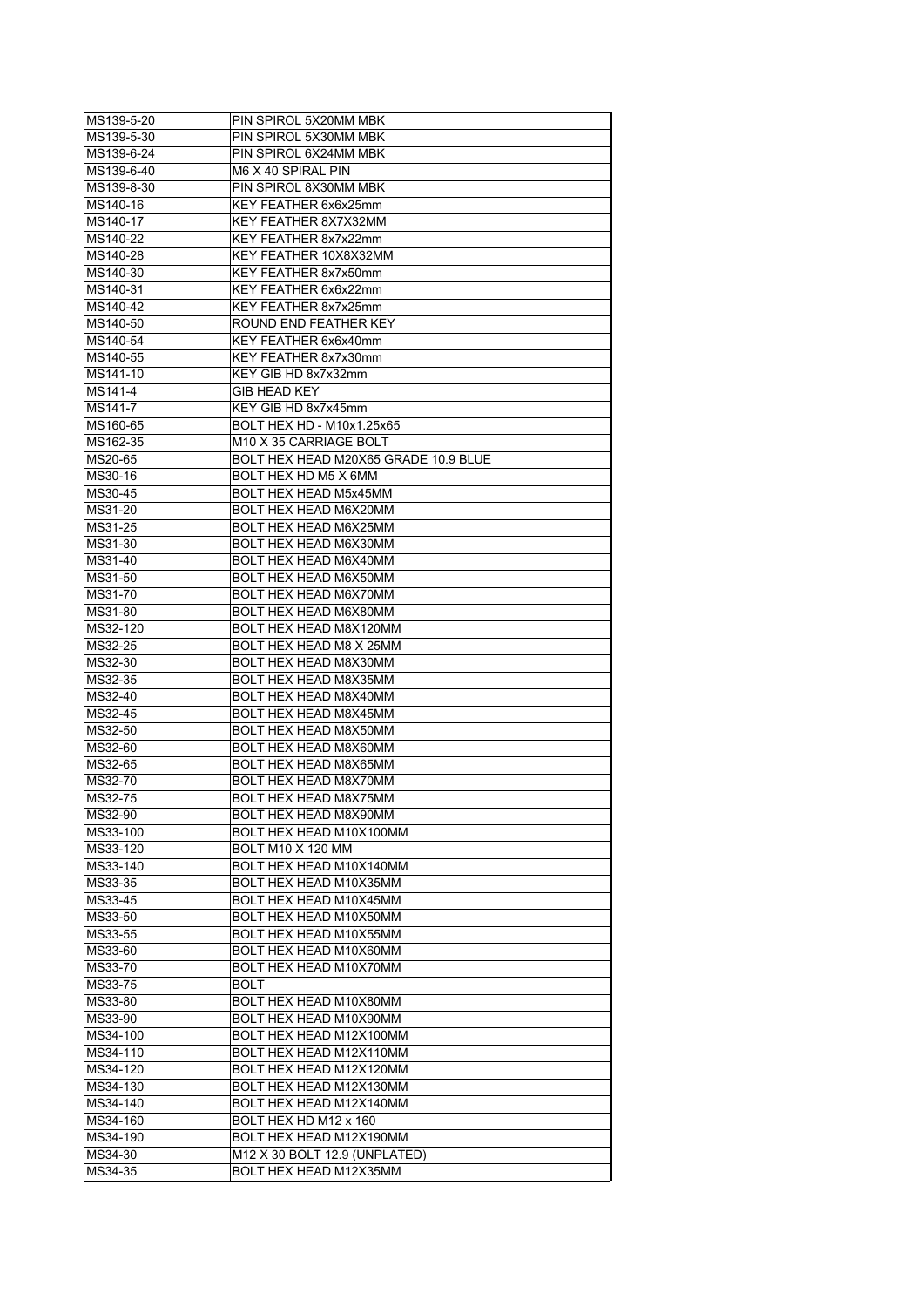|          | BOLT HEX HEAD M12X40MM     |
|----------|----------------------------|
| MS34-45  | BOLT HEX HEAD M12X45MM     |
| MS34-50  | BOLT HEX HEAD M12X50MM     |
| MS34-60  | BOLT HEX HEAD M12X60MM     |
| MS34-75  | BOLT HEX HD M12 X 75MM     |
| MS34-80  | BOLT HEX HEAD M12X80MM     |
| MS34-90  | BOLT HEX HEAD M12X90MM     |
| MS35-100 | BOLT HEX HEAD M16X100MM    |
| MS35-110 | BOLT HEX HEAD M16X110MM    |
| MS35-120 | BOLT HEX HD M16X120        |
| MS35-130 | BOLT HEX HEAD M16 X 130    |
| MS35-140 | <b>HEX HEAD BOLT</b>       |
| MS35-190 | BOLT HEX HEAD M16X190MM    |
| MS35-200 | <b>BOLT</b>                |
| MS35-250 | M16 X 250 BOLT             |
| MS35-280 | BOLT HEX HD M16X280        |
| MS35-35  | BOLT HEX HD M16 x 35       |
| MS35-45  | BOLT HEX HEAD M16X45MM     |
| MS35-50  | BOLT HEX HEAD M16X50MM     |
| MS35-60  | BOLT HEX HEAD M16X60MM     |
| MS35-70  | BOLT HEX HEAD M16X70MM     |
| MS35-80  | BOLT HEX HEAD M16X80MM     |
| MS36-100 | BOLT HEX HEAD M20X100MM    |
| MS36-120 | 20MM X 120MM HT BOLT 10.9  |
| MS36-140 | BOLT HEX HEAD M20X140MM    |
| MS36-150 | BOLT HEX HEAD M20X150MM    |
|          |                            |
| MS36-160 | BOLT HEX HEAD M20X160MM    |
| MS36-180 | BOLT HEX HEAD M20X180MM    |
| MS36-200 | M20 X 200 BOLT             |
| MS36-270 | M20 X 270 BOLT             |
| MS36-70  | BOLT HEX HEAD M20X70MM     |
| MS36-80  | M20X 80 BOLT 8.8 GRADE     |
| MS36-90  | <b>BOLT</b>                |
| MS37-100 | BOLT HEX HEAD M24X100      |
| MS37-120 | M24X120 HEX HEAD BOLT      |
| MS37-220 | BOLT HEX HEAD M24X220MM    |
| MS37-230 | BOLT HEX HEAD M24X230MM    |
| MS37-240 | BOLT HEX HEAD M24X240MM    |
| MS37-80  | BOLT HEX HEAD M24 X 80     |
| MS38-35  |                            |
|          | BOLT HEX HD M14X35         |
| MS38-65  | BOLT HEX HEAD M14X65MM     |
| MS39-15  | SETSCREW HX HD M4X15       |
| MS39-30  | SETSCREW M4 X 30           |
| MS40-10  | SETSCREW HX HD M5X10MM     |
| MS40-20  | SETSCREW HEX HD M5 X 20    |
| MS41-10  | SETSCREW HX HD M6X10MM     |
| MS41-12  | SETSCREW HX HD M6X12MM     |
| MS41-16  | SETSCREW HX HD M6X16MM     |
| MS41-20  | SETSCREW HX HD M6X20MM     |
| MS41-25  | SETSCREW HX HD M6X25MM     |
| MS41-30  | SETSCREW HX HD M6X30MM     |
| MS41-35  | SETSCREW HEX M6x35MM       |
| MS41-50  | SETSCREW HEX HEAD          |
| MS42-12  | SETSCREW HX HD M8X12MM     |
| MS42-15  | SETSCREW HEX HEAD M8X 15MM |
| MS42-16  | SETSCREW HX HD M8X16MM     |
| MS42-20  | SETSCREW HX HD M8X20MM     |
| MS42-35  | SETSCREW HX HD M8X35MM     |
| MS42-45  | SETSCREW HX HD M8X45MM     |
| MS42-50  | SETSCREW HX HD M8X50MM     |
| MS43-16  | SETSCREW HX HD M10X16MM    |
| MS43-20  | SETSCREW HX HD M10X20MM    |
| MS43-25  | SETSCREW HX HD M10X25MM    |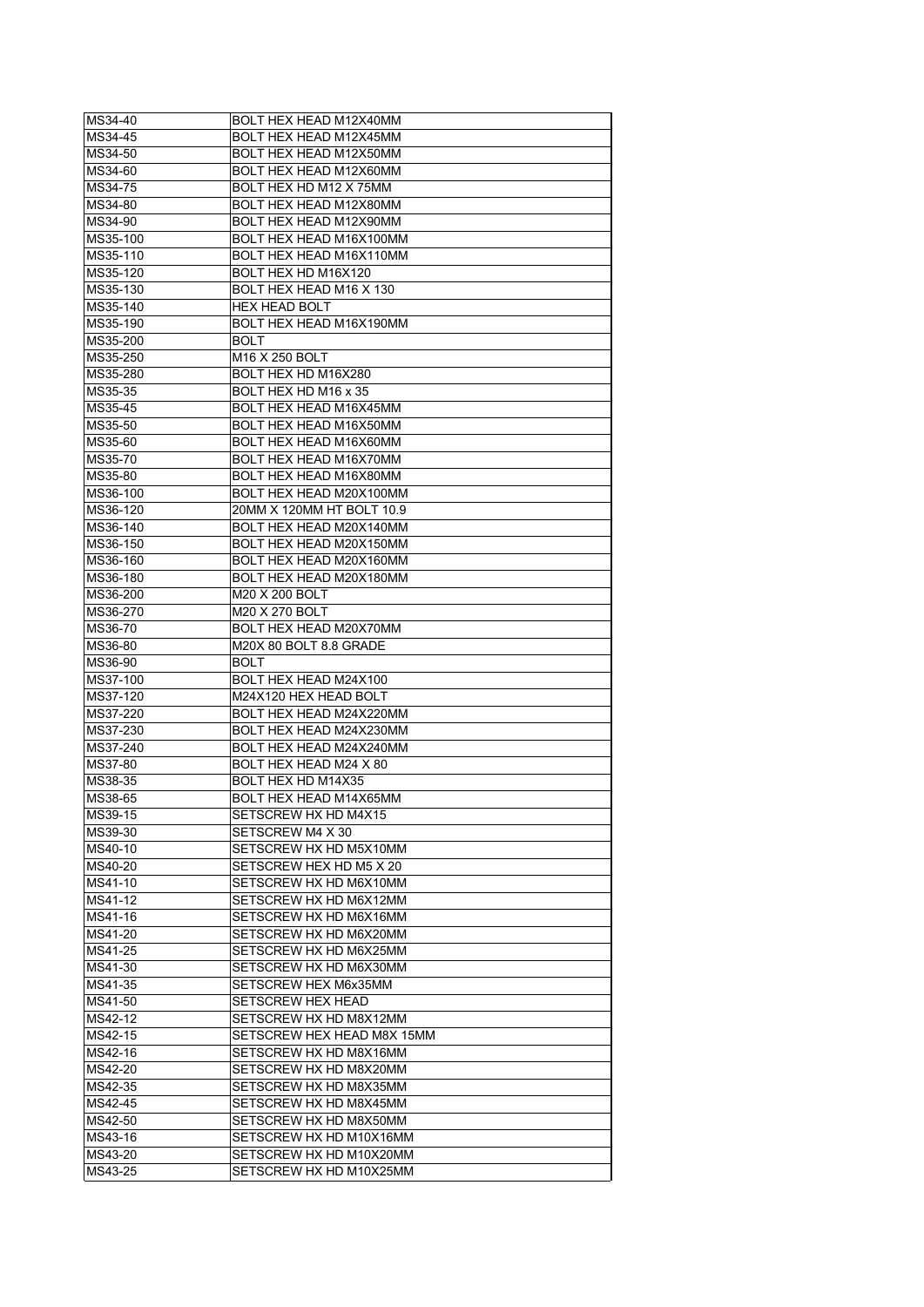| MS43-30           | SETSCREW HX HD M10X30MM                          |
|-------------------|--------------------------------------------------|
| MS43-40           | SETSCREW HX HD M10X40MM                          |
| MS43-45           | SETSCREW HX HD M10X45MM                          |
| MS43-50           | 10 X 50MM H.T. SETCREWS                          |
| MS43-55           | 10 X 55MM H.T. SETCREWS                          |
| MS44-100          | SETSCREW HX HD M12X100MM                         |
| MS44-20           | <b>SETSCREW</b>                                  |
| MS44-30           | SETSCREW HX HD M12X30MM                          |
| MS44-40           | SETSCREW HX HD M12X40MM                          |
| MS44-45           | SETSCREW HX HD M12 X 45MM                        |
| MS44-60           | SETSCREW HX HD M12X60MM                          |
| MS45-25           | <b>SET SCREW</b>                                 |
| MS45-35           | 16 X 35MM H.T.SETSCREW                           |
| MS45-40           | SETSCREW HX HD M16X40MM                          |
| MS45-45           | SETSCREW HX HD M16X45MM                          |
| MS45-50           | 16 X 50MM H.T.SETSCREW                           |
| MS45-60           | SETSCREW HX HD M16X60MM                          |
| MS50-12           | FULL NUT M12                                     |
| MS50-16           | FULL NUT M16                                     |
| MS50-6            | FULL NUT M6                                      |
| MS50-8            | FULL NUT M8                                      |
| MS51-10           | NUT NYLOC M10 TYPE P                             |
| MS51-12           | NUT NYLOC M12 TYPE P<br>NUT NYLOC M16 TYPE P     |
| MS51-16           |                                                  |
| <b>MS51-20T</b>   | NUT NYLOC M20 THIN TYPE                          |
| MS51-24           | NUT NYLOC M24 TYPE P                             |
| MS51-36<br>MS51-4 | NUT PHILIDAS M36 X 4 MK V<br>NUT NYLOC M4 TYPE P |
| MS51-5            | NUT NYLOC M5 TYPE P                              |
| MS51-6            | NUT NYLOC M6 TYPE P                              |
| MS52-10           | <b>LOCKNUT M10</b>                               |
| MS52-12           | <b>LOCKNUT M12</b>                               |
| MS52-20           | <b>LOCKNUT M20</b>                               |
| MS52-6            | <b>LOCKNUT M6</b>                                |
| MS52-8            | <b>LOCKNUT M8</b>                                |
| MS53-20           | <b>NUT SLOTTED M20</b>                           |
| MS53-30           | NUT SLOTTED M30                                  |
| MS53-36T          | NUT SLOTTED M36 X 4 THIN TYPE                    |
| MS53-8            | NUT SLOTTED M8                                   |
| MS54-10           | <b>10MM FLAT WASHER</b>                          |
| <b>MS54-10C</b>   | WASHER FLAT M10 FORM C                           |
| MS54-12           | <b>WASHER FLAT M12</b>                           |
| MS54-12A          | WASHER FLAT M12 FORM A                           |
| MS54-12B          | WASHER FLAT M12 FORM B                           |
| MS54-14           | WASHER FLAT M14                                  |
| MS54-14C          | WASHER FLAT M14 FORM C                           |
| MS54-16           | <b>16MM FLAT WASHER</b>                          |
| MS54-16A          | WASHER FLAT M16 FORM A                           |
| MS54-16C          | WASHER FLAT M16 FORM C                           |
| MS54-20C          | WASHER FLAT M20 FORM C                           |
| MS54-20D          | WASHER FLAT M20 FORM D                           |
| MS54-24           | WASHER FLAT M24                                  |
| MS54-24C          | WASHER FLAT M24 FORM C                           |
| MS54-30           | <b>FLAT WASHER</b>                               |
| MS54-30D          | WASHER FLAT M30 FORM D                           |
| MS54-33B          | WASHER FLAT M33 FORM B                           |
| MS54-36A          | WASHER FLAT M36 FORM A                           |
| MS54-39B          | WASHER FLAT M39 FORM B                           |
| MS54-4            | WASHER M4                                        |
| MS54-4A           | WASHER FLAT M4 FORM A                            |
| MS54-5            | WASHER FLAT M5 FORM A                            |
| <b>MS54-5A</b>    | WASHER FLAT M5 FORM A                            |
| MS54-6            | WASHER FLAT M6                                   |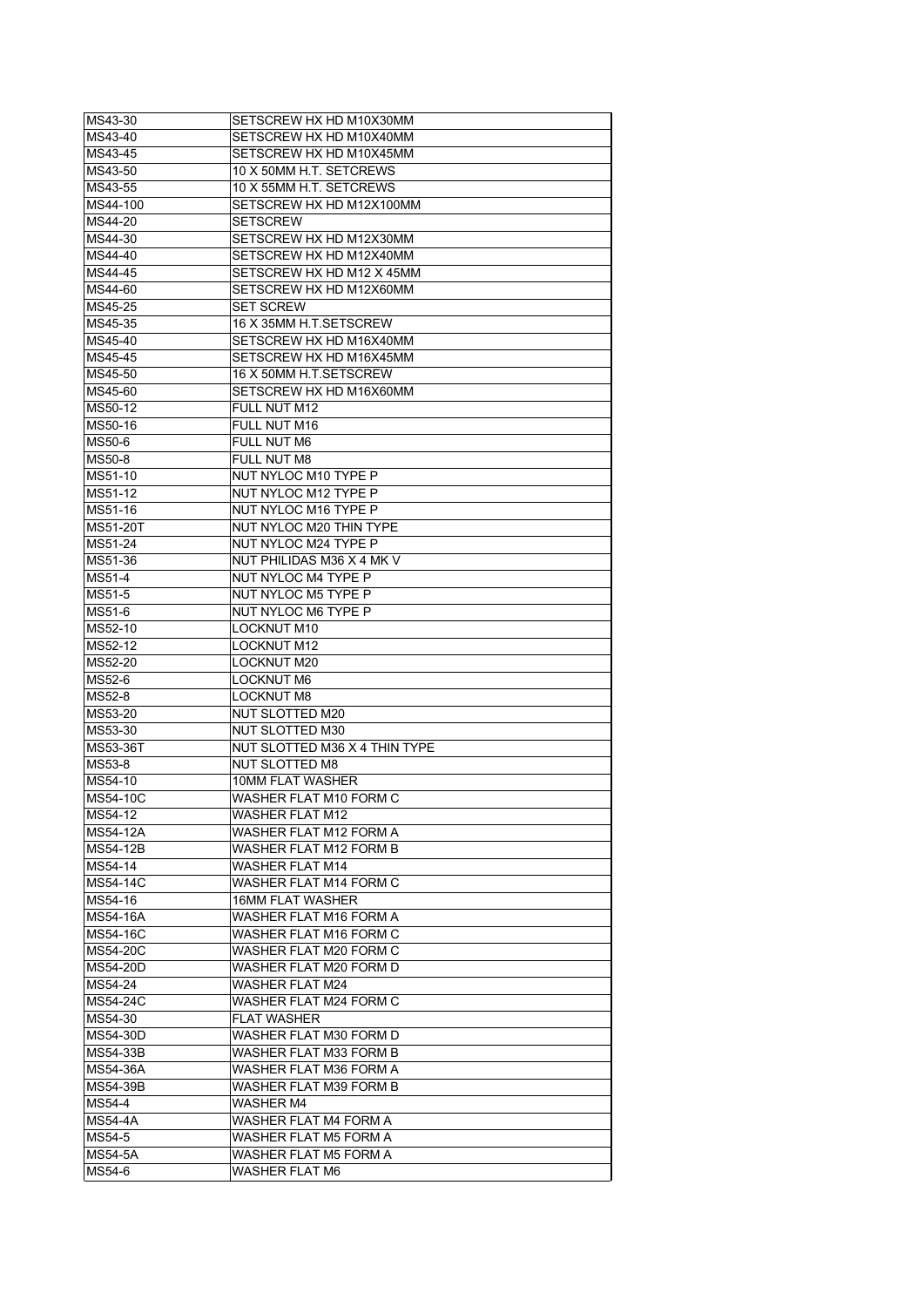| <b>MS54-6A</b>     | WASHER FLAT M6 FORM A                          |
|--------------------|------------------------------------------------|
| <b>MS54-6B</b>     | WASHER FLAT M6 FORM B                          |
| <b>MS54-6C</b>     | WASHER FLAT M6 FORM C                          |
| <b>MS54-6E</b>     | <b>WASHER FLAT 5/8 X1/4 X17G</b>               |
| MS55-25            | SETSCREW PAN HD SLOT'D M8X25MM                 |
| MS56-12            | NUT DURLOCK M12                                |
| MS56-16            | NUT M16 GRADE 12                               |
| MS57-20            | WING NUT                                       |
| MS57-6             | WINGNUT M6                                     |
| MS58-30            | SCREW SLOT'D PAN HD M10X30MM                   |
| MS60-12            | SETSCREW SKT HD WEDGLK M6X12MM                 |
| MS60-8             | <b>GRUB SCREW M8 SELF LOCKING</b>              |
| MS61-12            | CAPSCREW SKT HD M6X12MM                        |
| MS61-16            | CAPSCREW SKT HD M6X16MM                        |
| MS61-20            | CAPSCREW SKT HD M6X20MM                        |
| MS61-25            | CAPSCREW SKT HD M6X25MM                        |
| MS61-40            | CAPSCREW SKT HD M6X40MM                        |
| MS61-60            | CAPSCREW M6x60                                 |
| MS62-12            | CAPSCREW SKT HD M8X12MM                        |
| MS62-16            | CAPSCREW SKT HD M8X16MM                        |
| MS62-20            | CAPSCREW SKT HD M8X20MM                        |
| MS62-25            | CAPSCREW SKT HD M8X25MM                        |
| MS62-30            | CAPSCREW SKT HD M8X30MM                        |
| MS62-35            | CAPSCREW SKT HEAD M8 X 35MM                    |
| MS62-40            | CAPSCREW SKT HD M8X40MM                        |
| MS62-50            | CAPSCREW SKT HD M8X50MM                        |
| MS63-20            | CAPSCREW SKT HD M10X20MM                       |
| MS63-25            | CAPSCREW SKT HD M10X25MM                       |
| MS63-40            | CAPSCREW SKT HD M10X40MM                       |
| MS63-60            | CAPSCREW SKT HD M10X60MM                       |
| MS63-80            | CAPSCREW SKT HD M10X80MM                       |
| MS64-100           | SOCKET HD SETSCREW M12 X 100                   |
|                    |                                                |
|                    |                                                |
| MS64-30            | CAPSCREW SKT HD M12X30MM                       |
| MS64-40            | CAPSCREW SKT HD M12X40MM                       |
| MS64-45            | SKT HD CAPSCREW M12 X 45MM                     |
| MS64-60            | CAPSCREW SKT HD M12X60MM                       |
| MS64-70            | CAPSCREW SKT HD M12X70MM                       |
| MS64-80            | CAPSCREW SKT HD M12X80MM                       |
| MS64-90            | M <sub>12</sub> X 90 CAP HD BOLT               |
| MS65-130           | CAP HEAD BOLT M16 X 130MM GD 12.9              |
| MS65-150           | SOCKET HEAD BOLT                               |
| MS65-180           | M16 X 180 BOLT                                 |
| MS65-40            | CAPSCREW SKT HD M16X40                         |
| MS65-80            | M <sub>16</sub> X 80 CAP HD BOLT               |
| MS66-10            | SETSCREW SKT HD M6X10MM                        |
| MS66-12            | SETSCREW SKT HD M6X12MM                        |
| MS66-6             | SETSCREW SKT HD M6X6MM                         |
| MS66-8             | SETSCREW SKT HD M6X8MM                         |
| MS67-10            | SETSCREW SKT HD M8X10MM                        |
| MS67-12            | SETSCREW SKT HD M8X12MM                        |
| MS68-10            | SETSCREW SKT HD M10X10MM                       |
| MS68-12            | SETSCREW SKT HD M10X12MM                       |
| MS68-20            | SETSCREW SKT HD M10X20MM                       |
| MS68-25            | SETSCREW SKT HD M10X25MM                       |
| MS71-12            | <b>SCREW</b>                                   |
| MS71-16            | SCREW SKT CSK M/C M6X16MM                      |
| MS71-25            | SCREW SKT CSK M/C M6X25MM                      |
| MS71-40            | <b>SETSCREW</b>                                |
| MS71-45            | C/SUNK SETSCREW M6X45                          |
| MS72-12            | 6MM X 12 SKT HD C/S SCREW                      |
| MS74-16            | SETSCREW SKT CSK M8X16MM                       |
| MS74-20<br>MS74-30 | SCREW SKT CSK M8X20MM<br>SCREW SKT CSK M8X30MM |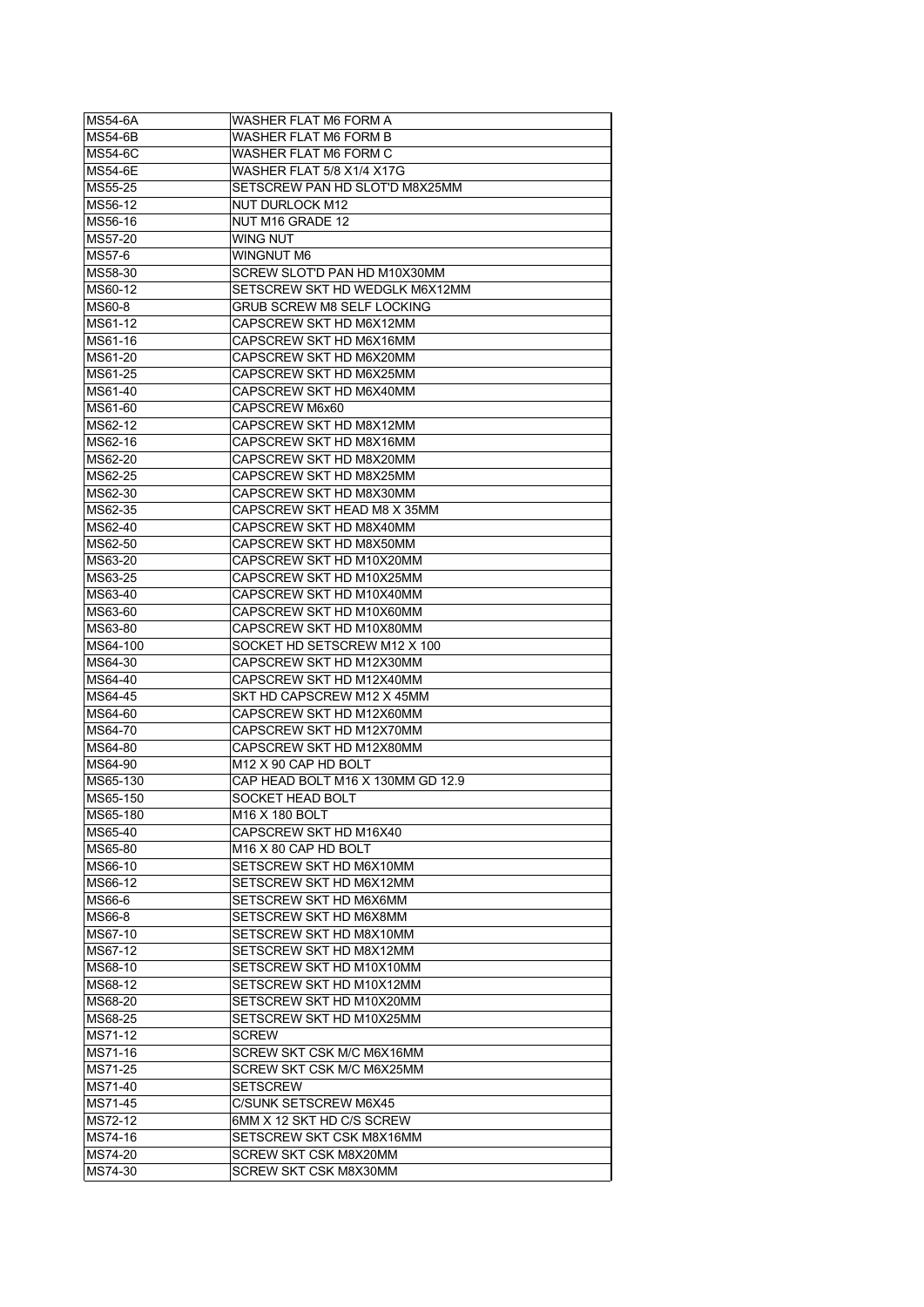| MS74-35             | <b>SCREW SKT CSK</b>                 |
|---------------------|--------------------------------------|
| MS75-20             | SCREW CSK WEDG M8X20MM               |
| MS77-30             | M10X30 C/SUNK SETSCREW               |
| MS77-70             | 10MM X 70 C/SK SKT HD SCREW          |
| MS80-12             | SETSCREW PAN HD M5X12                |
| MS80-25             | M5X25 SETSCREW PAN HD SLOTTED        |
| MS80-30             | <b>CVSK SOCKET SCREW</b>             |
| MS82-10             | PAN HD SETSCREW M4X10                |
| MS82-12             | SCREW SLOT'D PAN HD M4X12MM          |
| MS82-20             | SETSCREW PAN HD M4 X 20              |
| MS82-30             | SETSCREW PAN HD M4X30MM              |
|                     |                                      |
| MS83-10             | SCREW PAN HEAD M5 X 10               |
| MS83-20             | SCREW PAN HD M5 X 20                 |
| MS83-40             | M6 X 1PITCH 40mm PH SLOTTED SETSCREW |
| MS83-6              | M5 X 6 POZI PAN HEAD                 |
| MS86-10             | SETSCREW CONE POINT M6X10MM          |
| MS87-12             | <b>GRUB SCREW</b>                    |
| MS88-12             | SCREW SKT GRUB WEDG M10X12MM         |
| MS89-10             | SETSCREW SKT HD M8X10MM CONE/P       |
| MS92-16             | CAPSCREW SKT HD WEDG M8X16MM         |
| MS97-10             | SCREW PAN HD SLOTTED M3.5 X 10       |
| <b>MST71-20</b>     | SCREW CSK WEDG M6X20MM               |
| <b>MST80-25</b>     | SCREW CSK WEDGLK M12X25MM            |
| MST83-10            | SCREW SKT CSK WEDGLOK M4X10MM        |
| MT311               | <b>PLUG</b>                          |
| MT713               | <b>BEARING</b>                       |
| MT714               | <b>BEARING</b>                       |
|                     |                                      |
| N <sub>108</sub>    | <b>FORK END</b>                      |
| N <sub>109</sub>    | PIN FORK END (STV ROLLER)            |
| N54                 | <b>BEARING</b>                       |
| N56                 | CIRCLIP 90MM INTERNAL                |
| N57                 | SEAL`O'RING 25I/DX3.53DIA            |
| N60Z                | OIL SEAL                             |
| N610                | HYD BLKHD UNION 1/2 BSPM/M           |
| N61Z                | OILITE BUSH                          |
| N64                 | BRG BALL 25x52x15                    |
| N751                | <b>CIRCLIP 100MM INTERNAL</b>        |
| N954                | SETSCREW M8X30MM DRILLED             |
| <b>N99Y</b>         | STARTING HANDLE                      |
| NC15114             | NARROW CHISEL 6-1/4 U/C              |
| <b>NC181</b>        | NARROW CHISEL 1 HEX X 4-1/4          |
| OA339               | CLUTCH ASSY BORG & BECK 8 *S*        |
| OA646               | PAD                                  |
| <b>OSL0220</b>      | OILSEAL W16208737R4                  |
| OY108               | <b>BEARING BUSH</b>                  |
| OY14                | BUSH ZB111 SUPERLOAD 1 3/8           |
| OY330               | CLIP HOSE WORM DRIVE 55MM DIA        |
|                     |                                      |
| OY347               | SPRING EXTENSION REF 709-246         |
| OY381               | <b>FORK END</b>                      |
| P21                 | RUBBER DEL'Y CLACK VALVE             |
| <b>P243GM</b>       | <b>UNION</b>                         |
| P <sub>25</sub>     | SUCTION VALVE CLACK                  |
| P <sub>28</sub>     | SUCTION VALVE GASKET                 |
| P30                 | <b>GASKET DELIVERY UNION</b>         |
| P3341               | N.L.A                                |
| P9MSMZIN            | 2 POS SWITCH                         |
| PA2733              | <b>BEARING</b>                       |
| PHO0620             | FOOTVALVE & STRAINER 3               |
| <b>PIN1385</b>      | PIN                                  |
| PP275               | <b>SUCTION FILTER</b>                |
| PP <sub>5</sub>     | OIL COOLER HPP1                      |
| PS5-7000-AWS-LIGHTS | 5/6 AWS SWING LIGHT KIT *S*          |
| PT5-7000-AWS-LIGHTS | 5/6 TON AWS LIGHT KIT STRAIGHT *S*   |
|                     |                                      |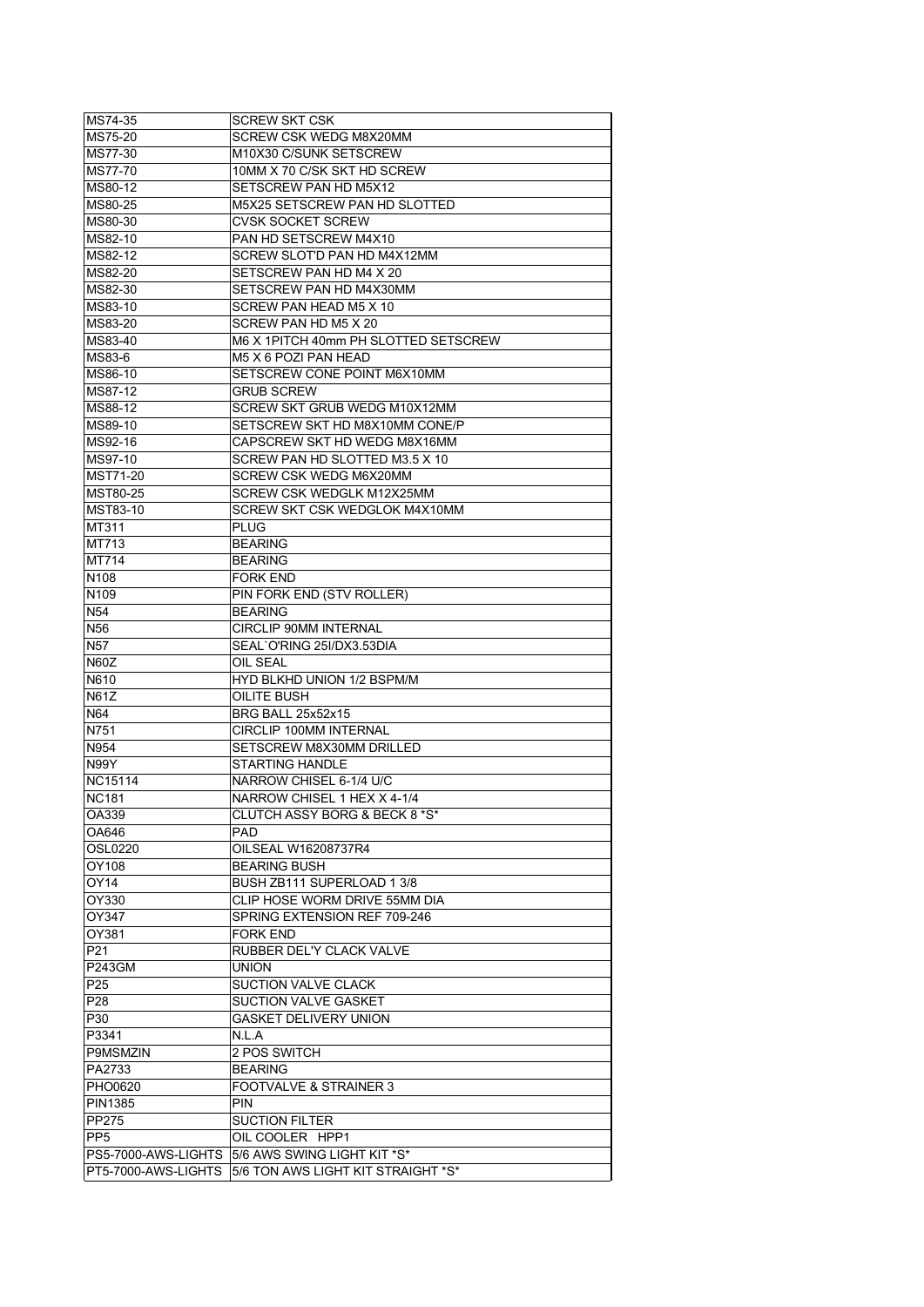| R <sub>11</sub>  | PLATE 280MM I/D                                              |
|------------------|--------------------------------------------------------------|
| R <sub>110</sub> | <b>SUPPORT REAR AXLE</b>                                     |
| R <sub>123</sub> | CATCH                                                        |
| R127Z            | <b>CIRCLIP 25MM EXTERNAL</b>                                 |
| <b>R12Y</b>      | HANDWHEEL ASSY CT MIXER                                      |
| R <sub>13</sub>  | <b>DRUM SHAFT</b>                                            |
| <b>R13Z</b>      | SHAFT DRUM (MIXER)                                           |
| <b>R14Y</b>      | BRG REAR TRUNNION (MIXER)                                    |
| R <sub>153</sub> | SHIM WASHER 0.010 THICK                                      |
| <b>R15X</b>      | PLATE TOP COVER (MIXER)                                      |
| R <sub>16</sub>  | PLATE BOTTOM COVER                                           |
| R <sub>167</sub> | <b>BEVEL GEAR (MIXER)</b>                                    |
| <b>R17N</b>      | CHAINWHEEL 5/8 PX74T (MIXER)                                 |
| <b>R17R</b>      | <b>CHAINWHEEL</b>                                            |
| R <sub>18</sub>  | <b>CHAINWHEEL</b>                                            |
| <b>R18Y</b>      | CHAINWHEEL 5/8 PX25T SIMPLE                                  |
| R <sub>19</sub>  | <b>DRIVING SPROCKET</b>                                      |
| R <sub>193</sub> | <b>DRAWBAR</b>                                               |
| R194             | <b>BRACKET DRAWBAR</b>                                       |
| <b>R19Z</b>      | CHAINSPROCKET 5/8 PX15T SIMPLE                               |
| R <sub>20</sub>  | DRUM TOP                                                     |
| <b>R20Z</b>      | DRUMTOP (WELDED)                                             |
| <b>R21Z</b>      | <b>COUNTERSHAFT</b>                                          |
| R <sub>22</sub>  | <b>SPACER</b>                                                |
| R224             | SEAL SPECIAL 10 PCDX7/16X3/4                                 |
| R228             | <b>WASHER STARLOCK REF BV5920</b>                            |
| <b>R22Z</b>      | SPACER 35MM O/DX16.34MM LONG                                 |
| R <sub>248</sub> | <b>CLAMP STRIP</b>                                           |
| R <sub>27</sub>  | PINION SHAFT                                                 |
| R <sub>277</sub> | CHAIN                                                        |
| R279             | CLAMP'U'BOLT (MIXER)                                         |
| <b>R27Y</b>      | SHAFT BEVEL PINION (MIXER)                                   |
| R329             | CHAIN                                                        |
| <b>R32U</b>      | SPROCKET 1 ¢ö BORE X 13 TEETH                                |
| <b>R32Z</b>      | <b>SPROCKET</b>                                              |
| R333             | <b>BRACKET EXHAUST (PLATED)</b>                              |
| R334             | <b>EXHAUST PIPE</b>                                          |
| R335             | <b>CHAIN</b>                                                 |
| R36              | CHAIN DRIVE 5/8 PITCH SIMPLE                                 |
| R366             | PULLEY-VEE 1SPZx485 PCD(MIXER)                               |
| R370             | PULLEY-VEE 1SPZx85 (MIXER)                                   |
|                  |                                                              |
| R371<br>R374     | V BELT                                                       |
|                  | WHEEL BWR 31.8MM 400 SEE TECH DET<br>AXLE FRONT WELDED ASSY. |
| <b>R37X</b>      | CHAINSPROCKET 5/8 Px13T-SIMP                                 |
| R380             |                                                              |
| <b>R38Z</b>      | PIN SWIVEL (MIXER)                                           |
| <b>R39</b>       | WASHER 7.5/8 X6.1/2 X3MM                                     |
| <b>R42U</b>      | <b>CHAIN</b>                                                 |
| R45A074          | COIL CORD                                                    |
| R <sub>5</sub> X | <b>TRUNNION CT MIXER</b>                                     |
| R661490          | <b>RELAY</b>                                                 |
| <b>R67</b>       | SHIM                                                         |
| <b>R68</b>       | SHIM                                                         |
| R69              | SHIM                                                         |
| $R6\overline{Y}$ | DRUM BASE CT MIXER                                           |
| R71              | <b>BALL BEARING</b>                                          |
| R71Z             | BRG BALL 40x90x23                                            |
| R72              | CAP DRUM (MIXER)                                             |
| R73              | WASHER 4.1/2 X3.0 X1/16                                      |
| R76Y             | <b>WASHER GASKET</b>                                         |
| R79              | <b>BALL BEARING</b>                                          |
| R79Z             | BRG BALL 25x62x17                                            |
| R <sub>8W</sub>  | <b>BEARING FRONT TRUNNION</b>                                |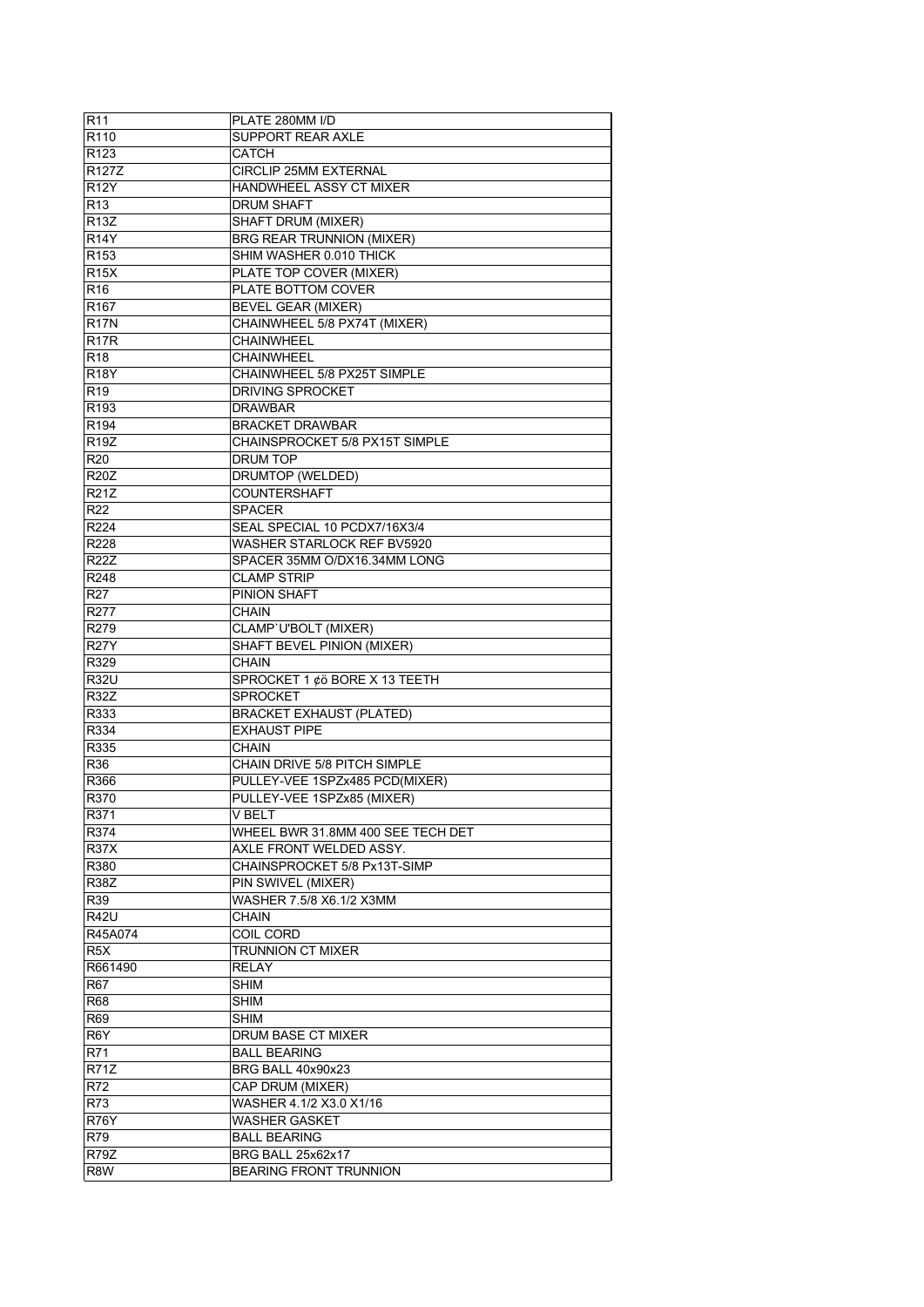| R900002422 | SCREW PLUG                        |
|------------|-----------------------------------|
| R900002794 | O RING                            |
| R900006324 | <b>SCREW PLUG</b>                 |
| R900009313 | O-RING (52.07 x 2.62 - N-NBR90)   |
| R902000520 | CONTROL CARTRIDGE                 |
| R902002395 | SEAL KIT (CONTROL MODULE)         |
| R902005856 | ADAPTOR SCREW                     |
| R90200586  | <b>ADAPTOR SCREW</b>              |
| R902016400 | PRESS. RELIEF VALVE               |
| R902061923 | <b>DRIVE SHAFT</b>                |
| R902603562 | <b>CONTROL SOLENOID</b>           |
| R909447281 | <b>RELIEF VALVE</b>               |
| R909650209 | SHAFT                             |
| R909830379 | O RING                            |
| R909831667 | <b>NEEDLE ROLLER</b>              |
| R909922088 | <b>CONTROL PISTON</b>             |
| R921174885 | <b>DISTRIBUTOR SPRING</b>         |
| R921175035 | MCR20 SHAFT FORGING               |
| R921175038 | WASHER                            |
| R921175105 | WASHER                            |
| R921175357 | <b>SPLIT RING</b>                 |
|            |                                   |
| R921175368 | SPOOL OUTER SPRING                |
| R921175546 | <b>BRAKE RELEASE PLUG M24-1.5</b> |
| R921175554 | CAM                               |
| R921175555 | <b>CAM FORGING</b>                |
| R921175564 | WASHER                            |
| R921175779 | SHAFT                             |
| R921175896 | WASHER                            |
| R921175897 | <b>SLEEVE</b>                     |
| R921176030 | MCR20 FRONT CASE/C                |
| R921176221 | <b>END COVER</b>                  |
| R921176394 | <b>BRAKE PLATE</b>                |
| R921176405 | <b>BRAKE SHAFT</b>                |
| R921176407 | <b>REAR CASE</b>                  |
| R921176413 | <b>DISTRIBUTOR 2W</b>             |
| R921176417 | STOP PIN                          |
| R921176430 | <b>MCR5 BRAKE HOUSING</b>         |
| R921176431 | <b>MCRS INNER PLATE</b>           |
| R921176432 | <b>MCRS OUTER PLATE</b>           |
| R921176434 | <b>MCR5 BRAKE SHAFT</b>           |
| R921176435 | <b>SEAL OUTER</b>                 |
| R921176469 | MCR5 BRAKE END COVER B4           |
| R921176521 | CYLINDER BLOCK HD                 |
| R921176522 | RETAINING RING                    |
| R921176536 | <b>BRAKE HOUSING</b>              |
| R921176537 | <b>BRAKE PISTON</b>               |
| R921176538 | <b>BRAKE SHAFT</b>                |
| R921176539 | MRC20 OUTER BRAKE SEAL            |
| R921176540 | <b>INNER BRAKE PLATE</b>          |
| R921176541 | <b>OUTER BRAKE PLATE</b>          |
| R921177370 | <b>CIRCLIP</b>                    |
| R921177633 | PISTON RING HD                    |
| R921177729 | PISTON RING                       |
| R921178143 | SEAL RING S0437J                  |
| R921178546 | MCR5 GASKET B4M 0.5               |
| R921178549 | GASKET                            |
| R921178618 | 2W SPOOL                          |
| R921850854 | SHIM 100 x 80 x 0.1               |
| R921850914 | SHIM 100 x 80 x 0.3               |
| R921851211 | <b>SCREW HEX HEAD</b>             |
| R921851417 | SEAL                              |
| R921851425 | BRAKE SHIM                        |
| R921851523 | BRAKE SHIM                        |
|            |                                   |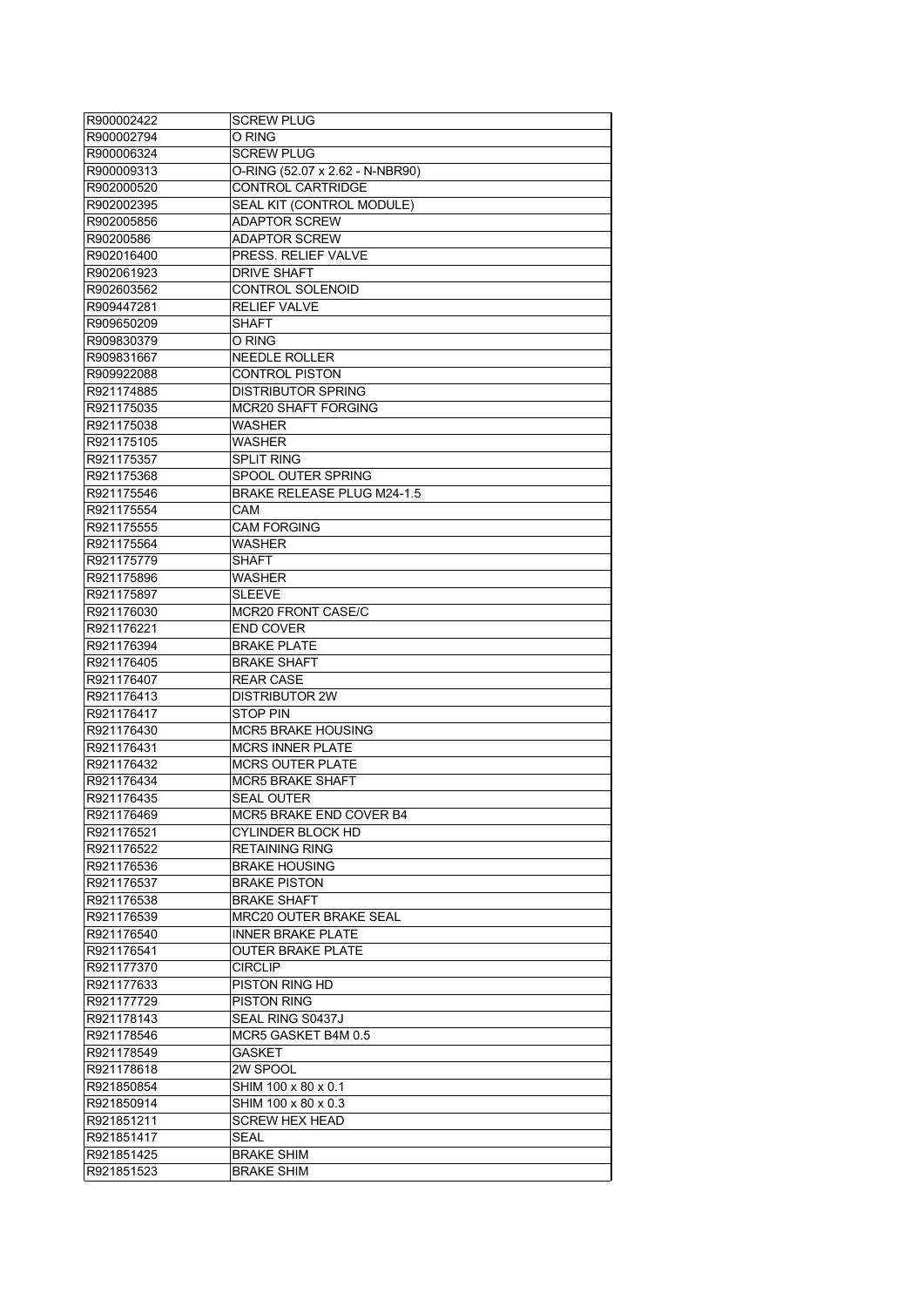| R921851575    | ROLLER                                               |
|---------------|------------------------------------------------------|
| R921851576    | <b>PISTON</b>                                        |
| R921851581    | <b>CIRCLIP</b>                                       |
| R921851668    | DISC SPRING                                          |
| R921851681    | <b>BRAKE SHIM</b>                                    |
| R921851686    | DISC SPRING<br>$190 \times 102 \times 5.4$ LO = 12.2 |
| R921851748    | BRAKE SHIM                                           |
| R921851752    | <b>CAPSCREW</b>                                      |
| R921851848    | DUO CONE FACE SEAL                                   |
| R921852091    | SPOOL INNER SPRING                                   |
|               | SHAFT SEAL                                           |
| R921852210    |                                                      |
| R921852309    | SQ SEAL RING                                         |
| R921852311    | SQ. SEAL RING 272.4 x 6.73 NBR 70 SHORE              |
| R921852479    | SEAL                                                 |
| R921852712    | <b>SPRING</b>                                        |
| R921852722    | <b>F/CASE S/A</b>                                    |
| R921852759    | <b>CIRCLIP</b>                                       |
| R921852829    | <b>MCR5 SEAL KIT</b>                                 |
| R921852848    | <b>BRAKE SUB ASSY</b>                                |
| R921852933    | <b>BRASS BUSH</b>                                    |
| R921852936    | <b>BRASS BUSH</b>                                    |
| R921852939    | <b>MCR5 BRASS BUSH</b>                               |
| R921853219    | SQ. SEAL RING 158.42 x 2.51 NBR 70-80 SHORE          |
| R921853408    | SQ. SEAL RING 50.47 x 2.51 NBR 70-80 SHORE           |
| R921853489    | <b>SEAL RING</b>                                     |
| R921853693    | <b>SPRING PIN</b>                                    |
| R921853713    | 2 SPEED SPOOL ASSY                                   |
| R921853718    | R/CASE S/A                                           |
| R921853744    | PISTON SEAL 156.00                                   |
| R921853745    | PISTON SEAL 150.125                                  |
|               | PISTON SEAL 143.925                                  |
| R921853746    |                                                      |
| R921853747    | PISTON SEAL 137.5                                    |
| R921853748    | PISTON SEAL 130.8                                    |
| R921854137    | <b>PISTON</b>                                        |
| R921854734    | O RING FKM70/80                                      |
| R921855152    | <b>BEARING</b>                                       |
| R921855153    | <b>BEARING</b>                                       |
| R921855776    | <b>BRAKE PACK</b>                                    |
| R921855873    | <b>BRAKE PACK</b>                                    |
| R931853489    | <b>SEAL RING</b>                                     |
| R9Z           | <b>B.P.SHAFT HOUSING (MIXER)</b>                     |
| R9ZASSY       | DRIVE UNIT                                           |
| <b>RA100</b>  | <b>CHAINGUARD</b>                                    |
| <b>RA117</b>  | <b>STUD</b>                                          |
| <b>RA118Z</b> | CHAIN DRIVE 3/4 PITCH SIMPLE                         |
| RA11PD        | <b>SPROCKET</b>                                      |
| <b>RA120</b>  | <b>BEVEL GEAR (MIXER)</b>                            |
| <b>RA15</b>   | <b>COUNTERSHAFT</b>                                  |
| RA15Z         | COUNTERSHAFT (MIXER)                                 |
| <b>RA224</b>  | <b>GASKET</b>                                        |
| RA277         | SEAL BONDED 3/8 BSP                                  |
| RA370         | CHAINSPROCKET 5/8 PX14T SIMPLE                       |
| <b>RA52</b>   | <b>ENGINE CHAIN</b>                                  |
| <b>RA52V</b>  | <b>DRIVE CHAIN</b>                                   |
|               |                                                      |
| RA563         | RACK TILTING (MIXER)                                 |
| <b>RA595</b>  | BRKT STG HANDLE CT/LS/RG                             |
| RA5W          | CHAINWHEEL 5/8 PX100T (MIXER)                        |
| RA608         | CHAINSPROCKET 5/8 PX14T(MIXER)                       |
| RA9W          | <b>BEARING HANDWHEEL</b>                             |
| RC119         | <b>PACKER ENGINE</b>                                 |
| <b>RC18</b>   | <b>PACKER ENGINE</b>                                 |
| <b>RC19</b>   | PACKER ENGINE                                        |
| <b>RC31</b>   | <b>PACKER ENGINE</b>                                 |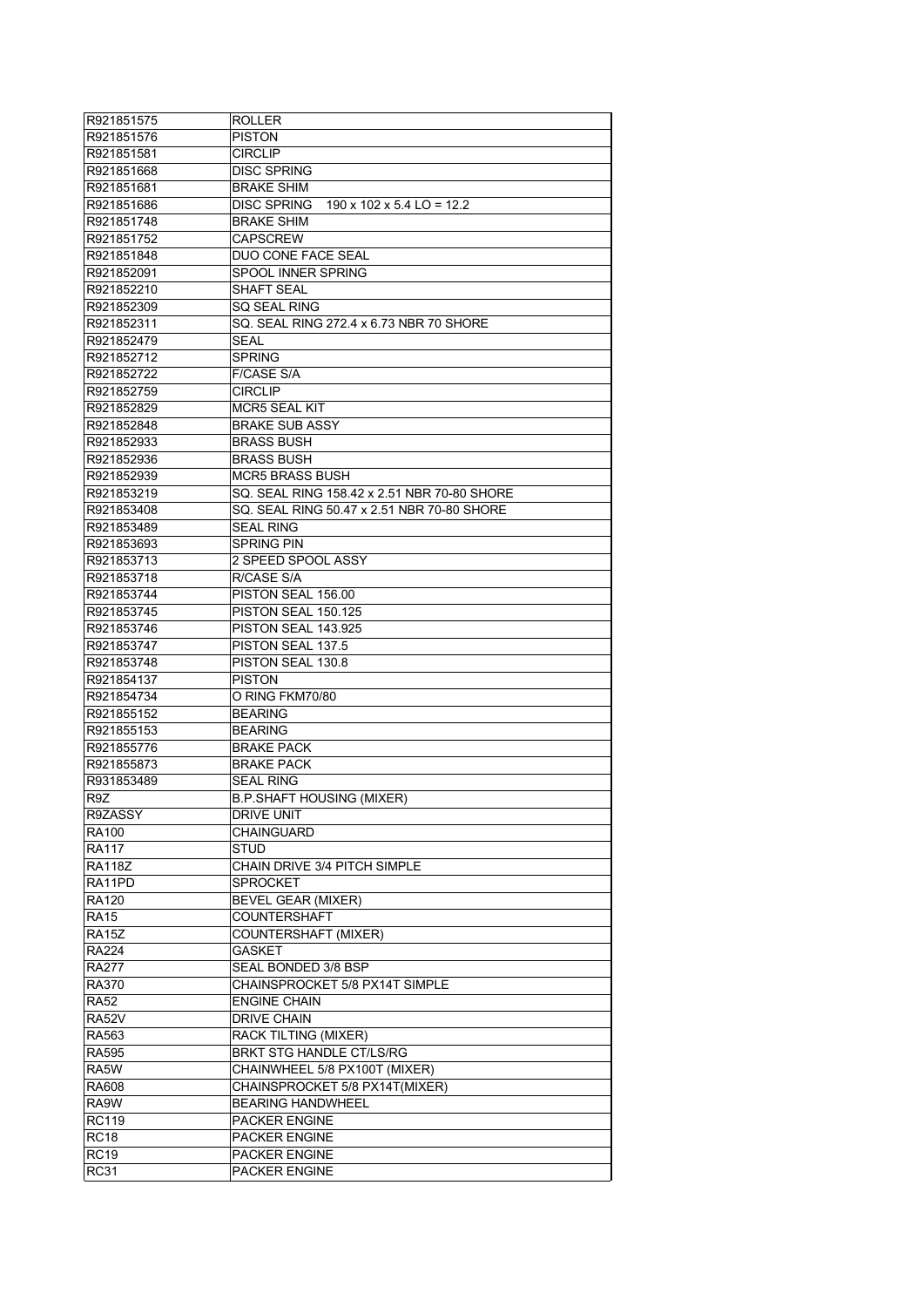| <b>RC52</b>           | <b>PACKER</b>                       |
|-----------------------|-------------------------------------|
| <b>RC62</b>           | <b>AXLE FRONT RG MIXER</b>          |
| <b>RC64</b>           | HOUSING ENGINE RG MIXER             |
| <b>RC66</b>           | MOVING HOUSING CAN ALSO USE R396    |
| <b>RC67</b>           | CHAINGUARD LH WITH 3 STUDS          |
| <b>RC68</b>           | CHAINGUARD RH WITH 3 HOLES          |
| <b>RC69</b>           | CHAIN DRIVE 5/8 PITCH SIMPLE        |
| <b>RC72</b>           | ENGINE LISTER LV1 MOD123 BLD09      |
| <b>RC74</b>           | PIPE EXHAUST                        |
| RC84/85               | HINGE ASSY KIT                      |
| <b>RC87</b>           | <b>BACK PLATE</b>                   |
| RE38126PB             | <b>PARTS MANUAL</b>                 |
| <b>RF165</b>          | <b>BALL RACE</b>                    |
| <b>RF165Z</b>         | <b>BRG BALL 65x120x23</b>           |
| RF <sub>1</sub> Y     | DRUM BASE RG MIXER                  |
| <b>RF250Y</b>         | <b>HOUSING PINION SHAFT (MIXER)</b> |
| RF250YASSY            | <b>BEVEL PINION ASSY</b>            |
| <b>RF251</b>          | <b>SHAFT</b>                        |
| <b>RF251Z</b>         | SHAFT BEVEL PINION (MIXER)          |
| <b>RF252Z</b>         | CHAINWHEEL 3/4 PX27T (MIXER)        |
| RF253                 | <b>WASHER (MIXER)</b>               |
|                       |                                     |
| RF254<br><b>RF255</b> | GASKET<br>PLATE BOTTOM COVER        |
| <b>RF256Y</b>         | TOP COVER JOINT                     |
| <b>RF257X</b>         | <b>TOP COVER PLATE</b>              |
|                       | <b>DRUM SHAFT</b>                   |
| <b>RF258</b>          | SHAFT (MIXER)                       |
| <b>RF258Z</b>         |                                     |
| <b>RF259</b>          | SEAL SPECIAL(DRUM BASE)             |
| <b>RF260Z</b>         | CHAINSPROCKET 3/4 PX18T(MIXER)      |
| RF261                 | COLLAR (MIXER)                      |
| <b>RF262</b>          | WASHER 3.5/8X29/32X3/8 (MIXER)      |
| <b>RF274X</b>         | CHAINSPROCKET 3/4 PX20T(MIXER)      |
| <b>RF275Y</b>         | CHAINSPROCKET 3/4 X10T(MIXER)       |
| <b>RF276Y</b>         | SHAFT HANDWHEEL (MIXER)             |
| <b>RF276Z</b>         | SHAFT                               |
| <b>RF277X</b>         | COLLAR (MIXER)                      |
| <b>RF278Z</b>         | BUSH 50X30X19MM (MIXER)             |
| <b>RF279Y</b>         | PLUNGER SEND PIN MS139-6-40 FOC     |
| RF302                 | <b>BEVEL PINION</b>                 |
| <b>RF302Z</b>         | <b>BEVEL PINION (MIXER)</b>         |
| <b>RF304</b>          | CHAIN DRIVE 3/4 PITCH SIMPLE        |
| <b>RF304OL</b>        | OFFSET LINK FOR RF304 CHAIN         |
| RF311AZ               |                                     |
|                       | SHIM 90 X 66 X 0.1mm                |
| RF311BZ               | SHIM 90 X 66 X 1.0mm                |
| RF312                 | <b>HANDLE</b>                       |
| RF313                 | SPRING COMPRESSION 2.1/4            |
| <b>RF345</b>          | GASKET                              |
| <b>RF345Z</b>         | WASHER 165X64X2.5MM                 |
| <b>RF358</b>          | SHAFT & PINION (MIXER)              |
| RF3Y                  | <b>TRUNNION</b>                     |
| R-TRACK-180-37-60     | R-TRACK-180-37-60                   |
| S162                  | <b>WASHER THRUST</b>                |
| <b>S22IN</b>          | <b>SOLENOID</b>                     |
| S30-026TC             | TX400 TARMAC CUTTER                 |
| S35835                | <b>BRAZING PIN 8MM</b>              |
| S4Q2/61SD             | <b>MITSUBISHI ENGINE</b>            |
| SB1066                | <b>CLAMP EXHAUST 54MM</b>           |
| SB1079                | <b>STACK CAP</b>                    |
| SB1080                | STRAP REF; AP 135 002               |
| SB928                 | <b>RUBBER ELBOW</b>                 |
| SDP0035               | WELD ON BOX C/W TOWING EYE 5 INCH   |
| SDP116                | LABEL STANLEY LOGO                  |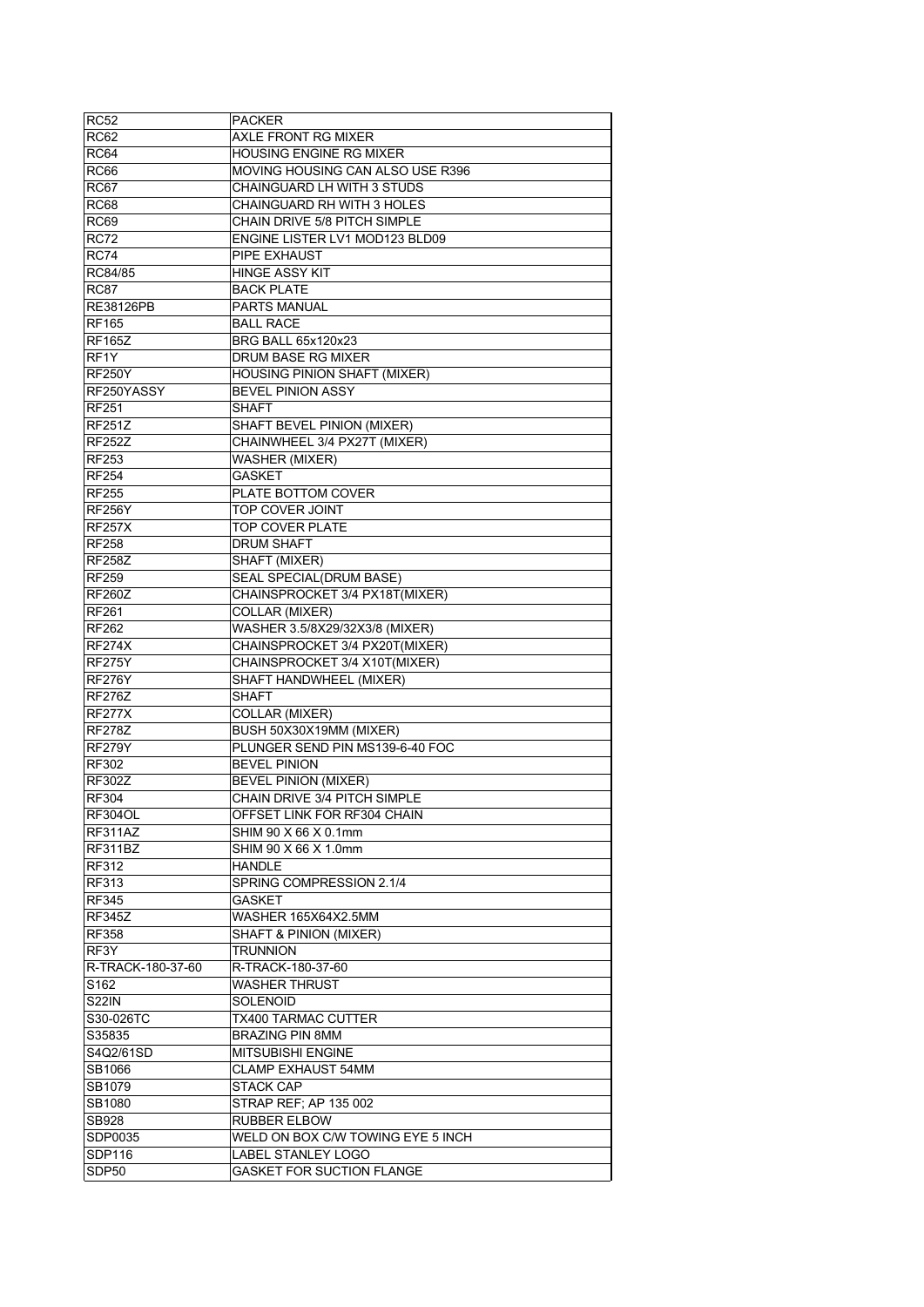| SDP <sub>54</sub>    | <b>SUCTION FLANGE BUSH</b>                                        |
|----------------------|-------------------------------------------------------------------|
| SH <sub>2</sub> -020 | <b>2 INCH DELIVERY PIPE</b>                                       |
| <b>SM57</b>          | 12-14 FLOOR SAW HONDA ENGINE                                      |
| SM57*168202          | 12 -14 FLOOR SAW HONDA ENGINE                                     |
| SP1996-3             | <b>SEAL KIT</b>                                                   |
| SP2006/08-250PTCG    | FILTER KIT *S*                                                    |
| SP2006/08-500PTCG    | FILTER KIT *S*                                                    |
| SP2010/12-250C       | FILTER KIT *S*                                                    |
| SP2010/12-500C       | FILTER KIT *S*                                                    |
| SP2556               | <b>SEAL KIT</b>                                                   |
| <b>SPADAPT</b>       | SNAPLOCK ADAPTOR 50620 + 50650                                    |
| ST6816-1             | <b>BRUSH</b>                                                      |
| <b>SURGEAR</b>       | <b>S/EX GEARBOX SURCHARGE</b>                                     |
| SX203-NA3H           | SOLENOID CARTRIDGE                                                |
| T002255              | TROWELLING BALDE (SET OF 4)                                       |
| T039                 | <b>FLANGE BEARING</b>                                             |
| T047790              | <b>TENSION ROLL</b>                                               |
| T100018              | <b>ENGINE MOUNT GUSSET</b>                                        |
| T101301              | 6T WHEEL DANA AXLES                                               |
| T101505              | 6 T GEAR LEVER                                                    |
| T101573              | 9T GEAR LEVER                                                     |
| T101990              | RETRO-REFLECTOR WHITE WITH CENTRAL 5MM DIA HOLE - 60M             |
| T101991              | KIT - TRAILER WHITE RETRO-REFLECTORS                              |
| T102087              | DRIVE LEG ASSEMBLY - FOR TV800 POCLAIN MOTORS                     |
| T102121              | HOSE 1/2BSP 90/90 540 LONG SET @ 90                               |
| T102122              | HOSE 1/2BSP 90/45 1200 LONG SET @ 90                              |
| T102194              | TA3SH RTA LIGHTS KIT ISO                                          |
| T102375              | CABLE BRAKE PARK TA3 DANA                                         |
| T102376              | CHECK VALVE 3/4"BSP 3.5 BAR                                       |
| T102620              | PLATE MOUNTING PUMP                                               |
| T102637              | MIDDLE PROPSHAFT DANA                                             |
| T102716              | WHEEL KIT - 3T DUMPER (NEWAGE)                                    |
| T102717              | RH WHEEL ASSY - 3T *S*                                            |
| T102719              | RH WHEEL ASSY - 3T DUMPER *S*                                     |
| T102720              | WHEEL KIT - 3T DUMPER                                             |
| T102721              | WHEEL KIT - 3T DUMPER (TURF)                                      |
| T102722              | RH WHEEL ASSY - 3T (TURF)                                         |
| T102725              | RH WHEEL ASSY - HD NARROW                                         |
| T102726<br>T102727   | WHEEL KIT - HD DUMPER                                             |
| T102728              | RH WHEEL ASSY - HD *S*<br>WHEEL KIT - 2T DUMPER (TURF) *SET OF 4* |
| T102731              | WHEEL KIT - 5T DUMPER                                             |
| T102732              | RH WHEEL ASSY - 5T *S*                                            |
| T102734              | WHEEL KIT - 6/7T DUMPER                                           |
| T102735              | RH WHEEL ASSY - 6/7T *S*                                          |
| T102737              | WHEEL KIT - HD DUMPER NARROW                                      |
| T102739              | DECAL TYRE PRESSURE STARCO 3.1 BAR                                |
| T102816              | TA3.5SH RTA LIGHTS ISO DECAL KIT                                  |
| T102819              | TA3.5SH DECAL                                                     |
| T102861              | GEAR LEVER                                                        |
| T102892              | <b>GEAR LEVER KNOB</b>                                            |
| T103001              | LH WHEEL ASSY - 5T                                                |
| T103003              | RH WHEEL ASSY - 5T                                                |
| T103006              | LH WHEEL ASSY - 6/7T                                              |
| T103008              | RH WHEEL ASSY - 6/7T                                              |
| T103187              | DECAL STOP ENGINE                                                 |
| T103300              | WHEEL AND TYRE ASSY                                               |
| T103767              | WHEEL KIT - 9/10T DUMPER DANA                                     |
| T103768              | LH WHEEL ASSY - 9/10T DUMPER DANA                                 |
| T103769              | RH WHEEL ASSY - 9/10T DUMPER DANA                                 |
| T105568              | PROPSHAFT GEARBOX TO DROPBOX - MSL                                |
| T105568K             | UJ KIT                                                            |
| T105579              | TURF TYRE KIT BKT                                                 |
|                      |                                                                   |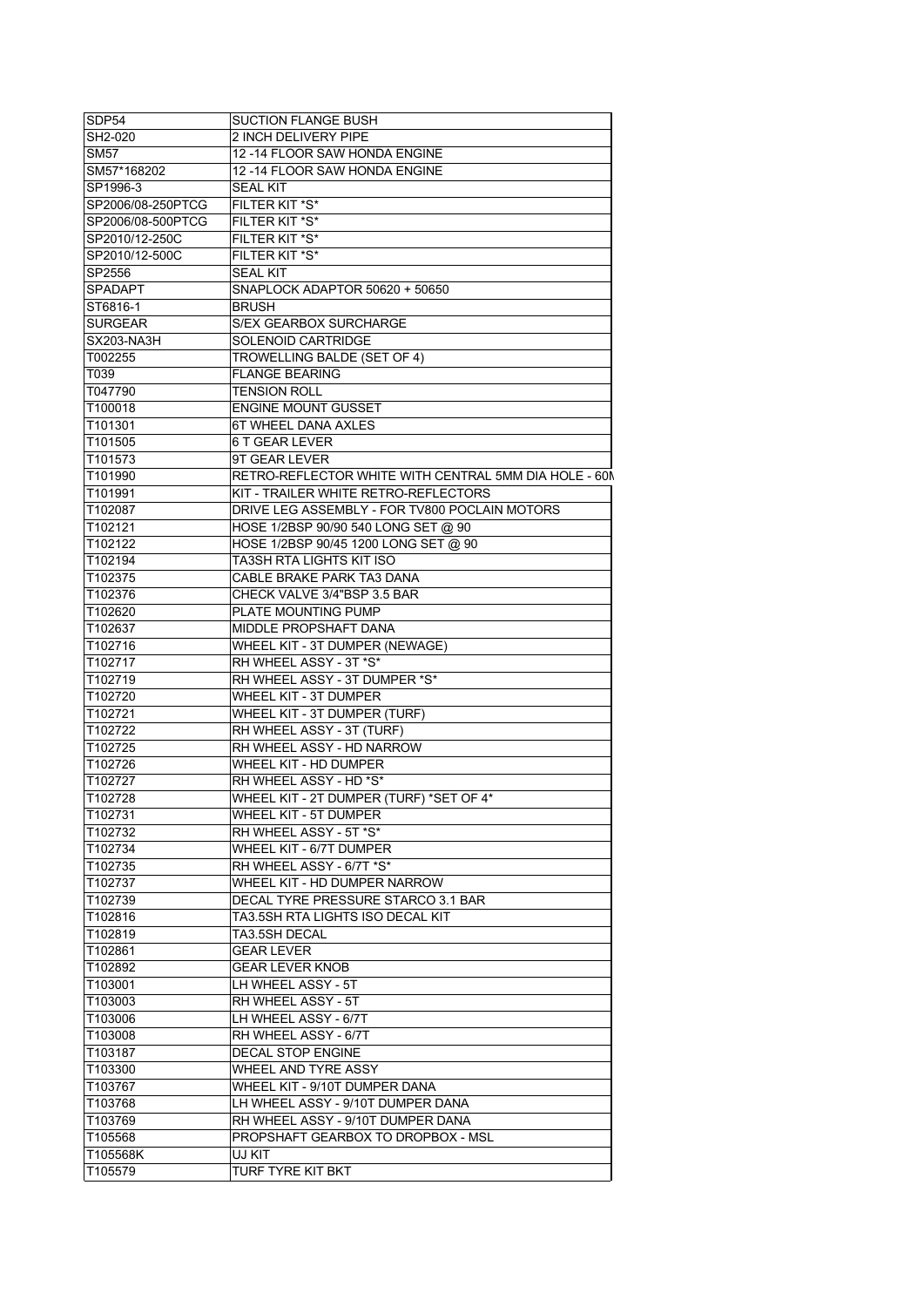| T105631                   | BOLT 3/8 FOR 1480 PROPSHAFT - MSL REF: 3473004        |
|---------------------------|-------------------------------------------------------|
| T105632                   | STRAP FOR 1480 PROPSHAFT - MSL REF: 3470901           |
| T105688                   | DRIVE MOTOR LH REAR POCLAIN                           |
| T105689                   | DRIVE MOTOR RH REAR POCLAIN                           |
| T105718                   | DRIVE MOTOR POCLAIN MSE02 STV - INTERIM               |
| T106258                   | <b>WATER TANK</b>                                     |
| T106259                   | <b>LIFTING BRACKET</b>                                |
| T106260                   | <b>FRONT GRILLE</b>                                   |
|                           |                                                       |
| T106261                   | SIDE COVER                                            |
| T106263                   | <b>ENGINE COVER</b>                                   |
| T106263Y02                | <b>ENGINE COVER</b>                                   |
| T106376                   | SPACER (ENGINE COVER)                                 |
| T106377                   | ACOUSTIC PANEL - ENGINE COVER (TOP)                   |
| T106378                   | ACOUSTIC PANEL - ENGINE COVER (SIDE)                  |
| T106379                   | ACOUSTIC PANEL - FRONT COVER (LEFT)                   |
| T106380                   | ACOUSTIC PANEL - FRONT COVER (RIGHT)                  |
| T106701                   | CONTROL VALVE                                         |
| T107127                   | DECAL MITAS FRONT 10PR                                |
| T107128                   | DECAL MITAS REAR 10PR                                 |
| T107364                   | <b>MBR ENGINE COVER STRUT</b>                         |
| T107825                   | MBR71HE DECAL KIT                                     |
| T108754                   | DECALTYRE PRESSURE TA6-7 3.25 BAR                     |
|                           |                                                       |
| T108755                   | DECAL TYRE PRESSURE TA6-7 1.80 BAR                    |
| T109452                   | <b>TRAILER DECAL KIT</b>                              |
| T109454                   | DECAL TOOLBOX MAX WEIGHT                              |
| T109509                   | <b>LOCK DOWN ASSY - NOTCHED</b>                       |
| T109578                   | <b>BULL BAR FRONT STAND - NOTCH</b>                   |
| T115                      | <b>BALL BEARING</b>                                   |
| T115495                   | <b>TA5S SKIP ASSEMBLY</b>                             |
| T116301                   | <b>LATCH SLAM</b>                                     |
| T117213                   | BOLT HEX HEAD M16 x 30MM LONG GRADE 12.9              |
| T11731                    | <b>CHASSIS</b>                                        |
| T117530                   | BEARING FOR MBR TRAILER - PEAK REF: ET-CIR0678        |
| T117531                   | NUT FOR MBR TRAILER - PEAK REF: OSN                   |
|                           | CIRCLIP FOR MBR TRAILER - PEAK REF: CC200             |
| T117532                   |                                                       |
| T117533                   | WHEEL BEARKING KIT FOR MBR TRAILER - PEAK REF: SBK200 |
| T118026                   | ALTERNATOR GUARD W.A.                                 |
| T1213                     | <b>RUBBER HANDLE</b>                                  |
|                           |                                                       |
| T122520                   | HARNESS MAIN TA2 WITH SEAT SWITCH                     |
| T122523                   | HARNESS MAIN TA3 WITH SEAT SWITCH                     |
| T1739                     | THROTTLE LEVER                                        |
|                           | PIN                                                   |
| T2116                     | ADJUSTING SCREW                                       |
| T22039                    | <b>HANDLE FOR POWER TROWEL</b>                        |
|                           | PULLEY COVER                                          |
|                           |                                                       |
| T22064                    | <b>BLADE SHAFT</b>                                    |
| T2223                     | <b>WORM GEAR</b>                                      |
| T2224                     | V BELT                                                |
| T2225                     | <b>BREAK BEARING</b>                                  |
| T2226                     | <b>BALL BEARING</b>                                   |
|                           | <b>CLUTCH HANDLE</b>                                  |
|                           | ADJUSTING SCREW M8                                    |
| T2501S                    | Casing                                                |
| T2502S                    | Casing                                                |
| T2503                     | <b>INPUT GEAR</b>                                     |
| T2504S/G                  | GEAR                                                  |
| T22040<br>T2227<br>T2228A |                                                       |
| T2505                     | GEAR                                                  |
| T2507S/A                  | <b>FLANGE</b>                                         |
| T2515S/A                  | YOKE                                                  |
| T1961<br>T2516            | <b>WASHER</b>                                         |
| T31937                    | FLOATING DISC 950MM                                   |
| T32065<br>T32631          | <b>HUB</b><br><b>FORK</b>                             |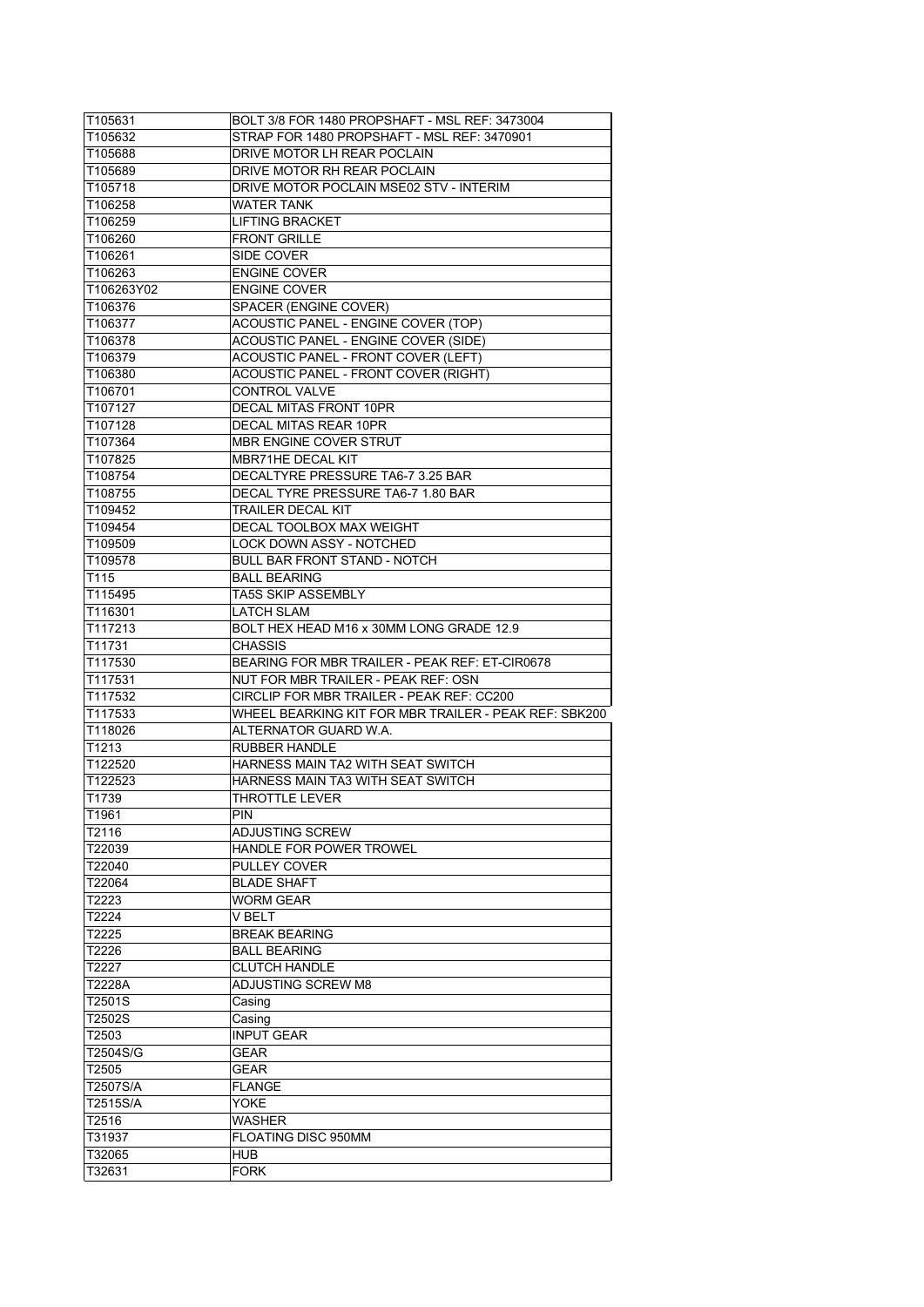| T32632             | PRESSURE PLATE                                |
|--------------------|-----------------------------------------------|
| T32642             | <b>LIFTING EYE</b>                            |
| <b>T42Y</b>        | PLUNGER (MIXER)                               |
| T42ZASSY           | <b>PLUNGER ASSY</b>                           |
| T44                | <b>SPRING</b>                                 |
| T45837             | <b>HAND WHEEL</b>                             |
| T45840             | ADJUSTING SCREW                               |
| T45902             | LABEL                                         |
| T46280             | WIRE LOCK                                     |
|                    | <b>BEARING HOLDER</b>                         |
| T46283             |                                               |
| T46343             | ADJUSTING NUT                                 |
| T47769             | <b>WASHER</b>                                 |
| T47787             | <b>TENSION WHEEL</b>                          |
| T47790             | <b>WHEEL</b>                                  |
| T47866             | <b>DISTANCE SLEEVE</b>                        |
| T47868             | ADJUSTING WIRE                                |
| T47869             | THROTTLE WIRE                                 |
| T47870             | <b>COUPLING WIRE</b>                          |
| T48937             | <b>TROWELLING BLADES</b>                      |
| T902I              | SEAT WITHOUT SWITCH*S*                        |
| T902IS             | <b>SEAT WITH SWITCH*S*</b>                    |
| <b>TA2-250K</b>    | 2 TON HIGH DISCHARGE FILTER KIT 250 HOURS *S* |
| TA2-500K           | 2 TON HIGH DISCHARGE FILTER KIT 500 HOURS *S* |
| TA2E-SE-LIGHTS     | LIGHTING KIT *S*                              |
| TA2E-SE-LIGHTS-RHD | <b>LIGHTING KIT RHD</b>                       |
| <b>TA497</b>       | HYD PLUG 3/8 BSP (BRASS)                      |
| TA5-7-250PT3       | FILTER KIT 5-7 TON                            |
| TA5-7-500PT3       | FILTER KIT 5-7 TON                            |
|                    |                                               |
| <b>TA577</b>       | SPRING COMPRESSION 4.0                        |
| TA9-10-250PT3      | FILTER KIT 9-10 TON                           |
| <b>TB-S30</b>      | TX400 BRACKET                                 |
| TB-S50             | TX800 BRACKET                                 |
| <b>TBS63-5</b>     | SHAFT                                         |
| TEREX002           | HI VIS WAISTCOAT                              |
| TEREX007B          | USB STICK *S*                                 |
| TEREX01            | TEREX UMBRELLA (RED) *S*                      |
| TEREX011           | <b>KEYRING *S*</b>                            |
| TEREX012           | <b>CAR FRESHENER</b>                          |
| TEREX016           | <b>TEREX WOOLLEN HAT *S*</b>                  |
| TEREX018           | TEREX RED CAP                                 |
| TEREX019           | FLASK *S*                                     |
| TEREX020           | SUNGLASSES *S*                                |
| TEREX026           | MUG *S*                                       |
| TEREX046           | HOT WEATHER DRIVER KIT *S*                    |
| <b>TM1500S</b>     | <b>BENSA KIT 1500S</b>                        |
| TM2000             | BENSA KIT 20004WD                             |
|                    |                                               |
| <b>TPD1350E</b>    | WORKSHOP MANUAL - PERKINS 1000 SER            |
| TR1024             | <b>SHAFT</b>                                  |
| TR1034             | WASHER                                        |
| TR1037             | <b>SHAFT</b>                                  |
| TR1048             | <b>LOCKWASHER</b>                             |
| TR1058             | <b>BRAKE HUB</b>                              |
| TR <sub>1062</sub> | <b>COUPLING</b>                               |
| TR1097-02          | SHIM                                          |
| TR1097-10          | SHIM                                          |
| TR1097-20          | SHIM                                          |
| TR1097-31          | SHIM                                          |
| TR1100             | <b>GASKET</b>                                 |
| TR1101             | <b>GASKET</b>                                 |
| TR1102             | GASKET                                        |
| TR1193             | <b>GEAR LEVER KNOB</b>                        |
| TR1224             | <b>WASHER</b>                                 |
|                    |                                               |
| <b>TRAILERY</b>    | TRAILER - NEW TOWIT C/W T/BOX                 |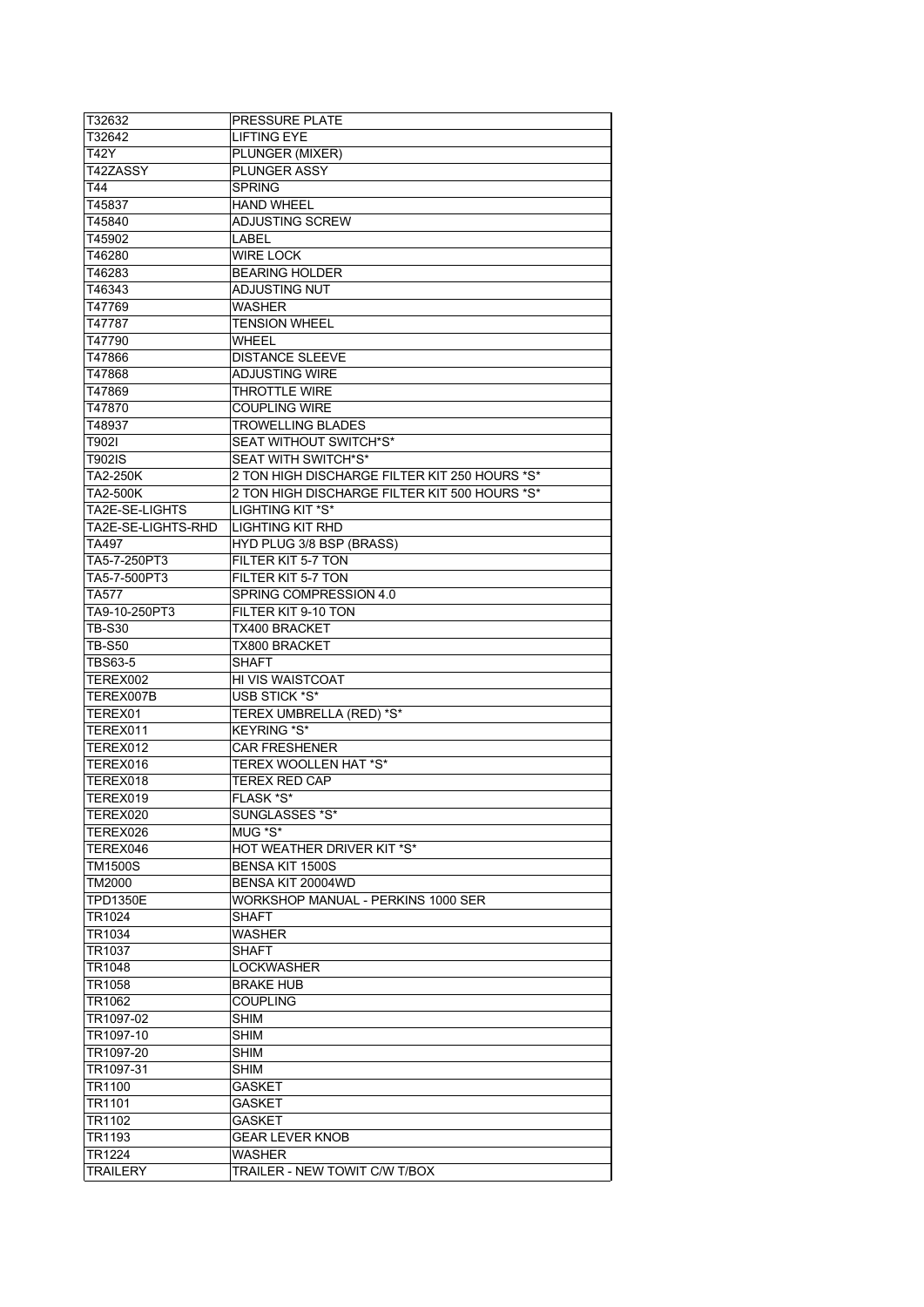| TS25-ROPS           | <b>ROPS FRAME</b>                                 |
|---------------------|---------------------------------------------------|
| TV1000-1200K250     | FILTER KIT *S*                                    |
| TV1000-1200K250/1   | FILTER KIT *S*                                    |
| TV1000-1200K500     | FILTER KIT*S*                                     |
| TV1000-1200K500/1   | FILTER KIT *S*                                    |
| TV1000-1400-LIGHTS  | KUBOTA ROLLER RTA LIGHTING KIT *S*                |
| TV1000-250D         | FILTER KIT *S*                                    |
| TV1000-250D-PLAS-L  | FILTER *S*                                        |
| TV1000-250DT2       | FILTER KIT *S*                                    |
| TV1000-500D         | <b>FILTER KIT *S*</b>                             |
| TV1000-500D-PLAS-L  | FILTER KIT *S*                                    |
| TV1000-500D-PLASTIC | FILTER KIT *S*                                    |
| TV1000-500DT2       | FILTER KIT *S*                                    |
| TV1200-250D         | FILTER KIT *S*                                    |
| TV1200-250D-PLAS-L  | FILTER KIT *S*                                    |
| TV1200-250DT2       | FILTER KIT *S*                                    |
| TV1200-500D         | FILTER KIT *S*                                    |
|                     | FILTER KIT *S*                                    |
| TV1200-500DPLAS-L   | FILTER KIT *S*                                    |
| TV1200-500D-PLASTIC |                                                   |
| TV1200-500DT2       | FILTER KIT *S*                                    |
| TV1300-1400K250     | FILTER KIT*S*                                     |
| TV1300-1400K500     | FILTER KIT *S*                                    |
| TV1300-1400K500/1   | FILTER KIT *S*                                    |
| TV1300-250D         | FILTER KIT *S*                                    |
| TV1300-250D-PLAS-L  | FILTER KIT *S*                                    |
| TV1300-500D         | FILTER KIT *S*                                    |
| TV1300-500D-PLAS-L  | FILTER KIT *S*                                    |
| TV1300-500D-PLASTIC | FILTER KIT *S*                                    |
| TV1400-250D         | FILTER KIT *S*                                    |
| TV1400-250D-PLAS-L  | TV1400 DEUTZ ROLLER (PLASTIC TANK) FILTER KIT *S* |
| TV1400-500D         | FILTER KIT *S*                                    |
| TV1400-500D-PLAS-L  | TV1400 DEUTZ ROLLER (PLASTIC TANK) FILTER KIT *S* |
| TV1400-500D-PLASTIC | FILTER KIT *S*                                    |
| TV1700-250D         | FILTER KIT *S*                                    |
| TV1700-500D         | FILTER KIT *S*                                    |
| TV800/900-250H      | FILTER KIT 250 HOURS HATZ *S*                     |
| TV800/900-250L      | FILTER KIT *S*                                    |
| TV800/900-500H      | FILTER KIT 500 HOURS HATZ *S*                     |
| TV800/900-500L      | FILTER KIT *S*                                    |
| TV800-250K          | FILTER KIT *S*                                    |
| TV800-250K/1        | FILTER KIT TV800 250HR *S*                        |
| TV800-500K          | FILTER KIT *S*                                    |
| TV800-500K/1        | FILTER KIT TV800 500HR *S*                        |
|                     | TV800-900K-PRESS-WA PRESSURE WATER CONVERSION KIT |
| TV800-TV900-LIGHTS  | TV800/900 KUBOTA ROLLER RTA LIGHTING KIT *S*      |
| U2-536698           | UNIT PACK                                         |
| <b>U5MH0077</b>     | <b>HOSE KIT</b>                                   |
| U61A090             | KICK OUT SPRING                                   |
| UBF91               | <b>BOLT</b>                                       |
| <b>UC1410</b>       | <b>FILTER CONDITION GAUGE</b>                     |
| UFK4G561R           | FUEL INJECTION PUMP - SERVICE EXCHANGE            |
| UN501HTS            | <b>NUT</b>                                        |
| <b>UN507</b>        | <b>NUT</b>                                        |
| <b>UN512</b>        | <b>LOCKNUT</b>                                    |
| <b>UN516</b>        | NUT                                               |
| <b>UN525</b>        | <b>NUT</b>                                        |
| USF <sub>21</sub>   | <b>SCREW</b>                                      |
| USF31               | <b>SCREW</b>                                      |
| USF <sub>55</sub>   | <b>SCREW</b>                                      |
|                     | <b>BEARING</b>                                    |
| V100398             |                                                   |
| V103593             | <b>RETAINING RING</b>                             |
| V104115             | <b>BEARING</b>                                    |
| V105644             | <b>RETAINING RING</b>                             |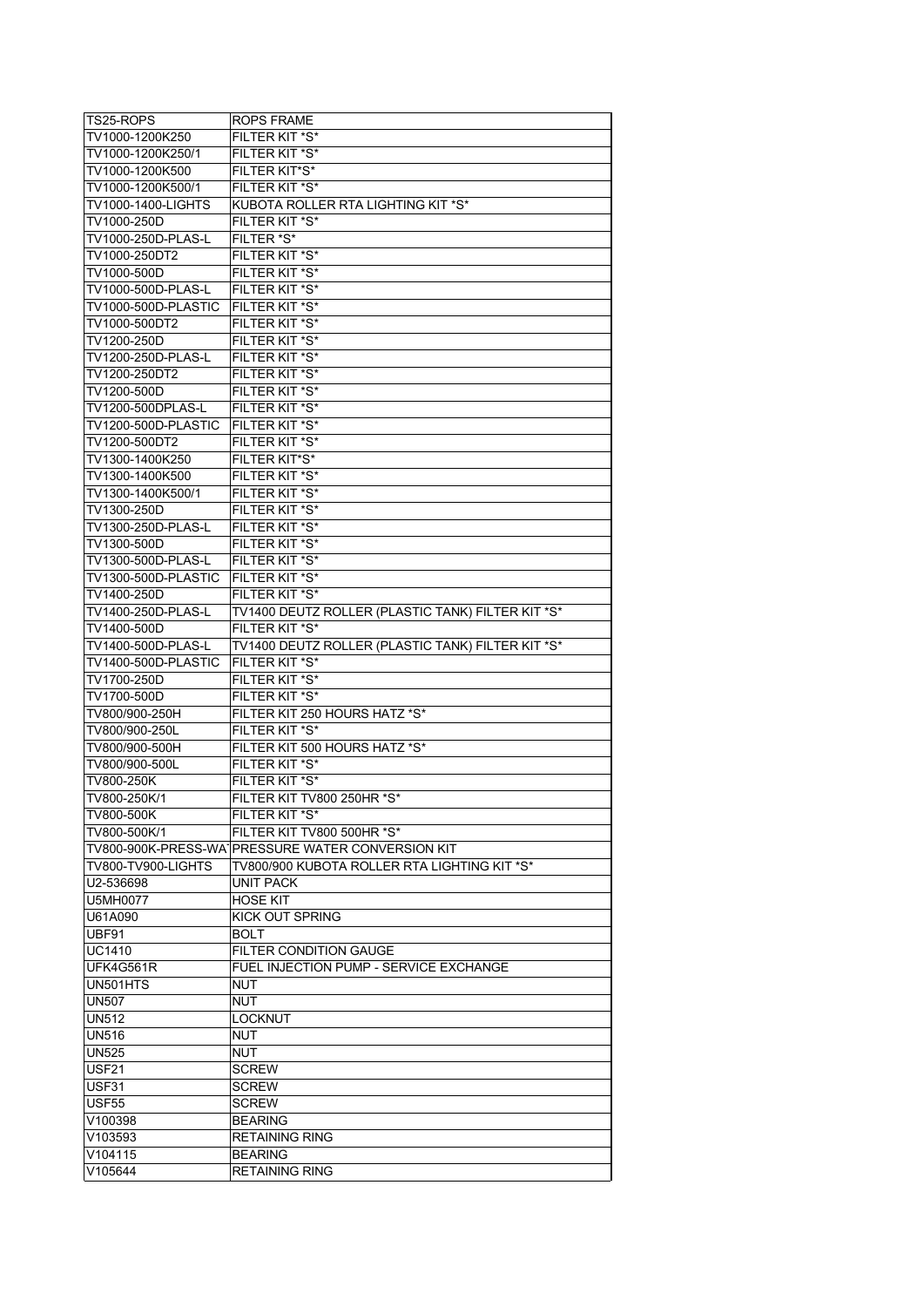| V110834                | WASHER                      |
|------------------------|-----------------------------|
| V151015                | <b>RETAINING RING</b>       |
| V160136                | O RING                      |
| V160311                | O RING                      |
| V160327                | O RING                      |
| V176702                | LATCH                       |
| V176734                | <b>HOLDER</b>               |
| V176735                | <b>HOLDER</b>               |
| V176771                | <b>BEARING HOUSING</b>      |
| V176779                | <b>GUIDE SLEEVECOMPLETE</b> |
| V176780                | <b>SLEEVE</b>               |
| V176786                | <b>STRAP</b>                |
|                        |                             |
| V176789                | COVER                       |
| V184559                | <b>SPRING WASHER</b>        |
| V184560                | <b>SEALING SLEEVE</b>       |
| V184569                | <b>BEARING</b>              |
| V184570                | <b>SEALING SLEEVE</b>       |
| V184586                | <b>SEALING SLEEVE</b>       |
| V184604                | <b>SPRING WASHER</b>        |
| V185086                | <b>BALL BEARING</b>         |
| V185627                | <b>PIN</b>                  |
| V185650                | <b>SPRING</b>               |
| V187201                | COVER COMPLETE 4.8M         |
| V2512                  | QR COUPLING                 |
| V362217                | <b>PIN</b>                  |
| V362740                | <b>COUPLING</b>             |
| V363152                | <b>FLEXIBLE SHAFT</b>       |
| V363161                | <b>CORE ASSY</b>            |
| V363163                | <b>SHAFT</b>                |
| V534501                | <b>SCREW</b>                |
| V701878                | RUBBER MEMBRANE             |
| V701881                | <b>COVER</b>                |
| VPC100901018           | LINING SHOE SEND AS A PAIR  |
| VPC134007              | NILOS RING                  |
| VPC161013              | <b>SEAL RING</b>            |
| VPC271032              | WASHER                      |
| VPC271039              | CENTRIFUGAL CLUTCH          |
|                        |                             |
| VPC271041              | <b>LIFTING FRAME</b>        |
| VPC271962              | <b>CENTRIFUGAL CLUTCH</b>   |
| VPC274043              | SPRING GUIDE                |
| VPC275237              | <b>WASHER</b>               |
| VPC275244              | <b>LOCK PIN</b>             |
| VPC275432              | <b>LOCK PIN</b>             |
| VPC275522              | THROTTLE CABLE              |
| VPC275542              |                             |
| VPC275543              | <b>WIRE</b>                 |
|                        | <b>OUTER CABLE</b>          |
| VPC281258              | V BELT                      |
| VPC303080001           | <b>SPRING</b>               |
| VPC383598              | <b>WHEEL</b>                |
| VPC410007              | V BELT                      |
| VPC410010              | V BELT                      |
| VPC418001              | <b>CHAIN</b>                |
| VPC421121              | <b>WASHER</b>               |
| VPC455019              | <b>CONTROL</b>              |
| VPC4700702792          | <b>BELT COVER</b>           |
|                        |                             |
| VPC500023              | <b>SCREW</b>                |
| VPC502003              | <b>SCREW</b>                |
| VPC502278              | <b>SCREW</b>                |
| VPC502279              | <b>SCREW</b>                |
| VPC533025              | <b>SCREW</b>                |
| VPC533058              | <b>BOLT</b>                 |
| VPC535002<br>VPC571003 | <b>SCREW</b><br><b>NUT</b>  |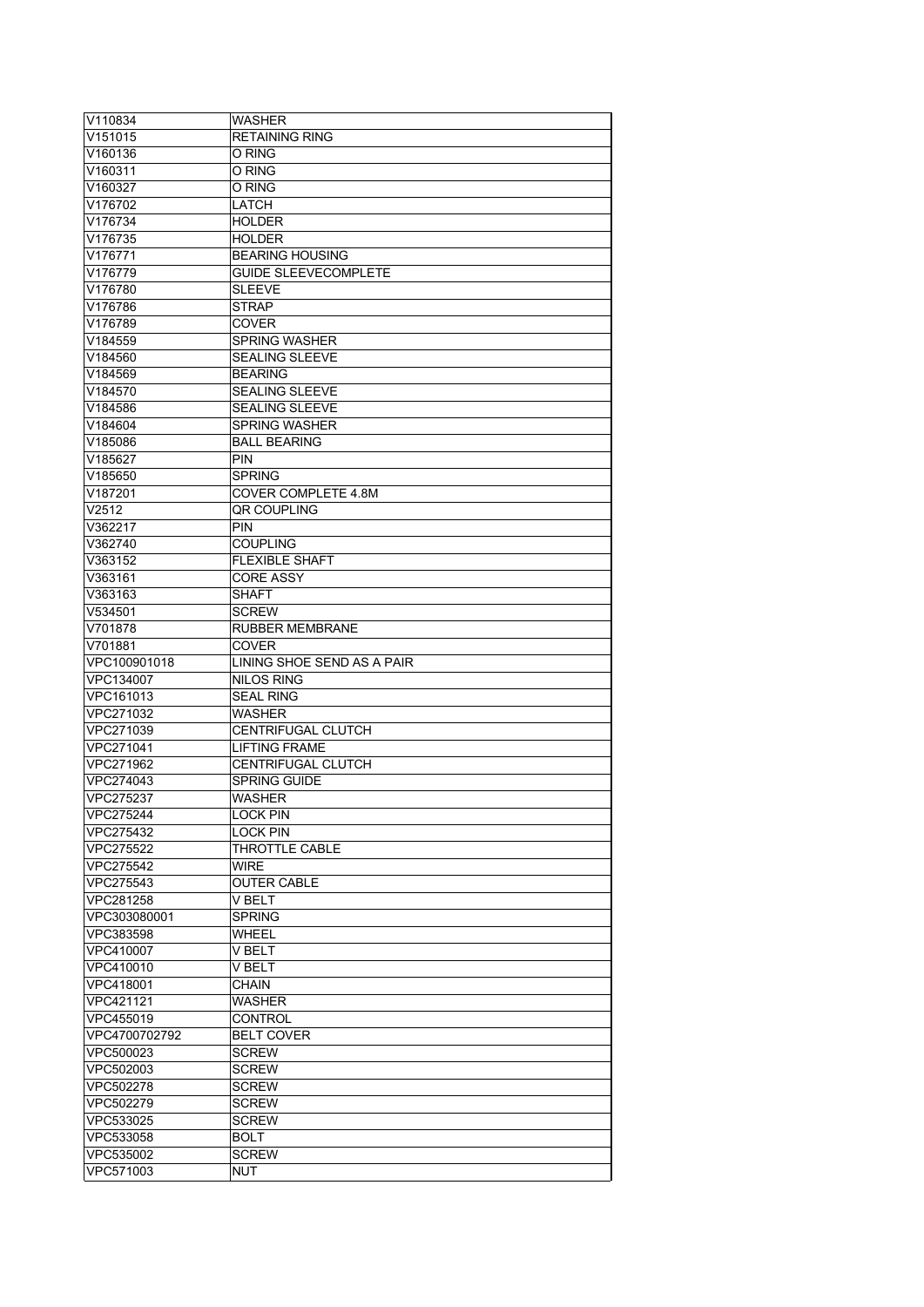| VPC600007      | WASHER                                |
|----------------|---------------------------------------|
| VPC615042      | WASHER                                |
| VPC615044      | WASHER                                |
| VPC630030      | PIN                                   |
| VPC702792      | <b>BELT GUARD COVER</b>               |
| VPC702792/02   | <b>BELT GUARD COVER</b>               |
| VPC901688      | WASHER                                |
| VPC912480      | <b>COVER</b>                          |
| VPC921477      | V-BELT PULLEY                         |
| VPC936269      | <b>SPRING</b>                         |
| VPC970414      | <b>PULLEY</b>                         |
| W1148          | OIL FILTER(ELEMENT800-512)            |
| W1161A         | SLEEVE UCC REF UC-DC-42-S             |
| W1189          | SHIM SPACING 0.5TH THICK              |
| W141           | UNION 3/8" BSP M X 3/8"BSP M          |
| W141Z          | <b>HYD UNION 1/2 BSPMX3/8 BSPM</b>    |
| W358Z          | WIRE ROPE                             |
| W396           | <b>HYD HOSE</b>                       |
| W469           | <b>DIAPHRAGM</b>                      |
| W47            | <b>SECOND BLADE</b>                   |
| W505           | HYD UNION 3/4 BSPMX3/4 BSPM           |
| W509           | <b>FILTER BOWL</b>                    |
| W513X          | CLIP EXHAUST 1.15/16 DIA              |
| W518           | SEAL BONDED 3/4 BSP                   |
| <b>W554BZ</b>  | <b>RH HOUSING STAY</b>                |
| W562           | <b>PIN</b>                            |
| W599           | PIN (DUMPER)                          |
| W60            | <b>BEARING</b>                        |
| W60020         | <b>PLUNGER</b>                        |
| W60411         | <b>ENGINE FLANGE</b>                  |
| W60434         | DRIVE DOG                             |
| W612           | ADAPTOR 3/4 X 1/2 M/M                 |
| W613           | HYD UNION 3/4 BSPMX1/2 BSPM           |
| W61Z           | <b>BEARING</b>                        |
| W64            | OIL SEAL                              |
| W689           | HYD UNION 1.0 BSPMX3/4 BSPM           |
| W818           | <b>GROMMET REF PV68</b>               |
| W832           | <b>GASKET</b>                         |
| W910           | TIMING BELT                           |
| W998Z          | BRG BALL 30x62x16                     |
| WE10504        | <b>LEATHER VALVE</b>                  |
| <b>WE13131</b> | DRIVE PINION 12T REF 242454.          |
| WE13583        | STRIP RETAINING                       |
| WE13584        | <b>GASKET VALVE</b>                   |
| WE13845        | COUPLING WORMBOX                      |
| <b>WE14084</b> | <b>FLEXIBLE DRIVE DISC</b>            |
| WE1637         | STUD PUMP (L&F PUMP)                  |
| WE16402        | <b>WASHER DIAPHRAGM TOP(GENIE PUM</b> |
| WE16441        | DIAPHRAGM {MS23010012}                |
| WE16479        | ROD DAMPER PISTON (GENIE PUMP)        |
| WE16481        | SPROCKET JOCKEY {293240}              |
| WE16489        | VALVE                                 |
| WE16492        | <b>DIAPHRAGM</b>                      |
| WE16640        | CAP AIR VESSEL CASTING(WIZARD         |
| WE16655        | <b>GASKET VALVE</b>                   |
| WE16656        | <b>VALVE CLACK</b>                    |
| WE16657        | PLATE CLAMP VALVE                     |
| WE16691        | <b>COUPLING</b>                       |
| <b>WE18017</b> | CHAMBER PUMP /0                       |
| WE2366         | BUSH ROCKER ARM BRONZE{RAILKO}        |
| WE2367-1       | ROCKER ARM C/W BUSH                   |
| <b>WE2397</b>  | <b>LEATHER WASHER 3</b>               |
| <b>WE276A</b>  | CON ROD BUSH                          |